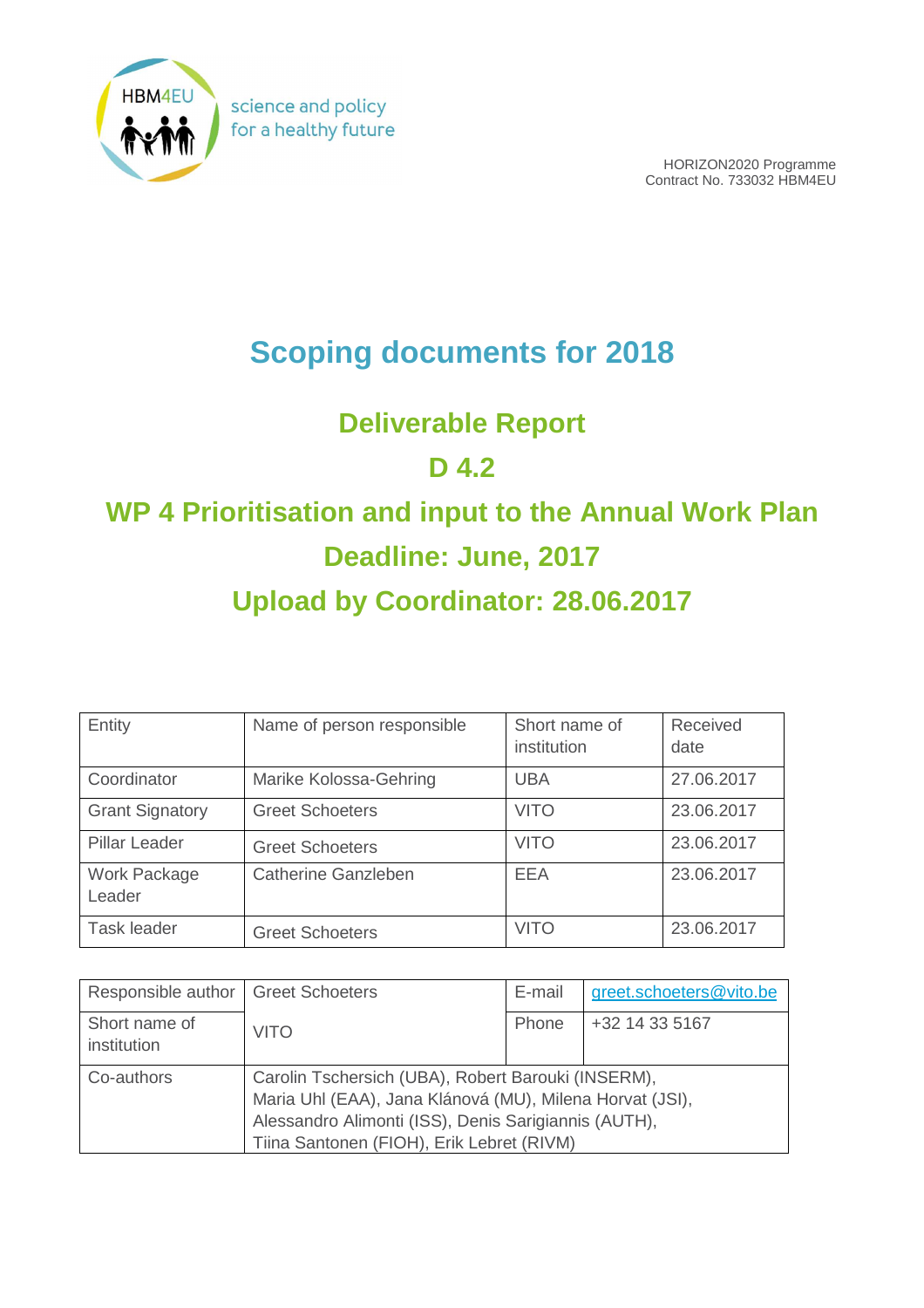| D 4.2 Scoping Documents for 2018                                                     | Security: Public |
|--------------------------------------------------------------------------------------|------------------|
| WP 4 - Prioritisation and input to the Annual Work Plan                              | Version: 3       |
| Authors: Carolin Tschersich, Robert Barouki, Maria Uhl, Jana Klánová, Milena Horvat, | Page: 2          |
| Alessandro Alimonti, Denis Sarigiannis, Tiina Santonen, Erik Lebret, Greet Schoeters |                  |

# **Table of contents**

| 1. |      |        |                                                                             |  |
|----|------|--------|-----------------------------------------------------------------------------|--|
| 2. |      |        |                                                                             |  |
| 3. |      |        |                                                                             |  |
|    | 3.1. |        |                                                                             |  |
|    |      | 3.1.1. |                                                                             |  |
|    |      | 3.1.2. |                                                                             |  |
|    |      | 3.1.3. |                                                                             |  |
|    |      | 3.1.4. |                                                                             |  |
|    | 3.2. |        |                                                                             |  |
|    |      | 3.2.1. |                                                                             |  |
|    | 3.3. |        |                                                                             |  |
|    |      | 3.3.1. |                                                                             |  |
|    | 3.4. |        |                                                                             |  |
| 4. |      |        |                                                                             |  |
|    | 4.1. |        |                                                                             |  |
|    |      | 4.1.1. |                                                                             |  |
|    |      | 4.1.2. |                                                                             |  |
|    |      | 4.1.3. |                                                                             |  |
|    |      | 4.1.4. |                                                                             |  |
|    |      | 4.1.5. |                                                                             |  |
|    | 4.2. |        |                                                                             |  |
|    | 4.3. |        |                                                                             |  |
|    | 4.4. |        |                                                                             |  |
|    | 4.5. |        |                                                                             |  |
| 5. |      |        | Prioritised substance group: Per- and polyfluoroalkyl substances (PFASs) 32 |  |
|    | 5.1. |        |                                                                             |  |
|    |      | 5.1.1. |                                                                             |  |
|    |      | 5.1.2. |                                                                             |  |
|    |      | 5.1.3. |                                                                             |  |
|    |      | 5.1.4. |                                                                             |  |
|    |      | 5.1.5. |                                                                             |  |
|    |      | 5.1.6. |                                                                             |  |
|    | 5.2. |        |                                                                             |  |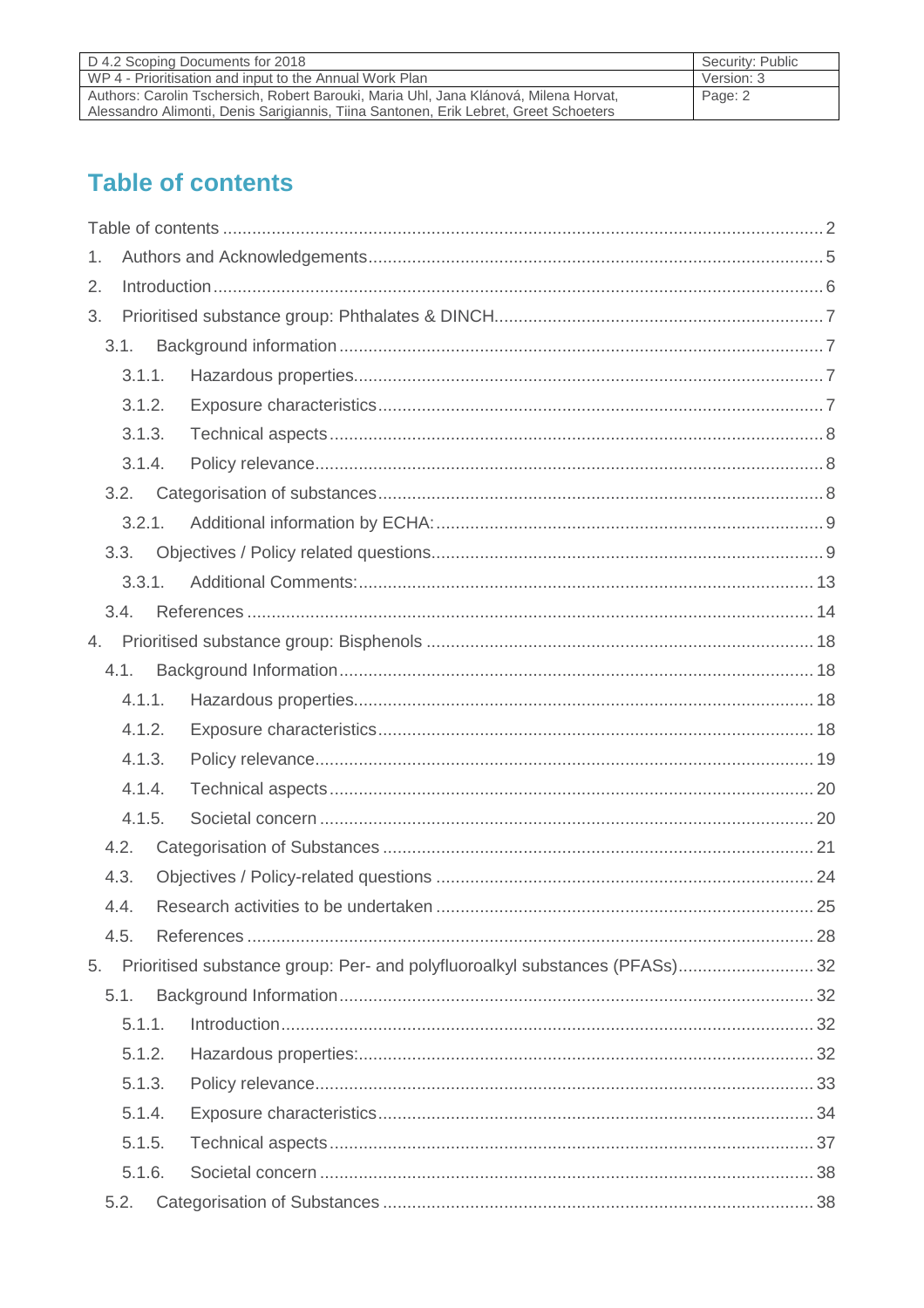|                                                                                                 | D 4.2 Scoping Documents for 2018<br>WP 4 - Prioritisation and input to the Annual Work Plan | Security: Public<br>Version: 3 |
|-------------------------------------------------------------------------------------------------|---------------------------------------------------------------------------------------------|--------------------------------|
| Authors: Carolin Tschersich, Robert Barouki, Maria Uhl, Jana Klánová, Milena Horvat,<br>Page: 3 |                                                                                             |                                |
|                                                                                                 | Alessandro Alimonti, Denis Sarigiannis, Tiina Santonen, Erik Lebret, Greet Schoeters        |                                |
| 5.3.                                                                                            |                                                                                             |                                |
| 5.4.                                                                                            |                                                                                             |                                |
| 5.5.                                                                                            |                                                                                             |                                |
| 6.                                                                                              |                                                                                             |                                |
| 6.1.                                                                                            |                                                                                             |                                |
| 6.1.1.                                                                                          |                                                                                             |                                |
| 6.1.2.                                                                                          |                                                                                             |                                |
| 6.1.3.                                                                                          |                                                                                             |                                |
| 6.1.4.                                                                                          |                                                                                             |                                |
| 6.2.                                                                                            |                                                                                             |                                |
| 6.3.                                                                                            |                                                                                             |                                |
| 6.4.                                                                                            |                                                                                             |                                |
| 6.5.                                                                                            |                                                                                             |                                |
| 7.                                                                                              | Prioritised substance group: Cadmium (Cd) and Hexavalent Chromium (Cr VI) 87                |                                |
| 7.1.                                                                                            |                                                                                             |                                |
| 7.1.1.                                                                                          |                                                                                             |                                |
| 7.1.2.                                                                                          |                                                                                             |                                |
| 7.1.3.                                                                                          |                                                                                             |                                |
| 7.1.4.                                                                                          |                                                                                             |                                |
| 7.1.5.                                                                                          |                                                                                             |                                |
| 7.2.                                                                                            |                                                                                             |                                |
| 7.3.                                                                                            |                                                                                             |                                |
| 7.4.                                                                                            |                                                                                             |                                |
| 7.5.                                                                                            |                                                                                             |                                |
| 8.                                                                                              |                                                                                             |                                |
| 8.1.                                                                                            |                                                                                             |                                |
| 8.1.1.                                                                                          |                                                                                             |                                |
| 8.1.2.                                                                                          |                                                                                             |                                |
| 8.1.3.                                                                                          |                                                                                             |                                |
| 8.1.4.                                                                                          |                                                                                             |                                |
| 8.1.5.                                                                                          |                                                                                             |                                |
| 8.1.6.                                                                                          |                                                                                             |                                |
| 8.2.                                                                                            |                                                                                             |                                |
| 8.3.                                                                                            |                                                                                             |                                |
| 8.4.                                                                                            |                                                                                             |                                |
| 8.5.                                                                                            |                                                                                             |                                |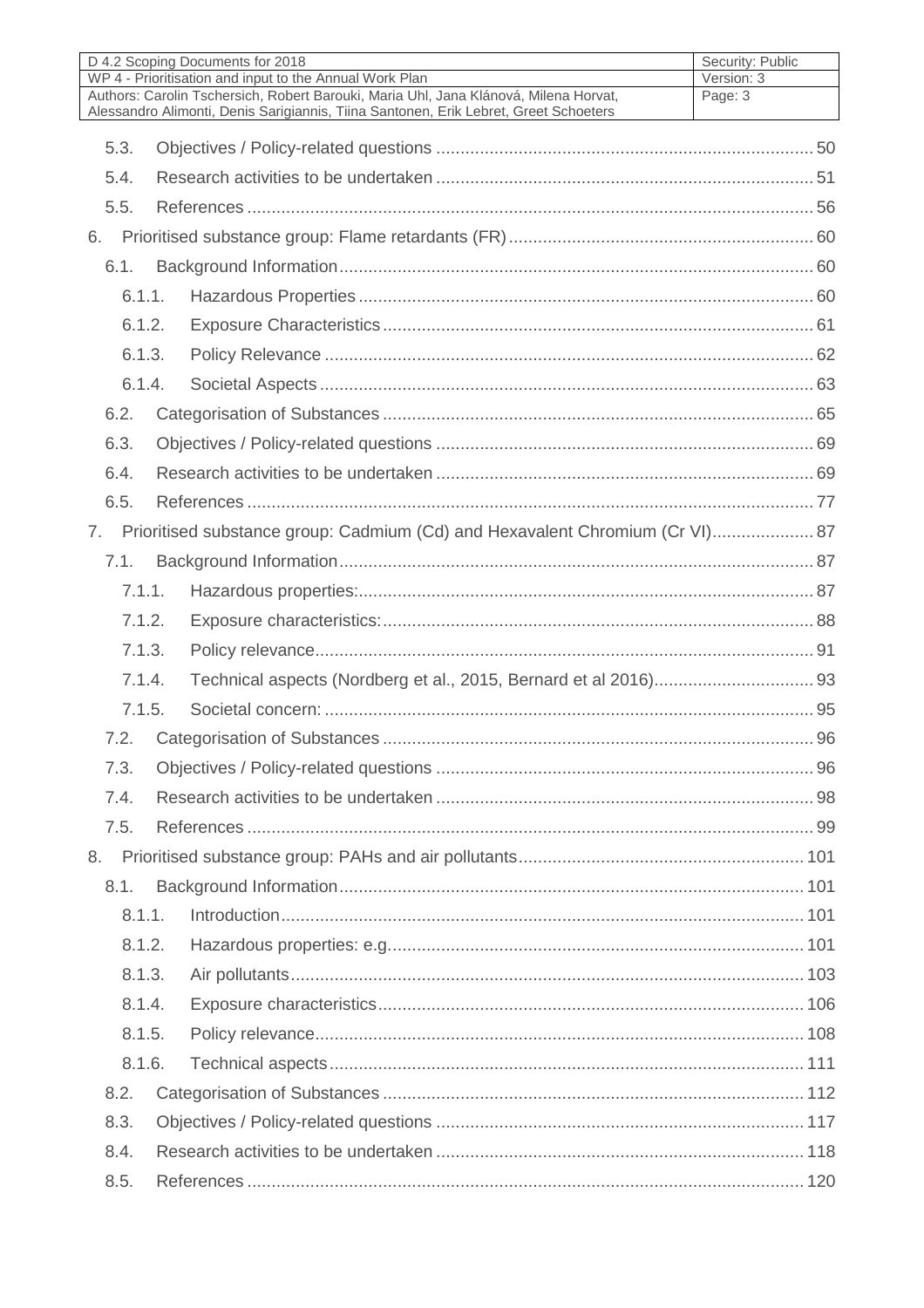| D 4.2 Scoping Documents for 2018                                                                                                                | Security: Public      |
|-------------------------------------------------------------------------------------------------------------------------------------------------|-----------------------|
| WP 4 - Prioritisation and input to the Annual Work Plan<br>Authors: Carolin Tschersich, Robert Barouki, Maria Uhl, Jana Klánová, Milena Horvat, | Version: 3<br>Page: 4 |
| Alessandro Alimonti, Denis Sarigiannis, Tiina Santonen, Erik Lebret, Greet Schoeters                                                            |                       |
|                                                                                                                                                 |                       |
|                                                                                                                                                 |                       |
| 9.1.                                                                                                                                            |                       |
| 9.1.1.                                                                                                                                          |                       |
| 9.1.2.                                                                                                                                          |                       |
| 9.2.                                                                                                                                            |                       |
| 9.3.                                                                                                                                            |                       |
| 9.4.                                                                                                                                            |                       |
| 9.5.                                                                                                                                            |                       |
| 10.                                                                                                                                             |                       |
| 10.1.                                                                                                                                           |                       |
| 10.1.1.                                                                                                                                         |                       |
| 10.1.2.                                                                                                                                         |                       |
| 10.1.3.                                                                                                                                         |                       |
| 10.2.                                                                                                                                           |                       |
| 10.3.                                                                                                                                           |                       |
| 10.4.                                                                                                                                           |                       |
| 10.5.                                                                                                                                           |                       |
| 11.                                                                                                                                             |                       |
| 11.1.                                                                                                                                           |                       |
| 11.2.                                                                                                                                           |                       |
| 11.3.                                                                                                                                           |                       |
| 11.4.                                                                                                                                           |                       |
| 11.5.                                                                                                                                           |                       |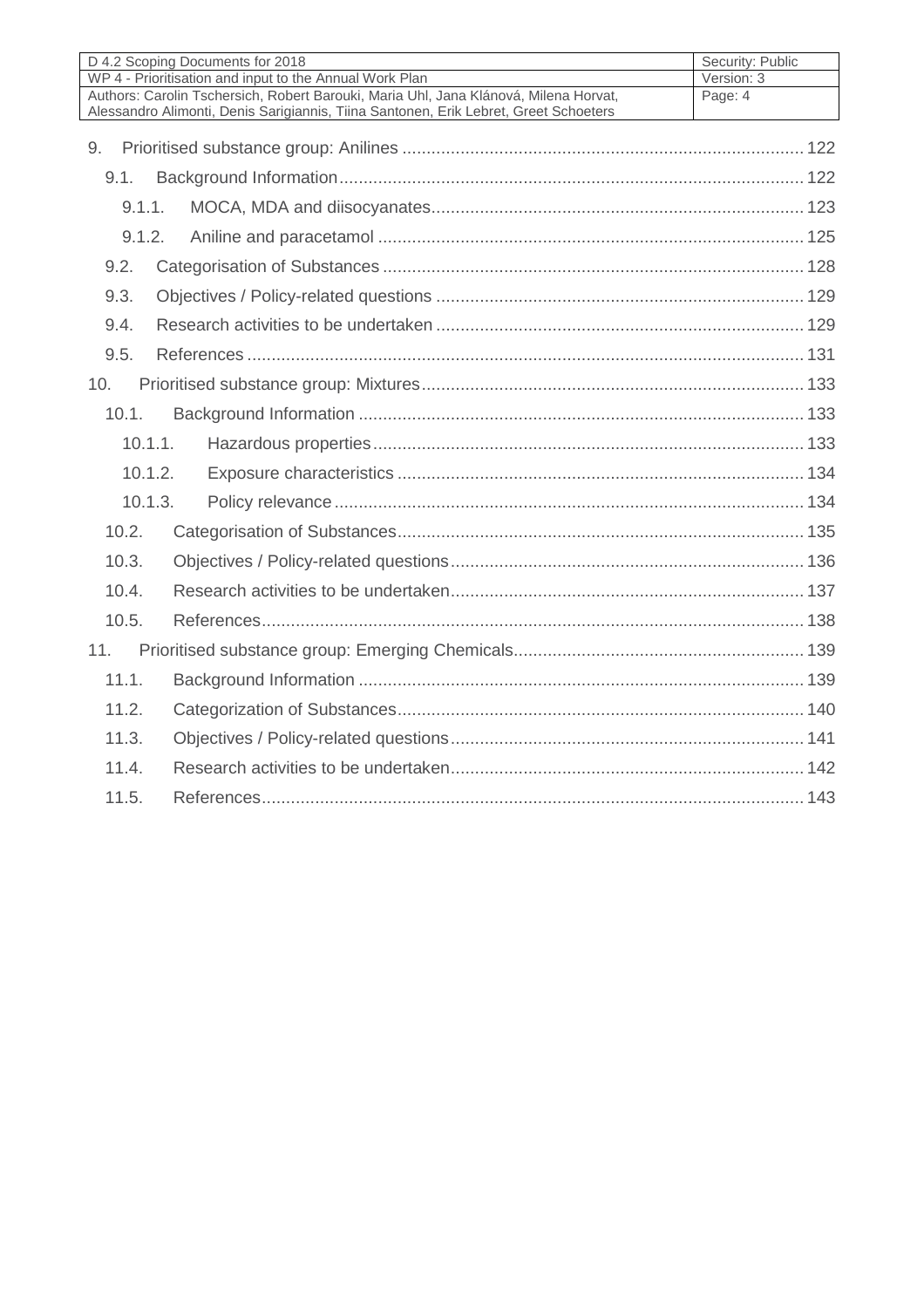| D 4.2 Scoping Documents for 2018                                                     | Security: Public |
|--------------------------------------------------------------------------------------|------------------|
| WP 4 - Prioritisation and input to the Annual Work Plan                              | Version: 3       |
| Authors: Carolin Tschersich, Robert Barouki, Maria Uhl, Jana Klánová, Milena Horvat, | Page: 5          |
| Alessandro Alimonti, Denis Sarigiannis, Tiina Santonen, Erik Lebret, Greet Schoeters |                  |

# **1. Authors and Acknowledgements**

#### **Lead authors**

Carolin Tschersich (UBA), Robert Barouki (INSERM), Maria Uhl (EAA), Jana Klánová (MU), Milena Horvat (JSI), Alessandro Alimonti (ISS), Denis Sarigiannis (AUTH), Tiina Santonen (FIOH), Erik Lebret (RIVM), Greet Schoeters (VITO)

#### **Contributors**

Marike Kolossa-Gehring (UBA), Robert Barouki (INSERM), Charles Persoz (INSERM), Elena Tarroja (INSERM), Laurent Debrauwer (INRA), Jean-Philippe Antignac (INRA), Ingrid Hauzenberger (EAA), Maria Uhl (EAA), Christina Hartmann (EAA), Lisa Melymuk (MU), Garry Codling (MU), Anja Stajnko (JSI), Darja Mazej (JSI), Ingrid Falnoga (JSI), Janja Snoj Tratnik (JSI), Beatrice Bocca (ISS), Flavia Ruggieri (ISS), Spyros Karakitios (AUTH), Lisbeth Knudsen (UCPH), Jos Bessems (VITO), Gudrun Koppen (VITO), Greet Schoeters (VITO), Hans Reynders (LNE), Karen Van Campenhout (LNE), Adrian Covaci (UAntwerpen), Els Heyvaert (WIV-ISP), Catherine Ganzleben (EEA), Xenia Trier (EEA), Cathrine Thomsen (NIPH)

#### **Acknowledgements**

We would like to thank the abovementioned partners for their valuable contributions to this deliverable.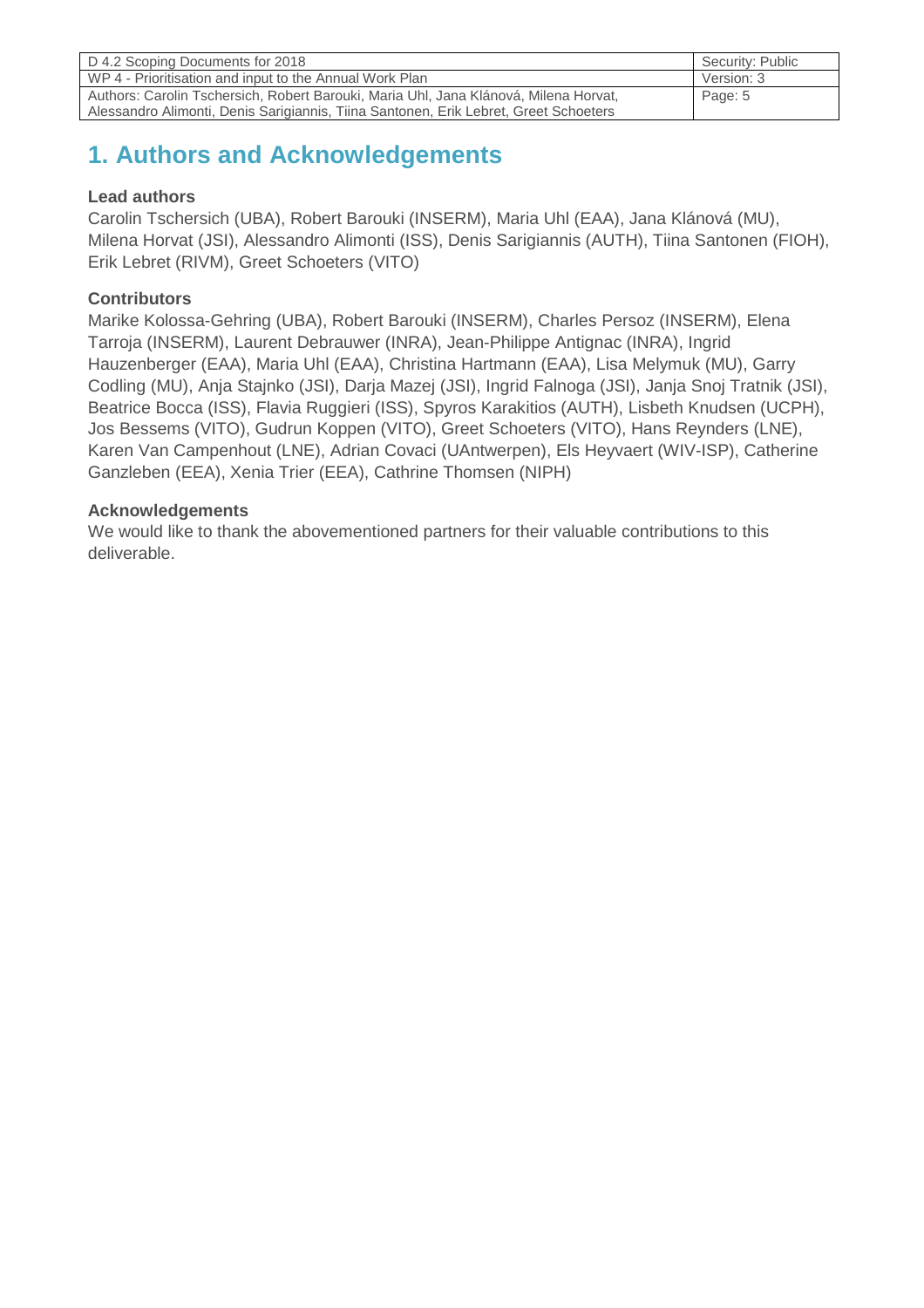| D 4.2 Scoping Documents for 2018                                                     | Security: Public |
|--------------------------------------------------------------------------------------|------------------|
| WP 4 - Prioritisation and input to the Annual Work Plan                              | Version: 3       |
| Authors: Carolin Tschersich, Robert Barouki, Maria Uhl, Jana Klánová, Milena Horvat, | Page: 6          |
| Alessandro Alimonti, Denis Sarigiannis, Tiina Santonen, Erik Lebret, Greet Schoeters |                  |

# **2. Introduction**

HBM4EU has established Chemical Working Groups during the proposal phase for the nine prioritized substance groups that HBM4EU will work on in 2017 and 2018. Additional substance groups will be identified by late 2018 through the implementation of a refined prioritization strategy.

For each substance group, scoping documents were produced under Workpackage 4.4 of HBM4EU. The scoping documents contain a review of the available evidence, list policy-related questions, and identify knowledge gaps and propose research activities. Proposed activities will be fed into the framework of work packages and tasks of HBM4EU in a coordinated manner, and will constitute the basis for the annual work plans. The scoping documents are the linkage between policy questions and the research to be undertaken (broken down for single substances) in order to answer those questions. This methodology will optimize work on the different substances, avoid redundancies, ensure coordination and facilitate the calculation of budgets for each WP. The scoping documents do not contain a comprehensive literature review per substance group but are intended to provide information for the WP leaders who will draft the Annual Work Plans.

For the selected substance groups the availability of (toxicology or human biomarker) data is variable. A scheme was therefore developed to classify the compounds within each substance group into categories, based on the availability of human biomonitoring / toxicology data to answer research questions (see further). In direct response to the key project goal of exploiting HBM data in policy making to positively impact on human health, the research activities for each substance group will generate knowledge on exposure trends and associated health effects. Throughout the course of the project, we will generate knowledge that will shift a substance into another category.

Next steps. The current scoping documents will be further updated (month 12) and harmonised in the running of the HBM4EU framework, based on the following input that is expected:

- ▸ Improved definition and agreement on the criteria for categorisation (group A,B,C) of the substances in HBM4EU.
- ▸ New input of mapping of policy needs from EU policy board
- ▸ Input from the inventories and questionnaires within HBM4EU, that will provide information on existing gaps of knowledge.
- ▸ Feedback from the work package leaders on 'research activities to be undertaken' proposed in the scoping docs.
- ▸ Semi-annual reports of the HBM4EU activities within the work packages.

Furthermore it was agreed on the Chemical Group Leader meeting of March 2017 that the reporting of the outcome of HBM4EU activities per substance will be added to the scoping documents. This means that for each of the substance groups, the results of the work done in the different work packages, will be summarized by the respective chemical group leader, and reported in the next scoping docs update.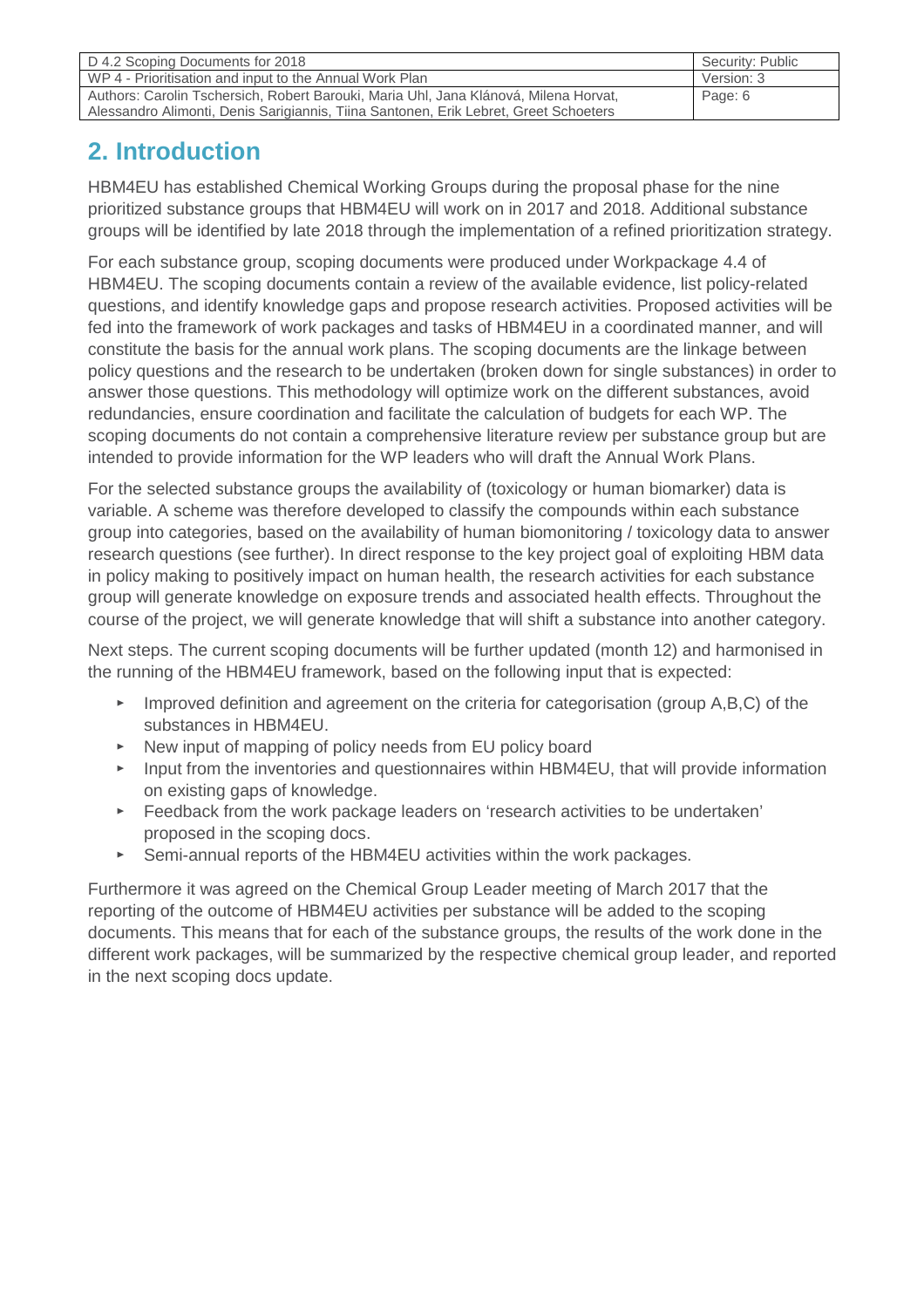| D 4.2 Scoping Documents for 2018                                                     | Security: Public |
|--------------------------------------------------------------------------------------|------------------|
| WP 4 - Prioritisation and input to the Annual Work Plan                              | Version: 3       |
| Authors: Carolin Tschersich, Robert Barouki, Maria Uhl, Jana Klánová, Milena Horvat, | Page: 7          |
| Alessandro Alimonti, Denis Sarigiannis, Tiina Santonen, Erik Lebret, Greet Schoeters |                  |

# **3. Prioritised substance group: Phthalates & DINCH**

Responsible author Carolin Tschersich E-mail Carolin.Tschersich@uba.de Short name of institution UBA Phone +49 (0)30 8903 1449 Co-authors Marike Kolossa-Gehring

### **3.1. Background information**

#### **3.1.1. Hazardous properties**

Phthalates (also named phthalate esters or esters of phthalic acid) and their substitute Hexamoll® DINCH<sup>®</sup> are a group of plasticizers with a production volume of millions of tons per year. It has been shown that some phthalates cause a variety of adverse effects in humans and in laboratory animals.[1] Some phthalates are endocrine disrupting chemicals, as they have the ability to influence processes in the body which are controlled by hormones. Phthalates with three to seven (or eight) carbon atoms in the backbone of the side chains induce the so-called phthalate syndrome in rats, which covers different reproductive abnormalities in male offspring of rats exposed during pregnancy. The most potent representative is di-n-pentyl phthalate (DnPeP), followed by di(2-ethylhexyl) phthalate (DEHP), di-n-butyl phthalate (DnBP), di-iso-butyl phthalate (DiBP), butylbenzyl phthalate (BBzP), and dicyclohexyl phthalate (DCHP) with a comparable potency. Di-iso-nonyl phthalate (DiNP) has a somewhat lower potency to act as an endocrine disruptor.[2] It must be assumed, that similar adverse effects are also caused in humans (for more information see 2.4). It is important to note that mixtures of the above named phthalates have direct additive effects, which is important when it comes to risk assessment.[3]

#### **3.1.2. Exposure characteristics**

Phthalates like DEHP, DiNP, di-iso-decyl phthalate (DiDP) or di-2-propylheptyl phthalate (DPHP), made of alcohols with long alkyl chains are mainly used in polyvinyl chloride (PVC) plastics. The ones with shorter chains (or aryl rings) like DnBP, DiBP, BBzP, diethyl phthalate (DEP) or dimethyl phthalate (DMP) are also used in personal care products, textile industry, pesticides, lubricants and adhesives.[4] Since they are not chemically bound to the (plastic) materials, they can leach, migrate or evaporate into indoor air and atmosphere, foodstuff or other materials and so are of ubiquitous presence in the environment.[5] This is why plasticizers can be taken up by ingestion, inhalation and dermal contact, while the main source of exposure is via food originating from contamination and food contact materials.[6] Inhalation, exposure via ingestion of house dust by children and dermal contact (especially for the short chain phthalates) contribute to the overall exposure to a minor degree. Phthalate metabolites are present in every urine sample investigated. Levels found in children at least in Germany have in the past been so high that an impact on health could no longer be excluded with sufficient probability. In regard to occupational exposure there is only limited data on the exposure of workers to different phthalates in the plastic industry. Also, phthalate use in the industry has changed dramatically during the past decade due to regulatory restrictions, which means, that the exposure to old, well known phthalates (DEHP, DnBP etc.) in the industry has decreased.[4, 7] However, the workers may be significantly exposed to newer phthalates like DiNP and DPHP or substitutes like DINCH® .

Nevertheless, one can assume that people in Europe will be exposed to restricted phthalates in the future e.g. due to imports of plastic products.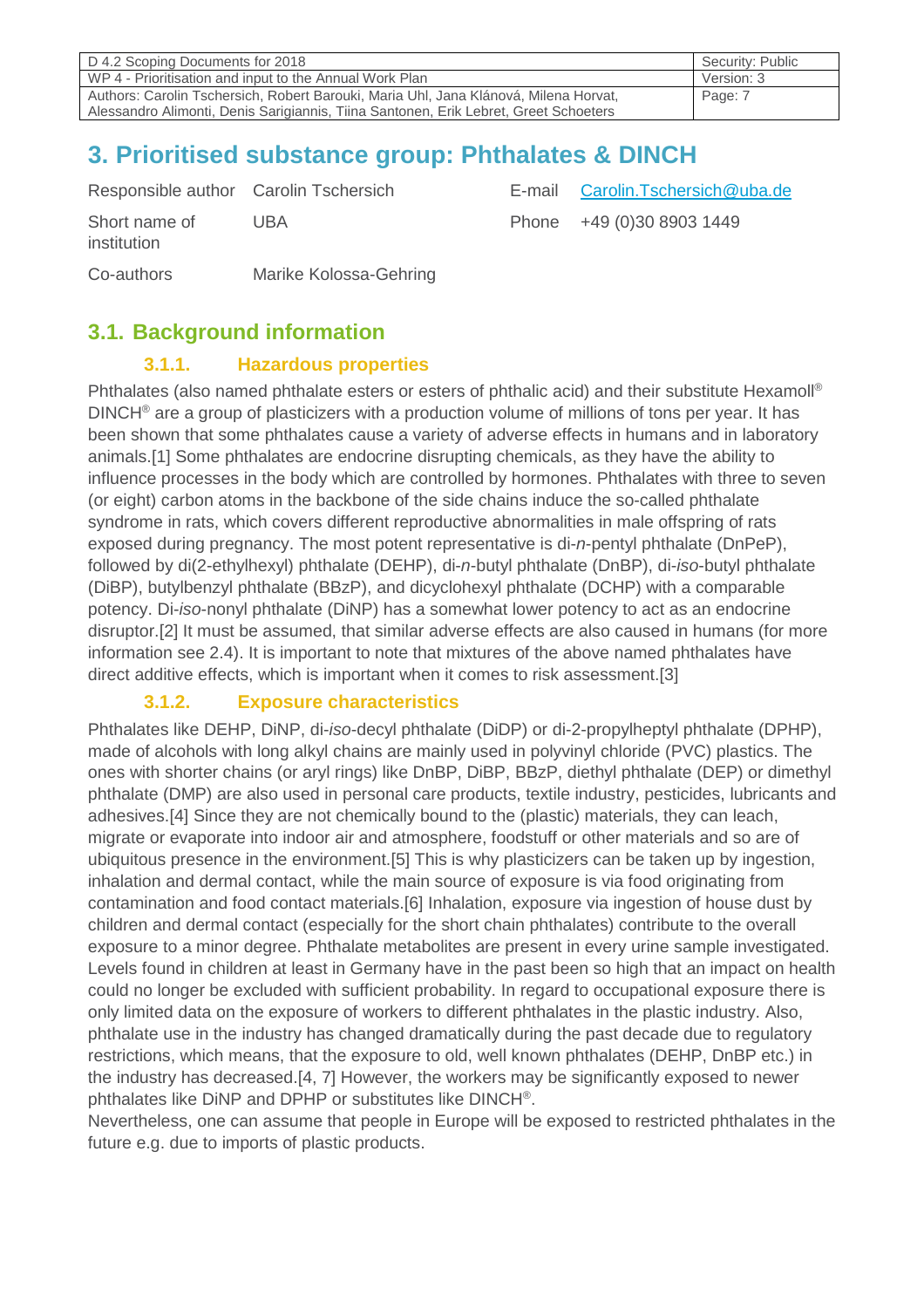| D 4.2 Scoping Documents for 2018                                                     | Security: Public |
|--------------------------------------------------------------------------------------|------------------|
| WP 4 - Prioritisation and input to the Annual Work Plan                              | Version: 3       |
| Authors: Carolin Tschersich, Robert Barouki, Maria Uhl, Jana Klánová, Milena Horvat, | Page: 8          |
| Alessandro Alimonti, Denis Sarigiannis, Tiina Santonen, Erik Lebret, Greet Schoeters |                  |

#### **3.1.3. Technical aspects**

In the course of human biomonitoring of phthalates, the concentration of the degradation products (metabolites) are commonly analyzed in urine. Therefore it is important to have comprehensive knowledge on the metabolism of the respective compound.

### **3.1.4. Policy relevance**

Due to the classification as reproductive toxicants category 1B under Annex VI to the Classification Labelling and Packaging (CLP) regulation DEHP, DnBP, DiBP, and BBzP are substances of very high concern (Annex XIV EC 1907/2006) and subjected to authorization under REACH. Furthermore DnPeP, DiPP, DHNUP, DnHP and DMEP (also see 2.2) are on the Candidate List of substances of very high concern for Authorisation (i.e. SVHC candidates) due to the same toxicological properties. The use of DEHP, DnBP, BBzP is restricted in all toys and childcare articles with a concentration limit of 0.1% by entry 51 of Annex XVII to REACH. In addition, DiNP, di-n-octyl phthalate (DnOP), DiDP are restricted for all children's toys and child care articles that can be placed in children's mouth with a concentration limit of 0.1% by entry 52 of Annex XVII to REACH. Current efforts for a further restriction of DEHP, DnBP, DiBP, and BBzP have been initiated by ECHA in the form of an Annex XV restriction dossier in April 2016.

For some of the phthalates human biomonitoring assessment values, namely Biomonitoring equivalents (BE) or HBM I values, have been derived – these are concentrations of biomarkers (metabolites) in urine, which reflect an acceptable chronic exposure, since the basic assumption is an equilibrium between external exposure and internal burden.[8] BE values have been derived for the Category A phthalates and HBM I values are available for DEHP, DPHP and DINCH.

# **3.2. Categorisation of substances**

| Cat.         | Abbrev./<br><b>Acronym</b> | <b>Systematic name</b>     | <b>CAS No.</b>             | <b>Regulation</b>                                                                              |
|--------------|----------------------------|----------------------------|----------------------------|------------------------------------------------------------------------------------------------|
|              | <b>DEHP</b>                | Di(2-ethylhexyl) phthalate | $117 - 81 - 7$             | REACH Annex XIV; Annex<br>XVII, Entry 51                                                       |
|              | <b>BBzP</b>                | Butyl benzyl phthalate     | 85-68-7                    | <b>REACH Annex XIV; Annex</b><br>XVII, Entry 51                                                |
| $\mathsf{A}$ | <b>DnBP</b>                | Di-n-butyl phthalate       | 84-74-2                    | <b>REACH Annex XIV; Annex</b><br>XVII, Entry 51                                                |
|              | <b>DiBP</b>                | Diisobutyl phthalate       | 84-69-5                    | <b>REACH Annex XIV</b>                                                                         |
|              | <b>DiNP</b>                | Diisononyl phthalate       | 28553-12-0 /<br>68515-48-0 | REACH Annex XVII, Entry 52;<br>proposed for harmonised<br>classification as Repr. 1B by<br>DE. |
|              | <b>DEP</b>                 | Diethyl phthalate          | 84-66-2                    | <b>CoRAP</b> list                                                                              |
|              | <b>DiDP</b>                | Diisodecyl phthalate       | 26761-40-0 /<br>68515-49-1 | <b>REACH Annex XVII, Entry 52</b>                                                              |
| B            | <b>DnOP</b>                | Di-n-octyl phthalate       | 117-84-0                   | REACH Annex XVII, Entry 52                                                                     |
|              | <b>DMP</b>                 | Dimethyl phthalate         | $131 - 11 - 3$             |                                                                                                |
| B            | <b>DnPeP</b>               | Di-n-pentyl phthalate      | 131-18-0                   | <b>REACH Annex XIV</b>                                                                         |

**Table 1: Substances included in the substance group, listed according to availability of toxicology and human biomarker data, in category A, B, C substances (categorization see above)**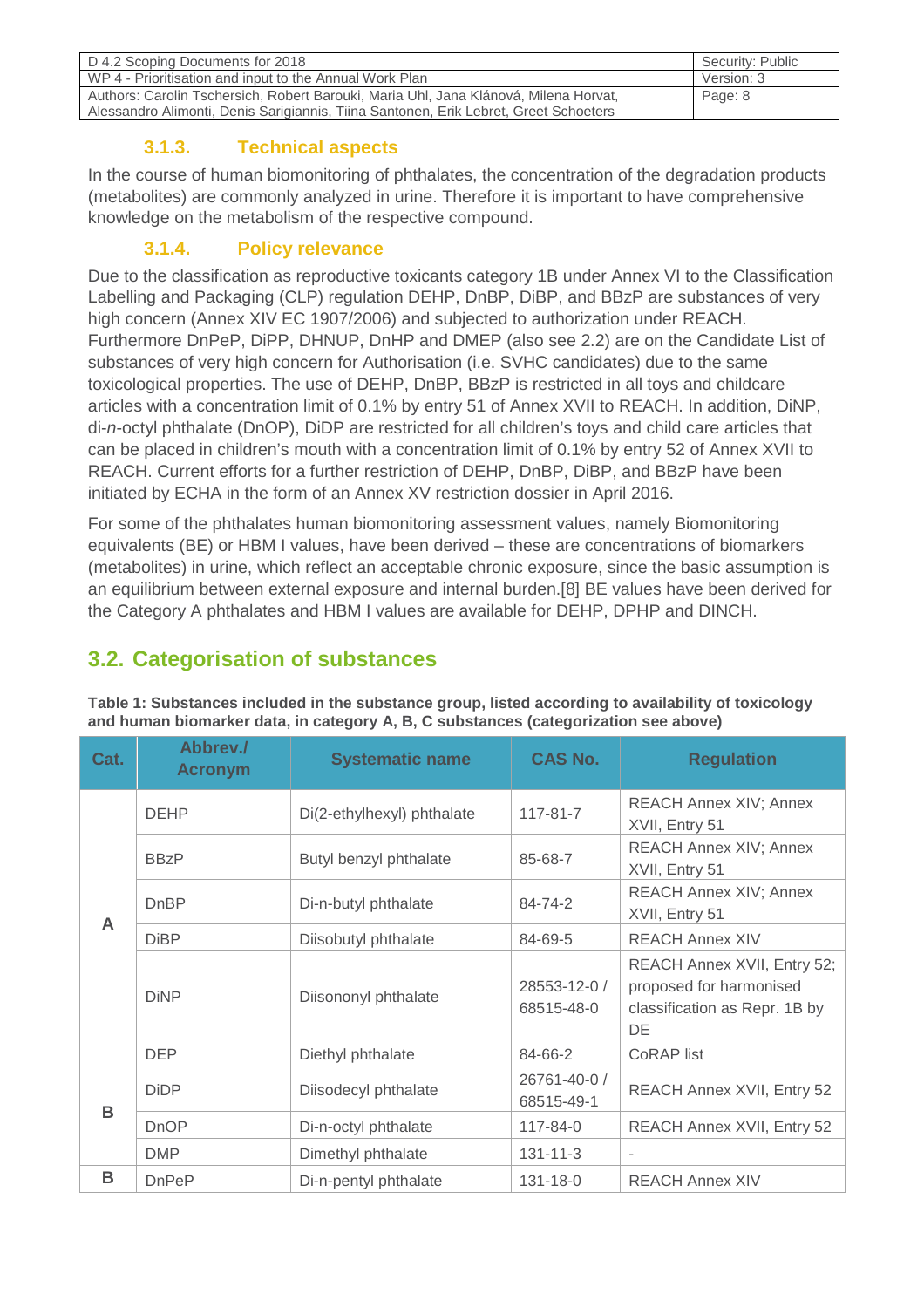| D 4.2 Scoping Documents for 2018                                                     | Security: Public |
|--------------------------------------------------------------------------------------|------------------|
| WP 4 - Prioritisation and input to the Annual Work Plan                              | Version: 3       |
| Authors: Carolin Tschersich, Robert Barouki, Maria Uhl, Jana Klánová, Milena Horvat, | Page: 9          |
| Alessandro Alimonti, Denis Sarigiannis, Tiina Santonen, Erik Lebret, Greet Schoeters |                  |

| Cat. | Abbrey./<br><b>Acronym</b>               | <b>Systematic name</b>                            | <b>CAS No.</b> | <b>Regulation</b>                                                                  |
|------|------------------------------------------|---------------------------------------------------|----------------|------------------------------------------------------------------------------------|
|      | <b>DCHP</b>                              | Dicyclohexyl phthalate                            | 84-61-7        | CoRAP list; currently under<br>Substance Evaluation for<br>potential ED properties |
|      | <b>DPHP</b>                              | Di(2-propylheptyl) phthalate                      | 53306-54-0     | CoRAP list; currently under<br>Substance Evaluation for<br>potential ED properties |
|      | Hexamoll <sup>®</sup> DINCH <sup>®</sup> | Diisononyl cyclohexane-1,2-<br>dicarboxylate      | 166412-78-8    | ×.                                                                                 |
|      | <b>DiPP</b>                              | Di-isopentyl phthalate                            | 605-50-5       | <b>REACH Annex XIV</b>                                                             |
| C    | <b>DHNUP</b>                             | Di-C7-11-(linear and<br>branched)-alkyl phthalate | 68515-42-4     | <b>REACH Annex XIV</b>                                                             |
|      | DnHP                                     | Di-n-hexyl phthalate                              | 84-75-3        | SVHC candidate                                                                     |
|      | <b>DMEP</b>                              | Di(methoxyethyl) phthalate                        | 117-82-8       | <b>REACH Annex XIV</b>                                                             |

### **3.2.1. Additional information by ECHA:**

**DnOP** (category B): doesn't exist on the EU market. See page 14 of the ECHA review report: https://echa.europa.eu/documents/10162/31b4067e-de40-4044-93e8-9c9ff1960715

**DHNUP** (category C): It is not registered under REACH. There is almost no information available about this phthalate which suggests is not on the market or only has a very marginal market. E.g. Health Canada 2015: stopped at screening assessment because lack of exposure (https://www.canada.ca/en/health-canada/services/chemical-substances/challenge/batch-6/dhnup.html).

**DMEP** (category C): It is not REACH registered. We (ECHA) evaluate it is unlikely that there is significant use in the EU. Might not be the most appropriate to dedicate resources to.

### **3.3. Objectives / Policy related questions**

- 1. Which are the most sensitive, reliable and cost effective methods and biomarkers to measure phthalates and DINCH?
- 2. What is the extent of the current exposure of the EU population to the 16 phthalates (Cat A, B and C) and their substitute DINCH?
- 3. Do the exposure levels differ significantly between the countries?
- 4. What are the main sources of exposure and the reasons for differences in exposure (different regulations in different countries) to phthalates and DINCH?
- 5. Are there different time trends for unregulated and regulated phthalates and DINCH? (Starting with Cat. A substances for which methods can be standardized in AWP 2)
- 6. How effective have the different mitigation steps and regulations been for phthalates?
- 7. Was the introduction of the Authorisation obligation under REACH effective enough to protect European citizen? Is there a sufficient decrease of the regulated Cat. A substance levels (GM/median) in the population (general/children?) from year 2007 until today (2017)? (DEHP, DnBP, DiBP, BBzP)
- 8. Had the restriction under REACH the favourable impact, that is a reduction of GM/median concentrations of the already regulated (before 2015) phthalates (DEHP, BBP, DnBP, DiNP, DiDP, DnOP), especially for children?
- 9. Is a ban of phthalates necessary or favourable?
- 10. How can HBM4EU results feed into the regulatory decisions of ECHA and EFSA?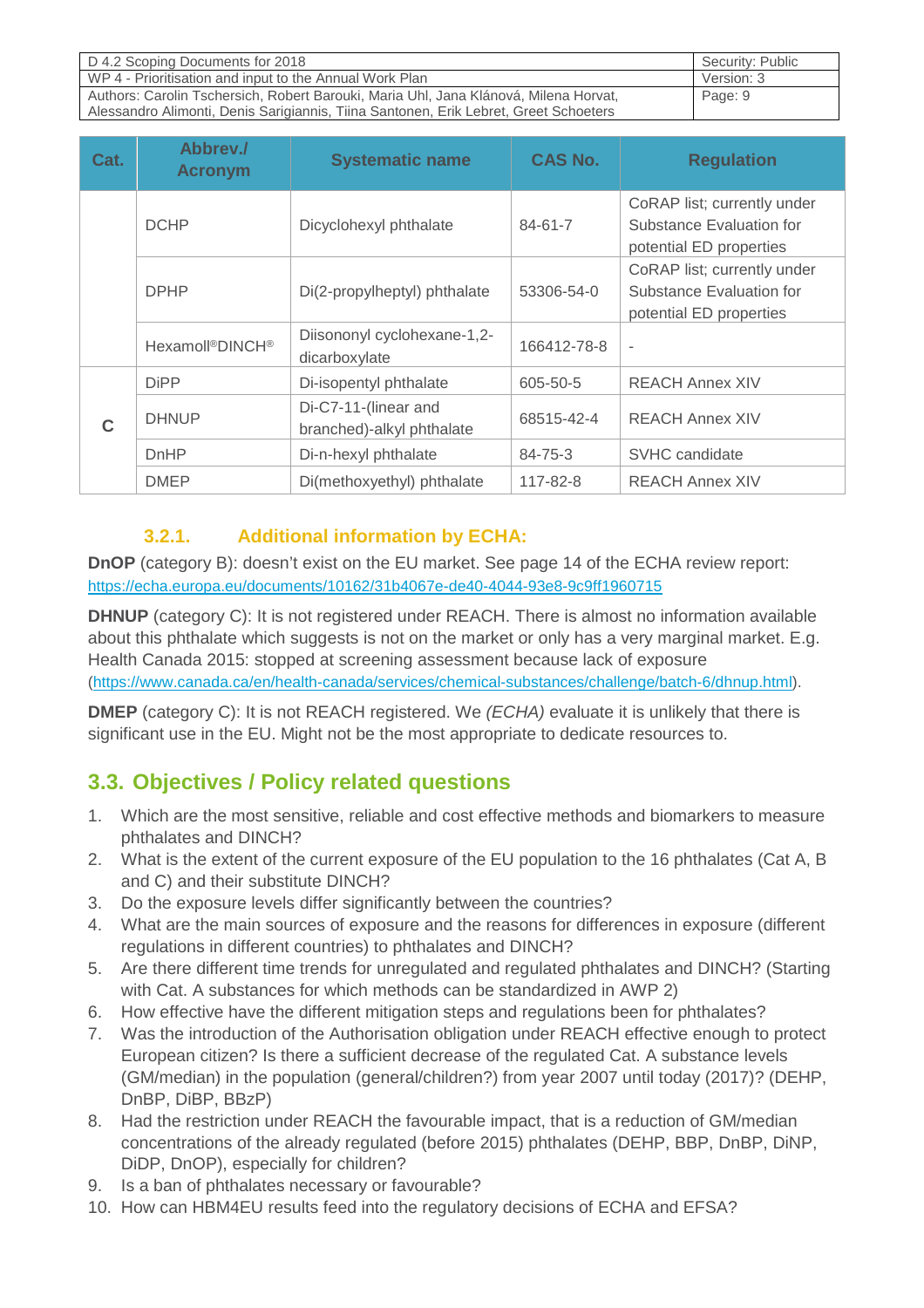| D 4.2 Scoping Documents for 2018                                                     | Security: Public |
|--------------------------------------------------------------------------------------|------------------|
| WP 4 - Prioritisation and input to the Annual Work Plan                              | Version: 3       |
| Authors: Carolin Tschersich, Robert Barouki, Maria Uhl, Jana Klánová, Milena Horvat, | Page: 10         |
| Alessandro Alimonti, Denis Sarigiannis, Tiina Santonen, Erik Lebret, Greet Schoeters |                  |

- 11. What are the high exposure groups? (Is there a statistical significant and toxicological relevant difference in mean concentration between adults and children? […] between occupational exposed and non-exposed adults? […] between male and female?
- 12. Is the exposure to phthalates and their substitutes of health-relevance for the general population and vulnerable groups (inter alia children and pregnant women)? What part of the population has exposure levels exceeding the HBM guidance values - if existing- or TDI)?
- 13. Does the health relevance depend on age, gender and socio-economic status?
- 14. Can EU wide accepted HBM guidance values be derived for single substances and for the additively acting phthalates?
- 15. How can cumulative risks of phthalates and other anti-androgenic substances be assessed for their health relevance? Are their additive effects relevant for regulation?
- 16. What are knowledge gaps and related research needs for Cat. A substances to answer these questions sufficiently in the following years (Year 2)? Which substances have to be moved to Cat. B (or even C)?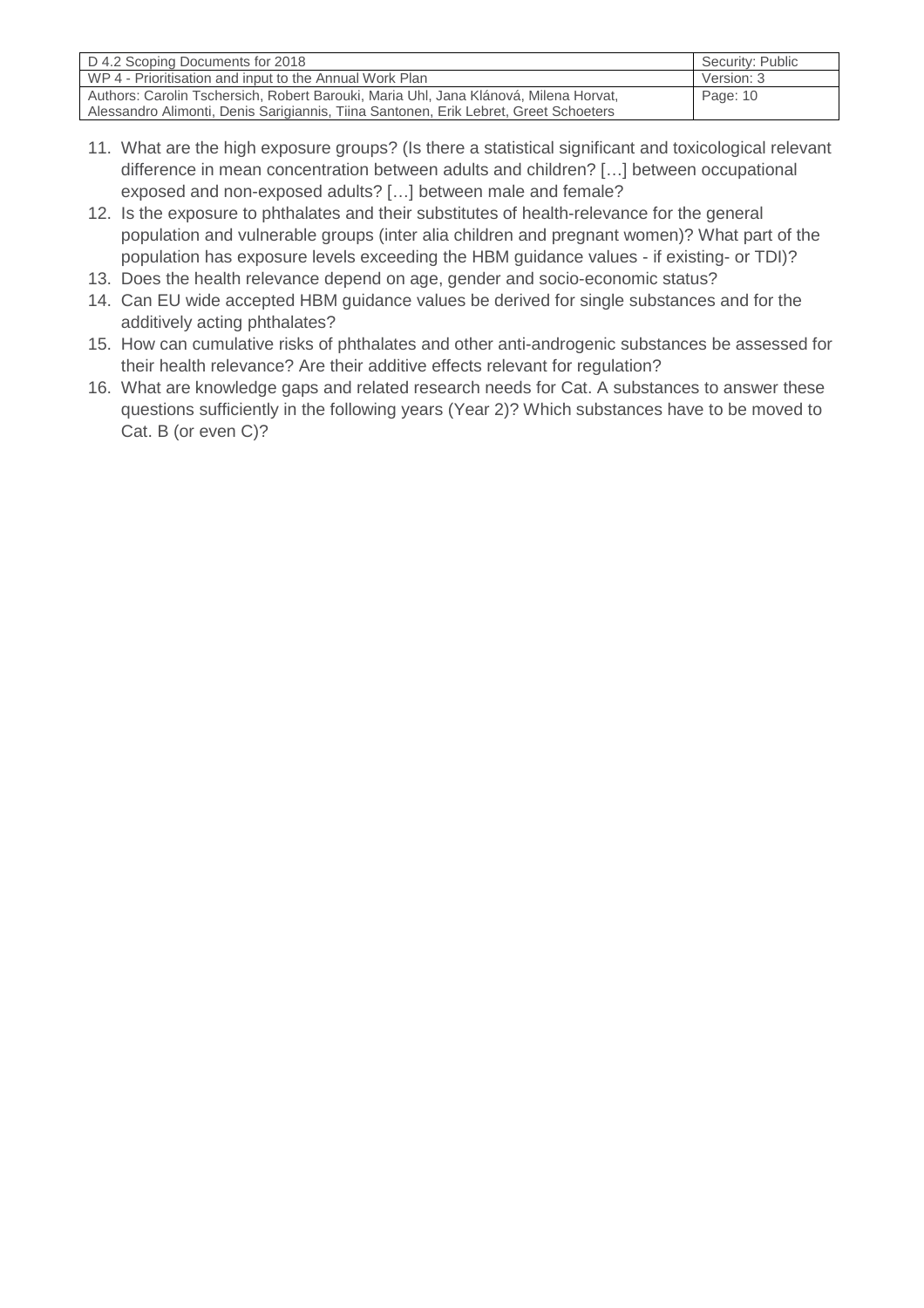| D 4.2 Scoping Documents for 2018                                                     | Security: Public |
|--------------------------------------------------------------------------------------|------------------|
| WP 4 - Prioritisation and input to the Annual Work Plan                              | Version: 3       |
| Authors: Carolin Tschersich, Robert Barouki, Maria Uhl, Jana Klánová, Milena Horvat, | Page: 11         |
| Alessandro Alimonti, Denis Sarigiannis, Tiina Santonen, Erik Lebret, Greet Schoeters |                  |

#### **Table 2: Listing of research activities to be carried out to answer the policy questions concerning phthalates & DINCH**

| Cat. | <b>Substance</b>                                                                      | Available knowledge related to policy question                                                                                                                                                                                                                                                                                                                                                                                                                                                                                                                                                                                                                                                                                             | Knowledge gaps / Activities needed to answer policy question                                                                                                                                                                                                                                                                                                                                                                                                                                                                                                                                                                                                                                                                                                                                                                                                                                                                                                                                       |
|------|---------------------------------------------------------------------------------------|--------------------------------------------------------------------------------------------------------------------------------------------------------------------------------------------------------------------------------------------------------------------------------------------------------------------------------------------------------------------------------------------------------------------------------------------------------------------------------------------------------------------------------------------------------------------------------------------------------------------------------------------------------------------------------------------------------------------------------------------|----------------------------------------------------------------------------------------------------------------------------------------------------------------------------------------------------------------------------------------------------------------------------------------------------------------------------------------------------------------------------------------------------------------------------------------------------------------------------------------------------------------------------------------------------------------------------------------------------------------------------------------------------------------------------------------------------------------------------------------------------------------------------------------------------------------------------------------------------------------------------------------------------------------------------------------------------------------------------------------------------|
| A    | <b>DEHP</b><br><b>DnBP</b><br><b>DiBP</b><br><b>BBzP</b><br><b>DiNP</b><br><b>DEP</b> | Flanders 2007/08, 2013/14 (13-17 yr.): [9](rp);<br>Germany 2003-06 (3-14 yr.): [10](rp) &<br>1988-2015 (20-29 yr.): [11]; workers 2012: [12];<br>Austria 2010-12 (6-15, 18-64, 65-81 yr.): [13];<br>Denmark 2006-12 (4-9, 5-20 yr., young men,<br>pregnant women): [14];<br>France 2011 (pregnant women): [15];<br>Greece 2007/08 (new-borns): [16];<br>Israel 2011 (20-74 yr.): [17];<br>Slovakia 2015 (workers): [18];<br>Democophes: [19]<br>[9], [10-11], [13], [14], [15], [16], [17], [18], [19b-g]<br>[10-11], [13], [14], [15], [16], [17], [18], [19b-e, 19g]<br>[9], [10-11], [13], [14], [15], [16], [17], [19]<br>[10-11], [12], [13], [14], [15], [16], [17], [19b, e, f]<br>$[11]1, [13], [14], [15], [16], [19a-d, 19f, g]$ | The available data allow assertions concerning routes of exposure and exposition in<br>$\blacktriangleright$<br>some regions, but no EU wide statement is possible<br>Taking into account, that data representative for population only are available from<br>$\blacktriangleright$<br>Flanders and Germany, WP10 should determine how many population based data are<br>needed in order to measure the current burden and differences in phthalate levels<br>between the countries (please see also additional comments below this table)<br>Since there are gaps in data on exposure for eastern Europe, special attention should<br>$\blacktriangleright$<br>be paid on this<br>Full time series are available from Germany - more data on trends in exposure are<br>needed, at least over the last ten years<br>More studies on workers are needed<br>See DEHP<br>See DEHP<br>See DEHP<br>See DEHP<br>See DEHP; even more data on exposure are needed than for the phthalates which are on the |
| B    | <b>DiDP</b><br><b>DnOP</b>                                                            | [11]1, workers DE: [12], [13], [14]<br>[11]1, [13], [14]                                                                                                                                                                                                                                                                                                                                                                                                                                                                                                                                                                                                                                                                                   | <b>Authorization List</b><br>No representative data available. Data available are from Austria and Denmark, and a<br>$\blacktriangleright$<br>time series from Germany (20-29 yr.)<br>WP10 should determine how many population based data are needed in order to<br>$\blacktriangleright$<br>measure the current burden and differences in phthalate levels between the countries<br>Analytical method cannot distinguish between DiDP and DPHP (see also DPHP)<br>$\blacktriangleright$<br>See DiDP<br>$\blacktriangleright$                                                                                                                                                                                                                                                                                                                                                                                                                                                                     |
|      | <b>DnPeP</b>                                                                          | [11]1, [13], [14]                                                                                                                                                                                                                                                                                                                                                                                                                                                                                                                                                                                                                                                                                                                          | See DiDP<br>$\blacktriangleright$                                                                                                                                                                                                                                                                                                                                                                                                                                                                                                                                                                                                                                                                                                                                                                                                                                                                                                                                                                  |

<sup>1</sup> ESB data available for 2007-2015. For DEHP, DNBP, DiBP, BBzP and DiNP there is a time series available from 1988-2015.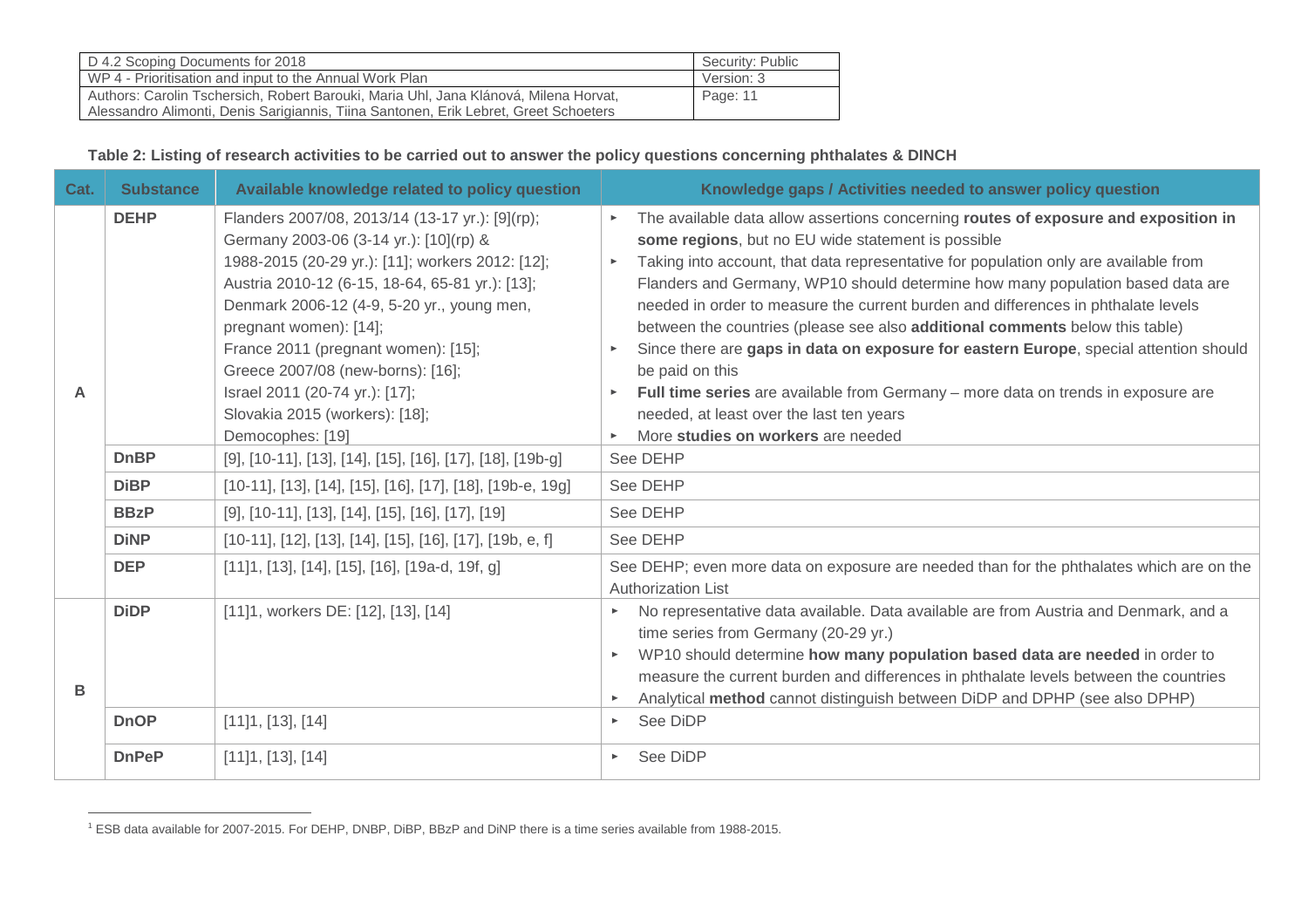| D 4.2 Scoping Documents for 2018                                                     | Security: Public |
|--------------------------------------------------------------------------------------|------------------|
| WP 4 - Prioritisation and input to the Annual Work Plan                              | Version: 3       |
| Authors: Carolin Tschersich, Robert Barouki, Maria Uhl, Jana Klánová, Milena Horvat, | Page: 12         |
| Alessandro Alimonti, Denis Sarigiannis, Tiina Santonen, Erik Lebret, Greet Schoeters |                  |

| Cat.        | <b>Substance</b> | Available knowledge related to policy question                           | Knowledge gaps / Activities needed to answer policy question                                                                                                                                                                                                                                                                                                                                                                 |
|-------------|------------------|--------------------------------------------------------------------------|------------------------------------------------------------------------------------------------------------------------------------------------------------------------------------------------------------------------------------------------------------------------------------------------------------------------------------------------------------------------------------------------------------------------------|
|             | <b>DMP</b>       | [11]1, [19a]                                                             | No representative data or data on workers available. Time series available from<br>$\blacktriangleright$<br>Germany (20-29 yr.).<br>WP10 should determine how many population based data are needed in order to<br>$\blacktriangleright$<br>measure the current burden and differences in phthalate levels between the countries                                                                                             |
|             | <b>DCHP</b>      | [11]1, [13], [19a]                                                       | No representative data or data on workers available. Data available are from Austria,<br>$\blacktriangleright$<br>plus a time series from Germany (20-29 yr.)<br>WP10 should determine how many population based data are needed in order to<br>$\blacktriangleright$<br>measure the current burden and differences in phthalate levels between the countries                                                                |
| B           | <b>DPHP</b>      | Method (for DPHP metabolites only, see DIDP): [20];<br>Time series: [21] | No representative data or data on workers available. Time series available from<br>$\blacktriangleright$<br>Germany (1999-2012, 20-29 yr.).<br>WP10 should determine how many population based data are needed in order to<br>$\blacktriangleright$<br>measure the current burden and differences in phthalate levels between the countries                                                                                  |
|             | <b>DINCH</b>     | Method: [22]; Exposure: SE, NO, PT, DE [23]; Time<br>series DE: [24]     | First data show omnipresent exposure, but far below established health benchmark<br>$\blacktriangleright$<br>levels. Nevertheless, rapidly increasing exposures are to be expected, as shown in the<br>time series from Germany.<br>WP10 should determine how many population based data are needed in order to<br>$\blacktriangleright$<br>measure the current burden and differences in DINCH levels between the countries |
|             | <b>DiPP</b>      |                                                                          | Studies on metabolisation are needed, in order to develop a method (analogies to DnPeP<br>likely).                                                                                                                                                                                                                                                                                                                           |
| $\mathbf C$ | <b>DHNUP</b>     |                                                                          | See DiPP (analogies to HMW (high molecular weight) phthalates such as DEHP DiNP and<br>DiDP likely)                                                                                                                                                                                                                                                                                                                          |
|             | <b>DnHP</b>      |                                                                          | See DiPP (analogies to DnPeP likely).                                                                                                                                                                                                                                                                                                                                                                                        |
|             | <b>DMEP</b>      |                                                                          | See DiPP                                                                                                                                                                                                                                                                                                                                                                                                                     |

rp = representative for the (respective) population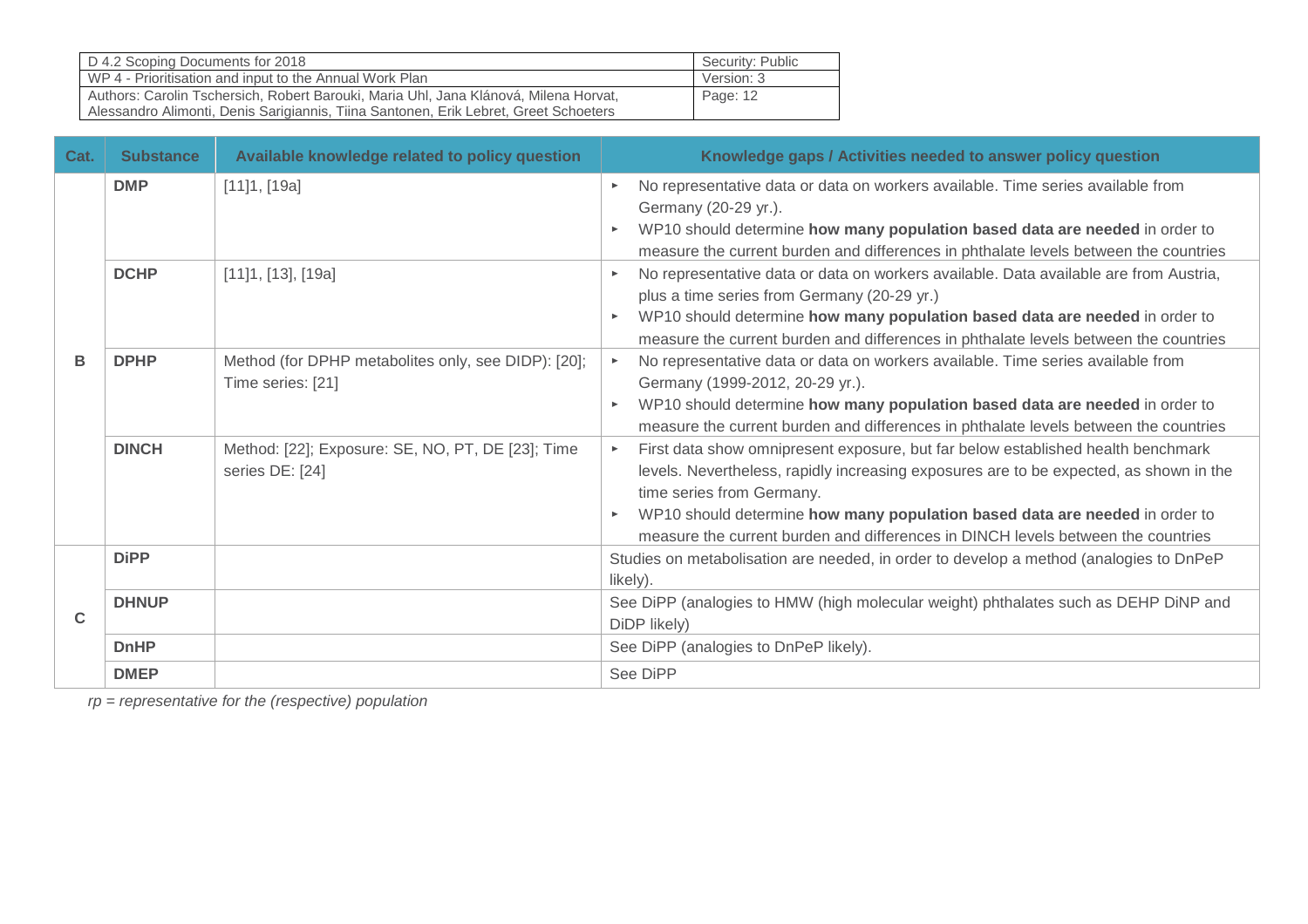| D 4.2 Scoping Documents for 2018                                                     | Security: Public |
|--------------------------------------------------------------------------------------|------------------|
| WP 4 - Prioritisation and input to the Annual Work Plan                              | Version: 3       |
| Authors: Carolin Tschersich, Robert Barouki, Maria Uhl, Jana Klánová, Milena Horvat, | Page: 13         |
| Alessandro Alimonti, Denis Sarigiannis, Tiina Santonen, Erik Lebret, Greet Schoeters |                  |

### **3.3.1. Additional Comments:**

- a) Since most of the phthalates can be measured with one analytical method, future surveys should make use of this advantage in order to determine the EU wide exposure to these substances.
- b) Surveyed data to be analyzed or published (in English)
	- Spain: Adult working population, 18-65 years,  $n = 1880$ . Nation-wide representativeness. March 2009-July 2010
	- ▸ Sweden: DEHP, DnBP, BBzP and DEP: Time series on children and population based study from 2010-2011 (Bjermo et al., report in Swedish)
	- ▸ Belgium: FLEHS3: Data surveyed for DiBP and DEP
- c) Data (representative for population) expectable from:
	- ▸ France: Esteban (running since 2nd half of 2016): DEHP, DnBP, BBzP, DEP, DiNP, DnOP, DMP, DCHP.[25]
	- ▸ Finland: FinHealth from 2017 on. 6000 samples planned: all Cat A substances and DiNP, DiDP, DnOP, DCHP, DPHP
	- ▸ Germany: GerES V (children): 2015-2017, all Cat A and B substances
- d) Information for Pillar 3:
	- ▸ Like it was mentioned in the Background Information some phthalates (3 to 8 carbon atoms in the backbone of the side chain) have or are suspected to have anti-androgenic properties and as such induce developmental and reproductive malfunctions in rodent studies (phthalate syndrome). Those disturbances include malformations of the epididymis, vas deferens, seminal vesicles, prostate, external genitalia (hypospadias), and cryptorchidism (undescended testes) as well as retention of nipples/areolae (sexually dimorphic structures in rodents) and demasculinization of the perineum, resulting in reduced anogenital distance (AGD). Those effects can be ascribed to a disturbance of fetal testicular Leydig function, which results in significant reduction of testosterone levels.[2] Also the production of insulin like factor 3 in Leydig cells is disturbed by phthalates, which also causes anti-androgenic effects.

Those effects are similar to the ones subsumed under the human testicular dysgenesis syndrome. However, there are no resilient data on humans, which is why epidemiological studies should try to prove the associations between a phthalate burden and adverse health effects.[26] Data from birth cohorts would probably meet some of the requirements, since the discussion on whether the health impacts can be traced back to in utero exposure or to exposure during childhood could be furthered. Among other endocrine effects in adults (differing for male and female individuals), phthalates are furthermore associated with respiratory problems and effects on blood pressure. For Category C phthalates a first step should be an assessment concerning the relevancy (are the people in Europe exposed or not?), before starting research activities in pillar 3 on those substances.

▸ Cumulative assessment

Since a lot of relevant phthalates have similar toxicological profiles, a cumulative assessment is important in order not to underestimate risks. A decision is needed on which substances of the phthalate group should be included in such an additive approach. Basis for this should be similar adverse effects (function that is disrupted) and not only the mode of action.

Further information by JRC: https://ec.europa.eu/jrc/en/publication/review-case-studieshuman-and-environmental-risk-assessment-chemical-mixtures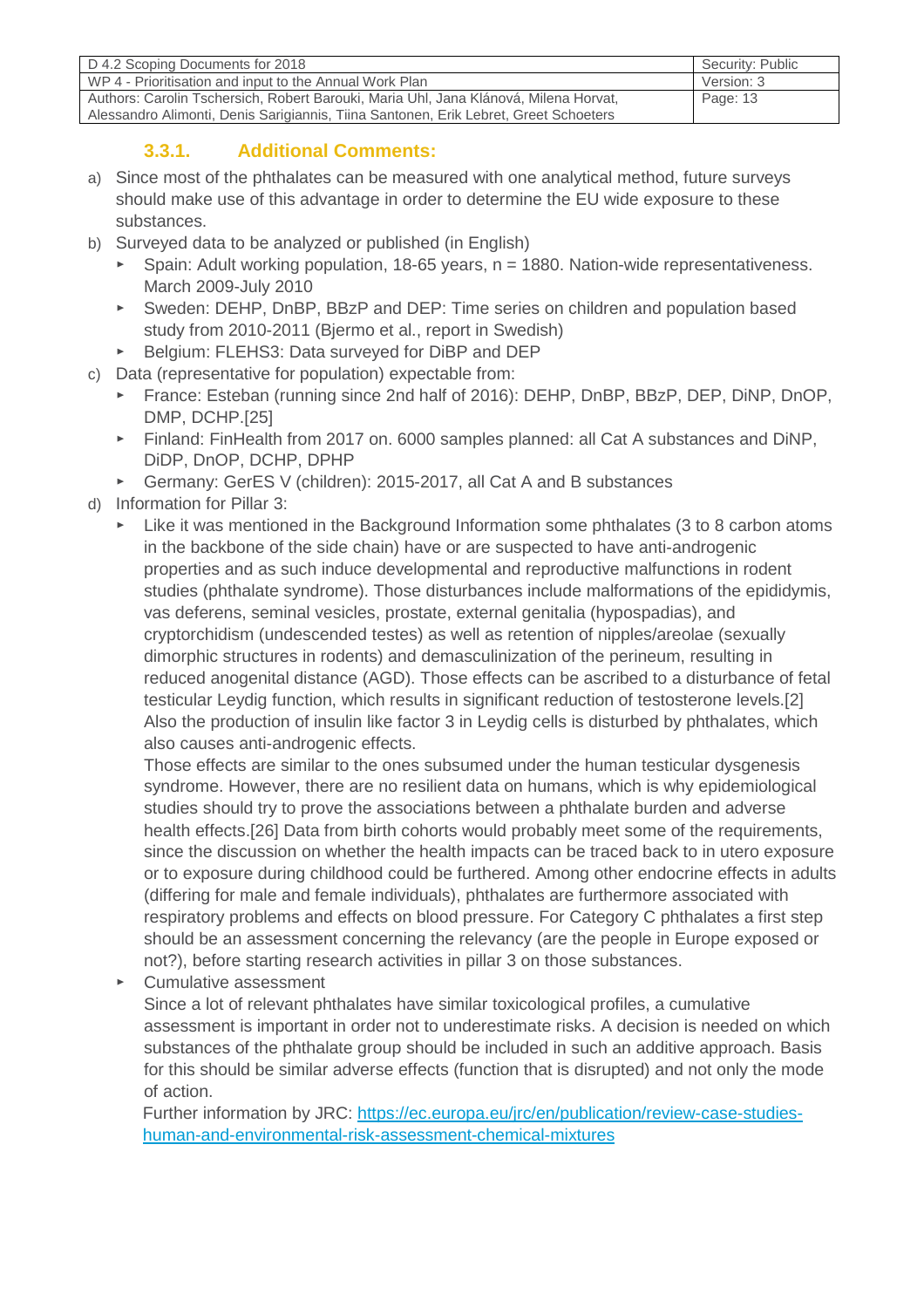| D 4.2 Scoping Documents for 2018                                                     | Security: Public |
|--------------------------------------------------------------------------------------|------------------|
| WP 4 - Prioritisation and input to the Annual Work Plan                              | Version: 3       |
| Authors: Carolin Tschersich, Robert Barouki, Maria Uhl, Jana Klánová, Milena Horvat, | Page: 14         |
| Alessandro Alimonti, Denis Sarigiannis, Tiina Santonen, Erik Lebret, Greet Schoeters |                  |

### **3.4. References**

- 1. a) Mariana, M; Feiteiro, J; Verde, I; Cairrao, E (2016): The Effects of Phthalates in the Cardiovascular and Reproductive Systems: A Review. Environ Int 94 758-76. http://dx.doi.org/10.1016/j.envint.2016.07.004; b) Koch, H M and Calafat, A M (2009): Human Body Burdens of Chemicals Used in Plastic Manufacture. Philos Trans R Soc Lond B Biol Sci 364, no. 1526 2063-78. http://dx.doi.org/10.1098/rstb.2008.0208.
- 2. Gennings, C; Hauser, R; Koch, H M; Kortenkamp, A; Lioy, P J; Mirkes, P E; Schwetz, B A. Report by the Chronic Hazard Advisory Panel on Phatalates and Phthalate Alternatives. U.S. Consumer Product Safety Commission, 2014.
- 3. Howdeshell, K L; Hotchkiss, A K; Gray, L E, Jr. (2017): Cumulative Effects of Antiandrogenic Chemical Mixtures and Their Relevance to Human Health Risk Assessment. Int J Hyg Environ Health 220, no. 2 Pt A 179-188. http://dx.doi.org/10.1016/j.ijheh.2016.11.007.
- 4. Koch, H M and Angerer, J. "Phthalates: Biomarkers and Human Biomonitoring." In Biomarkers and Human Biomonitoring Vol 1, edited by L. E. Knudsen and D. F. Merlo, Issues in Toxicology, No. 9, 179-233: RSC Publishing, 2012.
- 5. Heudorf, U; Mersch-Sundermann, V; Angerer, J (2007): Phthalates: Toxicology and Exposure. Int J Hyg Environ Health 210, no. 5 623-34. http://dx.doi.org/10.1016/j.ijheh.2007.07.011.
- 6. Wittassek, M; Koch, H M; Angerer, J; Bruning, T (2011): Assessing Exposure to Phthalates the Human Biomonitoring Approach. Mol Nutr Food Res 55, no. 1 7-31. http://dx.doi.org/10.1002/mnfr.201000121.
- 7. Bizzari, S N; Blagoev, M; Kishi, A. Ceh Marketing Research Report Plasticizers. 2009.
- 8. a) Angerer, J; Aylward, L L; Hays, S M; Heinzow, B; Wilhelm, M (2011): Human Biomonitoring Assessment Values: Approaches and Data Requirements. Int J Hyg Environ Health 214, no. 5 348-60. http://dx.doi.org/10.1016/j.ijheh.2011.06.002; b) Apel, P; Angerer, J; Wilhelm, M; Kolossa-Gehring, M (2017): New Hbm Values for Emerging Substances, Inventory of Reference and Hbm Values in Force, and Working Principles of the German

Human Biomonitoring Commission. Int J Hyg Environ Health 220, no. 2 Pt A 152-166. http://dx.doi.org/10.1016/j.ijheh.2016.09.007.

9. a) Geens, T; Bruckers, L; Covaci, A; Schoeters, G; Fierens, T; Sioen, I; Vanermen, G; Baeyens, W; Morrens, B; Loots, I; Nelen, V; de Bellevaux, B N; Larebeke, N V; Hond, E D (2014): Determinants of Bisphenol a and Phthalate Metabolites in Urine of Flemish Adolescents. Environ Res 134 110-7. http://dx.doi.org/10.1016/j.envres.2014.07.020;

b) Schoeters, G; Govarts, E; Bruckers, L; Den Hond, E; Nelen, V; De Henauw, S; Sioen, I; Nawrot, T S; Plusquin, M; Vriens, A; Covaci, A; Loots, I; Morrens, B; Coertjens, D; Van Larebeke, N; De Craemer, S; Croes, K; Lambrechts, N; Colles, A; Baeyens, W (2017): Three Cycles of Human Biomonitoring in Flanders - Time Trends Observed in the Flemish Environment and Health Study. Int J Hyg Environ Health 220, no. 2 Pt A 36-45. http://dx.doi.org/10.1016/j.ijheh.2016.11.006.

- 10. Becker, K; Goen, T; Seiwert, M; Conrad, A; Pick-Fuss, H; Muller, J; Wittassek, M; Schulz, C; Kolossa-Gehring, M (2009): Geres Iv: Phthalate Metabolites and Bisphenol a in Urine of German Children. Int J Hyg Environ Health 212, no. 6 685-92. http://dx.doi.org/10.1016/j.ijheh.2009.08.002.
- 11. a) Goen, T; Dobler, L; Koschorreck, J; Muller, J; Wiesmuller, G A; Drexler, H; Kolossa-Gehring, M (2011): Trends of the Internal Phthalate Exposure of Young Adults in Germany--Follow-up of a Retrospective Human Biomonitoring Study. Int J Hyg Environ Health 215, no. 1 36-45. http://dx.doi.org/10.1016/j.ijheh.2011.07.011;

b) Koch, H M; Rüther, M; Schütze, A; Conrad, A; Pälmke, C; Apel, P; Brüning, T; Kolossa-Gehring, M (2016): Phthalate Metabolites in 24-H Urine Samples of the German Environmental Specimen Bank (Esb) from 1988 to 2015 and a Comparison with Us Nhanes Data from 1999 to 2012. Int J Hyg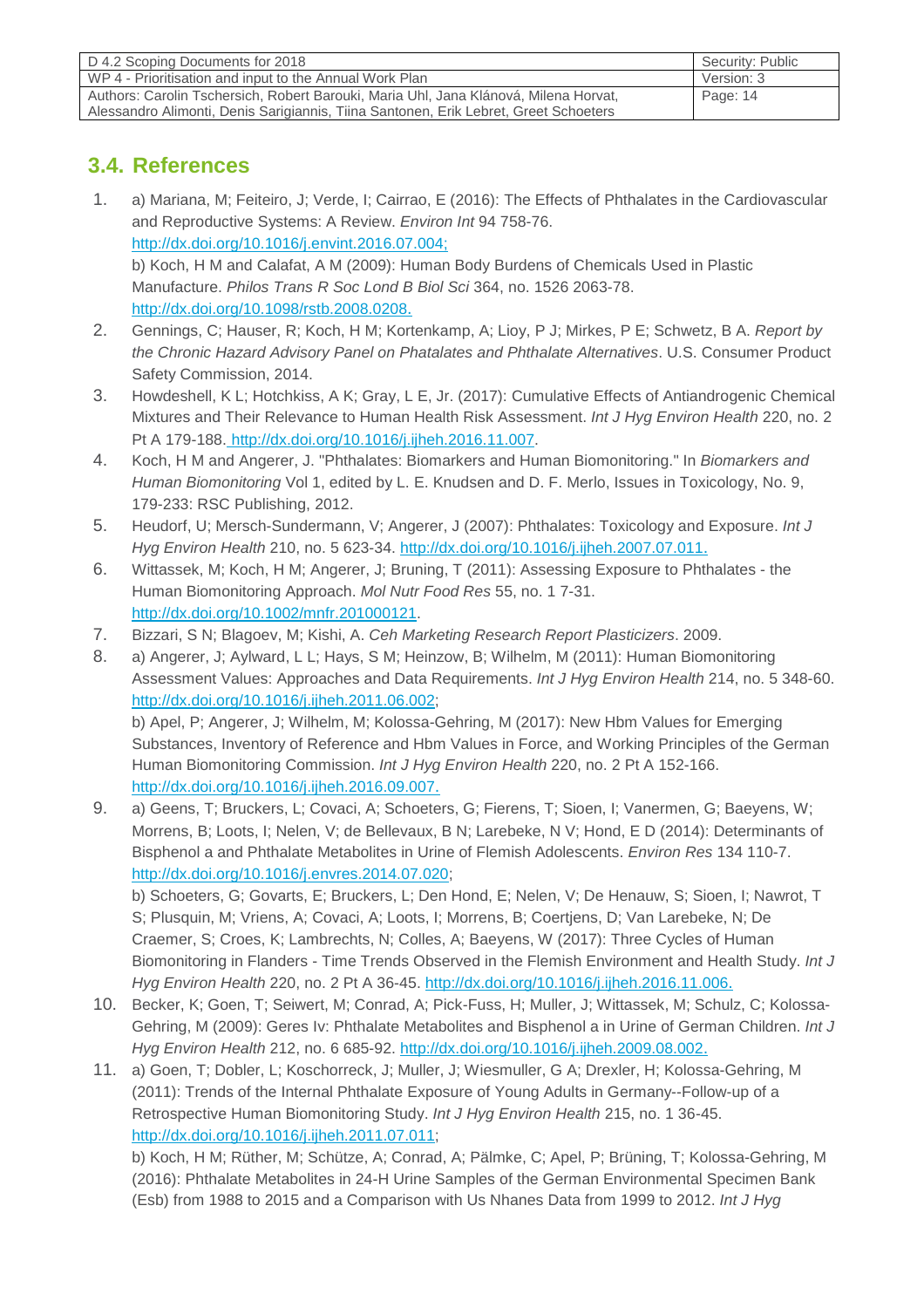| D 4.2 Scoping Documents for 2018                                                     | Security: Public |
|--------------------------------------------------------------------------------------|------------------|
| WP 4 - Prioritisation and input to the Annual Work Plan                              | Version: 3       |
| Authors: Carolin Tschersich, Robert Barouki, Maria Uhl, Jana Klánová, Milena Horvat, | Page: 15         |
| Alessandro Alimonti, Denis Sarigiannis, Tiina Santonen, Erik Lebret, Greet Schoeters |                  |

Environ Health. http://dx.doi.org/10.1016/j.ijheh.2016.11.003; c) Wittassek, M; Wiesmüller, G A; Koch, H M; Eckard, R; Dobler, L; Müller, J; Angerer, J; Schlüter, C (2007): Internal Phthalate Exposure over the Last Two Decades--a Retrospective Human Biomonitoring Study. Int J Hyg Environ Health 210, no. 3-4 319-33. http://dx.doi.org/10.1016/j.ijheh.2007.01.037.

- 12. Koch, H M; Haller, A; Weiss, T; Kafferlein, H U; Stork, J; Bruning, T (2012): Phthalate Exposure During Cold Plastisol Application--a Human Biomonitoring Study. Toxicol Lett 213, no. 1 100-106. http://dx.doi.org/10.1016/j.toxlet.2011.06.010.
- 13. Hartmann, C; Uhl, M; Weiss, S; Koch, H M; Scharf, S; König, J (2015): Human Biomonitoring of Phthalate Exposure in Austrian Children and Adults and Cumulative Risk Assessment. International Journal of Hygiene and Environmental Health 218, no. 5 489-499. http://dx.doi.org/http://dx.doi.org/10.1016/j.ijheh.2015.04.002.
- 14. Frederiksen, H; Jensen, T K; Jorgensen, N; Kyhl, H B; Husby, S; Skakkebaek, N E; Main, K M; Juul, A; Andersson, A M (2014): Human Urinary Excretion of Non-Persistent Environmental Chemicals: An Overview of Danish Data Collected between 2006 and 2012. Reproduction 147, no. 4 555-65. http://dx.doi.org/10.1530/REP-13-0522.
- 15. Dereumeaux, C; Saoudi, A; Pecheux, M; Berat, B; de Crouy-Chanel, P; Zaros, C; Brunel, S; Delamaire, C; le Tertre, A; Lefranc, A; Vandentorren, S; Guldner, L (2016): Biomarkers of Exposure to Environmental Contaminants in French Pregnant Women from the Elfe Cohort in 2011. Environ Int 97 56-67. http://dx.doi.org/10.1016/j.envint.2016.10.013.
- 16. Myridakis, A; Fthenou, E; Balaska, E; Vakinti, M; Kogevinas, M; Stephanou, E G (2015): Phthalate Esters, Parabens and Bisphenol-a Exposure among Mothers and Their Children in Greece (Rhea Cohort). Environ Int 83 1-10. http://dx.doi.org/10.1016/j.envint.2015.05.014.
- 17. Berman, T; Goldsmith, R; Goen, T; Spungen, J; Novack, L; Levine, H; Amitai, Y; Shohat, T; Grotto, I (2013): Urinary Concentrations of Environmental Contaminants and Phytoestrogens in Adults in Israel. Environ Int 59 478-84. http://dx.doi.org/10.1016/j.envint.2013.07.012.
- 18. Petrovicova, I; Kolena, B; Sidlovska, M; Pilka, T; Wimmerova, S; Trnovec, T (2016): Occupational Exposure to Phthalates in Relation to Gender, Consumer Practices and Body Composition. Environ Sci Pollut Res Int 23, no. 23 24125-24134. http://dx.doi.org/10.1007/s11356-016-7394-6.
- 19. a) Cerna, M; Maly, M; Rudnai, P; Kozepesy, S; Naray, M; Halzlova, K; Jajcaj, M; Grafnetterova, A; Krskova, A; Antosova, D; Forysova, K; Den Hond, E; Schoeters, G; Joas, R; Casteleyn, L; Joas, A; Biot, P; Aerts, D; Angerer, J; Bloemen, L; Castano, A; Esteban, M; Koch, H M; Kolossa-Gehring, M; Gutleb, A C; Pavlouskova, J; Vrbik, K (2015): Case Study: Possible Differences in Phthalates Exposure among the Czech, Hungarian, and Slovak Populations Identified Based on the Democophes Pilot Study Results. Environ Res 141 118-24. http://dx.doi.org/10.1016/j.envres.2014.10.025; b) Cutanda, F; Koch, H M; Esteban, M; Sanchez, J; Angerer, J; Castano, A (2015): Urinary Levels of Eight Phthalate Metabolites and Bisphenol a in Mother-Child Pairs from Two Spanish Locations. Int J Hyg Environ Health 218, no. 1 47-57. http://dx.doi.org/10.1016/j.ijheh.2014.07.005; c) Den Hond, E; Govarts, E; Willems, H; Smolders, R; Casteleyn, L; Kolossa-Gehring, M; Schwedler, G; Seiwert, M; Fiddicke, U; Castano, A; Esteban, M; Angerer, J; Koch, H M; Schindler, B K; Sepai, O; Exley, K; Bloemen, L; Horvat, M; Knudsen, L E; Joas, A; Joas, R; Biot, P; Aerts, D; Koppen, G; Katsonouri, A; Hadjipanayis, A; Krskova, A; Maly, M; Morck, T A; Rudnai, P; Kozepesy, S; Mulcahy, M; Mannion, R; Gutleb, A C; Fischer, M E; Ligocka, D; Jakubowski, M; Reis, M F; Namorado, S; Gurzau, A E; Lupsa, I R; Halzlova, K; Jajcaj, M; Mazej, D; Tratnik, J S; Lopez, A; Lopez, E; Berglund, M; Larsson, K; Lehmann, A; Crettaz, P; Schoeters, G (2015): First Steps toward Harmonized Human Biomonitoring in Europe: Demonstration Project to Perform Human Biomonitoring on a European Scale. Environ Health Perspect 123, no. 3 255-63. http://dx.doi.org/10.1289/ehp.1408616; d) Exley, K; Aerts, D; Biot, P; Casteleyn, L; Kolossa-Gehring, M; Schwedler, G; Castano, A; Angerer, J; Koch, H M; Esteban, M; Schindler, B K; Schoeters, G; Den Hond, E; Horvat, M; Bloemen, L; Knudsen, L E; Joas, R; Joas, A; Sepai, O (2015): Pilot Study Testing a European Human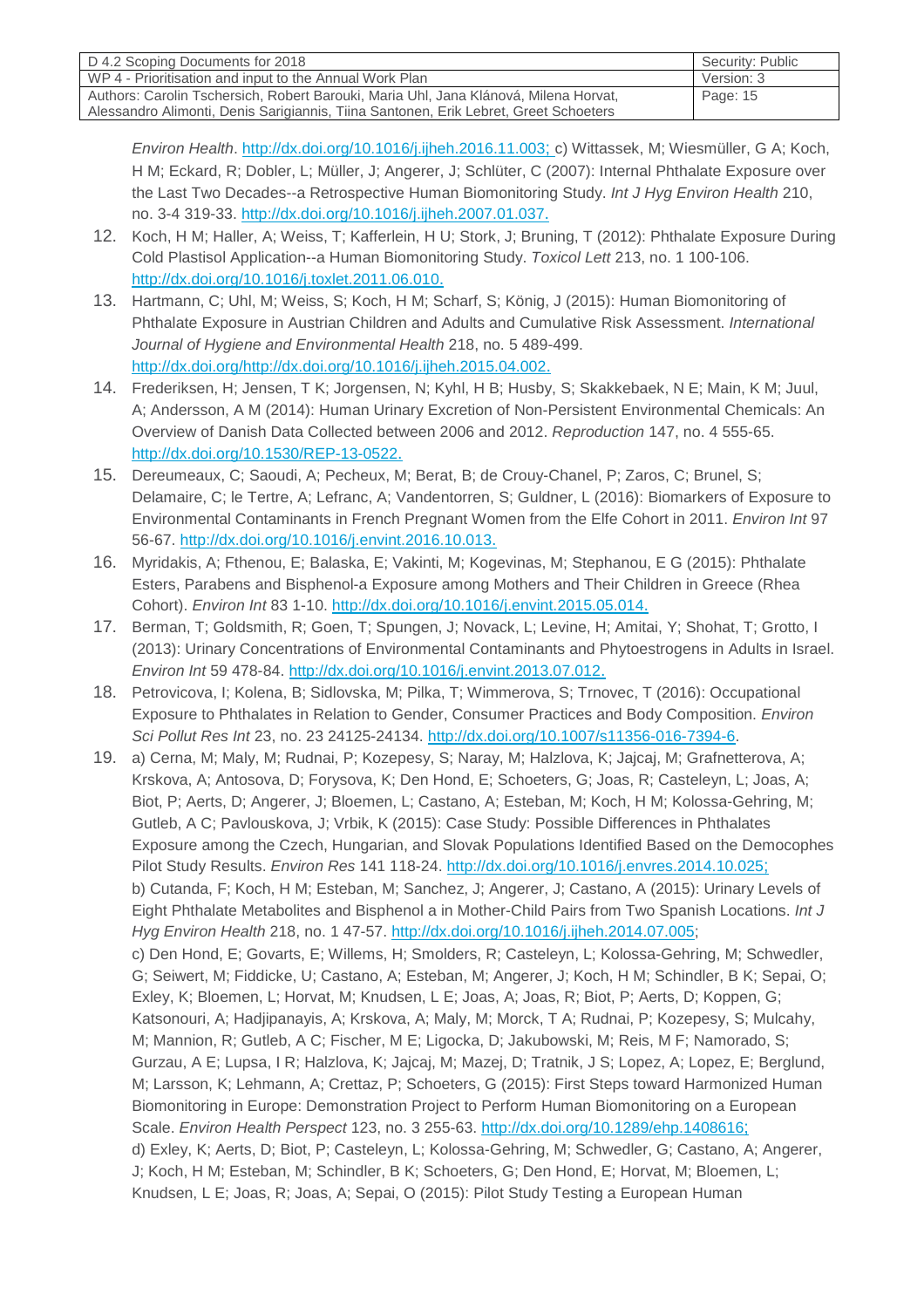| D 4.2 Scoping Documents for 2018                                                     | Security: Public |
|--------------------------------------------------------------------------------------|------------------|
| WP 4 - Prioritisation and input to the Annual Work Plan                              | Version: 3       |
| Authors: Carolin Tschersich, Robert Barouki, Maria Uhl, Jana Klánová, Milena Horvat, | Page: 16         |
| Alessandro Alimonti, Denis Sarigiannis, Tiina Santonen, Erik Lebret, Greet Schoeters |                  |

Biomonitoring Framework for Biomarkers of Chemical Exposure in Children and Their Mothers: Experiences in the Uk. Environ Sci Pollut Res Int 22, no. 20 15821-34.

http://dx.doi.org/10.1007/s11356-015-4772-4;

e) Frederiksen, H; Nielsen, J K; Morck, T A; Hansen, P W; Jensen, J F; Nielsen, O; Andersson, A M; Knudsen, L E (2013): Urinary Excretion of Phthalate Metabolites, Phenols and Parabens in Rural and Urban Danish Mother-Child Pairs. Int J Hyg Environ Health 216, no. 6 772-83. http://dx.doi.org/10.1016/j.ijheh.2013.02.006;

f) Larsson, K; Ljung Bjorklund, K; Palm, B; Wennberg, M; Kaj, L; Lindh, C H; Jonsson, B A; Berglund, M (2014): Exposure Determinants of Phthalates, Parabens, Bisphenol a and Triclosan in Swedish Mothers and Their Children. Environ Int 73 323-33. http://dx.doi.org/10.1016/j.envint.2014.08.014; g) Schwedler, G; Seiwert, M; Fiddicke, U; Issleb, S; Holzer, J; Nendza, J; Wilhelm, M; Wittsiepe, J; Koch, H M; Schindler, B K; Goen, T; Hildebrand, J; Joas, R; Joas, A; Casteleyn, L; Angerer, J; Castano, A; Esteban, M; Schoeters, G; Den Hond, E; Sepai, O; Exley, K; Bloemen, L; Knudsen, L E; Kolossa-Gehring, M (2017): Human Biomonitoring Pilot Study Democophes in Germany: Contribution to a Harmonized European Approach. Int J Hyg Environ Health. http://dx.doi.org/10.1016/j.ijheh.2017.01.012.

- 20. Gries, W; Ellrich, D; Kupper, K; Ladermann, B; Leng, G (2012): Analytical Method for the Sensitive Determination of Major Di-(2-Propylheptyl)-Phthalate Metabolites in Human Urine. J Chromatogr B Analyt Technol Biomed Life Sci 908 128-36. http://dx.doi.org/10.1016/j.jchromb.2012.09.019.
- 21. Schütze, A; Gries, W; Kolossa-Gehring, M; Apel, P; Schröter-Kermani, C; Fiddicke, U; Leng, G; Brüning, T; Koch, H M (2015): Bis-(2-Propylheptyl)Phthalate (Dphp) Metabolites Emerging in 24 H Urine Samples from the German Environmental Specimen Bank (1999–2012). International Journal of Hygiene and Environmental Health 218, no. 6 559-563.

http://dx.doi.org/http://dx.doi.org/10.1016/j.ijheh.2015.05.007.

- 22. a) Schütze, A; Otter, R; Modick, H; Langsch, A; Brüning, T; Koch, H M (2017): Additional Oxidized and Alkyl Chain Breakdown Metabolites of the Plasticizer Dinch in Urine after Oral Dosage to Human Volunteers. Arch Toxicol 91, no. 1 179-188. http://dx.doi.org/10.1007/s00204-016-1688-9; b) Schütze, A; Pälmke, C; Angerer, J; Weiss, T; Brüning, T; Koch, H M (2012): Quantification of Biomarkers of Environmental Exposure to Di(Isononyl)Cyclohexane-1,2-Dicarboxylate (Dinch) in Urine Via Hplc-Ms/Ms. J Chromatogr B Analyt Technol Biomed Life Sci 895-896 123-30. http://dx.doi.org/10.1016/j.jchromb.2012.03.030.
- 23. a) Correia-Sa, L; Schütze, A; Norberto, S; Calhau, C; Domingues, V F; Koch, H M (2017): Exposure of Portuguese Children to the Novel Non-Phthalate Plasticizer Di-(Iso-Nonyl)-Cyclohexane-1,2- Dicarboxylate (Dinch). Environ Int. http://dx.doi.org/10.1016/j.envint.2017.02.001; b) Fromme, H; Schütze, A; Lahrz, T; Kraft, M; Fembacher, L; Siewering, S; Burkardt, R; Dietrich, S; Koch, H M; Völkel, W (2016): Non-Phthalate Plasticizers in German Daycare Centers and Human Biomonitoring of Dinch Metabolites in Children Attending the Centers (Lupe 3). International Journal of Hygiene and Environmental Health 219, no. 1 33-39. http://dx.doi.org/http://dx.doi.org/10.1016/j.ijheh.2015.08.002; c) Giovanoulis, G; Alves, A; Papadopoulou, E; Cousins, A P; Schutze, A; Koch, H M; Haug, L S;

Covaci, A; Magner, J; Voorspoels, S (2016): Evaluation of Exposure to Phthalate Esters and Dinch in Urine and Nails from a Norwegian Study Population. Environ Res 151 80-90. http://dx.doi.org/10.1016/j.envres.2016.07.025;

d) Larsson, K; Lindh, C H; Jonsson, B A; Giovanoulis, G; Bibi, M; Bottai, M; Bergstrom, A; Berglund, M (2017): Phthalates, Non-Phthalate Plasticizers and Bisphenols in Swedish Preschool Dust in Relation to Children's Exposure. Environ Int. http://dx.doi.org/10.1016/j.envint.2017.02.006.

24. Schütze, A; Kolossa-Gehring, M; Apel, P; Brüning, T; Koch, H M (2014): Entering Markets and Bodies: Increasing Levels of the Novel Plasticizer Hexamoll® Dinch® in 24 H Urine Samples from the German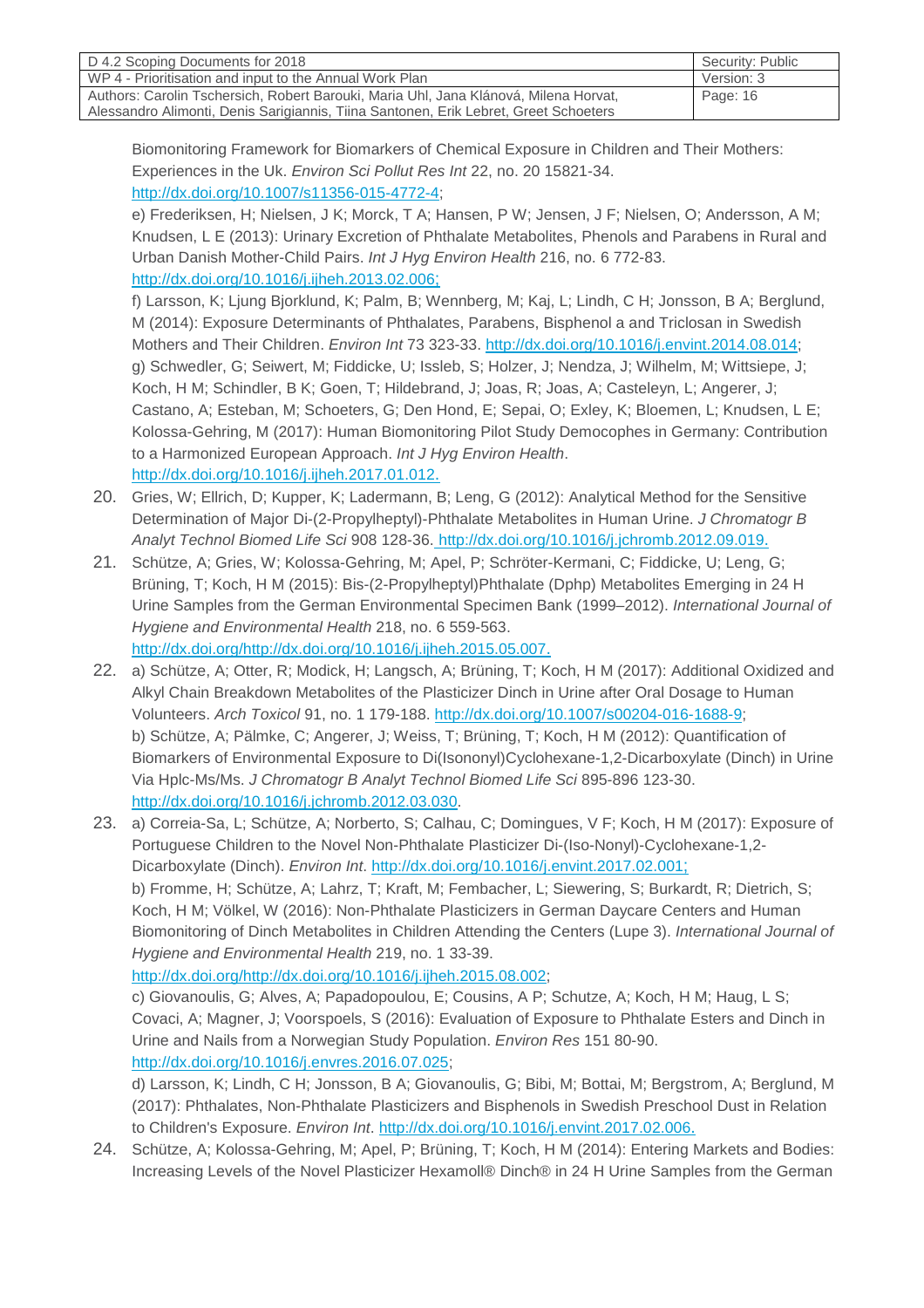| D 4.2 Scoping Documents for 2018                                                     | Security: Public |
|--------------------------------------------------------------------------------------|------------------|
| WP 4 - Prioritisation and input to the Annual Work Plan                              | Version: 3       |
| Authors: Carolin Tschersich, Robert Barouki, Maria Uhl, Jana Klánová, Milena Horvat, | Page: 17         |
| Alessandro Alimonti, Denis Sarigiannis, Tiina Santonen, Erik Lebret, Greet Schoeters |                  |

Environmental Specimen Bank. International Journal of Hygiene and Environmental Health 217, no. 2–3 421-426. http://dx.doi.org/http://dx.doi.org/10.1016/j.ijheh.2013.08.004.

- 25. Dereumeaux, C; Fillol, C; Charles, M A; Denys, S (2017): The French Human Biomonitoring Program: First Lessons from the Perinatal Component and Future Needs. Int J Hyg Environ Health 220, no. 2 Pt A 64-70. http://dx.doi.org/10.1016/j.ijheh.2016.11.005.
- 26. a) Casas, M; Chevrier, C; Hond, E D; Fernandez, M F; Pierik, F; Philippat, C; Slama, R; Toft, G; Vandentorren, S; Wilhelm, M; Vrijheid, M (2013): Exposure to Brominated Flame Retardants, Perfluorinated Compounds, Phthalates and Phenols in European Birth Cohorts: Enrieco Evaluation, First Human Biomonitoring Results, and Recommendations. Int J Hyg Environ Health 216, no. 3 230- 42. http://dx.doi.org/10.1016/j.ijheh.2012.05.009;

b) Katsikantami, I; Sifakis, S; Tzatzarakis, M N; Vakonaki, E; Kalantzi, O-I; Tsatsakis, A M; Rizos, A K (2016): A Global Assessment of Phthalates Burden and Related Links to Health Effects. Environment International 97 212-236. http://dx.doi.org/http://dx.doi.org/10.1016/j.envint.2016.09.013.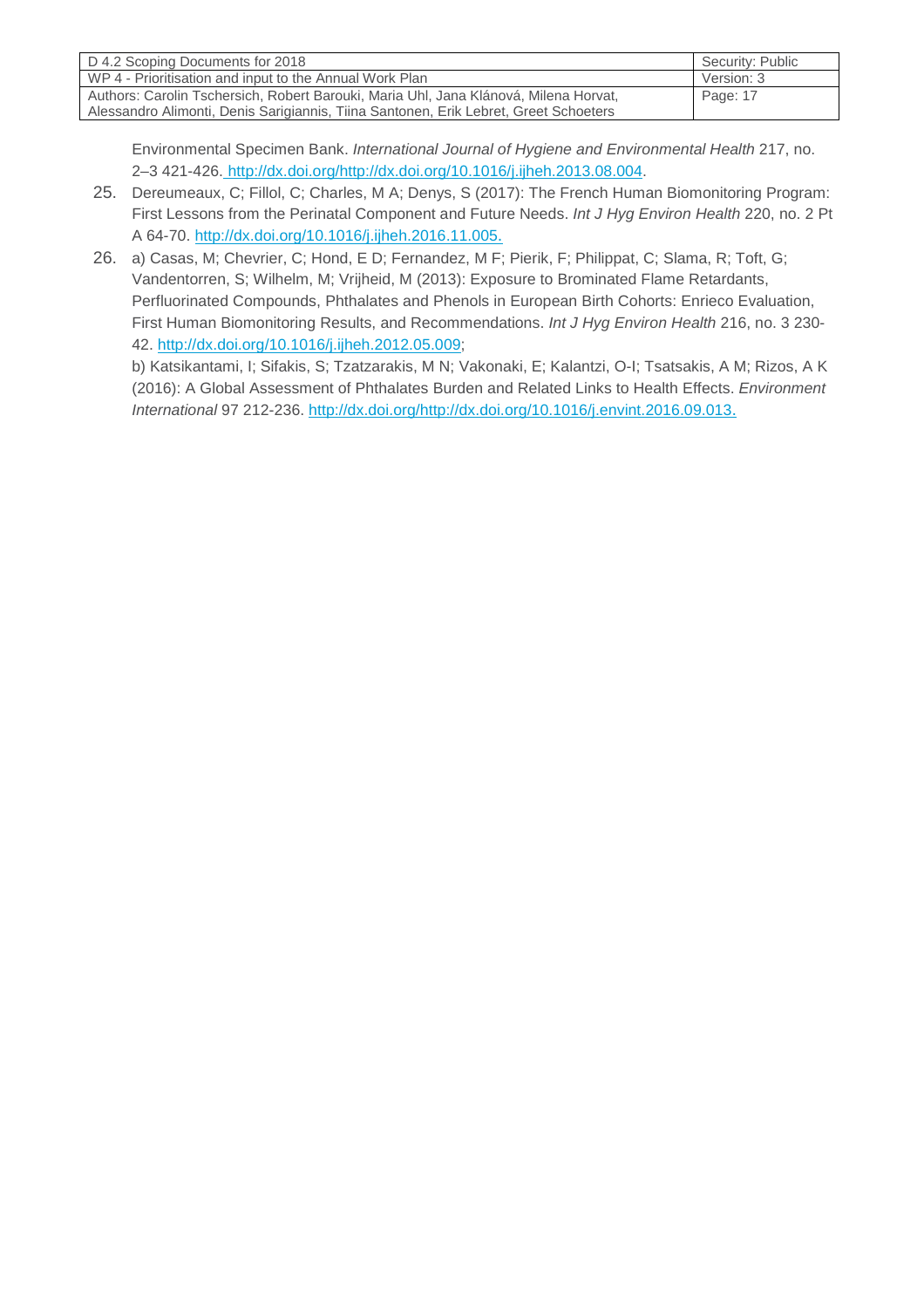| D 4.2 Scoping Documents for 2018                                                     | Security: Public |
|--------------------------------------------------------------------------------------|------------------|
| WP 4 - Prioritisation and input to the Annual Work Plan                              | Version: 3       |
| Authors: Carolin Tschersich, Robert Barouki, Maria Uhl, Jana Klánová, Milena Horvat, | Page: 18         |
| Alessandro Alimonti, Denis Sarigiannis, Tiina Santonen, Erik Lebret, Greet Schoeters |                  |

# **4. Prioritised substance group: Bisphenols**

| Responsible author Robert Barouki |                                | E-mail                                                                                                                                                                                                       | robert.barouki@parisdescartes.fr |
|-----------------------------------|--------------------------------|--------------------------------------------------------------------------------------------------------------------------------------------------------------------------------------------------------------|----------------------------------|
| Short name of<br>institution      | <b>INSERM</b>                  |                                                                                                                                                                                                              | Phone 33 (0) 1 42 86 20 75       |
| Co-authors                        | Antignac and Laurent Debrauwer | Robert Barouki, Elena Tarroja, Charles Persoz, Cathrine Thomsen, Els<br>Heyvaert, Hans Reynders, Karen Van Campenhout, Greet Schoeters,<br>Catherine Ganzleben, Christina Hartmann, Maria Uhl, Jean-Philippe |                                  |

## **4.1. Background Information**

### **4.1.1. Hazardous properties**

There is a large literature on the toxicity of bisphenol A including at low doses [reviewed in WHO and UNEP (2012), Gore et al. (2015), and Vandenberg (2014)]. Studies have indicated that it could be associated with increased risk for:

- ▸ Fetal development: miscarriages, decreased birth weight at term,
- ▸ Reproductive and sexual dysfunctions,
- ▸ Breast and prostate cancer or at least significant breast tissue remodelling. Studies have indicated that those effects were associated with gestational and neonatal exposure [Seachrist et al. (2016)].
- ▸ Altered immune system activity,
- ▸ Obesity and metabolic dysfunctions and diabetes in adults,
- ▸ Cardiovascular disease in adults
- ▸ Cognitive and behavioural development in young children.

Despite the wealth of studies, there are still controversies concerning the toxic effects of BPA. Those are related to some lack of reproducibility of the experimental studies possibly due to different designs. Different types of studies should be distinguished. Several studies (both experimental and human) have focused on perinatal exposure using different doses including low doses and monitoring a variety of outcomes [FitzGerald and Wilks (2014)]. In human there are several cohort studies associating perinatal exposure and child development. In addition, there are cross-sectional studies where associations were found between BPA exposure and metabolic and cardiovascular diseases. The latter studies have established association but cannot reveal a causal link between BPA and a toxic outcome. In conclusion, there is a real concern that BPA exposure could be linked to a variety of health outcomes in human, with different level of evidence depending on the outcome and the exposure period. Other Bisphenols have been less studied [Rochester and Bolden (2015)].

BPA elicits a variety of endocrine disrupting effects targeting steroid hormones as well as thyroid hormones. Several studies have explored the mechanisms of endocrine disruption. Initial studies have indicated an interaction with the nuclear ER alpha estrogen receptor with a relatively low affinity. Further studies have indicated an interaction with other receptors such ERbeta, ERRgamma and GPR32. An unresolved question is which of those receptors is involved in the low dose fetal effects of BPA.

### **4.1.2. Exposure characteristics**

BPA is used in certain plastics, epoxy resins and thermal papers and is among the highest volume of chemicals produced world-wide. There is evidence that contamination can occur through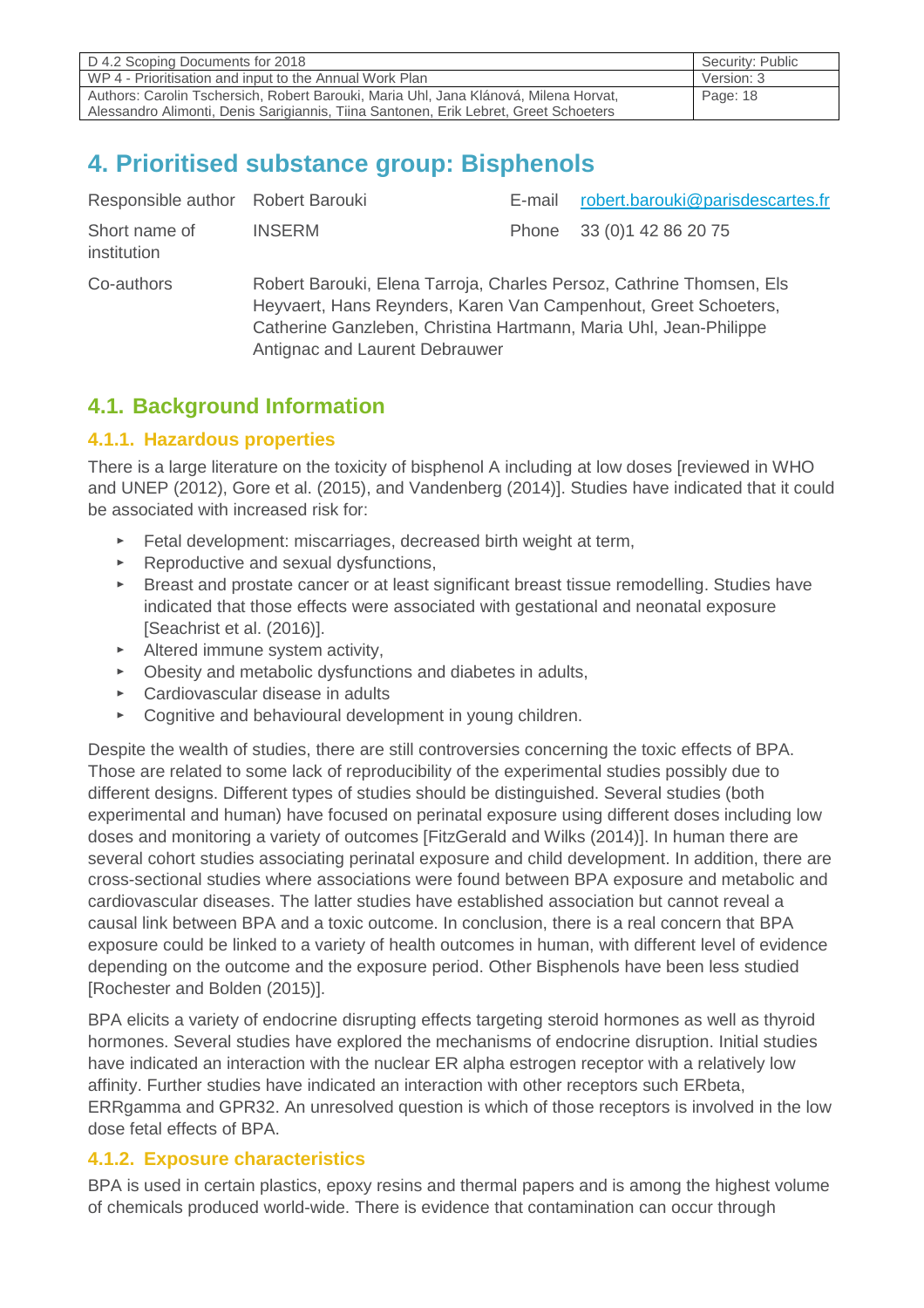| D 4.2 Scoping Documents for 2018                                                     | Security: Public |
|--------------------------------------------------------------------------------------|------------------|
| WP 4 - Prioritisation and input to the Annual Work Plan                              | Version: 3       |
| Authors: Carolin Tschersich, Robert Barouki, Maria Uhl, Jana Klánová, Milena Horvat, | Page: 19         |
| Alessandro Alimonti, Denis Sarigiannis, Tiina Santonen, Erik Lebret, Greet Schoeters |                  |

different routes, including food, water, air and skin (particularly in occupational exposure of cashiers). BPA has a relatively short half-life (hours); it is conjugated and believed to be inactive in that form, but there is concern that it may be locally deconjugated at the tissue level. There is a clear advantage in measuring free and conjugated forms both to address the possibility of external contamination during the assay and to better assess the active form of the substance.

There is solid evidence that a large majority of the human population is exposed to BPA. Many biomonitoring studies are available for bisphenol A (BPA) but the majority of the studies have a single measurement of exposure. These studies are useful in estimating the exposure to BPA in a particular population and follow time trends but not for risk assessment. Studies with multiple biological samples (usually pregnancy cohorts) have shown that BPA has poor Intraclass Correlation Coefficient (ICC) and therefore a single biological measurement can cause exposure misclassification. Further, there is a lack of consensus on how to deal with multiple samples in estimating the correct exposure. In addition, not all countries in Europe have biomonitoring data available on BPA. In DEMOCOPHES2, seventeen European countries participated, but BPA was added for a group of only 6 countries. BPA is analyzed in very few European birth cohorts in Germany, Norway, Spain and France [Casas et al. (2013)].

#### **4.1.3. Policy relevance**

 $\overline{a}$ 

Regulatory measures have been taken at the EU level while additional measures have been taken in certain countries. In the EU, bisphenol A is regulated under REACH (1907/2006/EC). EU law regulates BPA in plastic materials and articles intended to come into contact with food [Commission Regulation (EU) No 10/2011], and the only EU restriction is for BPA in baby bottles [Commission Directive 2011/8/EU]. The EU is considering additional regulation of BPA in coatings and varnishes such as for the use of coatings in metal packaging and varnishes on screw caps. Additional measures have been taken in several countries. For example, France banned BPA in all food contact materials [French Law No 2012-1442], other countries like Denmark, Belgium and Sweden, banned it in those materials intended for children under 3.

Since 2017 BPA is on the Candidate List of substances of very high concern for Authorisation (SVHC candidates) as it is classified toxic for reproduction. Currently, France is preparing a dossier for the identification of BPA as a human ED-SVHC substance, and Germany for the identification as an environmental ED-SVHC substance.

There are also controversies between different agencies concerning the most protective Total Daily Intake (TDI). Furthermore, BPA is also present in thermal papers and exposure of cashiers has been assessed and led to a proposal for restriction and substitution. Different committees of ECHA have analysed the benefits and costs of restrictions and sent their conclusion to the European Commission. BPA regulation is actively debated across the world. BPS and BPF are the major BPA substituents with distinct industrial applications. Much less is known about their putative toxicity and their presence in human matrices, although initial studies have indicated that they may display toxic effects that are similar to BPA [Rochester and Bolden (2015), Auerbach et al. (2016)]. Other bisphenol compounds are also manufactured and little is known about their toxicity and diffusion at this stage.

<sup>2</sup> Demonstration Of A Study To Coordinate And Perform Human Biomonitoring On A European Scale – DEMOCOPHES (2010) http://www.eu-hbm.info/democophes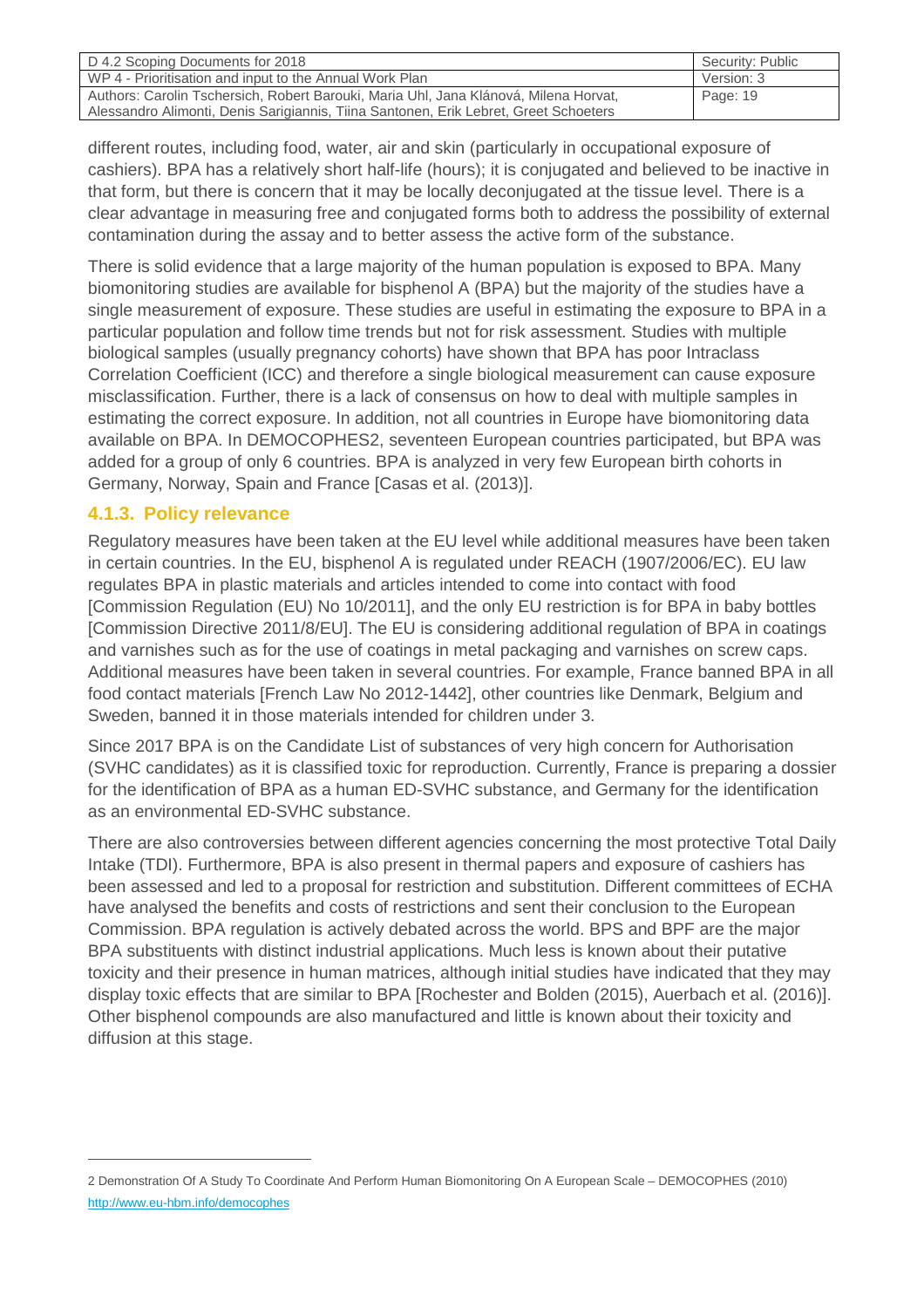| D 4.2 Scoping Documents for 2018                                                     | Security: Public |
|--------------------------------------------------------------------------------------|------------------|
| WP 4 - Prioritisation and input to the Annual Work Plan                              | Version: 3       |
| Authors: Carolin Tschersich, Robert Barouki, Maria Uhl, Jana Klánová, Milena Horvat, | Page: 20         |
| Alessandro Alimonti, Denis Sarigiannis, Tiina Santonen, Erik Lebret, Greet Schoeters |                  |

### **4.1.4. Technical aspects**

Although BPA (and to a much lesser extent BPS and BPF) have been assayed in several human biomonitoring studies there is a need to harmonize procedures for sample handling, storage and analytical methodologies. Assays for conjugated and free substances should also be harmonized. The same holds true for other bisphenols.

Furthermore, external contamination during sample collection, handling and analysis is an important criteria during the evaluation of studies to be considered both for assigning reference values (HBM values) and risk assessment. For BPF and BPS, there are few biomonitoring studies available (see below) but there is a lack of literature for other bisphenols [Chen et al. (2016)].

#### **4.1.5. Societal concern**

In several countries and probably world-wide, BPA has been considered as the typical endocrine disruptor. In many cases, the societal concern towards EDCs is highly connected to the bisphenol case and to the campaigns to regulate BPA. Therefore there is a lot of expectations in this field. It is important to fill the gaps and to attempt to address the uncertainties, because the bisphenol case appears to be emblematic of the EDC. It is also associated with the Di-ethylstilbestrol scandal which is well known by the EU population. Similarly to Di-ethylstilbestrol, BPA is considered as a threat for pregnant women, the fetus and young children. Whatever we achieve with bisphenols will actually be useful for all EDCs and for the role of public authorities in protecting pregnant women and the next generations.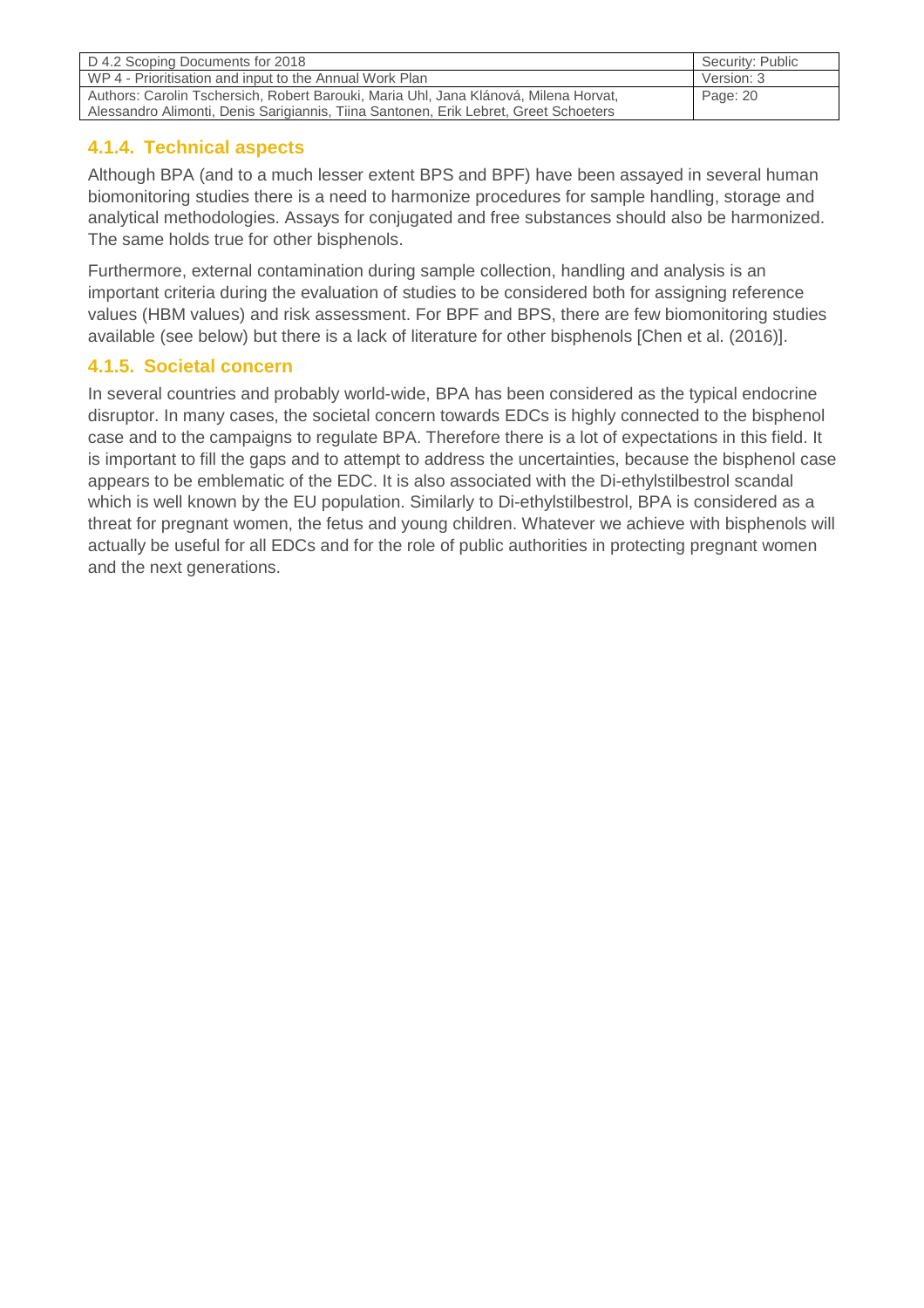| D 4.2 Scoping Documents for 2018                                                     | Security: Public |
|--------------------------------------------------------------------------------------|------------------|
| WP 4 - Prioritisation and input to the Annual Work Plan                              | Version: 3       |
| Authors: Carolin Tschersich, Robert Barouki, Maria Uhl, Jana Klánová, Milena Horvat, | Page: 21         |
| Alessandro Alimonti, Denis Sarigiannis, Tiina Santonen, Erik Lebret, Greet Schoeters |                  |

# **4.2. Categorisation of Substances**

**Table 3: Substances included in the substance group, listed according to availability of toxicology and human biomarker data, in category A, B, C substances (see above)** 

| Cat. | Abbrey./<br><b>Acronym</b> | <b>Systematic name</b>                                                | <b>CAS No.</b> | <b>Regulation</b>                                                                                                                                                                                                                                                                                                                                                                                                                                                                                                                                       |
|------|----------------------------|-----------------------------------------------------------------------|----------------|---------------------------------------------------------------------------------------------------------------------------------------------------------------------------------------------------------------------------------------------------------------------------------------------------------------------------------------------------------------------------------------------------------------------------------------------------------------------------------------------------------------------------------------------------------|
| A    | <b>BPA</b>                 | 4,4'-isopropylidenediphenol                                           | 80-05-7        | REACH Annex V; Annex XVII, Entry 66<br>PACT list entry 13/04/2017: Hazard assessment. Scope: ED.<br>OSH Legislation: Consumer uses, Article service life, Widespread uses by professional<br>workers, Formulation or re-packing, Uses at industrial sites, Manufacture, Signs at work,<br>CAD, Young workers, Pregnant or breastfeeding workers.<br><b>Environmental legislation: Classified Seveso</b><br>Waste Directive Annex III<br>Professional and consumer legislation: Cosmetics (EC) No 1223/2009 Annex II; Toy<br>safety Directive Appendix C |
| B    | <b>BPS</b>                 | 4,4'-sulphonyldiphenol                                                | $80 - 09 - 1$  | <b>CoRAP</b> list<br>PACT list entry 01/04/2015: Hazard assessment. Scope: ED.<br>OSH Legislation: Article service life, Formulation or re-packing, Uses at industrial sites,<br>Manufacture.                                                                                                                                                                                                                                                                                                                                                           |
|      | <b>BPF</b>                 | 4,4'-methylenediphenol                                                | 620-92-8       | <b>REACH Annex III Inventory</b><br>PACT list entry 01/10/2015: RMOA. Scope: ED. Under development<br><b>OSH Legislation: CAD</b>                                                                                                                                                                                                                                                                                                                                                                                                                       |
|      | <b>BPB</b>                 | 4,4'-(1-methylpropylidene)<br>bisphenol                               | $77 - 40 - 7$  | <b>REACH Annex III Inventory</b><br>PACT list entry 07/03/2017: RMOA. Scope: ED. Under development<br><b>OSH Legislation: CAD</b>                                                                                                                                                                                                                                                                                                                                                                                                                       |
| C    | <b>BPAF</b>                | 4,4'-[2,2,2-trifluoro-1-<br>(trifluoromethyl) ethylidene]<br>diphenol | 1478-61-1      | <b>REACH Annex III Inventory</b><br>PACT list entry 01/10/2015: RMOA. Scope: ED. Under development<br><b>OSH Legislation: CAD</b><br><b>Environmental legislation: Classified Seveso</b>                                                                                                                                                                                                                                                                                                                                                                |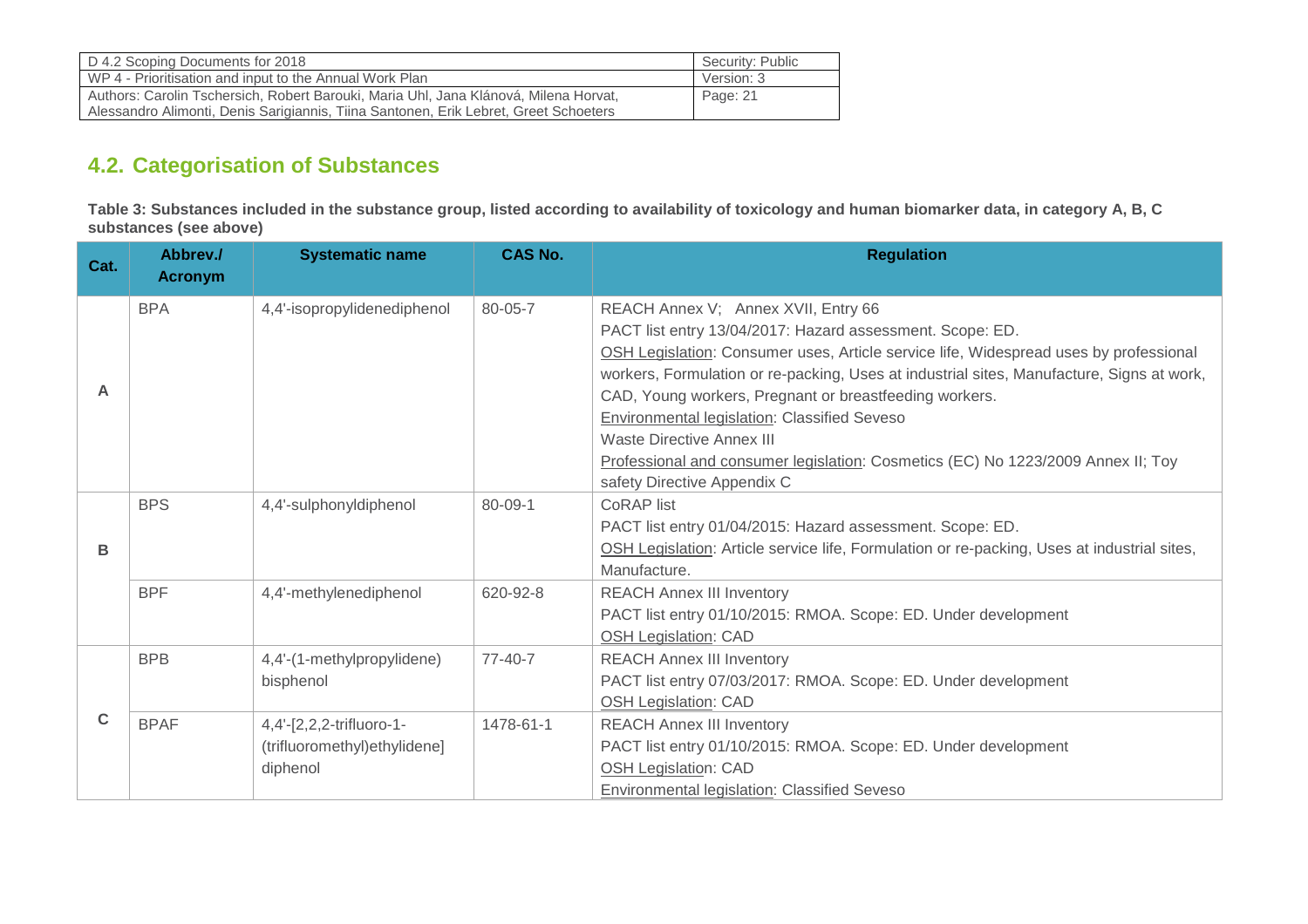| D 4.2 Scoping Documents for 2018                                                     | Security: Public |
|--------------------------------------------------------------------------------------|------------------|
| WP 4 - Prioritisation and input to the Annual Work Plan                              | Version: 3       |
| Authors: Carolin Tschersich, Robert Barouki, Maria Uhl, Jana Klánová, Milena Horvat, | Page: 22         |
| Alessandro Alimonti, Denis Sarigiannis, Tiina Santonen, Erik Lebret, Greet Schoeters |                  |

| Cat.        | Abbrev./<br><b>Acronym</b> | <b>Systematic name</b>                                     | <b>CAS No.</b> | <b>Regulation</b>                                                                                                                                                                                                                                                                                          |
|-------------|----------------------------|------------------------------------------------------------|----------------|------------------------------------------------------------------------------------------------------------------------------------------------------------------------------------------------------------------------------------------------------------------------------------------------------------|
|             | <b>BPAP</b>                | $4,4-(1-$<br>Phenylethylidene)bisphenol                    | 1571-75-1      | <b>REACH Annex III Inventory</b><br><b>OSH Legislation: CAD</b><br>Environmental legislation: Classified Seveso<br><b>Waste Directive Annex III</b>                                                                                                                                                        |
|             | <b>BPBP</b>                | 2,2-bis(2-hydroxy-5-<br>biphenylyl)propane                 | 24038-68-4     |                                                                                                                                                                                                                                                                                                            |
|             | <b>BPC</b>                 | 4,4'-isopropylidenedi-o-cresol                             | 79-97-0        | <b>REACH Annex III Inventory</b>                                                                                                                                                                                                                                                                           |
|             | BPC <sub>12</sub>          | 4,4'-(dichlorovinylidene)<br>diphenol                      | 14868-03-2     | <b>REACH Annex III Inventory</b><br><b>OSH Legislation: CAD</b>                                                                                                                                                                                                                                            |
|             | <b>BPE</b>                 | 4,4'-Ethylidenebisphenol                                   | 2081-08-5      | $\sim$                                                                                                                                                                                                                                                                                                     |
| $\mathbf C$ | <b>BPPH</b>                | 4,4'-Dihydroxytetraphenyl-<br>methane                      | 1844-01-5      | $\sim$                                                                                                                                                                                                                                                                                                     |
|             | <b>BPM</b>                 | 4,4'-(1,3-phenylene-bis(1-<br>methylethylidene))bis-phenol | 13595-25-0     | <b>CoRAP</b> list<br>PACT list entry 02/02/2017: Hazard assessment. Not ED.<br>OSH Legislation: Article service life, Uses at industrial sites, Manufacture, Signs at work,<br>CAD, Pregnant or breastfeeding workers.<br>Environmental legislation: Classified Seveso<br><b>Waste Directive Annex III</b> |
|             | <b>BPP</b>                 | $4,4-(1,4-$<br>Phenylenediisopropylidene)<br>bisphenol     | 2167-51-3      | <b>REACH Annex III Inventory</b><br><b>OSH Legislation: CAD</b>                                                                                                                                                                                                                                            |
|             | BIS <sub>2</sub>           | $Bis(2-$<br>hydroxyphenyl)methane                          | 2467-09-9      | $\sim$                                                                                                                                                                                                                                                                                                     |
| $\mathbf C$ | <b>DHDPE</b>               | p,p'-oxybisphenol                                          | 1965-09-9      | <b>REACH Pre-Registration process</b><br>OSH Legislation: CAD, Young workers.<br><b>Waste Directive Annex III</b>                                                                                                                                                                                          |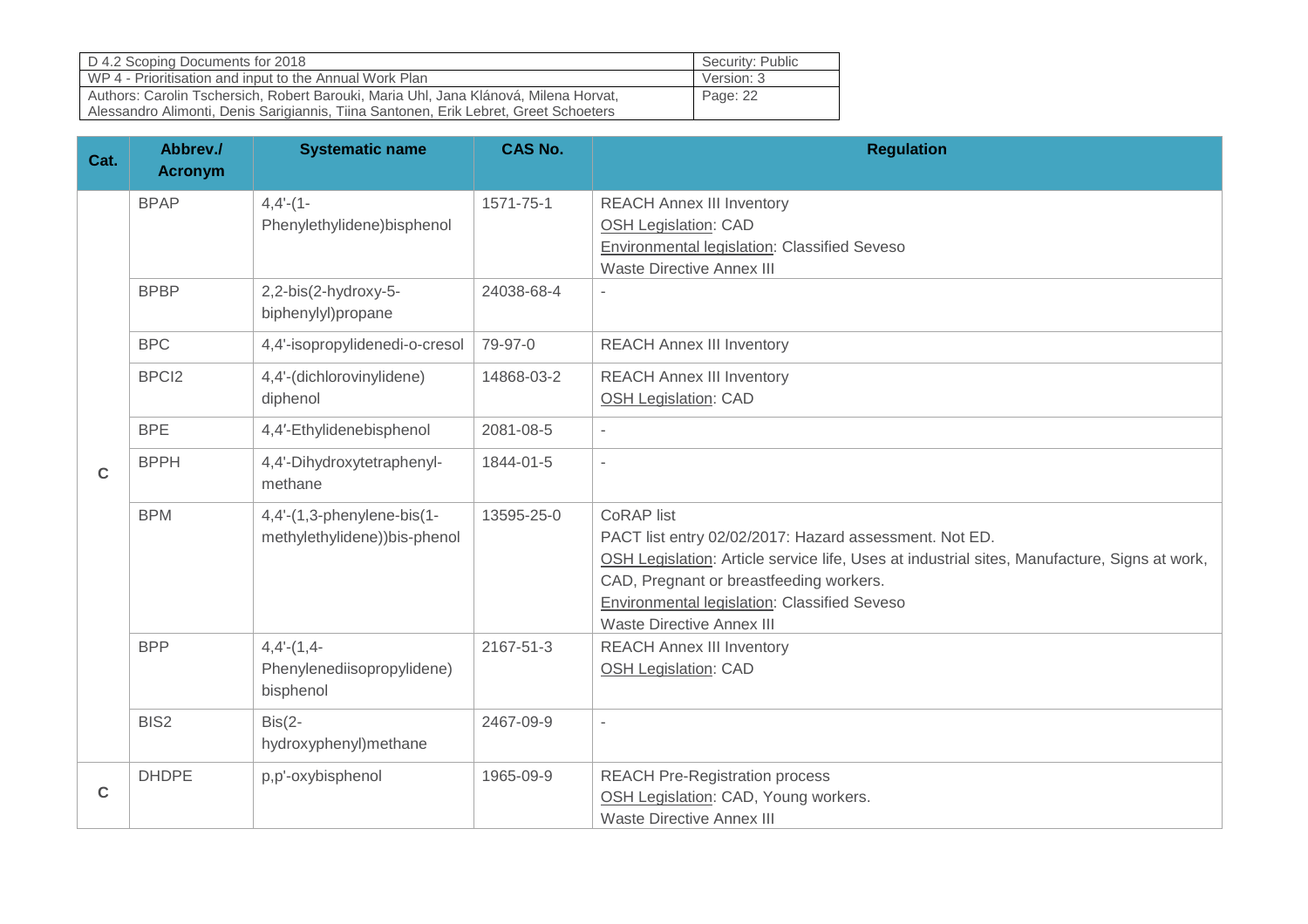| D 4.2 Scoping Documents for 2018                                                     | Security: Public |
|--------------------------------------------------------------------------------------|------------------|
| WP 4 - Prioritisation and input to the Annual Work Plan                              | Version: 3       |
| Authors: Carolin Tschersich, Robert Barouki, Maria Uhl, Jana Klánová, Milena Horvat, | Page: 23         |
| Alessandro Alimonti, Denis Sarigiannis, Tiina Santonen, Erik Lebret, Greet Schoeters |                  |

| Cat. | Abbrey./<br><b>Acronym</b> | <b>Systematic name</b>   | <b>CAS No.</b> | <b>Regulation</b>                                                                      |
|------|----------------------------|--------------------------|----------------|----------------------------------------------------------------------------------------|
|      | <b>BPFL</b>                | $9,9 - Bis(4 -$          | 3236-71-3      | <b>REACH Registration Dossier</b>                                                      |
|      |                            | hydroxyphenyl)fluorene   |                | <b>OSH Legislation: CAD</b>                                                            |
|      |                            |                          |                | Environmental legislation: Classified Seveso                                           |
|      |                            |                          |                | Waste Directive Annex III                                                              |
|      | <b>BPZ</b>                 | $4,4'$ -                 | 843-55-0       | <b>REACH Annex III Inventory</b>                                                       |
|      |                            | cyclohexylidenebisphenol |                | OSH Legislation: CAD, Pregnant or breastfeeding workers.                               |
|      |                            |                          |                | Environmental legislation: Classified Seveso                                           |
|      | BP4,4'                     | Biphenyl-4,4'-diol       | $92 - 88 - 6$  | <b>REACH Registration Dossier</b>                                                      |
|      |                            |                          |                | OSH Legislation: Widespread uses by professional workers, Uses at industrial sites,    |
|      |                            |                          |                | CAD, Young workers.                                                                    |
|      |                            |                          |                | Environmental legislation: Classified Seveso                                           |
|      |                            |                          |                | <b>Waste Directive Annex III</b>                                                       |
|      |                            |                          |                | Professional and consumer legislation: Plastic contact with food (EU) No 10/2011 Annex |
|      |                            |                          |                |                                                                                        |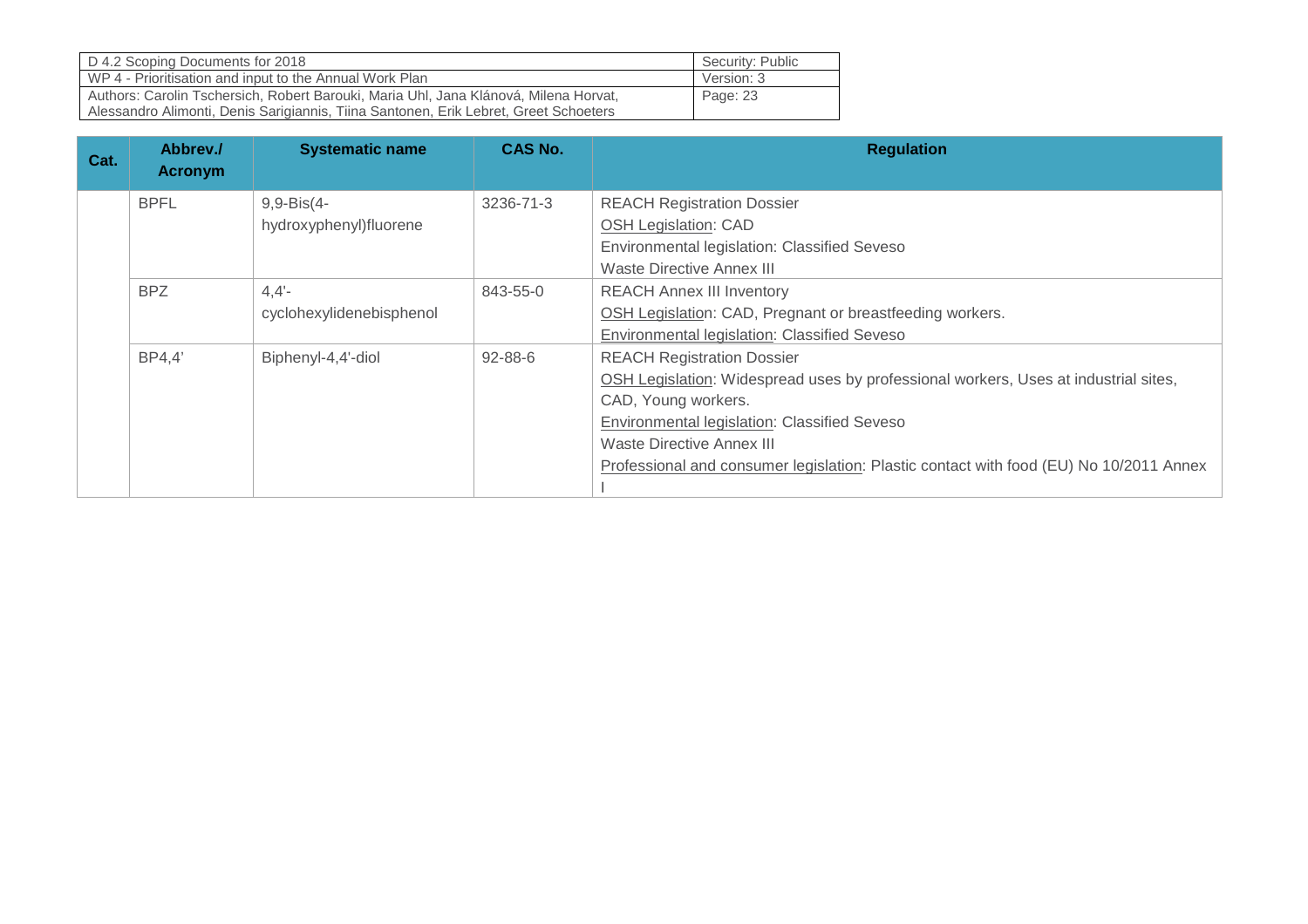| D 4.2 Scoping Documents for 2018                                                     | Security: Public |
|--------------------------------------------------------------------------------------|------------------|
| WP 4 - Prioritisation and input to the Annual Work Plan                              | Version: 3       |
| Authors: Carolin Tschersich, Robert Barouki, Maria Uhl, Jana Klánová, Milena Horvat, | Page: 24         |
| Alessandro Alimonti, Denis Sarigiannis, Tiina Santonen, Erik Lebret, Greet Schoeters |                  |

# **4.3. Objectives / Policy-related questions**

There are several critical questions concerning bisphenols that need to be resolved. The first is whether different regulations in different countries lead to different internal exposure values and whether the increasingly frequent use of substituents has led to increased exposure and to the presence of mixtures of bisphenols in humans. The second is identify safety values taking into consideration the accumulating knowledge on Bisphenol toxicity particularly at low doses. A third question is whether substitutes are safer than BPA considering their hazardous properties and current and expected exposure to those compounds.

Specific objectives are:

- 1. To identify existing analytical methods allowing to monitor in human matrices BPA, BPS, BPF and possibly other bisphenols, as well as the necessary gaps to be fulfilled in terms of method development/validation.
- 2. To urgently harmonize procedures for sample handling, storage and analytical methodologies for BPA, BPS and BPF to minimize external contamination. Encourage European countries to participate in inter-laboratory comparisons.
- 3. To map already available biomonitoring data in Europe to find out which countries lack this kind of data and to evaluate the quality of the available data such that design of future biomonitoring studies can be improved accordingly.
- 4. To use already available biomonitoring data to answer questions like: What are the minimum number of samples required per individual to estimate the correct exposure to BPA? How to deal with multiple samples in estimating the correct exposure?
- 5. To follow the time and spatial trends for Bisphenols: what is the current exposure of the EU population to BPA, BPS and BPF and possibly other bisphenols? What are the reference values for EU population?
- 6. To determine whether different regulatory controls across EU MS lead to different exposures.
- 7. To determine whether current or expected exposure levels of BPS and BPF are of concern for health and to identify the relationship to the environment and workplace: What is the toxicity of BPA substitutes? Is there a gender difference in relation to health risks? What are the most exposed subgroups? What is the evidence for low-dose effects? Are AOP for those compounds similar to those of BPA?
- 8. To identify effect biomarkers associated to bisphenol exposure and to determine whether those effect markers are common to all bisphenol compounds
- 9. To identify exposure pathways for bisphenols and toxicokinetic characteristics of those compounds
- 10. To determine the effect of combined exposures to substance mixtures within the bisphenol family and with other families and whether this should impact health guidance (in food contamination, cosmetics, other plasticizers, etc.).
- 11. To derive EU-wide health based guidance values for BPA and other bisphenols. How can this feed into an assessment of the Tolerable Daily Intake (TDI) for BPA of 4 µg/kg/day as set by the European Food Safety Authority (EFSA)?
- 12. To determine age and gender specific health effects of BPA.
- 13. To find out whether BPA occupational exposure of cashiers is a health concern. To feed into the Commission decision on whether to ban BPA in till receipts, as recommended by ECHA's Committee for Socio-Economic Analysis (SEAC).
- 14. As longer term goal, it will be important to eliminate legacy BPA from material cycles (i.e. waste till receipt rolls) when implementing a circular economy in order to protect human health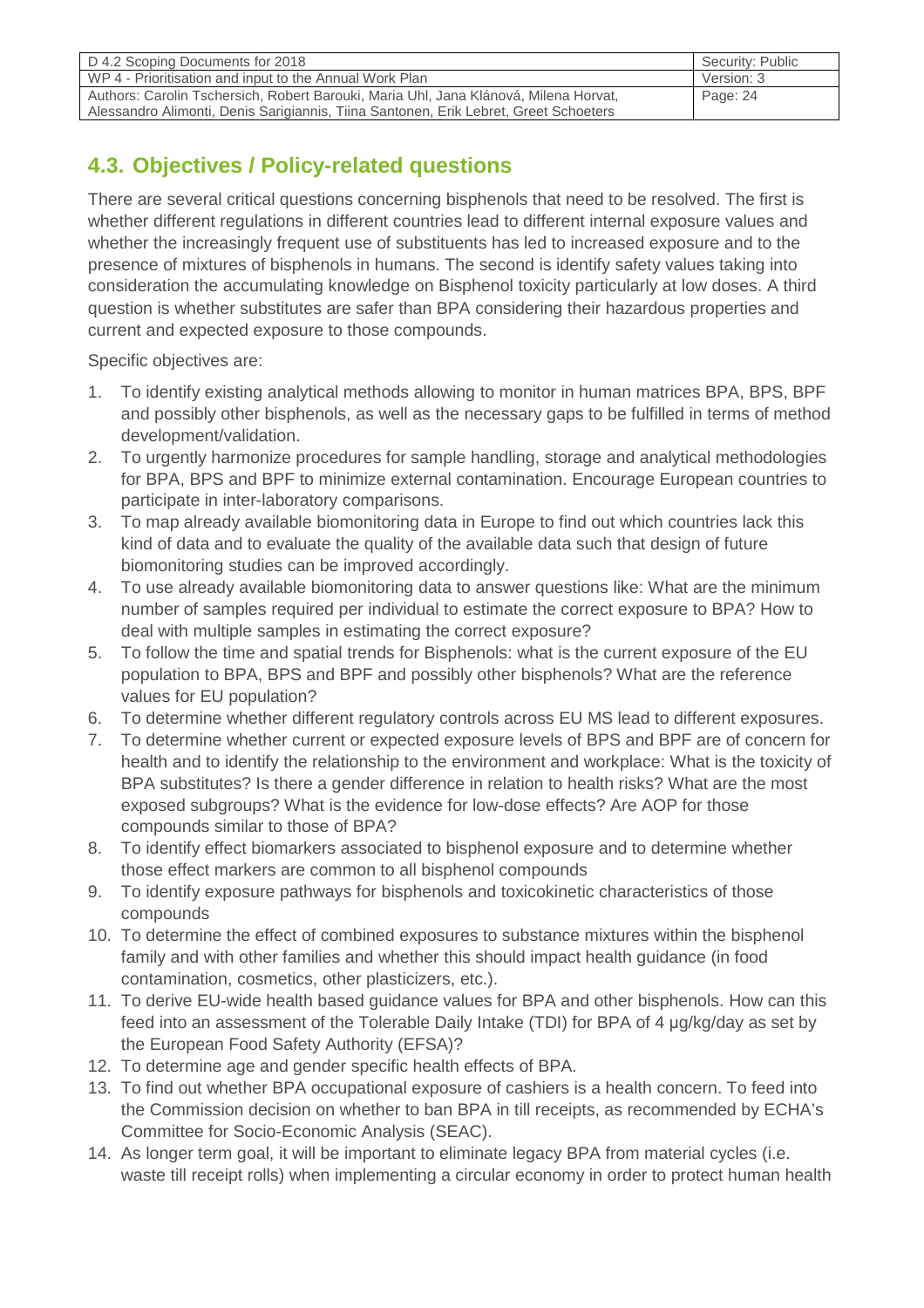| D 4.2 Scoping Documents for 2018                                                     | Security: Public |
|--------------------------------------------------------------------------------------|------------------|
| WP 4 - Prioritisation and input to the Annual Work Plan                              | Version: 3       |
| Authors: Carolin Tschersich, Robert Barouki, Maria Uhl, Jana Klánová, Milena Horvat, | Page: 25         |
| Alessandro Alimonti, Denis Sarigiannis, Tiina Santonen, Erik Lebret, Greet Schoeters |                  |

## **4.4. Research activities to be undertaken**

**Table 4: Listing of research activities to be carried out to answer the policy questions concerning bisphenols** 

| <b>Substance</b> | Available knowledge related to policy question                                                                                                                                                                                                                                                                                                                                                                                                                                                                                                                                                                                                                                                                                                                                                                    | <b>Knowledge gaps</b><br>/ Activities<br>needed to<br>answer policy<br>question |
|------------------|-------------------------------------------------------------------------------------------------------------------------------------------------------------------------------------------------------------------------------------------------------------------------------------------------------------------------------------------------------------------------------------------------------------------------------------------------------------------------------------------------------------------------------------------------------------------------------------------------------------------------------------------------------------------------------------------------------------------------------------------------------------------------------------------------------------------|---------------------------------------------------------------------------------|
| <b>BPA</b>       | Germany 1995-2009, (20-29 yr.- urine & plasma): [Koch et al. (2012)]<br>& 2003-2006 (GerES IV), (3-14 yr.- urine): [Becker et al. (2009)] (rp);<br>Belgium, Flanders 2007-2012 (14-15 yr.): [Geens et al. (2014)] (rp) &<br>2011-2012 (DEMOCOPHES), (6-12yr., mothers, pregnant women-<br>urine): [Covaci et al. (2015) and 3XG (2013) ] & 2012-2015 (FLEHS 3),<br>(50-65 yr.-urine): [Steunpunt Milieu en Gezondheid (2015)];                                                                                                                                                                                                                                                                                                                                                                                    | <b>Ongoing in</b><br>different WPs                                              |
|                  | Norway 2012, (food): [Sakhi et al. (2014)];<br>Greece 2009-2011, (mother-child pairs: 2yr., pregnant women- urine):<br>[Myridakis et al. (Oct. 2015)] & 2011-2014, (children <18yr., adults-<br>hair): [Tzatzarakis et al. (2015)] & 2012 (2.5-87 yr. X=49yr.- urine)<br>[Asimakopoulos et al. (Feb. 2014)] & 2014, (adult males, anonymous<br>individuals- urine, serum)- analytical method: [Myridakis et al. (Feb<br>2015), Asimakopoulos and Thomaidis (2015) and Asimakopouloset<br>al. (Jan. (2014)] & 2014 (Developing foetus, neonates, infants, children<br>and adults- plasma, urine) -continuous lifetime model: [Saringiannis et<br>al. (2014)];<br>Austria 2008-2011, (mother- children pairs: 6-11yr., 25-50 yr.-urine):<br>[Hohenblum et al. (2012)] & 2010-2012, (6-15 yr., 18-64 yr., 65-79 yr.- |                                                                                 |
|                  | urine): [Hartmann et al. (2016)];<br>Sweden 2008-2009 (food, young women-serum): [Gyllenhammar et<br>al. (2012)] & 2010-2011, (18-80 yr.-urine): [Bjermo et al. (2013)] &<br>2010-2013, (17-19 yrs.-urine)-time series:[Jönsson et al. (2014)] &<br>2011-2012 (DEMOCOPHES) (mother-child pairs: 6-11yr., <45yr.-urine):<br>[Larsson et al. (2014)] 1996-2011, (first-time mothers-blood serum):<br>[Gyllenhammar et al (2012) Tidstrend 1996-2011]                                                                                                                                                                                                                                                                                                                                                                |                                                                                 |
|                  | Czech republic 2015, (35.8±4.7 yr.-plasma, seminal plasma) analytical<br>method: [Vitku et al. (2015)] & 2000-2006, (canned foodstuffs,<br>migration)-analytical method: [Poustka et al. (2007)] & 1999-2000<br>(water samples & river sediments): [Stachel et al. (2003)];                                                                                                                                                                                                                                                                                                                                                                                                                                                                                                                                       |                                                                                 |
|                  | France 2011, 2013 (Blood, urine, amniotic liquid, tissue extracts) -<br>analytical method: [Lacroix et al. (2011), Viguie et al. (2013) and<br>Gayrard et al. (2013)] & 2013-2016, (Mother-premature infants-human<br>breast milk): [Deceuninck et al. (2015)] & 2003-2006, EDEN cohort<br>(pregnant women-urine): [Philippat et al. (2014)] & 2011 ELFE cohort<br>(pregnant women on delivery-urine) [Dereumeaux et al. (March 2016)<br>and Dereumeaux et al. (Dec. 2016)].                                                                                                                                                                                                                                                                                                                                      |                                                                                 |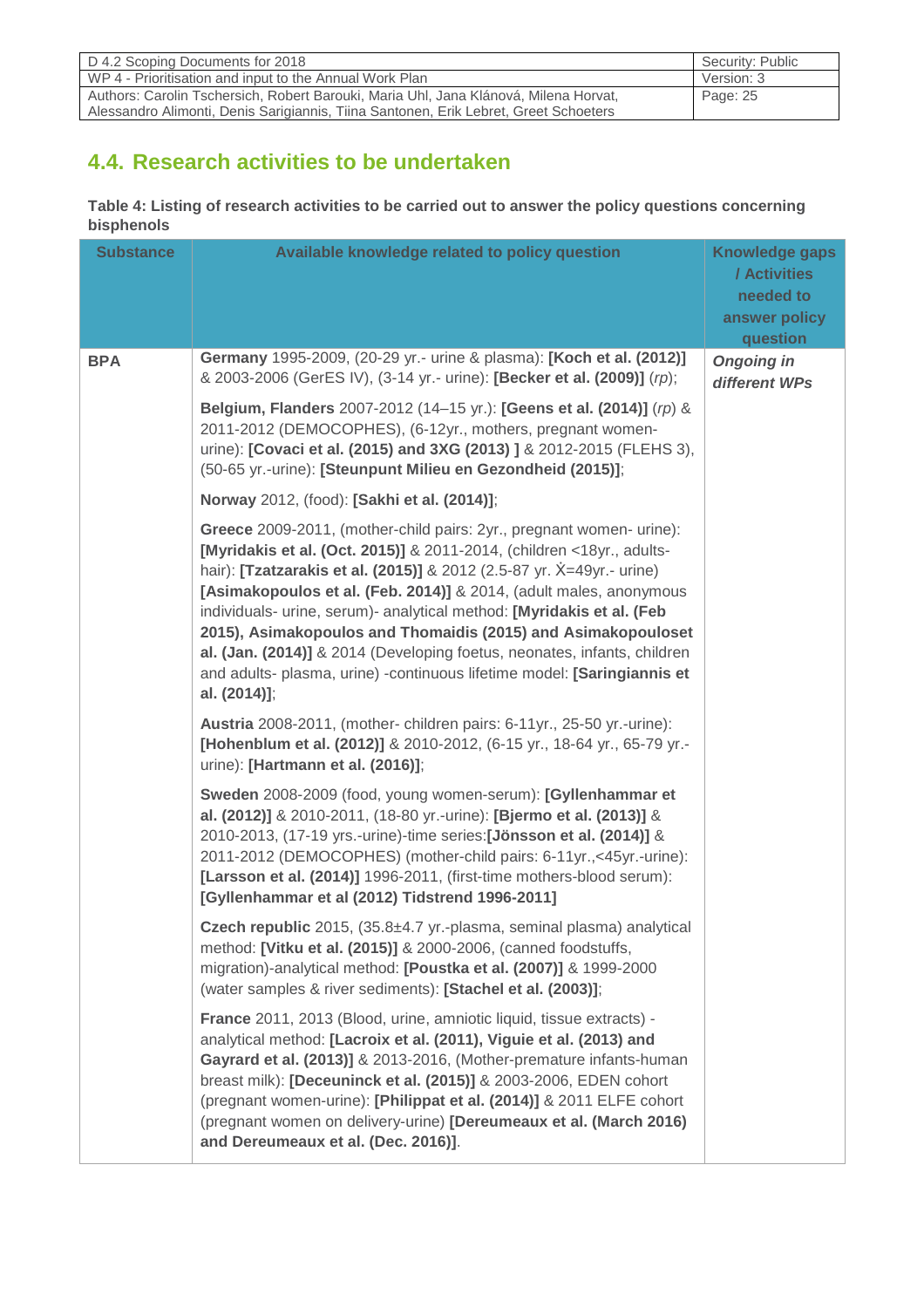| D 4.2 Scoping Documents for 2018                                                     | Security: Public |
|--------------------------------------------------------------------------------------|------------------|
| WP 4 - Prioritisation and input to the Annual Work Plan                              | Version: 3       |
| Authors: Carolin Tschersich, Robert Barouki, Maria Uhl, Jana Klánová, Milena Horvat, | Page: 26         |
| Alessandro Alimonti, Denis Sarigiannis, Tiina Santonen, Erik Lebret, Greet Schoeters |                  |

| <b>Substance</b> | Available knowledge related to policy question                                                                                                                                    | <b>Knowledge gaps</b><br>/ Activities<br>needed to<br>answer policy |
|------------------|-----------------------------------------------------------------------------------------------------------------------------------------------------------------------------------|---------------------------------------------------------------------|
|                  |                                                                                                                                                                                   | question                                                            |
| <b>BPS</b>       | Belgium, Flanders 2012-2015 (FLEHS 3), (50-65 yr.-urine):<br>[Steunpunt Milieu en Gezondheid (2015)] method development;                                                          | <b>Ongoing in</b><br>different WPs                                  |
|                  | Sweden 1996-2011, (first-time mothers-blood serum): [Gyllenhammar<br>et al (2012) Tidstrend 1996-2011];                                                                           |                                                                     |
|                  | France 2013-2016 (Mother-premature infants-human breast milk):<br>[Deceuninck et al. (2015)];                                                                                     |                                                                     |
| <b>BPF</b>       | Sweden 1996-2011, (first-time mothers-blood serum): [Gyllenhammar<br>et al (2012) Tidstrend 1996-2011];                                                                           | <b>Ongoing in</b><br>different WPs                                  |
|                  | Czech republic 2000-2006, (canned foodstuffs, migration)-analytical<br>method: [Poustka et al. (2007)] & 1999-2000 (water samples & river<br>sediments): [Stachel et al. (2003)]; |                                                                     |
|                  | France 2013-2016 (Mother-premature infants-human breast milk):<br>[Deceuninck et al. (2015)];                                                                                     |                                                                     |
| <b>BPB</b>       | France 2013-2016 (Mother-premature infants-human breast milk):<br>[Deceuninck et al. (2015)];                                                                                     | <b>Ongoing in</b><br>different WPs                                  |
| <b>BPAF</b>      | France 2013-2016 (Mother-premature infants-human breast milk):<br>[Deceuninck et al. (2015)];                                                                                     | <b>Ongoing in</b><br>different WPs                                  |
| <b>BPBP</b>      | France 2013-2016 (Mother-premature infants-human breast milk):<br>[Deceuninck et al. (2015)];                                                                                     | <b>Ongoing in</b><br>different WPs                                  |
| <b>BPC</b>       | France 2013-2016 (Mother-premature infants-human breast milk):<br>[Deceuninck et al. (2015)];                                                                                     | <b>Ongoing in</b><br>different WPs                                  |
| <b>BPCI2</b>     | France 2013-2016 (Mother-premature infants-human breast milk):<br>[Deceuninck et al. (2015)];                                                                                     | <b>Ongoing in</b><br>different WPs                                  |
| <b>BPE</b>       | France 2013-2016 (Mother-premature infants-human breast milk):<br>[Deceuninck et al. (2015)];                                                                                     | <b>Ongoing in</b><br>different WPs                                  |
| <b>BPPH</b>      | France 2013-2016 (Mother-premature infants-human breast milk):<br>[Deceuninck et al. (2015)];                                                                                     | <b>Ongoing in</b><br>different WPs                                  |
| <b>BPM</b>       | France 2013-2016 (Mother-premature infants-human breast milk):<br>[Deceuninck et al. (2015)];                                                                                     | <b>Ongoing in</b><br>different WPs                                  |
| <b>BPP</b>       | France 2013-2016 (Mother-premature infants-human breast milk):<br>[Deceuninck et al. (2015)];                                                                                     | <b>Ongoing in</b><br>different WPs                                  |
| <b>BIS2</b>      | France 2013-2016 (Mother-premature infants-human breast milk):<br>[Deceuninck et al. (2015)];                                                                                     | <b>Ongoing in</b><br>different WPs                                  |
| <b>DHDPE</b>     | France 2013-2016 (Mother-premature infants-human breast milk):<br>[Deceuninck et al. (2015)];                                                                                     | <b>Ongoing in</b><br>different WPs                                  |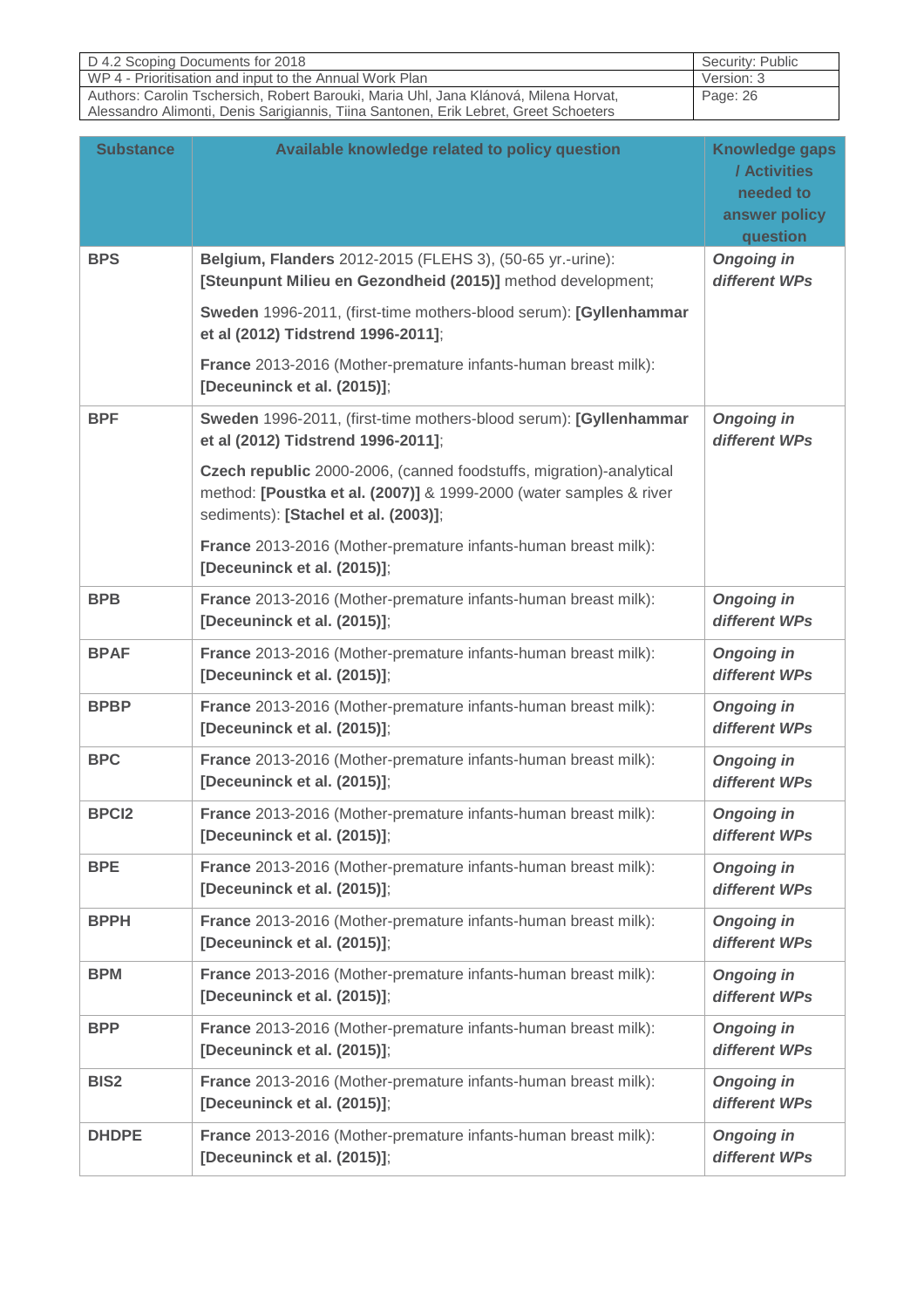| D 4.2 Scoping Documents for 2018                                                     | Security: Public |
|--------------------------------------------------------------------------------------|------------------|
| WP 4 - Prioritisation and input to the Annual Work Plan                              | Version: 3       |
| Authors: Carolin Tschersich, Robert Barouki, Maria Uhl, Jana Klánová, Milena Horvat, | Page: 27         |
| Alessandro Alimonti, Denis Sarigiannis, Tiina Santonen, Erik Lebret, Greet Schoeters |                  |

| <b>Substance</b> | Available knowledge related to policy question                                                | <b>Knowledge gaps</b><br>/ Activities<br>needed to<br>answer policy<br>question |
|------------------|-----------------------------------------------------------------------------------------------|---------------------------------------------------------------------------------|
| <b>BPFL</b>      | France 2013-2016 (Mother-premature infants-human breast milk):<br>[Deceuninck et al. (2015)]; | <b>Ongoing in</b><br>different WPs                                              |
| <b>BPZ</b>       | France 2013-2016 (Mother-premature infants-human breast milk):<br>[Deceuninck et al. (2015)]; | <b>Ongoing in</b><br>different WPs                                              |
| <b>BP4,4'</b>    | France 2013-2016 (Mother-premature infants-human breast milk):<br>[Deceuninck et al. (2015)]; | <b>Ongoing in</b><br>different WPs                                              |

 $rp = representative$  for the (respective) population

#### **First activities needed to rapidly answer policy question**:

There is a clear need to collect and interpret the available data on both exposure to the various bisphenols and on their toxic effects. This will help establish the research needs for the following years of the initiative.

Moreover, it is important to start working on policy relevant issues that should be focused and well defined and based on the information that we already have. We will first focus on the safety and actual exposure of the EU population to 2 substituents of BPA: BPS and BPF. This initial work will develop along the following subtasks:

- Determination of exposure to BPS, BPF and BPA: it would be very useful to rapidly assess the current exposure to these chemicals and to provide policy makers with an initial evaluation. First a validated analytical method is urgently needed as mentioned in the objectives. Thus, it should be evaluated whether the collected biomonitoring data will provide information on current exposures in EU. Larger and more representative studies could be conducted in the future, but we can already fund the analysis of these chemicals in recent or ongoing studies (EU or national studies) if samples are available. Different types of studies could be considered: well characterized samples such as Cophes/Democophes, high quality national studies, studies including several samples per individual to account for intra-individual variability, studies with available or planned health outcomes. Studies should be focused on women of child bearing age, children and adolescents. This project is relevant to tasks 9.5 and 13.2.
- Targeted assessment of toxic effects of BPS/BPF as compared to BPA. Only available in vitro/in vivo experimental settings in which BPA AOP have already been explored will be used to assess the effects of BPS and BPF. Targets priority will be given to cancer, reproductive, hormonal, metabolic, immune and neurological effects. The linkage with effect biomarkers could be explored in human samples as well as mixture effects. This project is relevant to task 13.1, 14.3 and 15.3.

Such studies should be planned in the first half of the initiative and could be carried either within the WP activities or through an internal call.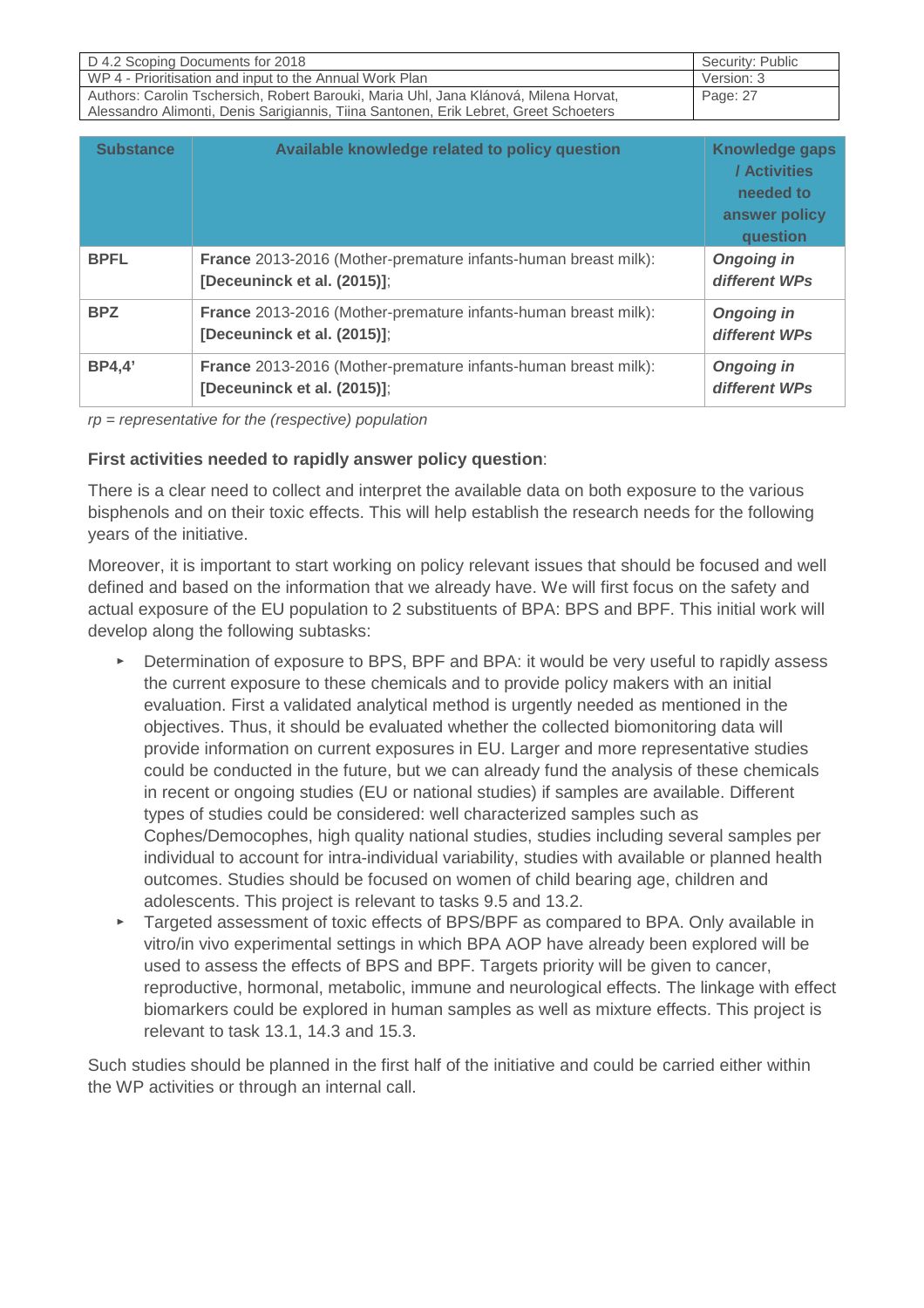| D 4.2 Scoping Documents for 2018                                                     | Security: Public |
|--------------------------------------------------------------------------------------|------------------|
| WP 4 - Prioritisation and input to the Annual Work Plan                              | Version: 3       |
| Authors: Carolin Tschersich, Robert Barouki, Maria Uhl, Jana Klánová, Milena Horvat, | Page: 28         |
| Alessandro Alimonti, Denis Sarigiannis, Tiina Santonen, Erik Lebret, Greet Schoeters |                  |

### **4.5. References**

- 1. Asimakopoulos, A. G., Wang, L., Thomaidis, N. S., Kannan, K. (2014) A multi-class bioanalytical methodology for the determination of bisphenol A diglycidyl ethers, p-hydroxybenzoic acid esters, benzophenone-type ultraviolet filters, triclosan, and triclocarban in human urine by liquid chromatography-tandem mass spectrometry. Journal of Chromatography A, 1324, 141-8. https://doi.org/10.1016/j.chroma.2013.11.031
- 2. Asimakopoulos, A. G., Thomaidis, N. S., Kannan, K. (2014) Widespread occurrence of bisphenol A diglycidyl ethers, p-hydroxybenzoic acid esters (parabens), benzophenone type-UV filters, triclosan, and triclocarban in human urine from Athens, Greece. Science of The Total Environment, 470-471, 1243-9. https://doi.org/10.1016/j.scitotenv.2013.10.089
- 3. Asimakopoulos, A. G., Thomaidis, N. S. (2015) Bisphenol A, 4-t-octylphenol, and 4-nonylphenol determination in serum by Hybrid Solid Phase Extraction-Precipitation Technology technique tailored to liquid chromatography-tandem mass spectrometry. Journal of Chromatography B, 986-987, 85-93. https://doi.org/10.1016/j.jchromb.2015.02.009
- 4. Auerbach, S., Filer, D., Reif, D., Walker, V., Holloway, A. C., Schlezinger, J., Srinivasan, S., Svoboda, D., Judson, R., Bucher, J.R., Thayer, K. A. (2016). Prioritizing Environmental Chemicals for Obesity and Diabetes Outcomes Research: A Screening Approach Using ToxCast™ High-Throughput Data. Environmental Health Perspectives, 124(8), 1141–1154. http://doi.org/10.1289/ehp.1510456
- 5. Becker, K., Göen, T., Seiwert, M., Conrad, A., Pick-Fuß, H., Müller, J., Wittassek, M., Schulz, C., Kolossa-Gehring, M. (2009) GerES IV: phthalate metabolites and bisphenol A in urine of German children. International Journal of Hygiene and Environmental Health**, 212 (6)**, 685–692. https://doi.org/10.1016/j.ijheh.2009.08.002
- 6. Bjermo, H., Ax, E., Cantillana, T., Glynn, A., Darnerud, P.O., Lindroos, A.K., 2013. Miljöföroreningar i blod och urin och kopplingar till rapporterat matintag i Riksmaten 2010–11 resultatsammanställning. (Report in Swedish)
- 7. Casas, M., Chevrier, C., Den Hond, E., Fernandez, M. F., Pierik F., Philippat, C., Slama, R. Toft, G., Vandentorren, S., Wilhelm, M., Vrijheid, M. (2013) Exposure to brominated flame retardants, perfluorinated compounds, phthalates and phenols in European birth cohorts: ENRIECO evaluation, first human biomonitoring results, and recommendations, International Journal of Hygiene and Environmental Health, 216 (3), 230-242. ISSN 1438-4639, https://doi.org/10.1016/j.ijheh.2012.05.009
- 8. Covaci, A., Den Hond, E., Geens, T., Govarts, E., Koppen, G., Frederiksen, H., Knudsen, LE., Mørck, TA., Gutleb, AC., Guignard, C., Cocco, E., Horvat, M., Heath, E., Kosjek, T., Mazej, D., Tratnik, JS., Castaño, A., Esteban, M., Cutanda, F., Ramos, JJ., Berglund, M., Larsson, K., Jönsson, BA., Biot, P., Casteleyn, L., Joas, R., Joas, A., Bloemen, L., Sepai, O., Exley, K., Schoeters, G., Angerer, J., Kolossa-Gehring, M., Fiddicke, U., Aerts, D., Koch, HM. (2015) Urinary BPA measurements in children and mothers from six European member states: overall results and determinants of exposure. Environmental Research**, 141**, 77–85. https://doi.org/10.1016/j.envres.2014.08.008
- 9. Chen, D., Kannan, K., Tan H., Zheng, Z., Feng, Y-L., Wu, Y., Widelka, M. (2016) Bisphenol Analogues Other than BPA: Environmental Occurrence, Human Exposure, and Toxicity – A Review, Environmental Science & Technology, 50 (11), 5438-5453. http://doi.org/10.1021/acs.est.5b05387
- 10. Deceuninck, Y., Bichon, E., Marchand, P., Boquien, CY., Legrand, A., Boscher, C., Antignac, JP., Le Bizec, B. (2015) Determination of bisphenol A and related substitutes/analogues in human breast milk using gas chromatography-tandem mass spectrometry. Analytical and Bioanalytical Chemistry, 407, 2485–2497. https://doi.org/10.1007/s00216-015-8469-9
- 11. Dereumeaux, C., Fillol, C., Charles, M-A., Denys, S.(2016) The French human biomonitoring program: First lessons from the perinatal component and future needs. International Journal of Hygiene and Environmental Health, 220 (2A), 64-70. http://dx.doi.org/10.1016/j.ijheh.2016.11.005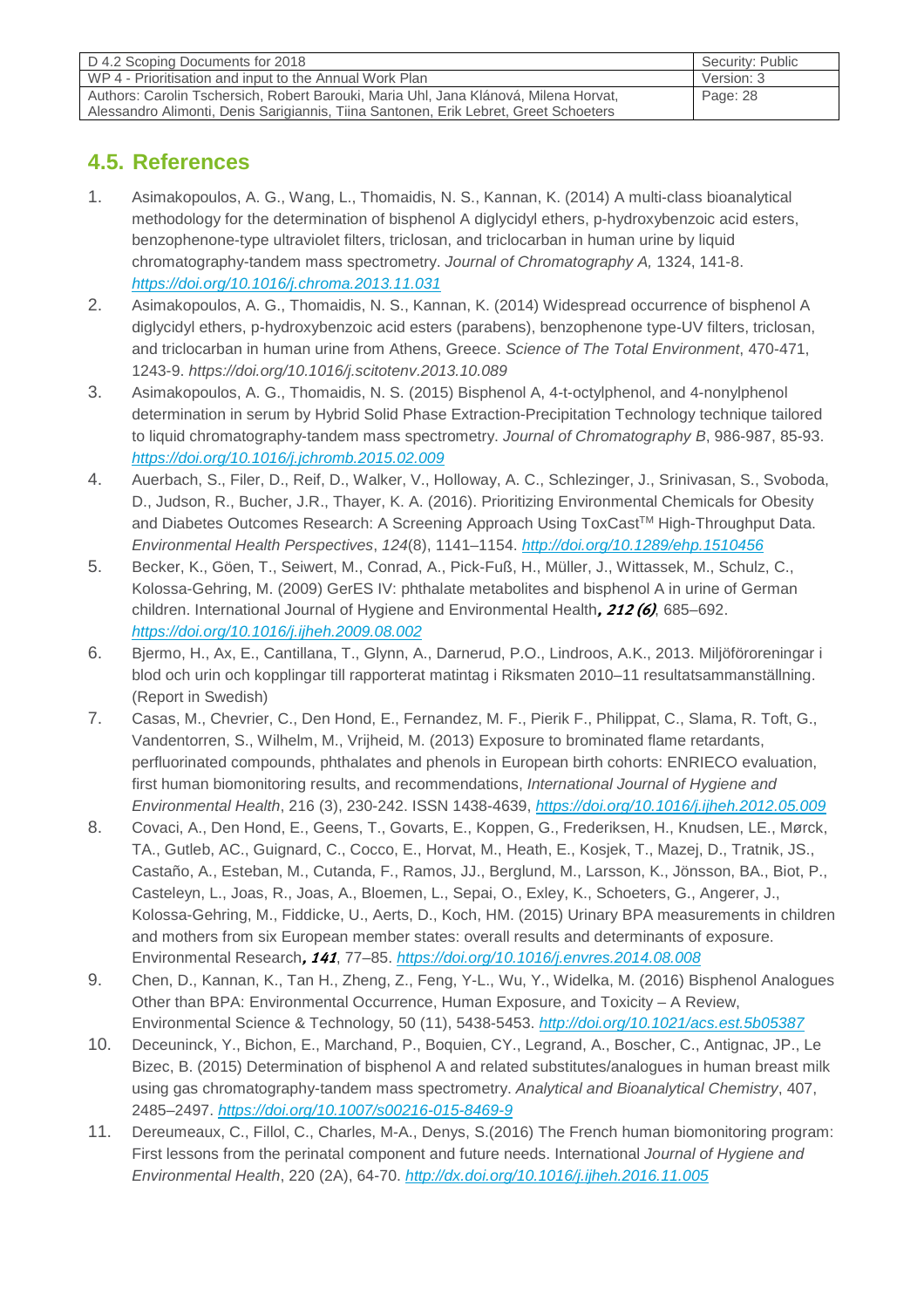| D 4.2 Scoping Documents for 2018                                                     | Security: Public |
|--------------------------------------------------------------------------------------|------------------|
| WP 4 - Prioritisation and input to the Annual Work Plan                              | Version: 3       |
| Authors: Carolin Tschersich, Robert Barouki, Maria Uhl, Jana Klánová, Milena Horvat, | Page: 29         |
| Alessandro Alimonti, Denis Sarigiannis, Tiina Santonen, Erik Lebret, Greet Schoeters |                  |

- 12. Dereumeaux, C., Saoudi, A., Pecheux, M., Berat, B., de Crouy Chanel, P., Zaros, C., Brunel, S., Delamaire, C., Le Tertre, A., Lefranc, A., Vandentorren, S., Guldner, L. (2016) Biomarkers of exposure to environmental contaminants in French pregnant women from the Elfe cohort in 2011. Environment International, 97, 56-67. https://doi.org/10.1016/j.envint.2016.10.013
- 13. European Commission, Off. J. Eur. Commun. L12 (2011)1 http://eur-lex.europa.eu/legalcontent/EN/TXT/PDF/?uri=CELEX:32011R0010&from=EN
- 14. European Commission, amending Directive 2002/72/EC as regards the restriction of use of bisphenol A in plastic infant feeding bottles, Off. J. Eur. L26 (2011)11 http://eur-lex.europa.eu/legalcontent/EN/TXT/HTML/?uri=CELEX:32011L0008&from=en
- 15. FitzGerald RE., Wilks MF. (2014) Bisphenol A—why an adverse outcome pathway framework needs to be applied. **T**oxicology Letters, **230**, 368–74. https://doi.org/10.1016/j.toxlet.2014.05.002
- 16. French Law No 2012-1442 of 24 December 2012 for the suspension of the manufacture import, export and marketing of all-purpose food packaging containing bisphenol A. (2012). Official Journal of the French Republic https://www.legifrance.gouv.fr/affichTexte.do?cidTexte=JORFTEXT000026830015
- 17. Gayrard, V., Lacroix, M. Z., Collet, S. H., Viguié, C., Bousquet-Melou, A., Toutain, P.-L., & Picard-Hagen, N. (2013). High Bioavailability of Bisphenol A from Sublingual Exposure. Environmental Health Perspectives, 121(8), 951–956. http://doi.org/10.1289/ehp.1206339
- 18. Geens, T., Bruckers, L., Covaci, A., Schoeters, G., Fierens, T., Sioen, I., Vanermen, G., Baeyens, W., Morrens, B., Loots, I., Nelen, V., de Bellevaux, BN., Larebeke, NV., Hond, ED. (2014) Determinants of bisphenol a and phthalate metabolites in urine of flemish adolescents. Environmental Research**, 134C**, 110–117. https://doi.org/10.1016/j.envres.2014.07.020
- 19. Gyllenhammar, I., Glynn, A., Darnerud, PO., Lignell, S., van Delft, R., Aune, M. (2012) 4-Nonylphenol and bisphenolA in Swedish food and exposure in Swedish nursing women. Environment International, **43**, 21–8. https://doi.org/10.1016/j.envint.2012.02.010
- 20. Gyllenhammar, I., Åslund Tröger, R., Glynn, A., Rosén, J., Hellenäs, K-E., Lignell, S. (2012) Tidstrend 1996-2011: Bisfenol A (BPA) och andra fenolära ämnen i blod från förstföderskor i Uppsala. NATIONELL MILJÖÖVERVAKNING PÅ UPPDRAG AV NATURVÅRDSVERKET. In English. http://www.imm.ki.se/Datavard/Rapporter/Tidstrend%201996-2011- %20Bisfenol%20A%20(BPA)%20och%20andra%20fenolara%20amnen%20i%20blod%20fran%20fors tfoderskor%20i%20Uppsala.pdf
- 21. Gore, A. C., Chappell, V. A., Fenton, S. E., Flaws, J. A., Nadal, A., Prins, G. S.,Topari,J., Zoeller, R. T. (2015). EDC-2: The Endocrine Society's Second Scientific Statement on Endocrine-Disrupting Chemicals. Endocrine Reviews, 36(6), E1–E150. http://doi.org/10.1210/er.2015-1010
- 22. Hartmann, C., Uhl, M., Weiss, S., et al. (2016). Human biomonitoring of bisphenol A exposure in an Austrian population. Biomonitoring, 3 (1), 5-14 https://doi.org/10.1515/bimo-2016-0002
- 23. Hohenblum, P., Steinbichl, P., Raffesberg, W., Weiss, S., Moche, W., Vallant, B., Scharf, S., Haluza, D., Moshammer, H., Kundi, M., Piegler, B., Wallner P., Hutter, H.-P. (2012). Pollution gets personal! A first population-based human biomonitoring study in Austria. International Journal of Hygiene and Environmental Health 215, 176-179. https://doi.org/10.1016/j.ijheh.2011.08.015
- 24. Jönsson, B., Axmon, A., Lindh, C. (2014) Tidstrender för och halter av perfluorerade alkylsyror (PFAAs) i serum samt ftalat-metaboliter och alkylfenoler i urin hos unga svenska män och kvinnor– Resultat från den fjärde uppföljningsundersökningen år 2013. Rapport nr 6/2014 till 14 Naturvårdsverket, Arbets-och miljömedicin, Lunds Universitet. In Swedish.
- 25. Koch, HM., Kolossa-Gehring, M., Schröter-Kermani, C., Angerer, J., Brüning, T. (2012) Journal of Exposure Science and Environmental Epidemiology, 22, 610–616; http://doi.org/10.1038/jes.2012.39
- 26. Lacroix, M.Z., Puela, S., Colleta, S.H., Corbela, T., Picard-Hagen, N., Toutainb, PL., Viguié, C., Gayrard, V. (2011) Simultaneous quantification of bisphenol A and its glucuronide metabolite (BPA-G) in plasma and urine: Applicability to toxicokinetic investigations. Talanta, 85, 2053– 2059 https://doi.org/10.1016/j.talanta.2011.07.040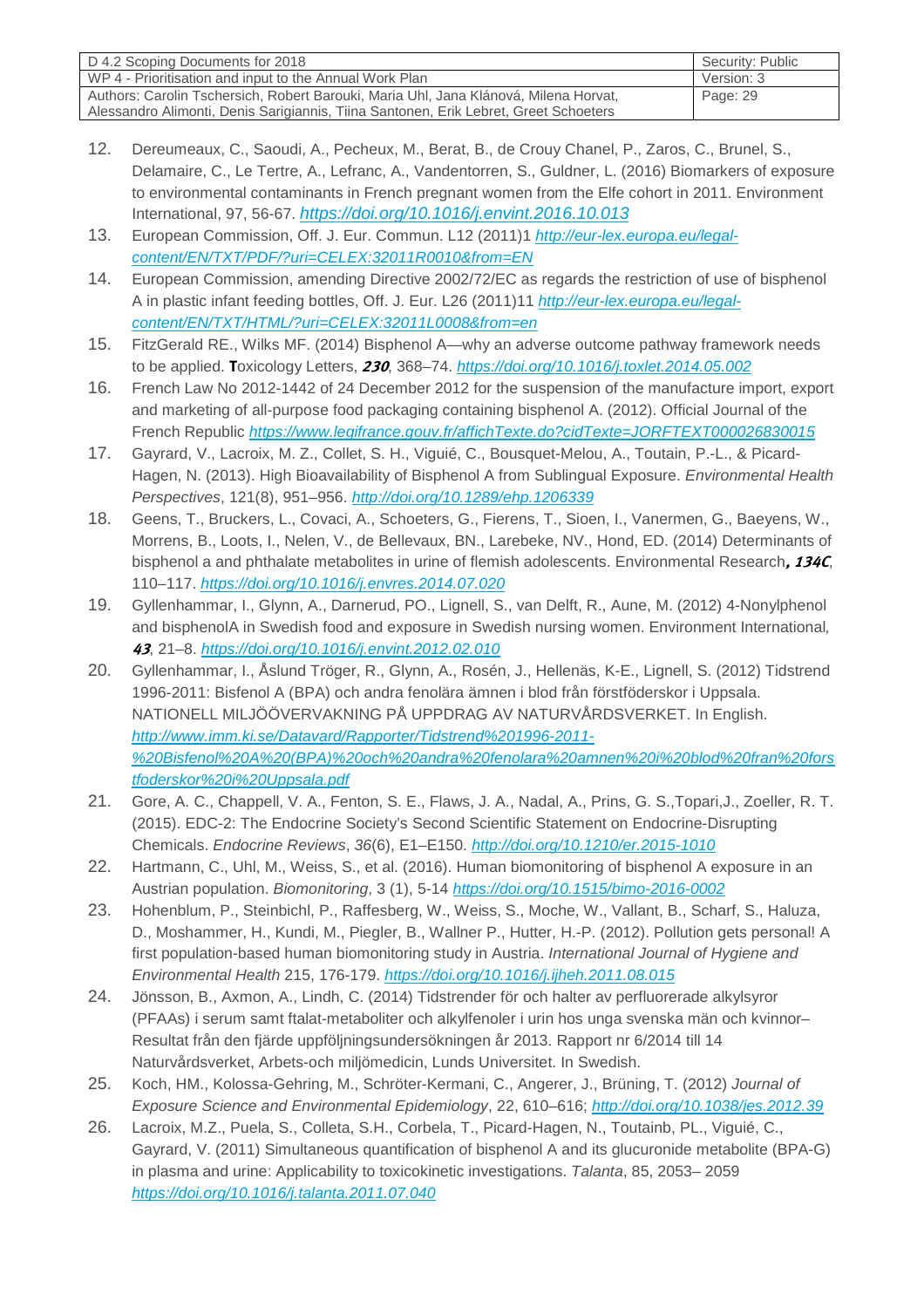| D 4.2 Scoping Documents for 2018                                                     | Security: Public |
|--------------------------------------------------------------------------------------|------------------|
| WP 4 - Prioritisation and input to the Annual Work Plan                              | Version: 3       |
| Authors: Carolin Tschersich, Robert Barouki, Maria Uhl, Jana Klánová, Milena Horvat, | Page: 30         |
| Alessandro Alimonti, Denis Sarigiannis, Tiina Santonen, Erik Lebret, Greet Schoeters |                  |

- 27. Larsson, K., Ljung Björklund, K., Palm, B., Wennberg, M., Kaj, L., Lindh, C. H., Jönsson, BA.G., Berglund, M. (2014). Exposure determinants of phthalates, parabens, bisphenol A and triclosan in Swedish mothers and their children. Environment International, 73, 323–333. http://doi.org/10.1016/j.envint.2014.08.014
- 28. Myridakis, A., Balaska, E., Gkaitatzi, C., Kouvarakis, A., Stephanou, E. G. (2015) Determination and separation of bisphenol A, phthalate metabolites and structural isomers of parabens in human urine with conventional high-pressure liquid chromatography combined with electrospray ionisation tandem mass spectrometry. Analytical and Bioanalytical Chemistry. 407 (9), 2509-18. https://doi.org/10.1007/s00216-015-8497-5
- 29. Myridakis, A., Fthenou, E., Balaska, E., Vakinti, M., Kogevinas, M., Stephanou, E. G. (2015) Phthalate esters, parabens and bisphenol-A exposure among mothers and their children in Greece (Rhea cohort). Environment International. 83, 1-10. https://doi.org/10.1016/j.envint.2015.05.014
- 30. Philippat, C., Botton, J., Calafat, A. M., Ye, X., Charles, M.-A., Slama, R., & the EDEN Study Group. (2014). Prenatal Exposure to Phenols and Growth in Boys. Epidemiology (Cambridge, Mass.), 25 (5), 625–635. http://doi.org/10.1097/EDE.0000000000000132
- 31. Poustka, J., Dunovska, L., Hajslova, J., Holadova, K., Poustkova, I. (2007) Determination and occurrence of bisphenol a, bisphenol a diglycidyl ether, and bisphenol F diglycidyl ether, including their derivatives, in canned foodstuffs' from the Czech retail market Czech Journal of Food Sciences, 25(4), 221-229.
- 32. Rochester, J. R., & Bolden, A. L. (2015). Bisphenol S and F: A Systematic Review and Comparison of the Hormonal Activity of Bisphenol A Substitutes. Environmental Health Perspectives, 123(7), 643-650. http://doi.org/10.1289/ehp.1408989
- 33. Sakhi, AK., Lillegaard, IT., Voorspoels, S., Carlsen, MH., Loken, EB., Brantsaeter, AL., Haugen, M., Meltzer, HM., Thomsen, C. (2014) Concentrations of phthalates and bisphenol A in Norwegian foods and beverages and estimated dietary exposure in adults. Environment International, 73, 259-269. https://doi.org/10.1016/j.envint.2014.08.005
- 34. Sarigiannis, D., Karakitsios, S., Gotti, A., Loizou, G., Cherrie, J., Smolders, R., De Brouwere, K., Galea, K., Jones, K., Handakas, E., Papadaki, K., Sleeuwenhoek, A. (2014) Integra: From global scale contamination to tissue dose. Proceedings - 7th International Congress on Environmental Modelling and Software: Bold Visions for Environmental Modeling, iEMSs 2014 (Vol. 2, pp. 1001-1008). https://researchportal.hw.ac.uk/en/publications/integra-from-global-scale-contamination-to-tissue-dose
- 35. Stachel, B., Ehrhorn, U., Heemken, O-P., Lepom, P., Reincke, H., Sawal, G., Theobald, N. (2003). Xenoestrogens in the River Elbe and its tributaries. Environmental Pollution, **124**(3), 497-507. https://doi.org/10.1016/S0269-7491(02)00483-9
- 36. Seachrist, D. D., Bonk, K. W., Ho, S.-M., Prins, G. S., Soto, A. M., & Keri, R. A. (2016). A Review of the Carcinogenic Potential of Bisphenol A. Reproductive Toxicology (Elmsford, N.Y.), 59, 167–182. http://doi.org/10.1016/j.reprotox.2015.09.006
- 37. Steunpunt Milieu en Gezondheid (2015) Vlaams humaanbiomonitoringsprogramma 2012-2015. Resultatenrapport volwassenen. (In Dutch) http://www.milieu-engezondheid.be/sites/default/files/atoms/files/Samenvatting%20volwassenen%20ref%20steunpunt%20 3.pdf
- 38. Tzatzarakis, M. N., Vakonaki, E., Kavvalakis, M. P., Barmpas, M., Kokkinakis, E. N., Xenos, K., Tsatsakis, A. M. (2015). Biomonitoring of bisphenol A in hair of Greek population. Chemosphere. 118, 336-41. https://doi.org/10.1016/j.chemosphere.2014.10.044
- 39. Vandenberg, L. N. (2014). Low-dose effects of hormones and endocrine disruptors. Vitam Horm, 94, 129-65.
- 40. Viguie, C., Collet, S., Gayrard-Troy, V., Hagen-Picard, N., Puel, S., Roques, B. B., Toutain, P-L., Lacroix, M. Z. (2013) Maternal and Fetal Exposure to Bisphenol A Is Associated with Alterations of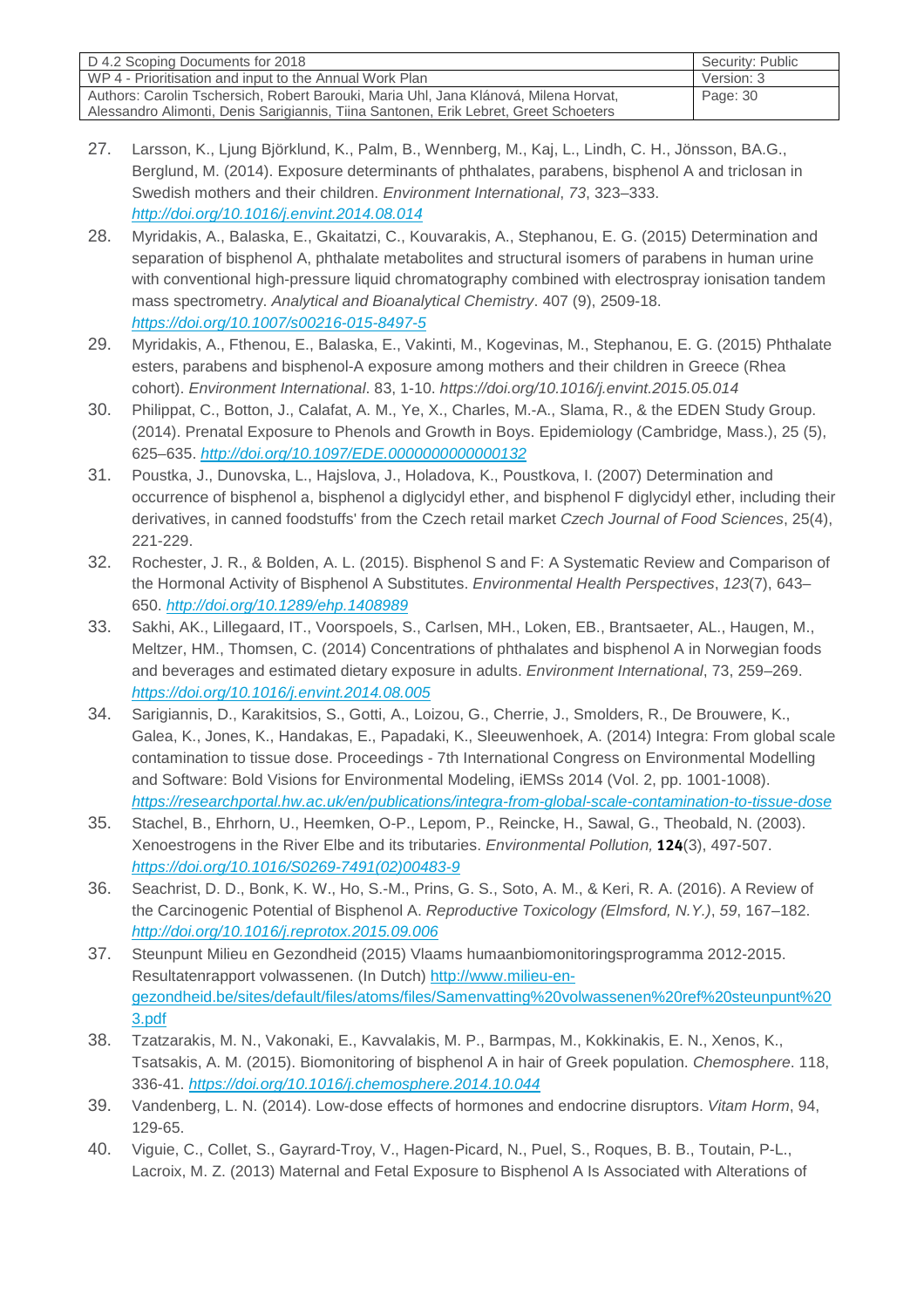| D 4.2 Scoping Documents for 2018                                                     | Security: Public |
|--------------------------------------------------------------------------------------|------------------|
| WP 4 - Prioritisation and input to the Annual Work Plan                              | Version: 3       |
| Authors: Carolin Tschersich, Robert Barouki, Maria Uhl, Jana Klánová, Milena Horvat, | Page: 31         |
| Alessandro Alimonti, Denis Sarigiannis, Tiina Santonen, Erik Lebret, Greet Schoeters |                  |

Thyroid Function in Pregnant Ewes and Their Newborn Lambs. Endocrinology, 154 (1), 521-528. https://hal.archives-ouvertes.fr/hal-01228311/document

- 41. Vitku, J., Chlupacovaa, T., Sosvorovaa, L., Hampla, R., Hilla, M., Heracekb, J., Bicikovaa, M., Starkaa, L. (2015) Development and validation of LC–MS/MS method for quantification of bisphenol A and estrogens in human plasma and seminal fluid. Talanta 140, 62–67. https://doi.org/10.1016/j.talanta.2015.03.013
- 42. WHO and UNEP report. (2012)State of the Science of Endocrine Disrupting Chemicals-2012. Edited by A Bergman, JJ Heindell, S Jobling, KA Kidd, RT Zoeller.
- 43. 3XG (2013) Milieu en Gezondheid in Dessel, Mol en Retie: Resultaten van de eerste 150 deelnemers. 3XG Gezondheid – Gemeenten – Geboorten. Eindrapport haalbaarheidsstudie. VITO, PIH, UA en VUB. (In Dutch) http://www.imaxxdna.be/UPL/6c4791fe-27cc-4283-80a1 f7ec014cecd8/Eindrapport%20Resultaten.pdf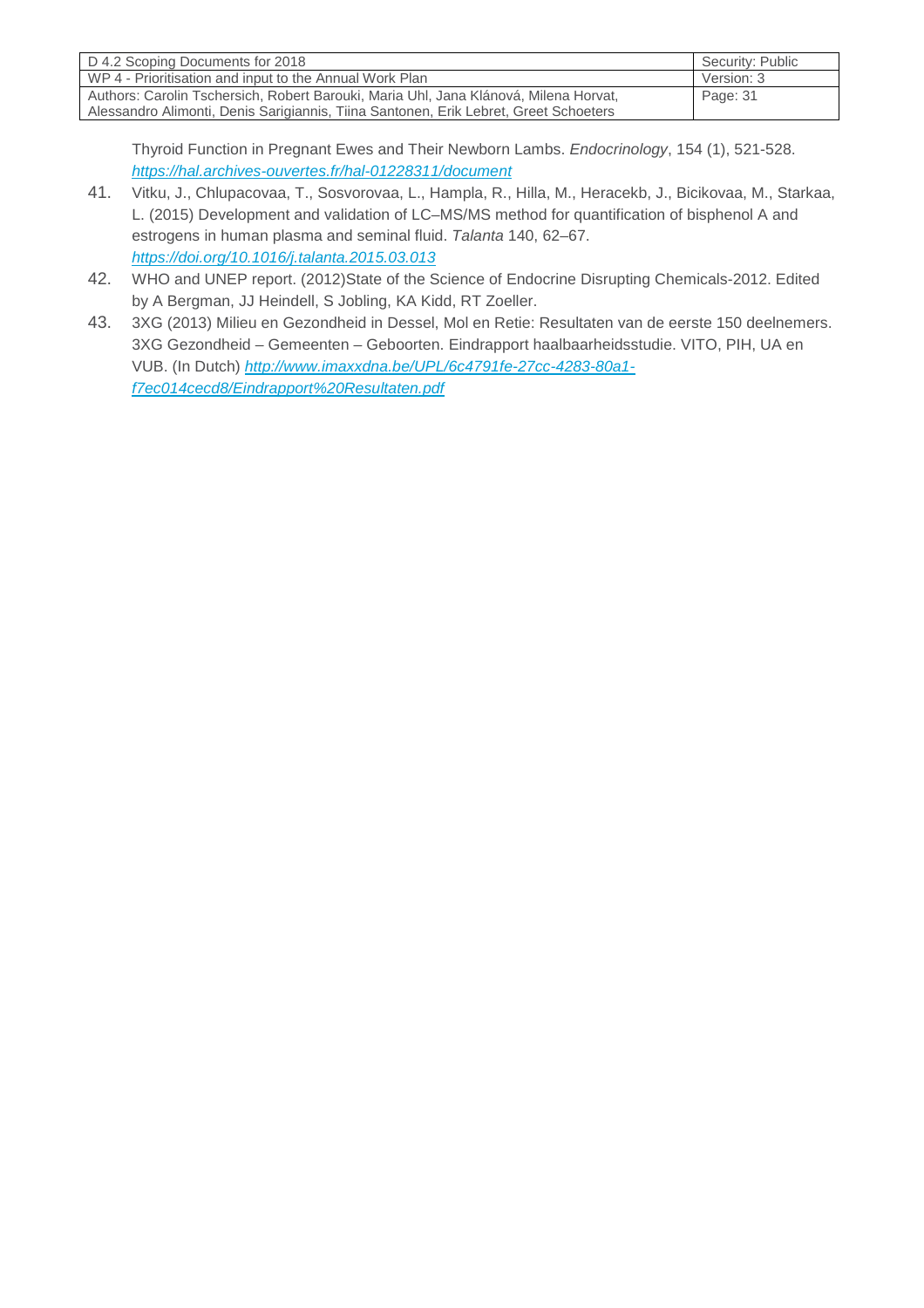| D 4.2 Scoping Documents for 2018                                                     | Security: Public |
|--------------------------------------------------------------------------------------|------------------|
| WP 4 - Prioritisation and input to the Annual Work Plan                              | Version: 3       |
| Authors: Carolin Tschersich, Robert Barouki, Maria Uhl, Jana Klánová, Milena Horvat, | Page: 32         |
| Alessandro Alimonti, Denis Sarigiannis, Tiina Santonen, Erik Lebret, Greet Schoeters |                  |

# **5. Prioritised substance group: Per- and polyfluoroalkyl substances (PFASs)**

| Responsible author Maria Uhl |                                         | E-mail | maria.uhl@umweltbundesamt.at |
|------------------------------|-----------------------------------------|--------|------------------------------|
| Short name of<br>institution | UBA                                     |        | Phone $+43-(0)1-31304/3605$  |
| Co-authors                   | Ingrid Hauzenberger, Christina Hartmann |        |                              |

### **5.1. Background Information**

### **5.1.1. Introduction**

Per- and polyfluoroalkyl substances (PFASs) have been in use since the 1950ies as ingredients of intermediates of surfactants and surface protectors for assorted industrial and consumer applications. Within the past decade, several long-chain perfluoroalkyl acids have been recognized as extremely persistent, bioaccumulative and toxic. Many have been detected globally in the environment, biota, food items, and in humans (OECD, 2015). It has been recognised more recently that shorter chain PFAS, increasingly used as alternatives are also very persistent and thus very mobile in the environment, presumably leading to ground water contamination in future. To date many known and unknown alternatives of the so far regulated PFASs are used worldwide leading to environmental contamination und increasing human body burdens.

### **5.1.2. Hazardous properties:**

PFASs bind to proteins and partition to phospholipids. The elimination kinetics are highly species dependent, with humans showing the longest half-lives of up to e.g. 8.5 years for PFHxS. A recent publication reports an estimated elimination range of 10.1 to 56.4 years – median 15.3 years for Cl-PFESA (Shi et al., 2016). The CLP human health hazard classifications of the different substances are depicted in table 1. Substances which are best-known, PFOS and PFOA, are classified as carcinogenic (Carc. 2, suspected human carcinogens), toxic for reproduction (Repr. 1B, presumed human reproductive toxicants; Lact., may cause harm to breast-fed children), toxic to specific target organs (STOT RE 1, specific target organ toxicity – repeated exposure) and acute toxic (Acute Tox. 3-4) for different exposure routes. PFOS and PFOA belong to the so called long-chain perfluorinated compounds, which refers to perfluorocarboxylic acids with carbon chain lengths of 8 and higher, including perfluorooctanoic acid (PFOA); perfluoroalkyl sulfonates with carbon chain lengths of 6 and higher, including perfluorohexane sulfonic acid (PFHxS) and perfluorooctane sulfonate (PFOS); and precursors of these substances that may be produced or may be present in products.

Several long-chain compounds beside PFOS and PFOA have also been identified as toxic to reproduction; further endpoints concern carcinogenicity, liver toxicity, neurotoxicity and immunotoxicity. Whether numerous other non-regulated PFASs show similar toxicity is currently less well established. In many cases data availability is poor and therefore no classification is possible. However, persistence is assumed to concerns largely all PFASs by reason of the extreme strength and stability of the carbon-fluorine bonds.

For PFOS and PFOA adverse effects on thyroid metabolism and lipid metabolism have been reported in a multitude of epidemiological studies suggesting endocrine disrupting potential.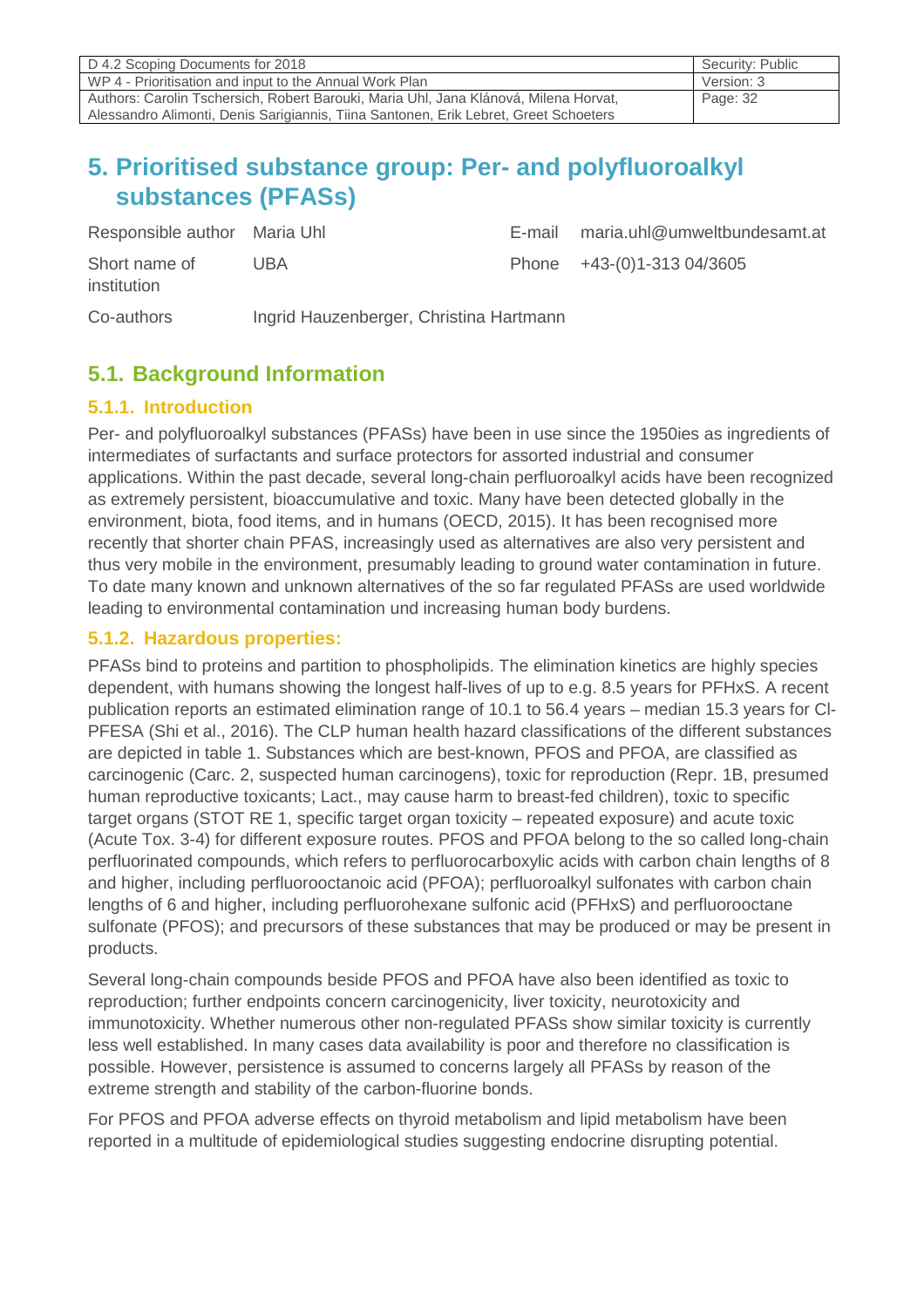| D 4.2 Scoping Documents for 2018                                                     | Security: Public |
|--------------------------------------------------------------------------------------|------------------|
| WP 4 - Prioritisation and input to the Annual Work Plan                              | Version: 3       |
| Authors: Carolin Tschersich, Robert Barouki, Maria Uhl, Jana Klánová, Milena Horvat, | Page: 33         |
| Alessandro Alimonti, Denis Sarigiannis, Tiina Santonen, Erik Lebret, Greet Schoeters |                  |

Additional concerns include increased risk of miscarriage, reduced birth weight, increased weight in adult life, and reduced fertility among offspring as a result of early life exposures (Halldorsson et al. 2012, Joensen et al. 2013, Timmermann et al. 2014, Jensen et al. 2015). Postnatal exposures have also been associated with thyroid hormone imbalances and reduced immune response to vaccination (Grandjean and Budtz-Jørgensen 2013).

Grandjean and Clapp (2015) documented carcinogenicity, immunotoxicity and developmental toxicity of PFOA and highlighted the endocrine disrupting effects. A recent publication describes prenatal exposure to perfluoroalkyl substances and reduction in anogenital distance in girls at 3 months of age in a Danish mother-child cohort (Lind et al. 2017).

Since PFOS and PFOA can still be measured in highest concentrations in biota and in humans, exerting similar toxic effects along with and similar to a range of long-chain PFASs measured in blood, together with a range of unidentified PFASs the possibility of mixture effects is very high.

#### **5.1.3. Policy relevance**

Current regulatory actions within the European Union and elsewhere mainly concern PFOS and its derivatives (POP regulation, Commission Regulation (EU) No 757/2010) and PFOA (upcoming EU restriction of PFOA and PFOA-related substances; PFOA and PFOA-related substances are currently under review as global POPs under the UNEP-Stockholm Convention). Certain per- and polyfluorinated substances can be degraded to persistent perfluorinated substances like PFOS or PFOA under environmental conditions or in humans and are therefore precursors. OECD (2007) lists e.g. 165 PFOS and related substances including derivatives and polymers of perfluorooctane sulfonate, perfluorooctane sulfonamide and perfluorooctane sulfonyl chemicals. Additional identities of PFOS- and PFOA-related substances can be found in ECHA (2014), Buck et al. (2011), Environment & Health Canada (2012), OECD (2011) or U.S. EPA (2006). With the current and upcoming regulations on PFOS and PFOA also these precursor substances are subject to the EU restrictions.

Another restriction proposal for long-chain PFCAs is currently under development covering perfluorononan-1-oic acid (PFNA), nonadecafluorodecanoic acid (PFDA), henicosafluoroundecanoic acid (PFUnDA), tricosafluorododecanoic acid (PFDoDA), pentacosafluorotridecanoic acid (PFTrDA), heptacosafluorotetradecanoic acid (PFTDA), including their salts and precursors. Several long-chain PFASs are on the Candidate List of substances of very high concern (SVHC) under REACH: nonadecafluorodecanoic acid (PFDA) and its sodium and ammonium salts (Reprotox. (57c) and PBT (57d)), nonadecafluorodecanoic acid, decanoic acid, nonadecafluoro-, sodium salt, ammonium nonadecafluorodecanoate, perfluorononan-1-oicacid and its sodium and ammonium salts (Reprotox (57c)), perfluorononan-1-oic-acid, sodium salts of perfluorononan-1-oic-acid, ammonium salts of perfluorononan-1-oic-acid, ammonium pentadecafluorooctanoate (APFO) (Reprotox. (57c) and PBT (57d)), henicosafluoroundecanoic acid (C11-PFCA) (vPvB (57e)), and heptacosafluorotetradecanoic acid (C14-PFCA) (vPvB (57e)). Other widely used substances are still under substance evaluation or are foreseen to be regulated under REACH, such as PFSAs (PFHxS, PFBS), ADONA, 6:2 FTMA and several short-chain PFCAs (C4-C7). For Cat A-C substances, regulatory actions are depicted in table 1.

Further (regulatory) activities, which have been highlighted as necessary but not yet sufficiently covered, should address fluoropolymers and fluoroethers, including monitoring to support the ongoing regulatory work (Pelthola-Thies, 2017). According to KEMI (2015) less than 2 percent of the 3,000 on the global market available PFAS are registered under REACH.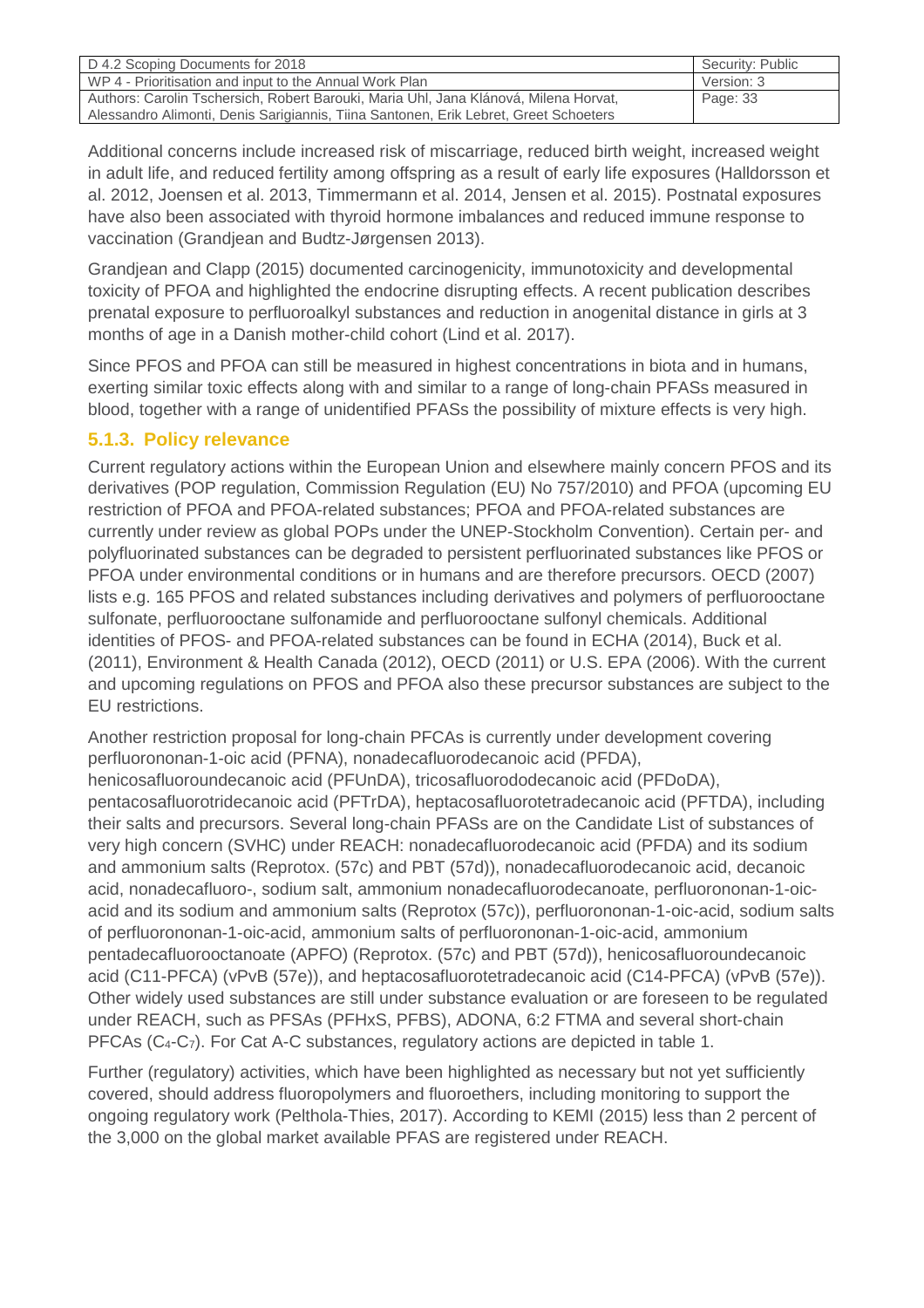| D 4.2 Scoping Documents for 2018                                                     | Security: Public |
|--------------------------------------------------------------------------------------|------------------|
| WP 4 - Prioritisation and input to the Annual Work Plan                              | Version: 3       |
| Authors: Carolin Tschersich, Robert Barouki, Maria Uhl, Jana Klánová, Milena Horvat, | Page: 34         |
| Alessandro Alimonti, Denis Sarigiannis, Tiina Santonen, Erik Lebret, Greet Schoeters |                  |

The current workplan for regulatory activities of PFASs under REACH/CLP proposed by ECHA is a group–wise as well as an arrow head approach. Aim is to identify the precursors of the respective "arrow head" substance which is the terminal degradation product that is object of the regulatory action which should cover the precursors – and group of precursors already identified.

According to ECHA is additional work at a more generic level needed considering the high amount of precursor types. Further information on PFASs from imported articles is needed as well as work on fluoropolymers and fluoroethers to clarify if those can be perceived as PFASs precursors (Pelthola-Thies 2017).

PFASs are also relevant within the remit of the European Food Safety Authority (EFSA): as food contact materials, food flavourings on one hand and food contaminants on the other. Recently, EFSA has been asked to prepare an opinion on the human health risks of the presence of PFASs in food. Results are expected mid-2017; preliminary results suggest that from the 27 substances under investigation refined chronic dietary exposure estimates can only be calculated for 11 substances. To date, it is not known for which compounds sufficient documentation, including reliable modelling results, will be available to derive health-based guidance values (Johanson 2017). Various PFASs are used as food contact materials, and also as flavouring in food, e.g. one of the flavourings currently approved unter Regulation No 1334/2008 is a polyfluorinated organic chemical (FL16.119, N-(2-methylcyclohexyl)-2,3,4,5,6-pentafluorobenzamide).

There are voluntary agreements with industry in Canada or the USA to phase out PFASs C8 chemistry like the U.S. EPA Stewardship Programme3.

PFASs have been recognized as an issue for concern under SAICM (Strategic International Approach to International Chemicals Management)4. The OECD has established a web portal in order to facilitate information exchange among stakeholders5.

#### **5.1.4. Exposure characteristics**

#### Trends in production volume/environmental concentrations

A minor part of the family of PFASs are perfluoroalkyl acids (PFAA), perfluoroalkylcarboxylic acids (PFCA), perfluoroalkane sulfonic acids (PFSA), compounds derived from perfluoroalkane sulfonyl fluoride (PASF), fluorotelomer (FT)-based compounds and per- and polyfluoroalkylether (PFPE) based compounds. Another presumably major part are polymers (fluoropolymers (FPs), side-chain fluorinated polymers and perfluorpolyethers (PFPEs)) (OECD 2013). According to KEMI (2017) there are 2,817 PFASs on the market. For only 15 % of them adequate data are available; whereas for 40% data are missing (KEMI 2017). Many fluorinated substances enter the EU through the import of articles (e.g. textiles) and for the most part these are not monitored (KEMI 2015) providing an indirect exposure source. The lack of data concerns identification, use and exposure beside from toxicity and ecotoxicity. Among the new chemical groups, fluoro silicones, perfluoro polyethers and perfluoro alkanes are under discussion. Recent uses comprise surfactants, repellents, uses in textile and leather-, paper and electronic industry, cosmetics, pesticides, lubricants, pharmaceuticals and printing (Fischer, 2017). For the large group of polymers no data are available at all, as polymers are not covered within REACH.

 $\overline{a}$ 

<sup>3</sup> https://www.epa.gov/assessing-and-managing-chemicals-under-tsca

<sup>4</sup> http://www.saicm.org/EmergingPolicyIssues/Perfluorinatednbsp;Chemicals/tabid/5478/language/en-US/Default.aspx

<sup>5</sup> http://www.oecd.org/ehs/pfc/#Purpose\_of\_Web\_Portal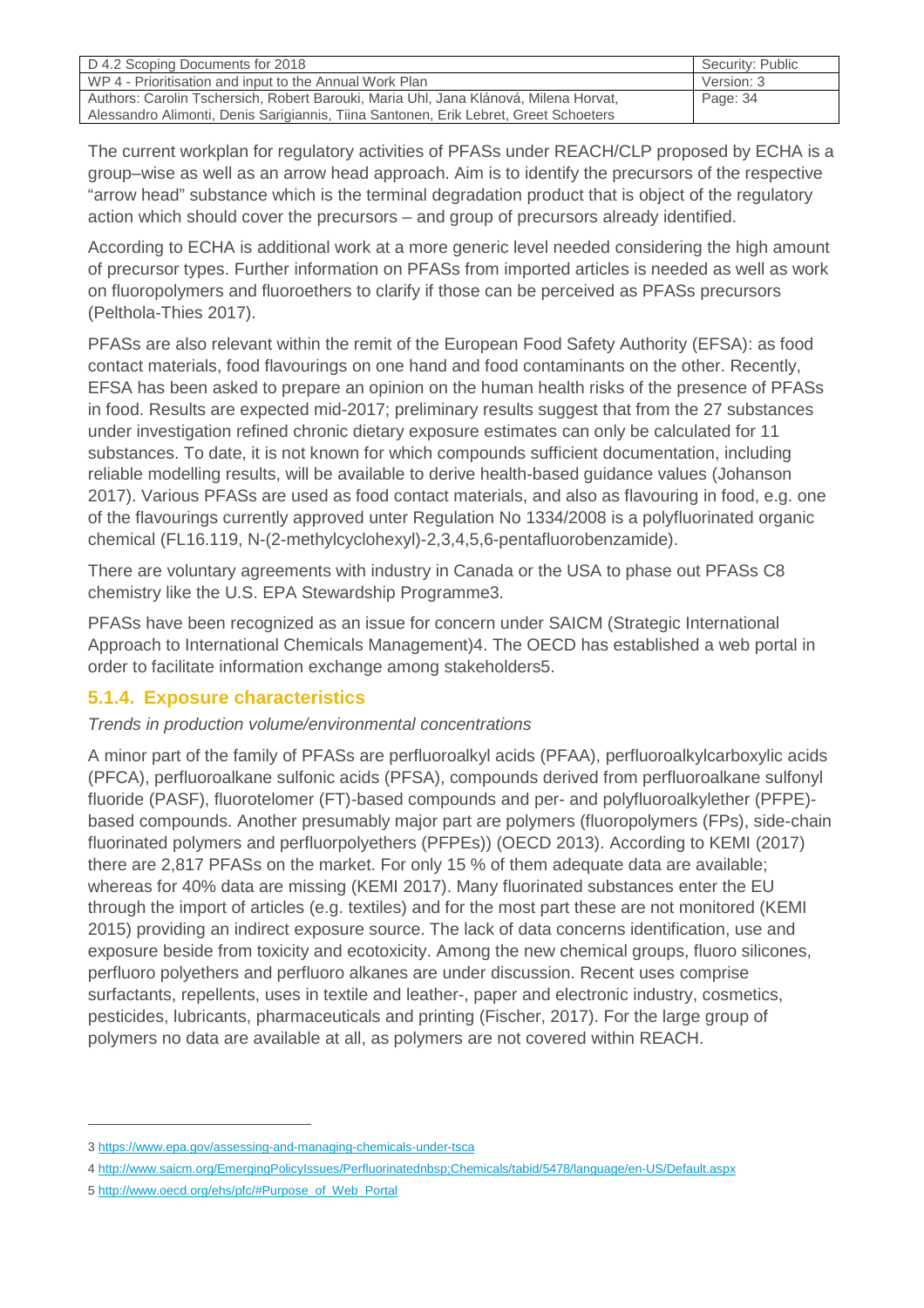| D 4.2 Scoping Documents for 2018                                                     | Security: Public |
|--------------------------------------------------------------------------------------|------------------|
| WP 4 - Prioritisation and input to the Annual Work Plan                              | Version: 3       |
| Authors: Carolin Tschersich, Robert Barouki, Maria Uhl, Jana Klánová, Milena Horvat, | Page: 35         |
| Alessandro Alimonti, Denis Sarigiannis, Tiina Santonen, Erik Lebret, Greet Schoeters |                  |

However, there are concerns from the scientific point of view that at least some groups of polymers may also be degraded into persistent PFASs. For example fluorinated side-chains can be lost through ageing and environmental conditions.

#### **Environmental behaviour: half-lives in environment/ transport**

Perfluoroalkyl and perfluoroether moieties of PFASs are highly persistent under environmental conditions. All PFASs ultimately degrade into highly persistent end products. PFASs are ubiquitously detected in the environment. Whereas most data are available for the small group of long-chain PFASs, non-reversible environmental exposure has to be considered for a by far larger group.

There are also concerns about short-chain PFASs, which are less bioaccumulative but very persistent and mobile contaminants found in drinking water and food, including vegetables.

#### **Human-related exposure sources and uses, human exposure routes**

Humans can be exposed directly (via diet, drinking water, consumer products etc.) and indirectly through transformation of «precursor substances» such as polyfluoroalkyl phosphate esters (PAPs), fluorotelomer alcohols (FTOHs), fluorotelomer iodides (FTIs), and fluorotelomer acrylate monomers (FTAcs). These fluorotelomer-based substances biotransform to yield PFCAs, yet also form bioactive intermediate metabolites, which have been observed to be more toxic than their corresponding PFCAs (e.g. Rand et al. 2017).The precursor contribution to PFASs daily exposures was recently estimated for a high exposure scenario to contribute up to >50% to individual PFCAs like PFOA or PFDA, whereas it is considerable lower up to 10% for e.g. PFOS for a low exposure scenario (Gebbink et al. 2015).

#### **Human biomonitoring (HBM) data availability**

Human exposures to PFASs have been reported in numerous studies in Europe and worldwide. Most of these studies were focused on blood or breast milk concentrations of PFOS and PFOA, while others also included PFBS, PFHxS, PFDS, PFBA, PFPeA, PFHxA, PFHpA, PFNA, PFDA, PFUdA, PFDoA, PFTrDA, PFTeDA, FOSA, MeFOSA, N-EtFOSA, N-EtFOSAA and diPAP. On the other hand, human exposure to e.g. 8:2 diPAP, 6:2 diPAP, 8:2 PAP, 6:2 PAP, PFDPA, PFOPA, PFHxPA or ADONA has been addressed to a small extent only; the majority of new fluorinated compounds that enter the market as replacements has not been measured in human matrices yet. Concerning PFOS the effectiveness evaluation under the UNEP Stockholm Convention concluded that for human matrices from Western Europe, Canada, Australia and Asia-Pacific countries levels seem gradually declining. Although PFOS is measured at low concentrations in human breast milk and is better detected in human blood, there are good correlations between the measurement results in these two matrices (UNEP, 2016).

Several studies investigated time trends of PFAS exposure in European countries. According to Axmon (2014) investigating plasma samples from 1987 -2007 in Sweden there was a peak in PFOS and PFOA blood concentrations around 2000 and increasing PFHxS, PFNA, PFDA and PFUnDA concentrations within the whole period (Axmon et al. 2014). Also Glynn reported increasing concentrations of PFBS, PFHxS, PFNA and PFDA in Swedish breast milk samples between 1996 and 2010 (Glynn et al., 2012). This is also in line with the study from Gebbink who reported increasing trends in pooled serum samples from Sweden for PFHxS, PFNA, PFDA, PFUnDA, PFODA and PFTrDA (Gebbink et al.2015). Analyses of serum samples from Norway from 1979 to 2007 documented decreasing concentrations of PFOS and PFOA from 2001 onwards, whereas PFNA, PFDA, PFUnDA were increasing, for PfHxS and PfHpS no trend could be observed (Nost et al. 2014). In Denmark seven PFASs (PfHXS, PfHpS, PFOS, PFOA, PfNA, PfDA, PfUnDA) decreased in the period 2008 – 2013 (Bjerregaard-Olsen et al. 2016). Schröter-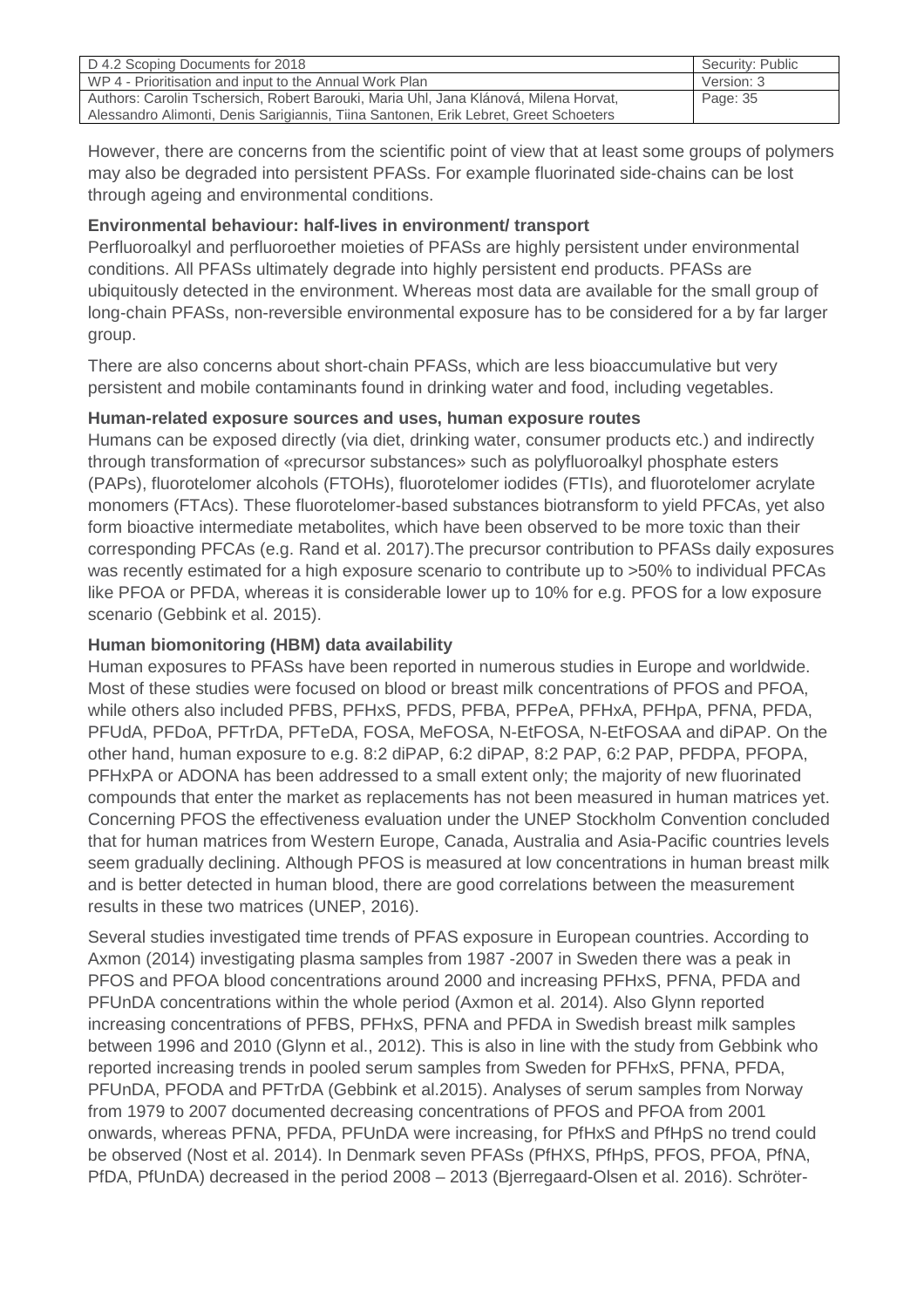| D 4.2 Scoping Documents for 2018                                                     | Security: Public |
|--------------------------------------------------------------------------------------|------------------|
| WP 4 - Prioritisation and input to the Annual Work Plan                              | Version: 3       |
| Authors: Carolin Tschersich, Robert Barouki, Maria Uhl, Jana Klánová, Milena Horvat, | Page: 36         |
| Alessandro Alimonti, Denis Sarigiannis, Tiina Santonen, Erik Lebret, Greet Schoeters |                  |

Kermani reported decreasing concentrations from 2001 onwards for PFOS, from 2008 for PFOA and from 2005 for PfHxS and stable concentrations for PFNA in samples from Germany from 1982 to 2010 (Schröter-Kermani et al. 2013). Also Yeung et al. (2013) observed decreasing concentrations for PFOA after 2000, and increasing concentrations for PFNA, PFDA and PFUnDA, no significant trend was observed for PFHXS and 8:2 di-PAPs (Yeung et al. 2013).

There are major knowledge gaps on alternatives currently used by industry; these knowledge gaps concern production volumes, use, fate and behaviour, and toxicity (Danish EPA 2013, Wang et al. 2013, 2016, 2017). Known fluorinated alternatives can be categorized into two groups, namely [i] shorter-chain homologues of long-chain PFAAs and their precursors and [ii] functionalized perfluoropolyethers (PFPEs), in particular perfluoroether carboxylic and sulfonic acids (PFECAs and PFESAs) (Wang et al. 2015). Perfluoroalkyl phosphonic and phosphinic acids are also used as alternatives in certain applications. PFPAs are likely to be persistent and long-range transportable, whereas PFPiAs may be transformed to PFPAs and possibly PFCAs in the environment and in biota (Wang et al. 2016).

In environmental samples fluorotelomer-based substances were identified as the most relevant precursors of PFCAs based on the frequency of detection and the concentration of FTOHs, biotransformation intermediates (e.g. FTUCAs and FTCAs) and persistent biotransformation products (e.g. x:3 acids and PFCAs) (UBA, 2016).

#### **Health based guidance values available for HBM data**

In the REACH restriction dossier on PFOA internal DNELS6 were derived based on different endpoints in animal and human studies. The respective values derived for the general population were in the range of 0.3 ng/ml and 277 ng/ml (ECHA 2014). The Committee for Risk Assessment (RAC) of the European Chemicals Agency (ECHA) has finally derived a DNEL of 800 ng/ml for the general population, arguing that a DNEL cannot be reliably derived from some effects that may be more sensitive than the animal data currently used in the risk characterisation (ECHA 2015). The German Human Biomonitoring Commission has published a re-assessment of the HBM values of PFOS and PFOA in 2016. The HBM I value represents the concentration of a substance in human biological material below which no risk for adverse health effects over life time is expected (HBM Commission 2014). The respective HBM I values are 2 ng PFOA/ml and 5 ng PFOS/ml blood plasma (HBM Commission 2016). The HBM Commission has decided to use the existing POD ranges of 1 to 10 ng/ml as a basis and selected 2 ng/ml comprising the HBM I value for PFOA, pointing to the consistency of results from animal and epidemiological studies.

Within the scientific community discussions on the most sensitive health endpoints are still ongoing, effects on immune system and on cholesterol levels might occur at even lower exposure concentrations. Results of the ongoing EFSA assessment are expected in autumn 2017.

 $\overline{a}$ 

<sup>6</sup> DNEL: Derived No Effect Level: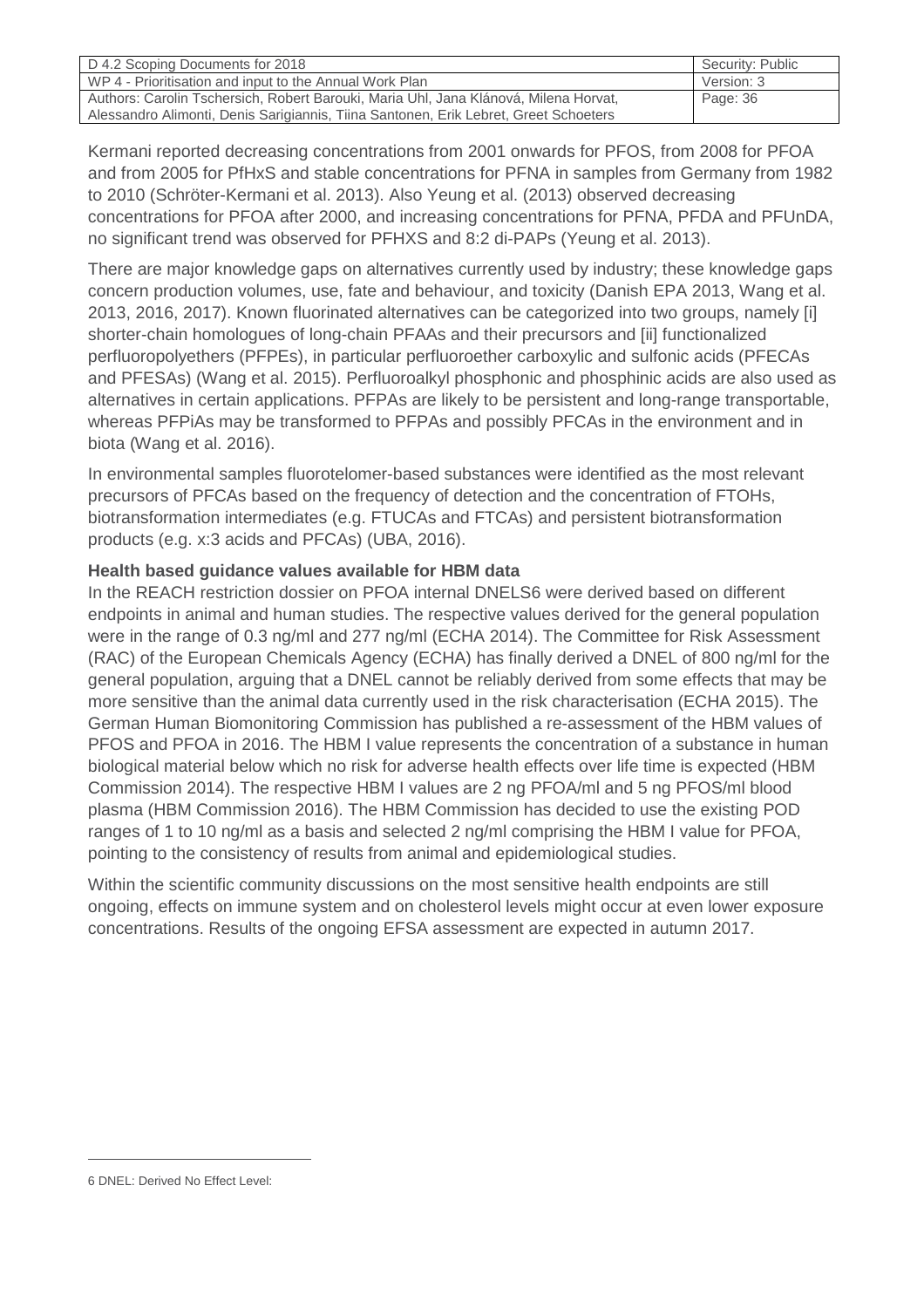| D 4.2 Scoping Documents for 2018                                                     | Security: Public |
|--------------------------------------------------------------------------------------|------------------|
| WP 4 - Prioritisation and input to the Annual Work Plan                              | Version: 3       |
| Authors: Carolin Tschersich, Robert Barouki, Maria Uhl, Jana Klánová, Milena Horvat, | Page: 37         |
| Alessandro Alimonti, Denis Sarigiannis, Tiina Santonen, Erik Lebret, Greet Schoeters |                  |

### **5.1.5. Technical aspects**

Biomarkers available for parent compounds or metabolites in human matrices, and main characteristics of analytical methods (quantitative, semi-quantitative…)

Analytical targets for the analysis in biomonitoring studies can include the parent compound, its metabolite(s) and transformation product(s) or other chemical products formed in the body or the environment. Known PFASs were mostly analysed by high performance liquid chromatography coupled with tadem mass-spectrometry (HPLC-MS/MS). FTOH and FTOH precursors (FTMAC and PAPs) and their metabolites can be measured by targeted methods, by low or high resolution mass spectrometry. Methods for possibly cationic PFAS (such as betaines used e.g. in firefighting foams) can be analysed using specific methods used for environmental matrices. Analyses of FTMAC require derivatisation, followed by gas chromatography coupled with mass-spectrometry (GC-MS) analysis (Trier, pers. comm. 2017, Fields 2012). In recent years, several studies on total fluorine (TF), inorganic fluorine (IF), exactable organic fluorine (EOF) and specific known PFASs in environmental and blood samples were conducted. Usually, TF, IF and EOF were fractionated and measured by combustion ion chromatography (CIC). It has been shown that PFOS was still the dominant PFAS contributing up to 90% to known PFASs in 30 blood samples sampled in three Chinese cities in 2004. PFOS, PFHxS, PFOSA, PFDoDA, PFUnDA, PFDA, PFNA, PFOA, PFHpA, PFHxA contributed 33 to 85% to total EOF (Yeung et al. 2008). In 2016 Yeung and Mabury investigated blood samples from China and Germany to identify concentrations of EOF and 52 specific PFASs including including PFSAs, PFCAs, PFPAs, PFPiAs, FTSAa, PAPs, FTCAs/FTUCAs, di-SAmPAPs, FASAs, FOSAA and N-alkyl-FOSAAs. PFSAs represented the majority of EOF with decreasing contribution: 70% in 1982, 60% in 2003, 25% in 2009. Mass balance analysis between EOF, which provides an estimate of all fluorinated substances, and known quantifiable PFASs in human blood samples have shown the presence of unidentified organofluorides up to 80%. These findings suggest that other PFASs (e.g. precursor or intermediate compounds) might be significantly important (Yeung and Mabury 2016). A detailed description of the study results can be found elsewhere (Miyake et al. 2007a, Yeung et al. 2008, 2009, Yeung and Mabury 2016)

However, these methods may not allow distinguishing between PFASs exposure and fluorine based medication. This concern is particularly related to the fact that many pharmaceuticals may contain fluorinated moieties to make them more persistent in human bodies (Wang, pers. Comm. 2017).

In best of our knowledge, it is not feasible and reasonable to measure all relevant PFAA precursors due to a lack of an overview on which precursors are being produced and used and to which ones humans are exposed to at the moment. Considering that most precursors would be transformed into acids in human body, it would be an interesting approach to measure the "total oxidisable precursors" in human matrices. The "total oxidisable precursors" methods have been used to reflect the total exposure to PFAAs and PFAA precursors in a number of environmental samples. Due to its nature of radical reactions with a large, complex mixture, the methods may not easily or never be standardised and the results may not be reproducible. However, it might be a semiquantitative indicator to demonstrate PFAAs exposure stemming from the variety of precursors (Wang, pers. Comm. 2017).

Further analytical methods to simultaneously analyse as many PFASs as possible should be developed (Wang et al. 2016).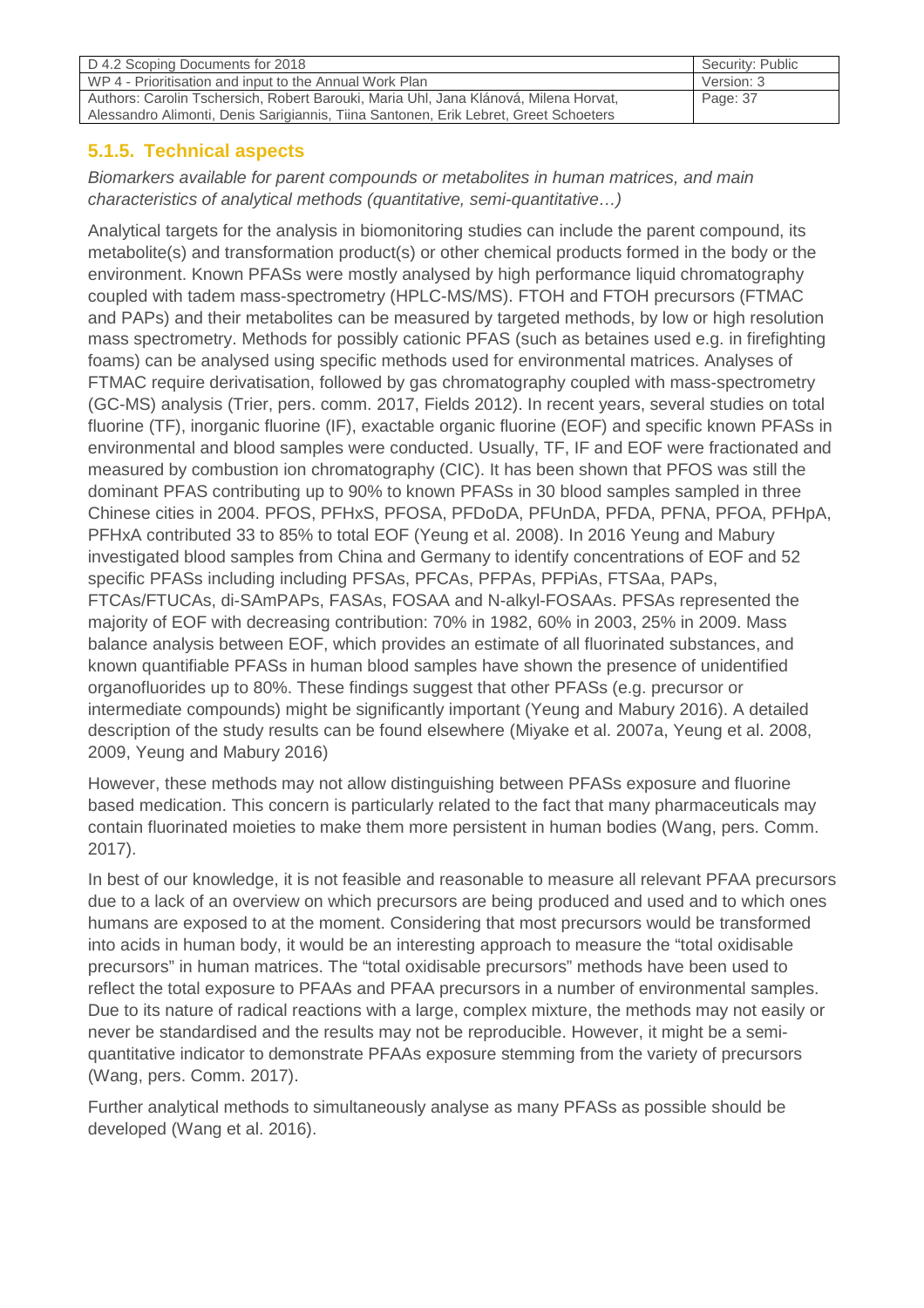| D 4.2 Scoping Documents for 2018                                                     | Security: Public |
|--------------------------------------------------------------------------------------|------------------|
| WP 4 - Prioritisation and input to the Annual Work Plan                              | Version: 3       |
| Authors: Carolin Tschersich, Robert Barouki, Maria Uhl, Jana Klánová, Milena Horvat, | Page: 38         |
| Alessandro Alimonti, Denis Sarigiannis, Tiina Santonen, Erik Lebret, Greet Schoeters |                  |

### **5.1.6. Societal concern**

PFASs are widely used in society and be as a whole group a cause for concern. Individual PFASs or their degradation products are extremely persistent in the environment and for some it was proven to be very mobile, bioaccumulative and toxic, whereas for several others there is only some indication as scientific proof is lacking at present. Nevertheless, many PFAS, including fluorinated alternatives to long-chain PFASs, can be ubiquitously detected in the biotic and abiotic environment, wildlife and humans, even in remote regions such as the Arctic since several years. Recently, in several countries PFASs have been found in ground and drinking water (KEMI 2017). Currently there are several contamination cases known in different countries (e.g. Germany, Sweden, Italy, and Netherlands). It can be assumed that also in the majority of the European and associated countries PFASs contamination in certain areas is a so far unidentified issue. In early 2017, an news alert has been published in Science for Environment Policy titled "Europe's rivers 'highly contaminated' with long-chain perfluoroalkyl acids", stating that all large European rivers are highly contaminated with perfluoroalkyl acids and further, that European environmental quality standards for PFOS are exceeded in all of them (EC 2017). Furthermore, there is a strong indication that PFASs are increasingly used in chemical products, processes and articles, and that they are more and more detected in various environmental matrices. The knowledge about their specific uses and therefore the sources of emissions as well as hazard and risk is poor for many of the substances in this group (KERMI 2017). Especially very limited knowledge in the public domain on the structures, properties, uses and toxicological profiles of fluorinated alternatives is available. The levels of some fluorinated alternatives or their degradation products, such as perfluorobutane sulfonic acid (PFBS) or perfluorobutanoic acid (PFBA), have been shown to be rising in the environment and human tissues in recent years in Europe (Scheringer et al. 2014). Fluorotelomer market size estimations predict increasing demands globally as well as a rise in the consumption as shown by Global Market Insights (2016). The number of approved patents in the US with "perfluor" in the patent text has raised to more than 400 per month (Fischer, 2017).

One of the major societal concerns is the irreversibility of contamination, together with endocrine disrupting effects, carcinogenicity, toxicity to reproduction, effects on immune system and on lipid metabolism for a broad range of PFAS. According to the EEA, PFASs contamination has the potential of a planetary boundary threat (Trier 2017).

## **5.2. Categorisation of Substances**

For **category A** compounds: many studies were recently conducted. Data may be sufficient to provide an overall picture across Europe, interpretation of health risks is possible and we expect to answer important policy-related research questions within the first two years of the project. For **category B** substances: spatial gaps within Europe, have been identified. For **category C** substances: very little or no data or toxicological/health effect information is available.

Based on the huge amount of available PFAS on the market and the knowledge gaps on identity, toxicity and uses (of the alternatives) the listing of chemicals in category C is a first attempt to identify possibly relevant substances that contribute to the overall PFAS burden in humans. For substance selection the following issues were considered: availability of substance identity and literature, building blocks or alternative processing aid in polymer manufacturing, use as food contact material, alternatives to long-chain PFAS and degradation products/intermediates. Due to the variety of PFAS classes and structures it is clear that category C is on open ended substance list and should regularly be updated.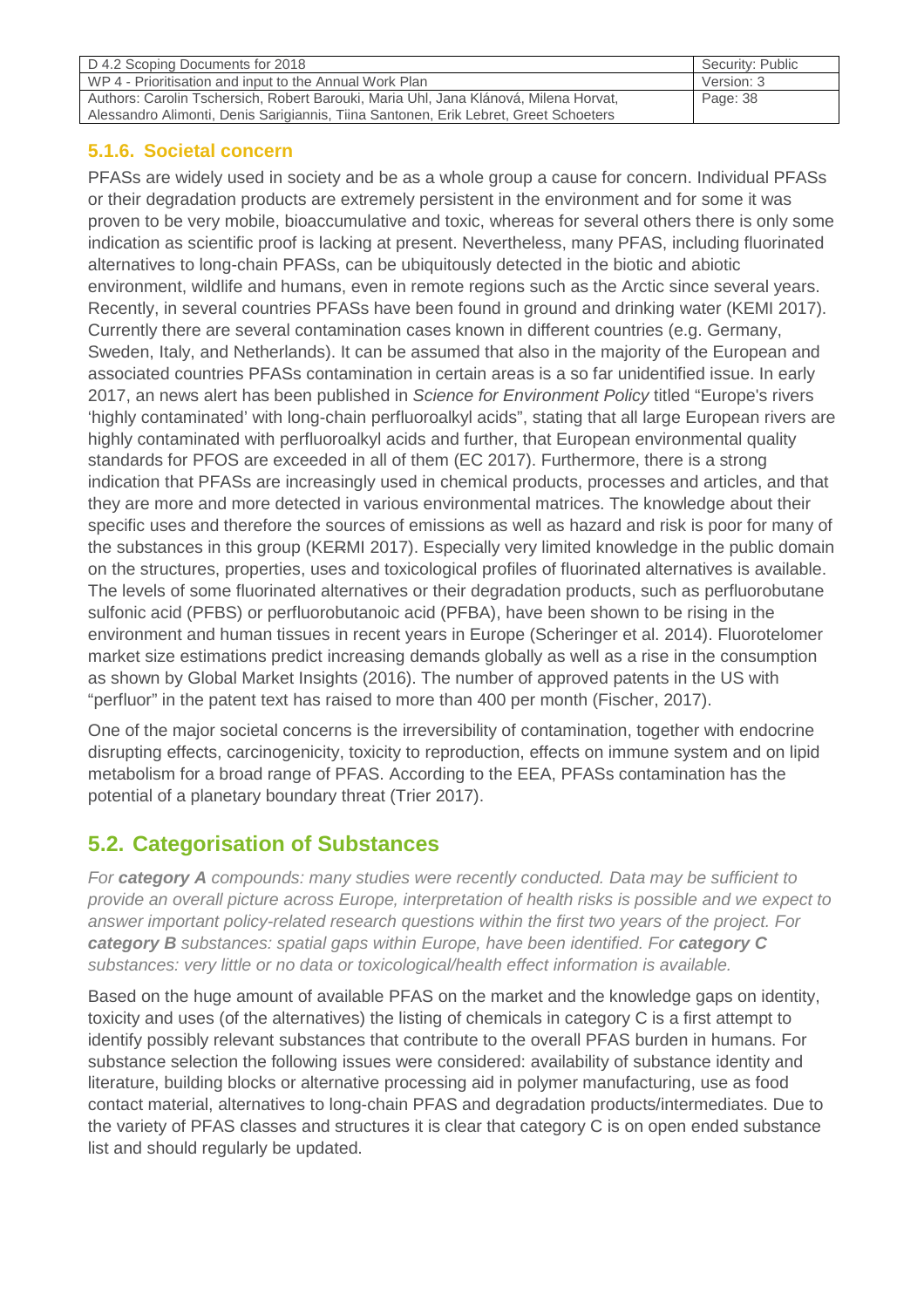| D 4.2 Scoping Documents for 2018                                                     | Security: Public |
|--------------------------------------------------------------------------------------|------------------|
| WP 4 - Prioritisation and input to the Annual Work Plan                              | Version: 3       |
| Authors: Carolin Tschersich, Robert Barouki, Maria Uhl, Jana Klánová, Milena Horvat, | Page: 39         |
| Alessandro Alimonti, Denis Sarigiannis, Tiina Santonen, Erik Lebret, Greet Schoeters |                  |

**Table 5: Substances included in the substance group, listed according to availability of toxicology and human biomarker data, in category A, B, C substances (see above)** 

| Cat.           | Abbrev./<br><b>Acronym</b> | <b>Systematic name</b>      | <b>CAS No.</b> | EC No.    | <b>Classification</b><br><b>H/NH</b><br><b>CMR, STOT, Other HH</b> | <b>Regulation</b>                                          | <b>PFASs subtype</b><br><b>Comments/</b>                               |
|----------------|----------------------------|-----------------------------|----------------|-----------|--------------------------------------------------------------------|------------------------------------------------------------|------------------------------------------------------------------------|
|                | <b>PFBA</b>                | perfluoro-n-butanoic acid   | 375-22-4       | 206-786-3 | NH, Other HH,                                                      | Annex III REACH (susp P)                                   | <b>PFCA</b><br>highlighted by ECHA<br>Norman 2015                      |
|                | PFPeA                      | perfluoro-n-pentanoic acid  | 2706-90-3      | 220-300-7 | NH, Other HH                                                       | Annex III REACH (susp P,<br>susp. skin irritant)           | <b>PFCA</b><br>highlighted by ECHA<br>Norman 2015                      |
|                | <b>PFHxA</b>               | perfluoro-n-hexanoic acid   | $307 - 24 - 4$ | 206-196-6 | NH, Other HH                                                       | PACT7: PBT<br>Germany                                      | <b>PFCA</b><br>highlighted by ECHA<br>Norman 2015                      |
| $\overline{A}$ | PFHpA                      | perfluoro-n-heptanoic acid  | 375-85-9       | 206-798-9 | NH, Other HH                                                       | Annex III REACH (susp P,<br>susp B, susp actox, susp C)    | <b>PFCA</b><br>highlighted by ECHA<br>Norman 2011                      |
|                | <b>PFNA</b>                | perfluoro-n-nonanoic acid   | 375-95-1       | 206-801-3 | H, Carc.2, Lact., SOT RE1,<br>Repr. 1B, other HH                   | SVHC: CMR, PBT<br>Restriction proposal<br>(drafting phase) | PFCA, comparable high toxicity,<br>upcoming restriction<br>Norman 2011 |
|                | <b>PFDA</b>                | perfluoro-n-decanoic acid   | 335-76-2       | 206-400-3 | NH, STOT SE3, other HH                                             | SVHC: CMR, PBT<br>Restriction proposal<br>(drafting phase) | <b>PFCA</b><br>upcoming restriction<br>Norman, 2011                    |
|                | PFU(n)dA                   | perfluoro-n-undecanoic acid | 2058-94-8      | 218-165-4 | NH, STOT SE3, other HH                                             | SVHC: vPvB,<br>Restriction proposal<br>(drafting phase)    | <b>PFCA</b><br>upcoming restriction                                    |

<sup>7</sup> PACT: Public Activities Coordination Tool https://echa.europa.eu/de/addressing-chemicals-of-concern/substances-of-potential-concern/pact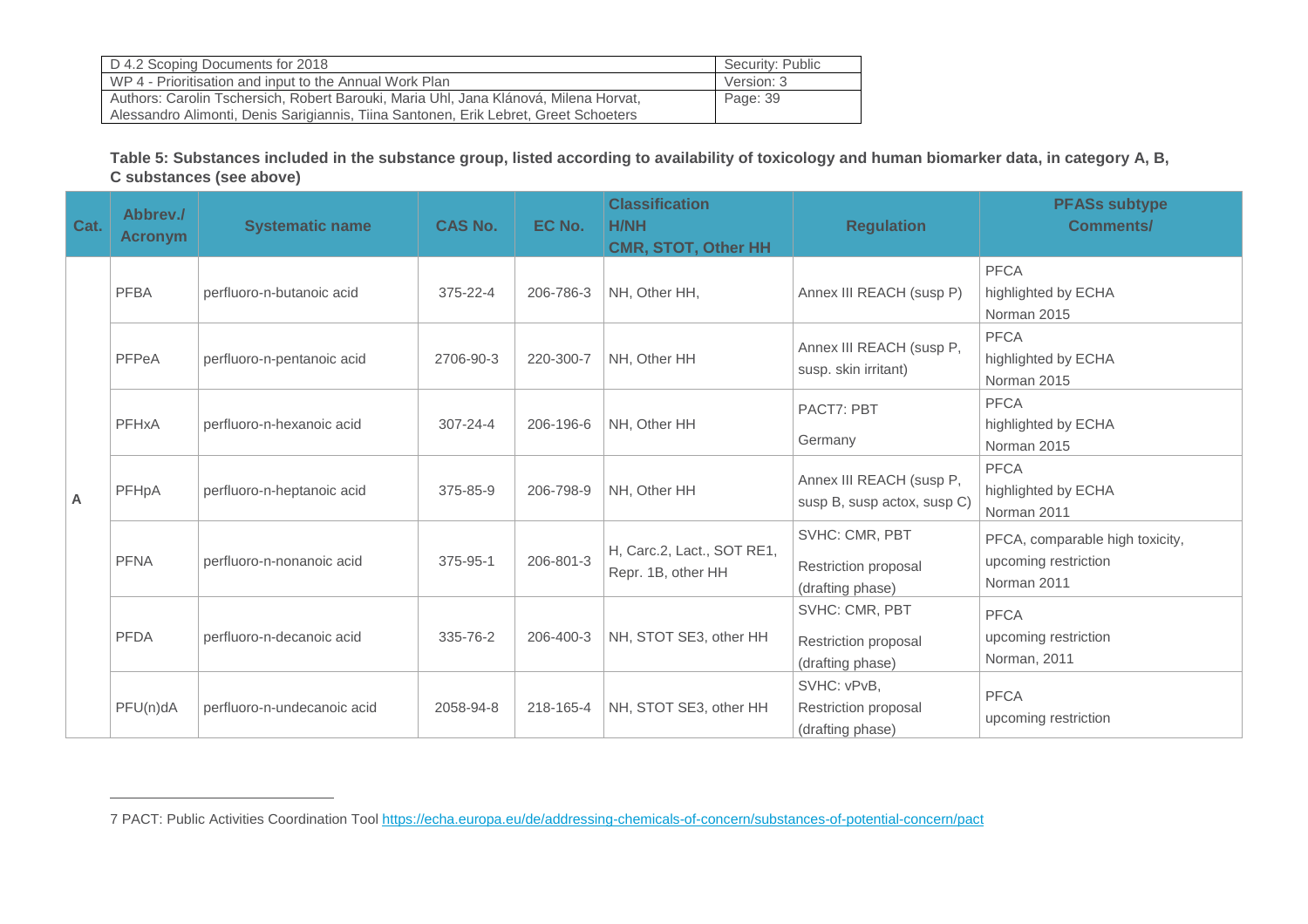| D 4.2 Scoping Documents for 2018                                                     | Security: Public |
|--------------------------------------------------------------------------------------|------------------|
| WP 4 - Prioritisation and input to the Annual Work Plan                              | Version: 3       |
| Authors: Carolin Tschersich, Robert Barouki, Maria Uhl, Jana Klánová, Milena Horvat, | Page: 40         |
| Alessandro Alimonti, Denis Sarigiannis, Tiina Santonen, Erik Lebret, Greet Schoeters |                  |

| Cat. | Abbrev./<br><b>Acronym</b> | <b>Systematic name</b>         | <b>CAS No.</b> | EC No.    | <b>Classification</b><br><b>H/NH</b><br><b>CMR, STOT, Other HH</b> | <b>Regulation</b>                                                                                                | <b>PFASs subtype</b><br><b>Comments/</b>                                                   |
|------|----------------------------|--------------------------------|----------------|-----------|--------------------------------------------------------------------|------------------------------------------------------------------------------------------------------------------|--------------------------------------------------------------------------------------------|
|      | PFDoA                      | perfluoro-n-dodecanoic acid    | 307-55-1       | 206-203-2 | NH, STOT SE3, other HH                                             | SVHC: vPvB,<br>Restriction proposal<br>(drafting phase)                                                          | <b>PFCA</b><br>upcoming restriction                                                        |
|      | <b>FTrDA</b>               | perfluoro-n-tridecanoic acid   | 376-06-7       | 276-745-2 |                                                                    | SVHC: vPvB,<br>Restriction proposal<br>(drafting phase)                                                          | <b>PFCA</b><br>upcoming restriction                                                        |
|      | PFTeDA                     | perfluoro-n-tetradecanoic acid | 376-06-7       | 206-803-4 | NH, other HH                                                       | SVHC: vPvB,<br>Restriction proposal<br>(drafting phase)                                                          | <b>PFCA</b><br>upcoming restriction<br>Norman 2011                                         |
| A    | <b>PFOA</b>                | Perfluorooctanoic acid         | 335-67-1       | 206-397-9 | H, Carc.2, SOT RE1,<br>Repr.1B, other HH                           | <b>SVHC: PBT</b><br>EU Restriction accepted,<br>POP nomination for the<br>Stockholm Convention<br>(review phase) | <b>PFCA</b><br>upcoming restriction                                                        |
|      | <b>PFBS</b>                | perfluoro-1-butanesulfonate    | 375-73-5       | 206-793-1 | NH, Other HH                                                       | SVHC, PACT: PBT: Norway                                                                                          | PFSA;<br>highlighted by ECHA,<br>ground water contaminant (PFBS and<br>related substances) |
|      | <b>PFDS</b>                | perfluoro-1-decanesulfonate    | 335-77-3       | 206-401-9 |                                                                    | Annex III REACH (susp P,<br>susp B, susp actox., susp C)                                                         | <b>PFSA</b>                                                                                |
|      | <b>PFHxS</b>               | perfluoro-1-hexanesulfonate    | 355-46-4       | 206-587-1 |                                                                    | SVHC8: vPvB, PACT                                                                                                | PFSA, longest half live in humans<br>med.8.5-30 years<br>Norman, 2015                      |
| A    | <b>PFHpS</b>               | perfluoro-heptanesulfonate     | 60270-55-5     | 262-135-3 | NH, STOT SE3, other HH                                             | Annex III REACH (susp P,<br>susp B, susp actox, susp C,<br>susp R)                                               | PFSA, restricted                                                                           |

<sup>8</sup>SVHC: Substances of Very High Concern, cf. https://echa.europa.eu/de/candidate-list-table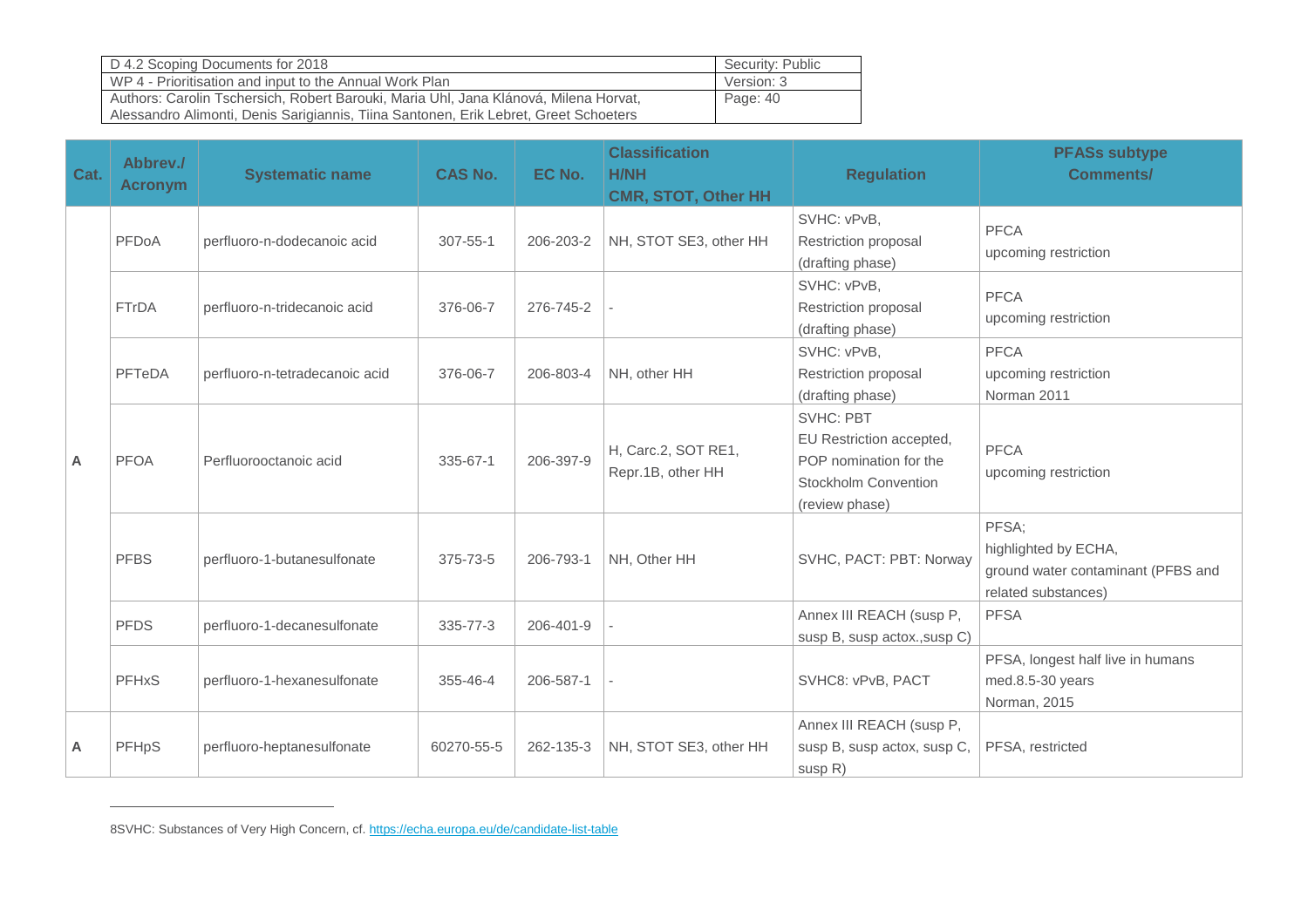| D 4.2 Scoping Documents for 2018                                                     | Security: Public |
|--------------------------------------------------------------------------------------|------------------|
| WP 4 - Prioritisation and input to the Annual Work Plan                              | Version: 3       |
| Authors: Carolin Tschersich, Robert Barouki, Maria Uhl, Jana Klánová, Milena Horvat, | Page: 41         |
| Alessandro Alimonti, Denis Sarigiannis, Tiina Santonen, Erik Lebret, Greet Schoeters |                  |

| Cat. | Abbrev./<br><b>Acronym</b>                                    | <b>Systematic name</b>                                                                                                                                                         | <b>CAS No.</b> | EC No.    | <b>Classification</b><br><b>H/NH</b><br><b>CMR, STOT, Other HH</b> | <b>Regulation</b>                                                                               | <b>PFASs subtype</b><br><b>Comments/</b>                                                                                                |
|------|---------------------------------------------------------------|--------------------------------------------------------------------------------------------------------------------------------------------------------------------------------|----------------|-----------|--------------------------------------------------------------------|-------------------------------------------------------------------------------------------------|-----------------------------------------------------------------------------------------------------------------------------------------|
|      | <b>PFOS</b>                                                   | Perfluorooctane sulphonate                                                                                                                                                     | 1763-23-1      | 217-179-8 | H, Carc.2, Lact., SOT RE1,<br>Repr. 1B, other HH                   | Regulation (EC) No<br>757/2010 (POP Regulation),<br>PIC Regulation9                             | PFSA, restricted                                                                                                                        |
|      | FOSA,<br><b>PFOSA</b>                                         | Perfluoroctylsulfonamide;<br>Perfluorooctanesulfonic acid<br>amide or<br>1, 1, 2, 2, 3, 3, 4, 4, 5, 5, 6, 6, 7, 7, 8, 8, 8-<br>Heptadecafluoro-1-<br>octanesulfonamide (IUPAC) | 754-91-6       | 212-046-0 | NH, STOT SE3, other HH                                             | Annex III REACH (susp P,<br>susp B, susp C)<br>PFOS-related substance                           | FASAs, restricted<br>frequently<br>Norman 2011                                                                                          |
| B    | N-MeFOSA                                                      | N-methylperfluoro-1<br>octanesulphonamide<br>1, 1, 2, 2, 3, 3, 4, 4, 5, 5, 6, 6, 7, 7, 8, 8, 8-<br>Heptadecafluoro-N-methyl-1-<br>octanesulfonamide (IUPAC))                   | 31506-32-8     |           | NH, STOT SE3, other HH                                             | Annex III REACH (susp P,<br>susp B, susp C)<br>PFOS-related substance.<br><b>PIC Regulation</b> | <b>FASAs</b><br>measured in some European studies<br>Norman 2011                                                                        |
|      | Me-PFOSA-<br>AcOH, Me-<br><b>FOSAA</b>                        | N-Methyl-perfluorooctane<br>sulfonamido acetic acid                                                                                                                            | 2355-31-9      |           |                                                                    |                                                                                                 | FASAAs, transformation product, may<br>be markers of food or consumer<br>exposures; measured in some<br>European studies<br>Norman 2011 |
| в    | $N$ -Et-<br>FOSAA, Et-<br>PFOSA-<br>AcOH, Et-<br><b>FOSAA</b> | N-ethyl-perfluorooctane<br>sulfonamidoacetate or N-ethyl-N-<br>$[(1,1,2,2,3,3,4,4,5,5,6,6,7,7,8,8,8-$<br>heptadecafluorooctyl)sulfonyl]-<br>glycine (IUPAC)                    | 2991-50-6      |           |                                                                    |                                                                                                 | FASAAs, transformation product, may<br>be marker of food or consumer<br>exposures;<br>measured in some European studies<br>Norman 2015  |

<sup>9</sup> PIC, Prior Informed Consent Regulation, https://echa.europa.eu/de/regulations/prior-informed-consent-regulation, 2017-05-23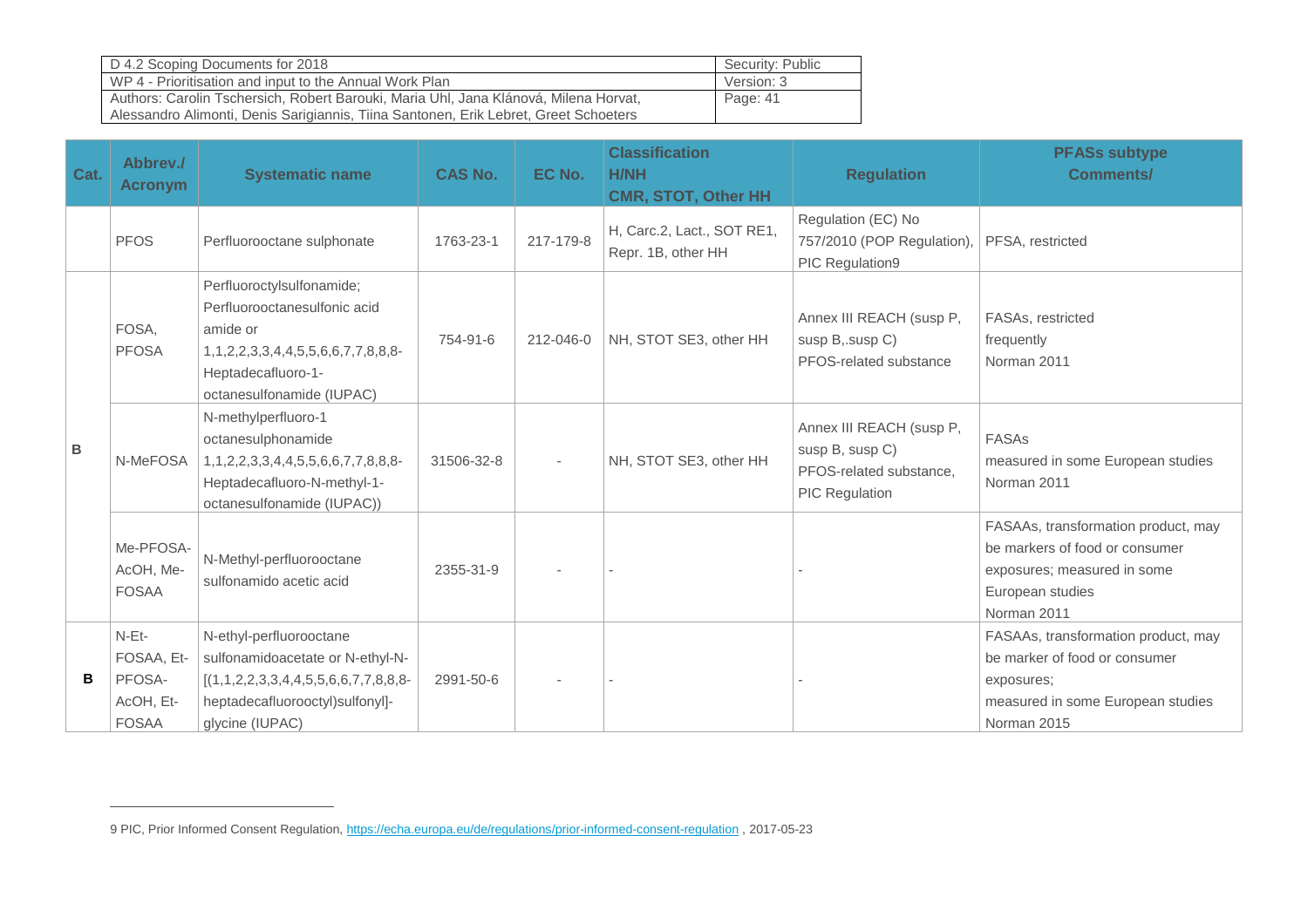| D 4.2 Scoping Documents for 2018                                                     | Security: Public |
|--------------------------------------------------------------------------------------|------------------|
| WP 4 - Prioritisation and input to the Annual Work Plan                              | Version: 3       |
| Authors: Carolin Tschersich, Robert Barouki, Maria Uhl, Jana Klánová, Milena Horvat, | Page: 42         |
| Alessandro Alimonti, Denis Sarigiannis, Tiina Santonen, Erik Lebret, Greet Schoeters |                  |

| Cat. | Abbrev./<br><b>Acronym</b>            | <b>Systematic name</b>                                                                                                                    | <b>CAS No.</b> | EC No.    | <b>Classification</b><br><b>H/NH</b><br><b>CMR, STOT, Other HH</b> | <b>Regulation</b>                                                             | <b>PFASs subtype</b><br>Comments/                                                                                                                                                                                                                                                     |
|------|---------------------------------------|-------------------------------------------------------------------------------------------------------------------------------------------|----------------|-----------|--------------------------------------------------------------------|-------------------------------------------------------------------------------|---------------------------------------------------------------------------------------------------------------------------------------------------------------------------------------------------------------------------------------------------------------------------------------|
|      | 4:2 FTSA                              | 4:2 fluorotelomer sulfonic acid.<br>3, 3, 4, 4, 5, 5, 6, 6, 6-Nonafluoro-1-<br>hexanesulfonic acid (IUPAC)                                | 757124-72-4    |           |                                                                    |                                                                               | FTSA, Priority HBM List California10;<br>investigated in Yeung and Mabury<br>(2016), human blood levels in all<br>samples were below LOQ                                                                                                                                              |
|      | 6:2 FTSA,<br>H4PFOS.<br><b>THPFOS</b> | 3, 3, 4, 4, 5, 5, 6, 6, 7, 7, 8, 8, 8-<br>tridecafluorooctanesulphonic<br>acid, 6:2 fluorotelomer sulfonic<br>acid                        | 27619-97-2     | 248-580-6 | NH, STOT RE2                                                       | Annex III REACH (susp P,<br>susp B, susp C)                                   | FTSA, limited toxicity data; found in<br>human blood samples at concentrations<br>of <0.01-0.016 µg/l (Yeung and Mabury,<br>2016)                                                                                                                                                     |
|      | 8:2 FTSA                              | 3, 3, 4, 4, 5, 5, 6, 6, 7, 7, 8, 8, 9, 9, 10, 10,<br>$10 -$<br>heptadecafluorodecanesulphonic<br>acid, 8:2 fluorotelomer sulfonic<br>acid | 39108-34-4     | 254-295-8 | NH, STOT RE2, other HH                                             | Annex III REACH (susp P,<br>susp C)                                           | FTSA, Priority HBM List California;<br>found in human blood samples at<br>concentrations of <0.01-0.072 µg/l<br>(Yeung and Mabury, 2016)                                                                                                                                              |
| B    | 8:2<br>diPAP                          | polyfluoroalkyl phosphoric acid<br>diesters.<br>Bis(3,3,4,4,5,5,6,6,7,7,8,8,9,9,10,<br>10,10-heptadecafluorodecyl)<br>hydrogen phosphate  | 678-41-1       | 211-649-6 |                                                                    | Annex III REACH (susp P,<br>susp B, susp C, susp R)<br>PFOA-related substance | diPAP, Priority HBM List California;<br>detected in concentrations of<br>$0.015\pm0.008$ µg/l in human blood<br>(Yeung and Mabury, 2016), 0.013±0.05<br>µg/l in human sera (Lee and Mabury,<br>2011), 0.013±0.008 µg/l in human<br>plasma (Yeung et al., 2013a, 2013b)<br>Norman 2015 |

<sup>10</sup> http://biomonitoring.ca.gov/sites/default/files/downloads/PriorityChemicalsList\_December2015.pdf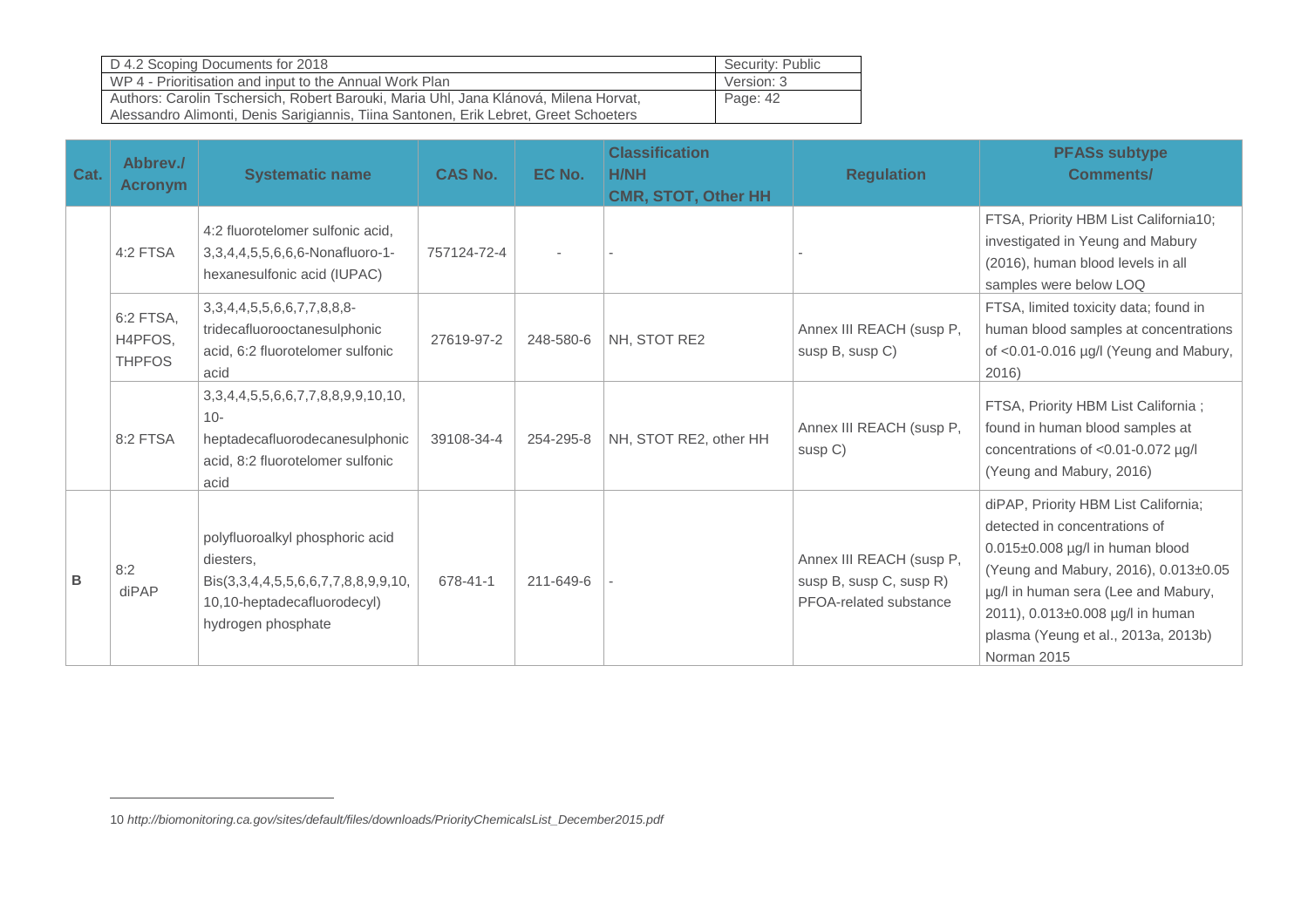| D 4.2 Scoping Documents for 2018                                                                                                                                             | Security: Public |
|------------------------------------------------------------------------------------------------------------------------------------------------------------------------------|------------------|
| WP 4 - Prioritisation and input to the Annual Work Plan                                                                                                                      | Version: 3       |
| Authors: Carolin Tschersich, Robert Barouki, Maria Uhl, Jana Klánová, Milena Horvat,<br>Alessandro Alimonti, Denis Sarigiannis, Tiina Santonen, Erik Lebret, Greet Schoeters | Page: 43         |
|                                                                                                                                                                              |                  |

| Cat. | Abbrev./<br><b>Acronym</b>                     | <b>Systematic name</b>                                                                                                                                                                                     | <b>CAS No.</b>                         | EC No.    | <b>Classification</b><br><b>H/NH</b><br><b>CMR, STOT, Other HH</b> | <b>Regulation</b>                                                   | <b>PFASs subtype</b><br><b>Comments/</b>                                                                                                           |
|------|------------------------------------------------|------------------------------------------------------------------------------------------------------------------------------------------------------------------------------------------------------------|----------------------------------------|-----------|--------------------------------------------------------------------|---------------------------------------------------------------------|----------------------------------------------------------------------------------------------------------------------------------------------------|
|      | <b>ADONA</b>                                   | Ammonium 4,8-dioxa-3H-<br>perfluorononanoate (ammonium<br>2,2,3 trifluor-3-(1,1,2,2,3,3-<br>hexafluoro-3-<br>trifluormethoxypropoxy),<br>propionate)                                                       | 958445-44-8                            | 480-310-4 | NH, other HH                                                       | CORAP, suspected PBT,<br>vPvB                                       | PFECA,<br>highlighted by ECHA, Priority HBM List<br>California; alternative to APFO; possible<br>PPARa-antagonist; use in food contact<br>material |
|      | 5:3 FTCA<br>7:3 FTCA                           | Fluorotelomer carboxylic acids<br>5:3 Fluorotelomer carboxylic acid<br>7:3 Fluorotelomer carboxylic acid                                                                                                   |                                        |           |                                                                    |                                                                     | FTCAs; Fluorotelomer metabolites,<br>detected in blood in ski wax technicians<br>(Nilsson et al. 2013), Priority HBM List<br>California            |
|      | 6:2 FTUCA<br>8:2 FTUCA<br>10:2<br><b>FTUCA</b> | Fluorotelomer unsaturated<br>carboxylic acids<br>6:2 Fluorotelomer unsaturated<br>carboxylic acid<br>8:2 Fluorotelomer unsaturated<br>carboxylic acid<br>10:2 Fluorotelomer unsaturated<br>carboxylic acid | 70887-88-6<br>70887-84-2<br>70887-94-4 |           |                                                                    |                                                                     | FTUCAs; Fluorotelomer metabolites,<br>detected in blood in ski wax technicians<br>(Nilsson et al. 2013), Priority HBM List<br>California           |
| C    | <b>PFECA</b>                                   | Perfluoroether carbocylic acids<br>for example:<br>Ammonium 2,3,3,3-tetrafluoro-2-<br>(heptafluoropropoxy)propanoate<br>(GenX)                                                                             | 62037-80-3                             | 700-242-3 | NH STOT RE2, other HH                                              | GenX: CoRAP (suspected<br>PBT, vPvB and exposure to<br>environment) | PFECA:<br>highlighted by ECHA<br>Norman 2015                                                                                                       |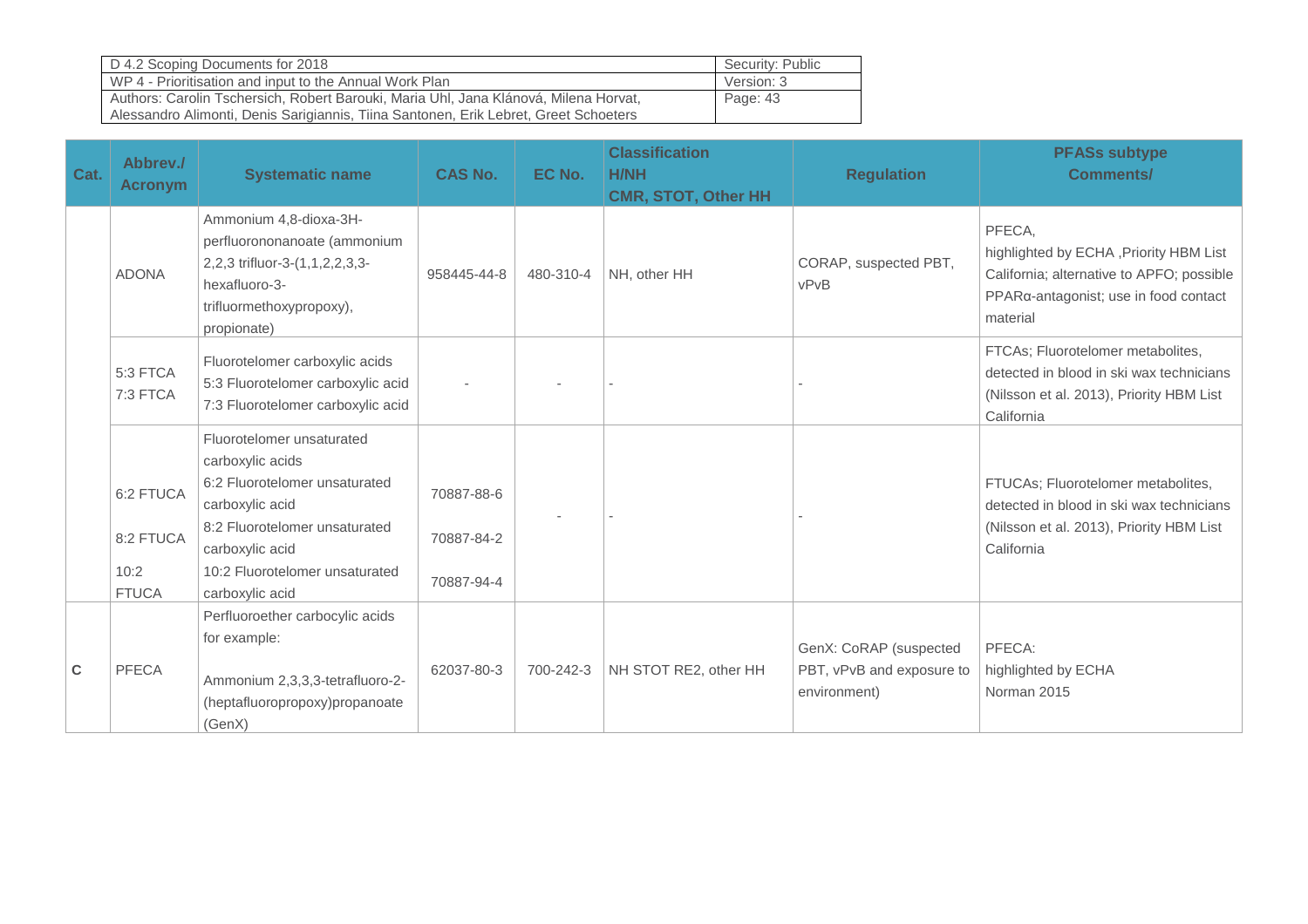| D 4.2 Scoping Documents for 2018                                                                                                                                             | Security: Public |
|------------------------------------------------------------------------------------------------------------------------------------------------------------------------------|------------------|
| WP 4 - Prioritisation and input to the Annual Work Plan                                                                                                                      | Version: 3       |
| Authors: Carolin Tschersich, Robert Barouki, Maria Uhl, Jana Klánová, Milena Horvat,<br>Alessandro Alimonti, Denis Sarigiannis, Tiina Santonen, Erik Lebret, Greet Schoeters | Page: 44         |

| Cat.        | Abbrev./<br><b>Acronym</b> | <b>Systematic name</b>                                                                                                                                                                             | <b>CAS No.</b>           | EC No.                  | <b>Classification</b><br><b>H/NH</b><br><b>CMR, STOT, Other HH</b> | <b>Regulation</b>                             | <b>PFASs subtype</b><br><b>Comments/</b>                                                                                                                                          |
|-------------|----------------------------|----------------------------------------------------------------------------------------------------------------------------------------------------------------------------------------------------|--------------------------|-------------------------|--------------------------------------------------------------------|-----------------------------------------------|-----------------------------------------------------------------------------------------------------------------------------------------------------------------------------------|
|             | <b>PFECA</b>               | Perfluoro-1,2-propylene glycol<br>and perfluoro-1,1-ethylene glycol,<br>terminated with<br>chlorohexafluoropropyloxy<br>groups<br>Perfluoro[(2-ethyloxy-<br>ethoxy) acetic acid], ammonium<br>salt | 329238-24-6              | 682-234-9<br>70         | NH STOT RE1, other HH                                              |                                               | PFECA; alternatives; structural similarity<br>to PFCAs and PFSAs; resistant,<br>persistent, not easily to metabolise,<br>maybe bioaccumulative;; expected                         |
|             | PFECA                      | perfluoro-1,1-ethylene glycol,<br>terminated with<br>chlorohexafluoropropyloxy<br>groups<br>Perfluoro[(2-ethyloxy-<br>ethoxy) acetic acid], ammonium<br>salt                                       | 908020-52-0              | 700-323-3               | NH Repro2, other HH                                                | CORAP susp vPvB, PBT                          | increase in production and use; partially<br>used in food contact materials;<br>restrictions on use according EFSA                                                                |
| $\mathbf C$ | 6:2 FTMAC                  | Fluorotelomer methacrylates e.g.<br>3, 3, 4, 4, 5, 5, 6, 6, 7, 7, 8, 8, 8-<br>tridecafluorooctyl methacrylate                                                                                      | 2144-53-8                | 218-407-9               | NH: STOT SE 3(2) other HH                                          | PACT, susp endocrine<br>disrupter, PBT, vPvB, | <b>FTMAC</b><br>ECHA. fully registered subst 100-1000<br>tonnes,<br>In human blood probably only<br>metabolites detectable (FTOH, FTCA,<br>FTUCAs)<br>Used for polymer production |
|             | 6:2 FTAC<br>8:2 FTAC       | Fluorotelomer acrylates e.g.<br>6:2 Fluorotelomer acrylate<br>8:2 Fluorotelomer acrylate                                                                                                           | 17527-29-6<br>27905-45-9 | 241-527-8<br>27905-45-9 | NH: STOT RE 2 (liver,<br>teeth), other HH<br>NH: STOT SE 3         | Included in CoRAP                             | FTAC, CAS 27905-45-9 is a PFOA-<br>related compound, Used for polymer<br>production, Priority HBM List California,<br>in human blood probably only                                |
|             | 10:2 FTAC<br><b>PTFE</b>   | 10:2 Fluorotelomer acrylate<br>Teflon: Polytetrafluoroethylene                                                                                                                                     | 17741-60-5<br>9002-84-0  | 618-337-2               | NH: STOT SE3                                                       | Annex III: susp P,C,M,R                       | metabolites detectable<br>FP; produce toxic products if                                                                                                                           |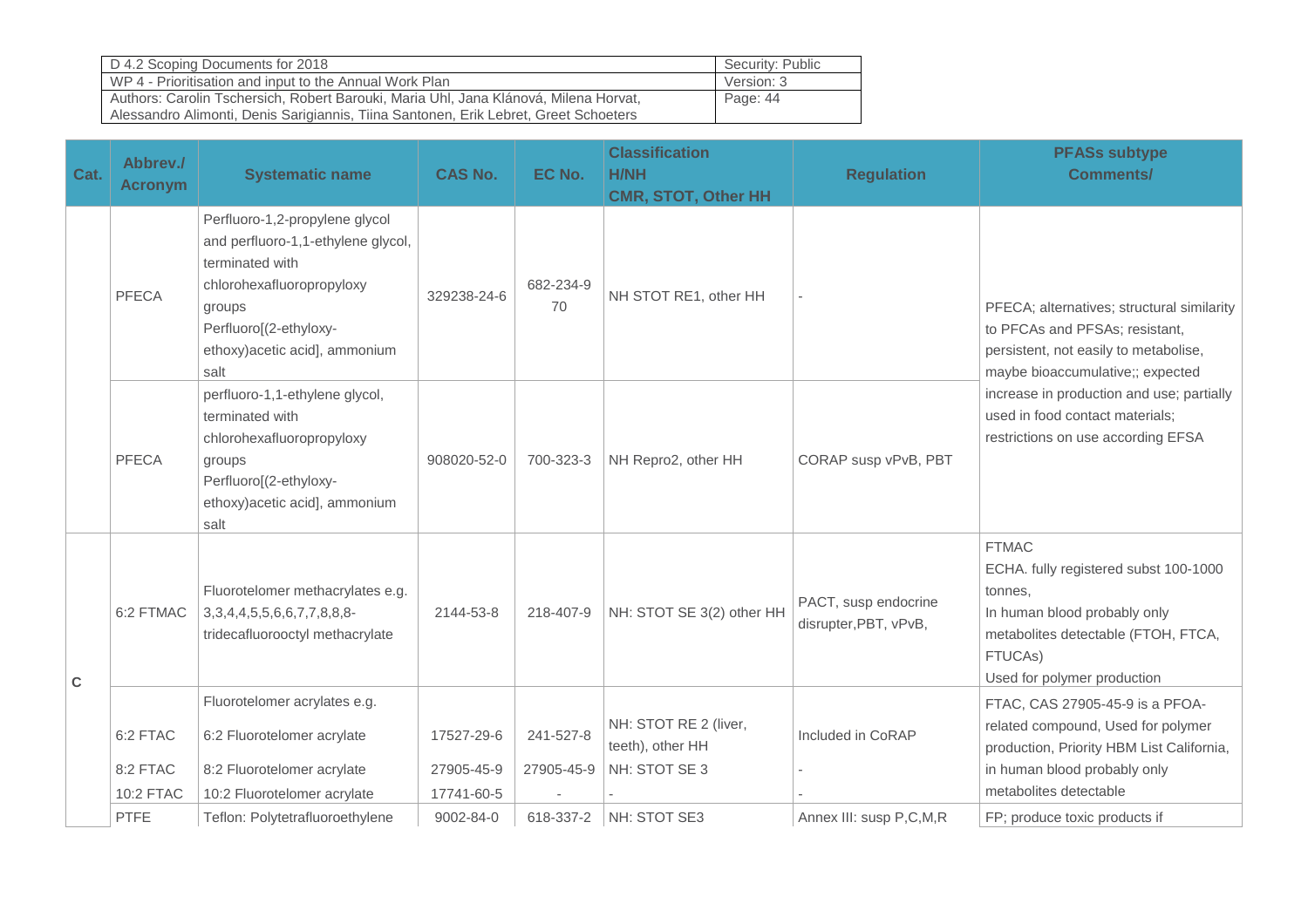| D 4.2 Scoping Documents for 2018                                                                                                                                             | Security: Public |
|------------------------------------------------------------------------------------------------------------------------------------------------------------------------------|------------------|
| WP 4 - Prioritisation and input to the Annual Work Plan                                                                                                                      | Version: 3       |
| Authors: Carolin Tschersich, Robert Barouki, Maria Uhl, Jana Klánová, Milena Horvat,<br>Alessandro Alimonti, Denis Sarigiannis, Tiina Santonen, Erik Lebret, Greet Schoeters | Page: 45         |

| Cat.         | Abbrev./<br><b>Acronym</b>        | <b>Systematic name</b>                                                                                                                                                                                                               | <b>CAS No.</b>                         | EC No.    | <b>Classification</b><br><b>H/NH</b><br><b>CMR, STOT, Other HH</b> | <b>Regulation</b>                               | <b>PFASs subtype</b><br><b>Comments/</b>                                                               |
|--------------|-----------------------------------|--------------------------------------------------------------------------------------------------------------------------------------------------------------------------------------------------------------------------------------|----------------------------------------|-----------|--------------------------------------------------------------------|-------------------------------------------------|--------------------------------------------------------------------------------------------------------|
|              | <b>PVDF</b>                       | 1,1 Difloroethene (PVDF)                                                                                                                                                                                                             | 24937-79-9                             | 607-458-6 | NH STOT SE 3, o.HH                                                 | Annex III: Susp P, M                            | overheated. Production of ultrafine                                                                    |
|              | <b>PVF</b>                        | Polyvinyl fluorine (PVF)                                                                                                                                                                                                             | 24981-14-4                             |           |                                                                    |                                                 | particles by degradation (PTFE); lung                                                                  |
|              | <b>TFE</b>                        | Tetrafluoroethylene (TFE)                                                                                                                                                                                                            | $116 - 14 - 3$                         | 204-126-9 | NH: Carc. 1B                                                       | TFE: PACT (CMR)                                 | inflammation (PTFE); toxic monomers                                                                    |
|              | <b>HPF</b>                        | Hexafluoropropylene (HFP)                                                                                                                                                                                                            | $116 - 15 - 4$                         | 204-127-4 | NH: STOT SE 2(3), STOT<br>RE2 other HH                             | HFP: CoRAP (high tonnage,<br>suspected C and R) |                                                                                                        |
|              | <b>PFODA</b>                      | Perfluorostearic acid;<br>Perfluorooctadecanoic acid                                                                                                                                                                                 | 16517-11-6                             | 240-582-5 | NH, other HH (skin Corr. 1B)                                       | Annex III: susp C, susp R                       | <b>PFCA</b><br>Priority HBM List California                                                            |
|              | PfHxDA                            | Perfluoropalmitic acid, Perfluoro-<br>n-hexadecanoic acid or<br>2, 2, 3, 3, 4, 4, 5, 5, 6, 6, 7, 7, 8, 8, 9, 9, 10,<br>10, 11, 11, 12, 12, 13, 13, 14, 14, 15, 1<br>$5,16,16,16$ -<br>Hentriacontafluorohexadecanoic<br>acid (IUPAC) | 67905-19-5                             | 267-638-1 | NH, other HH (skin Corr. 1B) Annex III: susp P,B,C                 |                                                 | <b>PFCA</b><br>Priority HBM List California                                                            |
| $\mathbf{C}$ | 6:2 FTCA<br>8:2 FTCA<br>10:2 FTCA | Fluorotelomer carboxylic acids<br>6:2 Fluorotelomer carboxylic acid,<br>8:2 Fluorotelomer carboxylic acid<br>10:2 Fluorotelomer carboxylic<br>acid                                                                                   | 53826-12-3<br>27854-31-5<br>53826-13-4 |           |                                                                    |                                                 | FTACs, Fluorotelomer metabolites;<br>Priority HBM List California                                      |
|              | <b>FBSA</b>                       | Perflurobutane sulfonamide                                                                                                                                                                                                           | 30334-69-1                             |           |                                                                    |                                                 | Alternative to PFOS, transformation<br>product, recently detected in biota (fish),<br>Cu et al. (2016) |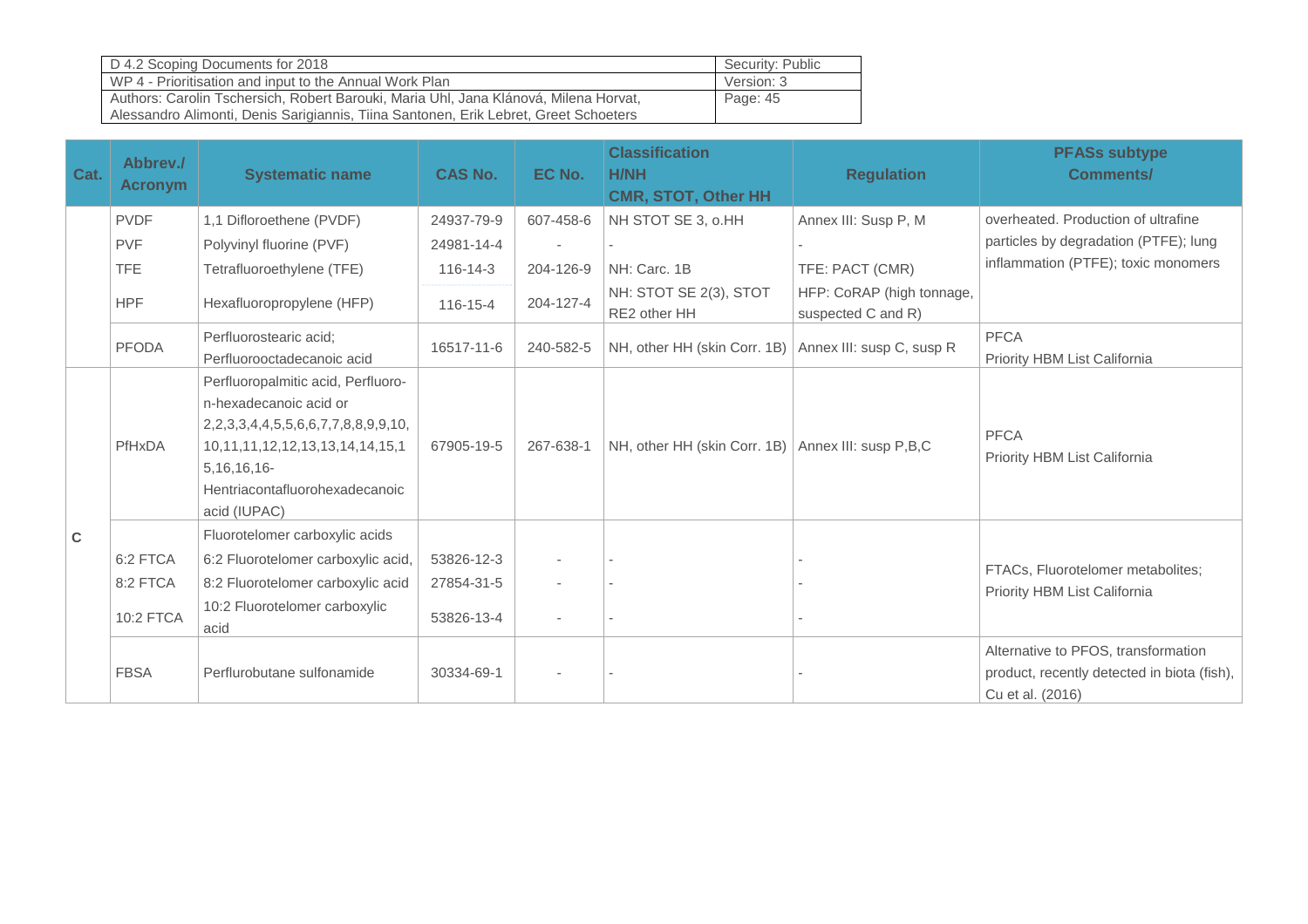| D 4.2 Scoping Documents for 2018                                                                                                                                             | Security: Public |
|------------------------------------------------------------------------------------------------------------------------------------------------------------------------------|------------------|
| WP 4 - Prioritisation and input to the Annual Work Plan                                                                                                                      | Version: 3       |
| Authors: Carolin Tschersich, Robert Barouki, Maria Uhl, Jana Klánová, Milena Horvat,<br>Alessandro Alimonti, Denis Sarigiannis, Tiina Santonen, Erik Lebret, Greet Schoeters | Page: 46         |

| Cat.        | Abbrey./<br><b>Acronym</b>                 | <b>Systematic name</b>                                                                                                                                                                                                                                          | <b>CAS No.</b> | EC No.    | <b>Classification</b><br><b>H/NH</b><br><b>CMR, STOT, Other HH</b> | <b>Regulation</b>                                                                                             | <b>PFASs subtype</b><br><b>Comments/</b>                                                                                                                                                                                                                                                                         |
|-------------|--------------------------------------------|-----------------------------------------------------------------------------------------------------------------------------------------------------------------------------------------------------------------------------------------------------------------|----------------|-----------|--------------------------------------------------------------------|---------------------------------------------------------------------------------------------------------------|------------------------------------------------------------------------------------------------------------------------------------------------------------------------------------------------------------------------------------------------------------------------------------------------------------------|
|             | N-EtFOSE                                   | N-ethyl-perfluorooctane<br>sulphonamidoethanol; N-Ethyl-N-<br>$(2 -$<br>hydroxyethyl)perfluorooctanesulf<br>onamide or N-Ethyl-<br>1, 1, 2, 2, 3, 3, 4, 4, 5, 5, 6, 6, 7, 7, 8, 8, 8-<br>heptadecafluoro-N-(2-<br>hydroxyethyl)-1-<br>octanesulfonamide (IUPAC) | 1691-99-2      | 216-887-4 |                                                                    | Annex III REACH (susp P,<br>susp B, susp actox., susp C,<br>susp R) PFOS-related<br>substance, PIC Regulation | FASAs, detected in indoor dust and air<br>samples (cf. compilation in Gebbink et<br>al. 2015) quickly and extensively<br>metabolized to PFOSA with an<br>eliminationhalf-lifeof16-20h                                                                                                                            |
| $\mathbf c$ | N-MeFOSE                                   | N-methyl<br>perfluorooctanesulfonamidoethan<br>ol or<br>1, 1, 2, 2, 3, 3, 4, 4, 5, 5, 6, 6, 7, 7, 8, 8, 8-<br>heptadecafluoro-N-(2-<br>hydroxyethyl)-N-methyloctane-1-<br>sulfonamide (IUPAC)                                                                   | 24448-09-7     | 246-262-1 |                                                                    | PFOS-related substance,<br><b>PIC Regulation</b>                                                              | FASAs, detected in indoor dust and air<br>samples (cf. compilation in Gebbink et<br>al. 2015)                                                                                                                                                                                                                    |
|             | N-EtFOSA,<br><b>SULFLURA</b><br><b>MID</b> | N-ethylperfluoro-1-<br>octanesulphonamide or N-Ethyl-<br>1, 1, 2, 2, 3, 3, 4, 4, 5, 5, 6, 6, 7, 7, 8, 8, 8-<br>heptadecafluoro-1-<br>octanesulfonamide (IUPAC)                                                                                                  | 4151-50-2      | 223-980-3 | NH, other HH                                                       | Annex III REACH (susp P,<br>susp B, susp actox., susp C)<br>PFOS-related substance,<br>PIC Regulation         | FASAs; not detectable in human<br>samples (plasma and whole blood, n=60<br>resp.) of Chinese adults as reported in<br>Jin et al. (2016) and not detectable in<br>human blood samples reported in<br>Miyake et al. (2007b)<br>detected in indoor dust and air samples<br>(cf. compilation in Gebbink et al. 2015) |
|             | <b>PFAIs</b>                               | Heptadecafluoro-1-iodooctane,<br>1, 1, 1, 2, 2, 3, 3, 4, 4, 5, 5, 6, 6, 7, 7, 8, 8-<br>Heptadecafluoro-8-iodooctane<br>(IUPAC)                                                                                                                                  | 507-63-1       | 208-079-5 | NH: STOT SE3, other HH                                             | Annex III: susp P,B, C<br>PFOA-related substance                                                              | PFAIs; starting material for<br>fluorotelomer-based products, rapid<br>transformation in air, relevant for<br>occupational exposure                                                                                                                                                                              |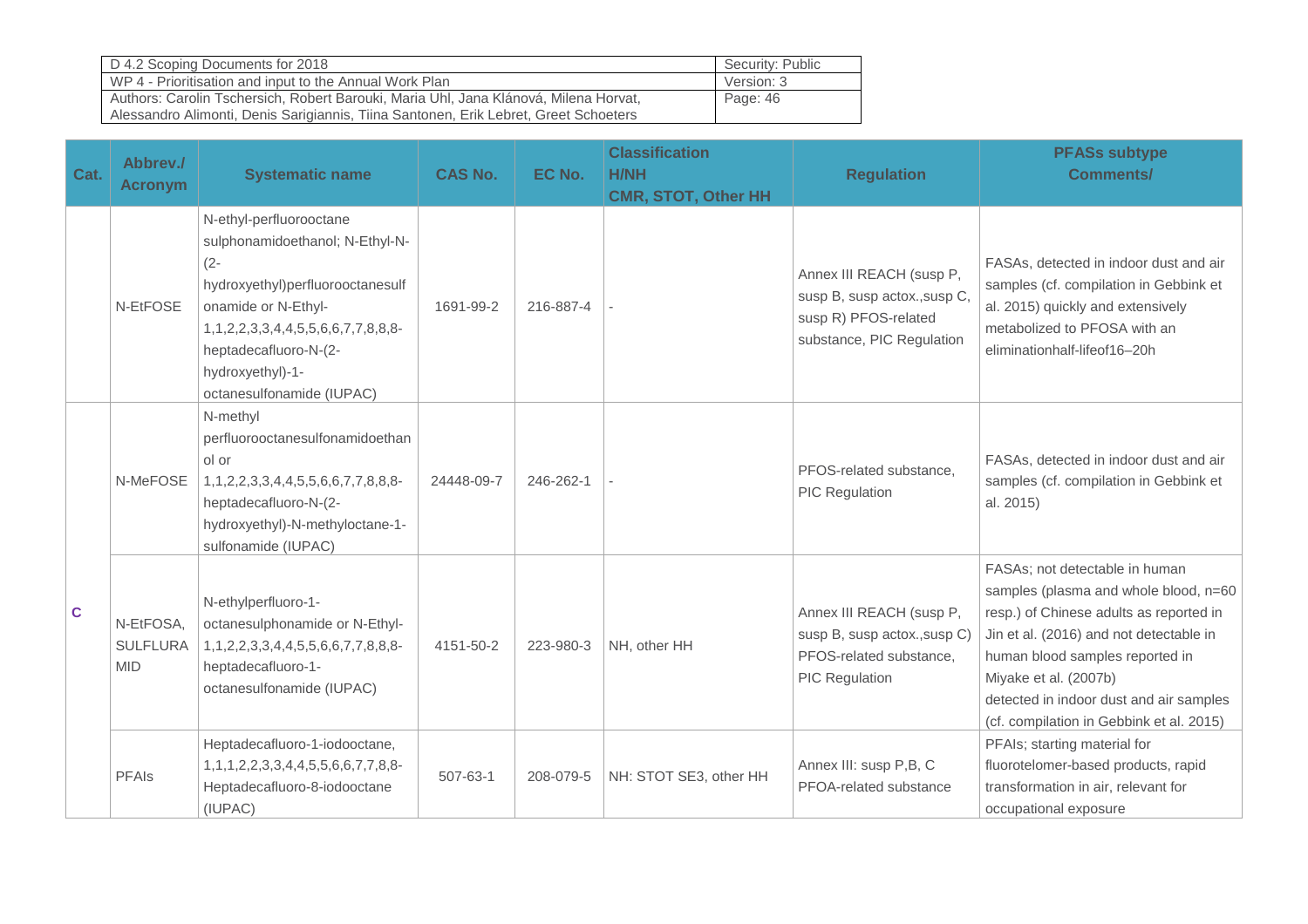| D 4.2 Scoping Documents for 2018                                                     | Security: Public |
|--------------------------------------------------------------------------------------|------------------|
| WP 4 - Prioritisation and input to the Annual Work Plan                              | Version: 3       |
| Authors: Carolin Tschersich, Robert Barouki, Maria Uhl, Jana Klánová, Milena Horvat, | Page: 47         |
| Alessandro Alimonti, Denis Sarigiannis, Tiina Santonen, Erik Lebret, Greet Schoeters |                  |

| Cat.        | Abbrev./<br><b>Acronym</b> | <b>Systematic name</b>                                                                                                       | <b>CAS No.</b>         | EC No.    | <b>Classification</b><br><b>H/NH</b><br><b>CMR, STOT, Other HH</b> | <b>Regulation</b>      | <b>PFASs subtype</b><br><b>Comments/</b>                                           |
|-------------|----------------------------|------------------------------------------------------------------------------------------------------------------------------|------------------------|-----------|--------------------------------------------------------------------|------------------------|------------------------------------------------------------------------------------|
|             | <b>HFPO</b>                | hexafluoropropylene oxide                                                                                                    | 220182-27-4            | 620-665-6 | NH, other HH                                                       |                        | <b>FP</b><br>highlighted by ECHA                                                   |
|             |                            | Perfluoroctyl silanes                                                                                                        |                        |           |                                                                    |                        | <b>PFS</b>                                                                         |
| $\mathbf C$ |                            | Cyclic PFSA e.g<br>Cyclohexanesulfonic acid<br>undecafluoro-, potassium salt                                                 | 3107-18-4              |           |                                                                    |                        | Cyclic PFSA, dissociate in water/body<br>fluids to release potassium cations, lack |
|             | <b>PFCHS</b>               | Cyclohexanesulfonic acid,<br>nonafluorobis(trifluoromethyl)-,<br>potassium salt<br>Perfluoro-4-ethylcyclohexane<br>sulfonate | 68156-01-4<br>335-24-0 | 221-465-8 |                                                                    | Annex III: susp P,C    | of effects data11, CAS 335-24-0<br>detected in biota (Letcher et al. 2015)         |
|             | 6:2 PAP                    | 6:2 polyfluoroalkyl phosphoric<br>acid monoesters                                                                            | 57678-01-0             | 611-565-3 |                                                                    |                        | monoPAP, Priority HBM List California                                              |
|             | 6:2 diPAP                  | 6:2 polyfluoroalkyl phosphoric<br>acid diesters                                                                              | 57677-95-9             |           |                                                                    |                        | diPAP,<br>Priority HBM List California                                             |
|             | 6:2/8:2<br>diPAP           | 6:2/8:2 polyfluoroalkyl phosphoric<br>acid diesters                                                                          | 943913-15-3            |           |                                                                    | PFOA-related substance | diPAP,<br>Priority HBM List California                                             |
|             | 8:2<br>monoPAP             | 8:2 polyfluoroalkyl phosphoric<br>acid monoester                                                                             | 57678-03-2             |           |                                                                    | PFOA-related substance | monoPAP                                                                            |
|             | PFHxPA                     | Perfluorohexylphosphonic acid                                                                                                | 40143-76-8             |           |                                                                    |                        | PFPAs, high environmental exposure<br>Priority HBM List California                 |

 $\overline{\phantom{0}}$ 

<sup>11</sup> https://www.nicnas.gov.au/chemical-information/imap-assessments/imap-group-assessment-report?assessment\_id=2019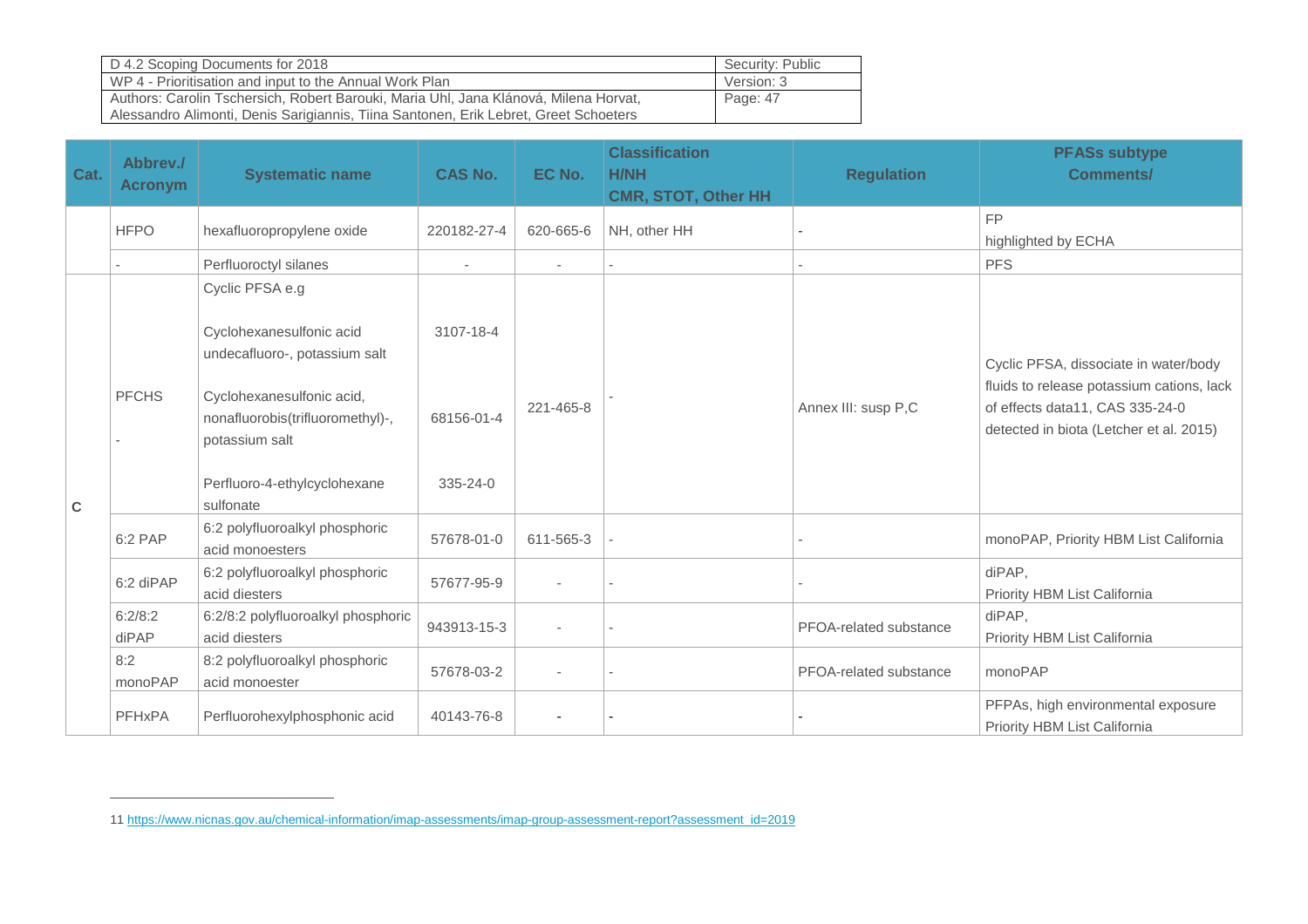| D 4.2 Scoping Documents for 2018                                                                                                                                             | Security: Public |
|------------------------------------------------------------------------------------------------------------------------------------------------------------------------------|------------------|
| WP 4 - Prioritisation and input to the Annual Work Plan                                                                                                                      | Version: 3       |
| Authors: Carolin Tschersich, Robert Barouki, Maria Uhl, Jana Klánová, Milena Horvat,<br>Alessandro Alimonti, Denis Sarigiannis, Tiina Santonen, Erik Lebret, Greet Schoeters | Page: 48         |

| Cat.        | Abbrey./<br><b>Acronym</b> | <b>Systematic name</b>                                                         | <b>CAS No.</b>   | EC No.    | <b>Classification</b><br><b>H/NH</b><br><b>CMR, STOT, Other HH</b> | <b>Regulation</b>        | <b>PFASs subtype</b><br><b>Comments/</b>                           |
|-------------|----------------------------|--------------------------------------------------------------------------------|------------------|-----------|--------------------------------------------------------------------|--------------------------|--------------------------------------------------------------------|
|             | <b>PFOPA</b>               | Perfluorooctylphosphonic acid, 2-<br>(Perfluorohexyl) ethyl]phosphonic<br>acid | 252237-40-4      |           | NH, STOT SE3, other HH                                             |                          | PFPAs, high environmental exposure<br>Priority HBM List California |
|             | <b>PFDPA</b>               | Perfluorodecylphosphonic acid                                                  | 52299-26-0       |           |                                                                    |                          | PFPAs<br>Priority HBM List California                              |
|             | C4/C4<br><b>PFPiA</b>      | Bis(nonafluorobutyl)phosphinic<br>acid                                         | 52299-25-9       | 700-183-3 | toxic if swallowed, causes<br>serious eye damage                   | CoRAP                    | <b>PFPiAs</b>                                                      |
|             | C6/C6<br><b>PFPiA</b>      | Bis(perfluorohexyl)phosphinic<br>acid                                          | 40143-77-9       |           |                                                                    |                          | <b>PFPiAs</b>                                                      |
|             | C6/C8<br><b>PFPiA</b>      | Bis(perfluorohexyloctyl)phosphini<br>c acid                                    | 610800-34-5      |           |                                                                    |                          | PFPiAs , Priority HBM List California                              |
|             | C8/C8<br><b>PFPiA</b>      | Bis(perfluorooctyl)phosphinic acid                                             | 40143-79-1       |           |                                                                    |                          | <b>PFPiAs</b>                                                      |
| $\mathbf C$ | C8/C10<br>PFPiA            | Bis(perfluorooctyldecyl)phosphini<br>c acid                                    | 500776-81-8      | ä,        |                                                                    |                          | <b>PFPiAs</b>                                                      |
|             | 8:2 FTOH                   | 8:2 fluorotelomer alcohol                                                      | 678-39-7         | 211-648-0 | CLH proposal:: Repro 1B                                            | PFOA-related substance   | <b>EAA</b> consultant<br>Norman 2011                               |
|             | 8:2 FTSA                   | 8:2 fluorotelomer sulfonic acid<br>(8:2 FTSA) (CAS:, EC: 254-295-<br>8)        | 39108-34-4       | 254-295-8 | NH. STOT SE 2 other HH                                             | Annex III: susp P, suspC | <b>EAA</b> consultant<br>Norman 2011                               |
|             |                            | Trimethoxy(1H,1H,2H,2H-<br>heptadecafluorodecyl) silane                        | 83048-65-1       | 617-434-7 | NH: other HH                                                       |                          | <b>EAA</b> consultant<br>Norman 2015                               |
|             | FL16.119                   | N-(2-methylcyclohexyl)-2,3,4,5,6-<br>pentafluorobenzamide                      | 1003050-32-<br>5 |           | NH:other HH                                                        |                          | <b>PFCADs</b>                                                      |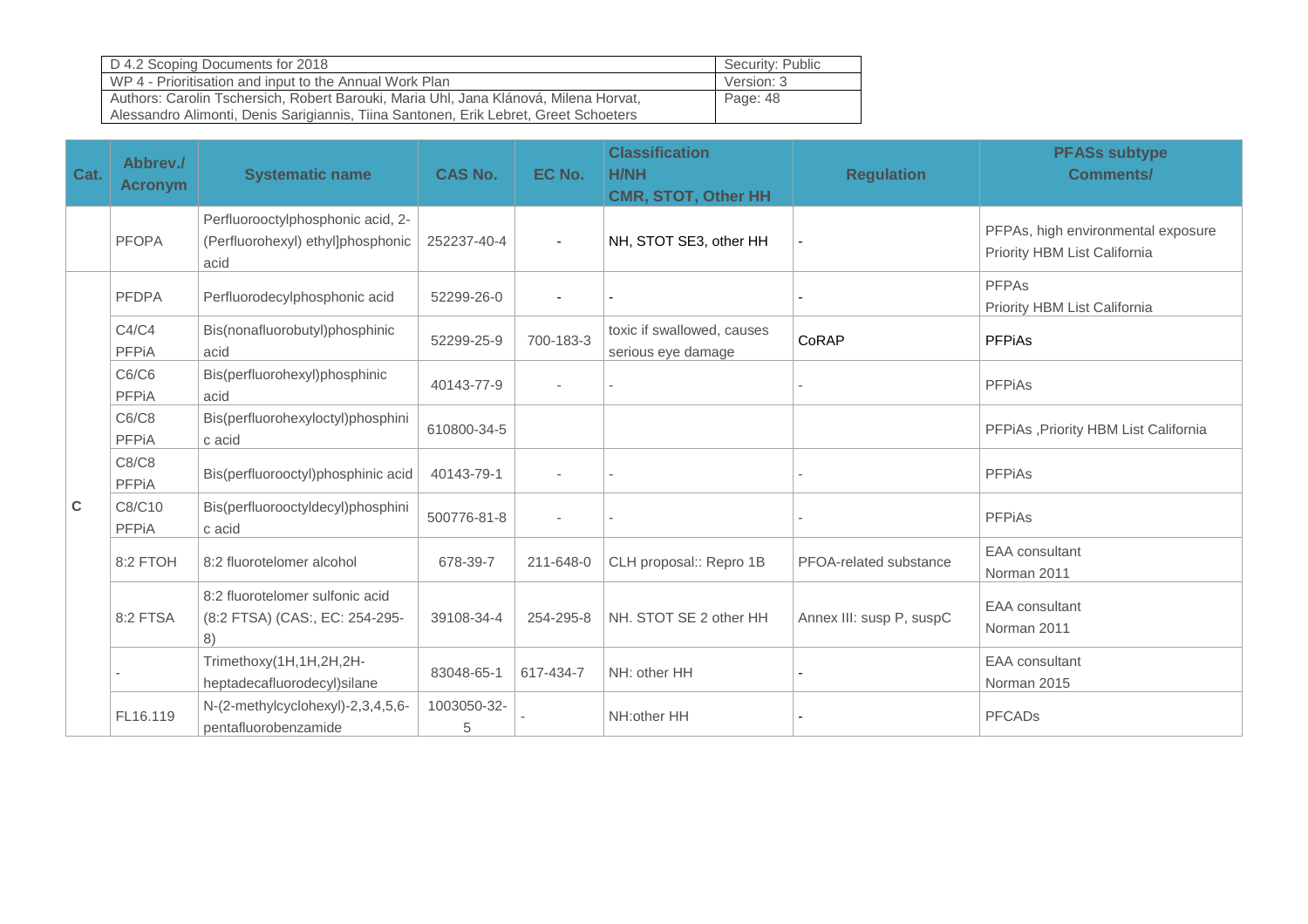| D 4.2 Scoping Documents for 2018                                                     | Security: Public |
|--------------------------------------------------------------------------------------|------------------|
| WP 4 - Prioritisation and input to the Annual Work Plan                              | Version: 3       |
| Authors: Carolin Tschersich, Robert Barouki, Maria Uhl, Jana Klánová, Milena Horvat, | Page: 49         |
| Alessandro Alimonti, Denis Sarigiannis, Tiina Santonen, Erik Lebret, Greet Schoeters |                  |

| Cat.        | Abbrev./<br><b>Acronym</b> | <b>Systematic name</b>                                                                                                                         | <b>CAS No.</b> | EC No. | <b>Classification</b><br>H/NH<br><b>CMR, STOT, Other HH</b> | <b>Regulation</b>        | <b>PFASs subtype</b><br><b>Comments/</b> |
|-------------|----------------------------|------------------------------------------------------------------------------------------------------------------------------------------------|----------------|--------|-------------------------------------------------------------|--------------------------|------------------------------------------|
|             | Denum SH                   | Poly[oxy(1,1,2,2,3,3-hexafluoro-<br>1,3-propanediyl)],a-(2-carboxy-<br>1,1,2,2-tetrafluoroethyl)-w-<br>(1,1,2,2,3,3,3)<br>heptafluoropropoxy)- | 120895-92-3    |        |                                                             | $\overline{\phantom{a}}$ | <b>PFECA</b>                             |
|             | Krytox                     | Krytox-H                                                                                                                                       | 60164-51-4     |        |                                                             | $\overline{\phantom{a}}$ | <b>PFECA</b>                             |
| $\mathbf C$ | Fomblin Z-<br>DIAC,        | Fomblin Z-DIAC,<br>bis(pentafluorophenyl) ester                                                                                                | 97462-40-1     |        |                                                             | $\overline{\phantom{a}}$ | <b>PFECA</b>                             |
|             |                            | C3; C15-C20                                                                                                                                    |                |        |                                                             |                          | <b>PFCA</b>                              |
|             |                            | C3, C15-C20                                                                                                                                    |                |        |                                                             |                          | <b>PFSA</b>                              |

H: harmonised; NH: not harmonised; other HH: other health hazards

Annex III to the REACH regulation: inventory compiled by ECHA, showing indications for concern (based on publicly available (experimental) data and QSAR models)

| PFCAs: Perfluorinated carboxylic acids               | FTSAS: Fluorotelomermercaptoalkylamido sulfonate                           | PFAIs: Perfluoroalkyliodides                                 |
|------------------------------------------------------|----------------------------------------------------------------------------|--------------------------------------------------------------|
| PFSAs : Perfluoroalkyl sulfonic acids                | FTSAs: Fluorotelomer sulfonic acids                                        | FTIs: Fluorotelomeriodides                                   |
| FASAAs: Perfluoroalkanesulfonamidoacetic acids       | FTCAs: Fluorotelomer carboxylic acids                                      | FP: fluoropolymer                                            |
| PFPAs: Perfluorinated phosphonic acids               | FTUCAs: Fluorotelomer unsaturated carboxylic acids                         | PFPEs: Perfluoropolyethers                                   |
| PFPiAs: Perfluorinated phosphinic acids              | di-SAmPAP: Perfluorooctanesulfonamidoethanol (EtFOSE)-based                | PFESAs: Per-and polyfluorethersulfonic acids                 |
| monoPAPs: Polyfluoroalkyl phosphoric acid monoesters | polyfluoroalkyl phosphate ester                                            | PFECAs: Per-and polyfluorethercarboxylic acids               |
| diPAPs: Polyfluoroalkyl phosphoric acid diesters     | FASAs: Perfluoroalkanesulfonamides $(R = H, Methyl, Ethyl)$                | PFECAs: Per-and poly-fluorinated polyether-based fluorinated |
|                                                      | PASF: Perfluoroalkanesulfonylfluoride                                      | surfactants                                                  |
|                                                      | FOSAAs: Perfluoroalkanesulfonamidoacetic acids ; $(R = H; N\text{-alkyl})$ | PFS: perfluorinated Silanes                                  |
|                                                      | FOSAAs, $R =$ Methyl, Ethyl.)                                              | PFCADs: perfluorinated carboxylic acid derivatives)          |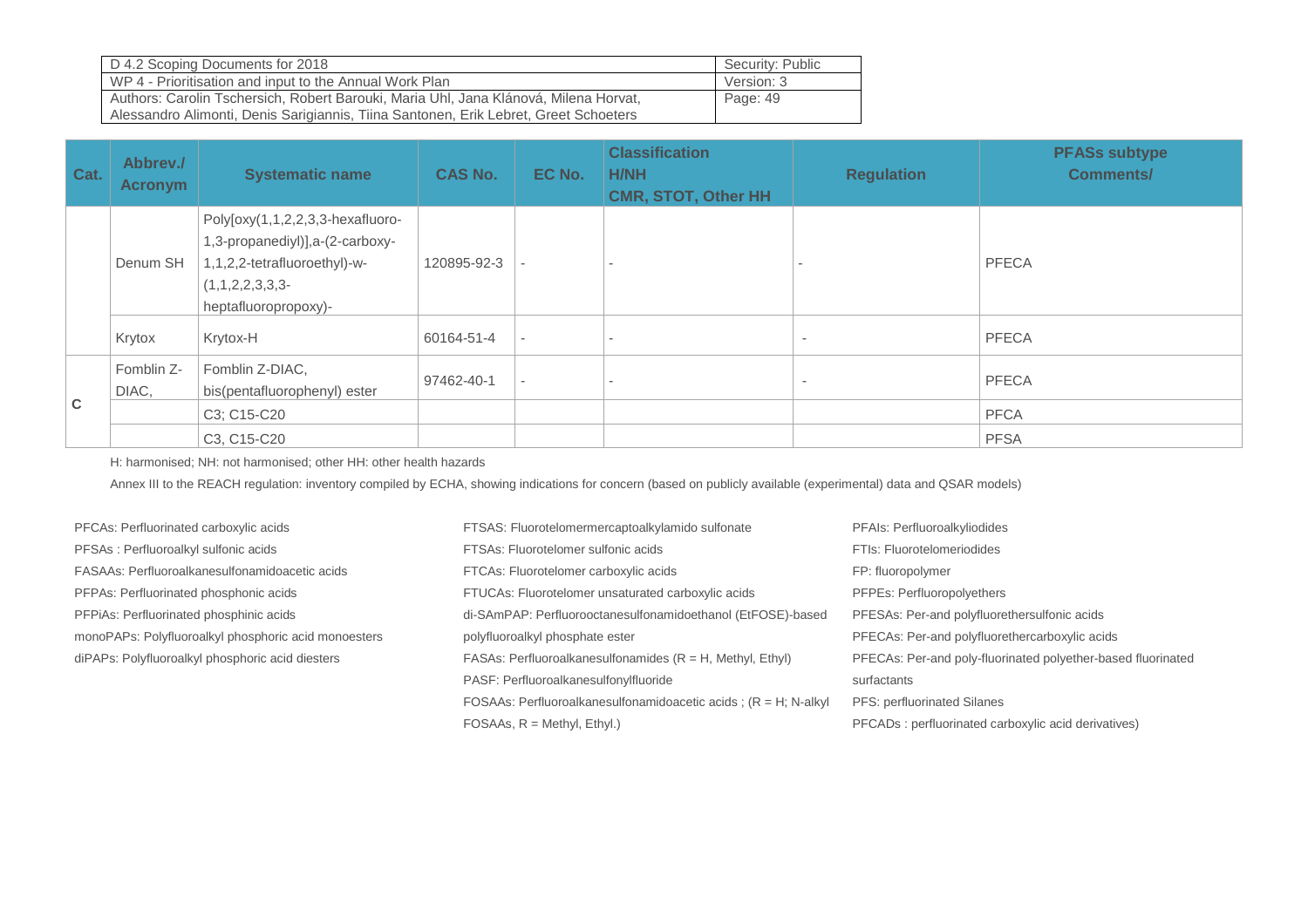| D 4.2 Scoping Documents for 2018                                                     | Security: Public |
|--------------------------------------------------------------------------------------|------------------|
| WP 4 - Prioritisation and input to the Annual Work Plan                              | Version: 3       |
| Authors: Carolin Tschersich, Robert Barouki, Maria Uhl, Jana Klánová, Milena Horvat, | Page: 50         |
| Alessandro Alimonti, Denis Sarigiannis, Tiina Santonen, Erik Lebret, Greet Schoeters |                  |

# **5.3. Objectives / Policy-related questions**

- 1. What is the current exposure of the EU population to PFASs and do they exceed Guidance values (reference and HBM values), where available?
- 2. Are there differences in exposure of the EU population to regulated and non-regulated PFASs?
- 3. Has restriction of PFOS according to the POP Regulation led to a reduction in exposure, especially for children?
- 4. Is exposure driven by diet, consumer exposure, occupation or environmental contamination?
- 5. Which areas and environmental media in Europe are contaminated with PFASs?
- 6. How can this feed into an assessment of the TDI for PFOS and PFOA set by EFSA?
- 7. What is the impact of a pending 2016 ECHA decision to restrict the manufacturing, marketing and use of PFOA under REACH?
- 8. Is it important to eliminate legacy PFASs from material cycles (i.e. waste electronic equipment) when implementing a circular economy in order to protect human health?
- 9. Can differences in PFASs profiles be observed in different population groups and time periods?
- 10. What are the PFASs levels and health effects in vulnerable population groups?
- 11. How can mixture effects of environmental and human PFASs mixtures present to date be estimated?
- 12. How can PFAS substances of relevance for human exposure and health be identified having in mind that more than 3000 substances are at the market?
- 13. How can identification and assessment (including data on (potential) adverse effects on human health and the environment) of alternatives currently hampered by CBI (Confidential Business Information) be facilitated?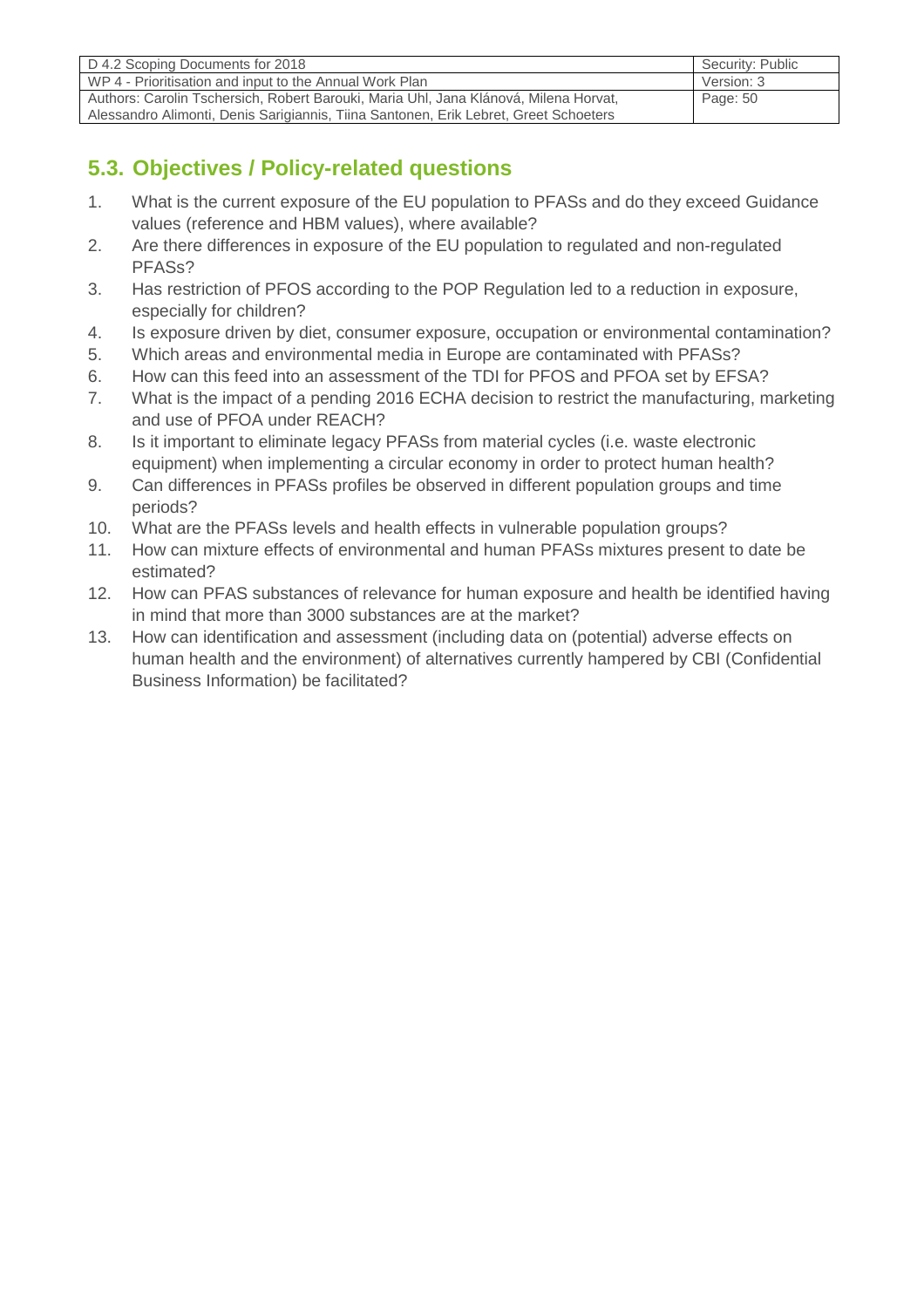| D 4.2 Scoping Documents for 2018                                                                                                                                             | Security: Public |
|------------------------------------------------------------------------------------------------------------------------------------------------------------------------------|------------------|
| WP 4 - Prioritisation and input to the Annual Work Plan                                                                                                                      | Version: 3       |
| Authors: Carolin Tschersich, Robert Barouki, Maria Uhl, Jana Klánová, Milena Horvat,<br>Alessandro Alimonti, Denis Sarigiannis, Tiina Santonen, Erik Lebret, Greet Schoeters | Page: 51         |

# **5.4. Research activities to be undertaken**

#### **Table 6: Listing of research activities to be carried out to answer the policy questions**

| <b>Policy</b><br>question | <b>Substance</b>           | Available knowledge related to policy<br>question                                                                                                                                                                        | Knowledge gaps / Activities needed to answer policy question                                                                                                                                                                                                                                                                                                                                                                                                     |
|---------------------------|----------------------------|--------------------------------------------------------------------------------------------------------------------------------------------------------------------------------------------------------------------------|------------------------------------------------------------------------------------------------------------------------------------------------------------------------------------------------------------------------------------------------------------------------------------------------------------------------------------------------------------------------------------------------------------------------------------------------------------------|
|                           | <b>CAT A</b><br>substances | Alternatives to PFOS (e.g. PfHXS, PFBS) are<br>detected more frequently and in increasing<br>concentrations                                                                                                              | Proceed with collecting, combining, harmonizing and comparing<br>existing exposure data on PFASs<br><b>WP10</b>                                                                                                                                                                                                                                                                                                                                                  |
|                           | <b>PFOS and PFOA</b>       | There are ongoing discussions on the<br>appropriate Point of Departure for derivation of<br>DNELs respective HBM values for PFOS and<br>PFOA; values differ among orders of magnitude                                    | Compare PFOA exposure values with the newly derived HBM values<br>from the German HBM Commission and the upcoming EFSA health<br>guideline values, develop HBM4EU values for PFOS and PFOA<br>WP <sub>5</sub>                                                                                                                                                                                                                                                    |
|                           | <b>CAT A</b><br>substances | Within year one (2017) assessment of the so far<br>conducted PFASs studies will make it possible to<br>answer this question, at least for some of the<br>substances.<br>For others targeted studies should be performed. | Based on the results a detailed data gap analysis should be<br>performed, taking the respective human health related endpoints into<br>consideration in order to address the question if health based<br>guidelines are met or not. In order to specifically address health<br>endpoints where currently insufficient data are available study<br>protocols should include measurement of transaminases,<br>cholesterol, immune parameters and thyroid hormones. |
|                           |                            |                                                                                                                                                                                                                          | Mixture effects should be considered, taking the similar mode of<br>action for certain substances into consideration. Uncertainty<br>regarding the total PFASs exposure has to be considered.                                                                                                                                                                                                                                                                    |
|                           |                            |                                                                                                                                                                                                                          | WP5, 8,9,10,15                                                                                                                                                                                                                                                                                                                                                                                                                                                   |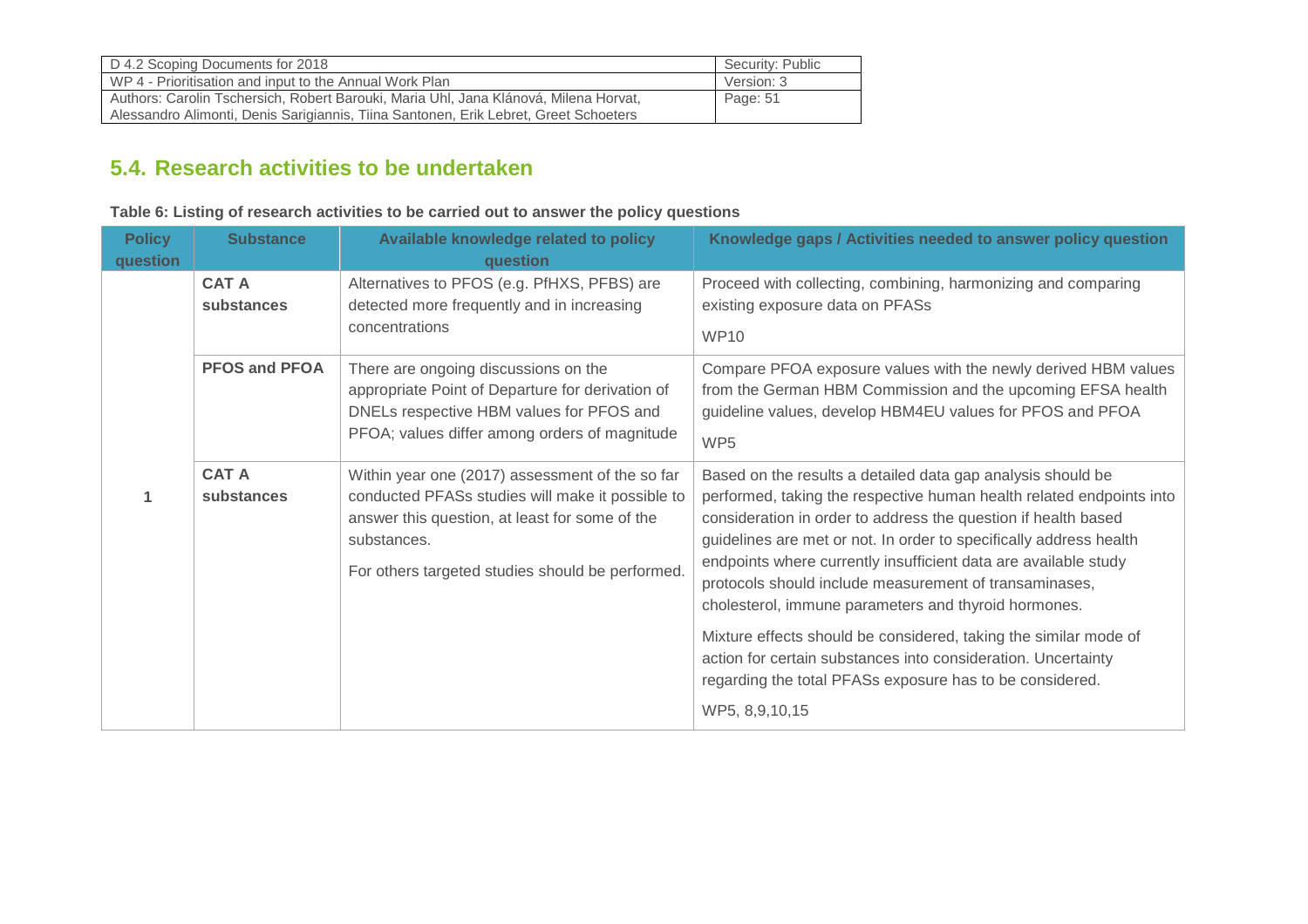| D 4.2 Scoping Documents for 2018                                                     | Security: Public |
|--------------------------------------------------------------------------------------|------------------|
| WP 4 - Prioritisation and input to the Annual Work Plan                              | Version: 3       |
| Authors: Carolin Tschersich, Robert Barouki, Maria Uhl, Jana Klánová, Milena Horvat, | Page: 52         |
| Alessandro Alimonti, Denis Sarigiannis, Tiina Santonen, Erik Lebret, Greet Schoeters |                  |

| <b>Policy</b><br>question | <b>Substance</b>                               | Available knowledge related to policy<br>question                                                                                                                                                                                                                                                                                                                                                                                           | Knowledge gaps / Activities needed to answer policy question                                                                                                                                                                                                                                                                                                                                                                                                                                                                                                                        |
|---------------------------|------------------------------------------------|---------------------------------------------------------------------------------------------------------------------------------------------------------------------------------------------------------------------------------------------------------------------------------------------------------------------------------------------------------------------------------------------------------------------------------------------|-------------------------------------------------------------------------------------------------------------------------------------------------------------------------------------------------------------------------------------------------------------------------------------------------------------------------------------------------------------------------------------------------------------------------------------------------------------------------------------------------------------------------------------------------------------------------------------|
| $\overline{2}$            | <b>CAT A and B</b><br>probably C<br>substances | Within the first year assessment differences in<br>exposure will be documented. To date PFOS<br>and PFOA are most probably still the substances<br>occurring in the highest concentrations in serum<br>in Europe and elsewhere, however<br>concentrations of alternatives $-$ e.g. long chain<br>compounds (such as PFNA and PfHXS) or short<br>chain PFAS (such as PFBS, PFBA) are<br>increasing.                                          | New targeted studies identifying a multitude of PFASs in human<br>blood and urine including newly developed methods such as TOF or<br>oxidisable fractions should be planned and performed, in order to be<br>able to quantify also the so far unidentified compounds. Analyses<br>should be further complemented by measurement of transaminases,<br>cholesterol, immune parameters and thyroid hormones.<br>Development of TOF and oxidisabel fraction methods should be<br>validated and harmonised in order to integrate them in planned and<br>ongoing studies<br><b>WP8,9</b> |
| 3                         | <b>PFOS</b>                                    | The effectiveness evaluation under the UNEP<br>Stockholm Convention concluded that for human<br>matrices from Western Europe, Canada,<br>Australia and Asia-Pacific countries levels seem<br>gradually declining.<br>It will most probably turn out that data on PFAS<br>exposure in children is currently<br>underrepresented; most studies performed<br>within Europe are from adult populations with the<br>exceptions of birth cohorts. | Exposure of children to PFASs should be investigated,<br>complemented by measurement of transaminases, cholesterol,<br>immune parameters and thyroid hormones.<br>WP8,9,                                                                                                                                                                                                                                                                                                                                                                                                            |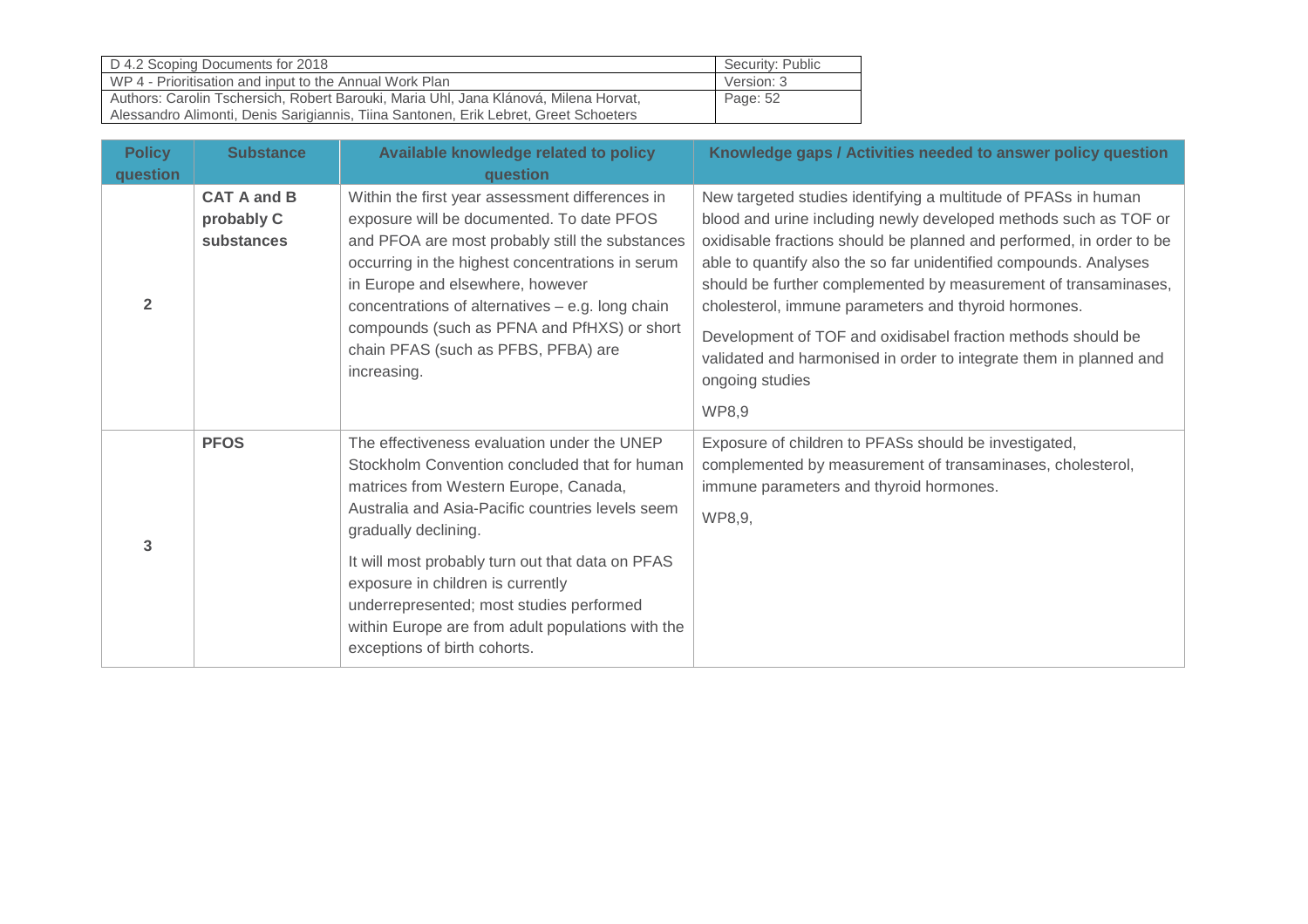| D 4.2 Scoping Documents for 2018                                                     | Security: Public |
|--------------------------------------------------------------------------------------|------------------|
| WP 4 - Prioritisation and input to the Annual Work Plan                              | Version: 3       |
| Authors: Carolin Tschersich, Robert Barouki, Maria Uhl, Jana Klánová, Milena Horvat, | Page: 53         |
| Alessandro Alimonti, Denis Sarigiannis, Tiina Santonen, Erik Lebret, Greet Schoeters |                  |

| <b>Policy</b><br>question | <b>Substance</b>                 | Available knowledge related to policy<br>question                                                                                                                                                                                                                                                                                                                             | Knowledge gaps / Activities needed to answer policy question                                                                                                                                                                                                                                                                                                                                                                                                                                                                                                                                                                                                                                            |
|---------------------------|----------------------------------|-------------------------------------------------------------------------------------------------------------------------------------------------------------------------------------------------------------------------------------------------------------------------------------------------------------------------------------------------------------------------------|---------------------------------------------------------------------------------------------------------------------------------------------------------------------------------------------------------------------------------------------------------------------------------------------------------------------------------------------------------------------------------------------------------------------------------------------------------------------------------------------------------------------------------------------------------------------------------------------------------------------------------------------------------------------------------------------------------|
| $\overline{\mathbf{4}}$   | Cat A<br>substances              | Long chain PFASs exposure is presumed to be<br>via diet; contribution of food additives and<br>flavourings is so far not sufficiently investigated.<br>Also knowledge on the exposure to short chain<br>PFASs via diet (e.g. crops and vegetables) and<br>drinking water is scarce.<br>Further, information on exposure via various<br>consumer product has to be considered. | All new studies performed within HBM4EU targeting PFASs should<br>include detailed questionnaires based on current knowledge on<br>exposure pathways. Therefore a PFASs related questionnaire<br>should be developed.<br><b>WP8,9</b>                                                                                                                                                                                                                                                                                                                                                                                                                                                                   |
| 5                         | <b>Cat A and B</b><br>substances | Currently there are several hot spots known in<br>different countries (e.g. Germany, Sweden, Italy,<br>Netherlands). It can be assumed that hot spots<br>exist also in the majority of the European and<br>associated countries.                                                                                                                                              | A questionnaire should be developed based on the knowledge<br>existing from known cases (e.g. reason for contamination, facility,<br>substances related to the respective case, production or use volume,<br>area contaminated). The questionnaire could be sent out to NHCPs<br>in order to get an overview on other known or suspected cases.                                                                                                                                                                                                                                                                                                                                                         |
| 6                         | Cat A<br><b>Substances</b>       | The EFSA opinion will be published in 2017<br>(foreseen according to mandate for 31.07.2017).<br>As working group members are involved in<br>HBM4EU, information exchange can be<br>expected.                                                                                                                                                                                 | The detailed EFSA assessment shall be used within HBM4EU for<br>defining data gaps and refining research questions. Based on<br>previous information exchange and discussion among HBM4EU<br>partners it is clear that there are several questions on human health<br>that have to date not been sufficiently addressed due to relatively<br>small size of many previous studies. Combining several comparable<br>studies will allow for more robust assessment of health outcomes in<br>terms or broader exposure range and examination of rare health<br>outcomes which individual studies have been underpowered to<br>address (including low birth weight, pregnancy complications.<br><b>WP 13</b> |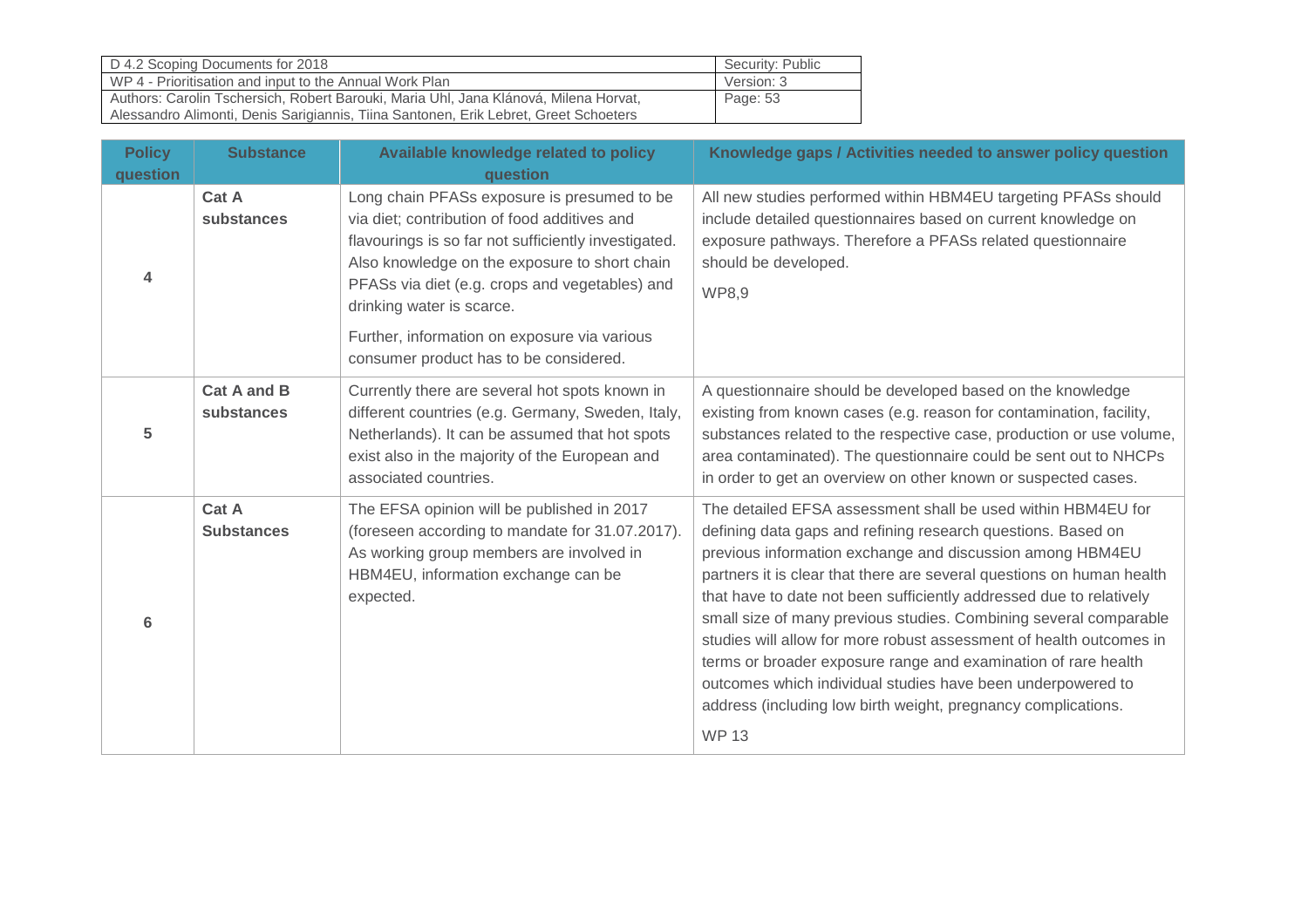| D 4.2 Scoping Documents for 2018                                                     | Security: Public |
|--------------------------------------------------------------------------------------|------------------|
| WP 4 - Prioritisation and input to the Annual Work Plan                              | Version: 3       |
| Authors: Carolin Tschersich, Robert Barouki, Maria Uhl, Jana Klánová, Milena Horvat, | Page: 54         |
| Alessandro Alimonti, Denis Sarigiannis, Tiina Santonen, Erik Lebret, Greet Schoeters |                  |

| <b>Policy</b><br>question | <b>Substance</b>                         | Available knowledge related to policy<br>question                                                                 | Knowledge gaps / Activities needed to answer policy question                                                                                                                                                                                     |
|---------------------------|------------------------------------------|-------------------------------------------------------------------------------------------------------------------|--------------------------------------------------------------------------------------------------------------------------------------------------------------------------------------------------------------------------------------------------|
| $\overline{7}$            | <b>PFOA</b> and<br>related<br>substances | The restriction is expected to lead to declining<br>levels of PFOA                                                | The identification, assessment and monitoring of alternatives is of<br>importance.<br>WP4, 5                                                                                                                                                     |
| 8                         | Cat A<br><b>Substances</b>               | According to experts in different fields it is<br>anticipated to eliminate legacy PFASs from<br>waste streams.    | It is not clear weather this question can be tackled within HBM4EU;<br>Studies near landfields could clarify if PFASs exposure occurs.<br>WP 8,9                                                                                                 |
| 9                         | <b>Cat A and B</b><br>substances         |                                                                                                                   | To identify differences in the exposure levels of unregulated and<br>regulated Cat. A substances (and Cat B substances if data are<br>available) between countries and to identify the main reasons for<br>differences in exposure.<br>WP 10, 12 |
|                           | Cat A and B<br>substances                | As PFASs exposure pattern are changing<br>current exposure of vulnerable populations<br>needs to be investigated. | Current exposure levels in vulnerable populations need to be<br>investigated, preferable with methods, which allow identifying Cat A<br>and B substances as well as the total PFASs burden.<br><b>WP8.9</b>                                      |
| 10                        | Cat A<br>substances                      |                                                                                                                   | Development of PFASs related AOPs by addressing critical<br>endpoints in humans such as effects on liver and thyroid,<br>developmental toxicity, immunotoxicity and non carcinogenic<br>toxicogenicity,<br><b>WP13</b>                           |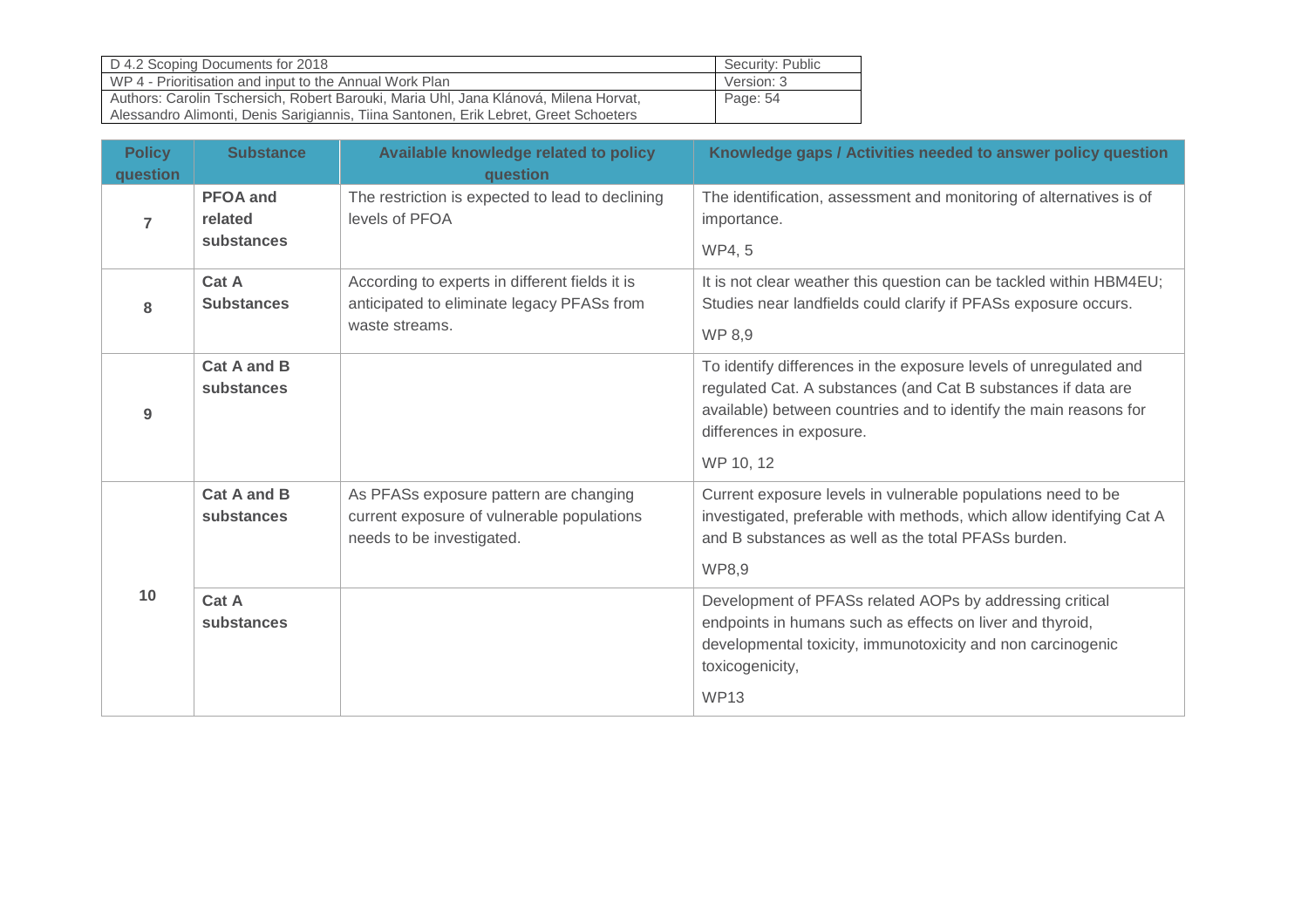| D 4.2 Scoping Documents for 2018                                                     | Security: Public |
|--------------------------------------------------------------------------------------|------------------|
| WP 4 - Prioritisation and input to the Annual Work Plan                              | Version: 3       |
| Authors: Carolin Tschersich, Robert Barouki, Maria Uhl, Jana Klánová, Milena Horvat, | Page: 55         |
| Alessandro Alimonti, Denis Sarigiannis, Tiina Santonen, Erik Lebret, Greet Schoeters |                  |

| <b>Policy</b><br>question | <b>Substance</b>          | Available knowledge related to policy<br>question                                                                                                                                                                        | Knowledge gaps / Activities needed to answer policy question                                                                                                                                                                                                                                                                                                                          |
|---------------------------|---------------------------|--------------------------------------------------------------------------------------------------------------------------------------------------------------------------------------------------------------------------|---------------------------------------------------------------------------------------------------------------------------------------------------------------------------------------------------------------------------------------------------------------------------------------------------------------------------------------------------------------------------------------|
| 11                        | Mixture of<br>substances  |                                                                                                                                                                                                                          | To address questions related to mixture effects (due to similar mode<br>of action and potential over-additive effects of combined exposures):<br>e.g. peroxisome proliferation, mitochondrial toxicity, cytotoxicity, and<br>transcriptome profiles of key metabolic pathways of the liver,<br>immunotoxicity reproductive, developmental and carcinogenic<br>effects,<br><b>WP15</b> |
| 12                        | Cat B and C<br>substances | What compounds should be prioritized for further<br>information regarding exposure and/or toxicity?<br>How can use and risk information be combined<br>to identify and prioritize knowledge gaps for<br>further studies? | Identification of compounds to be prioritized for further information<br>on exposure and/or toxicity to be measured in HBM studies<br><b>WP4.5</b>                                                                                                                                                                                                                                    |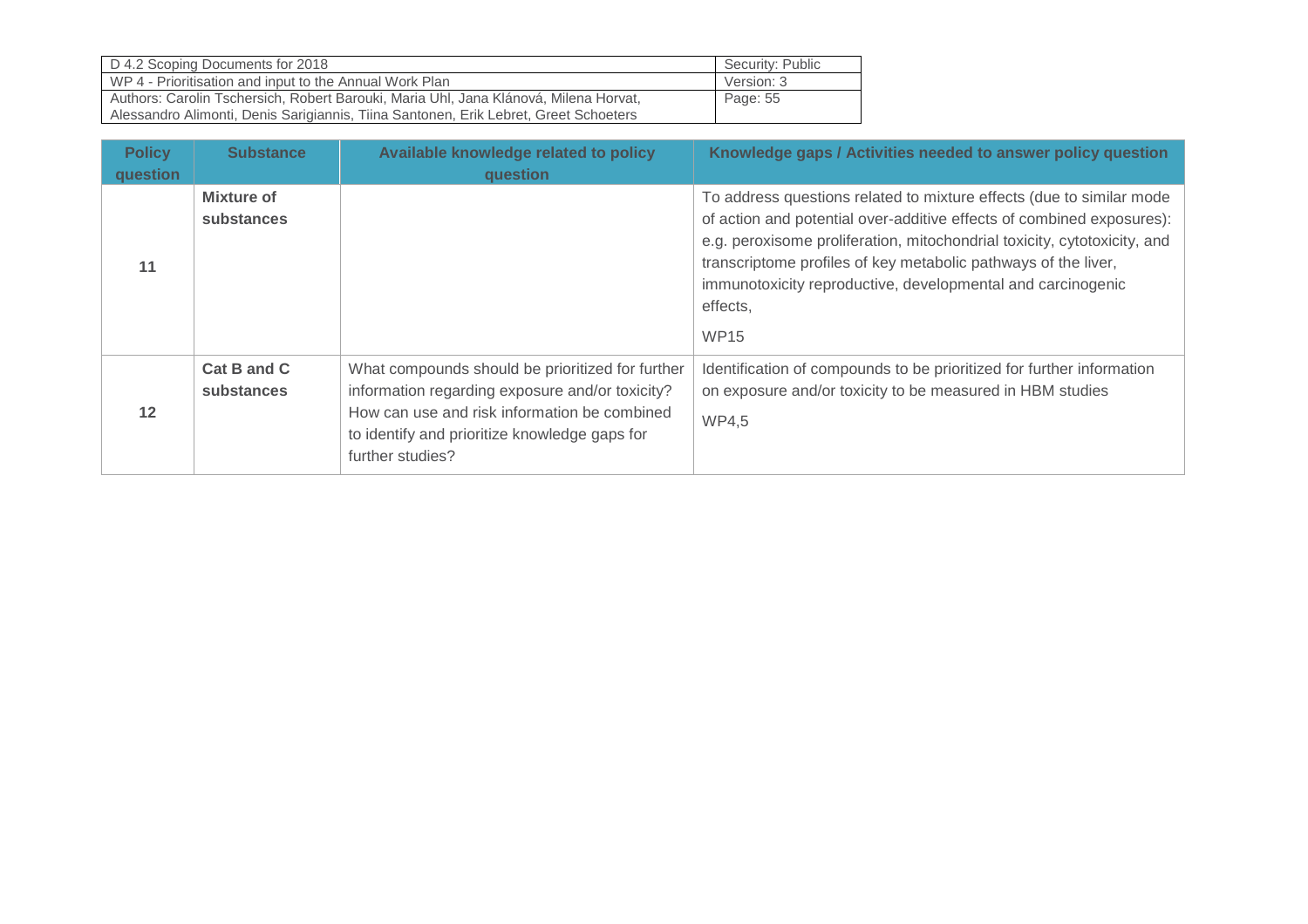| D 4.2 Scoping Documents for 2018                                                     | Security: Public |
|--------------------------------------------------------------------------------------|------------------|
| WP 4 - Prioritisation and input to the Annual Work Plan                              | Version: 3       |
| Authors: Carolin Tschersich, Robert Barouki, Maria Uhl, Jana Klánová, Milena Horvat, | Page: 56         |
| Alessandro Alimonti, Denis Sarigiannis, Tiina Santonen, Erik Lebret, Greet Schoeters |                  |

## **5.5. References**

- 1. Apel, P., Angerer, J., Wilhelm, M., Kolossa-Gehring, M. (2016). New HBM values foremerging substances, inventory of reference and HBM values in force, and working principles of the German Human Biomonitoring Commission. Int. J.Hygiene Environ. Health, http://dx.doi.org/10.1016/j.ijheh.2016.09.007,%20epub17.09.2016
- 2. Axmon, A., Axelsson, J., Jakobsson, K., Lindh, C. H., & Jönsson, B. A. (2014). Time trends between 1987 and 2007 for perfluoroalkyl acids in plasma from Swedish women. Chemosphere, 102, 61-67.
- 3. Buck, R.C., Franklin, J., Berger, U., Conder, J.M., Cousins, I.T., de Voogt, P., Jensen, A.A., Kannan, K., Mabury, S.A., van Leeuwen, S.P. (2011). Perfluoroalkyl and polyfluoroalkyl substances in the environment: terminology, classification, and origins. Integr Environ Assess Manag 7, 513-541.
- 4. Chu S, Letcher RJ, McGoldrick DJ, Backus SM (2016). A New Fluorinated Surfactant Contaminant in Biota: Perfluorobutane Sulfonamide in Several Fish Species, Environ Sci Technol. 2016 Jan 19;50(2):669-75. doi: 10.1021/acs.est.5b05058.
- 5. Danish EPA (2013) Survey of PFOS, PFOA and other perfluoroalkyl and polyfluoroalkyl substances. Environmental Project No1475. ISBN 978-87-93026-03-2
- 6. EC-European Commission (2017) Europe's rivers 'highly contaminated' with long-chain perfluoroalkyl acids. "Science for Environment Policy": European Commission DG Environment News Alert Service, edited by SCU, The University of the University of the West of England, Bristol.
- 7. ECHA (2014) ANNEX XV RESTRICTION REPORT PROPOSAL FOR A RESTRICTION, Perfluorooctanoic acid (PFOA), PFOA salts and PFOA-related substances, 17 October 2014
- 8. ECHA (2015) Opinion of the Committee for Risk Assessment on an Annex XV dossier proposing restrictions of the manufacture, placing on the market or use of a substance within the EU Environment & Health Canada (2012). Screening assessment perfluorooctanoic acid , its salts, and its precursors. ECHA/RAC/RES-O-0000006229-70-02/F.

https://echa.europa.eu/documents/10162/3d13de3a-de0d-49ae-bfbd-749aea884966

- 9. EFSA, 2011. Scientific Opinion of the Panel on Food Contact Materials, Enzymes,Flavourings and Processing Aids on the safety evaluation of the substance,3H-perfluoro-3-[(3-methoxypropoxy)propanoic acid], ammonium salt, CASNo. 958445-44-8, for use in food contact materials. EFSA J. 9 (6), 2182, Online:http://onlinelibrary.wiley.com/doi/10.2903/j.efsa.2011.2182/epdf.
- 10. EPA- Environment Protection Agency (2015) Potential Designated Chemicals: Perfluoroalkyl and Polyfluoroalkyl Substances (PFASs) March 13, 2015 Meeting of the Scientific Guidance Panel Biomonitoring California
- 11. Fischer, S. (2017) Known uses of PFASs. Swedish Chemicals Agency.Nordic workshop, 4-5 April 2017, Stockholm, KemI
- 12. Fromme, H., Wöckner, M., Roscher, E., & Völkel, W. (2017). ADONA and perfluoroalkylated substances in plasma samples of German blood donors living in South Germany. International journal of hygiene and environmental health, 220(2), 455-460.
- 13. Gebbink, WA, Berger, U, Cousins IT. (2015) Estimating human exposure to PFOS isomers and PFCA homologues: The relative importance of direct and indirect (precursor) exposure; Environment International, 74, Pages 160–169
- 14. Glynn, A. Berger, U., Bignert, A., Ullah S. Lignell S., Aune, M. Darnerud, OP.O. (2011) Report to the Swedish Environmental Protection Agency 2011-03-31.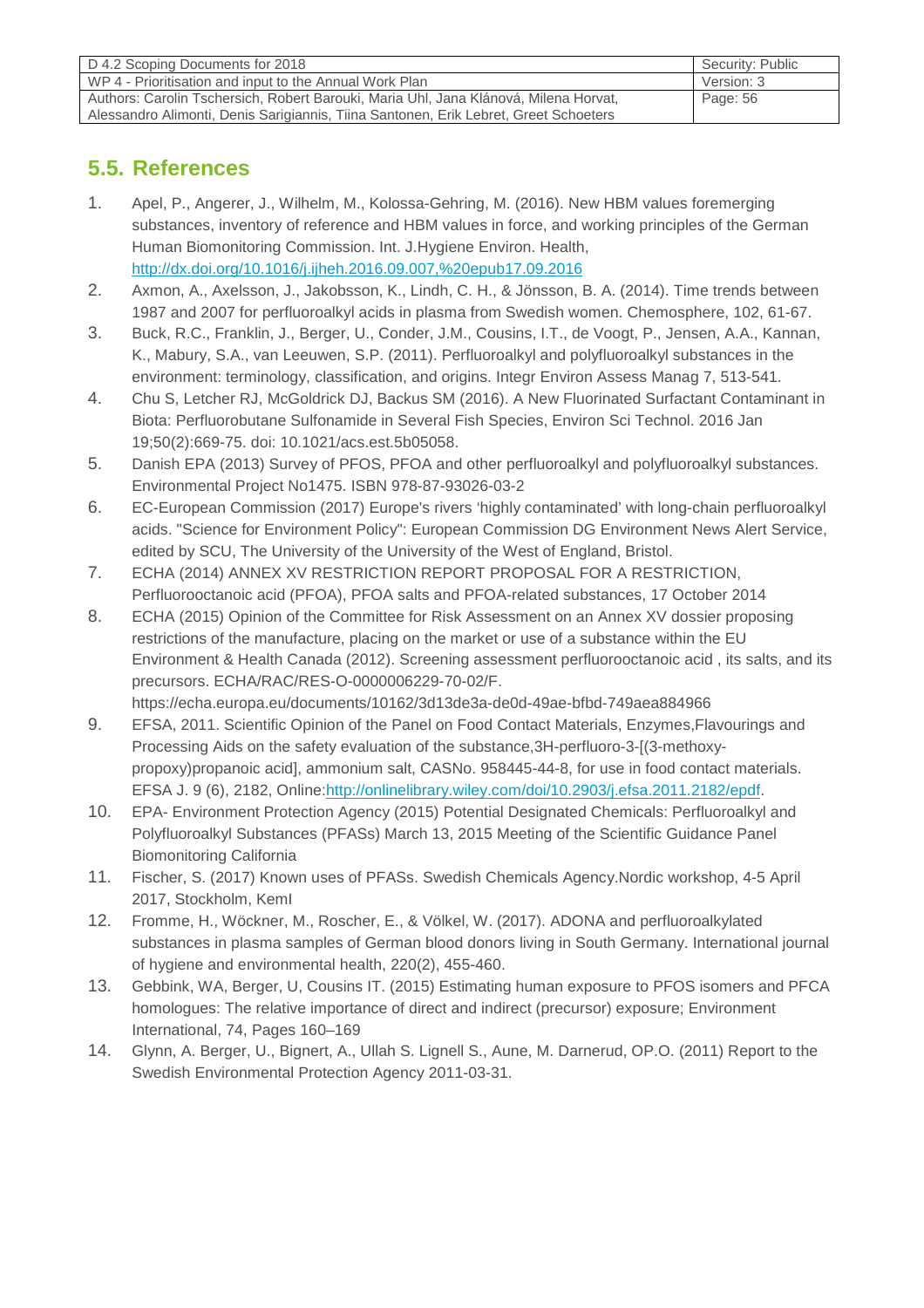| D 4.2 Scoping Documents for 2018                                                     | Security: Public |
|--------------------------------------------------------------------------------------|------------------|
| WP 4 - Prioritisation and input to the Annual Work Plan                              | Version: 3       |
| Authors: Carolin Tschersich, Robert Barouki, Maria Uhl, Jana Klánová, Milena Horvat, | Page: 57         |
| Alessandro Alimonti, Denis Sarigiannis, Tiina Santonen, Erik Lebret, Greet Schoeters |                  |

- 15. Glynn, A., Berger, U., Bignert, A., Ullah, S., Aune, M., Lignell, S., & Darnerud, P. O. (2012). Perfluorinated alkyl acids in blood serum from primiparous women in Sweden: serial sampling during pregnancy and nursing, and temporal trends 1996–2010. Environmental science & technology, 46(16), 9071-9079.
- 16. Global Market Insights (2016) Fluorotelomers Market Size By Product (Fluorotelomer Iodide, Fluorotelomer Acrylate, Fluorotelomer Alcohols), By Application (Textiles, Stain resistant, Food packaging, Fire fighting foams), Industry Analysis Report, Regional Outlook, Application Potential, Price Trends, Competitive Market Share & Forecast, 2016 – 2023, https://www.gminsights.com/industry-analysis/fluorotelomers-market
- 17. Grandjean P. and Budtz-Jørgensen E. (2013) Immunotoxicity of perfluorinated alkylates:calculation of benchmark doses based on serum concentrations in children. Environmental Health 2013, 12:35
- 18. Grandjean P. and Clapp, R. (2015) Perfluorinated Alkyl Substances: Emerging Insights into Health Risks. New Solutions: A Journal of Environmental and Occupational Health Policy. 25(2) 147-163.
- 19. Halldorsson, T. I., Rytter, D., Haug, L. S., Bech, B. H., Danielsen, I., Becher, G., Brink Henriksen, T., Olsen, S. F. (2012). Prenatal exposure to perfluorooctanoate and risk of overweight at 20 years of age: a prospective cohort study. Environ Health Perspect; DOI:10.1289/ehp.1104034
- 20. Haines, D.A., et al., Human biomonitoring reference values derived for persistent organic pollutants in blood plasma from the Canadian Health Measures Survey 2007–2011. Int. J. Hyg. Environ. Health (2017), http://dx.doi.org/10.1016/j.ijheh.2017.03.004
- 21. HBM-Commission (German Human Biomonitoring Commission) (2014) Position paper on the derivation of HBM values. Opinion of the German Human BiomonitoringCommission. Bundesgesundheitsbl 57, 138–147.
- 22. HBM-Commission (German Human Biomonitoring Commission) (2016) HBM I values for Perfluorooctanoic acid (PFOA) and Perfluorooctanesulfonic acid (PFOS) in blood plasma Statement of the German Human Biomonitoring Commission (HBM Commission). Bundesgesundheitsbl 2016 · 59:1364 DOI 10.1007/s00103-016-2437-1
- 23. Jensen, T. K., Andersen, L. B., Kyhl, H. B., Nielsen, F., Christesen, H. T., & Grandjean, P. (2015). Association between Perfluorinated Compound Exposure and Miscarriage in Danish Pregnant Women. Plos online, DOI: 10.1371/journal.pone.0123496
- 24. Jin, H., Zhang, Y., Jiang, W., Zhu, L.-Y., Martin, J.W. (2016). Isomer-specific distribution of perfluoroalkyl substances in blood. Environ Sci Technol 50 (14), 7808-7815.
- 25. Joensen, U. N., Veyrand, B., Antignac, J. P., Jensen, M. B., Petersen, J. H., Marchand, P., Skakkebæk NE, Andersson AM, Le Bizec B, Jørgensen, N. (2013). PFOS (perfluorooctanesulfonate) in serum is negatively associated with testosterone levels, but not with semen quality, in healthy men. Human Reproduction, 28(3), 599-608.
- 26. Johanson, N (2017) EFSA opinion on PFASs. A Nordic workshop on joint strategies for per- and polyfluorinated substances (PFASs). May, 5th, Stockholm.
- 27. KEMI (2015) Occurrence and use of highly fluorinated substances and alternatives, Swedish Chemicals Agency. Stockholm 2015. ISSN 0284-1185. http://www.kemi.se/en/global/rapporter/2015/report-7-15-occurrence-and-use-of-highly-fluorinatedsubstances-and-alternatives.pdf
- 28. KEMI (2016) Strategy for reducing the use of highly fluorinated substances, PFASs. Interim Report. Swedish Chemicals Agency. Print: Arkitektkopia, Stockholm 2016. ISSN 0284-1185. Article number: 361 210.
- 29. KEMI (2017) A Nordic workshop on joint strategies for per- and polyfluorinated substances (PFASs), background document, presentatons. Stockholm, 2017, May, 4-5th.
- 30. Koc, M. et al. (2011). Application of gas chromatography to determination of total organic fluorine after defluorination of perfluorooctanoic acid as a model compound. Croatia Chemica Acta 84(3), 399-406.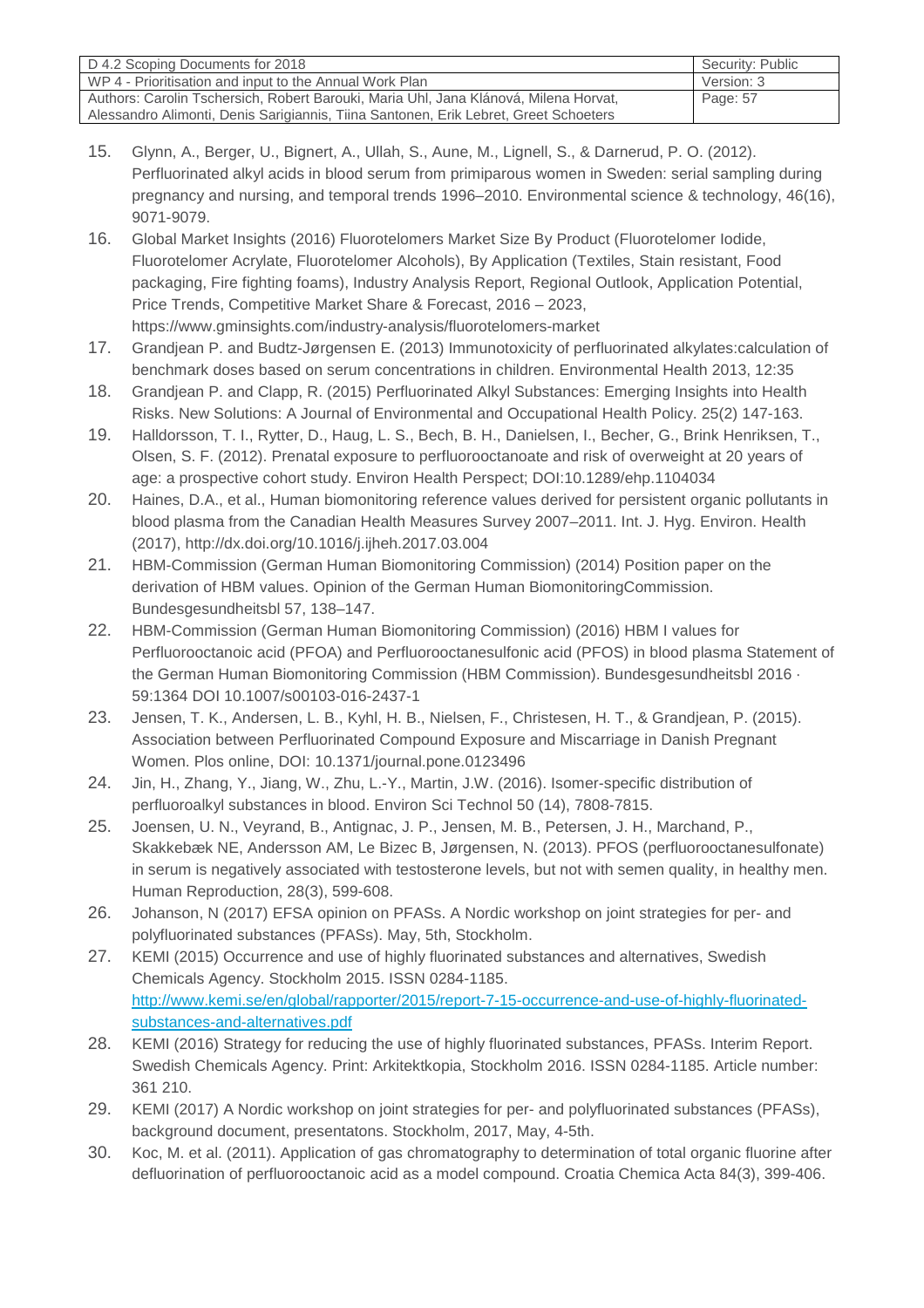| D 4.2 Scoping Documents for 2018                                                     | Security: Public |
|--------------------------------------------------------------------------------------|------------------|
| WP 4 - Prioritisation and input to the Annual Work Plan                              | Version: 3       |
| Authors: Carolin Tschersich, Robert Barouki, Maria Uhl, Jana Klánová, Milena Horvat, | Page: 58         |
| Alessandro Alimonti, Denis Sarigiannis, Tiina Santonen, Erik Lebret, Greet Schoeters |                  |

- 31. Lee, H., Mabury, S.A. (2011). A pilot survey of legacy and current commercial fluorinated chemicals in human sera from United States Donors in 2009. Environ Sci Technol 45, 8067-8074.
- 32. Letcher RJ, Su G, Moore JN, Williams LL, Martin PA, de Solla SR, Bowerman WW (2015) Perfluorinated sulfonate and carboxylate compounds and precursors in herring gull eggs from across the Laurentian Great Lakes of North America: Temporal and recent spatial comparisons and exposure implications. Sci Total Environ. 2015 Dec 15;538:468-77.
- 33. Lind, D. V., Priskorn, L., Lassen, T. H., Nielsen, F., Kyhl, H. B., Kristensen, D. M., ... & Jensen, T. K. (2017). Prenatal exposure to perfluoroalkyl substances and anogenital distance at 3 months of age in a Danish mother-child cohort. Reproductive Toxicology, 68, 200-206.
- 34. Musijowski, J. et al. (2007). Flow-injection determination of total organic fluorine with off-line defluorination reaction on a solid sorbent bed. Analytica Chimica Acta 600, 147-154.
- 35. Miyake, Y. et al. (2007a). Determination of trace levels of total fluorine in water using combustion ion chromatography for fluorine: A mass balance approach to determine individual perfluorinated chemicals in water. J Chromatogr 1143, 98-104.
- 36. Miyake, Y., Yamashita, N., So, M.K., Rostkowski, P., Taniyasu, S., Lam, P.K.S., Kannan, K. (2007b). Trace analysis of total fluorine in human blood using combustion ion chromatography for fluorine: a mass balance approach for the determination of known and unknown organofluorine compounds. J Chromatogr A, 1154, 214-221.
- 37. Nilsson H, Kärrman A, Rotander A, van Bavel B et al. (2013). Biotransformation of fluorotelomer compound to perfluorocarboxylates in humans. Environ Int 51:8-12.
- 38. Nøst, T. H., Vestergren, R., Berg, V., Nieboer, E., Odland, J. Ø., & Sandanger, T. M. (2014). Repeated measurements of per-and polyfluoroalkyl substances (PFASs) from 1979 to 2007 in males from Northern Norway: assessing time trends, compound correlations and relations to age/birth cohort. Environment international, 67, 43-53.
- 39. OECD (2007). Lists of PFOS, PFAS, PFCA, Related compounds and chemicals that may degrade to PFCA.
- 40. OECD (2011). PFCs: Outcome of the 2009 survey: Survey on the production, use and release of PFOS, PFAS, PFOA, PFCA, their related substances and products/mixtures containing these substances. OECD, Paris.
- 41. OECD (2013) Synthesis paper for PFAS on per- and polyfluorinated chemicals (PFCs) Series on Risk Management No. 27. Environment Directorate.
- 42. OECD (2015) Risk reduction approaches for PFASs a cross country analysis. Series on Risk Management No. 29. Environment Directorate
- 43. Peltola-Thies, J (2017) Work plan for regulatory activities of PFASs under REACH/CLP Nordic workshop on joint strategies for PFASs. Presentation, April 5th 2017. Stockholm
- 44. UBA (2016) Investigations on the presence and behaviour of precursors to perfluoroalkyl substances in the environment as a preparation of regulatory measures. Umweltbundesamt Dessau-Roßlau. ISSN 1862-4804
- 45. Rand, A. A., & Mabury, S. A. (2017). Is there a human health risk associated with indirect exposure to perfluoroalkyl carboxylates (PFCAs)?. Toxicology, 375, 28-36.
- 46. Scheringer M. et al. (2014) Helsingør Statement on poly- and perfluorinated alkyl substances (PFASs) Chemosphere, 114, Pages 337-339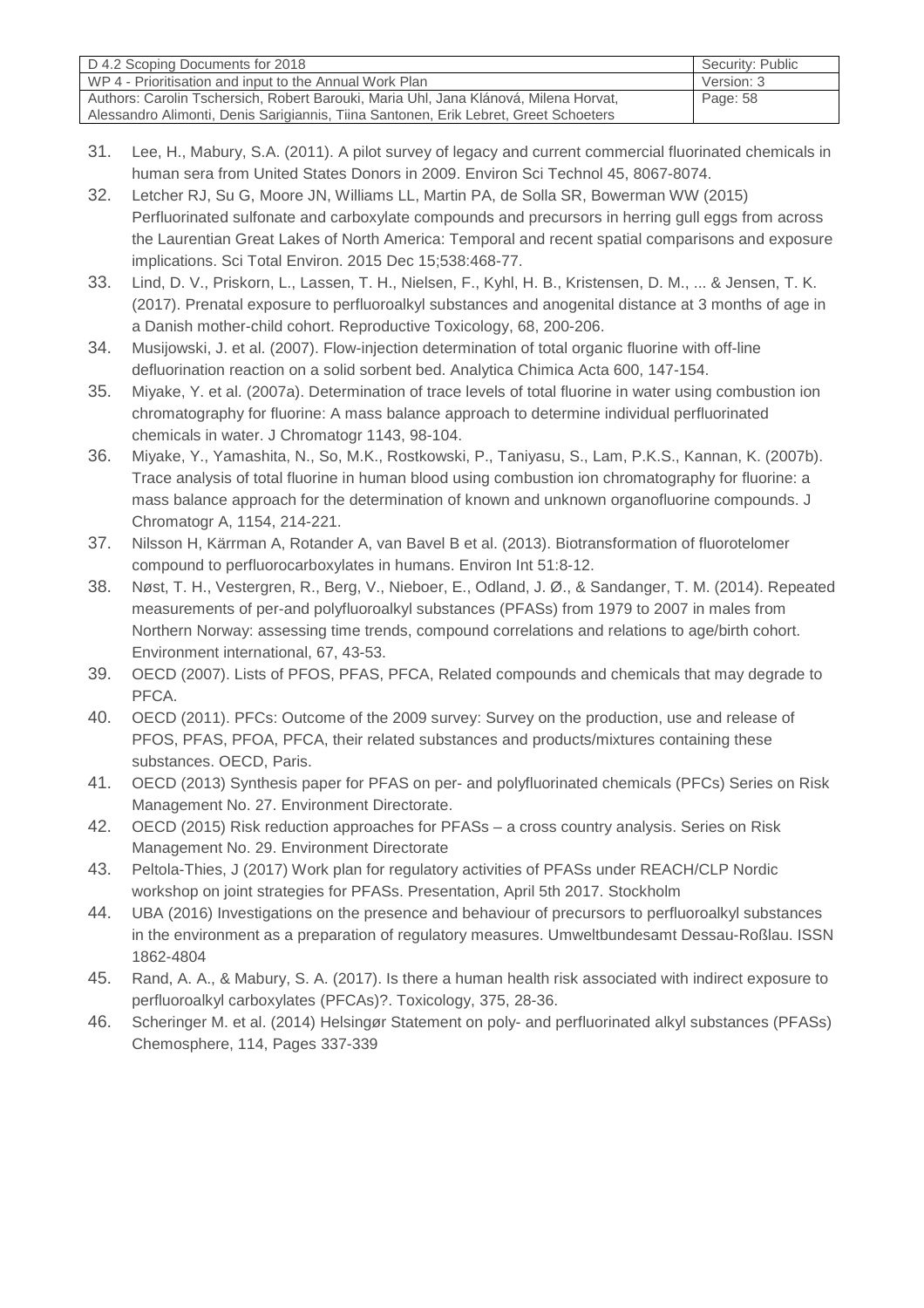| D 4.2 Scoping Documents for 2018                                                     | Security: Public |
|--------------------------------------------------------------------------------------|------------------|
| WP 4 - Prioritisation and input to the Annual Work Plan                              | Version: 3       |
| Authors: Carolin Tschersich, Robert Barouki, Maria Uhl, Jana Klánová, Milena Horvat, | Page: 59         |
| Alessandro Alimonti, Denis Sarigiannis, Tiina Santonen, Erik Lebret, Greet Schoeters |                  |

- 47. Schröter-Kermani, C., Müller, J., Jürling, H., Conrad, A., & Schulte, C. (2013). Retrospective monitoring of perfluorocarboxylates and perfluorosulfonates in human plasma archived by the German Environmental Specimen Bank. International journal of hygiene and environmental health, 216(6), 633-640.
- 48. Shi, Y., Vestergren, R., Xu, L., Zhou, Z., Li, C., Liang, Y., & Cai, Y. (2016). Human exposure and elimination kinetics of chlorinated polyfluoroalkyl ether sulfonic acids (Cl-PFESAS). Environmental science & technology, 50(5), 2396-2404.
- 49. Trier, X.( 2017) Early warning systems for PFASs. A Nordic workshop on joint strategies for PFASs. April 5th 2017, Stockholm.
- 50. Trojanowicz, M., Musijowski, J., Koc, M., Donten, M.A. (2011). Determination of Total Organic Fluorine (TOF) in environmental samples using flow-injection and chromatographic methods. Anal Methods 3, 1039-1045.
- 51. UNEP (2016) Global monitoring plan for effectiveness evaluation Addendum: Executive summary of the second global monitoring report, UNEP/POPS/COP.8/21/Add.1; http://chm.pops.int/TheConvention/ConferenceoftheParties/Meetings/COP8/tabid/5309/Default.aspx
- 52. U.S.EPA (2006). 2010/2015 PFOA Stewardship Program, http://www.epa.gov/oppt/pfoa/pubs/stewardship/
- 53. Vested, A., Ramlau-Hansen, C. H., Olsen, S. F., Bonde, J. P., Kristensen, S. L., Halldorsson, T. I., ... & Toft, G. (2013). Associations of in utero exposure to perfluorinated alkyl acids with human semen quality and reproductive hormones in adult men. Environmental health perspectives, 121(4), 453-458
- 54. Wang Z., Cousins A., Scheringer M., Hungerbühler K. (2013) Fluorinated alternatives to long-chain perfluoroalkyl carboxylic acids (PFCAs), perfluoroalkane sulfonic acids (PFSAs) and their potential precursors. Environment International 60 (2013) 242–248.
- 55. Wang, Z., Cousins, I. T., Berger, U., Hungerbühler, K., & Scheringer, M. (2016). Comparative assessment of the environmental hazards of and exposure to perfluoroalkyl phosphonic and phosphinic acids (PFPAs and PFPiAs): Current knowledge, gaps, challenges and research needs. Environment international, 89, 235-247.
- 56. Wang, Z., DeWitt, J. C., Higgins, C. P., & Cousins, I. T. (2017). A Never-Ending Story of Per-and Polyfluoroalkyl Substances (PFASs)?.
- 57. Yeung, L.W.Y., Miyake, Y., Taniyasu, S., Wang, Y., Yu, H., So, M.K., Jinag, G., Wu, Y., Li, J., Giesy, J.P., Yamashita, N., Lam, P.K.S. (2008). Perfluorinated compounds and total and extractable organic fluorine in human blood samples from China. Environ Sci Technol 42, 8140-8145.
- 58. Yeung, L.W.Y., Miyake, Y., Li, P., Taniyasu, S., Kannan, K., Guruge, K.S., Lam, P.K.S., Yamashita, N. (2009). Comparison of total fluorine, extractable organic fluorine and perfluorinated compounds in the blood of wild and perfluorooctanoate (PFOA)-exposed rats: Evidence for the presence of other organofluorine compounds. Anal Chim Acta 635, 108-114.
- 59. Yeung, L.W.Y., Robinson, S.J., Koschorreck, J., Mabury, S.A. (2013a). Part I. A temporal study of PFCAs and their precursors in human plasma from two German cities 1982-2009. Environ Sci Technol 47, 3865-3874.
- 60. Yeung, L.W.Y., Robinson, S.J., Koschorreck, J., Mabury, S.A. (2013b). Part II. A temporal study of PFCAs and their precursors in human plasma from two German cities 1982-2009. Environ Sci Technol 47, 3875-3882.
- 61. Yeung, L.W.Y., Mabury, S.A. (2016). Are humans exposed to increasing amounts of unidentified organofluorine? Eniron Chem 13, 102-110.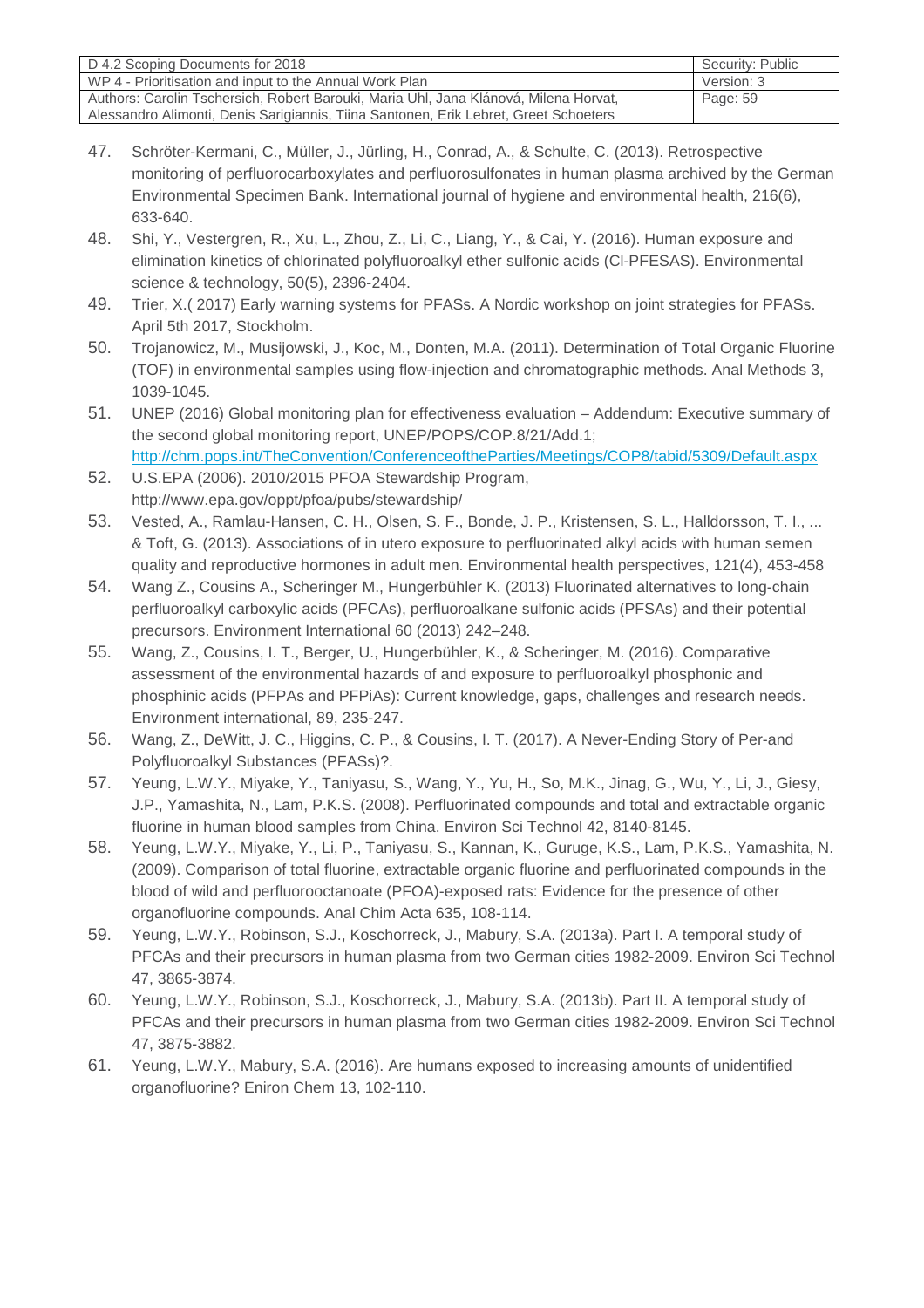| D 4.2 Scoping Documents for 2018                                                                                                                                             | Security: Public |
|------------------------------------------------------------------------------------------------------------------------------------------------------------------------------|------------------|
| WP 4 - Prioritisation and input to the Annual Work Plan                                                                                                                      | Version: 3       |
| Authors: Carolin Tschersich, Robert Barouki, Maria Uhl, Jana Klánová, Milena Horvat,<br>Alessandro Alimonti, Denis Sarigiannis, Tiina Santonen, Erik Lebret, Greet Schoeters | Page: 60         |

# **6. Prioritised substance group: Flame retardants (FR)**

| Responsible author Jana Klánová |                             | E-mail klanova@recetox.muni.cz |
|---------------------------------|-----------------------------|--------------------------------|
| Short name of<br>institution    | MU                          | Phone +420 549 493 995         |
| Co-authors                      | Lisa Melymuk, Garry Codling |                                |

## **6.1. Background Information**

Flame retardant (FR) is the term given to any compound or mixture added to a consumer product or building materials to reduce the flammability and thus improve product safety. Flame retardants can be either chemically-bound to the material of the consumer product, or chemical additives (not bound to the product material). A range of both inorganic and organic FRs are in use; however of concern with respect to HBM4EU are in particular the **synthetic organic flame retardants**. There are three primary types of synthetic organic FRs categorized based on their elemental composition, these being bromine (Br), chlorine (Cl) and phosphate (P).

Since the 1970s, the primary FR compounds used were the polybrominated diphenyl ethers (PBDEs) and hexabromocyclododecane<sup>12</sup> (HBCDD). However, due to concerns regarding the persistence, toxicity and bioaccumulative potential, these compounds have been added to the Stockholm Convention on Persistent Organic Pollutants (www.pops.int), including the most recent addition of deca-BDE (also called BDE-209, referring to the PBDE with 10 bromines) in 2017. Yet, although these compounds are regulated under the Stockholm Convention and through other regulatory mechanisms, the need for FRs has not decreased and this has led to a broadening of the market for FR compounds, with a wide range of replacement compounds used globally. These replacement compounds are typically brominated, chlorinated and organophosphate compounds, some of which are mentioned below. In the following document, OPE (organophosphate esters), refers to the organophosphate-based FRs, while NBFR (novel brominated flame retardant) refers to the brominated replacements for PBDEs and HBCDD.

#### **6.1.1. Hazardous Properties**

PBDEs and HBCDDs have been identified to have a range of adverse health effects, including potential neurotoxic, endocrine, and carcinogenic effects. inter alia , 1-3 The toxicity of tetrabromobisphenol A (TBBPA) is also well-studied and it has been identified to have a range of potential hazardous properties.<sup>4-7</sup> Early evidence suggests that a number of the replacement FRs may have similar health concerns, $8-10$  and moreover, insufficient evidence exists to evaluate toxicity for many of these new FRs. The toxicity and human exposure of selected FRs has been investigated in individual studies, and aquatic toxicity has received significant attention, but there remain large gaps in toxicity studies of directly applicability to human populations.

 $\overline{a}$  $12$  Actually, six isomers of HBCDD exist. Therefore, sometimes the plural HBCDDs is used as synonymous for HBCDD.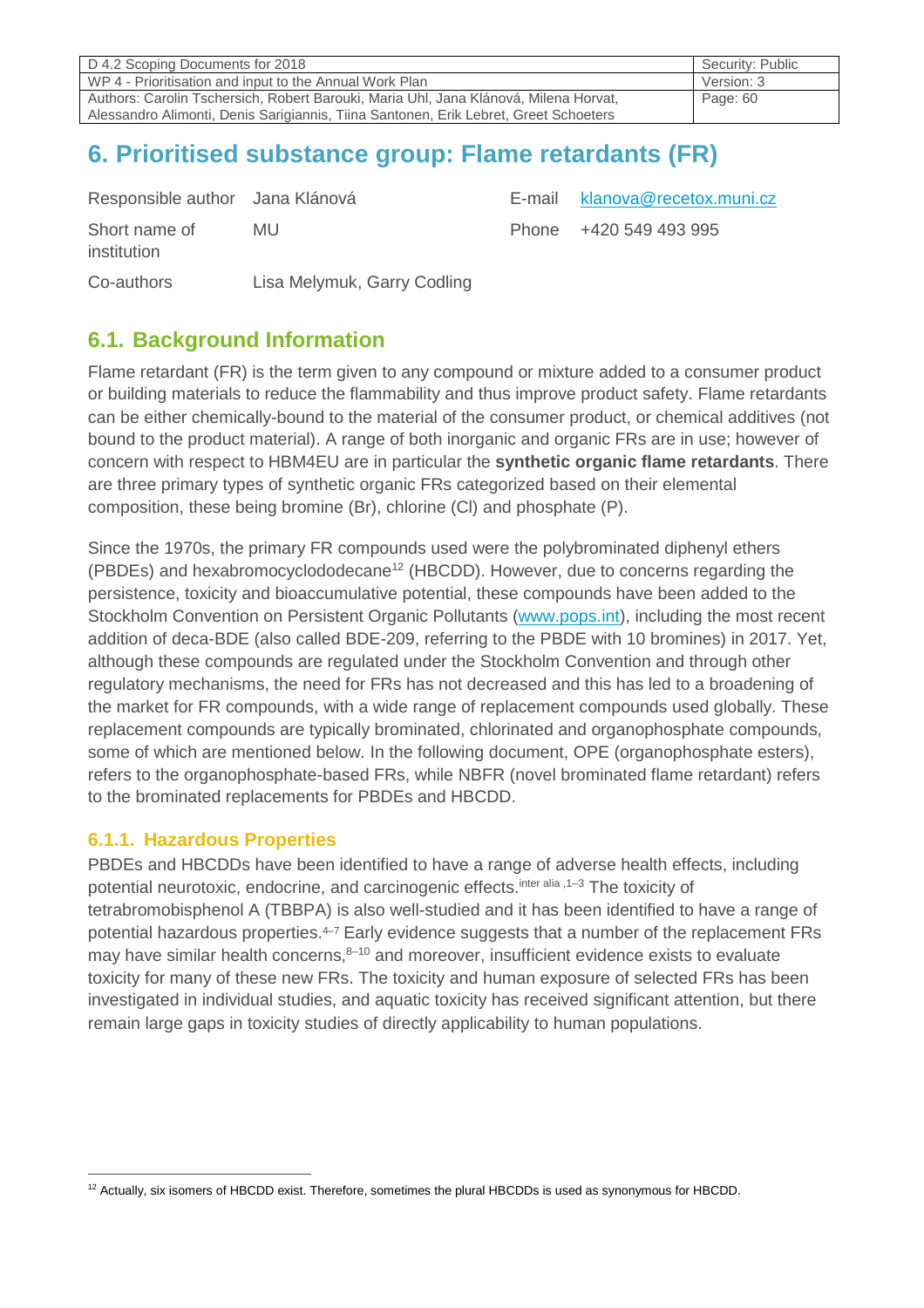| D 4.2 Scoping Documents for 2018                                                     | Security: Public |
|--------------------------------------------------------------------------------------|------------------|
| WP 4 - Prioritisation and input to the Annual Work Plan                              | Version: 3       |
| Authors: Carolin Tschersich, Robert Barouki, Maria Uhl, Jana Klánová, Milena Horvat, | Page: 61         |
| Alessandro Alimonti, Denis Sarigiannis, Tiina Santonen, Erik Lebret, Greet Schoeters |                  |

Bis(2-ethylhexyl)tetrabromophthalate (BEH-TEBP) and 2-ethylhexyl-2,3,4,5-tetrabromobenzoate (EH-TBB) have been identified as potentially bioaccumulative.<sup>11</sup> Decabromodiphenyl ethane (DBDPE) is structurally similar to BDE-209 and hypothesized to have similar toxicity. Triphenyl phosphate (TPHP) is identified by ECHA as very toxic to aquatic life, has been found to affect oestrogen receptor binding activities in zebrafish,<sup>12</sup> and may be associated with altered hormone levels and decreased semen quality in men.<sup>13</sup> Tris-2-chloroethyl phosphate (TCEP) was also found to affect oestrogen receptor binding activities in zebrafish,<sup>12</sup> may affect neurodevelopment, with multiple mechanisms of toxicity, $^8$  and is a possible reproductive toxin.<sup>14</sup> TCIPP may also affect neurodevelopment<sup>8</sup> and is potentially carcinogenic.<sup>14</sup> Tris(1,3-dichloropropyl)phosphate (TDCIPP) may be associated with altered hormone levels and decreased semen quality in men,<sup>13</sup> may affect neurodevelopment, with multiple mechanisms of toxicity,<sup>8</sup> and also may be carcinogenic.<sup>14</sup>

### **6.1.2. Exposure Characteristics**

Human exposure to FRs can occur through a variety exposure pathways, via inhalation, ingestion (either through food or ingestion of indoor dusts, as FRs migrate from products and materials into the indoor and outdoor environment) and dermal exposure, including through direct contact with flame-retarded consumer products.<sup>15</sup> In addition to use as FRs, a number of these compounds (particularly the phosphorus-based FRs) also act as plasticizers,<sup>14</sup> and thus are also added to synthetic materials for this purpose. The exposure pathways differ based on the compound properties and FR use. For example, while adult exposure to some FRs is primarily through diet, for babies and toddlers, due to the hand-to-mouth behaviour and mouthing of toys, the primary exposure pathway is through ingestion of house dust.<sup>16</sup>

Many flame retardants exist in mixtures, e.g., the technical mixtures of the PBDEs, and Firemaster 550, which contains triphenyl phosphate (TPHP), isopropylated triphenyl phosphate isomers (ip-TPP), 2-ethylhexyl-2,3,4,5-tetrabromobenzoate (EH-TBB) and bis(2-ethylhexyl)- 2,3,4,5 tetrabromophthalate (BEH-TEBP). In terms of toxicity, the PBDEs have received attention as mixtures and as individual compounds,<sup>17</sup> and there is evidence of Firemaster 550 as an endocrine disrupting compound and obesogen.<sup>9</sup> However, there is generally little attention given to the toxic effects of the typical mixtures of FRs occurring indoors and to which humans are exposed. Thus, the issue of mixture toxicity is highly relevant to FRs, and remains a large data gap within the toxicological knowledge on FRs.

Highly lipophilic FRs, particularly those with higher persistence, such as the PBDEs, can be detected in parent compound form in human matrices, most commonly in human serum<sup>18-20</sup> and breast milk.<sup>21,22</sup> In contrast, some NBFRs and many OPEs are metabolized in the body, and more commonly used biomarkers of exposure are metabolites detected in urine.<sup>23,24</sup> However, many of the metabolites are uncertain, and metabolic pathways are only characterized for a limited number of FRs.<sup>25–30</sup> Biomarkers for many FRs of emerging concern are unknown. Target matrices for biomonitoring for the emerging FRs can be inferred from physicochemical properties of the molecules, considering their structural similarity to better quantified compounds, and/or relying on chemical modelling techniques, but there is a lack of practical measurement data for many compounds. Many biomonitoring studies report high detection frequencies of FR biomarkers in human matrices, but there is little systematic assessment of temporal or spatial trends. PBDEs are one of the few compounds where generalization of trends and distributions has been made from biomarkers. Quantification of a rapidly increasing temporal trend of PBDEs in maternal milk in Sweden<sup>31,32</sup> lead to initial concerns regarding human exposure to PBDEs and first regulatory actions.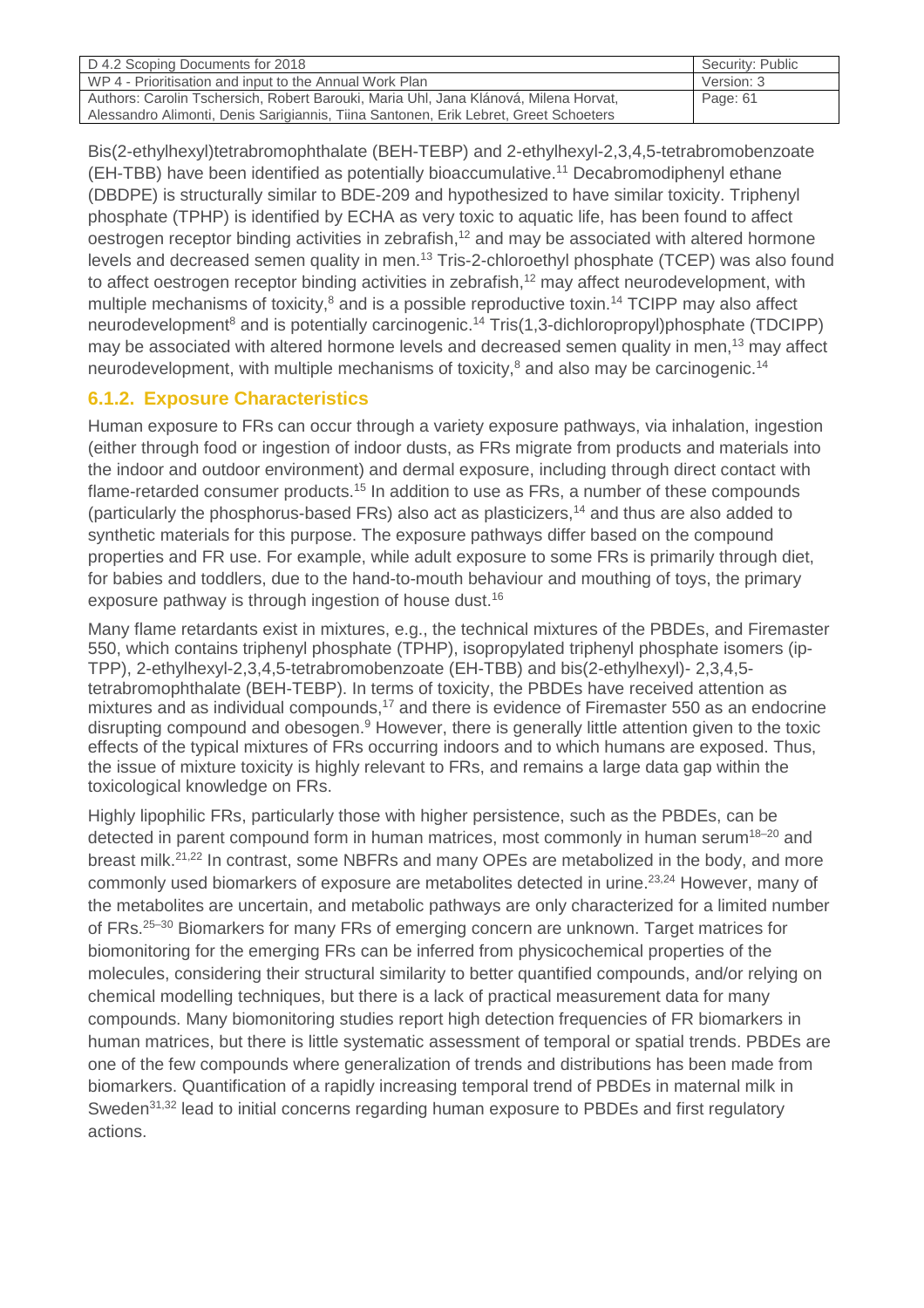| D 4.2 Scoping Documents for 2018                                                     | Security: Public |
|--------------------------------------------------------------------------------------|------------------|
| WP 4 - Prioritisation and input to the Annual Work Plan                              | Version: 3       |
| Authors: Carolin Tschersich, Robert Barouki, Maria Uhl, Jana Klánová, Milena Horvat, | Page: 62         |
| Alessandro Alimonti, Denis Sarigiannis, Tiina Santonen, Erik Lebret, Greet Schoeters |                  |

In general, human exposure to PBDEs is lower in Europe than in North America.<sup>33</sup> while evidence from indoor dust and chemical usage suggests higher human exposure to HBCDDs in Europe than in North America based on identified correlations between dust and serum concentrations.<sup>34,35</sup> The strong interpretations of exposure trends from PBDEs suggest that sufficient biomarker data for other FRs, once obtained, will enable similar improvements in understanding of FR exposure and effects in the European population.

#### **6.1.3. Policy Relevance**

A small number of FRs are regulated/restricted both within the EU as well as at the international level. PBDEs and HBCDD are restricted under the Stockholm Convention on Persistent Organic Pollutants, and now have limited use. Additionally, many replacement/alternative FRs are under REACH evaluation, however there are currently no restrictions or regulations for a number of FR compounds. Given the existing regulations on flame retardants both at the international (e.g., Stockholm Convention) and European level (e.g., REACH), HBM4EU can contribute by providing information on the effect of legislative restrictions and bans on concentrations in the European human population, particularly with respect to establishing baseline exposure concentrations for current-use flame retardants. Evaluating and comparing temporal trends for banned/restricted vs. current-use FRs will also allow us to determine if current regulations are effective across the EU, and if the emerging FRs are showing signs of accumulation in the environment or within the European population. For the majority of FRs there are no established safety limits, health-based reference values or guidance values, and limited knowledge of usage volumes due to manufacturer confidentiality. HBM4EU provides a platform to identify geographic patterns and time trends of exposure from existing data sets and to identify and rectify where major gaps exist through additional targeted investigation. This will allow regulatory agencies to identify any FRs that may be of concern and to make informed decisions.

Of concern is the relative lack of information regarding the use, exposure pathways and toxicity of many of these compounds. The European Food Safety Authority (EFSA) identified 17 brominated FRs which are currently in use and with detectable levels in environmental and/or human matrices, and a further ten brominated FRs that have concentrations >0.1% in consumer products and materials, but lack any information on human and environmental levels or even occurrence at all.<sup>36</sup> In conjunction with a lack of exposure data, there also is a lack of toxicological information for many of these compounds, and what information is available for some compounds is based on the chemical properties (e.g., quantitative structure–activity relationship models), and estimates rather than direct evidence. This makes it difficult for regulatory bodies and legislative agencies to make informed decisions. Furthermore, the broad suite of known FRs covers a wide range of physicochemical properties, meaning that in most cases each individual FR must be independently studied to understand emission, exposure and toxicity, Conclusively, it can be said that large data gaps exist for a wide number of FRs.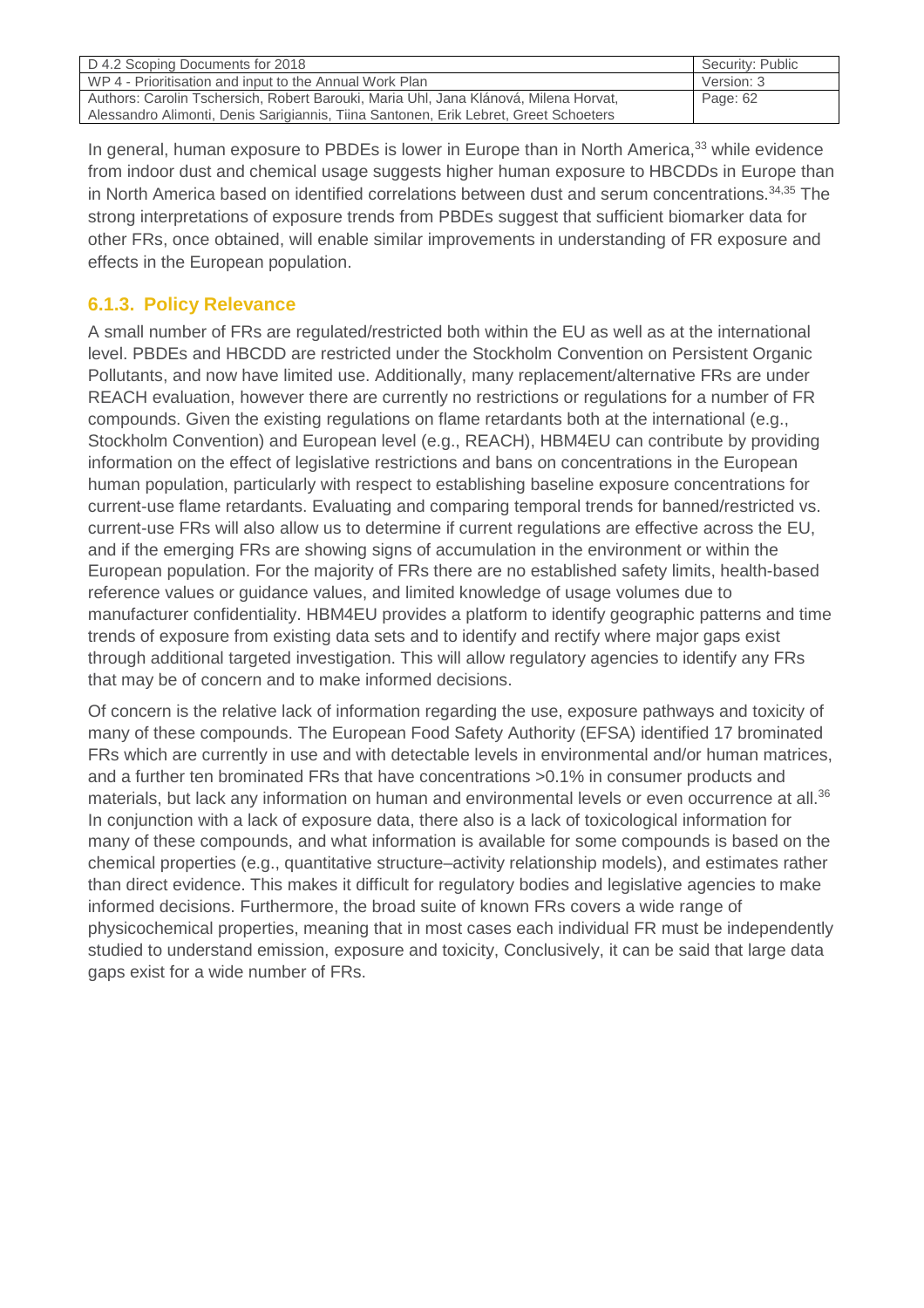| D 4.2 Scoping Documents for 2018                                                     | Security: Public |
|--------------------------------------------------------------------------------------|------------------|
| WP 4 - Prioritisation and input to the Annual Work Plan                              | Version: 3       |
| Authors: Carolin Tschersich, Robert Barouki, Maria Uhl, Jana Klánová, Milena Horvat, | Page: 63         |
| Alessandro Alimonti, Denis Sarigiannis, Tiina Santonen, Erik Lebret, Greet Schoeters |                  |

### **6.1.4. Societal Aspects**

FRs are widely used in consumer products and building materials, in particular in electronics, textiles and furnishings, automobiles and other vehicles, building insulation, flooring, appliances and ducting, and studies have identified a range of FRs in all of these product groups  $37-42$ . The amounts of and types of FRs vary widely even within product groupings, and can be found at up to percentage levels in consumer products, but typically are in the ug/g range.

There is extremely limited information on EU and/or global production of FRs. The provision of this information is challenging for the following reasons: (1) FR producers maintain proprietary control of the chemical composition of some commercial FR mixtures, and information may not be publicly available; (2) regulations and/or information on commercial production of FRs provided for the EU region may not reflect the use in the EU or the potential for human exposure, since many FRs enter the EU already incorporated into consumer products manufactured in other regions, and chemicals already incorporated into consumer products may not be included in some chemical inventories; and (3) the FR market is rapidly changing in response to regulations and shifts in product requirements, and usage information becomes quickly out of date. Further complexity of information of FRs in consumer products arises from variability in FR mass in the same products due to manufacturing variability or use and complex products such as cars contain a range of FRs with components from global sources.

The FRs that have received the most attention, both scientifically and in terms of regulation and restriction are PBDEs, HBCDD and tetrabromobisphenol A (TBBPA). However, despite this attention, publically available information on production and/or usage volumes is still limited.

PBDEs: In 2001, global use of the three PBDE technical mixtures was as follows: 7500 tonnes of pentaBDE, 3790 t of octaBDE, and 56150 t of decaBDE.<sup>43</sup> European use at this time was 150 t of pentaBDE, 610 t of octaBDE, and 7600 t of decaBDE,<sup>43</sup> however, as noted above, more PBDEs may have been in actual use due to import of products manufactured in other regions. There should be no production of pentaBDE and octaBDE after 2004 due to voluntary phase-out by production companies followed by subsequent listing in the Stockholm Convention. For decaBDE, global use was 7300 t in 2008.<sup>44</sup> There should be no production/use of deca-BDE in Europe after 2008. DecaBDE has been accepted for inclusion on the Stockholm Convention in May 2017. Currently, ECHA identifies that decaBDE is imported into the European Economic Area in amounts of 1000 to 10000 t per year.

HBCDD: In 2001, global use was 16700 t, and the majority of use, 9500 t, was in Europe.<sup>43</sup> In 2015, global use was similar: 16750 t, but the use within Europe was significantly less, at 2800 t.<sup>45</sup> Due to Stockholm Convention restrictions on HBCDD, there should be no new use by signatory countries excepting in expanded polystyrene and extruded polystyrene used as building insulation.<sup>46</sup> Currently, the ECHA identifies that HBCDD is manufactured and/or imported into the European Economic Area in amounts of 10000 to 100000 t per year.

TBBPA: In 2001, global use of TBBPA was 119700 and of this, European use was 11600 t.<sup>43</sup> By 2008 global use had increased to 230000 tonnes per year.<sup>44</sup> Currently, ECHA identifies that TBBPA is manufactured and/or imported into the European Economic Area in amounts of 1000 to 10000 t per year.

There is even more limited information for other FRs, despite the general perception that they are being used in increasingly higher amounts as replacements for PBDEs and HBCDD. ECHA usage information for selected Category B FRs is given in Table1: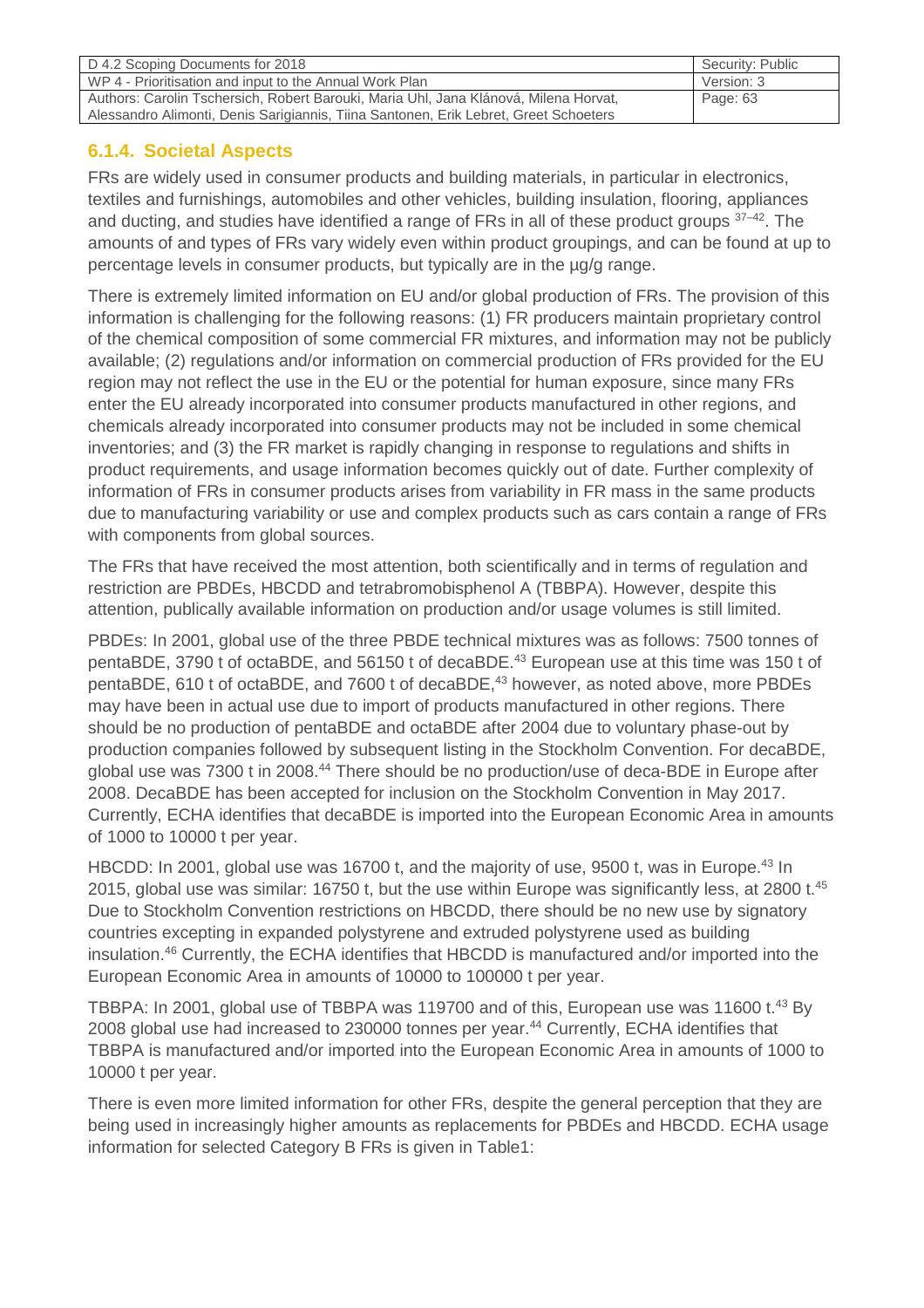| D 4.2 Scoping Documents for 2018                                                     | Security: Public |
|--------------------------------------------------------------------------------------|------------------|
| WP 4 - Prioritisation and input to the Annual Work Plan                              | Version: 3       |
| Authors: Carolin Tschersich, Robert Barouki, Maria Uhl, Jana Klánová, Milena Horvat, | Page: 64         |
| Alessandro Alimonti, Denis Sarigiannis, Tiina Santonen, Erik Lebret, Greet Schoeters |                  |

#### **Table 7: The mass of FRs in use in the EU per year based upon ECHA and REACH estimates accessed in March 2017.**

| <b>Compound</b>                                  | Manufacture and/or import amount (tonnes/year) |
|--------------------------------------------------|------------------------------------------------|
| Bis(2-ethylhexyl) tetrabromophthalate (BEH-TEBP) | 100-1000 t/y                                   |
| Decabromodiphenylethane (DBDPE)                  | 10000-100000 t/y                               |
| Triphenyl phosphate (TPHP)                       | 1000-10000 t/y                                 |
| Tri(2-butoxyethyl) phosphate (TBOEP)             | 1000-10000 t/y                                 |
| Tris(1,3-dichloropropyl)phosphate (TDCIPP)       | 1000-10000 t/y                                 |
| 2-ethylhexyl diphenyl phosphate (EHDPP)          | 1000-10000 t/y                                 |

Category A substances have identified toxicity to humans and/or environmental systems, and have been regulated/restricted in view of this. However, many Category B substances are also of concern due to potential toxicity and high environmental concentrations with increasing temporal trends, particularly in the indoor environment<sup>47,48</sup> and consumer products,  $37,38$  yet no production and/or usage information is publicly available. In particular, this applies for 2-ethylhexyl-2,3,4,5 tetrabromobenzoate (EH-TBB), 1,2-bis(2,4,6-tribromophenoxy)-ethane (BTBPE), Dechlorane Plus (DDC-CO), tris-2-chloroethyl phosphate (TCEP) and tris(1-chloro-2-propyl) phosphate (TCIPP).

Many of the alternative/replacement FRs have no available biomonitoring data, or only 1 or 2 reports. European biomonitoring data is wholly absent for many FRs (including the majority of Category C compounds), and when it exists, is often limited to Northern Europe (Scandinavian countries, Germany, Netherlands, Belgium). Biomonitoring data for Southern and Eastern Europe is a crucial data gap for almost all FRs. However, despite the lack of biomonitoring data, the majority of the FRs are consistently detected in indoor matrices, in particular, in residential dust at high levels,<sup>42,47–59,24,60–62</sup> which suggests potential human exposure by ingestion of dust and dermal contact with surface dusts. Notably, the concentrations of the organophosphate FRs are order of magnitude higher than many other compounds in residential dust, suggesting high potential for ingestion and dermal exposure, particularly for children.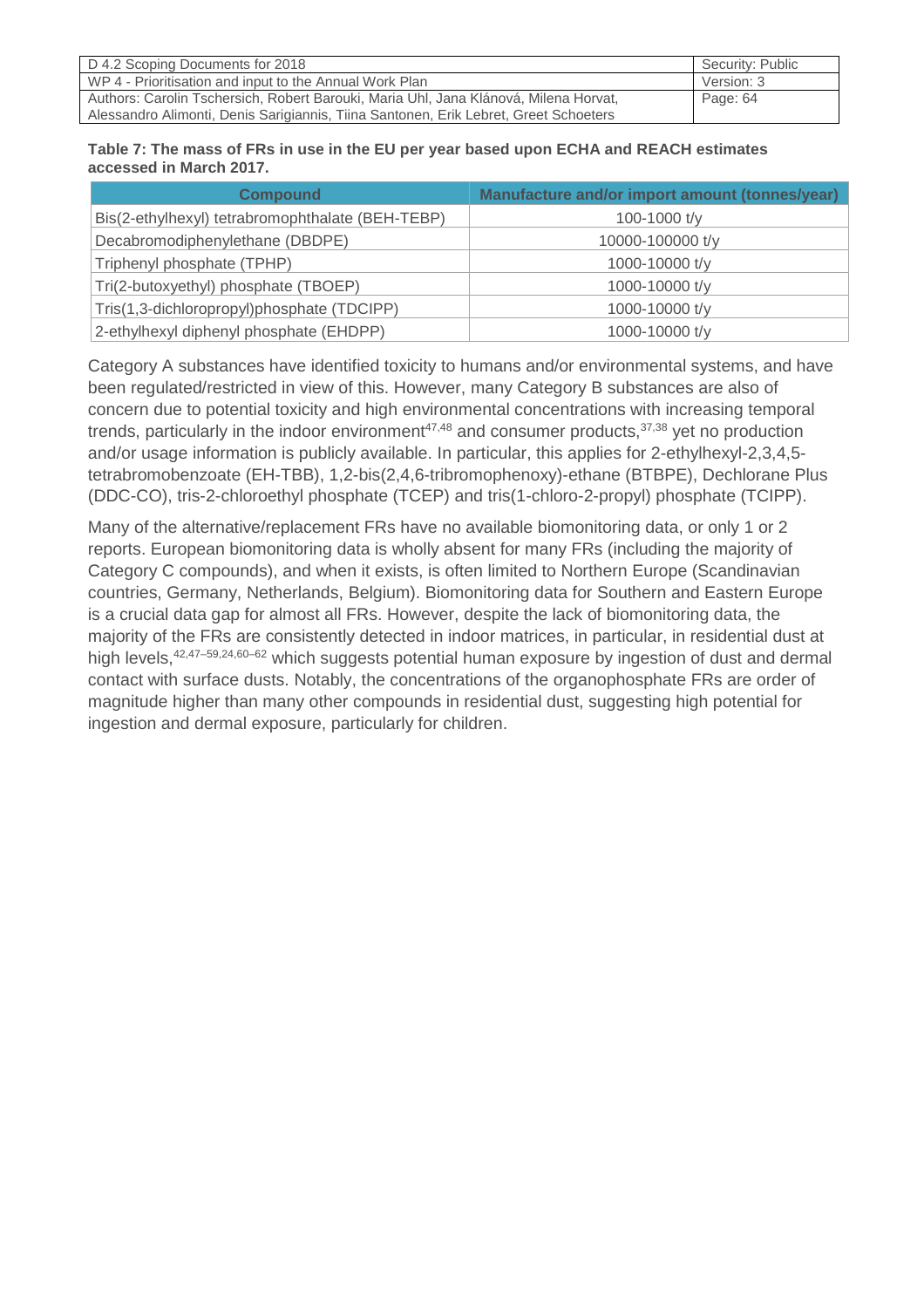| D 4.2 Scoping Documents for 2018                                                     | Security: Public |
|--------------------------------------------------------------------------------------|------------------|
| WP 4 - Prioritisation and input to the Annual Work Plan                              | Version: 3       |
| Authors: Carolin Tschersich, Robert Barouki, Maria Uhl, Jana Klánová, Milena Horvat, | Page: 65         |
| Alessandro Alimonti, Denis Sarigiannis, Tiina Santonen, Erik Lebret, Greet Schoeters |                  |

## **6.2. Categorisation of Substances**

The FRs of interest to HBM4EU have been categorized according to the availability of data relevant to the project research questions. **Category A** compounds are those for which many studies were recently conducted and HBM and toxicity/epidemiological data may be sufficient to provide an overall picture across Europe, interpretation of health risks is possible and we expect to answer important policy-related research questions within the first two years of the project. **Category B** substances have spatial gaps in data within Europe, while **category C** substances have very little or no data or toxicological/health effect information available.

#### **Table 8: Substances included in the substance group, listed according to availability of human biomonitoring data, in category A, B, C substances (see above)**

| Cat. | <b>Abbreviation/</b><br><b>Acronym</b> | <b>Systematic name</b>                                       | <b>CAS No.</b>                | <b>Regulation</b>           |
|------|----------------------------------------|--------------------------------------------------------------|-------------------------------|-----------------------------|
|      | tetraBDE                               | Tetrabromodiphenyl ether                                     | 5436-43-1                     | <b>Stockholm Convention</b> |
|      | pentaBDE                               | Pentabromodiphenyl ether                                     | 60348-60-9                    | <b>Stockholm Convention</b> |
|      | hexaBDE                                | Hexabromodiphenyl ether                                      | 36355-01-8                    | <b>Stockholm Convention</b> |
|      | heptaBDE                               | Heptabromodiphenyl ether                                     | 189084-67-1                   | <b>Stockholm Convention</b> |
| A    | <b>HBCDD</b>                           | Hexabromocyclododecane                                       | 3194-55-6, 25637-<br>99-4     | <b>Stockholm Convention</b> |
|      | mirex                                  | Perchloropentacyclodecane                                    | 2385-85-5                     | <b>Stockholm Convention</b> |
|      | <b>BDE-209</b>                         | $2,2',3,3',4,4',5,5',6,6'-$<br>decabromodiphenyl ether       | 1163-19-5                     | <b>Stockholm Convention</b> |
|      | <b>TBBPA</b>                           | Tetrabromobisphenol A                                        | 79-94-7                       |                             |
|      | <b>BEH-TEBP</b>                        | Bis(2-ethylhexyl)tetrabromo-<br>phthalate                    | 26040-51-7                    |                             |
|      | EH-TBB                                 | 2-ethylhexyl-2,3,4,5-<br>tetrabromobenzoate                  | 183658-27-7                   |                             |
|      | <b>BTBPE</b>                           | $1,2-bis(2,4,6-$<br>tribromophenoxy) ethane                  | 37853-59-1                    |                             |
|      | <b>DBDPE</b>                           | Decabromodiphenylethane                                      | 84852-53-9                    |                             |
|      | DBE-DBCH                               | Tetrabromoethylcyclohexane                                   | 3322-93-8                     |                             |
|      | <b>DBHCTD</b>                          | Hexachlorocyclopentenyl-<br>dibromocyclooctane               | 51936-55-1                    |                             |
| B    | <b>HBB</b>                             | Hexabromobenzene                                             | 87-83-2                       |                             |
|      | <b>OBTMPI</b>                          |                                                              | 1084889-51-9,                 |                             |
|      |                                        | Octabromotrimethyphenyl                                      | 1025956-65-<br>3,893843-07-7, |                             |
|      |                                        | indane                                                       |                               |                             |
|      |                                        |                                                              | 155613-93-7                   |                             |
|      | PBB-Acr<br><b>PBT</b>                  | Pentabromobenzyl acrylate                                    | 59947-55-1                    |                             |
|      | <b>TBCO</b>                            | Pentabromotoluene                                            | 87-83-2                       |                             |
|      | <b>TBX</b>                             | 1,2,5,6-tetrabromocyclooctane<br>2,3,5,6-tetrabromo-p-xylene | 3194-57-8<br>23488-38-2       |                             |
|      | <b>PBEB</b>                            | Pentabromoethylbenzene                                       | 85-22-3                       |                             |
|      | DDC-CO                                 | <b>Dechlorane Plus</b>                                       | 135821-03-9                   |                             |
|      |                                        | Tris(2,3-dibromopropyl)                                      |                               |                             |
| B    | <b>TDBPP</b>                           | phosphate                                                    | 126-72-7                      |                             |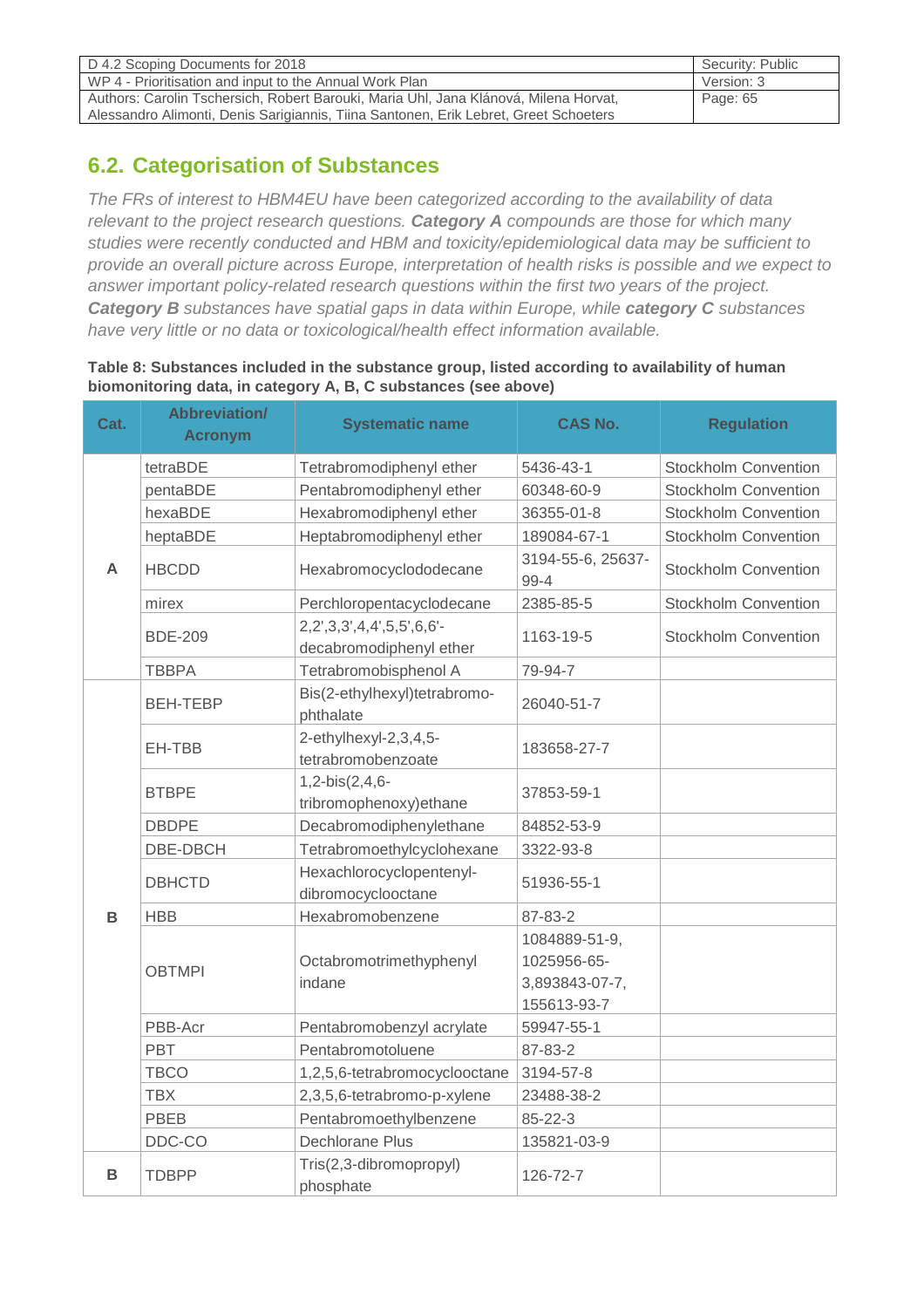| D 4.2 Scoping Documents for 2018                                                     | Security: Public |
|--------------------------------------------------------------------------------------|------------------|
| WP 4 - Prioritisation and input to the Annual Work Plan                              | Version: 3       |
| Authors: Carolin Tschersich, Robert Barouki, Maria Uhl, Jana Klánová, Milena Horvat, | Page: 66         |
| Alessandro Alimonti, Denis Sarigiannis, Tiina Santonen, Erik Lebret, Greet Schoeters |                  |

| Cat.        | Abbreviation/<br><b>Acronym</b> | <b>Systematic name</b>                                                                           | <b>CAS No.</b> | <b>Regulation</b> |
|-------------|---------------------------------|--------------------------------------------------------------------------------------------------|----------------|-------------------|
|             | <b>TPHP</b>                     | Triphenyl phosphate                                                                              | 115-86-6       |                   |
|             | <b>TMPP</b>                     | Tricresyl phosphate                                                                              | 1330-78-5      |                   |
|             | <b>TBOEP</b>                    | Tri(2-butoxyethyl) phosphate                                                                     | 78-51-3        |                   |
|             | <b>TCEP</b>                     | Tris-2-chloroethyl phosphate<br>(TCEP                                                            | 115-96-8       |                   |
|             | <b>TCIPP</b>                    | Tris(1-chloro-2-propyl)<br>phosphate                                                             | 13674-84-5     |                   |
|             | <b>TDCIPP</b>                   | $Tris(1,3-$<br>dichloropropyl)phosphate                                                          | 13674-87-8     |                   |
|             | <b>TEP</b>                      | Triethyl phosphate                                                                               | 78-40-0        |                   |
|             | <b>TNBP</b>                     | Tri-n-butyl phosphate                                                                            | 126-73-8       |                   |
|             | <b>TIBP</b>                     | Tri-iso-butyl phosphate                                                                          | 126-71-6       |                   |
|             | <b>TEHP</b>                     | Tris(2-ethylhexyl) phosphate                                                                     | 78-42-2        |                   |
|             | <b>EHDPP</b>                    | 2-ethylhexyl diphenyl<br>phosphate                                                               | 1241-94-7      |                   |
|             | TnPP                            | Tri-n-propyl-phosphate (TnPP                                                                     | 513-08-6       |                   |
|             | <b>DCP</b>                      | Cresyl diphenyl phosphate                                                                        | 26444-49-5     |                   |
|             | V <sub>6</sub>                  | $2,2-$<br>bis(chloromethyl)trimethyleneb<br>is[bis(2-chloroethyl)<br>phosphate]                  | 38051-10-4     |                   |
|             | <b>HEEHP-TEBP</b>               | 2-(2-hydroxyethoxy) ethyl 2-<br>hydroxypropyl 3,4,5,6-<br>tetrabromophthalate                    | 20566-35-2     |                   |
|             | 4'-PeBPO-BDE208                 | Pentabromophenoxy-<br>nonabromodiphenyl ether                                                    | 58965-66-5     |                   |
|             | <b>TBNPA</b>                    | Tribromoneopentyl alcohol                                                                        | 1522-92-5      |                   |
|             | <b>HBCYD</b>                    | Hexabromocyclodecane                                                                             | 25495-98-1     |                   |
|             | <b>DBNPG</b>                    | Dibromoneopentylglycol                                                                           | 3296-90-0      |                   |
| C           | <b>DBS</b>                      | Dibromostyrene                                                                                   | 31780-26-4     |                   |
|             | TDBP-TAZTO                      | $Tris(2,3-$<br>dibromopropyl)isocyanurate                                                        | 52434-90-9     |                   |
|             | BDBP-TAZTO                      | 1,3-bis(2,3-dibromopropyl)-5-<br>(2-propen-1-yl)-1,3,5-triazine-<br>2,4,5(1H,3H,5H)-trione       | 75795-16-3     |                   |
|             | DBP-TAZTO                       | 1-(2,3-dibromopropyl)-3,5-<br>diallyl-1,3,5-triazine-<br>2,4,6(1H,3H,5H)-trione (CAS-<br>$No:$ ) | 57829-89-7     |                   |
| $\mathbf C$ | TTBP-TAZ                        | 2,4,6-tris(2,4,6-<br>tribromophenoxy)-1,3,5-<br>triazine (CAS-No:)                               | 25713-60-4     |                   |
|             | <b>EBTEBPI</b>                  | $N, N'$ -<br>ethylenebis(tetrabromophthali<br>mide)                                              | 32588-76-4     |                   |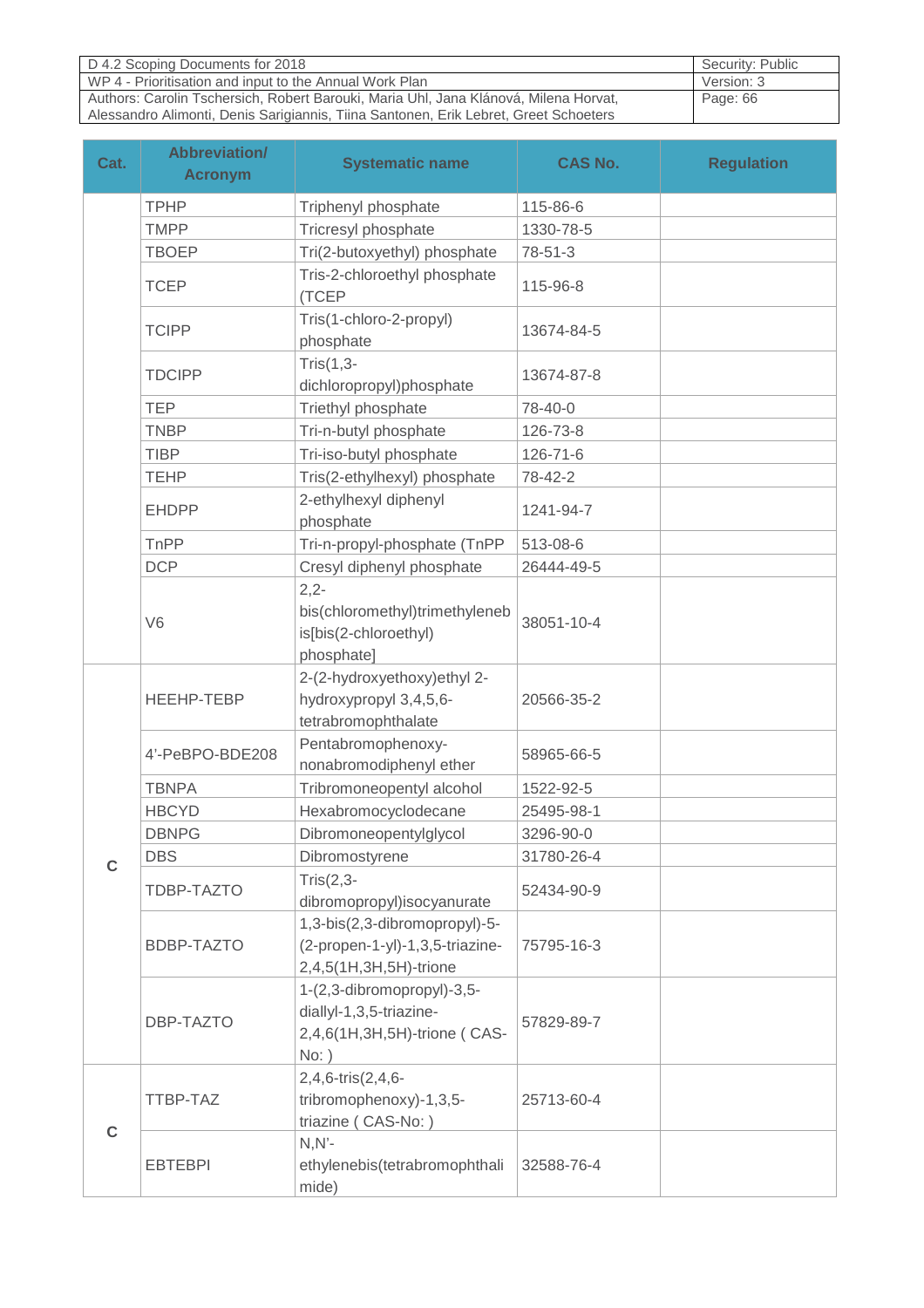| D 4.2 Scoping Documents for 2018                                                     | Security: Public |
|--------------------------------------------------------------------------------------|------------------|
| WP 4 - Prioritisation and input to the Annual Work Plan                              | Version: 3       |
| Authors: Carolin Tschersich, Robert Barouki, Maria Uhl, Jana Klánová, Milena Horvat, | Page: 67         |
| Alessandro Alimonti, Denis Sarigiannis, Tiina Santonen, Erik Lebret, Greet Schoeters |                  |

| Cat.                                                                            | Abbreviation/<br><b>Acronym</b> | <b>Systematic name</b>                                                                                                                               | <b>CAS No.</b> | <b>Regulation</b> |
|---------------------------------------------------------------------------------|---------------------------------|------------------------------------------------------------------------------------------------------------------------------------------------------|----------------|-------------------|
|                                                                                 | BPA-BDPP                        | <b>Bisphenol A</b><br>bis(diphenylphosphate)                                                                                                         | 5945-33-5      |                   |
|                                                                                 | <b>RBDPP</b>                    | Resorcinol<br>bis(diphenylphosphate)                                                                                                                 | 125997-21-9    |                   |
|                                                                                 | 2,4,6-TBP                       | 2,4,6-tribromophenol                                                                                                                                 | 118-79-6       |                   |
|                                                                                 | <b>PBP</b>                      | Pentabromophenol                                                                                                                                     | 608-71-9       |                   |
|                                                                                 | <b>DBP</b>                      | 2,4-dibromophenol                                                                                                                                    | 615-58-7       |                   |
| Dechlorane 602<br>Dodecachloro-<br>Dec 602<br>1,4:6,9<br>dimethanodibenzofuran) |                                 | $(1,2,3,4,6,7,8,9,10,10,11,11-$<br>1,4,4a,5a,6,9,9a,9b-octahydro-                                                                                    | 31107-44-5     |                   |
|                                                                                 | Dec 603                         | Dechlorane 603<br>$(1,2,3,4,5,6,7,8,12,12,13,13-$<br>Dodecachloro-<br>1,4,4a,5,8,8a,9,9a,10,10a-<br>decahydro-1,4:5,8:9,10-<br>trimethanoanthracene) | 13560-92-4     |                   |
|                                                                                 | HCTBPH/Dec 604                  | Dechlorane 604 (1,2,3,4,7,7-<br>hexachloro-5-(2,3,4,5-<br>tetrabromophenyl)-<br>bicyclo[2.2.1]hept-2-ene)                                            | 34571-16-9     |                   |
|                                                                                 | <b>TTBNPP</b>                   | Tris(tribromoneopentyl)<br>phosphate                                                                                                                 | 19186-97-1     |                   |
|                                                                                 | ip-TPP                          | Isopropyl triphenyl phosphate                                                                                                                        | 68937-41-7     |                   |
|                                                                                 |                                 | Melamine polyphosphate                                                                                                                               | 20208-95-1     |                   |
|                                                                                 |                                 | Diethylphosphinic acid                                                                                                                               | 813-76-3       |                   |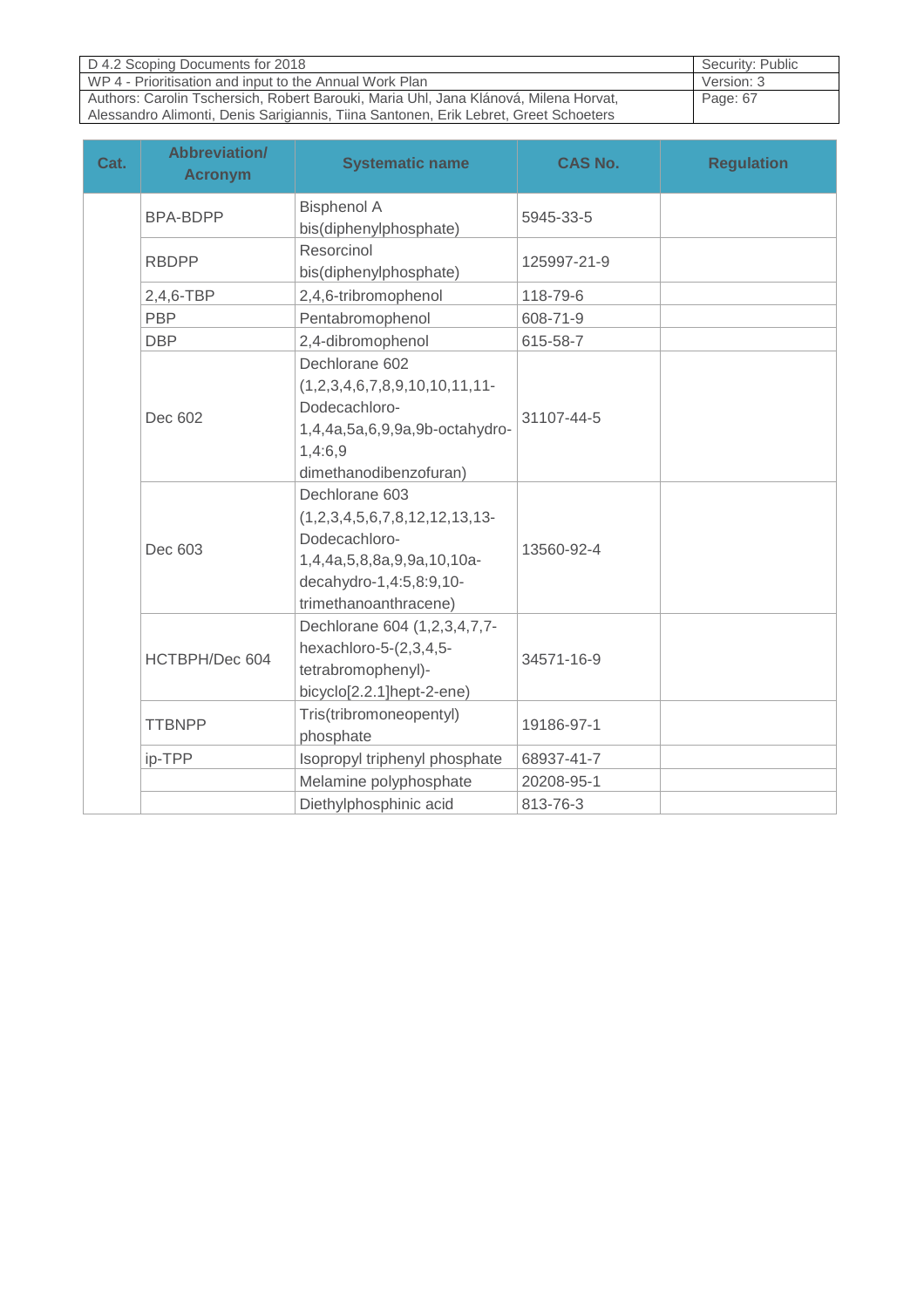| D 4.2 Scoping Documents for 2018                                                     | Security: Public |  |
|--------------------------------------------------------------------------------------|------------------|--|
| WP 4 - Prioritisation and input to the Annual Work Plan                              | Version: 3       |  |
| Authors: Carolin Tschersich, Robert Barouki, Maria Uhl, Jana Klánová, Milena Horvat, | Page: 68         |  |
| Alessandro Alimonti, Denis Sarigiannis, Tiina Santonen, Erik Lebret, Greet Schoeters |                  |  |

**Table 9: Prioritised FRs. The above table lists 60 FRs of interest to HBM4EU. However, in order to sufficiently address each compound, Year 1 of HBM4EU is focusing on a subset of 18 of these compounds, selected based on known human exposure and toxic effects or reported high levels in environments/matrices linked with human exposure (e.g., residential dust) or recent reports of high environmental levels or detection in consumer products at high levels. The prioritized list is below.** 

| Cat.        | <b>Abbreviation</b> | <b>Name</b>                                                                                                               |  |  |
|-------------|---------------------|---------------------------------------------------------------------------------------------------------------------------|--|--|
|             | <b>HBCDD</b>        | Hexabromocyclododecane                                                                                                    |  |  |
| A           | <b>BDE-209</b>      | 2,2',3,3',4,4',5,5',6,6'-decabromodiphenyl ether                                                                          |  |  |
|             | <b>TBBPA</b>        | Tetrabromobisphenol A                                                                                                     |  |  |
|             | <b>BEH-TEBP</b>     | Bis(2-ethylhexyl)tetrabromophthalate                                                                                      |  |  |
|             | EH-TBB              | 2-ethylhexyl-2,3,4,5-tetrabromobenzoate                                                                                   |  |  |
|             | <b>BTBPE</b>        | 1,2-bis(2,4,6-tribromophenoxy)ethane                                                                                      |  |  |
|             | <b>DBDPE</b>        | Decabromodiphenylethane                                                                                                   |  |  |
|             | DDC-CO              | <b>Dechlorane Plus</b>                                                                                                    |  |  |
|             | <b>TPHP</b>         | Triphenyl phosphate                                                                                                       |  |  |
| B           | <b>TBOEP</b>        | Tri(2-butoxyethyl) phosphate                                                                                              |  |  |
|             | <b>TCEP</b>         | Tris-2-chloroethyl phosphate                                                                                              |  |  |
|             | <b>TCIPP</b>        | Tris(1-chloro-2-propyl) phosphate                                                                                         |  |  |
|             | <b>TDCIPP</b>       | Tris(1,3-dichloropropyl)phosphate                                                                                         |  |  |
|             | <b>EHDPP</b>        | 2-ethylhexyl diphenyl phosphate                                                                                           |  |  |
|             | V <sub>6</sub>      | 2,2-bis(chloromethyl)trimethylenebis[bis(2-chloroethyl) phosphate]                                                        |  |  |
| $\mathbf C$ | <b>BPA-BDPP</b>     | Bisphenol A bis(diphenylphosphate)                                                                                        |  |  |
|             | <b>RBDPP</b>        | Resorcinol bis(diphenylphosphate)                                                                                         |  |  |
|             | Dec 602             | Dechlorane 602 (1,2,3,4,6,7,8,9,10,10,11,11-Dodecachloro-1,4,4a,5a,6,9,9a,9b-<br>octahydro-1,4:6,9 dimethanodibenzofuran) |  |  |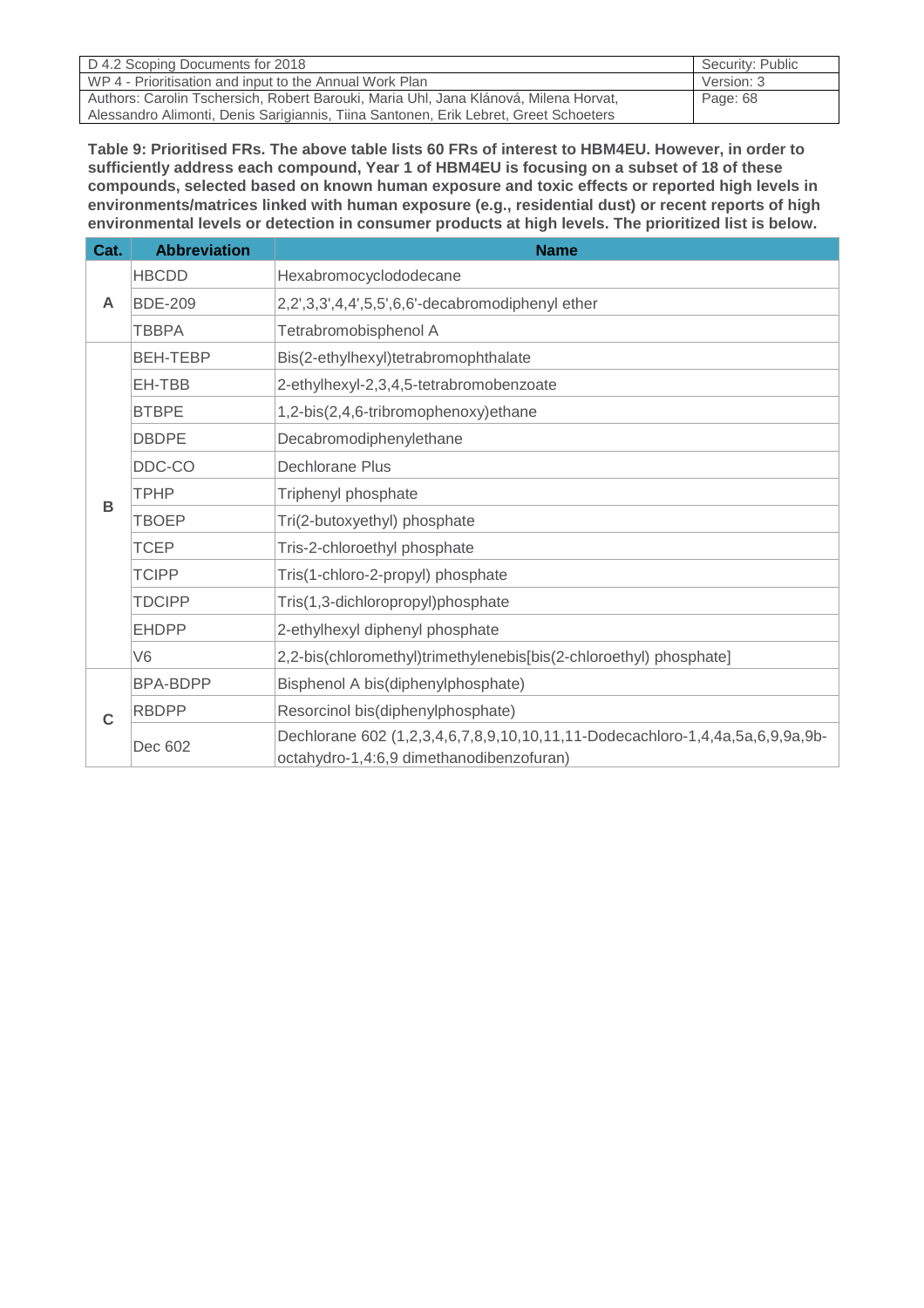| D 4.2 Scoping Documents for 2018                                                     | Security: Public |
|--------------------------------------------------------------------------------------|------------------|
| WP 4 - Prioritisation and input to the Annual Work Plan                              | Version: 3       |
| Authors: Carolin Tschersich, Robert Barouki, Maria Uhl, Jana Klánová, Milena Horvat, | Page: 69         |
| Alessandro Alimonti, Denis Sarigiannis, Tiina Santonen, Erik Lebret, Greet Schoeters |                  |

# **6.3. Objectives / Policy-related questions**

The following are the major questions to be addressed for FRs:

- 1. What current information is available regarding human exposure to FRs, both past and present? In particular, what is the availability of information for the 18 priority substances. How well does the information cover the European population, spatially and temporally? Are sensitive populations, such as infants and children, covered by the existing exposure data?
- 2. What current information is available regarding toxicity of FRs, both as individual compounds and as the mixtures of FRs typically occurring in indoor environments and diet?
- 3. Are existing analytical methods appropriate and sufficient to quantify the FRs and/or associated metabolites in human matrices? What method improvements are needed and what laboratories/regions have analytical capacity for measurement of human matrices for FRs, particularly the category B FRs?
- 4. What are current human levels of legacy/regulated FRs (e.g., PBDE and HBCDD)? How do these compare to any historical records? Is the current legislative framework and proposed actions leading to a significant decline in restricted compounds and is this uniform across the EU?
- 5. How do the levels of legacy FRs compare to levels of new/emerging FRs? Is any temporal or spatial trend observed? Can we relate this to use patterns and/or production volume?
- 6. What are the population groups most at risk?
- 7. What additional FRs (beyond the initial 18 priority compounds) should be prioritized for further information regarding exposure and/or toxicity? How can use and risk information be combined to identify and prioritize knowledge gaps for further study?
- 8. Has the compound been identified in environmental or other matrices such that human health may be at risk, e.g., in indoor dusts, consumer products, indoor air, food? Can modelling techniques be used to estimate exposure via these external pathways?

## **6.4. Research activities to be undertaken**

Primarily, the initial focus will be on analysis and synthesize of existing data regarding biomonitoring and exposure for priority FRs and identification of additional compounds based on production and use.

The list of FRs is extensive, and not fixed, as new FRs are identified in human and environmental matrices on a regular basis. Therefore, flexibility must be maintained in the list of relevant and priority compounds. However, of the current list of 60 FRs, 18 individual compounds have been identified as those with highest priority. These 18 compounds are prioritized based on (1) known high use and levels in human matrices in conjunction with current regulatory action (e.g., HBCDD, decaBDE), (2) repeated detection in environmental matrices at high levels, known use, and limited information on human exposure and toxicity (e.g., BEH-TEBP, EH-TBB, BTBPE), or (3) recent new identification in environmental matrices, but limited other data (e.g., V6). The prioritized FRs are: HBCDD, BDE-209, BEH-TEBP, EH-TBB, BTBPE, DBDPE, DDC-CO, TBBPA, TPHP, TBOEP, TCEP, TCIPP, TDCIPP, EHDPP, BPA-BDPP, RBDPP, Dec 602, V6 (given in full in section 3).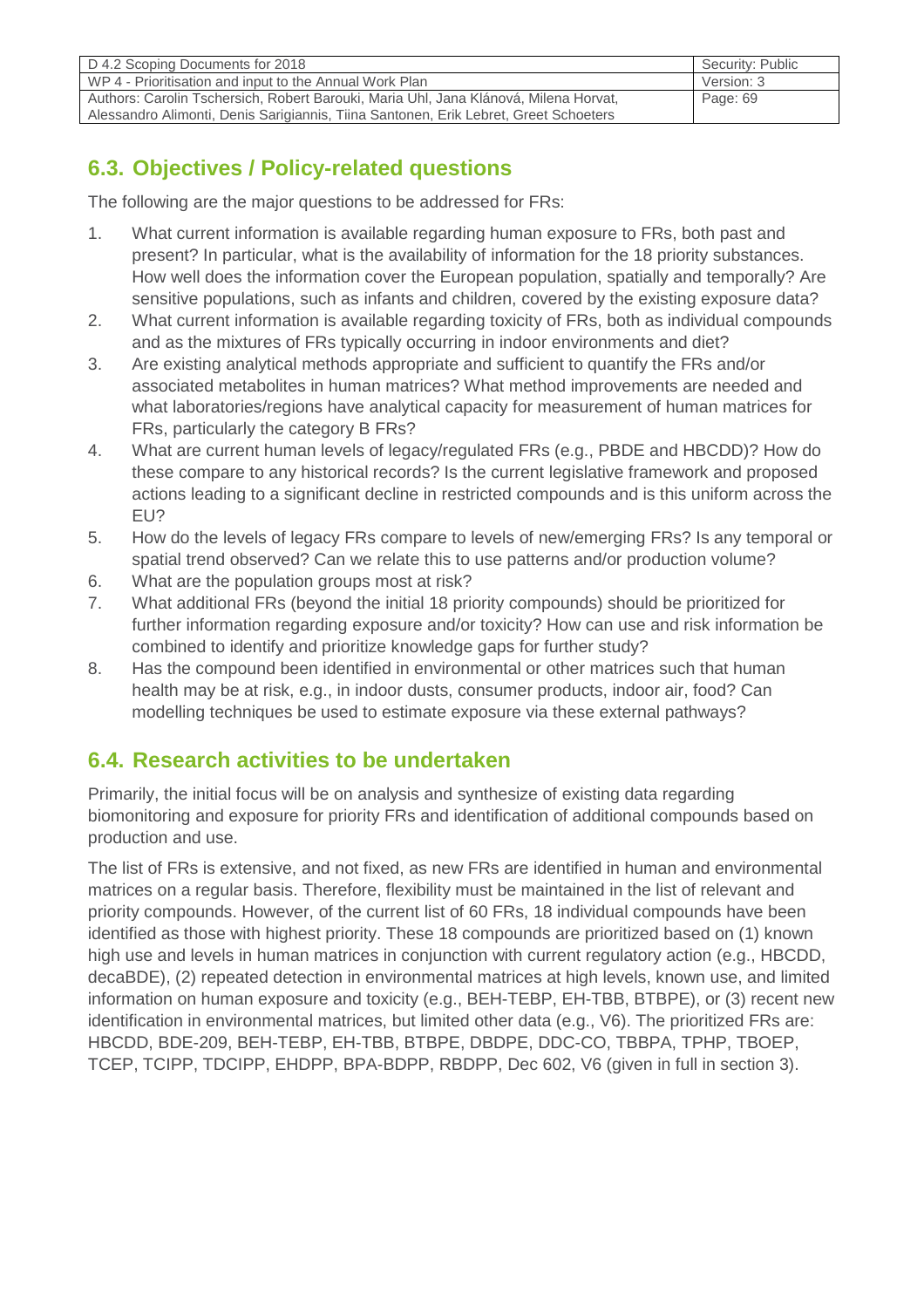| D 4.2 Scoping Documents for 2018                                                     | Security: Public |
|--------------------------------------------------------------------------------------|------------------|
| WP 4 - Prioritisation and input to the Annual Work Plan                              | Version: 3       |
| Authors: Carolin Tschersich, Robert Barouki, Maria Uhl, Jana Klánová, Milena Horvat, | Page: 70         |
| Alessandro Alimonti, Denis Sarigiannis, Tiina Santonen, Erik Lebret, Greet Schoeters |                  |

#### **Table 10: Listing of research activities to be carried out to answer the policy questions summed up in chapter 6.**

| <b>Substance</b> | Available HBM knowledge related to policy<br>question                                                                                                                                                                                                                                                                                                                                                                              | Knowledge gaps / Activities needed to answer policy question                                                                                                                                                                                                                                                                                                                                                                                                                                                                                                                          |
|------------------|------------------------------------------------------------------------------------------------------------------------------------------------------------------------------------------------------------------------------------------------------------------------------------------------------------------------------------------------------------------------------------------------------------------------------------|---------------------------------------------------------------------------------------------------------------------------------------------------------------------------------------------------------------------------------------------------------------------------------------------------------------------------------------------------------------------------------------------------------------------------------------------------------------------------------------------------------------------------------------------------------------------------------------|
| <b>PBDEs</b>     | Biomonitoring data for PBDEs in a range of<br>human matrices (primarily serum, maternal<br>milk):<br>Sweden:<br>Breast milk20,31,63-65,22,66-71<br>Þ.<br>Blood63,72,73<br>$\blacktriangleright$<br>Serum71,74-76<br>▶<br>Plasma77,78<br>▶<br>Adipose tissue79,80<br>▶<br>Ingestion intake65<br>▶<br>Liver tissue79<br>▶<br>Feces81<br>▶<br>Norway:<br>Blood82,83<br>▶<br>Plasma84<br>▸<br>Serum85,86<br>▶<br>Breast milk87-90<br>× | Gaps:<br>Biomonitoring data for Southern and Central/Eastern Europe<br>Coherence and synthesis in data<br>Activities:<br>Synthesis and/or meta-analysis of existing HBM data to identify time trends in<br>$\blacktriangleright$<br>exposure and possible regional differences. Inform on whether current<br>regulatory structure can effectively lead to decreases in human exposure<br>Statistical evaluation of average concentrations, time trends and potential<br>$\blacktriangleright$<br>variance between population subgroups both regional and at risk (meta-<br>analysis). |
|                  | Germany:<br>Diet <sub>91</sub><br>▶<br>Blood92,93<br>France:<br>Serum18,94,95<br>►<br>Breast milk94,96<br>▶<br>Cord blood94,95<br>▶<br>Adipose tissue97<br>▶<br>Adipose tissue94<br>Þ                                                                                                                                                                                                                                              |                                                                                                                                                                                                                                                                                                                                                                                                                                                                                                                                                                                       |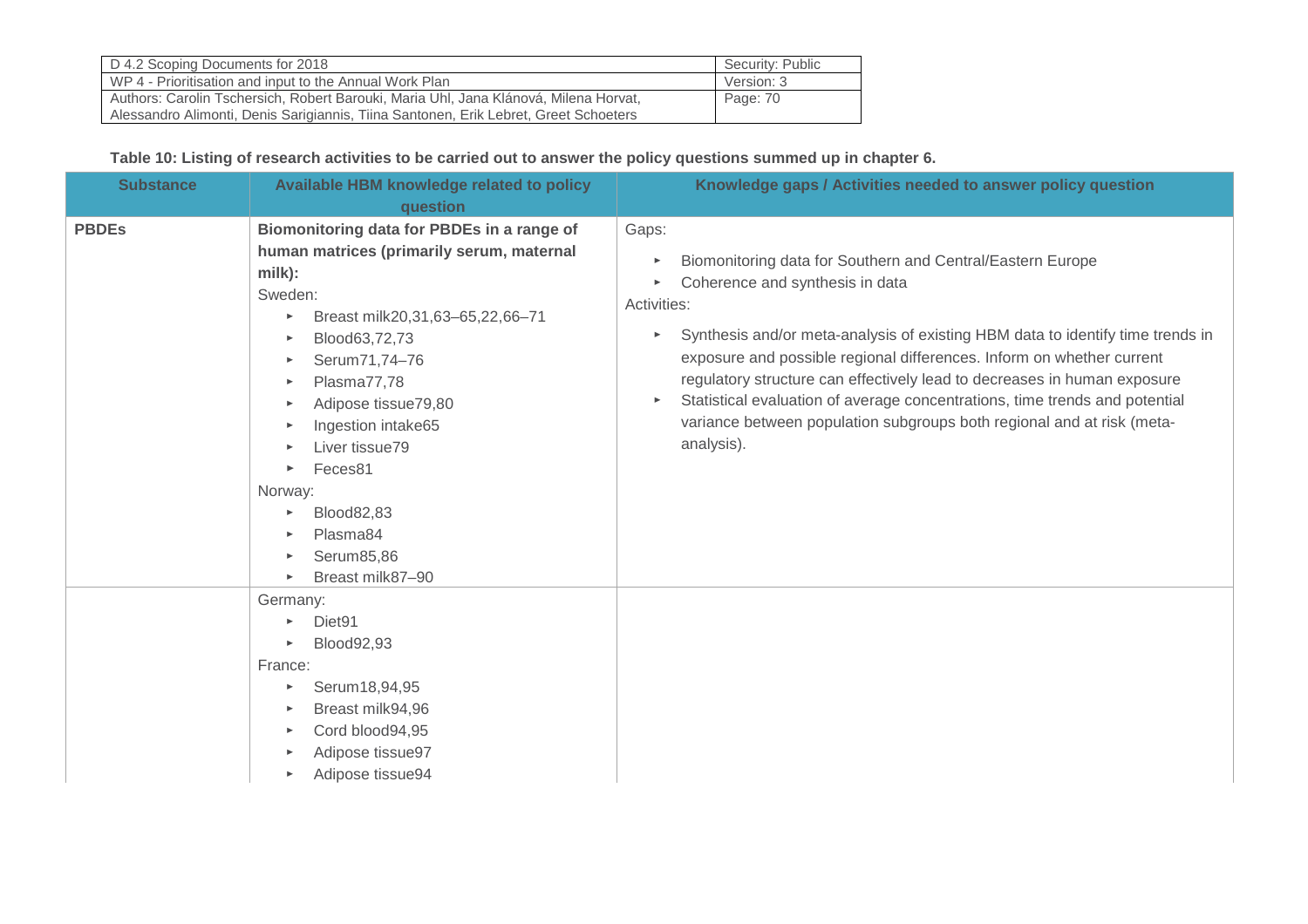| D 4.2 Scoping Documents for 2018                                                     | Security: Public |
|--------------------------------------------------------------------------------------|------------------|
| WP 4 - Prioritisation and input to the Annual Work Plan                              | Version: 3       |
| Authors: Carolin Tschersich, Robert Barouki, Maria Uhl, Jana Klánová, Milena Horvat, | Page: 71         |
| Alessandro Alimonti, Denis Sarigiannis, Tiina Santonen, Erik Lebret, Greet Schoeters |                  |

| <b>Substance</b> | Available HBM knowledge related to policy<br>question      | Knowledge gaps / Activities needed to answer policy question |
|------------------|------------------------------------------------------------|--------------------------------------------------------------|
|                  | Denmark:                                                   |                                                              |
|                  | Placental tissue98<br>$\blacktriangleright$                |                                                              |
|                  | Breast milk96<br>×                                         |                                                              |
|                  |                                                            |                                                              |
|                  | Cord blood99<br>$\blacktriangleright$                      |                                                              |
|                  | Plasma99<br>$\blacktriangleright$                          |                                                              |
|                  | Finland:                                                   |                                                              |
|                  | Adipose tissue100<br>$\blacktriangleright$                 |                                                              |
|                  | Placenta101<br>$\blacktriangleright$                       |                                                              |
|                  | Breast milk96,101<br>$\blacktriangleright$                 |                                                              |
|                  | Belgium:                                                   |                                                              |
|                  | Breast milk102-104<br>$\blacktriangleright$                |                                                              |
|                  | Adipose tissue105<br>$\blacktriangleright$                 |                                                              |
|                  | Cord blood104,106<br>$\blacktriangleright$                 |                                                              |
|                  | Serum104,106<br>$\blacktriangleright$ .                    |                                                              |
|                  | Netherlands:                                               |                                                              |
|                  | Breast milk107<br>$\blacktriangleright$                    |                                                              |
|                  | Serum and cord blood serum108-111<br>$\blacktriangleright$ |                                                              |
|                  | Spain                                                      |                                                              |
|                  | Adipose tissue, Spain112<br>$\blacktriangleright$          |                                                              |
|                  | Serum, Spain113-116<br>$\blacktriangleright$               |                                                              |
|                  | Breast milk114<br>$\blacktriangleright$                    |                                                              |
|                  | Colostrum117<br>$\blacktriangleright$                      |                                                              |
|                  | Placentas114<br>$\blacktriangleright$                      |                                                              |
|                  | Cord serum114-116<br>►                                     |                                                              |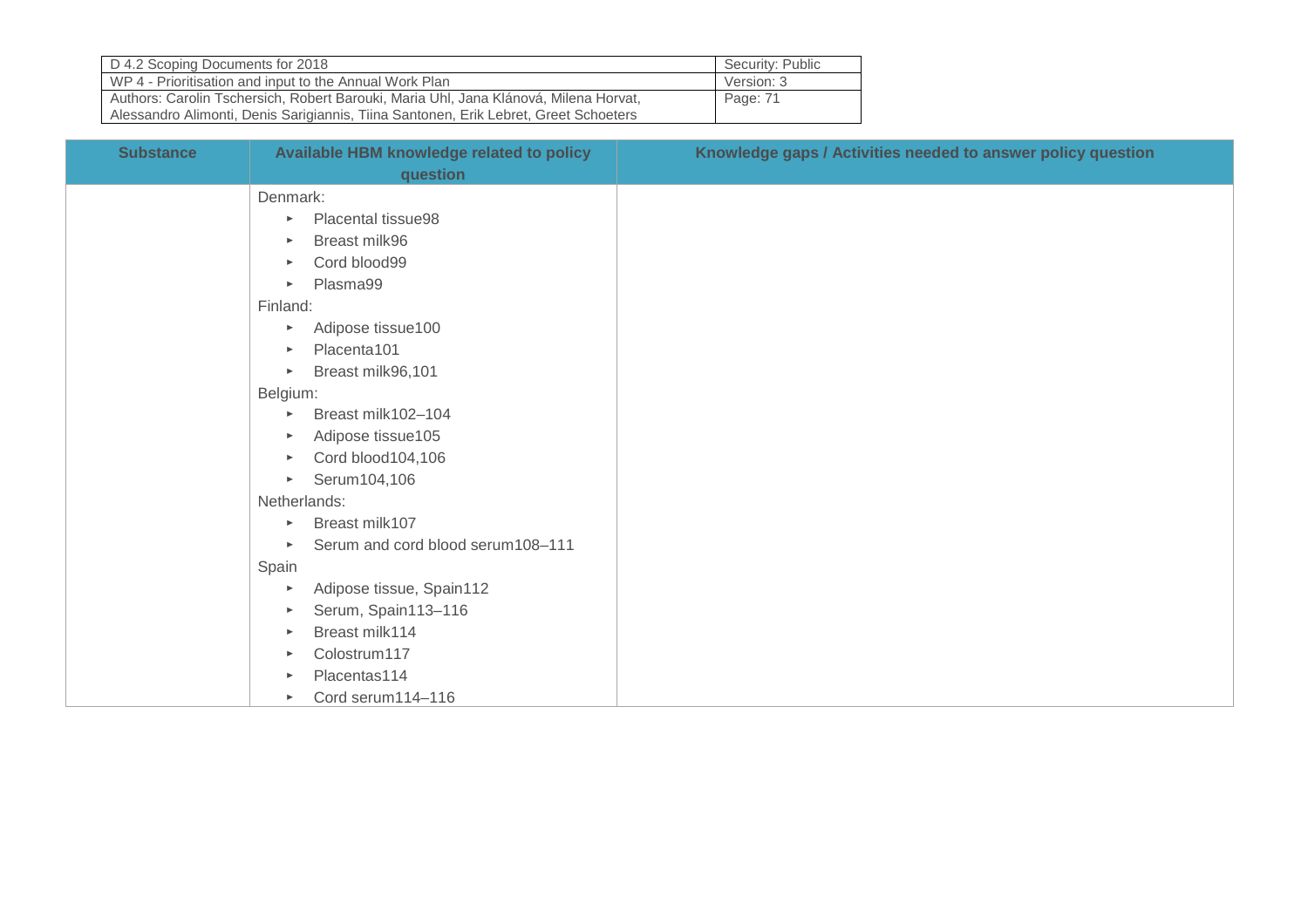| D4.2 Scoping Documents for 2018                                                      | Security: Public |
|--------------------------------------------------------------------------------------|------------------|
| WP 4 - Prioritisation and input to the Annual Work Plan                              | Version: 3       |
| Authors: Carolin Tschersich, Robert Barouki, Maria Uhl, Jana Klánová, Milena Horvat, | Page: 72         |
| Alessandro Alimonti, Denis Sarigiannis, Tiina Santonen, Erik Lebret, Greet Schoeters |                  |

| <b>Substance</b> | <b>Available HBM knowledge related to policy</b><br>question                                                                                                                                                                                                                                                                       | Knowledge gaps / Activities needed to answer policy question                                                                                                                                                                                                                                                                                                                                                                                                                                                                                                           |
|------------------|------------------------------------------------------------------------------------------------------------------------------------------------------------------------------------------------------------------------------------------------------------------------------------------------------------------------------------|------------------------------------------------------------------------------------------------------------------------------------------------------------------------------------------------------------------------------------------------------------------------------------------------------------------------------------------------------------------------------------------------------------------------------------------------------------------------------------------------------------------------------------------------------------------------|
|                  | Other countries:<br>Hair, Poland118<br>$\blacktriangleright$<br>Blood, Austria119<br>Adipose tissue, Czechia120,121<br>Breast milk, Czechia122,123<br>Modelled exposure assessment,<br>Europe124<br>Breast milk, Italy125<br>UK, dietary exposure126<br>Breast milk, Greece127<br>▶<br>Serum, Greece19                             |                                                                                                                                                                                                                                                                                                                                                                                                                                                                                                                                                                        |
| <b>HBCDD</b>     | Biomonitoring data for HBCDDs in a range of<br>human matrices (primarily serum, maternal<br>milk):<br>Belgium:<br>Breast milk102-104<br>Serum104,106,35<br>Modelled exposure35<br>Cord blood104,106<br>►.<br>Norway:<br>Breast milk87-90<br>Serum86,128<br>Dietary exposure35<br>Netherlands:<br>Cord serum108-110<br>Serum109,110 | Gaps:<br>Biomonitoring data for Southern and Central/Eastern Europe<br>Coherence and synthesis in data<br>Activities:<br>Synthesis and/or meta-analysis of existing HBM data needed to identify time<br>$\blacktriangleright$<br>trends in exposure and possible regional differences. Inform on whether<br>current regulatory structure can effectively lead to decreases in human<br>exposure<br>Statistical evaluation of average concentrations, time trends and potential<br>variance between population subgroups both regional and at risk (meta-<br>analysis). |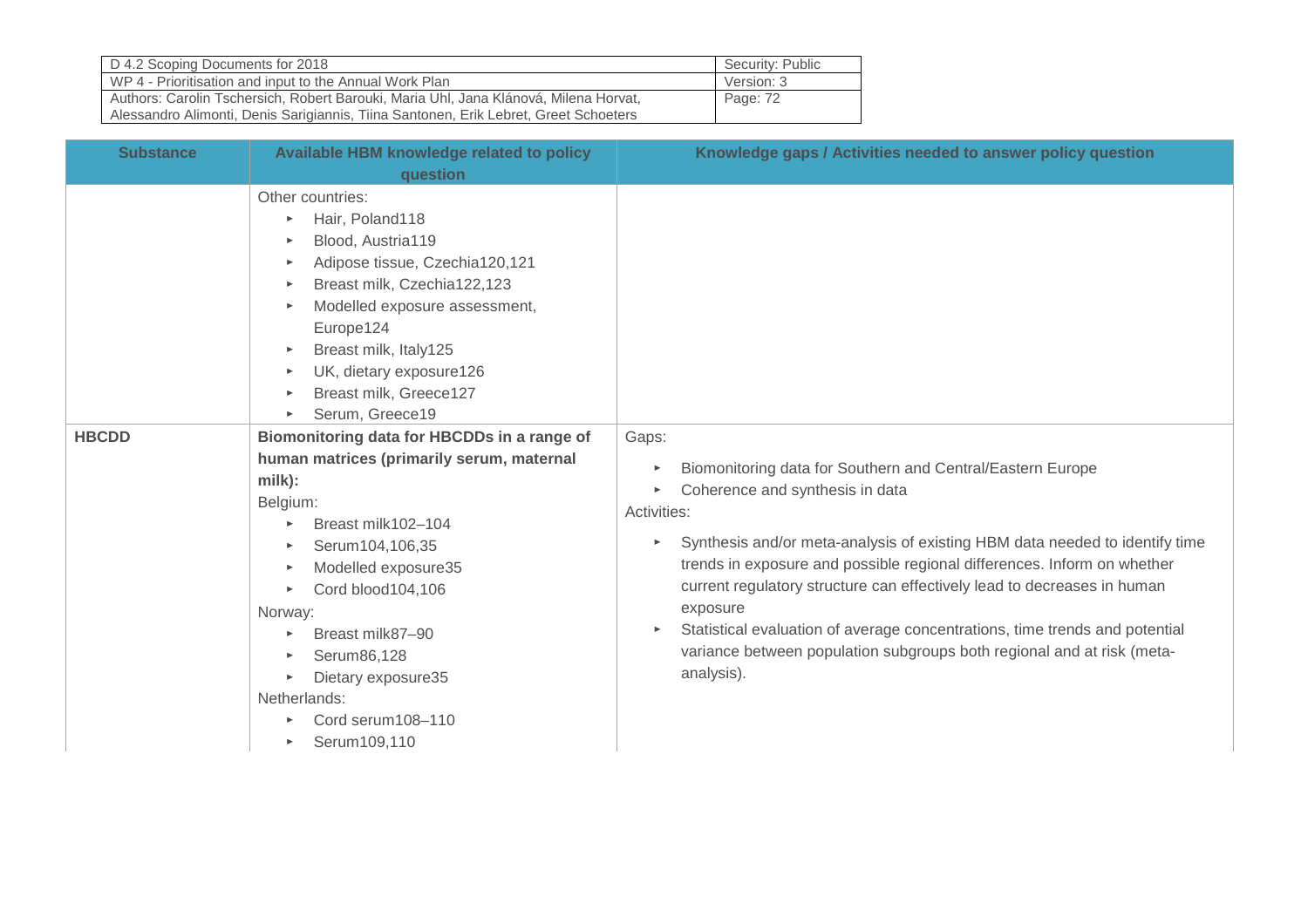| D 4.2 Scoping Documents for 2018                                                     | Security: Public |
|--------------------------------------------------------------------------------------|------------------|
| WP 4 - Prioritisation and input to the Annual Work Plan                              | Version: 3       |
| Authors: Carolin Tschersich, Robert Barouki, Maria Uhl, Jana Klánová, Milena Horvat, | Page: 73         |
| Alessandro Alimonti, Denis Sarigiannis, Tiina Santonen, Erik Lebret, Greet Schoeters |                  |

| <b>Substance</b> | Available HBM knowledge related to policy<br>question | Knowledge gaps / Activities needed to answer policy question |
|------------------|-------------------------------------------------------|--------------------------------------------------------------|
|                  | France:                                               |                                                              |
|                  | Breast milk94,96                                      |                                                              |
|                  | Serum94                                               |                                                              |
|                  | Cord blood94                                          |                                                              |
|                  | Adipose tissue94<br>$\blacktriangleright$             |                                                              |
|                  | Other countries:                                      |                                                              |
|                  | Dust ingestion exposure, UK129                        |                                                              |
|                  | Breast milk, Denmark96                                |                                                              |
|                  | Breast milk, Finland96                                |                                                              |
|                  | Breast milk, Sweden22,66,69,71                        |                                                              |
|                  | Serum, Sweden71,74                                    |                                                              |
|                  | Hair (method)130                                      |                                                              |
|                  | Germany, serum93                                      |                                                              |
|                  | Adipose tissue, Czechia121                            |                                                              |
|                  | Breast milk, Czechia122                               |                                                              |
|                  | Breast milk, Spain131                                 |                                                              |
|                  | Serum, Greece19                                       |                                                              |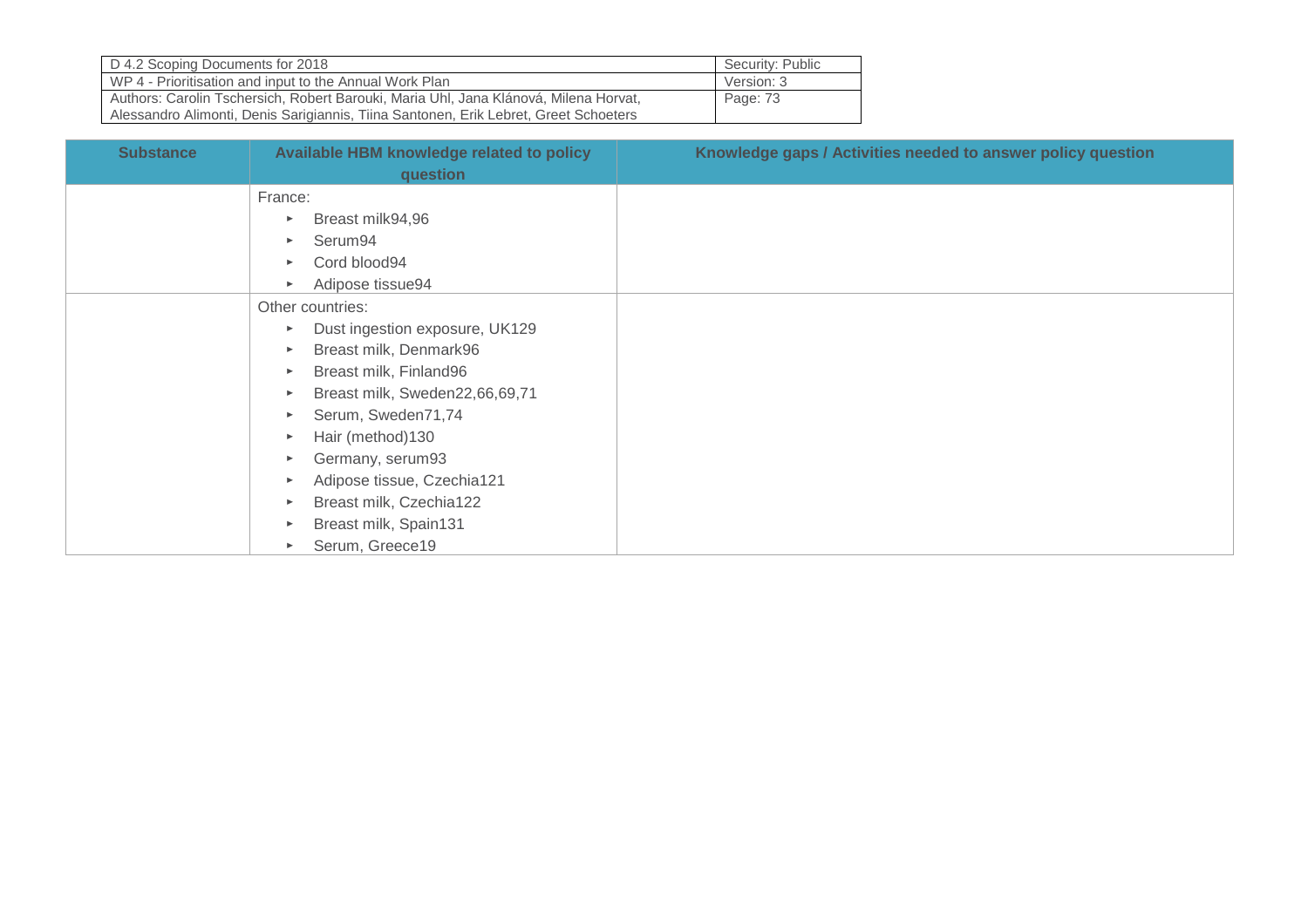| D 4.2 Scoping Documents for 2018                                                                                                                                             | Security: Public |
|------------------------------------------------------------------------------------------------------------------------------------------------------------------------------|------------------|
| WP 4 - Prioritisation and input to the Annual Work Plan                                                                                                                      | Version: 3       |
| Authors: Carolin Tschersich, Robert Barouki, Maria Uhl, Jana Klánová, Milena Horvat,<br>Alessandro Alimonti, Denis Sarigiannis, Tiina Santonen, Erik Lebret, Greet Schoeters | Page: 74         |

| <b>Substance</b>         | Available HBM knowledge related to policy                                                           | Knowledge gaps / Activities needed to answer policy question                              |
|--------------------------|-----------------------------------------------------------------------------------------------------|-------------------------------------------------------------------------------------------|
|                          | question                                                                                            |                                                                                           |
| <b>Cat. B substances</b> | Inventory of available human exposure data for                                                      | Synthesis of existing data regarding biomonitoring and exposure for all target FR -       |
|                          | Cat. B substances:                                                                                  | evaluation of data gaps for regions and compounds.                                        |
|                          | Dechlorane Plus, serum, France <sup>18</sup>                                                        | Assessment of HBM data quality - appropriateness of monitored matrices for target         |
|                          | Dechlorane Plus, serum, Germany <sup>132</sup>                                                      | compounds                                                                                 |
|                          | Dechloranes, BFRs, serum, Norway                                                                    |                                                                                           |
|                          | OPEs, hair, Norway <sup>133</sup>                                                                   | FR metabolite data - identification of urine metabolites, especially for OPEs             |
|                          | OPEs, urine (metabolites), Norway <sup>23</sup>                                                     | Evaluation of published toxicity data (scientific literature) to identify which compounds |
|                          | OPEs, urine (metabolites), Germany <sup>24</sup>                                                    | have currently available information of relevance to typical human exposure levels        |
|                          | NBFRs, hand wipes, Sweden <sup>134</sup>                                                            | Development of SOPs for determination of compounds in target human matrices               |
|                          | OPEs, inhalation and dermal occupational                                                            |                                                                                           |
|                          | exposure, Finland <sup>135</sup>                                                                    | Screening of existing HBM projects or biobank archives for Cat. B substances with lack    |
|                          | OPEs, dietary intake, Sweden <sup>136</sup>                                                         | of HBM data. Particular data gap for Southern and Eastern Europe                          |
|                          | OPEs and BFRs, dietary intake, Norway <sup>137</sup><br>OPEs, Norway, human exposure <sup>138</sup> |                                                                                           |
|                          | TPP, urine (metabolites), Sweden <sup>139</sup>                                                     |                                                                                           |
|                          | NBFRs, Methods for analysis of serum <sup>140</sup>                                                 |                                                                                           |
|                          | NBFRs - methods for breast milk <sup>107</sup>                                                      |                                                                                           |
|                          | NBFRs - Breast milk, Netherlands <sup>107</sup>                                                     |                                                                                           |
|                          | NBFRs, feces, Sweden <sup>81</sup>                                                                  |                                                                                           |
|                          | NBFRs, serum, Sweden <sup>74</sup>                                                                  |                                                                                           |
|                          | BTBPE, DBDPE, EH-TBB, BEH-TEBP, TBBPA-                                                              |                                                                                           |
|                          | DBPE - human exposure estimate via dust                                                             |                                                                                           |
|                          | ingestion, UK, Belgium <sup>141</sup>                                                               |                                                                                           |
|                          | TBBPA - inhalation and dermal occupational                                                          |                                                                                           |
|                          | exposure, Finland <sup>135</sup>                                                                    |                                                                                           |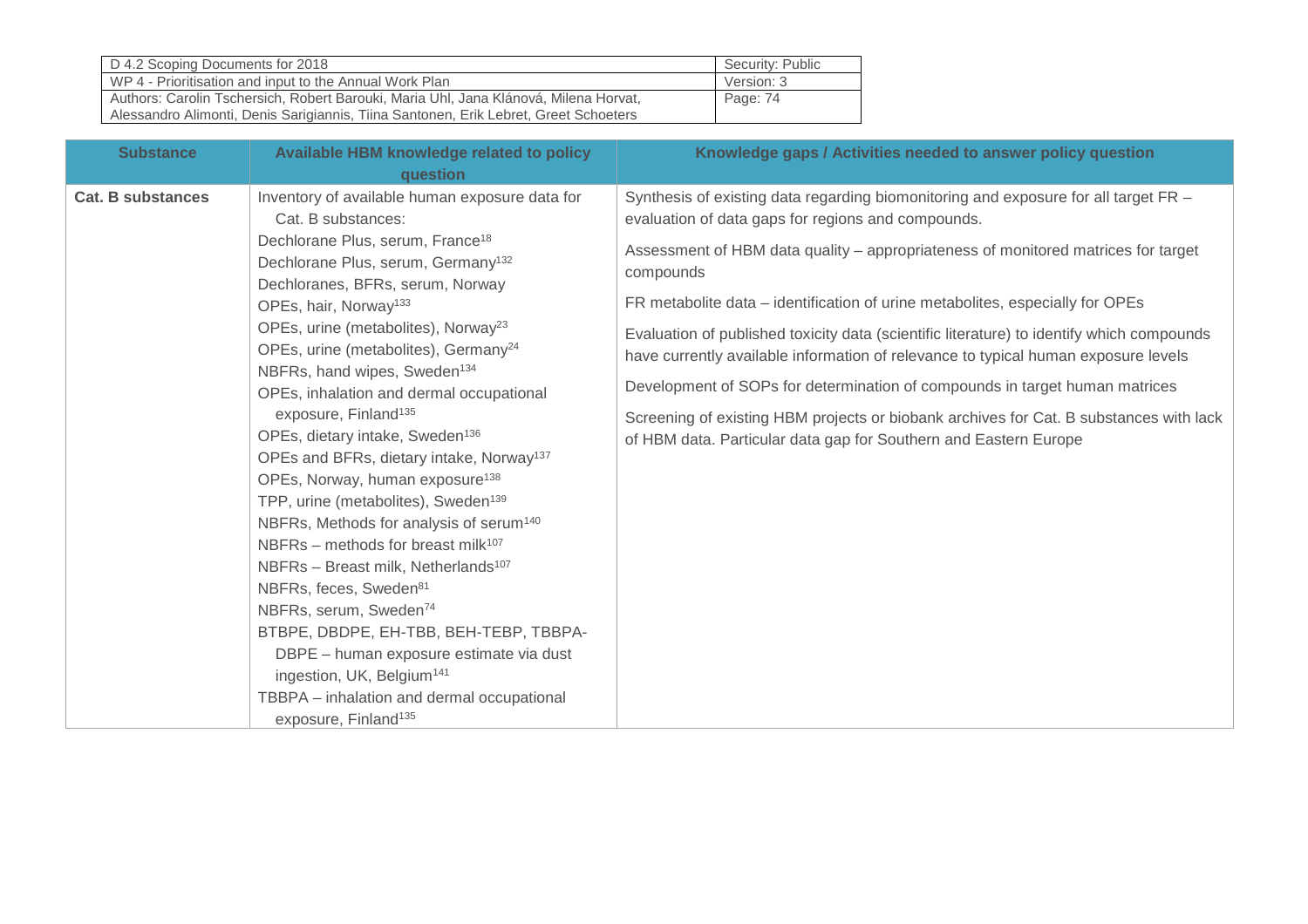| D 4.2 Scoping Documents for 2018                                                     | Security: Public |
|--------------------------------------------------------------------------------------|------------------|
| WP 4 - Prioritisation and input to the Annual Work Plan                              | Version: 3       |
| Authors: Carolin Tschersich, Robert Barouki, Maria Uhl, Jana Klánová, Milena Horvat, | Page: 75         |
| Alessandro Alimonti, Denis Sarigiannis, Tiina Santonen, Erik Lebret, Greet Schoeters |                  |

| <b>Substance</b>         | <b>Available HBM knowledge related to policy</b>                        | Knowledge gaps / Activities needed to answer policy question                             |
|--------------------------|-------------------------------------------------------------------------|------------------------------------------------------------------------------------------|
|                          | question                                                                |                                                                                          |
|                          | TBBPA - estimated total human exposure, Greece                          |                                                                                          |
|                          | and Romania <sup>142</sup>                                              |                                                                                          |
|                          | TBBPA, serum, Belgium <sup>106,143</sup>                                |                                                                                          |
|                          | TBBPA, breast milk, Czechia <sup>122</sup>                              |                                                                                          |
|                          | TBBPA, France:                                                          |                                                                                          |
|                          | Breast milk94                                                           |                                                                                          |
|                          | Serum94                                                                 |                                                                                          |
|                          | Cord blood94                                                            |                                                                                          |
|                          | Adipose tissue94                                                        |                                                                                          |
| <b>Cat. C substances</b> | Inventory of available human, environmental,                            | Screen (semi-quantitative) for presence of compounds in human and/or environmental       |
|                          | usage and toxicological data for Cat. C                                 | matrices, using existing biobank archives where possible                                 |
|                          | substances                                                              | Develop validated methods to improve quantification for compounds that are               |
|                          | $HCDBCO - identification in air and dust144,$                           | consistently identified or listed as high concern based on gathered toxicity information |
|                          | detection in breast milk and serum (Canada) <sup>145</sup>              |                                                                                          |
|                          | Dechloranes – detection in breast milk and serum                        |                                                                                          |
|                          | $(Canada)^{145}$                                                        |                                                                                          |
|                          | Dechloranes, serum, France <sup>18</sup>                                |                                                                                          |
|                          | Dechloranes - dietary intake, Belgium <sup>146</sup>                    |                                                                                          |
|                          | TTBP-TAZ - detection in consumer products and                           |                                                                                          |
|                          | dust <sup>147</sup>                                                     |                                                                                          |
|                          | RDP - detection in consumer products <sup>41</sup>                      |                                                                                          |
|                          | BPA-BDPP - detection in consumer products <sup>41</sup>                 |                                                                                          |
|                          | V6 - detected in consumer products and dust from                        |                                                                                          |
|                          | USA <sup>148</sup> ; foam baby products, USA <sup>40</sup> ; urine (ND) |                                                                                          |
|                          | and nails, Norway <sup>149</sup>                                        |                                                                                          |
|                          | TBC - identified in river water and biota, China <sup>150</sup>         |                                                                                          |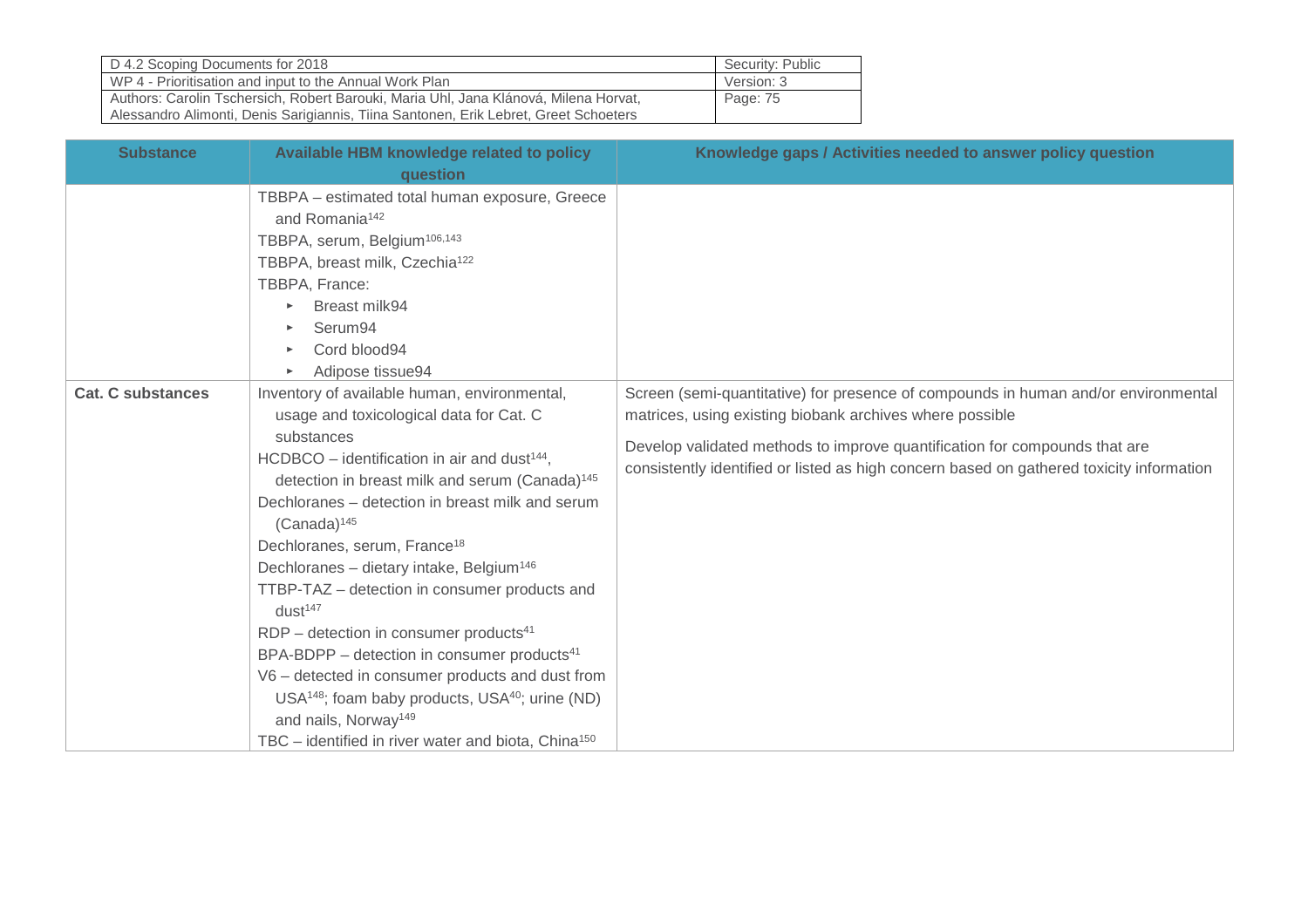| D 4.2 Scoping Documents for 2018                                                     | Security: Public |
|--------------------------------------------------------------------------------------|------------------|
| WP 4 - Prioritisation and input to the Annual Work Plan                              | Version: 3       |
| Authors: Carolin Tschersich, Robert Barouki, Maria Uhl, Jana Klánová, Milena Horvat, | Page: 76         |
| Alessandro Alimonti, Denis Sarigiannis, Tiina Santonen, Erik Lebret, Greet Schoeters |                  |

Other knowledge:

- ▸ OPE metabolites in urine, German Environmental Specimen Bank
- ▸ OPE metabolites in urine, Environment Agency of Austria
- ▸ PBDEs in breast milk, Environment Agency of Austria
- ▸ PBDEs, HBCDD, NBFRs in selected human matrices, Czech national biomonitoring, Czech Institute of Public Health

## Deliverables

Year 1:

- ▸ Overview of available biomonitoring and exposure data on FRs relevant to the European population
- ▸ Report on data gaps according to substance, region and/or population
- ▸ Map of the spatial and temporal variation in FR exposure across the EU based on use and available data to identify variability in exposure and risk.
- ▸ Inventory of research needs for development of analytical methods in different matrices
- ▸ Inventory of toxicity data for individual FRs and FR mixtures
- ▸ Harmonized SOPs for substances with known/validated analytical methods
- ▸ Study design for the determination and quantification of FRs in human matrices across Europe that can create comparable data

Years 2-5:

- ▸ SOPs for determination of compounds with identified data gaps (e.g., insufficient biomonitoring data – Cat. B and C substances)
- ▸ Exposure biomarker database for FRs
- ▸ Summary indicators to describe the exposure and body burdens of FR mixtures
- ▸ Evaluation of HBM data (linking with exposure estimates/reference doses through PBPK modeling and/or TDI values)
- ▸ Report on EU-wide understanding of FR human exposure, identifying compounds of highest concern and any highly exposed population subgroups
- ▸ Risk profile on emerging FRs for the European population (incorporating exposure levels based on biomonitoring and toxicity evaluation)
- ▸ Database of FR information that will allow informed decision making on emerging FRs, to be linked with existing database infrastructure (e.g., IPCheM).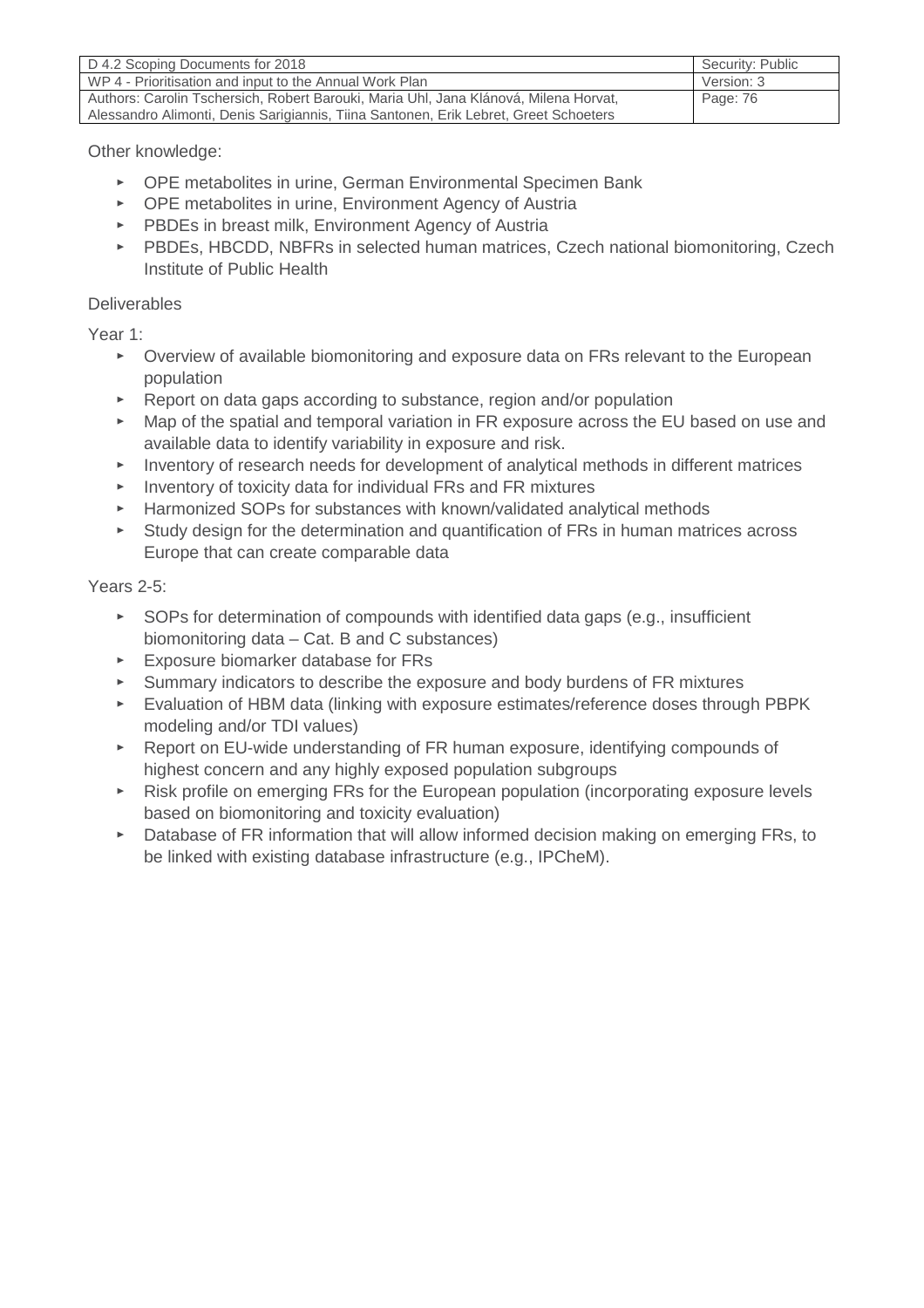| D 4.2 Scoping Documents for 2018                                                     | Security: Public |
|--------------------------------------------------------------------------------------|------------------|
| WP 4 - Prioritisation and input to the Annual Work Plan                              | Version: 3       |
| Authors: Carolin Tschersich, Robert Barouki, Maria Uhl, Jana Klánová, Milena Horvat, | Page: 77         |
| Alessandro Alimonti, Denis Sarigiannis, Tiina Santonen, Erik Lebret, Greet Schoeters |                  |

# **6.5. References**

- 1. (Chevrier, J.; Harley, K. G.; Bradman, A.; Gharbi, M.; Sjödin, A.; Eskenazi, B. Polybrominated diphenyl ether (PBDE) flame retardants and thyroid hormone during pregnancy. Environ. Health Perspect. **2010**, 118, 1444–1449.
- 2. Covaci, A.; Gerecke, A. C.; Law, R. J.; Voorspoels, S.; Kohler, M.; Heeb, N. V.; Leslie, H.; Allchin, C. R.; de Boer, J. Hexabromocyclododecanes (HBCDs) in the Environment and Humans: A Review. Environ. Sci. Technol. **2006**, 40, 3679–3688.
- 3. Herbstman, J. B.; Sjödin, A.; Kurzon, M.; Lederman, S. a; Jones, R. S.; Rauh, V.; Needham, L. L.; Tang, D.; Niedzwiecki, M.; Wang, R. Y.; et al. Prenatal exposure to PBDEs and neurodevelopment. Environ. Health Perspect. **2010**, 118, 712–719.
- 4. Institute for Health and Consumer Protection. 2,2',6,6'-TETRABROMO-4,4'-ISOPROPYLIDENE DIPHENOL (TETRABROMOBISPHENOL-A or TBBP-A) Part II – Human Health - Summary Risk Assessment Report; Bootle, Merseyside, UK, 2006.
- 5. Haneke, K. E. Tetrabromobisphenol A [79-94-7] Review of Toxicological Literature Review of Toxicological Literature; Research Triangle Park, NC, USA, 2002.
- 6. Lai, D. Y.; Kacew, S.; Dekant, W. Tetrabromobisphenol A (TBBPA): Possible modes of action of toxicity and carcinogenicity in rodents. Food Chem. Toxicol. **2015**, 80, 206–214.
- 7. Birnbaum, L. S.; Staskal, D. F. Brominated Flame Retardants: Cause for Concern? Environ. Health Perspect. **2003**, 112, 9–17.
- 8. Dishaw, L. V.; Powers, C. M.; Ryde, I. T.; Roberts, S. C.; Seidler, F. J.; Slotkin, T. A.; Stapleton, H. M. Is the PentaBDE replacement, tris (1,3-dichloro-2-propyl) phosphate (TDCPP), a developmental neurotoxicant? Studies in PC12 cells. Toxicol. Appl. Pharmacol. **2011**, 256, 281–289.
- 9. Patisaul, H. B.; Roberts, S. C.; Mabrey, N.; Mccaffrey, K. A.; Gear, R. B.; Braun, J.; Belcher, S. M.; Stapleton, H. M. Accumulation and endocrine disrupting effects of the flame retardant mixture Firemaster® 550 in rats: an exploratory assessment. J. Biochem. Mol. Toxicol. **2013**, 27, 124–136.
- 10. Springer, C.; Dere, E.; Hall, S. J.; McDonnell, E. V.; Roberts, S. C.; Butt, C. M.; Stapleton, H. M.; Watkins, D. J.; McClean, M. D.; Webster, T. F.; et al. Rodent thyroid, liver, and fetal testis toxicity of the monoester metabolite of bis-(2-ethylhexyl) tetrabromophthalate (TBPH), a novel brominated flame retardant present in indoor dust. Environ. Health Perspect. **2012**, 120, 1711–1719.
- 11. EFSA Panel on Contaminants in the Food Chain (CONTAM). Scientific Opinion on Brominated Flame Retardants (BFRs) in Food: Brominated Phenols and their Derivatives. EFSA J. **2012**, 10, 2634.
- 12. Liu, X.; Ji, K.; Choi, K. Endocrine disruption potentials of organophosphate flame retardants and related mechanisms in H295R and MVLN cell lines and in zebrafish. Aquat. Toxicol. **2012**, 114, 173– 181.
- 13. Meeker, J. D.; Stapleton, H. M. House dust concentrations of organophosphate flame retardants in relation to hormone levels and semen quality parameters. Environ. Health Perspect. **2010**, 118, 318– 323.
- 14. van der Veen, I.; de Boer, J. Phosphorus flame retardants: properties, production, environmental occurrence, toxicity and analysis. Chemosphere **2012**, 88, 1119–1153.
- 15. Harrad, S. J.; de Wit, C. A.; Abdallah, M. A.-E.; Bergh, C.; Björklund, J. A.; Covaci, A.; Darnerud, P. O.; de Boer, J.; Diamond, M. L.; Huber, S.; et al. Indoor contamination with hexabromocyclododecanes, polybrominated diphenyl ethers, and perfluoroalkyl compounds: an important exposure pathway for people? Environ. Sci. Technol. **2010**, 44, 3221–3231.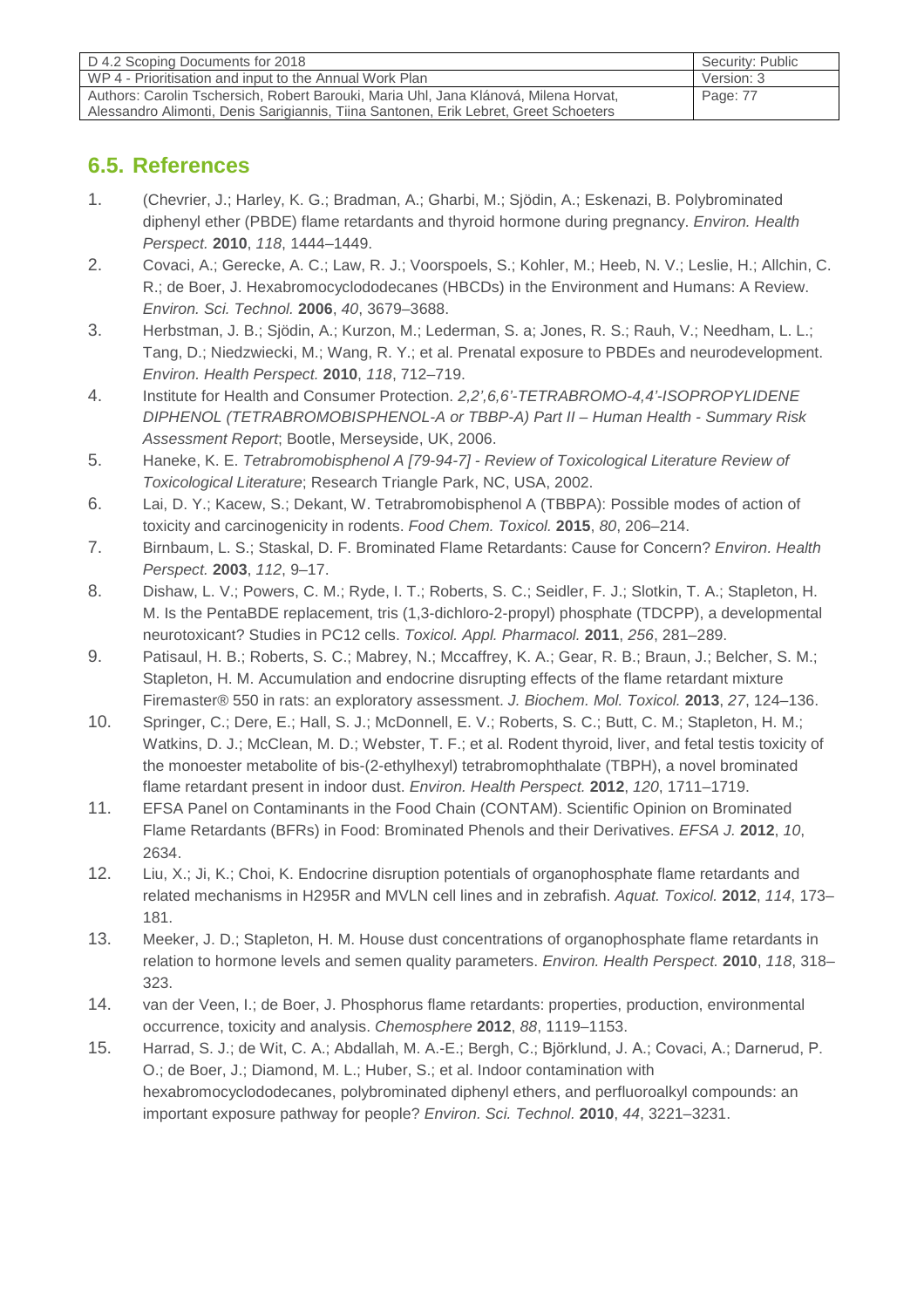| D 4.2 Scoping Documents for 2018                                                     | Security: Public |
|--------------------------------------------------------------------------------------|------------------|
| WP 4 - Prioritisation and input to the Annual Work Plan                              | Version: 3       |
| Authors: Carolin Tschersich, Robert Barouki, Maria Uhl, Jana Klánová, Milena Horvat, | Page: 78         |
| Alessandro Alimonti, Denis Sarigiannis, Tiina Santonen, Erik Lebret, Greet Schoeters |                  |

- 16. Jones-Otazo, H. A.; Clarke, J. P.; Diamond, M. L.; Archbold, J. A.; Ferguson, G.; Harner, T.; Richardson, G. M.; Ryan, J. J.; Wilford, B. H. Is house dust the missing exposure pathway for PBDEs? An analysis of the urban fate and human exposure to PBDEs. Environ. Sci. Technol. **2005**, 39, 5121–5130.
- 17. Darnerud, P. O.; Eriksen, G. S.; Johannesson, T.; Larsen, P. B.; Viluksela, M. Polybrominated diphenyl ethers: occurrence, dietary exposure, and toxicology. Environ. Health Perspect. **2001**, 1019, 49–68.
- 18. Brasseur, C.; Pirard, C.; Scholl, G.; De Pauw, E.; Viel, J. F.; Shen, L.; Reiner, E. J.; Focant, J.-F. Levels of dechloranes and polybrominated diphenyl ethers (PBDEs) in human serum from France. Environ. Int. 2014, 65, 33–40.
- 19. Kalantzi, O. I.; Geens, T.; Covaci, A.; Siskos, P. A. Distribution of polybrominated diphenyl ethers (PBDEs) and other persistent organic pollutants in human serum from Greece. Environ. Int. 2011, 37, 349–353.
- 20. Darnerud, P. O.; Lignell, S.; Aune, M.; Isaksson, M.; Cantillana, T.; Redeby, J.; Glynn, A. Time trends of polybrominated diphenylether (PBDE) congeners in serum of Swedish mothers and comparisons to breast milk data. Environ. Res. 2015, 138, 352–360.
- 21. Siddique, S.; Xian, Q.; Abdelouahab, N.; Takser, L.; Phillips, S. P.; Feng, Y.-L.; Wang, B.; Zhu, J. Levels of dechlorane plus and polybrominated diphenylethers in human milk in two Canadian cities. Environ. Int. 2012, 39, 50–55.
- 22. Lignell, S.; Aune, M.; Darnerud, P. O.; Cnattingius, S.; Glynn, A. Persistent organochlorine and organobromine compounds in mother's milk from Sweden 1996–2006: Compound-specific temporal trends. Environ. Res. 2009, 109, 760–767.
- 23. Cequier, E.; Sakhi, A. K.; Marcé, R. M.; Becher, G.; Thomsen, C. Human exposure pathways to organophosphate triesters — A biomonitoring study of mother–child pairs. Environ. Int. 2015, 75, 159–165.
- 24. Fromme, H.; Lahrz, T.; Kraft, M.; Fembacher, L.; Mach, C.; Dietrich, S.; Burkardt, R.; Völkel, W.; Göen, T. Organophosphate flame retardants and plasticizers in the air and dust in German daycare centers and human biomonitoring in visiting children (LUPE 3). Environ. Int. 2014, 71, 158–163.
- 25. Ballesteros-Gómez, A.; Van den Eede, N.; Covaci, A. In Vitro Human Metabolism of the Flame Retardant Resorcinol Bis(diphenylphosphate) (RDP). Environ. Sci. Technol. 2015, 49, 3897–3904.
- 26. Su, G.; Letcher, R. J.; Crump, D.; Gooden, D. M.; Stapleton, H. M. In Vitro Metabolism of the Flame Retardant Triphenyl Phosphate in Chicken Embryonic Hepatocytes and the Importance of the Hydroxylation Pathway. Environ. Sci. Technol. Lett. 2015, 2, 100–104.
- 27. Ballesteros-Gomez, A.; Erratico, C. A.; Eede, N. Van den; Ionas, A. C.; Leonards, P. E. G.; Covaci, A. In vitro metabolism of 2-ethylhexyldiphenyl phosphate (EHDPHP) by human liver microsomes. Toxicol. Lett. 2015, 232, 203–212.
- 28. Van den Eede, N.; Maho, W.; Erratico, C.; Neels, H.; Covaci, A. First insights in the metabolism of phosphate flame retardants and plasticizers using human liver fractions. Toxicol. Lett. 2013, 223, 9– 15.
- 29. Van den Eede, N.; de Meester, I.; Maho, W.; Neels, H.; Covaci, A. Biotransformation of three phosphate flame retardants and plasticizers in primary human hepatocytes: untargeted metabolite screening and quantitative assessment. J. Appl. Toxicol. 2016, 36, 1401–1408.
- 30. Van den Eede, N.; Ballesteros-Gómez, A.; Neels, H.; Covaci, A. Does Biotransformation of Aryl Phosphate Flame Retardants in Blood Cast a New Perspective on Their Debated Biomarkers? Environ. Sci. Technol. 2016, 50, 12439–12445.
- 31. Meironyte, D.; Noren, K.; Bergman, A. Analysis of polybrominated diphenyl ethers in Swedish human milk. A time-related trend study, 1972-1997. J. Toxicol. Environ. Heal. Part A 1999, 58, 329–341.
- 32. Solomon, G. M.; Weiss, P. M. Chemical contaminants in breast milk: Time trends and regional variability. Environ. Health Perspect. 2002, 110, 339–347.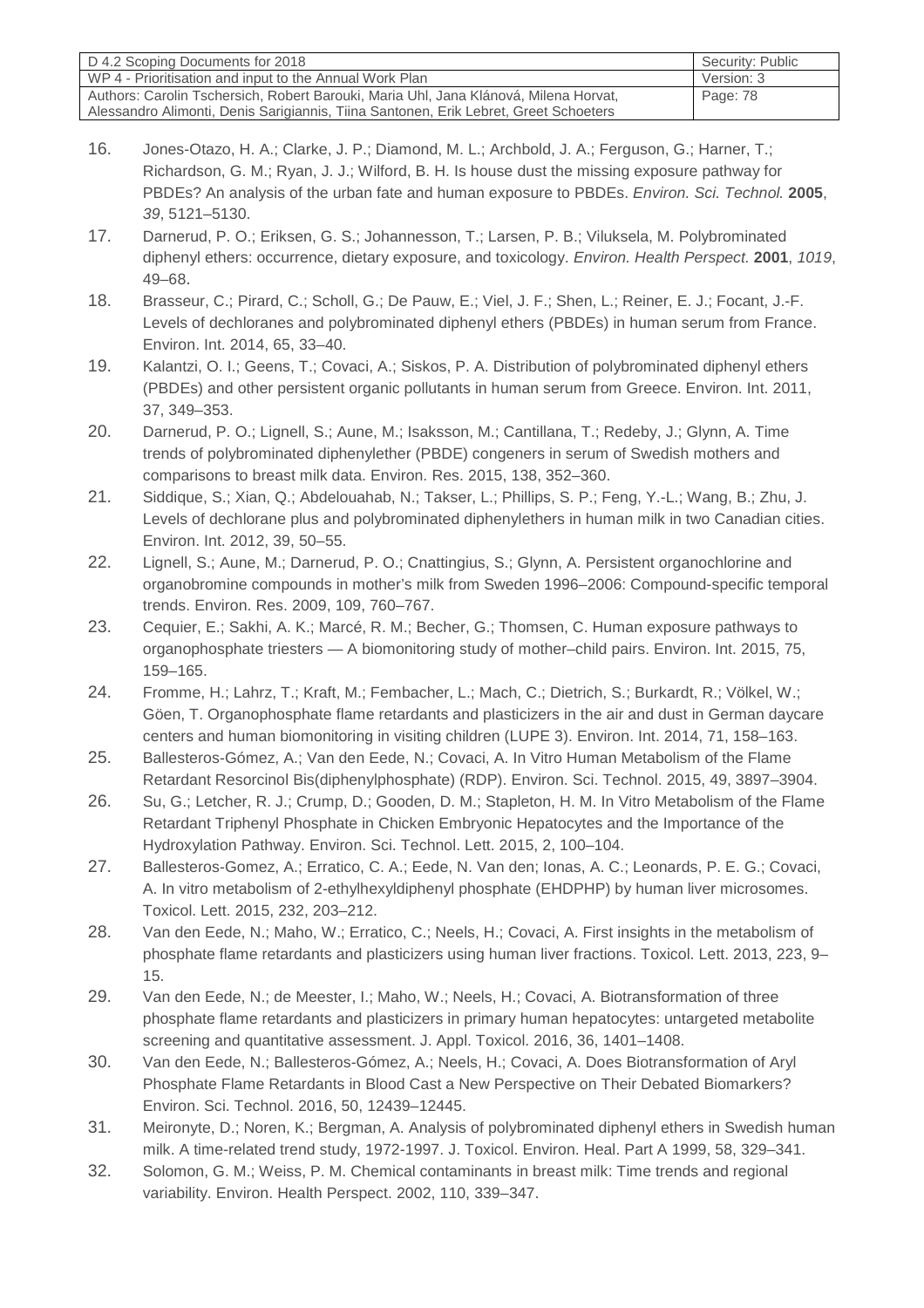| D 4.2 Scoping Documents for 2018                                                     | Security: Public |
|--------------------------------------------------------------------------------------|------------------|
| WP 4 - Prioritisation and input to the Annual Work Plan                              | Version: 3       |
| Authors: Carolin Tschersich, Robert Barouki, Maria Uhl, Jana Klánová, Milena Horvat, | Page: 79         |
| Alessandro Alimonti, Denis Sarigiannis, Tiina Santonen, Erik Lebret, Greet Schoeters |                  |

- 33. Hites, R. A. Polybrominated diphenyl ethers in the environment and in people: a meta-analysis of concentrations. Environ. Sci. Technol. 2004, 38, 945–956.
- 34. Harrad, S. J.; Ibarra, C.; Abdallah, M. A.-E.; Boon, R.; Neels, H.; Covaci, A. Concentrations of brominated flame retardants in dust from United Kingdom cars, homes, and offices: Causes of variability and implications for human exposure. Environ. Int. 2008, 34, 1170–1175.
- 35. Roosens, L.; Abdallah, M. A.-E.; Harrad, S. J.; Neels, H.; Covaci, A. Exposure to hexabromocyclododecanes (HBCDs) via dust ingestion, but not diet, correlates with concentrations in human serum: Preliminary results. Environ. Health Perspect. 2009, 117, 1707–1712.
- 36. European Food Safety Authority. EFSA Panel on Contaminants in the Food Chain (CONTAM); Scientific Opinion on Emerging and Novel Brominated Flame Retardants (BFRs) in Food. EFSA J. 2012, 10, 125.
- 37. Vojta, Š.; Bečanová, J.; Melymuk, L.; Komprdová, K.; Kohoutek, J.; Kukučka, P.; Klánová, J. Screening for halogenated flame retardants in European consumer products, building materials and wastes. Chemosphere 2017, 168, 457–466.
- 38. Kajiwara, N.; Noma, Y.; Takigami, H. Brominated and organophosphate flame retardants in selected consumer products on the Japanese market in 2008. J. Hazard. Mater. 2011, 192, 1250–1259.
- 39. ARCADIS. Identification and evaluation of data on flame retardants in consumer products; Brussels, 2011.
- 40. Stapleton, H. M.; Klosterhaus, S. L.; Keller, A.; Ferguson, P. L.; van Bergen, S.; Cooper, E. M.; Webster, T. F.; Blum, A. Identification of flame retardants in polyurethane foam collected from baby products. Environ. Sci. Technol. 2011, 45, 5323–5331.
- 41. Ballesteros-Gómez, A.; Brandsma, S. H.; de Boer, J.; Leonards, P. E. G. Analysis of two alternative organophosphorus flame retardants in electronic and plastic consumer products: Resorcinol bis- (diphenylphosphate) (PBDPP) and bisphenol A bis (diphenylphosphate) (BPA-BDPP). Chemosphere 2014, 116, 10–14.
- 42. Stapleton, H. M.; Klosterhaus, S. L.; Eagle, S.; Fuh, J.; Meeker, J. D.; Blum, A.; Webster, T. F. Detection of organophosphate flame retardants in furniture foam and U.S. house dust. Environ. Sci. Technol. 2009, 43, 7490–7495.
- 43. de Wit, C. A.; Herzke, D.; Vorkamp, K. Brominated flame retardants in the Arctic environment trends and new candidates. Sci. Total Environ. 2010, 408, 2885–2918.
- 44. Posner, S.; Roos, S.; Olsson, E. Exploration of Management Options for HBCD. Swerea IVF Proj. Rep. 10/11 2011, Swerea IVF Project Report 10/11.
- 45. ICL-IP Europe BV. Template for third party submission of information on alternatives for applications for authorisation HBCD use in EPS for building applications; Amsterdam, 2014.
- 46. UNEP. Stockholm Convention on Persistent Organic Pollutants; Geneva, 2017.
- 47. Brandsma, S. H.; de Boer, J.; van Velzen, M. J. M.; Leonards, P. E. G. Organophosphorus flame retardants (PFRs) and plasticizers in house and car dust and the influence of electronic equipment. Chemosphere 2014, 116, 3–9.
- 48. Venier, M.; Audy, O.; Vojta, Š.; Bečanová, J.; Romanak, K.; Melymuk, L.; Krátká, M.; Kukučka, P.; Okeme, J. O.; Saini, A.; et al. Brominated flame retardants in indoor environment - comparative study of indoor contamination from three countries. Environ. Int. 2016, 94, 150–160.
- 49. Kuang, J.; Ma, Y.; Harrad, S. Concentrations of "legacy" and novel brominated flame retardants in matched samples of UK kitchen and living room/bedroom dust. Chemosphere 2016, 149, 224–230.
- 50. Newton, S.; Sellström, U.; de Wit, C. a. Emerging Flame Retardants, PBDEs, and HBCDDs in indoor and outdoor media in Stockholm, Sweden. Environ. Sci. Technol. 2015, 49, 2912–2920.
- 51. Stapleton, H. M.; Allen, J. G.; Kelly, S. M.; Konstantinov, A.; Klosterhaus, S. L.; Watkins, D. J.; McClean, M. D.; Webster, T. F. Alternate and new brominated flame retardants detected in U.S. house dust. Environ. Sci. Technol. 2008, 42, 6910–6916.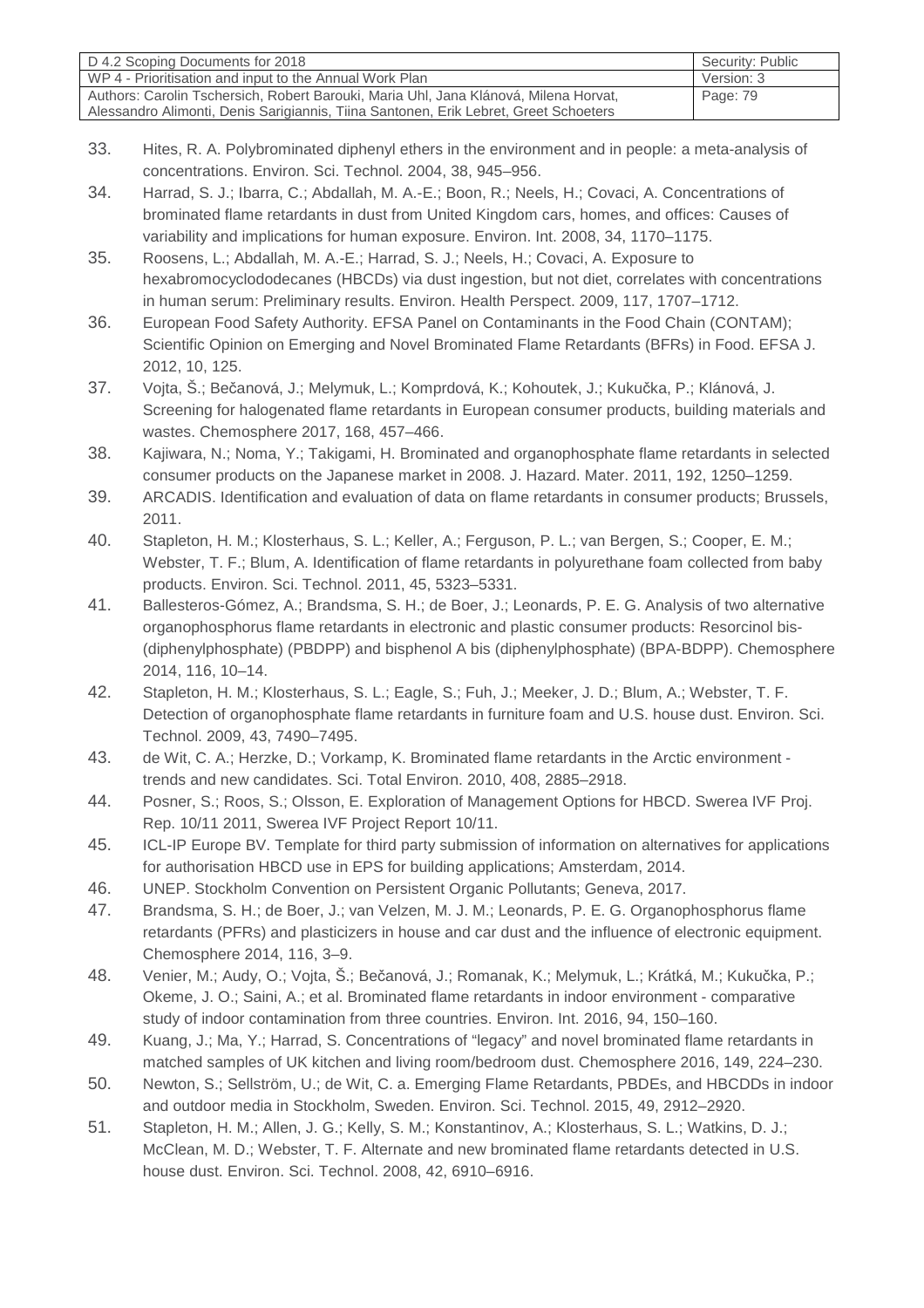| D 4.2 Scoping Documents for 2018                                                     | Security: Public |
|--------------------------------------------------------------------------------------|------------------|
| WP 4 - Prioritisation and input to the Annual Work Plan                              | Version: 3       |
| Authors: Carolin Tschersich, Robert Barouki, Maria Uhl, Jana Klánová, Milena Horvat, | Page: 80         |
| Alessandro Alimonti, Denis Sarigiannis, Tiina Santonen, Erik Lebret, Greet Schoeters |                  |

- 52. Abbasi, G.; Saini, A.; Goosey, E.; Diamond, M. L. Product screening for sources of halogenated flame retardants in Canadian house and office dust. Sci. Total Environ. 2016, 545–546, 299–307.
- 53. Fromme, H.; Hilger, B.; Kopp, E.; Miserok, M.; Völkel, W. Polybrominated diphenyl ethers (PBDEs), hexabromocyclododecane (HBCD) and "novel" brominated flame retardants in house dust in Germany. Environ. Int. 2014, 64, 61–68.
- 54. Dirtu, A. C.; Ali, N.; Van den Eede, N.; Neels, H.; Covaci, A. Country specific comparison for profile of chlorinated, brominated and phosphate organic contaminants in indoor dust. Case study for Eastern Romania, 2010. Environ. Int. 2012, 49, 1–8.
- 55. Wang, J.; Tian, M.; Chen, S.-J.; Zheng, J.; Luo, X.-J.; An, T.-C.; Mai, B.-X. Dechlorane Plus in house dust from E-waste recycling and urban areas in South China: sources, degradation, and human exposure. Environ. Toxicol. Chem. 2011, 30, 1965–1972.
- 56. Keimowitz, A. R.; Strunsky, N.; Wovkulich, K. Organophosphate flame retardants in household dust before and after introduction of new furniture. Chemosphere 2016, 148, 467–472.
- 57. Brommer, S.; Harrad, S. J.; Van den Eede, N.; Covaci, A. Concentrations of organophosphate esters and brominated flame retardants in German indoor dust samples. J. Environ. Monit. 2012, 14, 2482.
- 58. Takigami, H.; Suzuki, G.; Hirai, Y.; Ishikawa, Y.; Sunami, M.; Sakai, S. Flame retardants in indoor dust and air of a hotel in Japan. Environ. Int. 2009, 35, 688–693.
- 59. Fan, X.; Kubwabo, C.; Rasmussen, P. E.; Wu, F. Simultaneous determination of thirteen organophosphate esters in settled indoor house dust and a comparison between two sampling techniques. Sci. Total Environ. 2014, 491–492, 80–86.
- 60. Ali, N.; Dirtu, A. C.; Van den Eede, N.; Goosey, E. R.; Harrad, S. J.; Neels, H.; 't Mannetje, A.; Coakley, J.; Douwes, J.; Covaci, A. Occurrence of alternative flame retardants in indoor dust from New Zealand: Indoor sources and human exposure assessment. Chemosphere 2012, 88, 1276– 1282.
- 61. Cao, Z.; Xu, F.; Covaci, A.; Wu, M.; Wang, H.; Yu, G.; Wang, B.; Deng, S.; Huang, J.; Wang, X. Distribution patterns of brominated, chlorinated, and phosphorus flame retardants with particle size in indoor and outdoor dust and implications for human exposure. Environ. Sci. Technol. 2014, 48, 8839–8846.
- 62. Ali, N.; Ali, S. A. M. A. S.; Ismail, I. M. I.; Malarvannan, G.; Kadi, M. W.; Albar, H. M. S.; Rehan, M.; Covaci, A. Brominated and organophosphate flame retardants in indoor dust of Jeddah , Kingdom of Saudi Arabia: Implications for human exposure. Sci. Total Environ. 2016, 569–570, 269–277.
- 63. Meironyté Guvenius, D.; Aronsson, A.; Ekman-Ordeberg, G.; Bergman, Å.; Norén, K. Human prenatal and postnatal exposure to polybrominated diphenyl ethers, polychlorinated biphenyls, polychlorobiphenylols, and pentachlorophenol. Environ. Health Perspect. 2003, 111, 1235–1241.
- 64. Darnerud, P. O.; Aune, M.; Atuma, S.; Becker, W.; Bjerselius, R.; Cnattingius, S.; Glynn, A. Time trend of polybrominated diphenyl ether (PBDE) levels in breast milk from Uppsala, Sweden, 1996- 2001. Organohalogen Compd. 2002, 58, 233–236.
- 65. Sahlström, L. M. O.; Sellström, U.; de Wit, C. A.; Lignell, S.; Darnerud, P. O. Estimated intakes of brominated flame retardants via diet and dust compared to internal concentrations in a Swedish mother-toddler cohort. Int. J. Hyg. Environ. Health 2015, 218, 422–432.
- 66. Lignell, S.; Aune, M.; Glynn, A.; Cantillana, T.; Friden, U. Levels of persistent halogenated organic pollutants (POP) in mother's milk from first-time mothers in Uppsala, Sweden: results from year 2012 and temporal trends for the time period 1996-2012; Uppsala, 2015.
- 67. Björklund, J. A.; Sellström, U.; de Wit, C. A.; Aune, M.; Lignell, S.; Darnerud, P. O. Comparisons of polybrominated diphenyl ether and hexabromocyclododecane concentrations in dust collected with two sampling methods and matched breast milk samples. Indoor Air 2012, 22, 279–288.
- 68. Lignell, S.; Aune, M.; Darnerud, P. O.; Hanberg, A.; Larsson, S. C.; Glynn, A. Prenatal exposure to polychlorinated biphenyls (PCBs) and polybrominated diphenyl ethers (PBDEs) may influence birth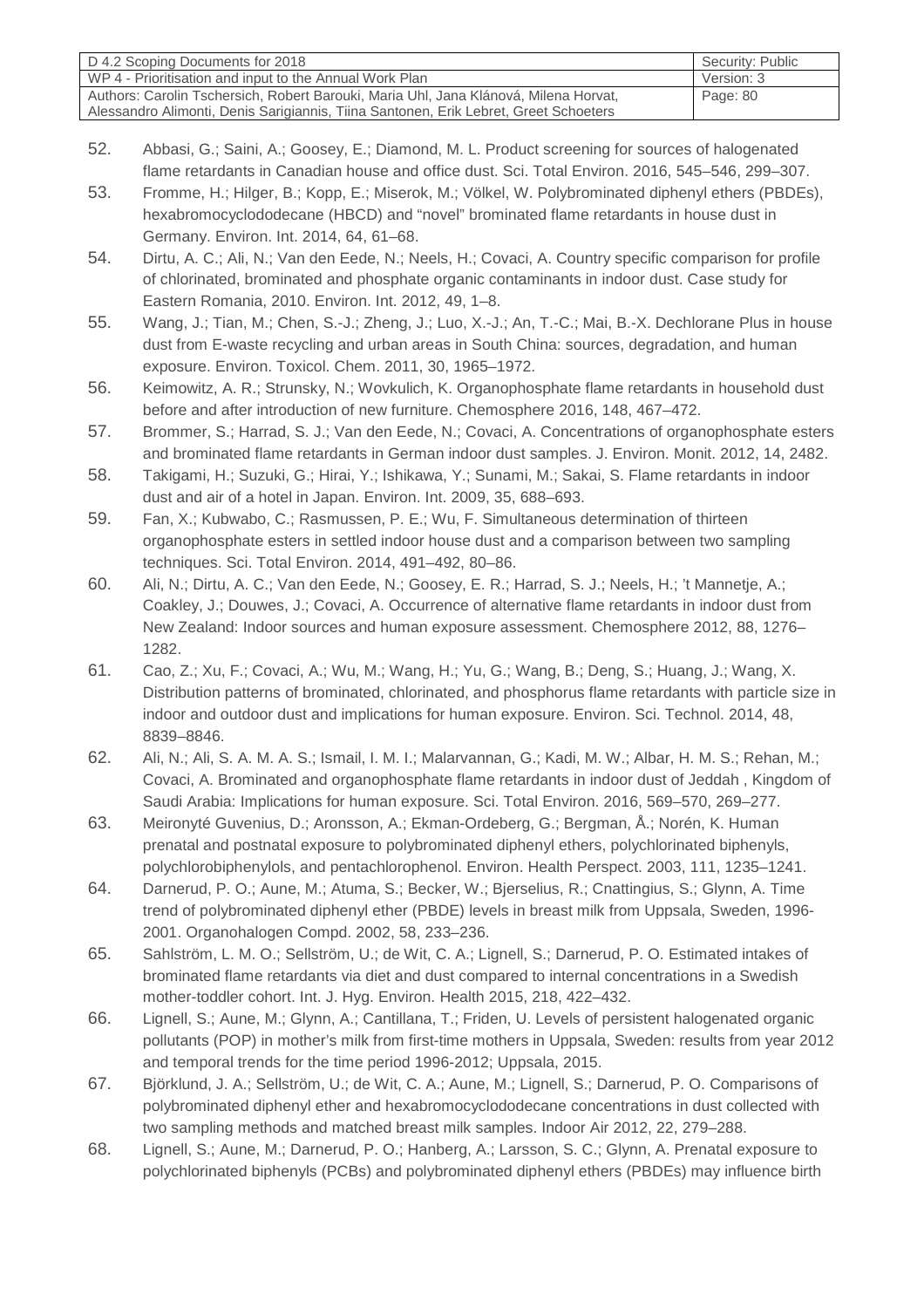| D 4.2 Scoping Documents for 2018                                                     | Security: Public |
|--------------------------------------------------------------------------------------|------------------|
| WP 4 - Prioritisation and input to the Annual Work Plan                              | Version: 3       |
| Authors: Carolin Tschersich, Robert Barouki, Maria Uhl, Jana Klánová, Milena Horvat, | Page: 81         |
| Alessandro Alimonti, Denis Sarigiannis, Tiina Santonen, Erik Lebret, Greet Schoeters |                  |

weight among infants in a Swedish cohort with background exposure: a cross-sectional study. Environ. Health 2013, 12, 44.

- 69. Glynn, A.; Lignell, S.; Darnerud, P. O.; Aune, M.; Halldin Ankarberg, E.; Bergdahl, I. A.; Barregård, L.; Bensryd, I. Regional differences in levels of chlorinated and brominated pollutants in mother's milk from primiparous women in Sweden. Environ. Int. 2011, 37, 71–79.
- 70. Lind, Y.; Darnerud, P. O.; Atuma, S.; Aune, M.; Becker, W.; Bjerselius, R.; Cnattingius, S.; Glynn, A. Polybrominated diphenyl ethers in breast milk from Uppsala County, Sweden. Environ. Res. 2003, 93, 186–194.
- 71. Lignell, S.; Aune, M.; Glynn, A.; Cantillana, T.; Isaksson, M.; Aune, M.; Glynn, A.; Cantillana, T. Polybrominated diphenylethers (PBDE) and hexabromocyclododecane (HBCD) in paired samples of blood serum and breast milk – a correlation study; Uppsala, 2013.
- 72. van Bavel, B.; Hardell, L.; Kitti, A.; Liljedahl, M.; Karlsson, M.; Pettersson, Anneli Tysklind, M.; Lindström, G. HIGH LEVELS OF PBDES IN 5 % OF 220 BLOOD SAMPLES FROM THE SWEDISH POPULATION. Organohalogen Compd. 2002, 58, 161–164.
- 73. Sjödin, A.; Hagmar, L.; Klasson-Wehler, E.; Kronholm-Diab, K.; Jakobsson, E.; Bergman, A. Flame retardant exposure: polybrominated diphenyl ethers in blood from Swedish workers. Environ. Health Perspect. 1999, 107, 643–648.
- 74. Sahlström, L. M. O.; Sellström, U.; de Wit, C. A.; Lignell, S.; Darnerud, P. O. Brominated Flame Retardants in Matched Serum Samples from Swedish First-Time Mothers and Their Toddlers. Environ. Sci. Technol. 2014, 48, 7584–7592.
- 75. Lignell, S.; Aune, M.; Darnerud, P. O.; Stridsberg, M.; Hanberg, A.; Larsson, S. C.; Glynn, A. Maternal body burdens of PCDD/Fs and PBDEs are associated with maternal serum levels of thyroid hormones in early pregnancy: a cross-sectional study. Environ. Heal. 2016, 15, 55.
- 76. Jakobsson, K.; Athanasiadou, M.; Christiansson, A.; Athanassiadis, I.; Bergman, Å.; Hagmar, L. Polybrominated diphenyl ethers (PBDEs) in serum from Swedish men 1988-2002. A longitudinal study.; Stockholm, 2002.
- 77. Karlsson, M.; Julander, A.; van Bavel, B.; Hardell, L. Levels of brominated flame retardants in blood in relation to levels in household air and dust. Environ. Int. 2007, 33, 62–69.
- 78. Pettersson, A.; Karlsson, M.; van Bavel, B.; Engwall, M.; Lindström, G.; Ohlson, C.-G. CONCENTRATION OF POLYBROMINATED DIPHENYLETHERS AND THYROID HORMONES IN HUMAN PLASMA FROM EXPOSED WORKERS. Organohalogen Compd. 2002, 58, 269–272.
- 79. Guvenius, D. M.; Bergman, A.; Noren, K. Polybrominated diphenyl ethers in Swedish human liver and adipose tissue. Arch. Environ. Contam. Toxicol. 2001, 40, 564–570.
- 80. Hardell, L.; Lindstrom, G.; van Bavel, B.; Wingfors, H.; Sundelin, E.; Liljegren, G. Concentrations of the flame retardant 2,2 `,4,4 `-tetrabrominated diphenyl ether in human adipose tissue in Swedish persons and the risk for non-Hodgkin's lymphoma. Oncol. Res. 1998, 10, 429–432.
- 81. Sahlström, L. M. O.; Sellström, U.; de Wit, C. A.; Lignell, S.; Darnerud, P. O. Feasibility Study of Feces for Noninvasive Biomonitoring of Brominated Flame Retardants in Toddlers. Environ. Sci. Technol. 2015, 49, 606–615.
- 82. Thomsen, C.; Lundanes, E.; Becher, G. Brominated Flame Retardants in Archived Serum Samples from Norway: A Study on Temporal Trends and the Role of Age. Environ. Sci. Technol. 2002, 36, 1414–1418.
- 83. Caspersen, I. H.; Kvalem, H. E.; Haugen, M.; Brantsæter, A. L.; Meltzer, H. M.; Alexander, J.; Thomsen, C.; Frøshaug, M.; Bremnes, N. M. B.; Broadwell, S. L.; et al. Determinants of plasma PCB, brominated flame retardants, and organochlorine pesticides in pregnant women and 3 year old children in The Norwegian Mother and Child Cohort Study. Environ. Res. 2016, 146, 136–144.
- 84. Thomsen, C.; Lundanes, E.; Becher, G.; Becher, G.; Strömberg, U.; Hagmar, L.; Östman, C.; Brouwer, A.; Wideqvist, U.; Odsjö, T.; et al. Brominated flame retardants in plasma samples from three different occupational groups in Norway. J. Environ. Monit. 2001, 3, 366–370.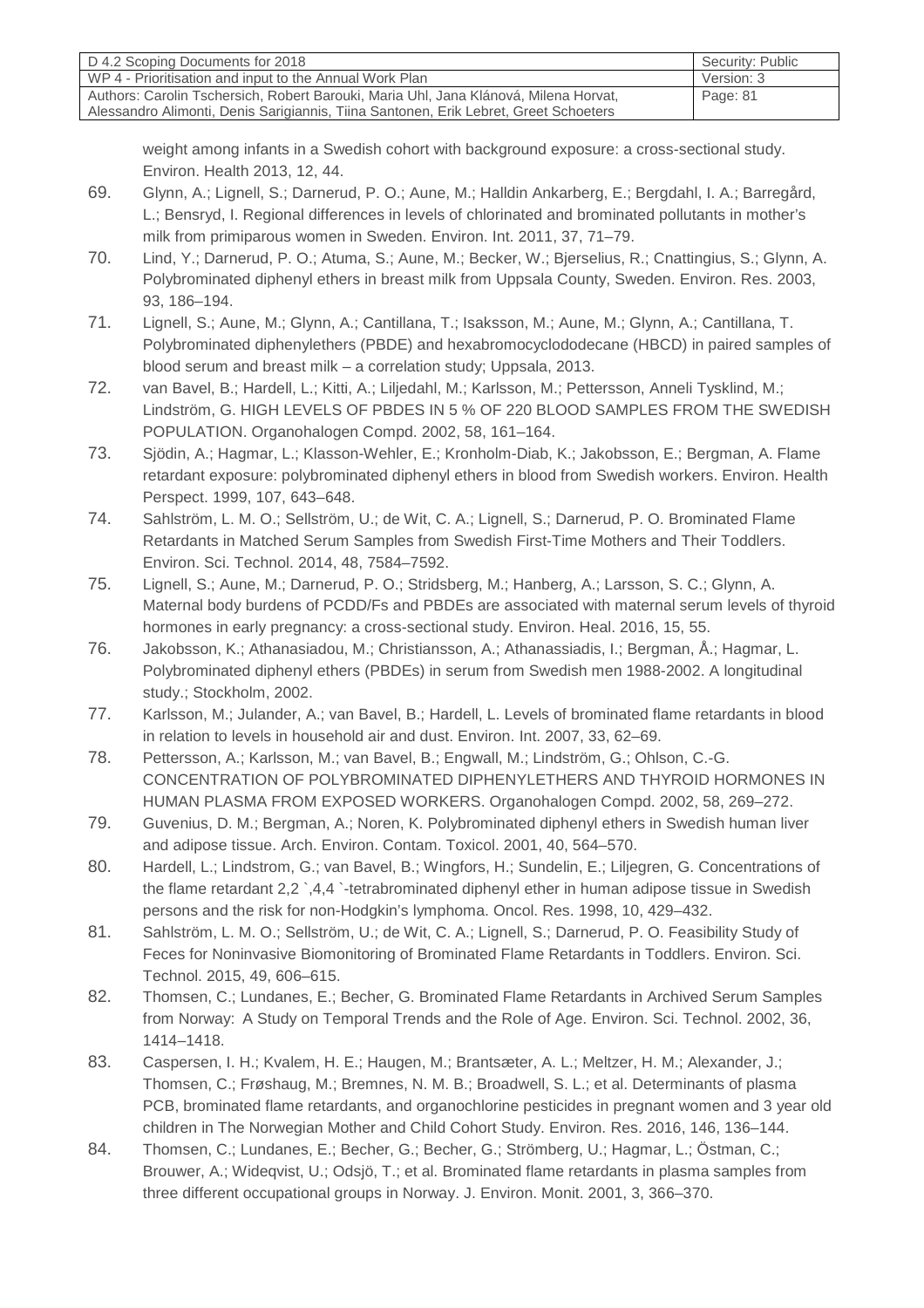| D 4.2 Scoping Documents for 2018                                                     | Security: Public |
|--------------------------------------------------------------------------------------|------------------|
| WP 4 - Prioritisation and input to the Annual Work Plan                              | Version: 3       |
| Authors: Carolin Tschersich, Robert Barouki, Maria Uhl, Jana Klánová, Milena Horvat, | Page: 82         |
| Alessandro Alimonti, Denis Sarigiannis, Tiina Santonen, Erik Lebret, Greet Schoeters |                  |

- 85. Cequier, E.; Marcé, R. M.; Becher, G.; Thomsen, C. Comparing human exposure to emerging and legacy flame retardants from the indoor environment and diet with concentrations measured in serum. Environ. Int. 2015, 74, 54–59.
- 86. Thomsen, C.; Knutsen, H. K.; Liane, V. H.; Frøshaug, M.; Kvalem, H. E.; Haugen, M.; Meltzer, H. M.; Alexander, J.; Becher, G. Consumption of fish from a contaminated lake strongly affects the concentrations of polybrominated diphenyl ethers and hexabromocyclododecane in serum. Mol. Nutr. Food Res. 2008, 52, 228–237.
- 87. Eggesbø, M.; Thomsen, C.; Jørgensen, J. V.; Becher, G.; Øyvind Odland, J.; Longnecker, M. P. Associations between brominated flame retardants in human milk and thyroid-stimulating hormone (TSH) in neonates. Environ. Res. 2011, 111, 737–743.
- 88. Thomsen, C.; Haug, L. S.; Stigum, H.; Fröshaug, M.; Broadwell, S. L.; Becher, G. Changes in concentrations of perfluorinated compounds, polybrominated diphenyl ethers, and polychlorinated biphenyls in Norwegian breat-milk during twelve months of lactation. Environ. Sci. Technol. 2010, 44, 9550–9556.
- 89. Thomsen, C.; Stigum, H.; Frøshaug, M.; Broadwell, S. L.; Becher, G.; Eggesbø, M. Determinants of brominated flame retardants in breast milk from a large scale Norwegian study. Environ. Int. 2010, 36, 68–74.
- 90. Polder, A.; Thomsen, C.; Lindström, G.; Løken, K. B.; Skaare, J. U. Levels and temporal trends of chlorinated pesticides, polychlorinated biphenyls and brominated flame retardants in individual human breast milk samples from Northern and Southern Norway. Chemosphere 2008, 73, 14–23.
- 91. Fromme, H.; Körner, W.; Shahin, N.; Wanner, A.; Albrecht, M.; Boehmer, S.; Parlar, H.; Mayer, R.; Liebl, B.; Bolte, G. Human exposure to polybrominated diphenyl ethers (PBDE), as evidenced by data from a duplicate diet study, indoor air, house dust, and biomonitoring in Germany. Environ. Int. 2009, 35, 1125–1135.
- 92. Schroter-Kermani, C.; Helm, D.; Herrmann, T.; Papke, O. The German Environmental Specimen Bank - Application in Trend Monitoring of Polybrominated Diphenyl Ethers in Human Blood. Organohalogen Compd. 2000, 47, 49–52.
- 93. Fromme, H.; Hilger, B.; Albrecht, M.; Gries, W.; Leng, G.; Völkel, W. Occurrence of chlorinated and brominated dioxins/furans, PCBs, and brominated flame retardants in blood of German adults. Int. J. Hyg. Environ. Health 2016, 219, 380–388.
- 94. Antignac, J.-P.; Cariou, R.; Maume, D.; Marchand, P.; Monteau, F.; Zalko, D.; Berrebi, A.; Cravedi, J.-P.; Andre, F.; Le Bizec, B. Exposure assessment of fetus and newborn to brominated flame retardants in France: preliminary data. Mol. Nutr. Food Res. 2008, 52, 258–265.
- 95. Dereumeaux, C.; Saoudi, A.; Pecheux, M.; Berat, B.; de Crouy-Chanel, P.; Zaros, C.; Brunel, S.; Delamaire, C.; le Tertre, A.; Lefranc, A.; et al. Biomarkers of exposure to environmental contaminants in French pregnant women from the Elfe cohort in 2011. Environ. Int. 2016, 97, 56–67.
- 96. Antignac, J. P.; Main, K. M.; Virtanen, H. E.; Boquien, C. Y.; Marchand, P.; Venisseau, A.; Guiffard, I.; Bichon, E.; Wohlfahrt-Veje, C.; Legrand, A.; et al. Country-specific chemical signatures of persistent organic pollutants (POPs) in breast milk of French, Danish and Finnish women. Environ. Pollut. 2016, 218, 728–738.
- 97. Ploteau, S.; Antignac, J.-P.; Volteau, C.; Marchand, P.; Vénisseau, A.; Vacher, V.; Le Bizec, B. Distribution of persistent organic pollutants in serum, omental, and parietal adipose tissue of French women with deep infiltrating endometriosis and circulating versus stored ratio as new marker of exposure. Environ. Int. 2016, 97, 125–136.
- 98. Frederiksen, M.; Thomsen, M.; Vorkamp, K.; Knudsen, L. E. Patterns and concentration levels of polybrominated diphenyl ethers (PBDEs) in placental tissue of women in Denmark. Chemosphere 2009, 76, 1464–1469.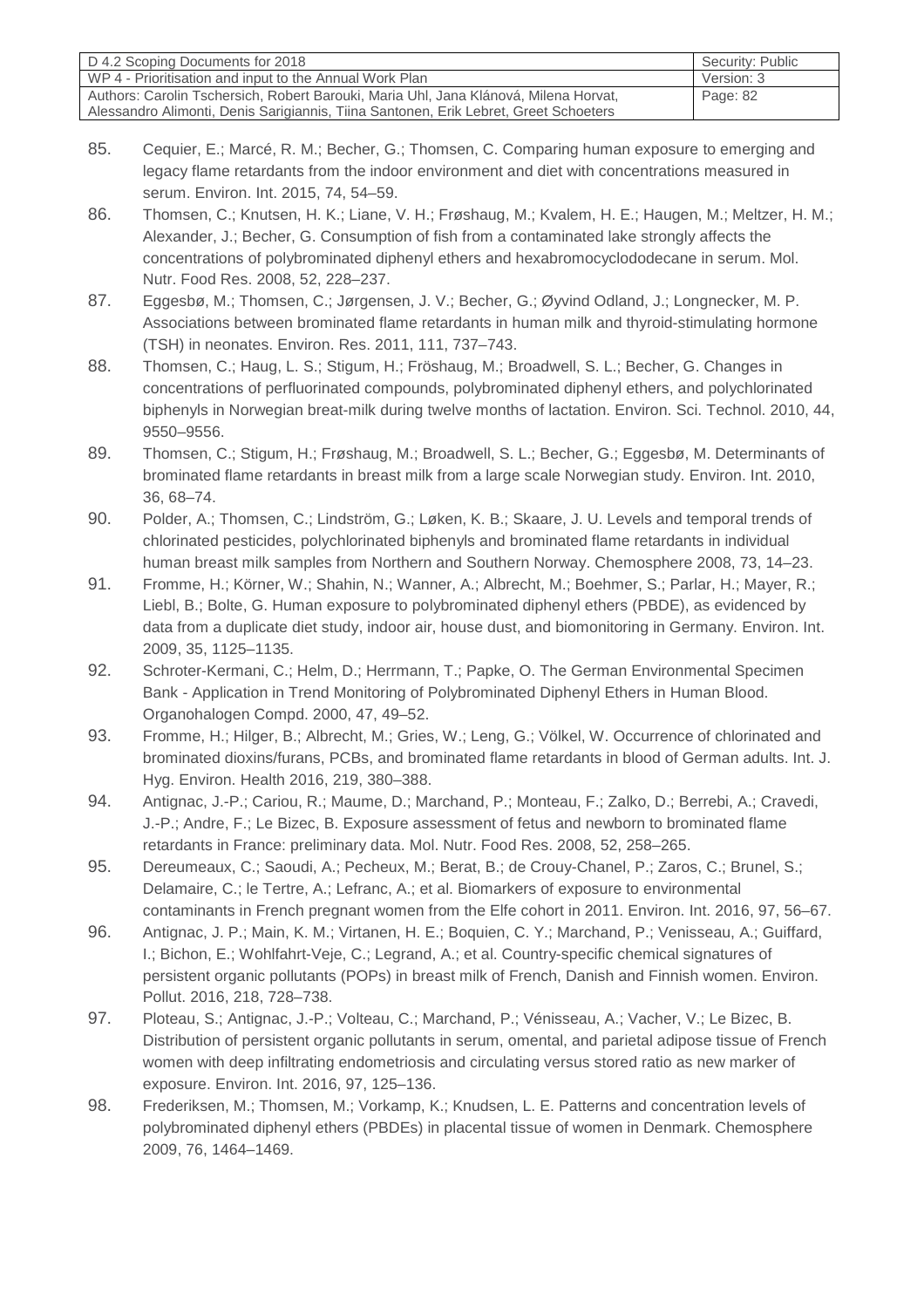| D 4.2 Scoping Documents for 2018                                                     | Security: Public |
|--------------------------------------------------------------------------------------|------------------|
| WP 4 - Prioritisation and input to the Annual Work Plan                              | Version: 3       |
| Authors: Carolin Tschersich, Robert Barouki, Maria Uhl, Jana Klánová, Milena Horvat, | Page: 83         |
| Alessandro Alimonti, Denis Sarigiannis, Tiina Santonen, Erik Lebret, Greet Schoeters |                  |

- 99. Frederiksen, M.; Thomsen, C.; Frøshaug, M.; Vorkamp, K.; Thomsen, M.; Becher, G.; Knudsen, L. E. Polybrominated diphenyl ethers in paired samples of maternal and umbilical cord blood plasma and associations with house dust in a Danish cohort. Int. J. Hyg. Environ. Health 2010, 213, 233–242.
- 100. Strandman, T.; Koistinen, J.; Kiviranta, H.; Vuorinen, P.; Tuomisto, J.; Tuomisto, J.; Vartiainen, T. LEVELS OF SOME POLYBROMINATED DIPHENYL ETHERS (PBDEs) IN FISH AND HUMAN ADIPOSE TISSUE IN FINLAND. 1Organohalogen Compd. 1999, 40, 355–358.
- 101. Strandman, T.; Koistinen, J.; Vartiainen, T. Polybrominated Diphenyl Ethers (PBDEs) in Placenta and Human Milk. Organohalogen Compd. 2000, 47, 61–64.
- 102. Colles, A.; Koppen, G.; Hanot, V.; Nelen, V.; Dewolf, M.-C.; Noël, E.; Malisch, R.; Kotz, A.; Kypke, K.; Biot, P.; et al. Fourth WHO-coordinated survey of human milk for persistent organic pollutants (POPs): Belgian results. Chemosphere 2008, 73, 907–914.
- 103. Croes, K.; Colles, A.; Koppen, G.; Govarts, E.; Bruckers, L.; Van de Mieroop, E.; Nelen, V.; Covaci, A.; Dirtu, A. C.; Thomsen, C.; et al. Persistent organic pollutants (POPs) in human milk: A biomonitoring study in rural areas of Flanders (Belgium). Chemosphere 2012, 89, 988–994.
- 104. Roosens, L.; D'Hollander, W.; Bervoets, L.; Reynders, H.; Van Campenhout, K.; Cornelis, C.; Van Den Heuvel, R.; Koppen, G.; Covaci, A. Brominated flame retardants and perfluorinated chemicals, two groups of persistent contaminants in Belgian human blood and milk. Environ. Pollut. 2010, 158, 2546–2552.
- 105. Covaci, A.; de Boer, J.; Ryan, J. J.; Voorspoels, S.; Schepens, P. Distribution of Organobrominated and Organochlorinated Contaminants in Belgian Human Adipose Tissue. Environ. Res. 2002, 88, 210–218.
- 106. Schoeters, G.; Colles, A.; Hond, E. Den; Croes, K.; Vrijens, J.; Baeyens, W.; Nelen, V.; Mieroop, E. Van De; Covaci, A.; Bruckers, L.; et al. Chapter 2F The Flemish Environment and Health Study (FLEHS) - Second Survey (2007-2011): Establishing Reference Values for Biomarkers of Exposure in the Flemish Population. In Biomarkers and Human Biomonitoring: Volume 1; The Royal Society of Chemistry, 2012; Vol. 1, pp. 135–165.
- 107. Čechová, E.; Seifertová, M.; Kukučka, P.; Vojta, Š.; Quaak, I.; de Cock, M.; van de Bor, M.; Kočan, A. An effective clean-up technique for GC/EI-HRMS determination of developmental neurotoxicants in human breast milk. Anal. Bioanal. Chem. 2017, 409, 1311–1322.
- 108. Roze, E.; Meijer, L.; Bakker, A.; Van Braeckel, K. N. J. A.; Sauer, P. J. J.; Bos, A. F. Prenatal exposure to organohalogens, including brominated flame retardants, influences motor, cognitive, and behavioral performance at school age. Environ. Health Perspect. 2009, 117, 1953–1958.
- 109. Weiss, J.; Meijer, L.; Sauer, P. J. J.; Linderholm, L.; Athanassiadis, I.; Bergman, Å. PBDE and HBCDD levels in blood from Dutch mothers and infants - Analysis of a Dutch Groningen Infant Cohort. Organohalogen Compd. 2004, 66.
- 110. Meijer, L.; Weiss, J.; Van Velzen, M.; Beouwer, A.; Bergman, ?? K E; Sauer, P. J. J. Serum concentrations of neutral and phenolic organohalogens in pregnant women and some of their infants in the Netherlands. Environ. Sci. Technol. 2008, 42, 3428–3433.
- 111. Meijer, L.; Martijn, A.; Melessen, J.; Brouwer, A.; Weiss, J.; de Jong, F. H.; Sauer, P. J. J. Influence of prenatal organohalogen levels on infant male sexual development: sex hormone levels, testes volume and penile length. Hum. Reprod. 2012, 27, 867–872.
- 112. Meneses, M.; Wingfors, H.; Schuhmacher, M.; Domingo, J. L.; Lindström, G.; Bavel, B. v. Polybrominated diphenyl ethers detected in human adipose tissue from Spain. Chemosphere 1999, 39, 2271–2278.
- 113. Garí, M.; Grimalt, J. O. Inverse age-dependent accumulation of decabromodiphenyl ether and other PBDEs in serum from a general adult population. Environ. Int. 2013, 54, 119–127.
- 114. Gómara, B.; Herrero, L.; Ramos, J. J.; Mateo, J. R.; Fernández, M. A.; García, J. F.; González, M. J. Distribution of Polybrominated Diphenyl Ethers in Human Umbilical Cord Serum, Paternal Serum,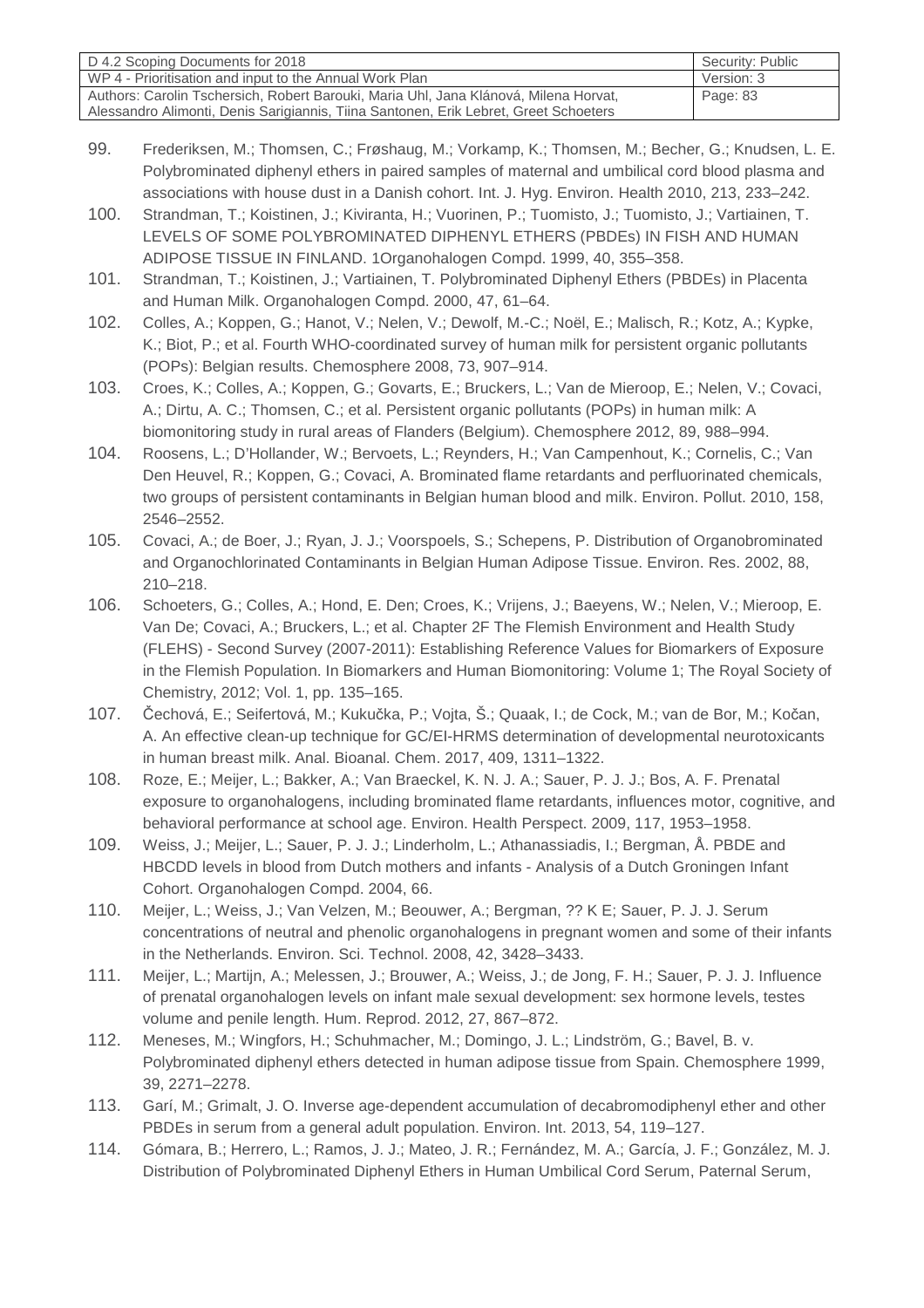| D 4.2 Scoping Documents for 2018                                                     | Security: Public |
|--------------------------------------------------------------------------------------|------------------|
| WP 4 - Prioritisation and input to the Annual Work Plan                              | Version: 3       |
| Authors: Carolin Tschersich, Robert Barouki, Maria Uhl, Jana Klánová, Milena Horvat, | Page: 84         |
| Alessandro Alimonti, Denis Sarigiannis, Tiina Santonen, Erik Lebret, Greet Schoeters |                  |

Maternal Serum, Placentas, and Breast Milk from Madrid Population, Spain. Environ. Sci. Technol. 2007, 41, 6961–6968.

- 115. Vizcaino, E.; Grimalt, J. O.; Lopez-Espinosa, M.-J.; Llop, S.; Rebagliato, M.; Ballester, F. Polybromodiphenyl ethers in mothers and their newborns from a non-occupationally exposed population (Valencia, Spain). Environ. Int. 2011, 37, 152–157.
- 116. Lopez-Espinosa, M.-J.; Costa, O.; Vizcaino, E.; Murcia, M.; Fernandez-Somoano, A.; Iñiguez, C.; Llop, S.; Grimalt, J. O.; Ballester, F.; Tardon, A. Prenatal Exposure to Polybrominated Flame Retardants and Fetal Growth in the INMA Cohort (Spain). Environ. Sci. Technol. 2015, 49, 10108– 10116.
- 117. Gascon, M.; Fort, M.; Martínez, D.; Carsin, A.-E.; Forns, J.; Grimalt, J. O.; Santa Marina, L.; Lertxundi, N.; Sunyer, J.; Vrijheid, M. Polybrominated diphenyl ethers (PBDEs) in breast milk and neuropsychological development in infants. Environ. Health Perspect. 2012, 120, 1760–1765.
- 118. Król, S.; Zabiegała, B.; Namieśnik, J. Monitoring and analytics of semivolatile organic compounds (SVOCs) in indoor air. Anal. Bioanal. Chem. 2011, 400, 1751–1769.
- 119. Hohenblum, P.; Steinbichl, P.; Raffesberg, W.; Weiss, S.; Moche, W.; Vallant, B.; Scharf, S.; Haluza, D.; Moshammer, H.; Kundi, M.; et al. Pollution gets personal! A first population-based human biomonitoring study in Austria; 2012; Vol. 215.
- 120. Crhova, S.; Cerna, M.; Grabic, R.; Tomsej, T.; Ocelka, T. POLYBROMINATED FLAME RETARDANTS IN HUMAN ADIPOSE TISSUE IN CZECH REPUBLIC INHABITANTS. THE PILOT STUDY. Organohalogen Compd. 2002, 58, 241–244.
- 121. Pulkrabová, J.; Hrádková, P.; Hajšlová, J.; Poustka, J.; Nápravníková, M.; Poláček, V. Brominated flame retardants and other organochlorine pollutants in human adipose tissue samples from the Czech Republic. Environ. Int. 2009, 35, 63–68.
- 122. Lankova, D.; Lacina, O.; Pulkrabova, J.; Hajslova, J. The determination of perfluoroalkyl substances, brominated flame retardants and their metabolites in human breast milk and infant formula. Talanta 2013, 117, 318–325.
- 123. Kazda, R.; Hajšlová, J.; Poustka, J.; Čajka, T. Determination of polybrominated diphenyl ethers in human milk samples in the Czech Republic: Comparative study of negative chemical ionisation mass spectrometry and time-of-flight high-resolution mass spectrometry. Anal. Chim. Acta 2004, 520, 237– 243.
- 124. Trudel, D.; Scheringer, M.; von Goetz, N.; Hungerbühler, K. Total consumer exposure to polybrominated diphenyl ethers in North America and Europe. Environ. Sci. Technol. 2011, 45, 2391–2397.
- 125. Ingelido, A. M.; Ballard, T.; Dellatte, E.; di Domenico, A.; Ferri, F.; Fulgenzi, A. R.; Herrmann, T.; Iacovella, N.; Miniero, R.; Päpke, O.; et al. Polychlorinated biphenyls (PCBs) and polybrominated diphenyl ethers (PBDEs) in milk from Italian women living in Rome and Venice. Chemosphere 2007, 67, S301–S306.
- 126. Bramwell, L.; Mortimer, D.; Rose, M.; Fernandes, A.; Harrad, S.; Pless-Mulloli, T. UK dietary exposure to PCDD/Fs, PCBs, PBDD/Fs, PBBs and PBDEs: comparison of results from 24-h duplicate diets and total diet studies. Food Addit. Contam. Part A 2017, 34, 65–77.
- 127. Dimitriadou, L.; Malarvannan, G.; Covaci, A.; Iossifidou, E.; Tzafettas, J.; Zournatzi-Koiou, V.; Kalantzi, O.-I. Levels and profiles of brominated and chlorinated contaminants in human breast milk from Thessaloniki, Greece. Sci. Total Environ. 2016, 539, 350–358.
- 128. Thomsen, C.; Molander, P.; Daae, H. L.; Jan??k, K.; Froshaug, M.; Liane, V. H.; Thorud, S.; Becher, G.; Dybing, E. Occupational exposure to hexabromocyclododecane at an industrial plant. Environ. Sci. Technol. 2007, 41, 5210–5216.
- 129. Abdallah, M. A.-E.; Harrad, S. J. Personal exposure to HBCDs and its degradation products via ingestion of indoor dust. Environ. Int. 2009, 35, 870–876.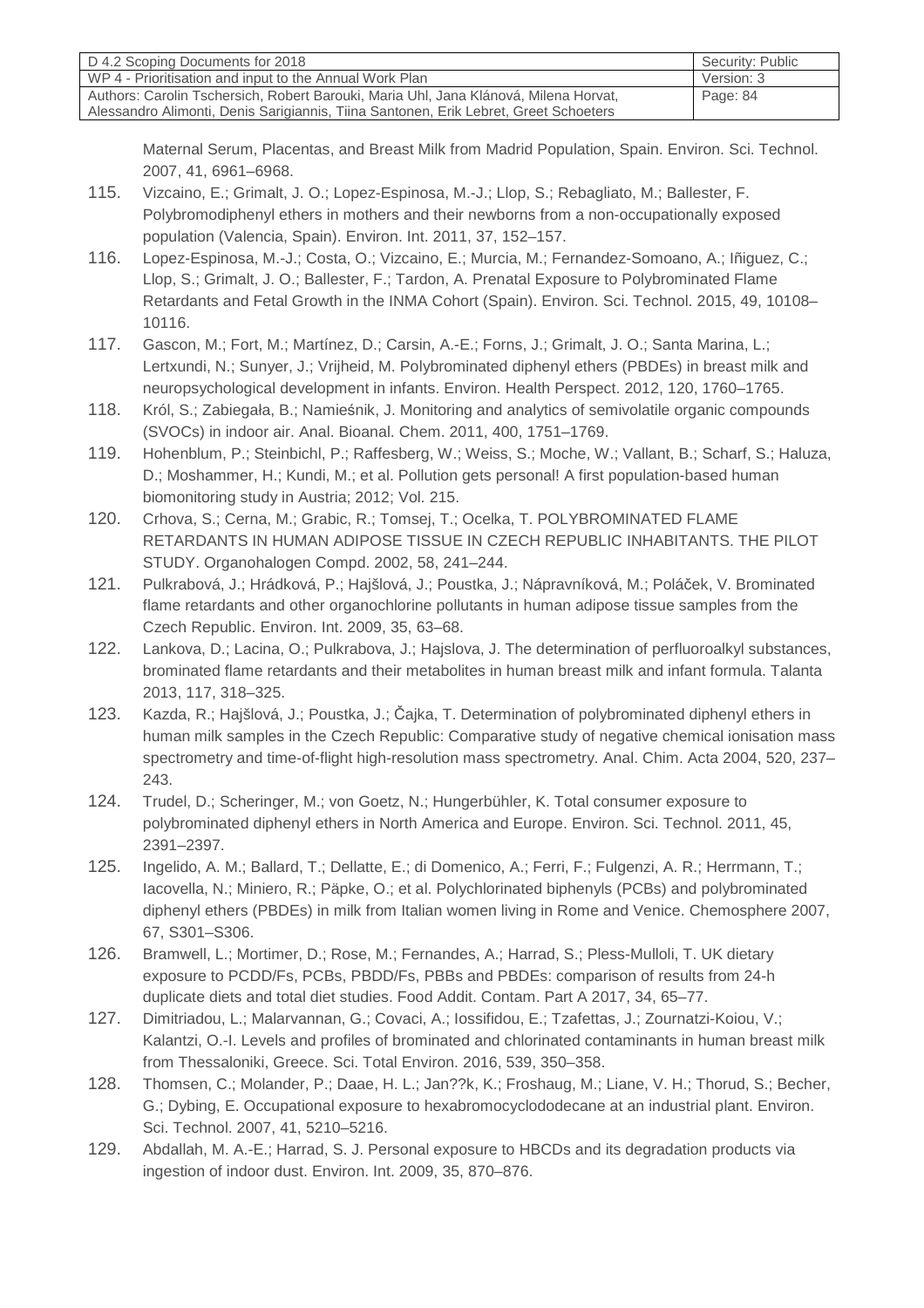| D 4.2 Scoping Documents for 2018                                                     | Security: Public |
|--------------------------------------------------------------------------------------|------------------|
| WP 4 - Prioritisation and input to the Annual Work Plan                              | Version: 3       |
| Authors: Carolin Tschersich, Robert Barouki, Maria Uhl, Jana Klánová, Milena Horvat, | Page: 85         |
| Alessandro Alimonti, Denis Sarigiannis, Tiina Santonen, Erik Lebret, Greet Schoeters |                  |

- 130. Martín, J.; Santos, J. L.; Aparicio, I.; Alonso, E. Analytical method for biomonitoring of endocrinedisrupting compounds (bisphenol A, parabens, perfluoroalkyl compounds and a brominated flame retardant) in human hair by liquid chromatography-tandem mass spectrometry. Anal. Chim. Acta 2016, 945, 95–101.
- 131. Eljarrat, E.; Guerra, P.; Martínez, E.; Farré, M.; Alvarez, J. G.; López-Teijón, M.; Barceló, D. Hexabromocyclododecane in Human Breast Milk: Levels and Enantiomeric Patterns. Environ. Sci. Technol. 2009, 43, 1940–1946.
- 132. Fromme, H.; Cequier, E.; Kim, J.-T.; Hanssen, L.; Hilger, B.; Thomsen, C.; Chang, Y.-S.; Völkel, W. Persistent and emerging pollutants in the blood of German adults: Occurrence of dechloranes, polychlorinated naphthalenes, and siloxanes. Environ. Int. 2015, 85, 292–298.
- 133. Kucharska, A.; Cequier, E.; Thomsen, C.; Becher, G.; Covaci, A.; Voorspoels, S. Assessment of human hair as an indicator of exposure to organophosphate flame retardants. Case study on a Norwegian mother–child cohort. Environ. Int. 2015, 83, 50–57.
- 134. Larsson, K.; Wit, C. De; Berglund, M. Tidstrender av kemiska ämnen i barns urin och utvärdering av förskoledamm som exponeringskälla; Stockholm, 2017.
- 135. Makinen, M. S. E.; Makinen, M. R. A.; Koistinen, J. T. B.; Pasanen, A.-L.; Pasanen, P. O.; Kalliokoski, P. J.; Korpi, A. M. Respiratory and Dermal Exposure to Organophosphorus Flame Retardants and Tetrabromohisphenol A at Five Work Environments. Environ. Sci. Technol. 2009, 43, 941–947.
- 136. Poma, G.; Glynn, A.; Malarvannan, G.; Covaci, A.; Darnerud, P. O. Dietary intake of phosphorus flame retardants (PFRs) using Swedish food market basket estimations. Food Chem. Toxicol. 2017, 100, 1–7.
- 137. Xu, F.; Tay, J.-H.; Covaci, A.; Padilla-Sánchez, J. A.; Papadopoulou, E.; Haug, L. S.; Neels, H.; Sellström, U.; de Wit, C. A. Assessment of dietary exposure to organohalogen contaminants, legacy and emerging flame retardants in a Norwegian cohort. Environ. Int. 2017, 102, 236–243.
- 138. Xu, F.; Giovanoulis, G.; Van Waes, S.; Padilla-Sanchez, J. A.; Papadopoulou, E.; Magn??r, J.; Haug, L. S.; Neels, H.; Covaci, A. Comprehensive study of human external exposure to organophosphate flame retardants via air, dust, and hand wipes: The importance of sampling and assessment strategy. Environ. Sci. Technol. 2016, 50, 7752–7760.
- 139. Gyllenhammar, I.; Glynn, A.; Jönsson, B. A. G.; Lindh, C. H.; Darnerud, P. O.; Svensson, K.; Lignell, S. Diverging temporal trends of human exposure to bisphenols and plastizisers, such as phthalates, caused by substitution of legacy EDCs? Environ. Res. 2017, 153, 48–54.
- 140. Cequier, E.; Marcé, R. M.; Becher, G.; Thomsen, C. Determination of emerging halogenated flame retardants and polybrominated diphenyl ethers in serum by gas chromatography mass spectrometry. J. Chromatogr. A 2013, 1310, 126–132.
- 141. Ali, N.; Harrad, S. J.; Goosey, E. R.; Neels, H.; Covaci, A. "Novel" brominated flame retardants in Belgian and UK indoor dust: implications for human exposure. Chemosphere 2011, 83, 1360–1365.
- 142. Wang, W.; Abualnaja, K. O.; Asimakopoulos, A. G.; Covaci, A.; Gevao, B.; Johnson-Restrepo, B.; Kumosani, T. A.; Malarvannan, G.; Minh, T. B.; Moon, H. B.; et al. A comparative assessment of human exposure to tetrabromobisphenol A and eight bisphenols including bisphenol A via indoor dust ingestion in twelve countries. Environ. Int. 2015, 83, 183–191.
- 143. Dufour, P.; Pirard, C.; Charlier, C. Validation of a novel and rapid method for the simultaneous determination of some phenolic organohalogens in human serum by GC–MS. J. Chromatogr. B 2016, 1036, 66–75.
- 144. Zhu, J.; Hou, Y.; Feng, Y.-L.; Shoeib, M.; Harner, T. Identification and determination of hexachlorocyclopentadienyl-dibromocyclooctane (HCDBCO) in residential indoor air and dust: a previously unreported halogenated flame retardant in the environment. Environ. Sci. Technol. 2008, 42, 386–391.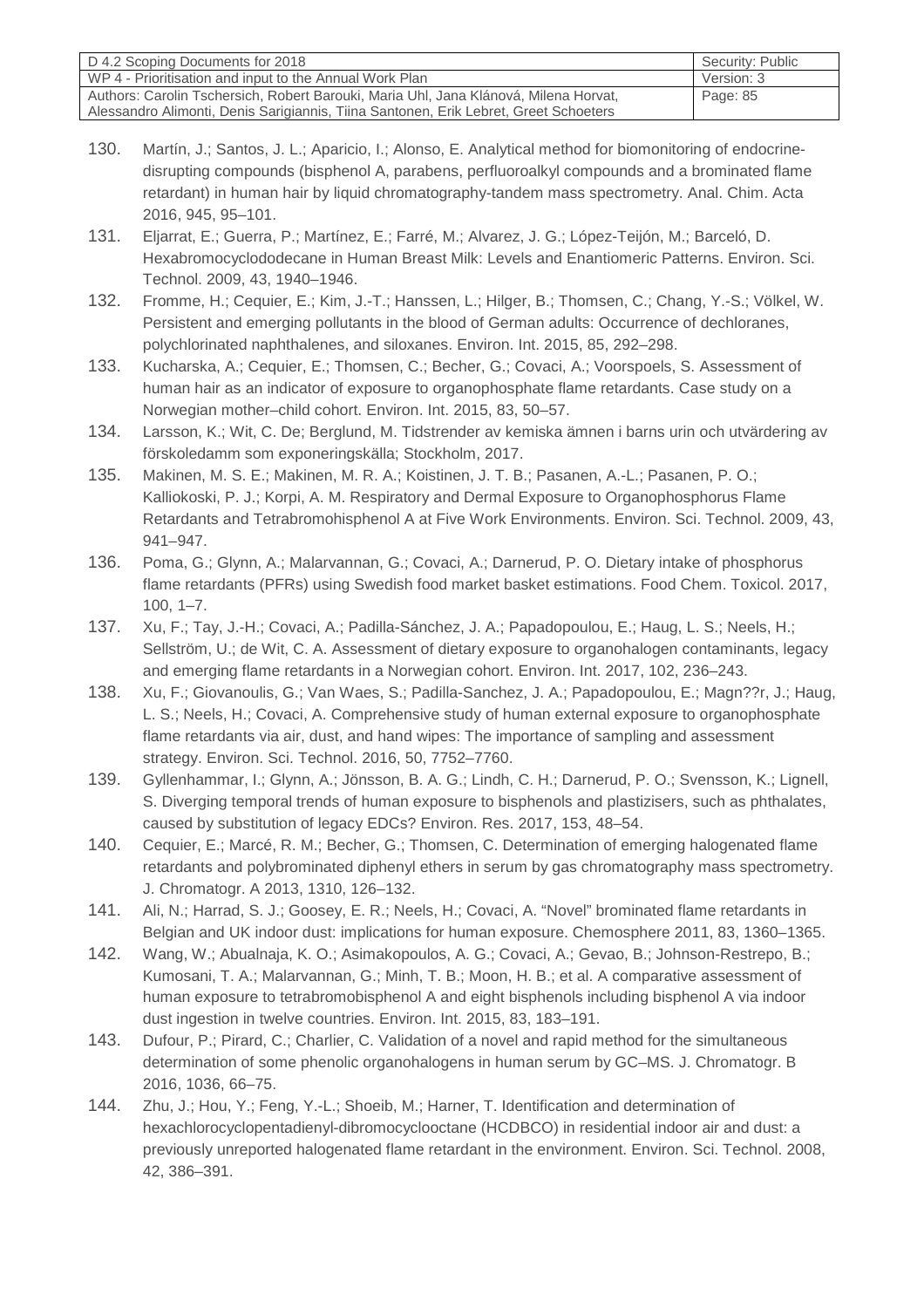| D 4.2 Scoping Documents for 2018                                                     | Security: Public |
|--------------------------------------------------------------------------------------|------------------|
| WP 4 - Prioritisation and input to the Annual Work Plan                              | Version: 3       |
| Authors: Carolin Tschersich, Robert Barouki, Maria Uhl, Jana Klánová, Milena Horvat, | Page: 86         |
| Alessandro Alimonti, Denis Sarigiannis, Tiina Santonen, Erik Lebret, Greet Schoeters |                  |

- 145. Zhou, S. N.; Siddique, S.; Lavoie, L.; Takser, L.; Abdelouahab, N.; Zhu, J. Hexachloronorbornenebased flame retardants in humans: Levels in maternal serum and milk. Environ. Int. 2014, 66, 11–17.
- 146. L'Homme, B.; Calaprice, C.; Calvano, C. D.; Zambonin, C.; Leardi, R.; Focant, J.-F. Ultra-trace measurement of Dechloranes to investigate food as a route of human exposure. Chemosphere 2015, 139, 525–533.
- 147. Ballesteros-Gómez, A.; de Boer, J.; Leonards, P. E. G. A novel brominated triazine-based flame retardant (TTBP-TAZ) in plastic consumer products and indoor dust. Environ. Sci. Technol. 2014, 48, 4468–4474.
- 148. Fang, M.; Webster, T. F.; Gooden, D.; Cooper, E. M.; McClean, M. D.; Carignan, C.; Makey, C.; Stapleton, H. M. Investigating a novel flame retardant known as V6: Measurements in baby products, house dust, and car dust. Environ. Sci. Technol. 2013, 47, 4449–4454.
- 149. Alves, A.; Giovanoulis, G.; Nilsson, U. L.; Erratico, C.; Lucattini, L.; Haug, L. S.; Jacobs, G.; de Wit, C. A.; Leonards, P. E. G.; Covaci, A.; et al. Case study on screening emerging pollutants in urine and nails. Environ. Sci. Technol. 2017, acs.est.6b05661.
- 150. Ruan, T.; Wang, Y.; Wang, C.; Wang, P.; Fu, J.; Yin, Y.; Qu, G.; Wang, T.; Jiang, G. Identification and evaluation of a novel heterocyclic brominated flame retardant tris(2,3-dibromopropyl) isocyanurate in environmental matrices near a manufacturing plant in Southern China. Environ. Sci. Technol. 2009, 43, 3080–3086.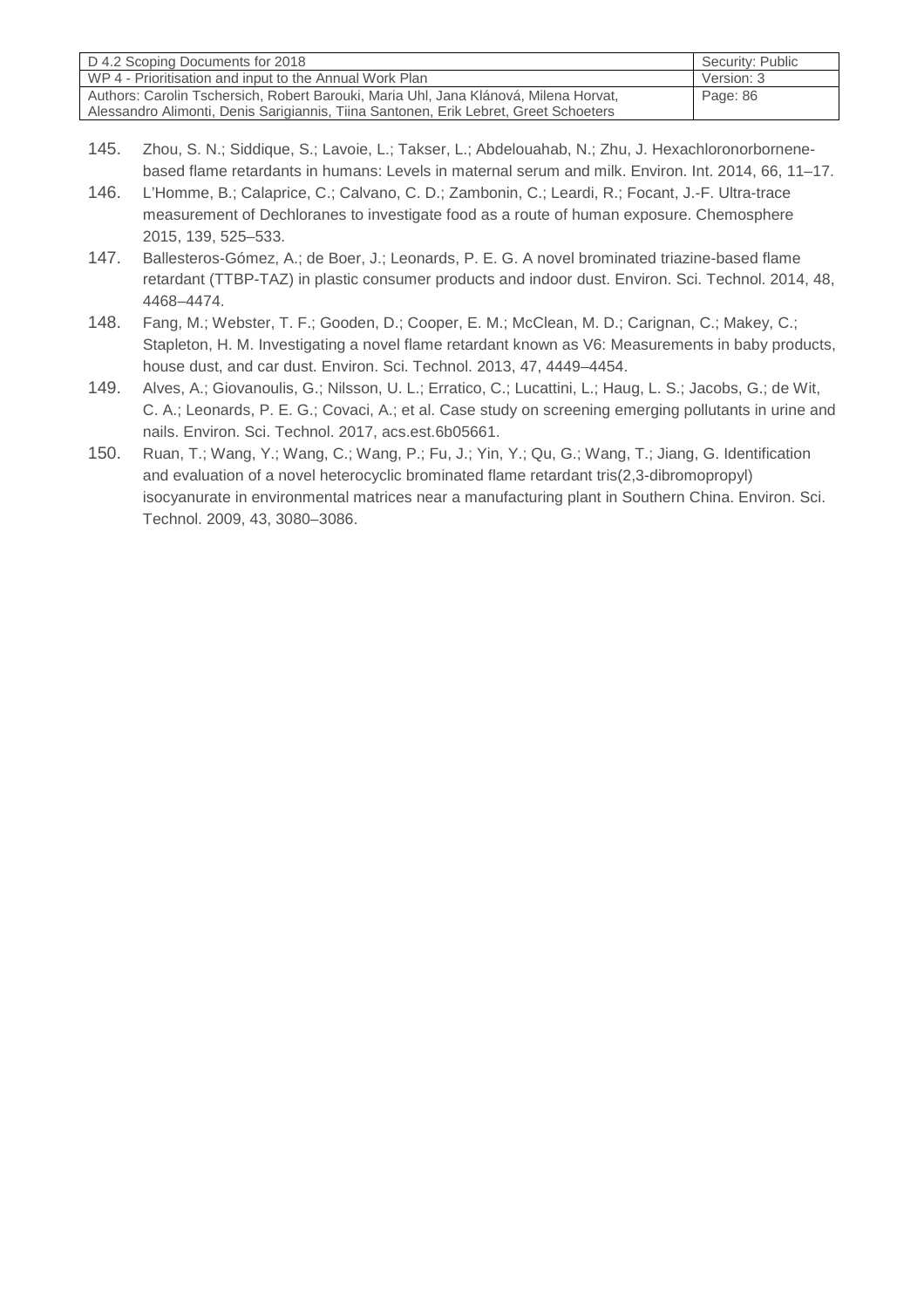| D 4.2 Scoping Documents for 2018                                                     | Security: Public |
|--------------------------------------------------------------------------------------|------------------|
| WP 4 - Prioritisation and input to the Annual Work Plan                              | Version: 3       |
| Authors: Carolin Tschersich, Robert Barouki, Maria Uhl, Jana Klánová, Milena Horvat, | Page: 87         |
| Alessandro Alimonti, Denis Sarigiannis, Tiina Santonen, Erik Lebret, Greet Schoeters |                  |

# **7. Prioritised substance group: Cadmium (Cd) and Hexavalent Chromium (Cr VI)**

| Responsible author Milena Horvat    | Alessandro Alimonti                                                      | E-mail | milena.horvat@ijs.si<br>alessandro.alimonti@iss.it |
|-------------------------------------|--------------------------------------------------------------------------|--------|----------------------------------------------------|
| Short name of<br><i>institution</i> | JSI.<br>ISS.                                                             |        | Phone +386 1 5885 389<br>+39 06 4990 2080          |
| Co-authors                          | A. Stajnko, I. Falnoga, D. Mazej, J. Snoj Tratnik, F. Ruggieri, B. Bocca |        |                                                    |

# **7.1. Background Information**

# **7.1.1. Hazardous properties:**

#### **Cadmium**

Cadmium is a potentially toxic metal that ranks  $7<sup>th</sup>$  on the priority list of hazardous substances of US Agency for Toxic Substances and Disease Registry's (ATSDR). International Agency for Research on Cancer (IARC) has classified cadmium as a human carcinogen (Group 1B). Chronic occupational exposures (~45 years) to Cd in the air at concentrations of 5-10 µgCd/m<sup>3</sup> could lead to renal tubular damage in some of exposed workers and exposure to higher levels of 100 µgCd/m<sup>3</sup> may result in obstructive lung disease (Nordberg et al., 2015). Experimental studies showed that Cd can induce lung and prostate cancer in laboratory animals and some epidemiological studies have also found increased rates of cancer in the same and some other organs (Nordberg et al., 2015).

Kidneys, as a major location of Cd accumulation, are primary organ of adverse metal effects that occur at general population after lifelong exposure resulting in urine concentrations of  $4 \mu q$  Cd/g creatinine. The same level of exposure in more sensitive groups (pregnant and postmenopausal women, elderly) can also lead to bone effects such as osteoporosis and increased risk of fractures. Cadmium adverse effects at lower environmental exposures (<1 µg Cd/g creatinine) - related to bone diseases, effects on kidney functions, effects on endocrine system, reproduction and development ect. - have been recently seriously questioned (Åkesson et al., 2014; Nordberg et al., 2015; Apostoli and Catalani 2015; Bernard, 2016).

However, Cd co-exposure and effects in mixtures of chemicals has not been addressed sufficiently. Most experimental and human studies are dealing with exposure to a single element while real environmental exposure is generally characterised by many substances in unpredictive combinations or exposure conditions and by essential metal status (Apostoli and Catalani 2015, Nordberg 2015).

### **Hexavalent Chromium**

Chromium can exist in oxidation states ranging from -2 to +6, but is most frequently found in the environment in the trivalent (+3) and hexavalent (+6) oxidation states. The +3 and +6 forms are the most important as the +2, +4, and +5 forms are unstable and are rapidly converted to +3, which in turn is oxidized to +6 (Towill et al. 1978). Hexavalent form - Cr(VI) - is more toxic than trivalent form - Cr(III) for its high oxidizing potential - and easily penetrates biological membranes.

Hexavalent chromium was classified by IARC as a human carcinogen (Group 1) associated with increased lung cancer risk among workers in certain industries and also cancer of the nose and nasal sinuses.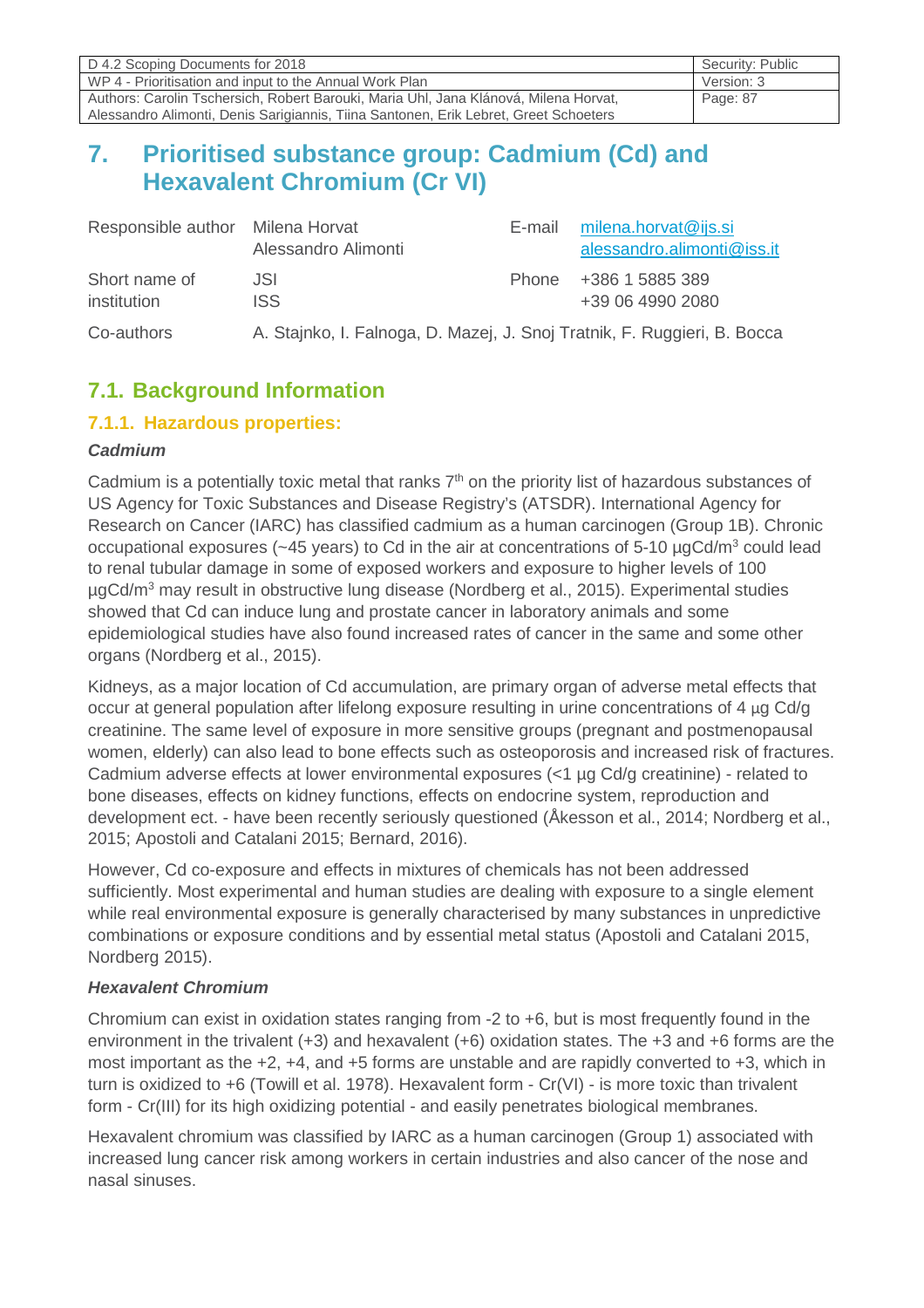| D 4.2 Scoping Documents for 2018                                                     | Security: Public |
|--------------------------------------------------------------------------------------|------------------|
| WP 4 - Prioritisation and input to the Annual Work Plan                              | Version: 3       |
| Authors: Carolin Tschersich, Robert Barouki, Maria Uhl, Jana Klánová, Milena Horvat, | Page: 88         |
| Alessandro Alimonti, Denis Sarigiannis, Tiina Santonen, Erik Lebret, Greet Schoeters |                  |

In EU the estimated number of Cr(VI)-exposed workers in 2012 was ~786,000, with the largest numbers exposed to welding (IARC, 2012). In the EU CLP Regulation (EC) No 1272/2008 they are classified as genotoxic (Muta. 1B) and as carcinogen (Carc. 1B or 1A).

Also the dermal exposure to Cr(VI) compounds can cause skin irritation, ulceration, sensitization, and allergic contact dermatitis (NIOSH, 2002). The toxicity of Cr(VI) in humans has been reviewed extensively (ATSDR, 2012; Costa and Klein, 2006; U.S. EPA 1998). After absorption, mainly via inahalation for workers and/or via ingestion for the general population, Cr(VI) readily penetrates cell membranes. The details of Cr(VI) toxic activity assumed that genotoxicity, including a wide variety of effects such as DNA damage, gene mutation, sister chromatid exchange, chromosomal aberrations, cell transformation, and dominant lethal mutations, may be due to the reduced forms of intracellular origin formed by the reduction of Cr(VI) to Cr(III) (Stearns et al., 1995). The main protection mechanism against Cr(VI) activity in the lungs and the stomach is the extracellular reduction of Cr(VI) to Cr(III) by a NADPH-dependent mechanism involving ascorbate (De Flora et al., 2000). Animal trials show that glutathion plays an important role in Cr(VI) reduction in erythrocytes, also showing certain reduction activity in the lungs (Suzuki and Fukuda, 1990).

# **7.1.2. Exposure characteristics:**

## **Natural and anthropogenic sources of Cd** (European Chemical Agency, 2013; Nordberg et al., 2015):

Cadmium levels in the environment vary widely and are a consequence of both natural (erosion of parent rocks, volcanic eruptions, forest fires; 10-50 %) and anthropogenic sources (used in : plastics as colour pigment and stabilizer, automobile radiators, alkaline batteries, mining activities, fertilizers, sewage sludge, inappropriate waste disposal; 50-90%). During the twentieth century the world consumption of Cd has increased continuously to a global supply of 22,000 metric tons (International Cadmium Association, 2002) and it has remained at this level since 2000. Cadmium is normally transported between the three main environmental compartments:

Levels of Cd in the ambient air are usually low, whereas indoor air levels can be higher due to cigarette smoking (1 - 2 µg of Cd/ cigarette) and poor ventilation. The document of air quality criteria by World Health Organisation (WHO, 2000) indicates levels of Cd in Europe of 1-10 ngCd/m<sup>3</sup> for urban areas and  $0.1 - 0.5$  ngCd/m<sup>3</sup> for rural areas. In more remote areas values of 10 – 100 times lower have been reported and around some Cd-emitting industries the levels could approached 200-600 ngCd/m<sup>3</sup>.

▸ Water

Cadmium concentration of natural surface water and groundwater is usually <1µgCd/L. Drinking water in general does not exceed concentrations of 5  $\mu$ gCd/L, but could be contaminated in some occasions due to the Cd impurities of galvanized pipes, water heaters/coolers or by leakage of Cd into groundwater from dumped Cd oxide sludge.

<sup>▸</sup> Air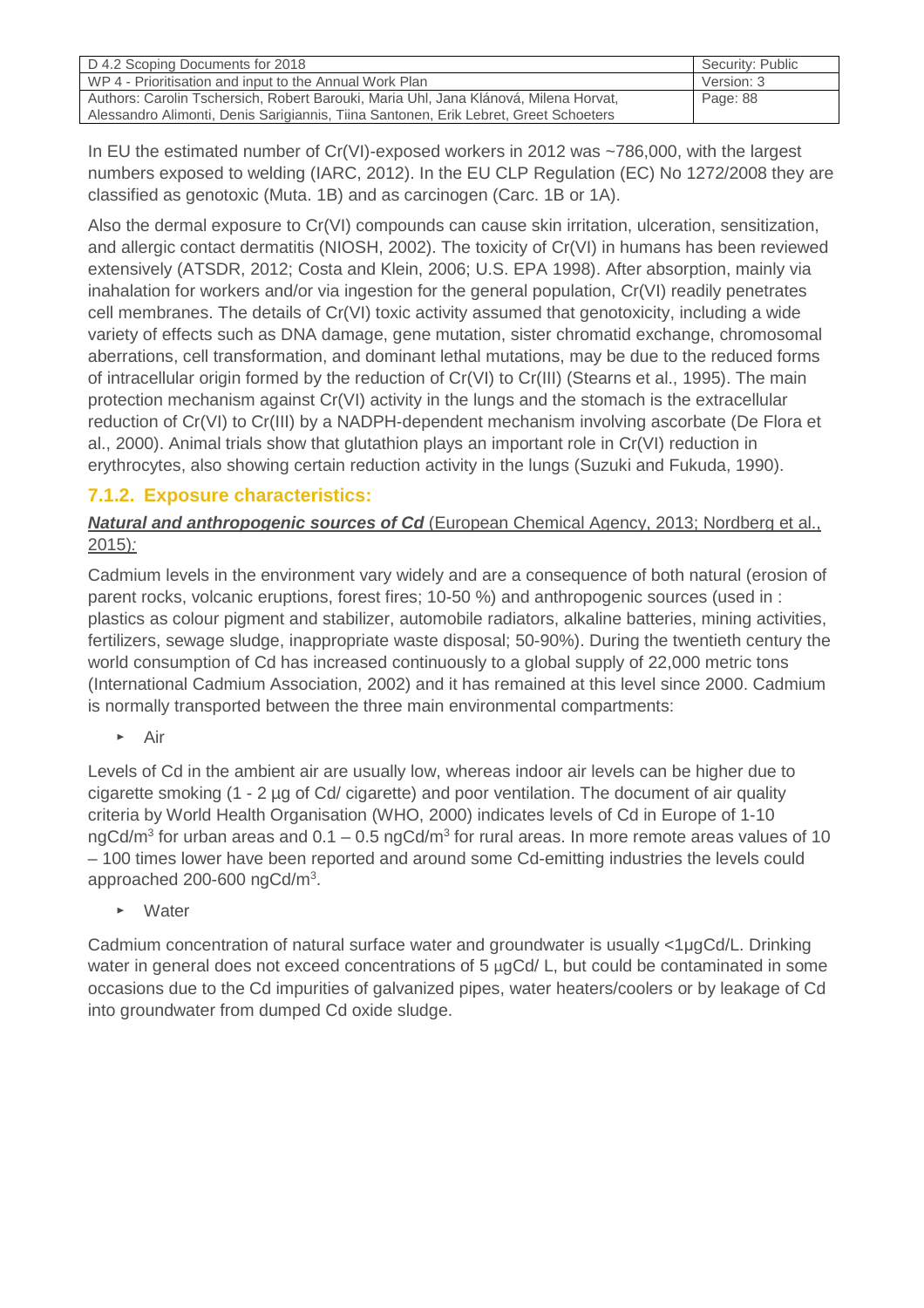| D 4.2 Scoping Documents for 2018                                                     | Security: Public |
|--------------------------------------------------------------------------------------|------------------|
| WP 4 - Prioritisation and input to the Annual Work Plan                              | Version: 3       |
| Authors: Carolin Tschersich, Robert Barouki, Maria Uhl, Jana Klánová, Milena Horvat, | Page: 89         |
| Alessandro Alimonti, Denis Sarigiannis, Tiina Santonen, Erik Lebret, Greet Schoeters |                  |

## ▸ Soil

In nonpolluted areas Cd concentrations are below 1mgCd/kg of soil. Levels in soil can be increased by either waterborne or airborne Cd. Most of agricultural soils contamination occurs by the use of phosphate fertilizers leading in elevated levels of Cd in crops. In Sweden, the levels of fertilizers have been regulated, but a small increase is still occurring, depending on the region and type of farming.

# **Natural and anthropogenic sources of Cr(VI) and Cr(VI) compounds**

The occurrence of Cr(VI) is rare naturally. Most of Cr(VI) compounds are man-made (products or by-products) and human-caused Cr(VI) contamination is a result of large industrial emissions (mainly from metallurgical, chemical, and refractory brick industries). Major uses of Cr(VI) compounds include metal plating, manufacture of pigments and dyes, corrosion inhibitors, chemical synthesis, refractory production, leather tanning, and wood preservation (Blade et al., 2007). Due to a lack of internal supply and to demand from the steel industry, the EU has been an importer of Cr ores. The main sources for EU imports in 2006 were South Africa (approximately 80%). Within the EU, Finland was the main producer of Cr in 2006, producing over 99% of the total EU Cr production (219,500 tonnes). A report on a critical raw material profile by the European Commision in 2014 reveal that the forecast average annual demand for Cr growth of 3%-4.5% per year (EC Report, 2014, Report on Critical raw materials for the EU (http://ec.europa. eu/DocsRoom/documents/10010/attachments/1/translations).

Mobilisation of Cr occurs among the following environmental compartments:

▸ Air

In rural areas Cr concentration above 10 ng/m<sup>3</sup> was uncommon whereas in urban areas it was two to four times higher than regional background concentrations (WHO, 2003; OEHHA, 2011). Air Cr concentrations in urban European areas were found to span 4-70 ng/m3, while in industrial European settings were in the range 5-200 ng/m3 (WHO, 2000). As a result of smoking, Cr concentrations in indoor air ( $\approx$  1000 ng/m3) may be 10-400 times greater than outdoor concentrations (WHO, 2003).

▸ Water

Surface runoff, deposition from air, and release of municipal and industrial waste waters are sources of Cr in surface waters. The Cr(VI) species can persist in aquatic media as water-soluble complexes, but in presence of organic matter (or other reducing agents) it undergoes to reduction to Cr(III). Although total Cr may be reach levels greater than 50 µg/L, in general it is detected at concentrations in the order of few tens of  $\mu$ g/L or lower. In rainwater, Cr concentrations on average fall in the range 0.2-1 µg/L, some part of which may be accounted for by Cr(VI). Total Cr concentrations in groundwater and water from drinking water sources/supplies may range from < 1 µg/L up to a few µg/L. The presence of Cr(VI) in drinking water and/or its precursors is often consequence of anthropogenic contamination by industrial activity, with levels up to 53 µg/L in the case of Thiva-Tanagra-Malakasa basin (Eastern Sterea Hellas, Greece). Finally, as water treatment facilities use strong oxidants to potabilise water, in drinking water Cr may easily be present in the hexavalent state (WHO, 2003; EFSA 2104).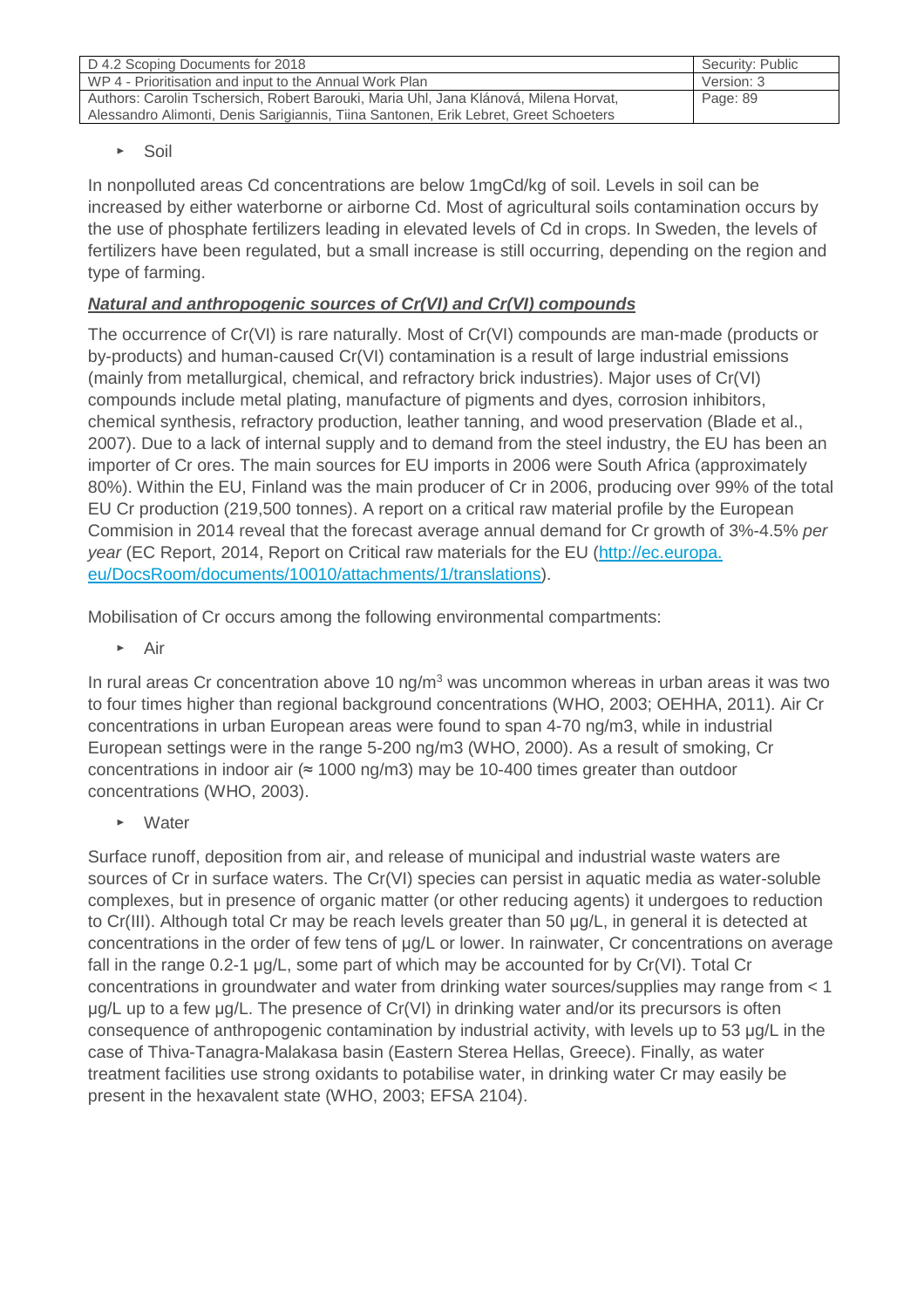| D 4.2 Scoping Documents for 2018                                                     | Security: Public |
|--------------------------------------------------------------------------------------|------------------|
| WP 4 - Prioritisation and input to the Annual Work Plan                              | Version: 3       |
| Authors: Carolin Tschersich, Robert Barouki, Maria Uhl, Jana Klánová, Milena Horvat, | Page: 90         |
| Alessandro Alimonti, Denis Sarigiannis, Tiina Santonen, Erik Lebret, Greet Schoeters |                  |

#### ▸ Soil

Chromium levels in soils can vary up to three orders of magnitude, reflecting the composition of the parent rock from which the soils were formed and/or local anthropogenic sources (WHO, 2000). Estimated total Cr concentrations in agricultural European soils found that total Cr is quite abundant. From this study, 2.7% of soils were above the threshold value (100 mg/kg) and 1.1% above the guideline value (300 mg/kg) set by the Finnish Ministry of Environment and about 2 million ha of agricultural land - with special emphasis for Piemonte, Lorraine-Alsace, Western-Macedonia and Central Greece - were considered at an ecological and health risk (Toth et al., 2016).

Other sources of exposure to Cr(VI) need to be considered for general population, including the release chromium, with Cr(VI) as the predominant species, from orthopedic implants made from stainless steel and cobalt-chromium alloys. Dermal exposure through leather articles and cosmetics, and oral exposure of children through toys have been reported..

### **Human exposure route and Human biomonitoring (HBM) data availability for Cd**

General population is exposed to Cd primarily through diet and drinking water (5-10 % of ingested Cd is absorbed), and tobacco smoke (10-50 % of inhaled Cd is absorbed). The mean exposure of adults in Europe and North America through food is 10-20 µg Cd/day, which results in average urinary excretion of 0.5-1.0 µg Cd/day and blood concentrations of 0.5-1.0 µgCd/L for non-smokers (twice as high in smokers) (Nordberg et al., 2015).

At the European level the biomarkers are collected in national HBM programs (German Environmental Survey, GerES; The Flemish Environment and Health Study, FLEHS; French Nutrition and Health Survey, ENNS; Czech Republic HBM, CZ-HBM; Slovenian National HBM; etc.) and international projects (Public health impact of long-term, low-level mixed element exposure in susceptible population strata, PHIME and DEMOnstration of a study to COordinate and Perform Human biomonitoring on a European Scale, COPHES/DEMOCOPHES).

Health-based reference values for cadmium in urine are 1  $\mu$ g/L ( $\mu$ g/g creatinine; HBM I) and 4  $\mu$ g/L  $(\mu q/q \text{ creationine}; \text{HBM II})$  for adults, and 0.5  $\mu q/L (\mu q/q \text{ creationine}; \text{HBM I})$  and 2  $\mu q/L (\mu q/q \text{ action})$ creatinine; HBM II) for children, as set by the German Human Biomonitoring Commission (Schulz et al., 2011). In blood, reference value is below 1 µg/L for adults (Wilhelm et al., 2004).

# **Human exposure route and Human biomonitoring (HBM) data availability for Cr(VI)**

Breathing contaminated workplace air is the main source in occupational setting. For the general population exposure to Cr occurs primarily by ingestion of Cr-contaminated soil, food, and water, but also through inhalation of ambient air. Cigarette smoking is another important source of Cr exposure, including the hexavalent state. When talking about total Cr, it is accepted that the contribution of drinking water to the total exposure is substantial only when levels are above 25 µg/L (WHO, 2003). However, the EFSA Panel on Contaminants in the Food Chain noted that the contribution of drinking water to total Cr refers to Cr(VI), whereas in food the trivalent form Cr(III) is the major form. Mean chronic exposure assessment for Cr(VI) across European dietary surveys through the consumption of drinking water ranged from 0.7 ng/kg b.w. per day to 159.1 ng/kg b.w. per day (EFSA, 2014).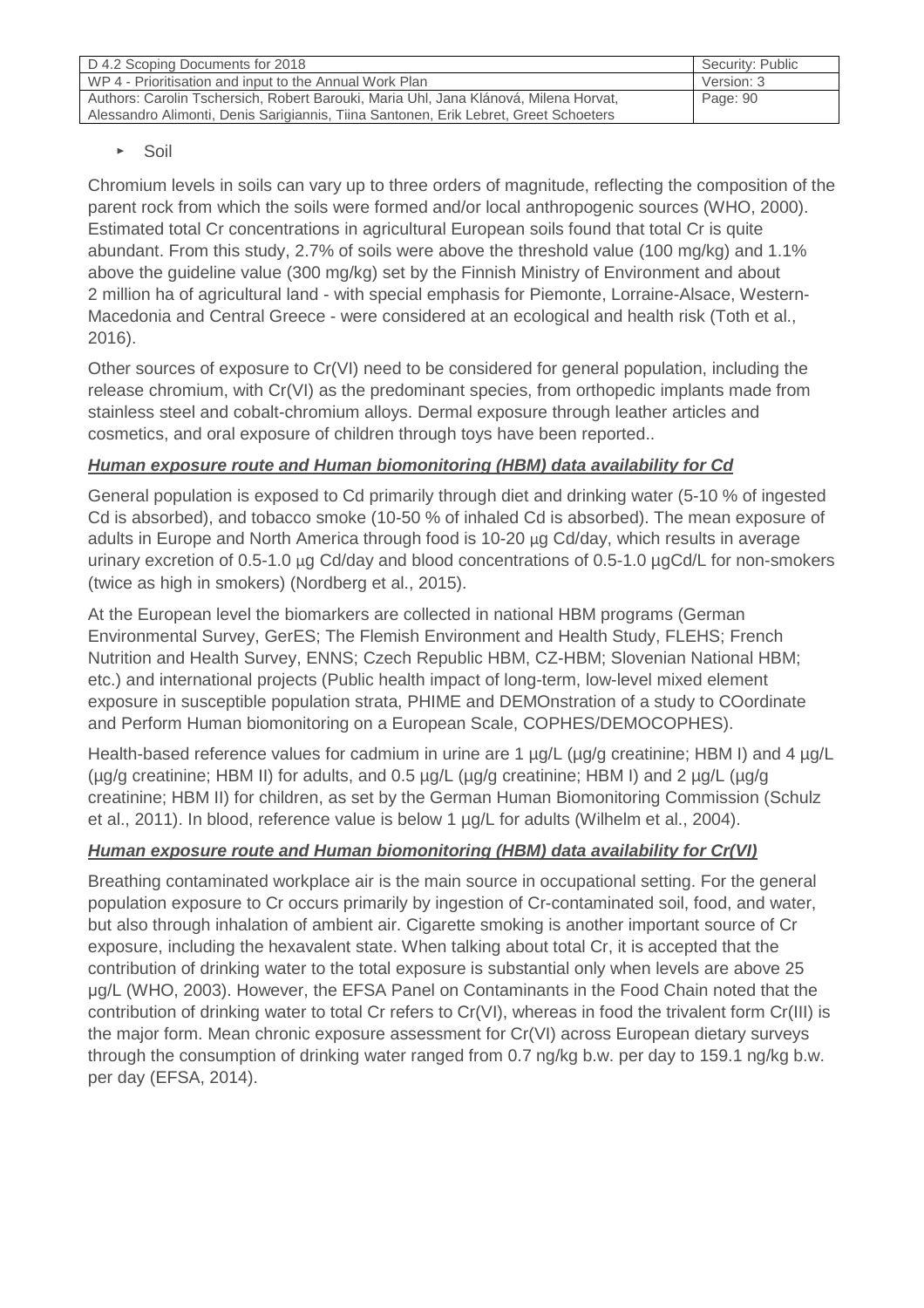| D 4.2 Scoping Documents for 2018                                                     | Security: Public |
|--------------------------------------------------------------------------------------|------------------|
| WP 4 - Prioritisation and input to the Annual Work Plan                              | Version: 3       |
| Authors: Carolin Tschersich, Robert Barouki, Maria Uhl, Jana Klánová, Milena Horvat, | Page: 91         |
| Alessandro Alimonti, Denis Sarigiannis, Tiina Santonen, Erik Lebret, Greet Schoeters |                  |

Biological monitoring of exposure to Cr(VI) compounds is a practice in occupational settings. In workers, the distribution of inhaled Cr(VI) permits the biological monitoring of Cr in urine, whole blood, plasma, and blood cells. Relevant biological monitoring guidance values for occupational exposure to Cr have been reported on a national basis, but not at EU level. The Spanish authorities set a biological limit value (BLV) for total Cr concentration of10 µg/L in urine measured during a shift and 25 µg/L at the end of the workweek (INSHT, 2016). In the UK, a biological monitoring guidance value (BMGV) of 10 µmol/mol creatinine in post shift urine was established (HSE, 2011). In Germany, in order to help interpretation of occupational biomonitoring results, DFG did set a BAR (Biologischer Arbeitsstoff-Referenzwert) for the general not occupationally exposed population of working age of 0.6 µg/L urine for Cr(VI) compounds (inhalable fraction) (DFG, 2012). DFG further established the DFG-EKA values (biological exposure equivalents for carcinogenic substances) for Cr(VI) that set the range of total Cr in urine (form 10 µg/L to 40 µg/L) and in erythrocye fraction of whole-blood (form 9 µg/L to 35 µg/L) if soluble alkaline chromate of a certain concentration and/or hexavalent welding fumes (only for urine) were inhaled over a work shift (DFG, 2015).

No HBM survey have been performed at EU level on Cr(VI) exposure of the general population. Few human biomonitoring data come from individuals accidentally or intentionally ingesting Cr(VI) compounds.

# **7.1.3. Policy relevance**

# **Cadmium**

Since cadmium is listed in Regulation (EC) No 1272/2008 as human carcinogen, (Carc. 1B) and due to his increasing evidence of toxicity, both national and international agencies have sought to regulate its exposure. The WHO (2004) guidelines for drinking water quality has been revised from 5 to 3 µgCd/L and WHO (2000) guidelines for ambient air 5 ngCd/L. The Joint FAO/WHO Expert Committee on Food Additives (JECFA, 2012) has recommended an intake from food of 25 µg/kg bw/month (Nordberg et al., 2015). The main rational for action/inaction lies in Regulation (EC) No. 1881/2006 of 19 December 2006 that sets maximum levels for certain contaminants in foodstuffs and contains the most recent maximum levels for Cd in foodstuffs. These levels continue to be reviewed by the Commission. An updated scientific basis is therefore of great importance.

# **Hexavalent Chromium**

In the case of Cr(VI) compounds an oral minimal risk level (MRL) of 0.005 mg/kg b.w. per day was derived for intermediate (15-364 days) exposure based on haematological effects in rats, while reported in a chronic drinking water study (> 1 year) an oral MRL of 0.001 mg/kg b.w. per day was derived selecting as critical effect non-neoplastic lesions of the duodenum (ATSDR, 2012). The WHO derived an oral tolerable daily intake (TDI) for non-cancer effects of 0.9 µg CrVI/kg b.w. per day taking into account the data relative to outcome observed in female mice after exposure to sodium dichromate dehydrate in drinking-water (WHO/IPCS, 2013). In a recent document, EFSA provided information on benchmark doses, margin of exposure (MOE) and TDI for the European population (EFSA, 2014).

To date no EU regulation regarding maximum levels of total Cr in food has been established.

A maximum value of 50 µg Cr/L for total Cr both in water intended for human consumption and in natural mineral waters are reported by the Council Directive 98/83/EC and the Commission Directive 2003/40/EC, but no level is available specifically for Cr(VI).

In air, the EU proposed a new limit for the hazardous  $Cr(VI)$  is 25  $\mu g/m^3$ , a level of exposure that will have huge effects on the workers as well as anybody living close to facilities where it is used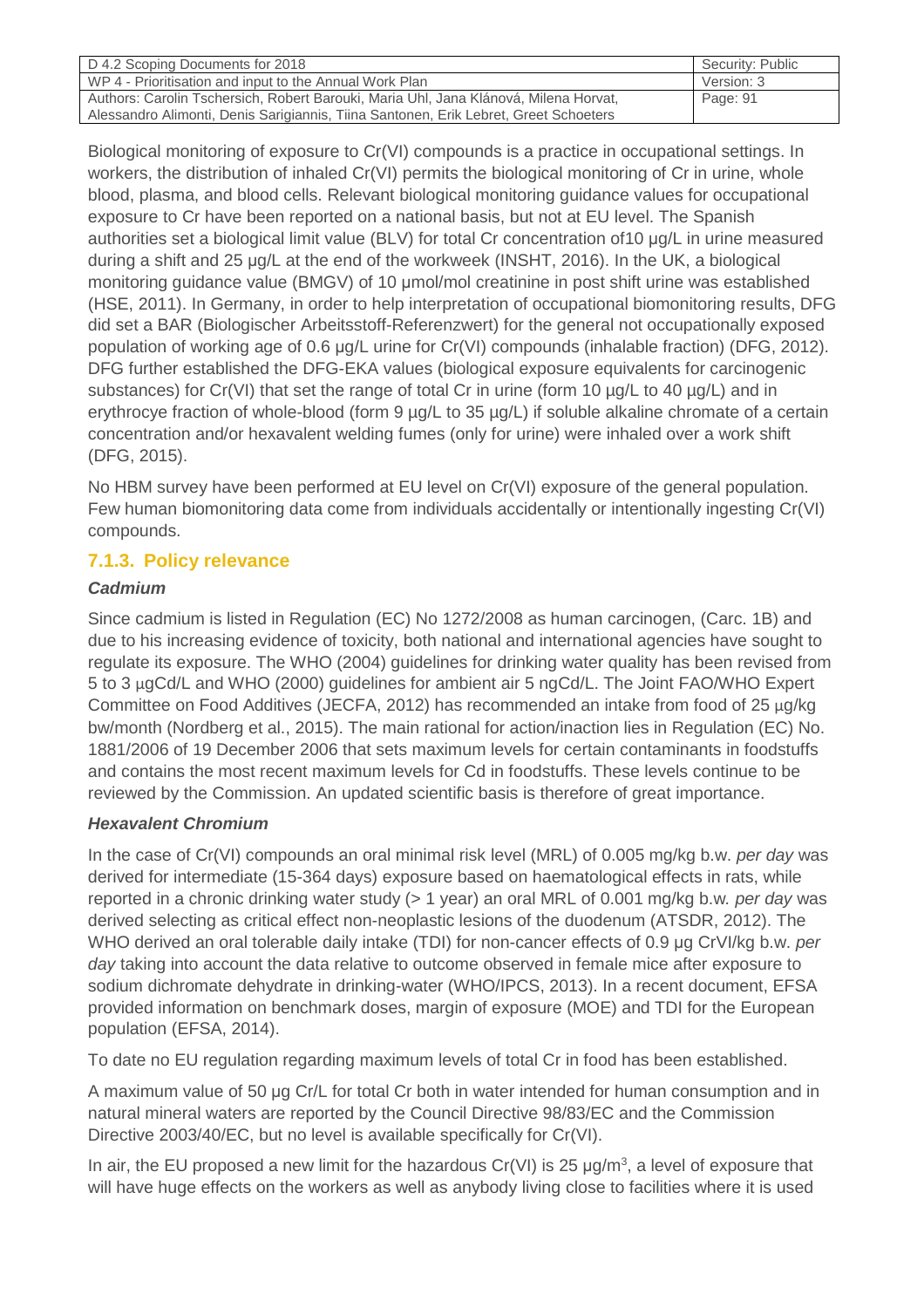| D 4.2 Scoping Documents for 2018                                                     | Security: Public |
|--------------------------------------------------------------------------------------|------------------|
| WP 4 - Prioritisation and input to the Annual Work Plan                              | Version: 3       |
| Authors: Carolin Tschersich, Robert Barouki, Maria Uhl, Jana Klánová, Milena Horvat, | Page: 92         |
| Alessandro Alimonti, Denis Sarigiannis, Tiina Santonen, Erik Lebret, Greet Schoeters |                  |

(http://europa.eu/rapid/press-release\_MEMO-16-1655\_en.htm). On a national level, many countries experienced a considerably lower level of exposure to  $Cr(VI)$ : France (1 µg/m<sup>3</sup>) as well as Sweden, Lithuania and Denmark (5  $\mu$ g/m<sup>3</sup>), for example. In addition, the Occupational Safety and Health Administration (OSHA) has established a permissible exposure limit (PEL) of 5 µg/m<sup>3</sup> and an action level (AL) of 2.5  $\mu$ g/m<sup>3</sup>; both values represent the time weighted average exposure for Cr(VI) for a typical 8 hour work shift.

Hexavalent Cr is included in the revised Annex XIV to the EU REACH Regulation; inclusion in this Annex means that in order to continue to use chromium trioxide and other hexavalent chromium compounds after 21 September 2017, an authorisation will be required.

In addition, since 1 May 2015 a restriction on Cr(VI) in leather is in place (EU Regulation 301/2014) and applicable at EU level (limit of 3 ppm). That threshold is expected to be 80 % effective in reducing the occurrence of new Cr(VI)-related allergic dermatitis cases due to Cr(VI) in leather articles.

Moreover, current migration limits for Cr(VI) are laid down in the Toy Safety Directive 2009/48/EC for ensuring the safety of toys. The current migration limits for Cr(VI) from toys are: 0.2 mg/kg toy for scraped-off toy materials, 0.02 mg/kg toy material for dry (powder-like or pliable) toy materials and 0.005 mg/kg toy material for liquid or sticky toy materials, respectively.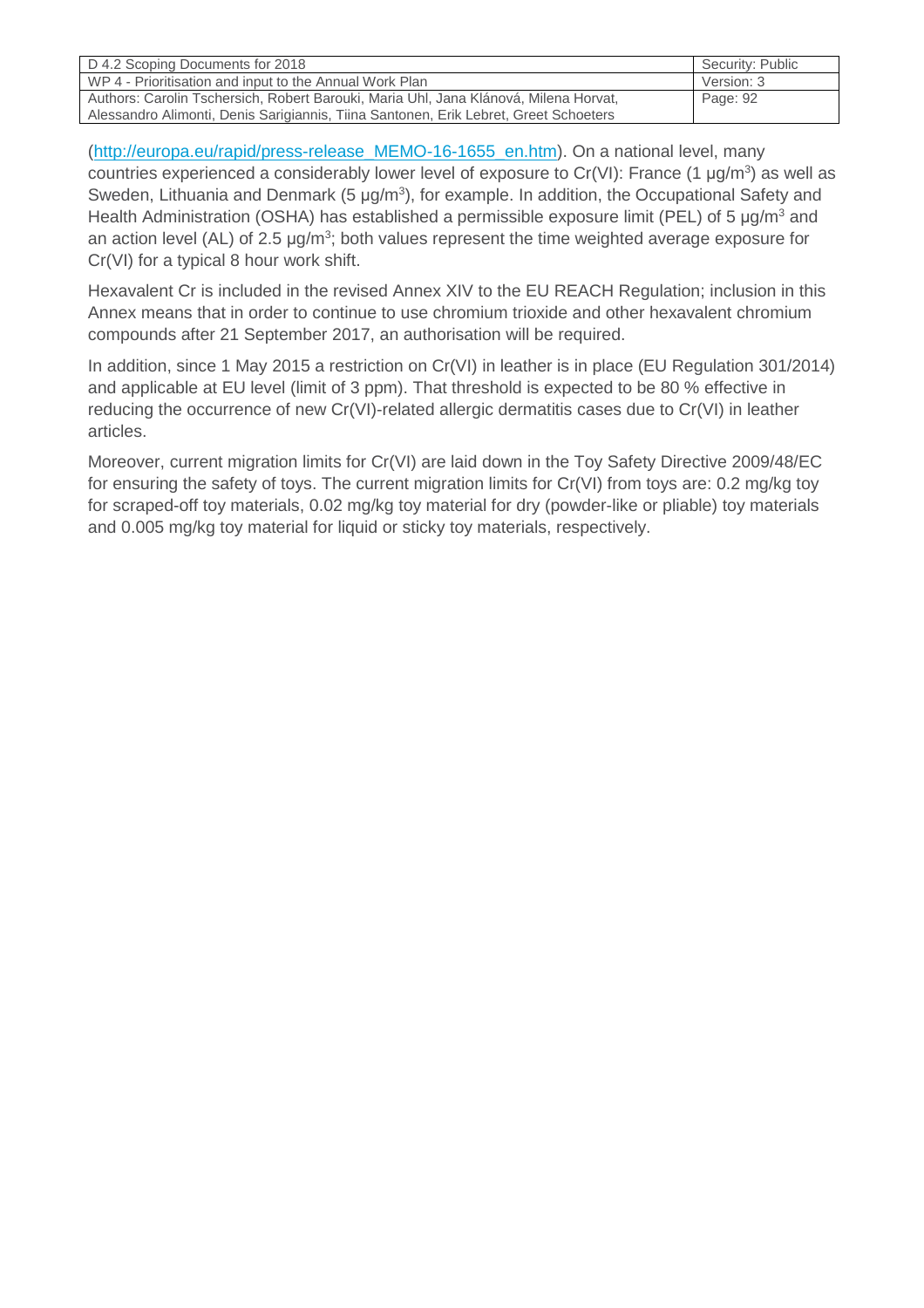| D 4.2 Scoping Documents for 2018                                                     | Security: Public |
|--------------------------------------------------------------------------------------|------------------|
| WP 4 - Prioritisation and input to the Annual Work Plan                              | Version: 3       |
| Authors: Carolin Tschersich, Robert Barouki, Maria Uhl, Jana Klánová, Milena Horvat, | Page: 93         |
| Alessandro Alimonti, Denis Sarigiannis, Tiina Santonen, Erik Lebret, Greet Schoeters |                  |

Regarding cosmetics, because of its allergenic character, the presence of Cr(VI) is prohibited in cosmetics by a German cosmetics regulation and also by the corresponding new EU Cosmetics Directive 76/768/EEC; the only allowable green colorants are those based on the trivalent form of Cr (chromium hydroxide green  $(Cr_2O(OH)_4)$  and chromium oxide green  $(Cr_2O_3)$ ).

# **7.1.4. Technical aspects (Nordberg et al., 2015, Bernard et al 2016)**

Biomarkers related to low environmental cadmium exposure that are currently commonly used are levels of:

- ▸ Cd in urine is usualy accepted as biomarker of body burden reflecting long term accumulation, but such definition is limited to occupational or really excessive exposures. At low environmental situations urine Cd levels are influenced by several factors including physiological varations related to normal (age, circadian rhythm) and stress conditions (physical stress, smoking) or silent (undercurrent) pathysiological conditions. All these factors are affecting kidney pathways and coexcretion patterns of renal functional biomarkers and Cd itself. Coexcretion of Cd and proteins adds uncertainity to the relationship between UCd and the body burden of Cd.
- ▸ Cd in blood /plasma (in most laboratories chemical analyses are not sensitive enough to permit the accurate measurement of plasma or serum). At low Cd levels blood represents recent and past exposure; they can not be properly distinguished.
- ▸ Cd in placenta is used as indicator of Cd exposure during pregnancy
- Cd in cord blood is indicating Cd transfer from maternal blood to cord blood
- $\triangleright$  Cd in faeces at low doses comparable with urine excretion)
- ▸ Cd in kidney, liver or bone tissues is reflecting Cd accumulation.
- $\triangleright$  renal function biomarkers in urine such as: albumin (Alb) and Imunoglobulin G ( $\overline{I}$  (IgG) indicating glomerular kidney damage, and N-acetyl-beta-D-glucosaminidase (NAG), α1 microglobulin (A1M), β2 microglobulin (B2M), retinol-binding protein (RBP), Kidney Injury Molecule-1 (KIM-1), metallothioneins (MTs) indicating tubular kidney damage (Nordberg et al., 2015) – at low levels they rather function as indicators of normal physiological processes, so they are unrepresentative for Cd risk assessment at low levels.

The most common methods for Cd determination in human matrices are inductively coupled plasma mass spectrometry (ICP-MS), atomic absorption spectrophotometry (AAS) and atomic fluorescence (AAF). For the in vivo determination of Cd in tissues method of X-ray fluorescence is used. For the determination of renal function biomarkers in urine the standard nephelometric immunochemical method is used, which is less accurate than the measurement of Cd levels in urine or blood. Therefore, determination of renal function biomarkers in relation to Cd exposure and health risk assessment is more reliable at high Cd exposures ( $>$  4  $\mu$ gCd/ml).

### Biomarkers related to Cr(VI) exposure are, currently, the followings:

An important consideration in biological testing for Cr(VI) is the reduction of Cr(VI) to Cr(III) throughout the body. Basically, inhalation is the primary route of concern for occupational Cr(VI) exposure. Inhaled Cr(VI) enters the respiratory system, where it may remain, be reduced, or enter the bloodstream. Cr(VI) may be reduced to Cr(III) in the lungs or plasma and excreted as Cr(III) in the urine. Cr(VI) that is not reduced in the plasma may enter erythrocytes and lymphocytes. This distribution of absorbed Cr(VI) permits the biological monitoring of Cr in urine, whole blood, plasma, and red blood cells (RBCs) in occupational settings.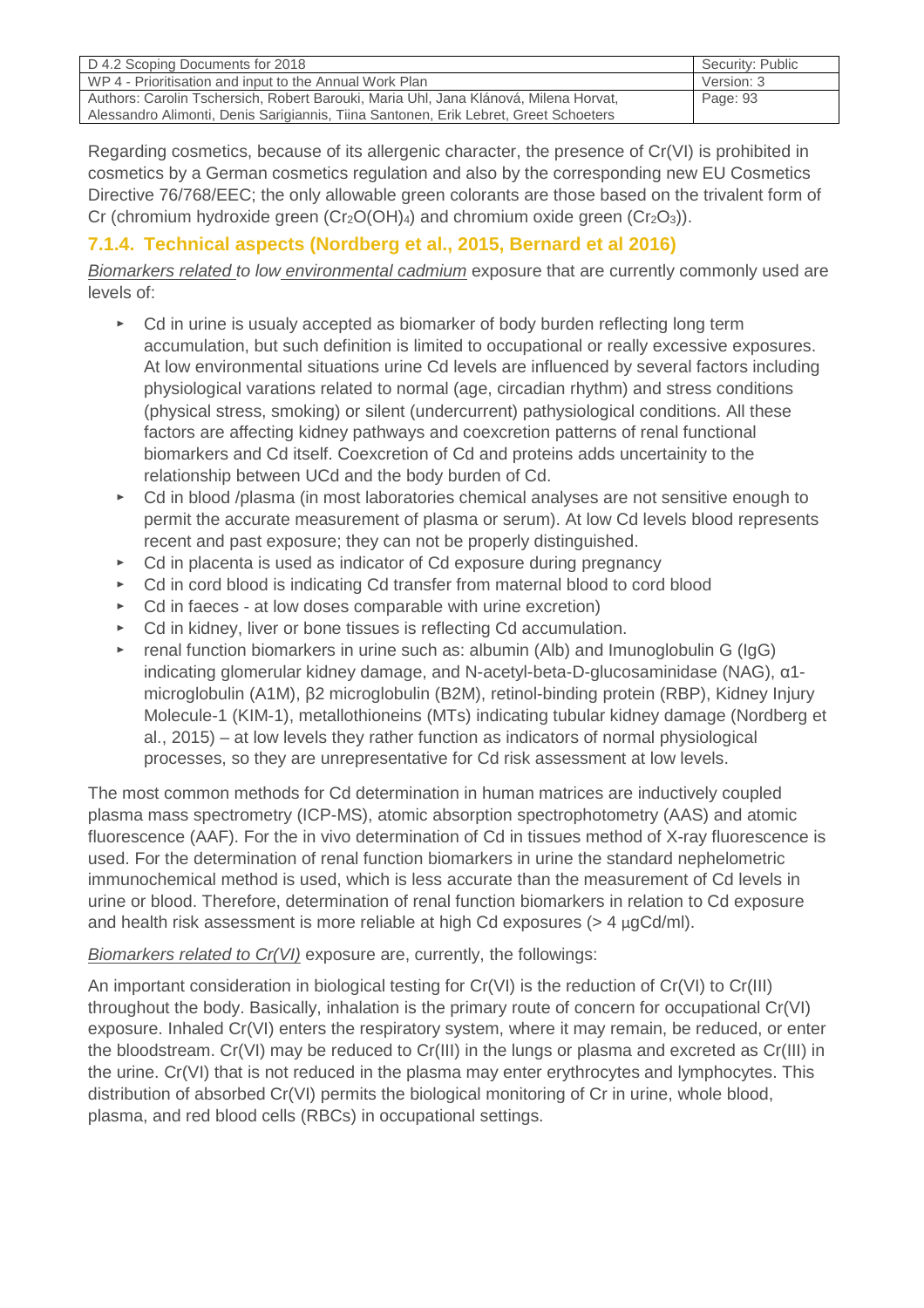| D 4.2 Scoping Documents for 2018                                                     | Security: Public |
|--------------------------------------------------------------------------------------|------------------|
| WP 4 - Prioritisation and input to the Annual Work Plan                              | Version: 3       |
| Authors: Carolin Tschersich, Robert Barouki, Maria Uhl, Jana Klánová, Milena Horvat, | Page: 94         |
| Alessandro Alimonti, Denis Sarigiannis, Tiina Santonen, Erik Lebret, Greet Schoeters |                  |

 $\triangleright$  Cr in urine

Urinary Cr levels are a measure of total Cr exposure as Cr(VI) is reduced within the body to Cr(III). The average urinary excretion half-life of Cr(VI) is about 39 h.

▸ Cr measurements in blood and plasma

Plasma or whole blood Cr levels are indicative of total Cr exposure because Cr(VI) may be reduced to Cr(III) in the plasma. Moreover many variables can affect Cr levels in the blood, including diet, varying rates in gastrointestinal absorption, and individual capacity to reduce Cr(VI).

▸ Cr measurements in red blood cells (RBCs)

Intracellular Cr levels are indicative of Cr(VI) exposure because Cr(VI) passes through cell membranes, while Cr(III) does not. The Cr concentration inside erythrocytes indicates exposure to Cr(VI) sometime during the approximate 120-day lifespan of the cells. There are two advantages to the monitoring of Cr levels in RBCs versus urine: i), the sampling time may be relatively independent of the time of exposure, and, ii), it permits the determination of Cr(VI), rather than only total chromium, absorption.

Thus, in principle, erythrocyte Cr concentration was recommended for its specificity but limited by its low sensitivity. Plasma Cr concentration was recommended as a sensitive parameter, limited by its lack of specificity.

In the last years also the exhaled breath condensate (EBC) is depicted as a very good biomarker of occupational exposure.

However, the above biomarkers of exposure are not sufficiently validated and a great efforts could be made in this sense. In addition, while biomonitoring of occupationally exposed workers has been used to assess high-level inhalation exposures in the workplace, evaluating low-level environmental exposure to Cr(VI) has to be still addressed.

Moreover, the inter- and intrapersonal variability in background levels of Cr is known to be significant and influenced by food and beverage intake, smoking, exercise, habits. Thus, the role of each factor must be carefully understood.

Overview of the biomoritoring methods is available for total Cr in occupational setting. The DFG proposed two regulatory methods: the first for total Cr in urine, the second for total Cr in whole blood as well as in plasma and in erythrocytes. The analytical determination is done using a standard graphite or a pyrolytically coated graphite tube in combination with electrothermal atomic absorption spectroscopy (EAAS) (detection limit were 0.1 µg /L and 0.5 µg /L) (DFG, 1990). Other analytical techniques for total Cr determination in human matrices is inductively coupled plasma mass spectrometry (ICP-MS).

Because Cr(VI) is largely reduced to Cr(III) in the body, speciation of Cr could not be useful in HBM programmes. However, several methods aiming at direct or indirect measurement of Cr(VI) have been published in literature. They are usually based on some kind of separation of Cr(III) and Cr(VI) (i.e., micro liquid chromatography (µLC) system or ion chromatography), followed by ICP-MS quantification (detection limits ranging from 0.1 to 1.0  $\mu$ g/L).

However, as far as know, none of these methods have obtained the status of regulatory method yet nor have they undergone a validation.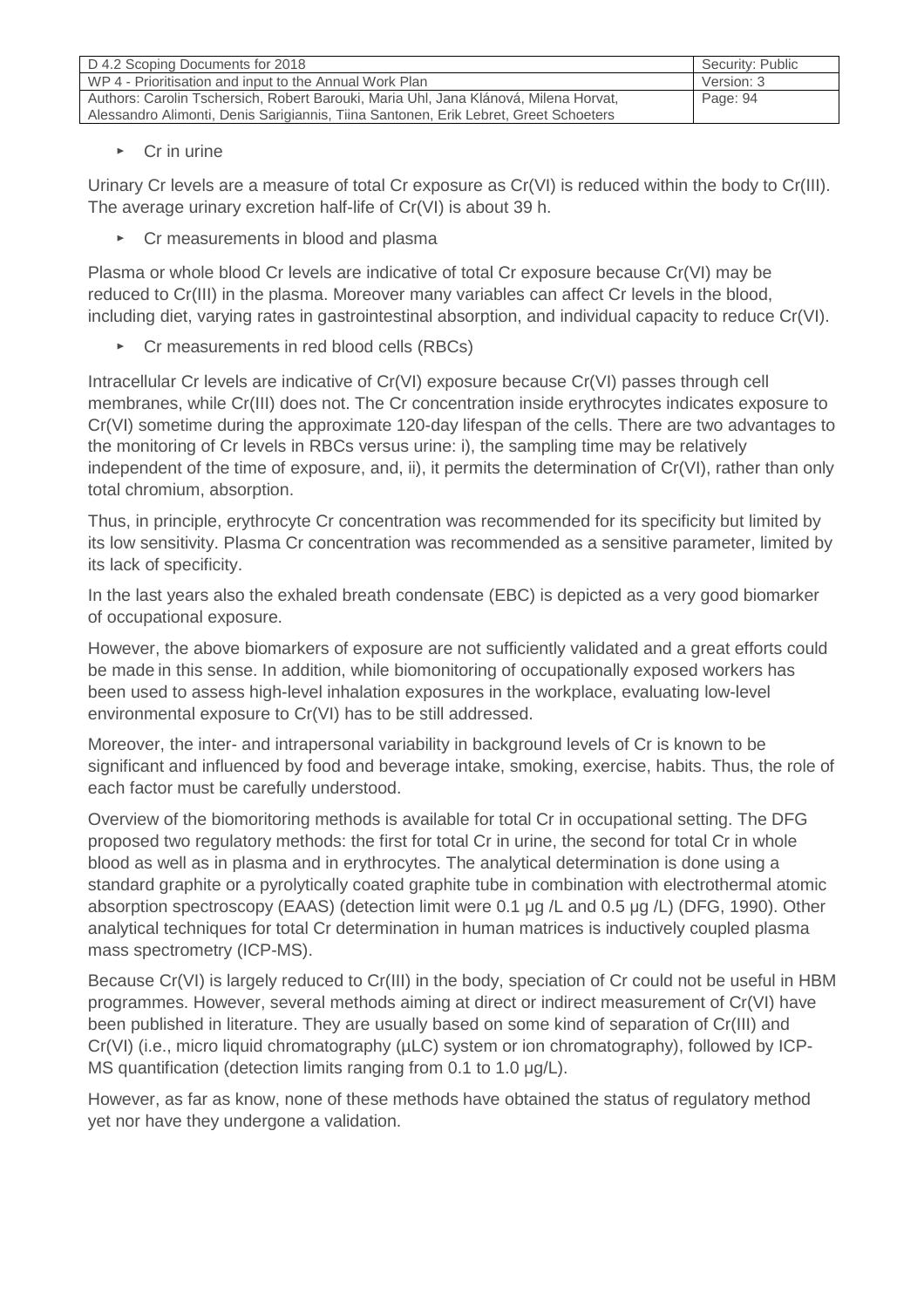| D 4.2 Scoping Documents for 2018                                                     | Security: Public |
|--------------------------------------------------------------------------------------|------------------|
| WP 4 - Prioritisation and input to the Annual Work Plan                              | Version: 3       |
| Authors: Carolin Tschersich, Robert Barouki, Maria Uhl, Jana Klánová, Milena Horvat, | Page: 95         |
| Alessandro Alimonti, Denis Sarigiannis, Tiina Santonen, Erik Lebret, Greet Schoeters |                  |

# **7.1.5. Societal concern:**

The societal concerns regarding cadmium exposure is mostly due to (European Chemical Agency, 2013; Nordberg et al., 2015):

- ▸ no decrease in soil Cd concentrations and human background intakes in Europe during recent years in spite of improved regulations and guidelines; in local regions and farms even a slight increase have been observed, particularly in Sweden.
- ▸ possible occurrence of adverse effects in susceptible population at present exposure levels
- ▸ due to continuous accumulation of cadmium in the body
- ▸ uncertainties in health risk assessment and therefore in deriving a safe exposure level,
- ▸ 'high societal costs in terms of health care and shortening of life time and a decreased quality of life' (European Chemical Agency, 2013; Nordberg et al., 2015).

The societal concerns regarding Cr(VI) exposure are mostly related to:

- ▸ presence of high Cr(VI) concentrations in water, air and soils in many European areas despite the limits provided by European regulations and guidelines;
- ▸ presence of high Cr(VI) concentrations in many consumers' products such as leather, toys, cosmetics, despite the limits already in place at European level;
- ▸ some populations are at higher risk for exposure to Cr(VI), such as children and occupationally exposed workers in many industries;
- ▸ possible occurrence of adverse effects with respect to cancer, reproductive and developmental toxicity, but also skin sensitization and allergy, in exposed and general populations;
- ▸ the absence of harmonized HBM reference levels and toxicological derived guidance values for Cr(VI) at European level and the lack of validated analytical tools;
- ▸ uncertainties in health risk assessment considering also the inter- and intrapersonal variability of Cr(VI) levels and the influence by food and beverage intake, smoking, exercise, habits;
- ▸ high prevalence and incidence of Cr(VI) allergy in the general population and risks of carcinogenic effects, maximize the societal costs in terms of quality of life and health care.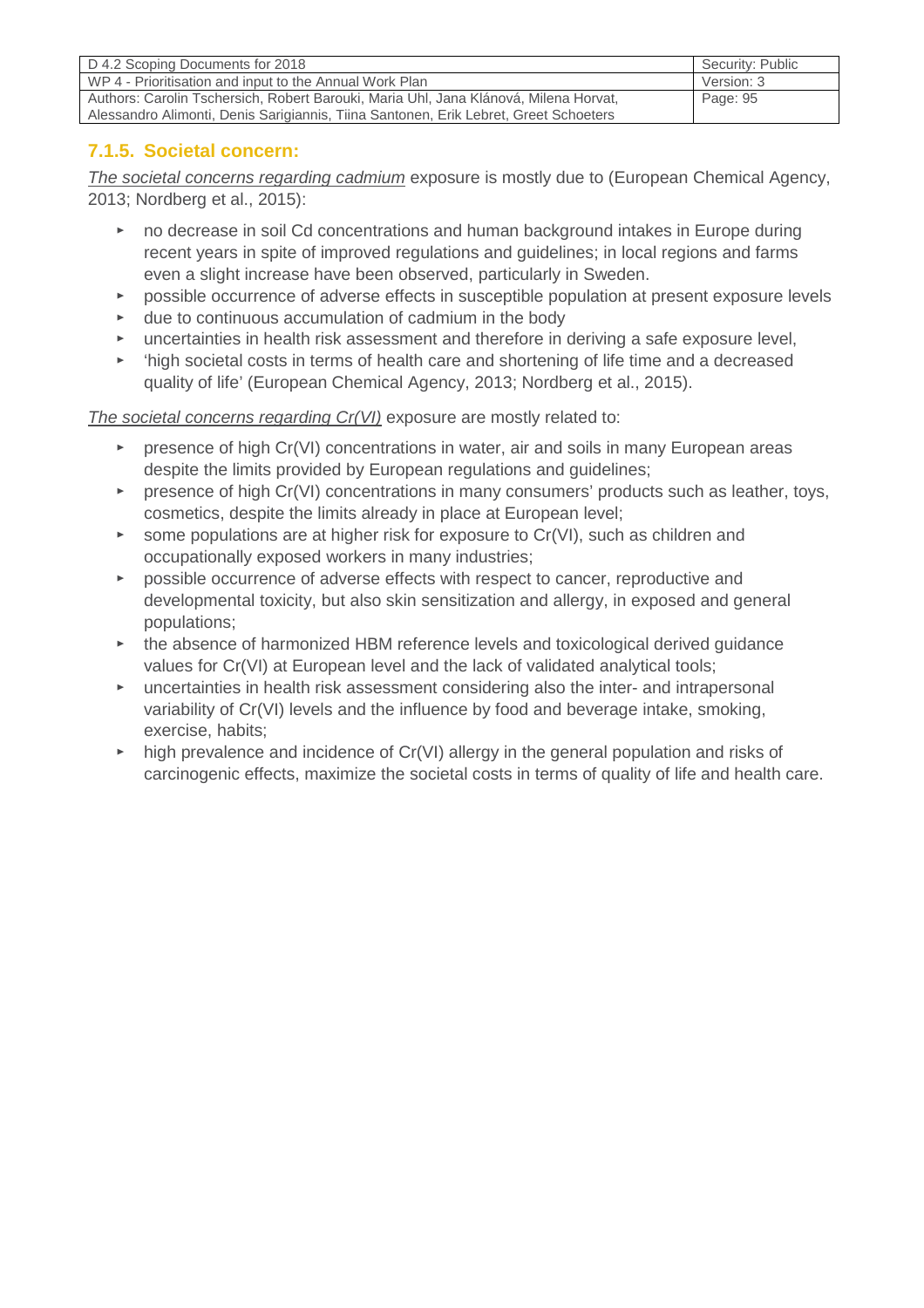| D 4.2 Scoping Documents for 2018                                                     | Security: Public |
|--------------------------------------------------------------------------------------|------------------|
| WP 4 - Prioritisation and input to the Annual Work Plan                              | Version: 3       |
| Authors: Carolin Tschersich, Robert Barouki, Maria Uhl, Jana Klánová, Milena Horvat, | Page: 96         |
| Alessandro Alimonti, Denis Sarigiannis, Tiina Santonen, Erik Lebret, Greet Schoeters |                  |

# **7.2. Categorisation of Substances**

**Table 11: Substances included in the substance group, listed according to availability of toxicology and human biomarker data, in category A, B, C substances .**

| Cat.        | Abbrev./<br><b>Acronym</b> | <b>Systematic</b><br>name                    | <b>CAS No.</b>                                                                                          | <b>Regulation</b>                                                                   |
|-------------|----------------------------|----------------------------------------------|---------------------------------------------------------------------------------------------------------|-------------------------------------------------------------------------------------|
| A           | Cd                         | cadmium                                      | 7440-47-3                                                                                               | Regulation (EC) No 1272/2008 as carcinogen<br>egulation (EC) No. 1881/2006 for food |
|             |                            |                                              |                                                                                                         |                                                                                     |
|             |                            | revised Annex XIV to the EU REACH Regulation |                                                                                                         |                                                                                     |
| C<br>Cr(VI) | hexavalent<br>chromium     | 18540-29-9                                   | EU Directive on cosmetics 76/768/EWG                                                                    |                                                                                     |
|             |                            |                                              | CLP Regulation (EC) No 1272/2008 as genotoxic<br>(Muta. 1B) and as carcinogen (Carc. 1B or 1A)          |                                                                                     |
|             |                            |                                              | REACH Regulation (EC) No 1907/2006 for inclusion<br>of substances in the Authorisation List (Annex XIV) |                                                                                     |
|             |                            |                                              |                                                                                                         | Regulation (EU) No 301/2014 in leather articles                                     |
|             |                            |                                              |                                                                                                         | Directive (EC) No 2009/48 on toy safety                                             |
|             |                            |                                              |                                                                                                         | Directive (EU) No 1223/2009 on cosmetics                                            |

# **7.3. Objectives / Policy-related questions**

Objectives:

- 1. Synthesize an overview of available biomonitoring and exposure data on Cd and Cr(VI) relevant to the European population
- 2. Overview of toxicological data on Cd and Cr(VI) available for European population
- 3. Identify data and analytical gaps
- 4. Identify the key groups at risk considering:
	- ▸ life-style, nutritional status and genetic background
	- ▸ gender, age; postmenopausal women, elderly
	- $\triangleright$  regions with elevated levels in the environment
	- ▸ occupational settings
	- ▸ co-exposure to chemical mixtures
- 5. Based on the information above, develop a plan for population-based cross-European and/or targeted HBM studies (demonstration studies) within 2-5 years EHBMI program.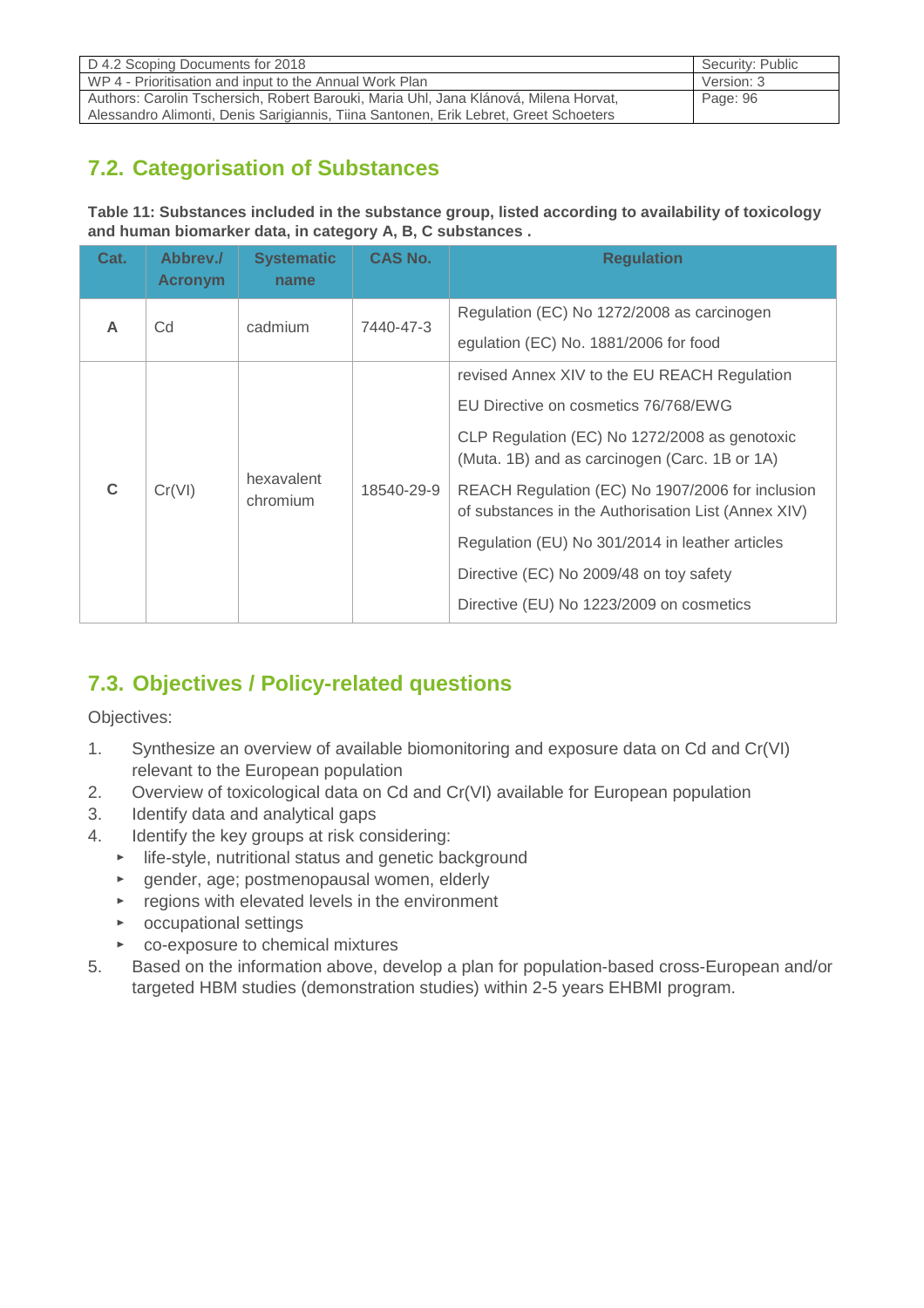| D 4.2 Scoping Documents for 2018                                                     | Security: Public |
|--------------------------------------------------------------------------------------|------------------|
| WP 4 - Prioritisation and input to the Annual Work Plan                              | Version: 3       |
| Authors: Carolin Tschersich, Robert Barouki, Maria Uhl, Jana Klánová, Milena Horvat, | Page: 97         |
| Alessandro Alimonti, Denis Sarigiannis, Tiina Santonen, Erik Lebret, Greet Schoeters |                  |

To improve risk assessment related to Cr(VI) other questions need to be addressed:

- 1. Provide HBM data of occupationally exposed workers to Cr(VI) to assess high-level inhalation exposures in the workplace
- 2. Provide HBM data of the general population to evaluate low-level environmental exposures to Cr(VI)
- 3. Provide information as regards relevance and reliability of Cr(VI) measurements in whole blood, urine and RBCs as a biomonitoring tools
- 4. Validate the above mentioned biomarkers of exposure to Cr(VI)
- 5. Develop and harmonize methodological approaches for Cr(VI) in biological matrices in terms of proper sampling, sample handling and analysis, and interpretation of results
- 6. Understand the role of factors as food and beverage intake, smoking, exercise, habits on HBM data of Cr(VI)
- 7. Provide information on the quantitative relationship between HBM Cr(VI) concentration and Cr(VI) exposure levels (e.g., in air, water and soil)
- 8. Provide information on the quantitative relationship between HBM Cr(VI) concentration and dermatological risks and cancer risks
- 9. Monitor effectiveness of Cr(VI) legislative restrictions reported for water, air, soil, leather articles, cosmetics, toys
- 10. Identify HBM reference values and toxicologically derived HBM guidance values for Cr(VI)

Policy related questions:

- 1. What is the current (last 5 years) exposure to Cd and Cr(VI) of the European population?
- 2. What is the level of exposure, environmentally and occupationally relevant to Cr(VI) in the EU population?
- 3. Do the exposure to Cd and Cr(VI) differ significantly between countries and population groups? What are the main reasons for differences in exposure?
- 4. Is there a significant time trend of Cd and Cr(VI) levels in existing population studies?
- 5. What are the groups at risk?
- 6. Are the overall exposure levels (in different population groups) above any health-relevant assessment levels (HBM guidance values, TDI)?
- 7. Has the regulation under REACH had the favorable impact like a reduction of GM/median concentrations?
- 8. What are the current HBM methods for Cr(VI)? Which are the appropriate biomarkers for Cr(VI)?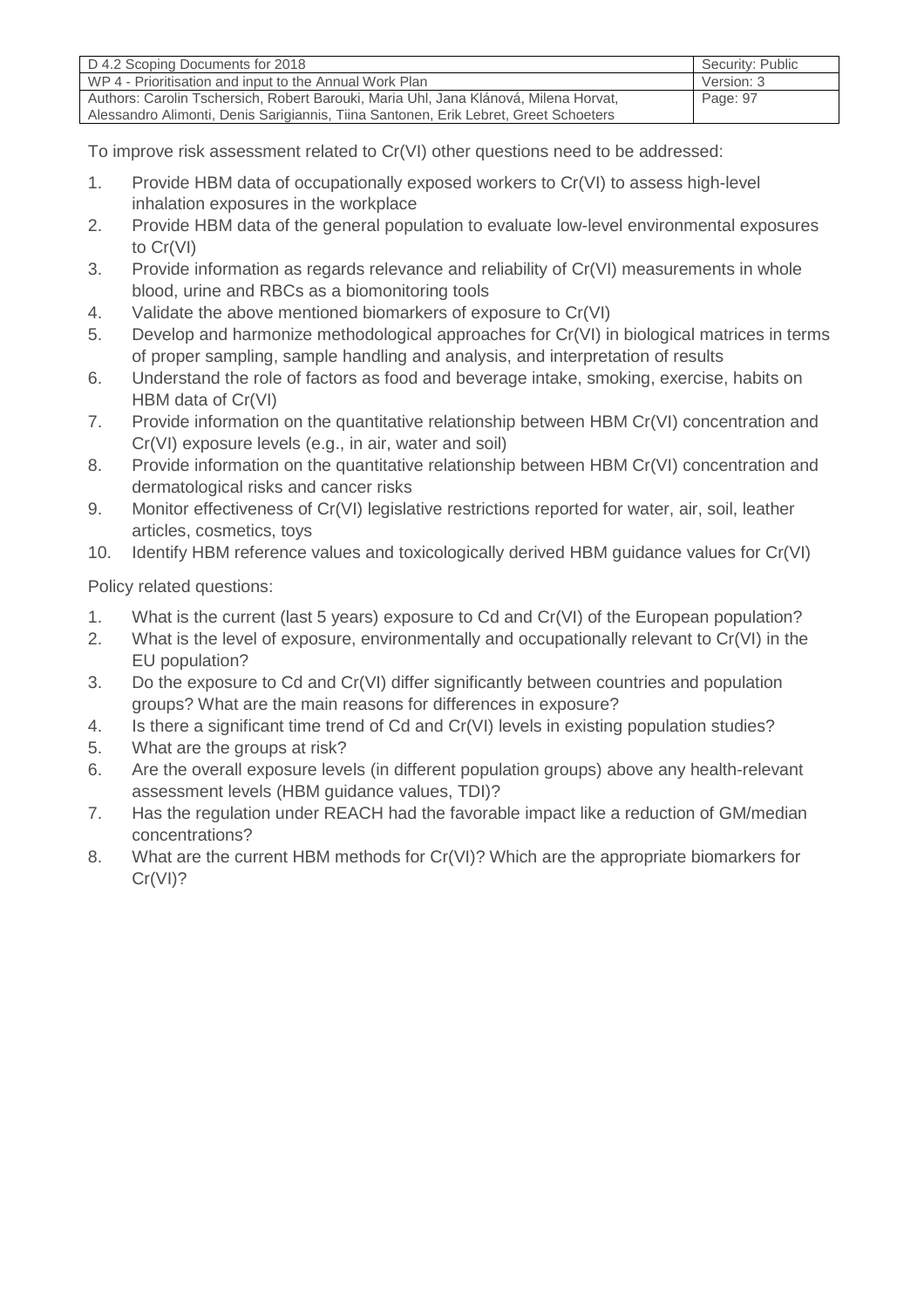| D 4.2 Scoping Documents for 2018                                                     | Security: Public |
|--------------------------------------------------------------------------------------|------------------|
| WP 4 - Prioritisation and input to the Annual Work Plan                              | Version: 3       |
| Authors: Carolin Tschersich, Robert Barouki, Maria Uhl, Jana Klánová, Milena Horvat, | Page: 98         |
| Alessandro Alimonti, Denis Sarigiannis, Tiina Santonen, Erik Lebret, Greet Schoeters |                  |

# **7.4. Research activities to be undertaken**

#### **Table 12: Listing of research activities to be carried out to answer the policy questions summed up in previous section.**

| <b>Substance</b> | Policy question                                                                                                                                                       | Knowledge gaps / Activities needed to answer<br>policy question                                                                                                                                                                                                           |  |
|------------------|-----------------------------------------------------------------------------------------------------------------------------------------------------------------------|---------------------------------------------------------------------------------------------------------------------------------------------------------------------------------------------------------------------------------------------------------------------------|--|
|                  | Current exposure to Cd of the<br>European population: data available for<br>various European countries                                                                | Synthesize available biomonitoring and exposure<br>data on Cd relevant to the European population,                                                                                                                                                                        |  |
|                  | Does the exposure level differ<br>significantly between countries and<br>between population groups: data<br>available for various European<br>countries               | Synthesize available biomonitoring and exposure<br>data on Cd and compare the data between<br>different countries and population groups.                                                                                                                                  |  |
| Cd               | Is there a significant time trend of Cd<br>levels: data available for various<br>European countries                                                                   | Synthesize available biomonitoring and exposure<br>data on Cd and compare the data on a time<br>scale.                                                                                                                                                                    |  |
|                  | What are the groups at risk:                                                                                                                                          | Identify the key groups at risk considering: life-<br>style, nutritional status and genetic background;<br>gender, age; postmenopausal women, elderly;<br>regions with elevated levels in the environment;<br>occupational settings; co-exposure to chemical<br>mixtures. |  |
|                  | Are the overall exposure levels in<br>different population groups above any<br>health-relevant assessment levels: data<br>available for various European<br>countries | Compare the available data with the established<br>health-based reference values (e.g. HBM I and<br>HBM II)                                                                                                                                                               |  |
|                  | What are the HBM methods for Cr(VI)                                                                                                                                   | Identify and harmonize the HBM methods for<br>Cr(VI) within EU countries                                                                                                                                                                                                  |  |
| Cr(VI)           | Which are the appropriate biomarkers<br>for Cr(VI)                                                                                                                    | Identify and harmonize the appropriate<br>biomarkers for Cr(VI) in terms of sensitivity,<br>accuracy, needs, costs, availability, etc.                                                                                                                                    |  |
|                  | Current exposure of the European<br>population                                                                                                                        | Provide biomonitoring data on Cr(VI) to evaluate<br>the exposure of the EU population                                                                                                                                                                                     |  |
|                  | Does the exposure level differ<br>significantly between countries and<br>between population groups                                                                    | Provide biomonitoring and exposure data on<br>Cr(VI) and compare the data between different<br>countries and population groups (general<br>population, children, workers)                                                                                                 |  |
|                  | Is there a significant time trend of Cr(VI)<br>levels                                                                                                                 | Provide and compare biomonitoring and<br>exposure data on Cr(VI) on a time scale                                                                                                                                                                                          |  |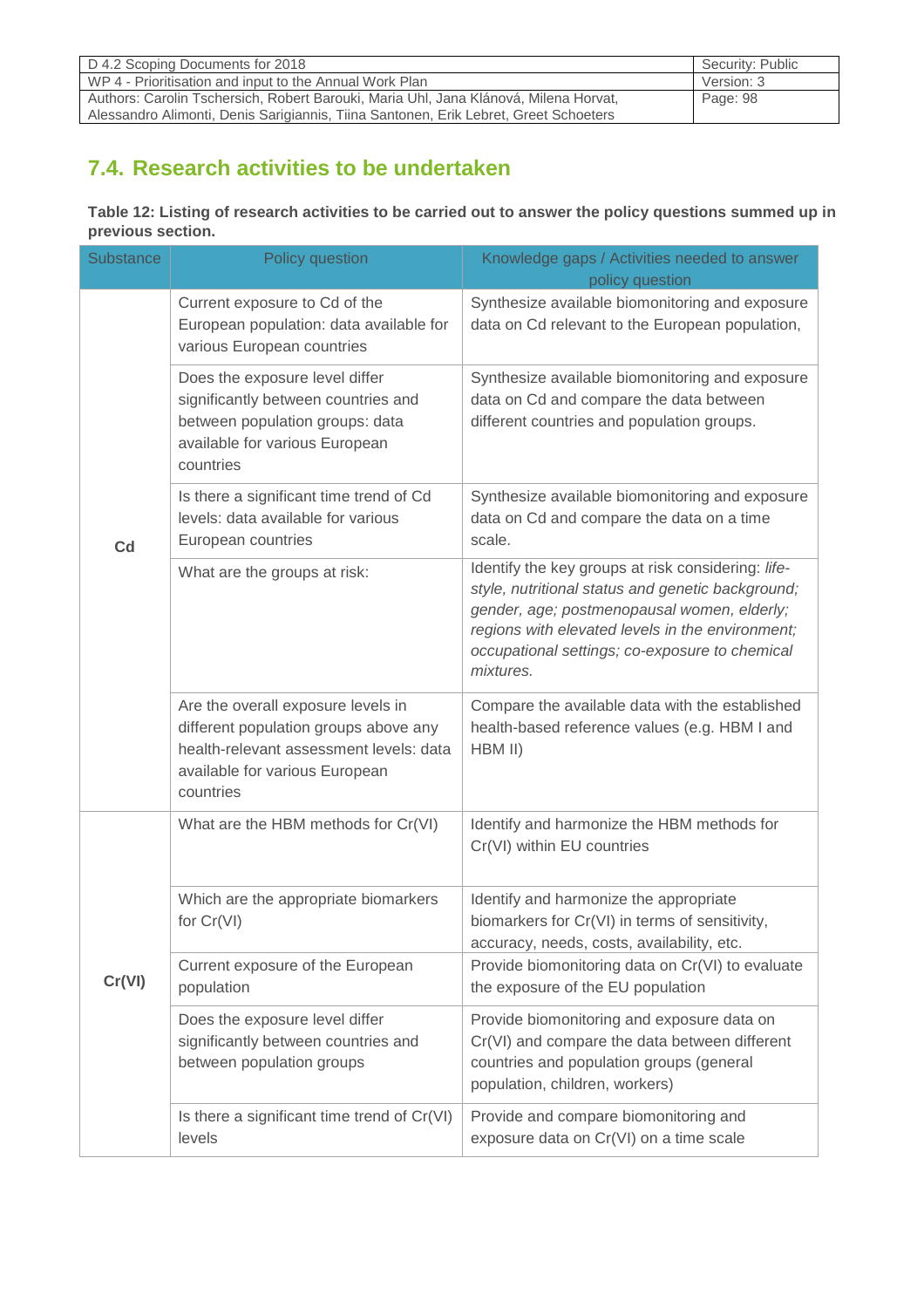| D 4.2 Scoping Documents for 2018                                                     | Security: Public |
|--------------------------------------------------------------------------------------|------------------|
| WP 4 - Prioritisation and input to the Annual Work Plan                              | Version: 3       |
| Authors: Carolin Tschersich, Robert Barouki, Maria Uhl, Jana Klánová, Milena Horvat, | Page: 99         |
| Alessandro Alimonti, Denis Sarigiannis, Tiina Santonen, Erik Lebret, Greet Schoeters |                  |

| Substance | Policy question                                                                                                  | Knowledge gaps / Activities needed to answer<br>policy question                                                                                                                                  |
|-----------|------------------------------------------------------------------------------------------------------------------|--------------------------------------------------------------------------------------------------------------------------------------------------------------------------------------------------|
| Cr(VI)    | What are the groups at risk                                                                                      | Identify the key groups at risks considering: life-<br>style, diet; gender, age; regions with elevated<br>levels in the environment; occupational settings;<br>co-exposure to chemical mixtures. |
|           | Are the overall exposure levels in<br>different population groups above any<br>health-relevant assessment levels | Derive and harmonize reference values and<br>toxicologically derived HBM guidance values for<br>Cr(VI)                                                                                           |

# **7.5. References**

- 1. Åkesson, A., Barregard, L., Bergdahl, I. a, Nordberg, G.F., Nordberg, M., Skerfving, S., 2014. Nonrenal effects and the risk assessment of environmental cadmium exposure. Environ. Health Perspect. doi:10.1289/ehp.1307110
- 2. Apostoli, P., Catalani, S., 2015. Effects of Metallic Elements on Reproduction and Development, in: Nordberg, G.F., Fowler, B.A., Nordberg, M. (Eds.), Handbook on the Toxicology of Metals. Elsevier, Academic Press, USA, pp. 399 – 423.
- 3. ATSDR. 2012. Toxicological Profile for Chromium. Available at: http://www.atsdr.cdc.gov/toxprofiles/tp7.pdf
- 4. Bernard, A., 2016. Confusion about cadmium risks: The unrecognized limitations of an extrapolated paradigm. Environ. Health Perspect. 124, 1–5. doi:10.1289/ehp.1509691
- 5. Blade, L.M., Yencken, M.S., Wallace, M.E. et al. 2007. Hexavalent chromium exposures and exposure-control technologies in American enterprise: results of a NIOSH field research study. J. Occup. Environ. Hyg. 4, 595–618
- 6. Costa, M., Klein, C.B. 2006. Toxicity and carcinogenicity of chromium compounds in humans.Crit Rev Toxicol. 36(2), 155-63.
- 7. De Flora, S. 2000. Threshold mechanisms and site specificity in chromium(VI). carcinogenesis. Carcinogenesis. 21(4):533-41.
- 8. DFG. 2012. DFG [Deutsche Forschungsgemeinschaft] (2012a) Alkali chromates (Cr(VI)) [BAT Value Documentation, 1994]. H. M. Bolt, J. Lewalter. DOI: 0.1002/3527600418.bb0ek1e0001. The MAK Collection for Occupational Safety and Health. Published online 31 Jan 2012. Retrieved 27 September, 2016. Available at:

http://onlinelibrary.wiley.com/doi/10.1002/3527600418.bb0ek1e0001/full

- 9. DFG. 2015. [Deutsche Forschungsgemeinschaft] (2015) List of MAK and BAT Values 2015. Page 243. Retrieved 27 September, 2016. Available at: http://onlinelibrary.wiley.com/doi/10.1002/9783527695539.ch2/pdf
- 10. HSE. 2011. [Health and Safety Executive] (2011) EH40/2005 Workplace Exposure Limits. EH40 (Second edition. published 2011). Health and Safety Executive (HSE). UK. Retrieved 27 September, 2016, from http://www.hse.gov.uk/pUbns/priced/eh40.pdf
- 11. IARC. 2012. Monographs on the Evaluation of Carcinogenic Risks to Humans. Chromium (VI) Compounds. Volume 100C Lyon, France: International Agency for Research on Cancer, Available at: http://monographs.iarc.fr/ENG/Monographs/vol100C/mono100C-9.pdf
- 12. INSHT 2016. [Instituto Nacional de Seguridad e Higiene en el Trabajo] (2016). Límites de Exposición Profesional para Agentes Químicos en Espana. Spain. Retrieved 27 September, 2016. Available at: http://www.insht.es/InshtWeb/Contenidos/Documentacion/LEP%20\_VALORES%20LIMITE/Valores%2 0limite/Limites2016/LEP%202016.pdf
- 13. European Chemical Agency, 2013. Support document for identification of Cadmium.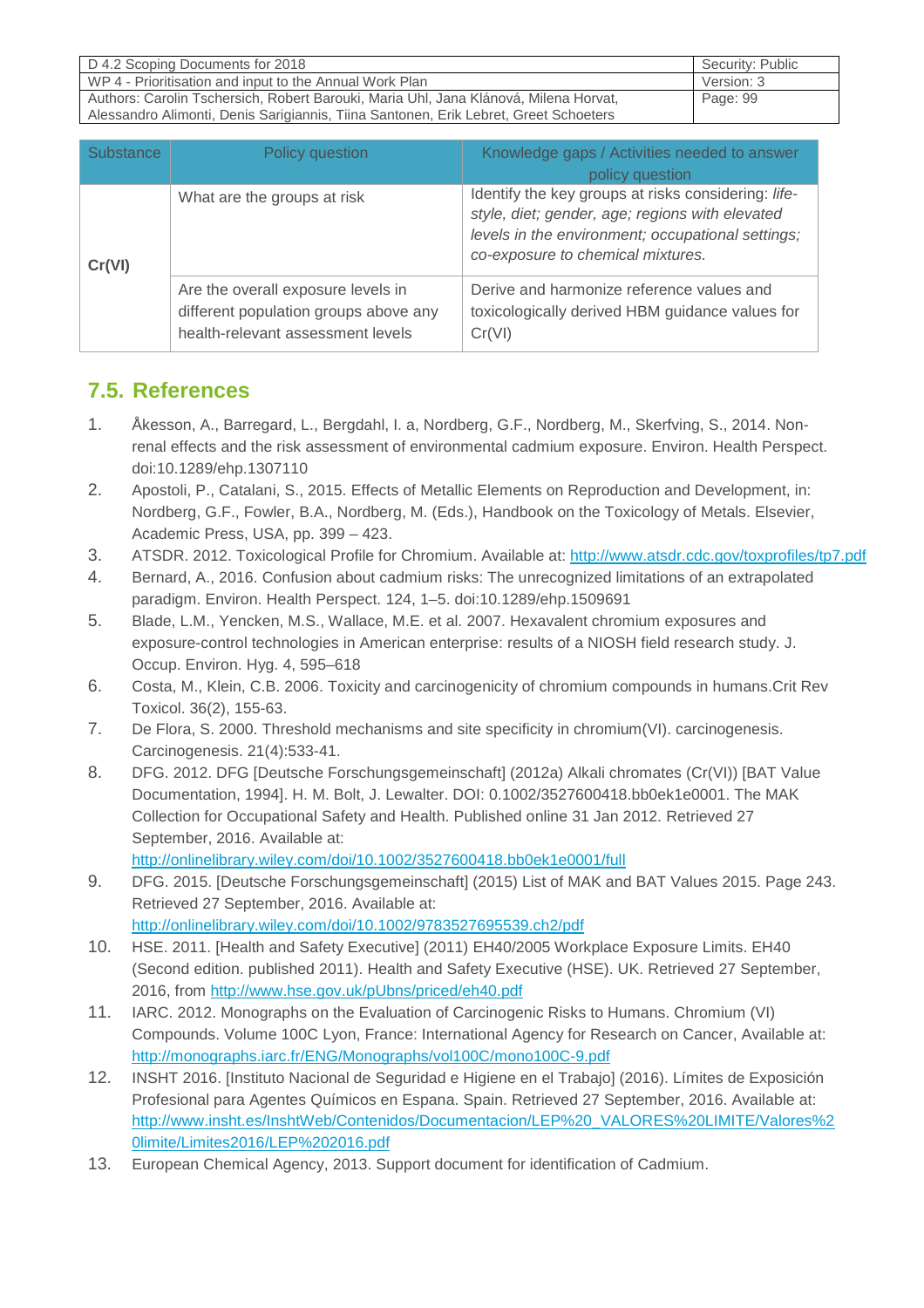| D 4.2 Scoping Documents for 2018                                                     | Security: Public |
|--------------------------------------------------------------------------------------|------------------|
| WP 4 - Prioritisation and input to the Annual Work Plan                              | Version: 3       |
| Authors: Carolin Tschersich, Robert Barouki, Maria Uhl, Jana Klánová, Milena Horvat, | Page: 100        |
| Alessandro Alimonti, Denis Sarigiannis, Tiina Santonen, Erik Lebret, Greet Schoeters |                  |

14. National Institute for Occupational Safety and Health, 2002. NIOSH comments on the Occupational Safety and Health Administration request for information on occupational exposure to hexavalent chromium (CrVI): OSHA Docket No. H-0054a. NIOSH policy statements. Cincinnati, OH: U.S. Department of Health and Human Services, Public Health Service, Centers for Disease Control and Prevention. Available online:

http://www.cdc.gov/niosh/topics/hexchrom/pdfs/Cr(VI)\_NIOSH\_OSHA.pdf )

- 15. Nordberg, G.F., Nogawa, K., Nordberg, M., 2015. Cadmium, in: Nordberg, G.F., Fowler, B.A., Nordberg, M. (Eds.), Handbook on the Toxicology of Metals. Elsevier, Academic Press, USA, pp. 667– 716.
- 16. Office of Environmental Health Hazard Assessment (OEHHA, 2011). Public Health Goals for Chemicals in Drinking Water. Hexavalent Chromium (Cr VI). Available at: http://www.oehha.ca.gov/water/phg/pdf/Cr6PHG072911.pdf.
- 17. Schulz, C., Wilhelm, M., Heudorf, U., Kolossa-Gehring, M., 2011. Update of the reference and HBM values derived by the German Human Biomonitoring Commission. Int. J. Hyg. Environ. Health 215, 26–35. doi:10.1016/j.ijheh.2011.06.007
- 18. Scientific Opinion of the Panel on Contaminants in the Food Chain on on the risks to public health related to the presence of chromium in food and drinking water. The EFSA Journal 2014, 12(3), 3595.
- 19. Stearns, D.M., Kennedy, L.J., Courtney, K.D., Giangrande, P.H., Phieffer, L.S., Wetterhahn, K.E. 1995. Reduction of chromium (VI) by ascorbate leads to chromium DNA-binding and DNA strand breaks in vitro. Biochemistry 34, 910–919.
- 20. Suzuki, Y., Fukuda, K. 1990. Reduction of hexavalent chromium by ascorbic acid and glutathione with special reference to the rat lung. Arch Toxicol. 64, 169–176.
- 21. Tóth, G., Hermann, T., Da Silva M.R., Montanarella L. 2016 Heavy metals in agricultural soils of the European Union with implications for food safety. Env. Int. 88, 299–309.
- 22. Towill, L.E., Shriner, C.R., Drury, J.S., Hammons, A.S., Hollema,n J.W. 1978. Reviews of the environmental effects of pollutants: III chromium. U.S. Environ. Protection Agency Rep. 600/1-78-023. 287 pp.
- 23. U.S. EPA. Support of Summary Information on the Integrated Risk Information System (IRIS) Washington DC: U.S. Environmental Protection Agency; 1998. Toxicological Review of Hexavalent Chromium (CAS No 18540-29-9).
- 24. WHO (World Health Organisation). 2000. Air Quality Guidelines, second edition. Chapter 6.4 ―Chromiumǁ. Regional Office for Europe, World Health Organization (Copenhagen). Available at: http://www.euro.who.int/\_\_data/assets/pdf\_file/0017/123074/AQG2ndEd\_6\_4Chromium .
- 25. WHO (World Health Organization). 2003. Chromium in drinking water Background document for development of WHO ―Guidelines for drinking-water qualityǁ. WHO/SDE/WSH/03.04/04, World Health Organization (Geneva). Available at: http://www.who.int/water\_sanitation\_health/dwq/chemicals/chromium.pdf
- 26. WHO/IPCS (World Health Organization/International Programme on Chemical Safety). 2013. Inorganic chromium (VI) compounds. Concise International Chemical Assessment Document 78. Available at: http://www.who.int/ipcs/publications/cicad/cicad\_78.pdf
- 27. Wilhelm, M., Ewers, U., Schulz, C., 2004. Revised and new reference values for some trace elements in blood and urine for human biomonitoring in environmental medicine. Int. J. Hyg. Environ. Health 207, 69–73. doi:10.1078/1438-4639-00260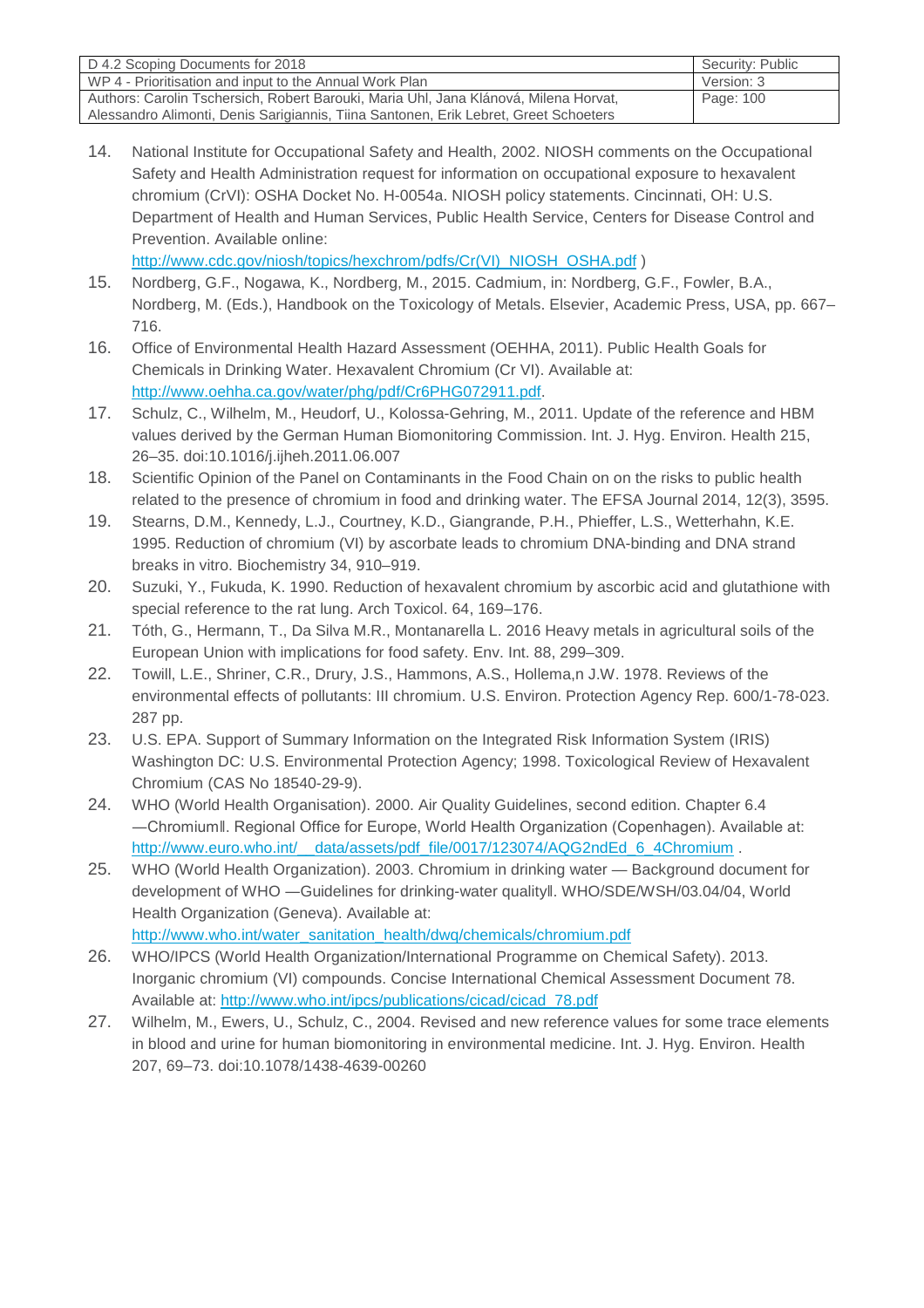| D 4.2 Scoping Documents for 2018                                                     | Security: Public |
|--------------------------------------------------------------------------------------|------------------|
| WP 4 - Prioritisation and input to the Annual Work Plan                              | Version: 3       |
| Authors: Carolin Tschersich, Robert Barouki, Maria Uhl, Jana Klánová, Milena Horvat, | Page: 101        |
| Alessandro Alimonti, Denis Sarigiannis, Tiina Santonen, Erik Lebret, Greet Schoeters |                  |

# **8. Prioritised substance group: PAHs and air pollutants**

| Responsible author Denis Sarigiannis |                          |
|--------------------------------------|--------------------------|
| Short name of<br>institution         | AUTH                     |
| Co-authors                           | <b>Spyros Karakitios</b> |

E-mail denis@eng.auth.gr  $Phone +30-2310-994562$ 

# **8.1. Background Information**

### **8.1.1. Introduction**

Polycyclic aromatic hydrocarbons (PAHs) are ubiquitous environmental pollutants generated primarily during the incomplete combustion of organic materials (e.g. coal, oil, petrol, and wood). Emissions from anthropogenic activities predominate (automobile emissions and cigarette smoke); nevertheless, some PAHs in the environment originate from natural sources (e.g. open burning, natural losses or seepage of petroleum or coal deposits, and volcanic activities).

### **8.1.2. Hazardous properties: e.g.**

- ▸ Carcinogenic or Mutagenic or Reprotoxic [category 1A, 1B, 2]
- ▸ Specific Target Organ Toxicity (STOT): Repeated Exposure (RE), Single Exposure(SE)
- ▸ Endocrine disruptor (ED) potential [identification: substance of very high concern (SVHC), other?]
- ▸ Possibility of mixture effects?

Many PAHs are known or suspected carcinogenic and mutagenic compounds (e.g., benzo(a)pyrene, dibenzo(a,h) anthracene, etc.). They are the reason for inclusion in the candidate list under article 59 of REACH of a number of complex substances derived from petroleum and coal such as: coal tar pitch, high temperature (CTPHT) – EC 266-028-2; anthracene oil EC 292- 602-7 and other anthracene related fractions. The reasons for inclusion are the Persistent Bioaccumulative Toxic (PBT), very Persistent very Bioaccumulative (vPvB) and carcinogenic properties of the PAHs which are present as constituents in these UVCB substances (substances of Unknown or Variable composition, Complex reaction products or Biological materials, ECHA)

Currently eight PAH congeners (Benzo[a]pyrene (BaP), benzo[e]pyrene (BeP), benzo[a]antracene (BaA), chrysene (CHR), benzo[b]fluoranthene, (BbF), benzo[j]fluoranthene (BjF), benzo[k]fluoranthene (BkF), dibenzo[a,h]antracene (DBAhA)) are classified as known carcinogens in Annex VI of Regulation (EC) 1272/2008 (Classification Labelling and Packaging, CLP regulation). These are legally classified carcinogens of Category 2 (acc. to Dir. 67/548/EEC, the 'Dangerous Substance Directive' or 'DSD') or Category 1B acc. to the CLP regulation.

Benzo[a]pyrene (BaP) and chrysene (CHR) are also legally classified mutagens (BaP: DSD Cat. 2/CLP Cat. 1B; CHR: DSD Cat. 3/CLP Cat. 2). In addition, BaP is a classified reprotoxicant (DSD Cat. 2/CLP: Cat. 1B). Lack of 'CMR (Carcinogenic Mutagenic Reprotoxic)' classification1 for the other PAH congeners may rather be attributed to the comparatively limited database available for these compounds. There are indications that the carcinogenic potency of some further PAH congeners, e.g. some of the dibenzopyrenes, may even be considerably higher than that of the lead compound BaP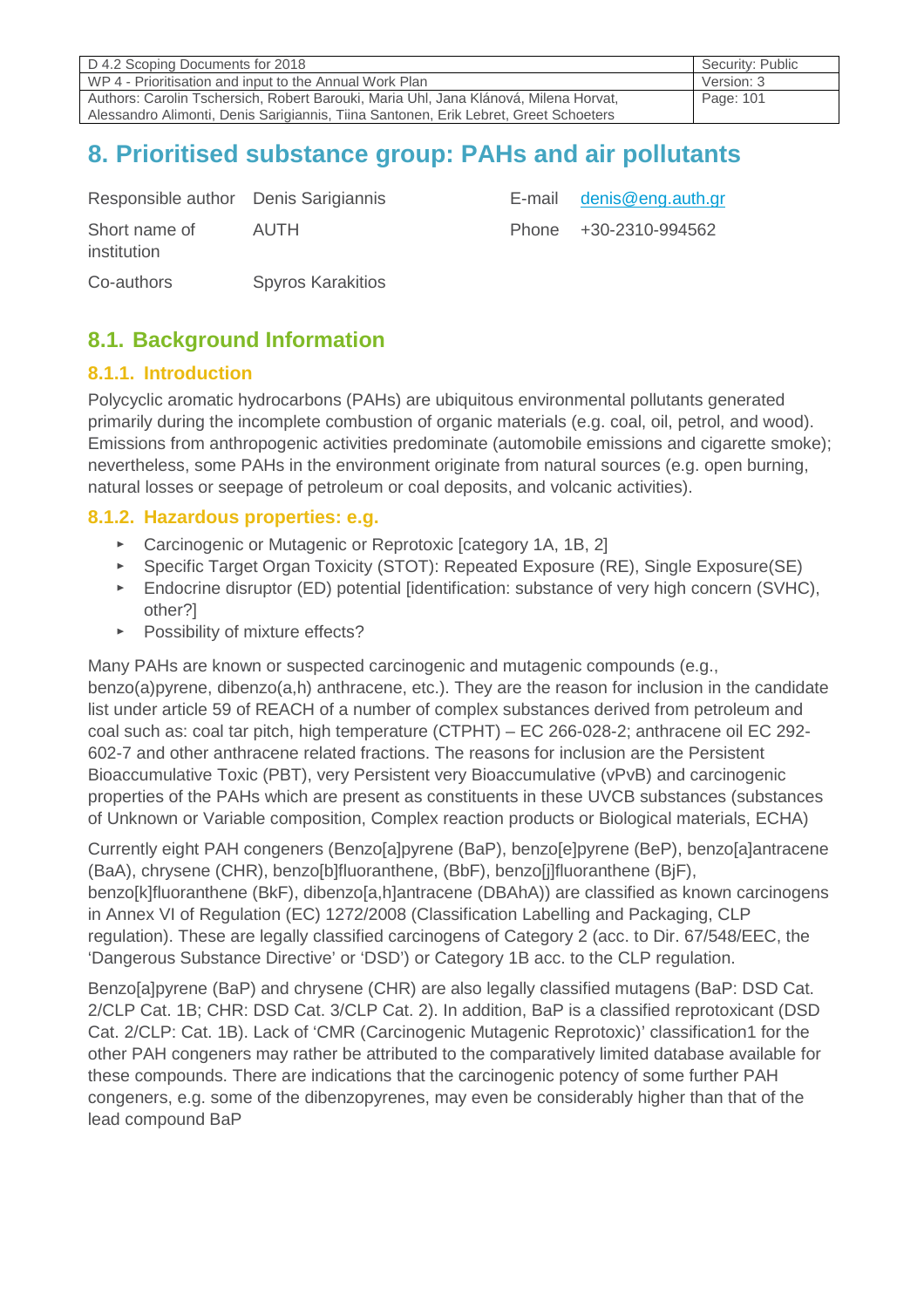| D 4.2 Scoping Documents for 2018                                                     | Security: Public |
|--------------------------------------------------------------------------------------|------------------|
|                                                                                      |                  |
| WP 4 - Prioritisation and input to the Annual Work Plan                              | Version: 3       |
| Authors: Carolin Tschersich, Robert Barouki, Maria Uhl, Jana Klánová, Milena Horvat, | Page: 102        |
| Alessandro Alimonti, Denis Sarigiannis, Tiina Santonen, Erik Lebret, Greet Schoeters |                  |

The mechanism of toxicity is considered to be interference with the function of cellular membranes as well as with enzyme systems which are associated with the membrane. It has been proved that PAHs can cause carcinogenic and mutagenic effects and are potent immune-suppressants. Effects have been documented on immune system development, humoral immunity and on host resistance [1,2]. PAH-induced carcinogenesis can result when a PAH-DNA adduct forms at a site critical to the regulation of cell differentiation or growth. A mutation occurs during cell replication if the aberration remains unrepaired. Cells affected most significantly by acute PAH exposure appear to be those with rapid replicative turnover, such as those in bone marrow, skin, and lung tissue. Tissues with slower turnover rates, such as liver tissue, are less susceptible. Target organs identified in animal studies with some of the PAHs were the skin, the liver, the hemolymphatic and the respiratory system (22, 23, 24). Many PAHs are aryl hydrocarbon receptor (AhR) ligands and several recent studies have suggested that PAHs or their metabolites may activate estrogen receptors (ER). Activation of ER signaling in endocrine cancer prone tissues, such as breast epithelium, might thus further contribute to their known carcinogenicity (25). PAHs have been shown to exert endocrine and developmental toxicity in experimental animals, including decreased weight of reproductive organs, damage to growing ovarian follicles, decreased fertility, embryonic damage and lethality or developmental defects of testis and spermatogenesis in males (26, 27, 28).

PAHs can be formed both during biological processes and as products of incomplete combustion from either natural combustion sources (forest and brush fires) or man-made combustion sources (automobile emissions and cigarette smoke). Thus,

PAHs are commonly detected in air, soil, and water. Therefore, PAHs are considered ubiquitous in the environment [3,4]. PAHs are highly lipid soluble and thus readily absorbed from the gastrointestinal tract of mammals. They are absorbed through ingestion, inhalation, and dermal contact, according to animal study data. The percentage absorbed varies in these studies for several reasons, including the vehicle (transport medium) in which the PAHs are found [Kawamura et al. 1988]. In general, PAHs not bound to particulate matter may be absorbed in the lungs better than the same dose found on the surface of airborne particulate matter [Cresia et al. 1976; Seto 1993]. They are rapidly distributed in a wide variety of tissues with a marked tendency for localization in body fat. Metabolism of PAHs occurs via the cytochrome P450-mediated mixed function oxidase system with oxidation or hydroxylation as the first step. Because of their lipophilic nature, PAHs can accumulate in breast milk and adipose tissue. However, biliary and urinary excretion of PAHs is relatively efficient because of the wide distribution of enzymes that transform PAHs into polar metabolites.

PAHs are predominantly metabolized in the liver, via CYP enzymes (enzymes in the P-450 mixedfunction oxidase system) [Kapitulnik et al. 1977; Keifer et al. 1988; Monteith et al. 1987].

In addition to the liver and kidneys, metabolism of PAHs occurs in the adrenal glands, testes, thyroid, lungs, skin, sebaceous glands, and small intestines [ATSDR 1995].

PAHs are transformed initially to epoxides, which are converted to dihydrodiol derivatives and phenols. Glucuronide and sulfate conjugates of these metabolites are excreted in the bile and urine. Glutathione conjugates are further metabolized to mercapturic acids in the kidney and are excreted in the urine.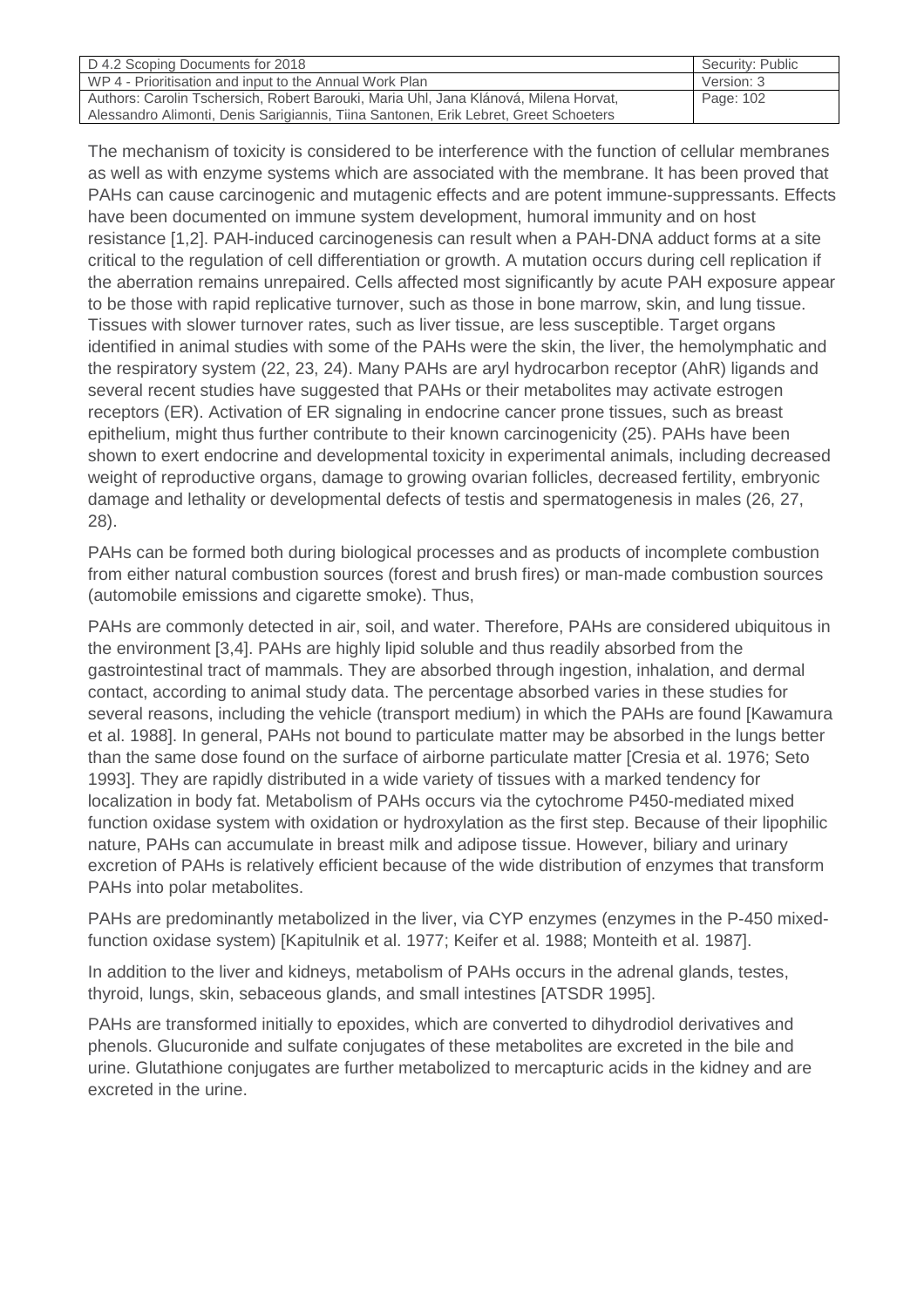| D 4.2 Scoping Documents for 2018                                                     | Security: Public |
|--------------------------------------------------------------------------------------|------------------|
| WP 4 - Prioritisation and input to the Annual Work Plan                              | Version: 3       |
| Authors: Carolin Tschersich, Robert Barouki, Maria Uhl, Jana Klánová, Milena Horvat, | Page: 103        |
| Alessandro Alimonti, Denis Sarigiannis, Tiina Santonen, Erik Lebret, Greet Schoeters |                  |

The hydroxylated metabolites of the PAHs are excreted in human urine both as free hydroxylated metabolites and as hydroxylated metabolites conjugated to glucuronic acid and sulfate [CDC 2005]. A commonly measured urinary metabolite is 1-hydroxypyrene [Becher and Bjorseth 1983; Granella and Clonfero 1993; Popp 1997; Santella 1993].

Metabolism is a prerequisite for hepatobiliary excretion and elimination through the feces, regardless of route of entry. Excretion half-lives in feces and urine have been reported in animal studies as 22 hours and 28 hours, respectively [Becher and Bjorseth 1983].

Pyrene is commonly found in PAH mixtures, and its urinary metabolite, 1-hydroxypyrene, has been used as an indicator of exposure to PAH chemicals [Becher and Bjorseth 1983; Granella and Clonfero 1993; Popp 1997; Santella et al. 1993, CDC 2005].

Exposure to PAHs is almost always to mixtures that pose a challenge in developing conclusions [Samet 1995]. Several epidemiologic studies have shown increased cancer mortality in workers exposed to PAH mixtures.

# **8.1.3. Air pollutants**

Carbon Monoxide is a colourless, odourless, tasteless gas that is slightly lighter than air. Natural background levels of CO fall in the range of 10-200 ppb. Levels in urban areas are highly variable, depending upon weather conditions and traffic density. 8-hour mean values are generally less than 10 ppm (12 mgm-3) but have been known to be as high as 500 ppm (600 mgm-3).

CO is an intermediate product through which all carbon species must pass when combusted in oxygen (O2). In the presence of an adequate supply of O2 most CO produced during combustion is immediately oxidised to carbon dioxide (CO2). However, this is not the case in spark ignition engines, especially under idling and deceleration conditions. Thus, the major source of atmospheric CO is the spark ignition combustion engine. Smaller contributions come from processes involving the combustion of organic matter, for example in power stations and waste incineration.

The main health effects related to exposure to CO are: headaches, dizziness, slows mental processes, and at high levels can lead to death. CO prevents the normal transport of oxygen by the blood. This can lead to a significant reduction in the supply of oxygen to the heart, particularly in people suffering from heart disease.

SO2 is a colourless gas. It reacts on the surface of a variety of airborne solid particles, is soluble in water and can be oxidised within airborne water droplets.

Annual mean concentrations in most major UK cities are now well below 35 ppb (100 µgm-3) with typical mean values in the range of 5-20 ppb (15-50 µgm-3). Hourly peak values can be 400-750 ppb (1000-2000 µgm-3) on infrequent occasions. Natural background levels are about 2 ppb (5 µgm-3).

The most important sources of SO2 are fossil fuel combustion, smelting, manufacture of sulphuric acid, conversion of wood pulp to paper, incineration of refuse and production of elemental sulphur. Coal burning is the single largest man-made source of SO2 accounting for about 50% of annual global emissions, with oil burning accounting for a further 25-30%.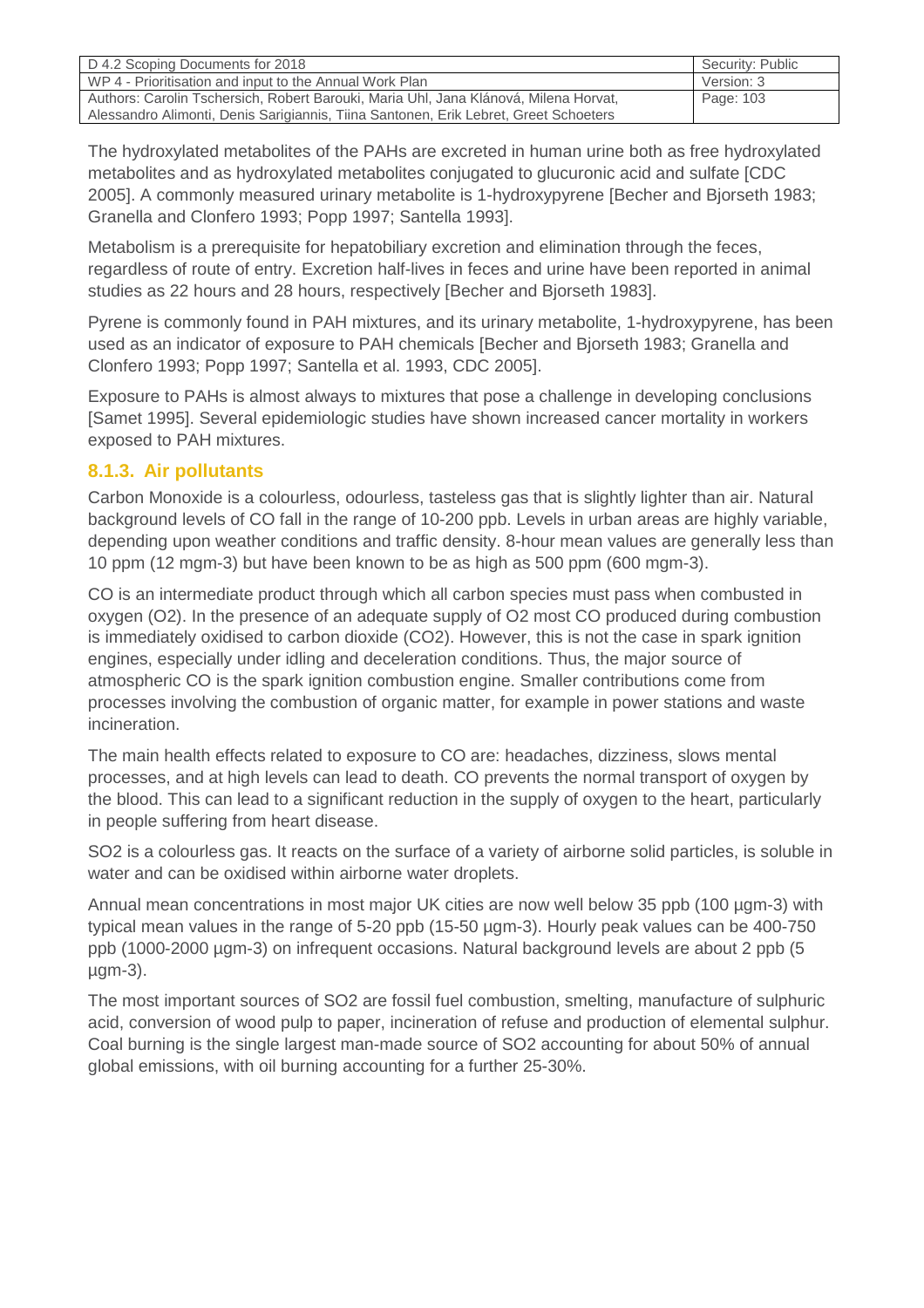| D 4.2 Scoping Documents for 2018                                                     | Security: Public |
|--------------------------------------------------------------------------------------|------------------|
| WP 4 - Prioritisation and input to the Annual Work Plan                              | Version: 3       |
| Authors: Carolin Tschersich, Robert Barouki, Maria Uhl, Jana Klánová, Milena Horvat, | Page: 104        |
| Alessandro Alimonti, Denis Sarigiannis, Tiina Santonen, Erik Lebret, Greet Schoeters |                  |

Even moderate concentrations may result in a decrease in lung function in asthmatics. Tightness in the chest and coughing occur at high levels, and lung function of asthmatics may be impaired to the extent that medical help is required. Sulphur dioxide pollution is considered more harmful when particulate and other pollution concentrations are high.

NOx is a collective term used to refer to two species of oxides of nitrogen: nitric oxide (NO) and nitrogen dioxide (NO2). Annual mean concentrations of NO2 in urban areas are generally in the range 10-45 ppb (20-90 µgm-3). Levels vary significantly throughout the day, with peaks generally occurring twice daily as a consequence of "rush hour" traffic. Maximum daily and one hourly means can be as high as 200 ppb (400 µgm-3) and 600 ppb (1200 µgm-3) respectively.

Globally, quantities of nitrogen oxides produced naturally (by bacterial and volcanic action and lightning) far outweigh anthropogenic (man-made) emissions. Anthropogenic emissions are mainly due to fossil fuel combustion from both stationary sources, i.e. power generation (21%), and mobile sources, i.e. transport (44%). Other atmospheric contributions come from non-combustion processes, for example nitric acid manufacture, welding processes and the use of explosives.

The main health effects associated to exposure to NOx are: shortness of breath or coughing and enhanced risk of respiratory disease. Nitrogen dioxide can irritate the lungs and lower resistance to respiratory infections such as influenza. Continued or frequent exposure to concentrations that are typically much higher than those normally found in the ambient air may cause increased incidence of acute respiratory illness in children.

O3 is the tri-atomic form of molecular oxygen. It is a strong oxidising agent, and hence highly reactive. Background levels of O3 in Europe are usually less than 15 ppb but can be as 100 ppb during summer time photochemical smog episodes. In the UK ozone occurs in higher concentrations during summer than winter, in the south rather than the north and in rural rather than urban areas.

Most O3 in the troposphere (lower atmosphere) is formed indirectly by the action of sunlight on nitrogen dioxide - there are no direct emissions of O3 to the atmosphere. About 10 - 15% of tropospheric O3 is transported from the stratosphere where it is formed by the action of ultraviolet (UV) radiation on O2. In addition to O3, photochemical reactions involving sunlight produce a number of oxidants including peroxyacetyl nitrate (PAN), nitric acid and hydrogen peroxide, as well as secondary aldehydes, formic acid, fine particulates and an array of short lived radicals. As a result of the various reactions that take place, O3 tends to build up downwind of urban centres where most of NO<sub>x</sub> is emitted from vehicles.

Ozone irritates the airways of the lungs, increasing the symptoms of those suffering from asthma and lung diseases.

Particulate matter is a complex mixture of organic and inorganic substances, present in the atmosphere as both liquids and solids. Coarse particulates can be regarded as those with an aerodynamic diameter greater than 2.5  $\mu$ m (micrometres), and fine particles less than 2.5  $\mu$ m. Coarse particles usually contain earth crustal materials and fugitive dust from roads and industries. Fine particles contain the secondarily formed aerosols, combustion particles and re-condensed organic and metallic vapours. The acid component of particulate matter generally occurs as fine particles. A further distinction that can be made is to classify particulates as either primary or secondary, according to their origin. Primary particulates are those emitted directly to the atmosphere while secondary particulates are those formed by reactions involving other pollutants. In the urban context, most secondary particulate matter occurs as sulphates and nitrates formed in reactions involving SO2and NOx.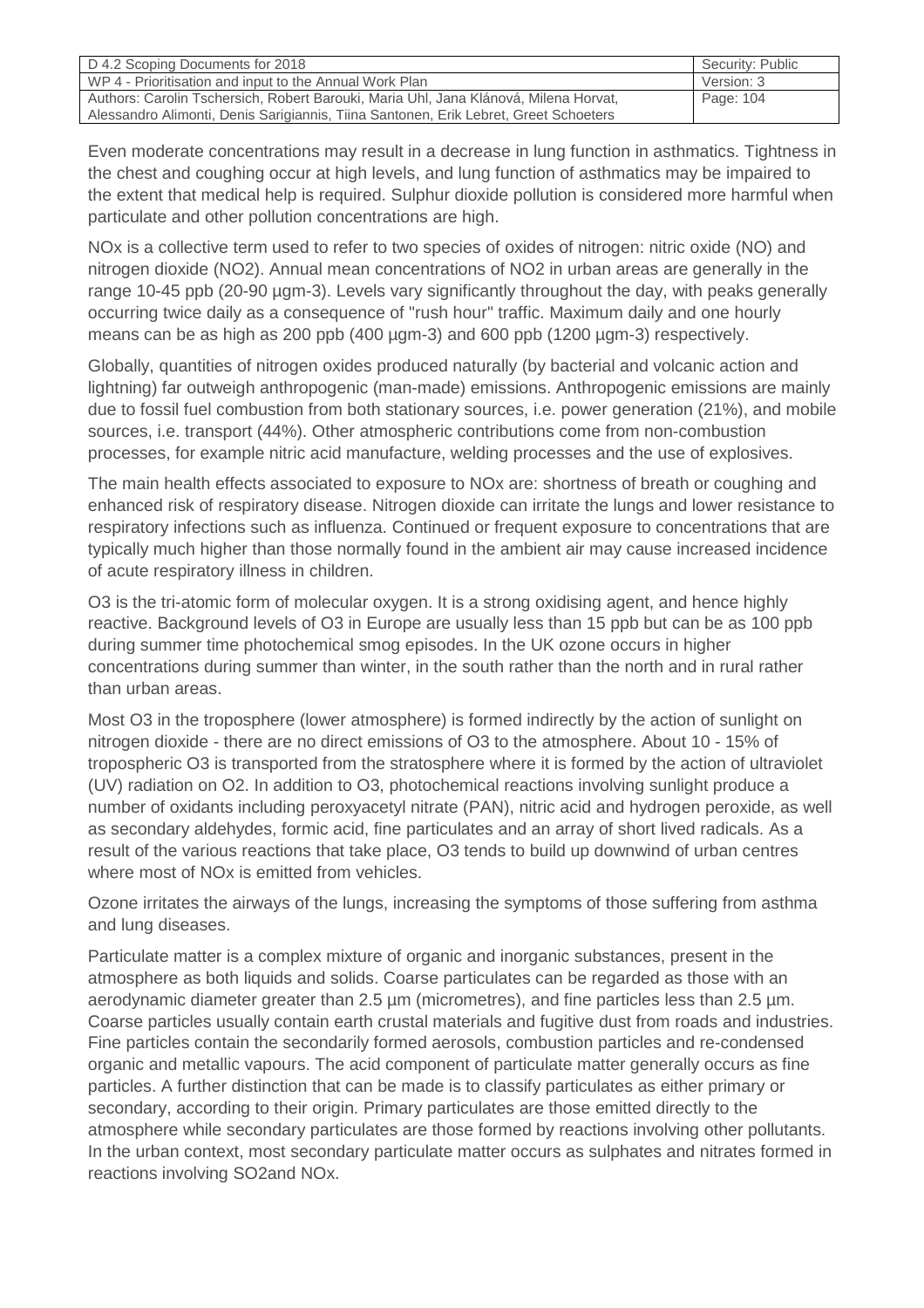| D 4.2 Scoping Documents for 2018                                                     | Security: Public |
|--------------------------------------------------------------------------------------|------------------|
| WP 4 - Prioritisation and input to the Annual Work Plan                              | Version: 3       |
| Authors: Carolin Tschersich, Robert Barouki, Maria Uhl, Jana Klánová, Milena Horvat, | Page: 105        |
| Alessandro Alimonti, Denis Sarigiannis, Tiina Santonen, Erik Lebret, Greet Schoeters |                  |

Reported concentrations vary according to the sampling technique. In urban areas typical annual mean values are 10 - 40 µgm-3 (gravimetric sampling) although short-lived pollution episodes such as Bonfire night can cause particulate concentrations to rise to several hundred µgm-3. Background levels in rural areas range form 0-10 ugm-3.

Particulate matter is emitted from a wide range of sources, the most significant primary sources being road transport (20%), homes (20%), construction, mining and quarrying (13%), industrial combustion plants and processes (10%) and public power generation (10%). Natural sources are less important; these include volcanoes and dust storms. Particulate matter can also be formed by the transformation of gaseous emissions such as oxides of sulphur and nitrogen and VOCs.

Fine particles can be carried deep into the lungs where they can cause inflammation and a worsening of the condition of people with heart and lung diseases. In addition, they may carry surface-absorbed carcinogenic compounds into the lungs.

Benzene is a colourless, clear liquid. It is fairly stable but highly volatile, i.e. it readily evaporates. Ambient concentrations of benzene are typically between 1 - 50 ppb. Levels close to major emission sources can be as high as several hundred ppb. The urban background mean concentration of benzene is 1 to 2 ppb (3 to 6 µgm-3); rural areas average 0.5 to 1 ppb (1.5 to 3 µgm-3). Mean annual concentration can be 5 ppb (15 µgm-3) on urban roadsides.

About 80% of man-made emissions come from petrol-fuelled vehicles. This results from both the benzene content of the fuel and partial combustion of the petrol. A further 5% comes from the handling, distribution and storage of petrol and approximately 1% comes from oil refining. Emissions also come from benzene-producing and handling industries, the burning of wood and other organic material, and the use of benzene as a laboratory reagent

Human exposure to benzene has been associated with a range of acute and long-term adverse health effects and diseases, including cancer and aplastic anaemia. Exposure can occur occupationally and domestically as a result of the ubiquitous use of benzene-containing petroleum products, including motor fuels and solvents. Active and passive exposure to tobacco smoke is also a significant source of exposure. Benzene is highly volatile, and exposure occurs mostly through inhalation

VOCs comprise a very wide range of individual substances, including hydrocarbons, halocarbons and oxygenates. All are organic compounds and of sufficient volatility to exist as vapour in the atmosphere. Methane is an important component of VOCs, its environmental impact principally related to its contribution to global warming and to the production of ozone in the troposphere. Regional effects derive from non-methane VOCs (NMVOCs), such as benzene and toluene.

Most measurements of total VOCs are in terms of their carbon content, without analysis as individual compounds. The major contributor to VOCs is normally methane with a local background concentration of 1.6 ppm. Whilst most other individual compounds (e.g. benzene) are present in urban air at concentrations of a few ppb, or less, total NMVOCs will amount to several hundred ppb concentrations.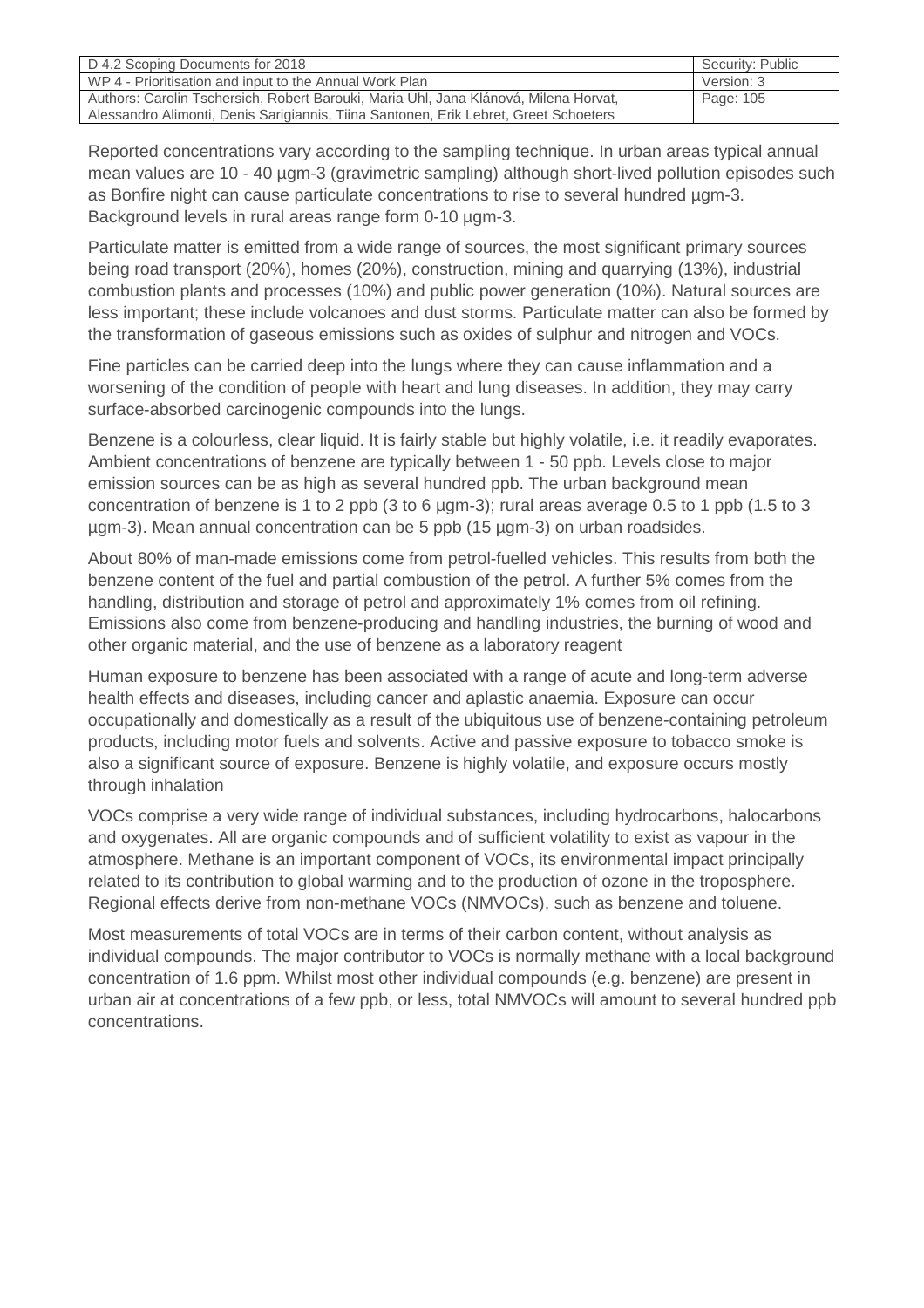| D 4.2 Scoping Documents for 2018                                                     | Security: Public |
|--------------------------------------------------------------------------------------|------------------|
| WP 4 - Prioritisation and input to the Annual Work Plan                              | Version: 3       |
| Authors: Carolin Tschersich, Robert Barouki, Maria Uhl, Jana Klánová, Milena Horvat, | Page: 106        |
| Alessandro Alimonti, Denis Sarigiannis, Tiina Santonen, Erik Lebret, Greet Schoeters |                  |

Hydrocarbons are emitted from petrol evaporation and incomplete combustion, and from leakage of natural gas from distribution systems. Oxygenates arise in vehicle exhausts and via atmospheric chemical reactions. Evaporation of solvents, used in paints or industrial degreasing processes, cause a release of hydrocarbons, oxygenates and halocarbons to the atmosphere.

Possible chronic health effects include cancer, central nervous system disorders, liver and kidney damage, reproductive disorders, and birth defects

## **8.1.4. Exposure characteristics**

- ▸ Trends in production volume/environmental concentrations
- ▸ Environmental behaviour: half-life in environment/ transport
- ▸ Human related exposure sources and uses
- ▸ Human exposure routes
- ▸ Human biomonitoring (HBM) data availability
- ▸ Health based guidance values available for HBM data

Combustion sources are thought to account for over 90% of the environmental concentrations of PAHs. Major anthropogenic sources of PAHs include residential heating, coal gasification and liquefying plants, carbon black, coal-tar pitch and asphalt production, coke and aluminum production, catalytic cracking towers and related activities in petroleum refineries as well as and motor vehicle exhaust.

The following three types: pyrogenic, petrogenic, and biological are the major PAH sources to the environment. In pyrolysis processes pyrogenic PAHs are formed whenever organic substances are exposed to high temperatures under low oxygen or no oxygen conditions. The destructive distillation of coal into coke and coal tar, or the thermal cracking of petroleum residuals into lighter hydrocarbons are pyrolytic processes that occur intentionally. Meanwhile, other unintentionally processes occur during the incomplete combustion of motor fuels in cars and trucks, the incomplete combustion of wood in forest fires and fireplaces, and the incomplete combustion of fuel oils in heating systems.

The temperatures at which the pyrogenic processes occur are ranging from about (350 °C to more than 1200 °C). Pyrogenic PAHs are generally found in greater concentrations in urban areas and in locations close to major sources of PAHs.

PAHs formed during crude oil maturation and similar processes are called petrogenic. Such petrogenic PAHs are common due to the widespread transportation, storage, and use of crude oil and crude oil products. Some of the major sources of petrogenic PAHs include oceanic and freshwater oil spills, underground and above ground storage tank leaks, and the accumulation of vast numbers of small releases of gasoline, motor oil, and related substances associated with transportation. It is well-known that PAHs can be formed during the incomplete combustion of organic substances. PAHs are also found in petroleum products.

On the other hand, it is not well-known that PAHs can be produced biologically. For example, they can be synthesized by certain plants and bacteria or formed during the degradation of vegetative matter.

PAHs are also found in a multitude of consumer articles. Although they are not produced intentionally for this purpose, they are present in these products due to the use of plasticisers (e.g. extender oils) or carbon black (soot) in the manufacture of rubber or other elastomers.

The atmosphere is the most important means of PAH dispersal, it receives the bulk of the PAH environmental load resulting in PAHs being ubiquitous in the environment.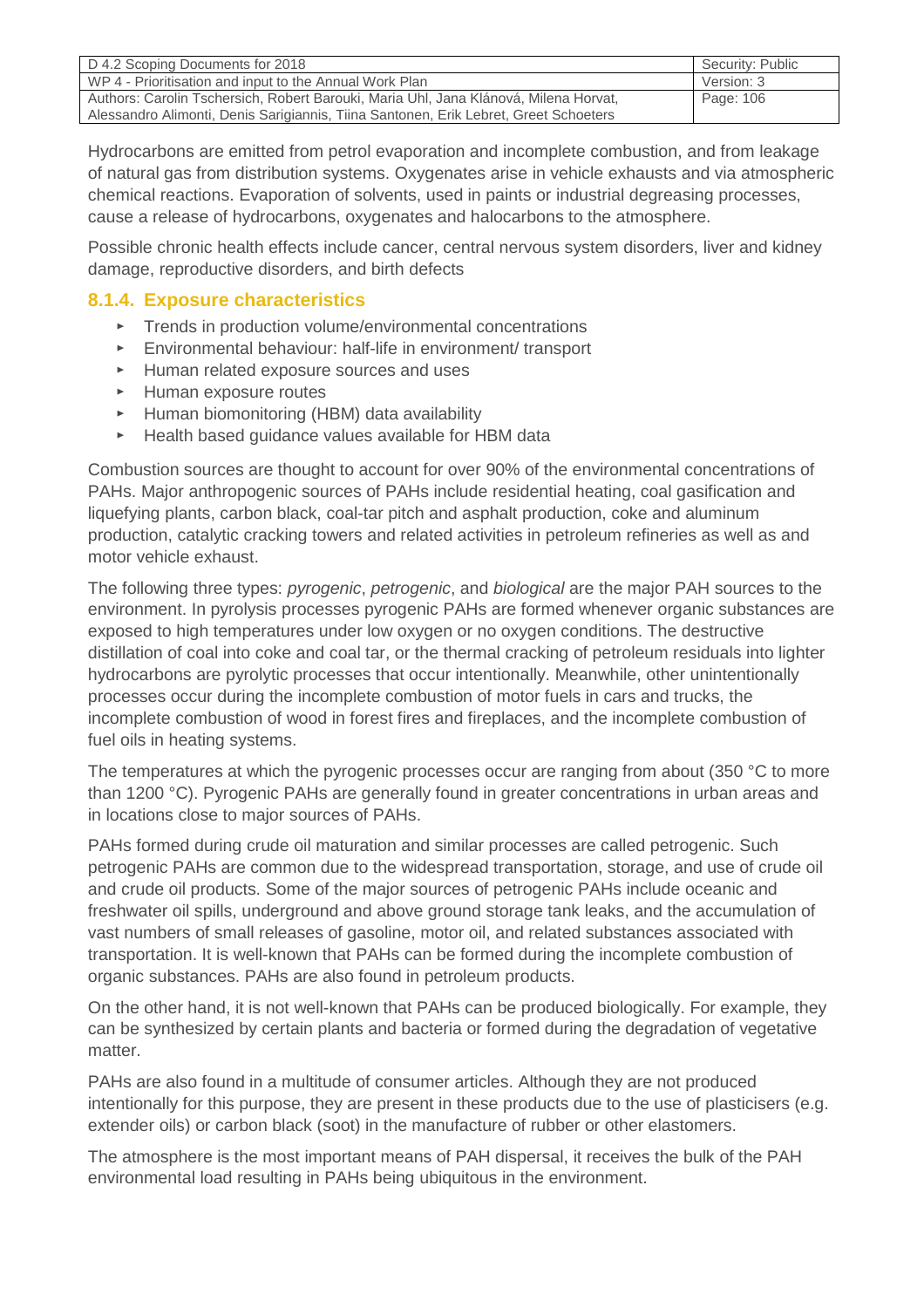| D 4.2 Scoping Documents for 2018                                                     | Security: Public |
|--------------------------------------------------------------------------------------|------------------|
|                                                                                      |                  |
| WP 4 - Prioritisation and input to the Annual Work Plan                              | Version: 3       |
| Authors: Carolin Tschersich, Robert Barouki, Maria Uhl, Jana Klánová, Milena Horvat, | Page: 107        |
| Alessandro Alimonti, Denis Sarigiannis, Tiina Santonen, Erik Lebret, Greet Schoeters |                  |

Once released to the atmosphere, PAHs are found in two separate phases, a vapor phase and a solid phase in which the PAHs are sorbet onto particulate matter [5,6,7]. Hydrophobic organic chemicals with low vapor pressures, such as PAHs, are sorbet to atmospheric particulates more readily than chemicals with higher vapor pressures. The variability in vapor pressures of different PAH compounds cause the individual PAHs to distribute in different concentrations in the vapor [8] and other sorbet phases [9]. Low-molecular-weight PAHs (two and three rings) occur in the atmosphere predominantly in the vapour phase, whereas multi-ringed PAHs (five rings or more) are largely bound to particles. Intermediate-molecular-weight PAHs (four rings) are partitioned between the vapour and particulate phases, depending on the atmospheric temperature (21)

The removal of PAHs from the atmosphere by dry and wet deposition processes are strongly influenced by their gas/particle partitioning. Atmospheric deposition is a major source for PAHs in soil.

Background levels of some representative PAHs in the air are reported to be 0.02-1.2 ng/m<sup>3</sup> in rural areas and 0.15-19.3 ng/m<sup>3</sup> in urban areas. Background levels of PAHs in drinking water range from 4 to 24 ng/L

Humans are exposed to PAH through several routes, namely inhalation of air and re-suspended soil and dust, consumption of food and water, and dermal contact with soil and dust (30). All these sources are relevant to global human exposure

There is no sufficient evidence that exposure to PAHs has declined during the last ten years in Europe. In terms of spatial differentiation, exposure to PAHs is expected to be higher in areas with intense traffic and industrial activity.

Personal lifestyle factors, such as smoking and the use of indoor biomass combustion for heating and cooking, are also important determinants of exposure.

Since PAHs are considered carcinogens, there is no threshold under which exposure is safe. Thus, there are no BE values for PAHs. The maximum levels of benzo(a)pyrene and the sum of benzo(a)pyrene, benz(a)anthracene, benzo(b)fluoranthene and chrysene are regulated in food stuff according to Commission Regulation (EU) No 835/2011 (31). However, there are no other legal instruments regulating the production and/or use of PAHs.

In the Provisional Guidance for Quantitative Risk Assessment of Polycyclic Aromatic Hydrocarbons (32), United States EPA recommends using toxicity equivalency factors (TEFs) to convert concentrations of 19 carcinogenic PAHs (cPAHs) to an equivalent concentration of benzo(a)pyrene (B[a]P). In this scheme the TEF for B[a]P is set equal to one.

Urinary levels of PAHs and their respective metabolites are associated with proximity to combustion sources such as municipal solid waste incinerators (33). Levels of 1-hydroxypyrene (1- OHP) (a major urinary PAH metabolite) were found to be higher for smokers (0.14 µg/g creatinine) than for non-smokers (0.08 µg/g creatinine) in the study by Lafontaine et al. (34), but not in the study by Leroyer et al. (35). Proximity to hot spot industrial sites in Germany was found to significantly affect PAH exposure levels with the mean urinary 1-OH-P level of 0.31 µg/g creatinine in the children living close to hot spots compared to 0.15 µg/g creatinine compared to children living far from hot spots (36). In all cases, the 1-OH-P levels were lower than the RV of 0.5 ng/L.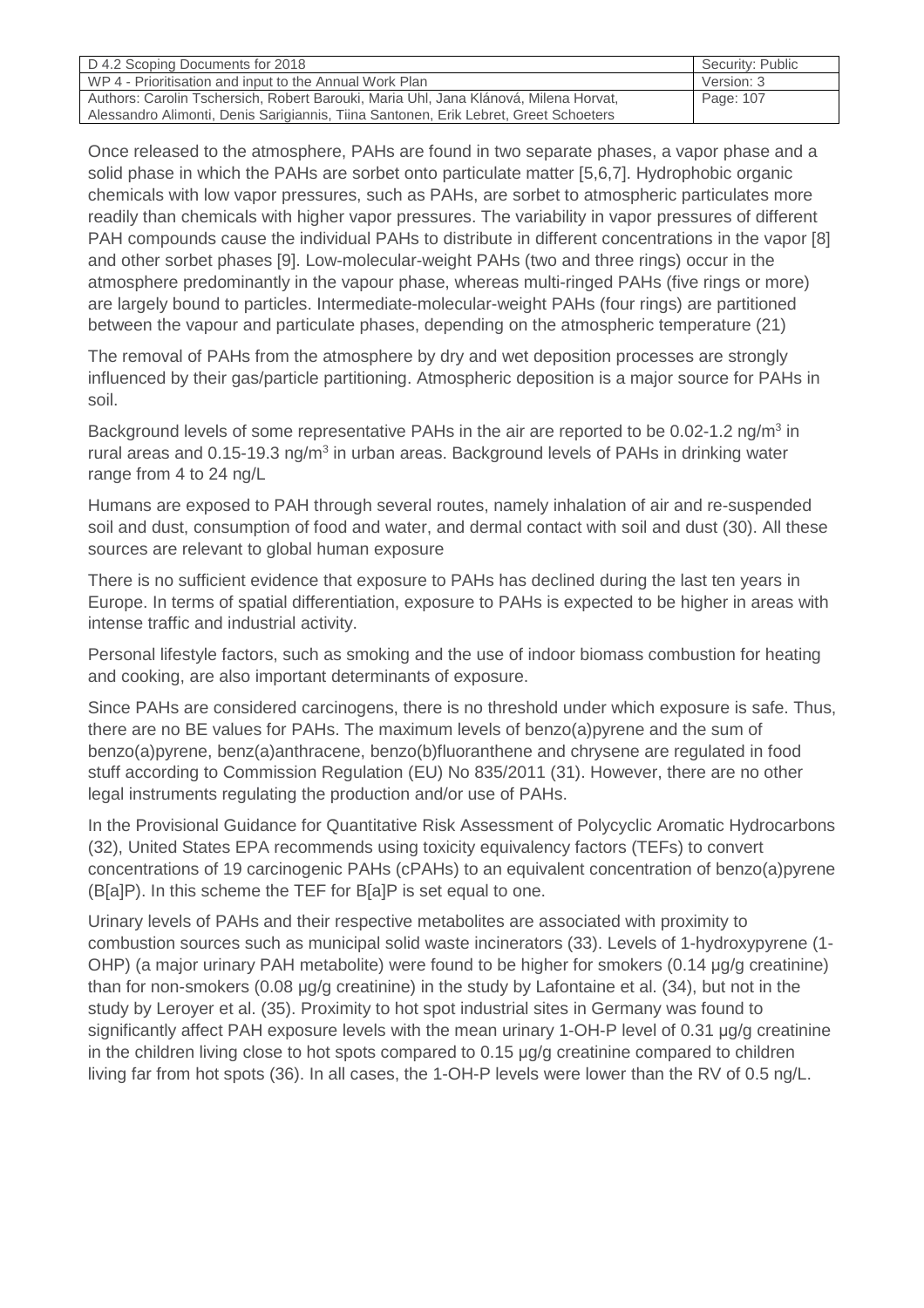| D 4.2 Scoping Documents for 2018                                                     | Security: Public |
|--------------------------------------------------------------------------------------|------------------|
| WP 4 - Prioritisation and input to the Annual Work Plan                              | Version: 3       |
| Authors: Carolin Tschersich, Robert Barouki, Maria Uhl, Jana Klánová, Milena Horvat, | Page: 108        |
| Alessandro Alimonti, Denis Sarigiannis, Tiina Santonen, Erik Lebret, Greet Schoeters |                  |

Studies in the Czech Republic (37,38) found that levels of B[a]P-like DNA adducts were similar in the Ostrava and Prague regions, although B[a] P levels in the Ostrava region were more than eight times higher. This was attributed to the more efficient DNA repair capacity in the highly exposed population. The nonlinear association between exposure levels and the formation of DNA-adducts, or the occurrence of oxidative stress, highlights the need to use advanced multi-omics approaches that can help to explain the observed pattern and reveal the mechanisms of interaction between environmental toxicants and human systems, which are modified by genetic make-up and other intrinsic factors.

Exposure to PAHs is affected by proximity to intense combustion sources, such as heavily trafficked roads, municipal waste incinerators and industrial sites. An additional source of PAHs is combustion of solid fuel for space heating. In this regard, special attention ought to be paid to the use of biomass in large urban and metropolitan areas, which, if not controlled, may contribute substantially to the overall PAH exposure of the urban population. Biomass combustion for heating is expected to contribute to indoor exposure as well.

### **8.1.5. Policy relevance**

- ▸ Existing regulation (sectoral and inter-sectoral policies)
- ▸ Upcoming regulation

PAHs are regulated on the basis of the National Emission Ceilings Directive 2001/81/EC. Moreover, Regulation (EU) 1272/2013 on PAHs in articles for supply to the general public, amended entry 50 of Annex XVII to REACH. Subject to the detailed scope of the restriction, a limit of 1 mg/kg is established for the rubber and plastic parts of many types of consumer articles. In the case of toys and childcare articles the limit is lowered to 0.5 mg/kg for each of 8 carcinogenic PAHs. The restriction enters into force in December 2015. Anthracene oil and coal tar pitch are included in the 6<sup>th</sup> recommendation of the European Chemicals Agency, of 1 July 2015 for the inclusion of substances in Annex XIV to REACH.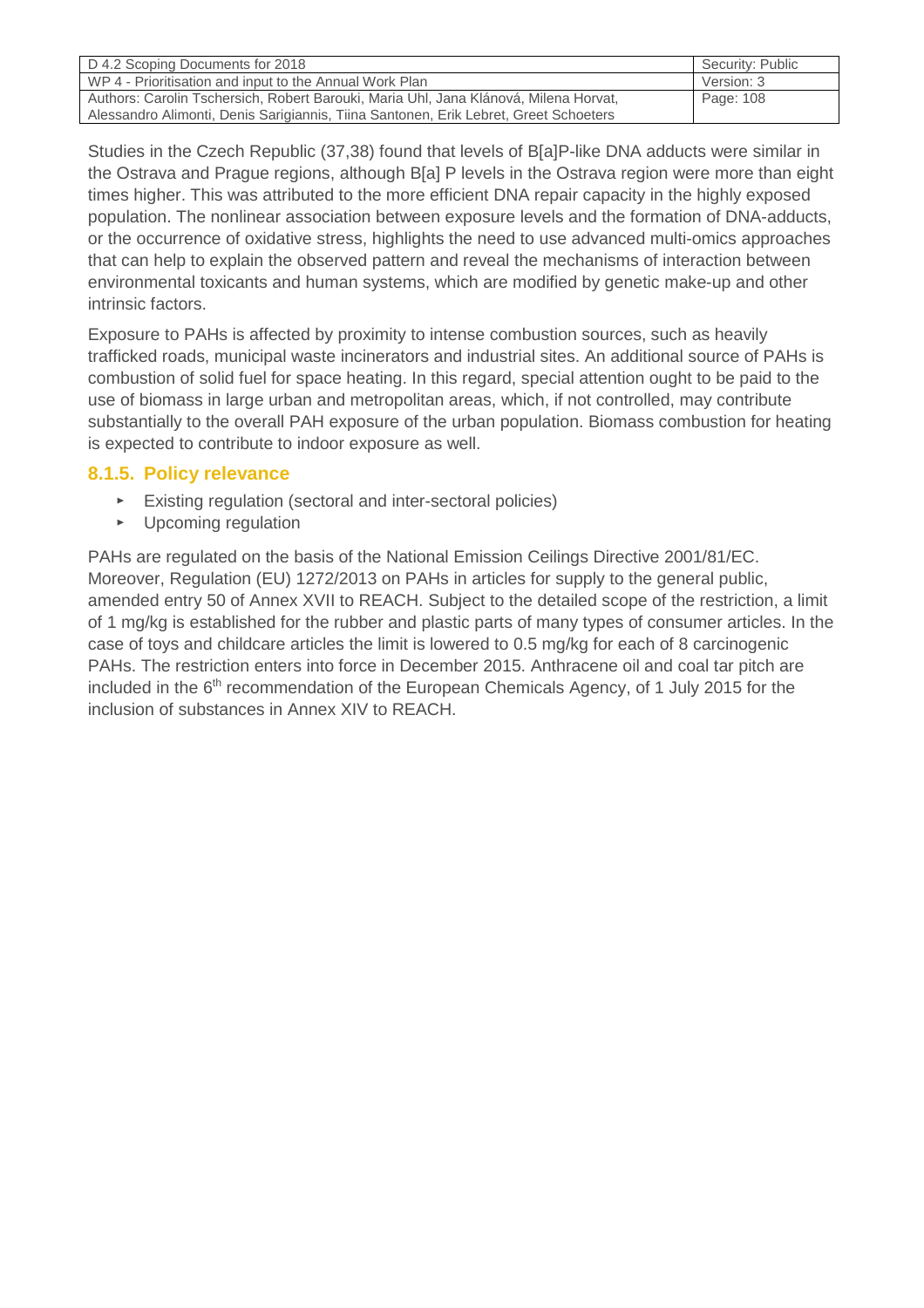| D 4.2 Scoping Documents for 2018                                                                                                                                             | Security: Public |
|------------------------------------------------------------------------------------------------------------------------------------------------------------------------------|------------------|
| WP 4 - Prioritisation and input to the Annual Work Plan                                                                                                                      | Version: 3       |
| Authors: Carolin Tschersich, Robert Barouki, Maria Uhl, Jana Klánová, Milena Horvat,<br>Alessandro Alimonti, Denis Sarigiannis, Tiina Santonen, Erik Lebret, Greet Schoeters | Page: 109        |

The following table summarizes the main legislative references for PAHs.

| <b>Legislative reference</b>                                                                                                                                                    | <b>Matrix</b>                    | ML <sup>13</sup><br>(Y/N) | <b>Compound</b>                                                                                                                                                                                                                                                                                                                                                                                                                                                                                                                                   |
|---------------------------------------------------------------------------------------------------------------------------------------------------------------------------------|----------------------------------|---------------------------|---------------------------------------------------------------------------------------------------------------------------------------------------------------------------------------------------------------------------------------------------------------------------------------------------------------------------------------------------------------------------------------------------------------------------------------------------------------------------------------------------------------------------------------------------|
| Commission Regulation (EC) No<br>1881/2006<br>Amended by Commission<br>Regulation (EU) No 835/2011                                                                              | Food                             |                           | 16 EPA PAHs (mentioned as generic carcinogenic PAHs at point 58) Not included in other lists:<br>Acenaphthene, Acenaphthylene, Anthracene, Fluoranthene, Fluorene, Naphthalene, Phenanthrene,<br>Pyrene<br>15+1 EU PAHs:Benzo[a]anthracene, Benzo[b]fluoranthene, Benzo[j]fluoranthene, Benzo[k]fluoranthene,<br>Benzo[c]fluorene, Benzo[ghi]perylene, Chrysene, Cyclopental[cd]pyrene, Dibenzo[a,h]anthracene,<br>Dibenzo[a,e]pyrene, Dibenzo[a,h]pyrene, Dibenzo[a, j]pyrene, Dibenzo[a, l]pyrene, Indeno[1,2,3-<br>cd]pyrene, 5-Methylchrysene |
|                                                                                                                                                                                 |                                  | Y                         | Benzo[a]pyrene plus the sum of the 4 marker PAHs (Benzo[a]pyrene, Benzo[a]anthracene,<br>Benzo[b]fluoranthene and Chrysene)                                                                                                                                                                                                                                                                                                                                                                                                                       |
| Commission Regulation (EC) No<br>333/2007<br>Amended by Commission<br>Regulation (EU) No 836/2011                                                                               | Food                             | $\mathsf{N}$              | Benzo[a]pyrene<br>Plus Benzo[a]anthracene, Benzo[b]fluoranthene and Chrysene                                                                                                                                                                                                                                                                                                                                                                                                                                                                      |
| <b>Commission Recommendation</b><br>(2005/108/EC) of 4 Faburary 2005<br>on the further investigation into the<br>levels of polycyclic aromatic<br>hydrocarbons in certain foods | Food                             | N                         | 15 SCF PAHs: Benzo[a]pyrene, Benzo[a]anthracene, Benzo[b]fluoranthene, Benzo[j]fluoranthene,<br>Benzo[k]fluoranthene, Benzo[c]fluorene, Benzo[ghi]perylene, Chrysene, Cyclopental[cd]pyrene,<br>Dibenzo[a,h]anthracene, Dibenzo[a,e]pyrene, Dibenzo[a,h]pyrene, Dibenzo[a,i]pyrene,<br>Dibenzo[a, / pyrene, Indeno[1,2,3-cd]pyrene, 5-Methylchrysene                                                                                                                                                                                              |
| Commission Regulation (EC) No<br>672/2006                                                                                                                                       | <b>Primary Smoke</b><br>products | $\mathsf{N}$              | 15 SCF PAHs, Benzo[a]pyrene, Benzo[a]anthracene                                                                                                                                                                                                                                                                                                                                                                                                                                                                                                   |
| Regulation (EC) No 2065/2003 of<br>the European Parliament and of the<br>Council                                                                                                | <b>Primary Smoke</b><br>products | Y                         | Benzo[a]pyrene, Benzo[a]anthracene                                                                                                                                                                                                                                                                                                                                                                                                                                                                                                                |

<sup>&</sup>lt;sup>13</sup> Maximum level (Y=yes; N=no)<br><sup>14</sup> Benzo[a]pyrene is considered a marker for PAHs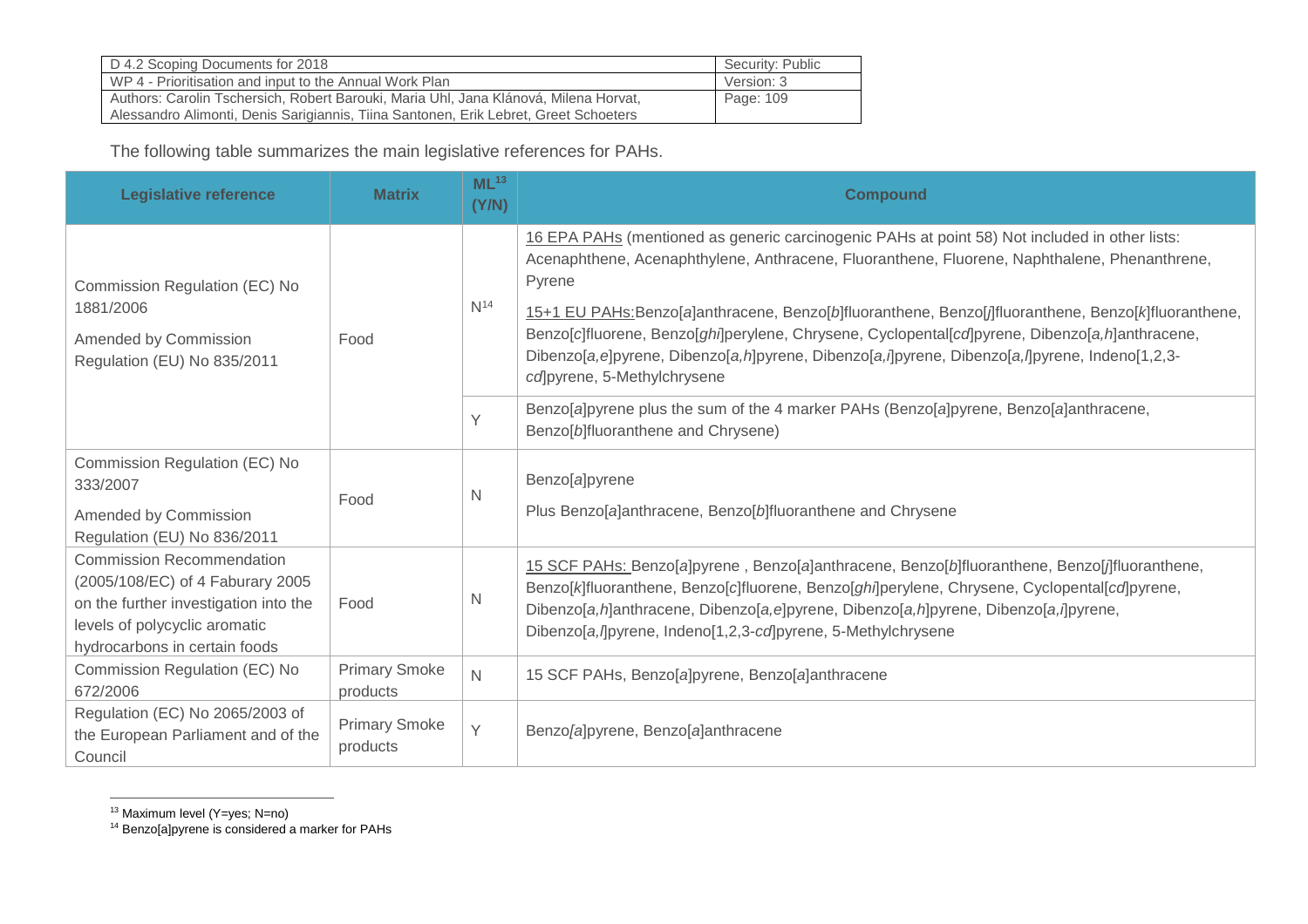| D 4.2 Scoping Documents for 2018                                                     | Security: Public |
|--------------------------------------------------------------------------------------|------------------|
| WP 4 - Prioritisation and input to the Annual Work Plan                              | Version: 3       |
| Authors: Carolin Tschersich, Robert Barouki, Maria Uhl, Jana Klánová, Milena Horvat, | Page: 110        |
| Alessandro Alimonti, Denis Sarigiannis, Tiina Santonen, Erik Lebret, Greet Schoeters |                  |

| Legislative reference                                                     | <b>Matrix</b>                            | ML <sup>13</sup><br>(Y/N) | <b>Compound</b>                                                                                                                                                     |
|---------------------------------------------------------------------------|------------------------------------------|---------------------------|---------------------------------------------------------------------------------------------------------------------------------------------------------------------|
| Directive 2000/76/EC of the<br>European Parliament and the<br>Council     | Emissions from<br>incineration<br>plants | N                         | PAHs (Mentioned as carcinogenic compounds that might be subject to limitations in Member States'<br>regulations)                                                    |
| Decision No 2455/2001/EC of the<br>European Parliament and rhe<br>Council | Water                                    | N                         | PAHs (Annex: Identified as priority hazardous substance), Benzo[a]pyrene, Benzo[b]fluoranthene,<br>Benzo[ghi]perylene, Benzo[k]fluoranthene, Indeno[1,2,3-cd]pyrene |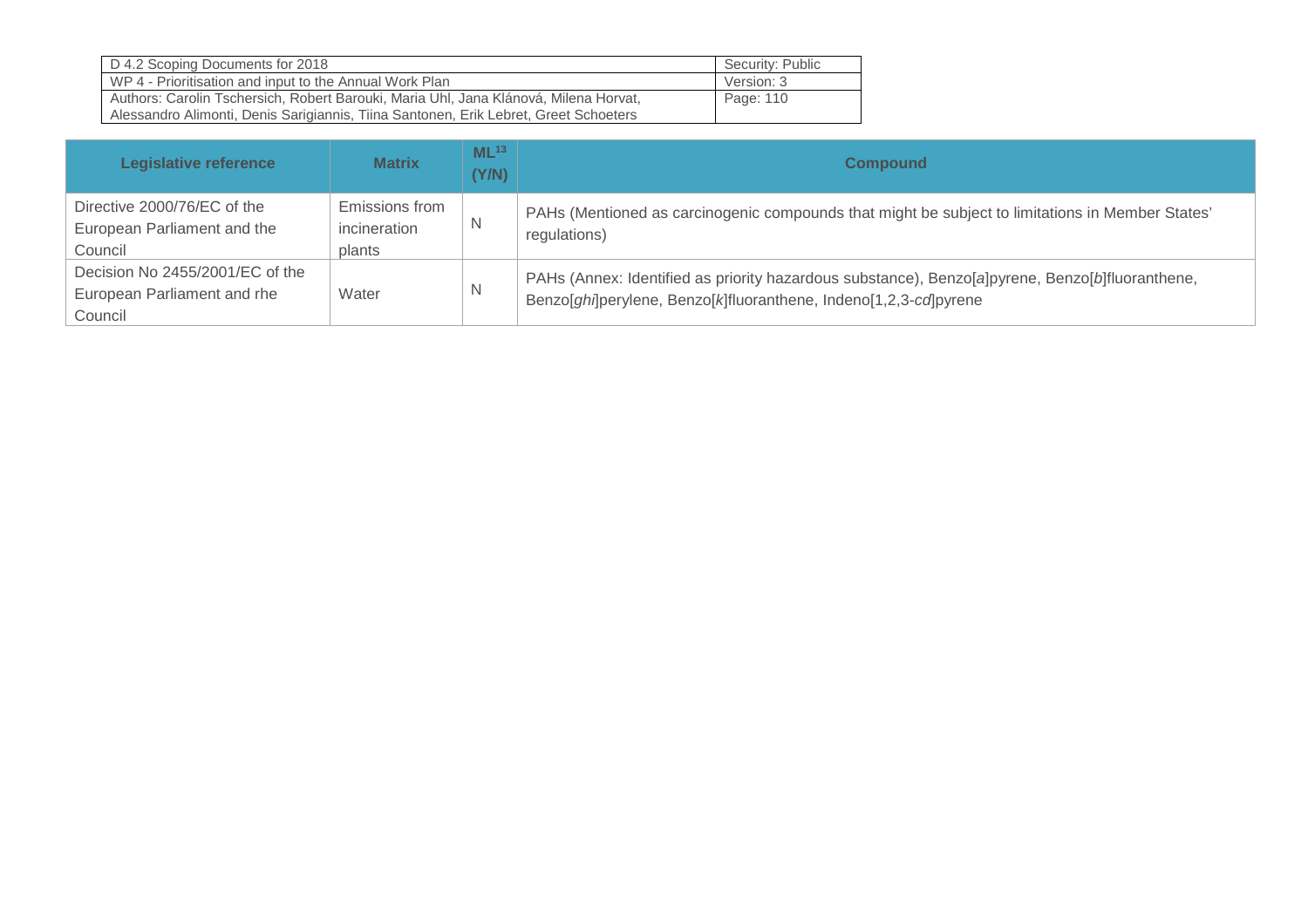| D 4.2 Scoping Documents for 2018                                                     | Security: Public |
|--------------------------------------------------------------------------------------|------------------|
| WP 4 - Prioritisation and input to the Annual Work Plan                              | Version: 3       |
| Authors: Carolin Tschersich, Robert Barouki, Maria Uhl, Jana Klánová, Milena Horvat, | Page: 111        |
| Alessandro Alimonti, Denis Sarigiannis, Tiina Santonen, Erik Lebret, Greet Schoeters |                  |

For the air pollutants there is regulation which is based on toxicity data available from these pollutants.

#### **8.1.6. Technical aspects**

- ▸ Biomarkers available for parent compounds or metabolites in human matrices
- $\triangleright$  Main characteristics of analytical methods (quantitative, semi-quantitative...)

Relevant individual PAHs to monitor, where feasible via their specific metabolites, include:

- ▸ 8 carcinogenic PAHs in entry 50 of Annex XVII to REACH: Benzo[a]pyrene, Benzo[e]pyrene, Benzo[a]anthracene, Chrysen, Benzo[b]fluoranthene, Benzo[j]fluoranthene, Benzo[k]fluoranthene and Dibenzo[a,h]anthracene
- ▸ 16 USEPA priority PAHs, included in numerous EN and national standards:
	- o Naphthalene (CAS No. 91-20-3); Acenaphthene (CAS No.83-32-9); Acenaphthylene (CAS No.208-96-8); Fluorene (CAS No.86-73-7); Anthracene (CAS No.120-12-7); Phenanthrene (CAS No. 85-01-8); Fluoranthene (CAS No.206-44-0); Pyrene (CAS No.129-00-0); Benzo(a)anthracene (CAS No.56-55-3); Chrysene (CAS.No.218-01- 9); Benzo(b)fluoranthene (CAS No. 205-99-2); Benzo(k)fluoranthene (CAS No.207- 08-9); Benzo(a)pyrene (CAS No.50-32-8); Indeno(1,2,3-cd)pyrene (CAS No.193-39- 5); Dibenzo(ah)anthracene (CAS No.53-70-3); Benzo(ghi)perylene (CAS No.191- 24-2)
- ▸ Potentially also alkylated PAHs: 7,12-dimethylbenzo(a)anthracene; 1-methylphenanthrene; 2,3,5-trimethylnaphthalene; 1-methylnaphthalene; 2-methylnaphthalene and 2,6 dimethylnaphthalene.

To study the exposure to PAHs, urinary mono-hydroxylated PAHs (OH-PAHs), a group of PAH metabolites, are commonly used as biomarkers (39). Among the OH-PAHs, 1-hydroxypyrene (1- PYR) is the most commonly used PAH biomarker in both occupational as well as in the general population from various countries (40).

From the technical point of view, methods already exist for the determination of some PAHs (such as BaP) in urine. Further methodological developments may be necessary however; that need can be served by EHBMI cost-effectively. The impacts of polyaromatic hydrocarbon activities on public health are poorly understood. HBM information would be extremely useful in determining the overall exposure of the general population or of sensitive sub-populations, particularly children, to carcinogenic PAHs. It should also serve to determine whether the existing restrictions and limitations (in articles, in certain foods, in water, in ambient air) have a positive effect in reducing exposure to this ubiquitous family of chemicals or not. Finally, EHBMI can also be very relevant in assessing worker exposure to these chemicals in certain activities (petrochemical plants, manufacture of anodes, etc.).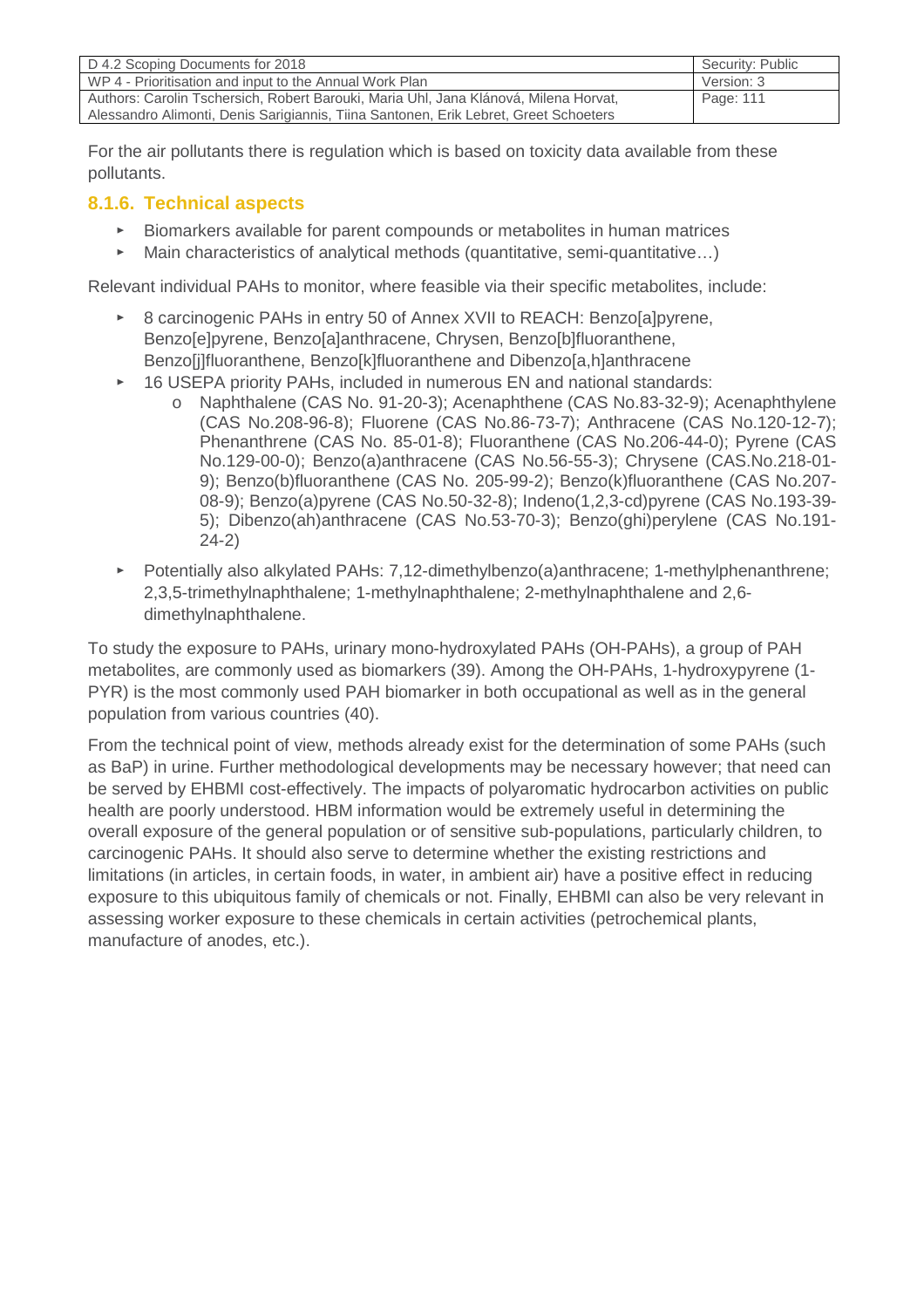| D 4.2 Scoping Documents for 2018                                                     | Security: Public |
|--------------------------------------------------------------------------------------|------------------|
| WP 4 - Prioritisation and input to the Annual Work Plan                              | Version: 3       |
| Authors: Carolin Tschersich, Robert Barouki, Maria Uhl, Jana Klánová, Milena Horvat, | Page: 112        |
| Alessandro Alimonti, Denis Sarigiannis, Tiina Santonen, Erik Lebret, Greet Schoeters |                  |

## **8.2. Categorisation of Substances**

**Category A** compounds: many studies were recently conducted. Data may be sufficient to provide an overall picture across Europe, interpretation of health risks is possible and we expect to answer important policy-related research questions within the first two years of the project. For **category B** substances: spatial gaps within Europe, have been identified. For **category C** substances: very little or no data or toxicological/health effect information is available.

#### **Table 13: Substances included in the substance group, listed according to availablitity of toxicology and human biomarker data, in category A, B, C substances (see above)**

| Cat.         | Abbrey./<br><b>Acronym</b> | <b>Systematic name</b> | <b>CAS No.</b> | <b>Regulation</b>                                                                                                       |
|--------------|----------------------------|------------------------|----------------|-------------------------------------------------------------------------------------------------------------------------|
| A            | NO <sub>2</sub>            | Nitrogen dioxide       | 10102-44-0     | Directive 2008/50/EC                                                                                                    |
|              | SO <sub>2</sub>            | Sulphur dioxide        | 7446-09-5      | Directive 2008/50/EC                                                                                                    |
|              | O <sub>3</sub>             | Ozone                  | 10028-15-6     | Directive 2008/50/EC                                                                                                    |
|              | CO                         | Carbon monoxide        | 630-08-0       | Directive 2008/50/EC                                                                                                    |
| $\, {\bf B}$ |                            | Acenaphthene           | 83-32-9        | According to the notifications provided by companies to ECHA in REACH<br>registrations no hazards have been classified. |
|              |                            | Acenaphthylene         | 208-96-8       |                                                                                                                         |
|              |                            | Antracene              | 120-12-7       | Substance of very high concern (SVHC) and included in the candidate list for<br>authorisation.                          |
|              | BaA                        | Benzo(a)anthracene     | $56 - 55 - 3$  | Entry 50 of Annex XVII to REACH                                                                                         |
|              | <b>BaP</b>                 | Benzo(a)pyrene         | $50 - 32 - 8$  | Entry 50 of Annex XVII to REACH                                                                                         |
|              | <b>BbFA</b>                | Benzo(b)fluoranthene   | 205-99-2       | Entry 50 of Annex XVII to REACH                                                                                         |
|              | <b>BeP</b>                 | Benzo(e)pyrene         | 192-97-2       | Entry 50 of Annex XVII to REACH                                                                                         |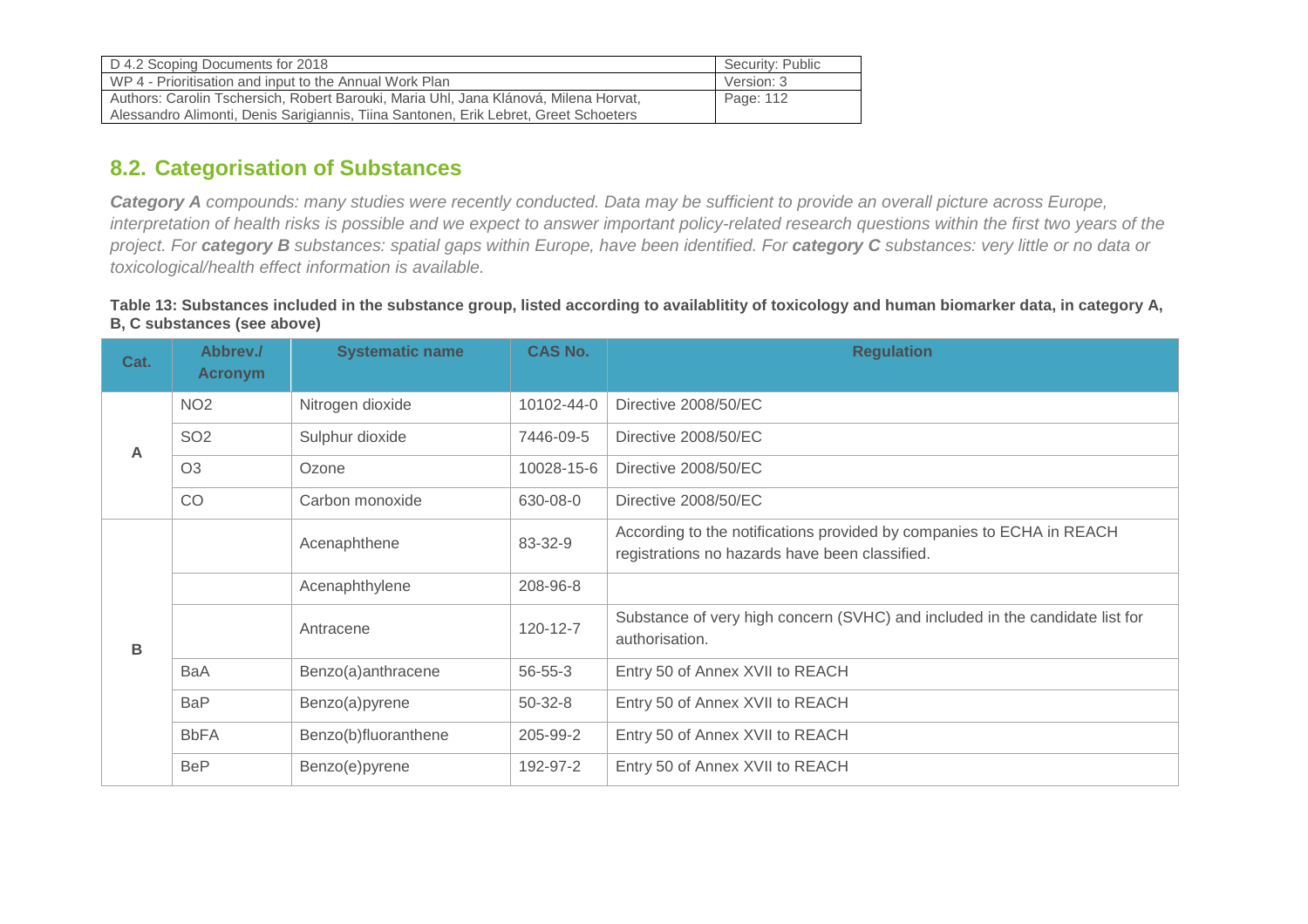| D 4.2 Scoping Documents for 2018                                                     | Security: Public |
|--------------------------------------------------------------------------------------|------------------|
| WP 4 - Prioritisation and input to the Annual Work Plan                              | Version: 3       |
| Authors: Carolin Tschersich, Robert Barouki, Maria Uhl, Jana Klánová, Milena Horvat, | Page: 113        |
| Alessandro Alimonti, Denis Sarigiannis, Tiina Santonen, Erik Lebret, Greet Schoeters |                  |

| Cat. | Abbrev./<br><b>Acronym</b> | <b>Systematic name</b>            | <b>CAS No.</b> | <b>Regulation</b>                                                                                                                                                                                                                                                                                                                                |
|------|----------------------------|-----------------------------------|----------------|--------------------------------------------------------------------------------------------------------------------------------------------------------------------------------------------------------------------------------------------------------------------------------------------------------------------------------------------------|
|      |                            | Benzo(ghi)perylene                | 191-24-2       | According to the classification provided by companies to ECHA in CLP<br>notifications this substance is very toxic to aquatic life and is very toxic to<br>aquatic life with long lasting effects.                                                                                                                                               |
|      | <b>BjFA</b>                | Benzo(j)fluoranthene              | 205-82-3       | Entry 50 of Annex XVII to REACH                                                                                                                                                                                                                                                                                                                  |
|      | <b>BkFA</b>                | Benzo(k)fluoranthene              | 207-08-9       | Entry 50 of Annex XVII to REACH                                                                                                                                                                                                                                                                                                                  |
|      |                            | Dibenzo(ah)anthracene             | 53-70-3        | Entry 50 of Annex XVII to REACH                                                                                                                                                                                                                                                                                                                  |
|      |                            | Fluoranthene                      | 206-44-0       | According to the classification provided by companies to ECHA in CLP<br>notifications this substance is very toxic to aquatic life, is very toxic to aquatic life<br>with long lasting effects, is harmful if swallowed and causes serious eye irritation                                                                                        |
| B    |                            | Fluorene                          | 86-73-7        | According to the classification provided by companies to ECHA in REACH<br>registrations this substance is very toxic to aquatic life and is very toxic to<br>aquatic life with long lasting effects. ECHA has no data from registration<br>dossiers on the precautionary measures for using this substance.                                      |
|      |                            | Chrysene/Benzo(a)phenanth<br>rene | $218 - 01 - 9$ | Entry 50 of Annex XVII to REACH                                                                                                                                                                                                                                                                                                                  |
|      |                            | Indeno(123-cd)pyrene              | 193-39-5       | According to the classification provided by companies to ECHA in CLP<br>notifications this substance is suspected of causing cancer.                                                                                                                                                                                                             |
|      |                            | Naphthalene                       | $91 - 20 - 3$  | According to the harmonised classification and labelling (CLP00) approved by<br>the European Union, this substance is very toxic to aquatic life, is very toxic to<br>aquatic life with long lasting effects, is harmful if swallowed and is suspected of<br>causing cancer. Substance included in the Community Rolling Action Plan<br>(CoRAP). |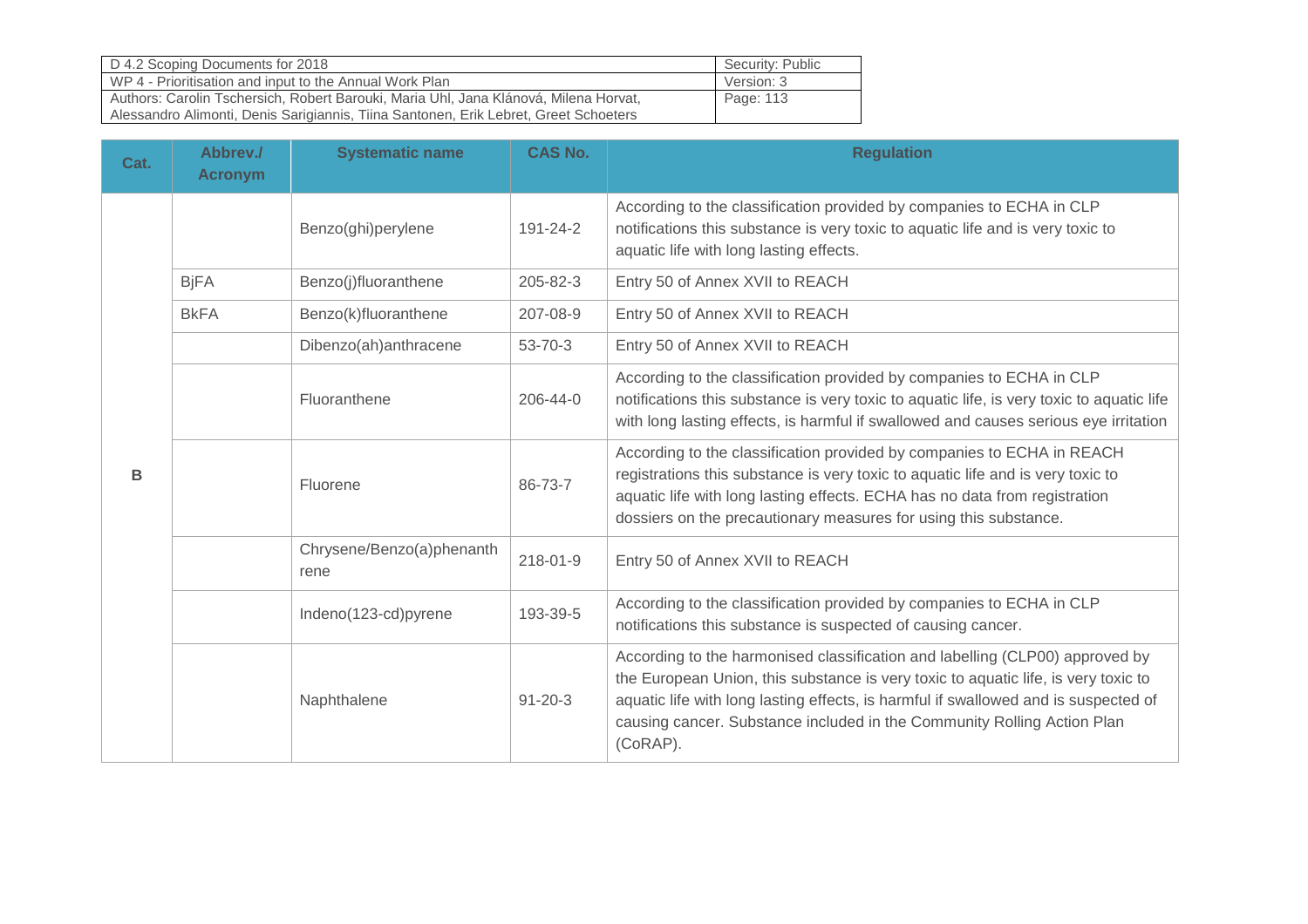| D 4.2 Scoping Documents for 2018                                                     | Security: Public |
|--------------------------------------------------------------------------------------|------------------|
| WP 4 - Prioritisation and input to the Annual Work Plan                              | Version: 3       |
| Authors: Carolin Tschersich, Robert Barouki, Maria Uhl, Jana Klánová, Milena Horvat, | Page: 114        |
| Alessandro Alimonti, Denis Sarigiannis, Tiina Santonen, Erik Lebret, Greet Schoeters |                  |

| Cat. | Abbrev./<br><b>Acronym</b> | <b>Systematic name</b>                | <b>CAS No.</b> | <b>Regulation</b>                                                                                                                                                                                                                                                                                                                               |
|------|----------------------------|---------------------------------------|----------------|-------------------------------------------------------------------------------------------------------------------------------------------------------------------------------------------------------------------------------------------------------------------------------------------------------------------------------------------------|
|      |                            | Phenantrene                           | $85 - 01 - 8$  | According to the classification provided by companies to ECHA in CLP<br>notifications this substance is very toxic to aquatic life, is very toxic to aquatic life<br>with long lasting effects and is harmful if swallowed.                                                                                                                     |
|      |                            | Pyrene                                | 129-00-0       | According to the notifications provided by companies to ECHA in REACH<br>registrations no hazards have been classified.                                                                                                                                                                                                                         |
|      |                            | 1-Methylnapthalene                    | $90 - 12 - 0$  | According to the classification provided by companies to ECHA in CLP<br>notifications this substance may be fatal if swallowed and enters airways, is toxic<br>to aquatic life with long lasting effects and is harmful if swallowed. ECHA has no<br>data from registration dossiers on the precautionary measures for using this<br>substance. |
| B    |                            | 1-Methylphenanthrene                  | 832-69-9       | According to the classification provided by companies to ECHA in CLP<br>notifications this substance is very toxic to aquatic life, is very toxic to aquatic life<br>with long lasting effects, is harmful if swallowed and is suspected of causing<br>cancer.                                                                                  |
|      |                            | 2,6-Dimethylnapthalene                | 581-42-0       | According to the classification provided by companies to ECHA in CLP<br>notifications this substance is very toxic to aquatic life and is very toxic to<br>aquatic life with long lasting effects                                                                                                                                               |
|      |                            | 2-Methylnapthalene                    | $91 - 57 - 6$  | According to the classification provided by companies to ECHA in CLP<br>notifications this substance is toxic to aquatic life with long lasting effects and is<br>harmful if swallowed. ECHA has no data from registration dossiers on the<br>precautionary measures for using this substance.                                                  |
|      |                            | $7.12 -$<br>Dimethylbenz(a)anthracene | 57-97-6        | According to the classification provided by companies to ECHA in CLP<br>notifications this substance may cause cancer and is harmful if swallowed.                                                                                                                                                                                              |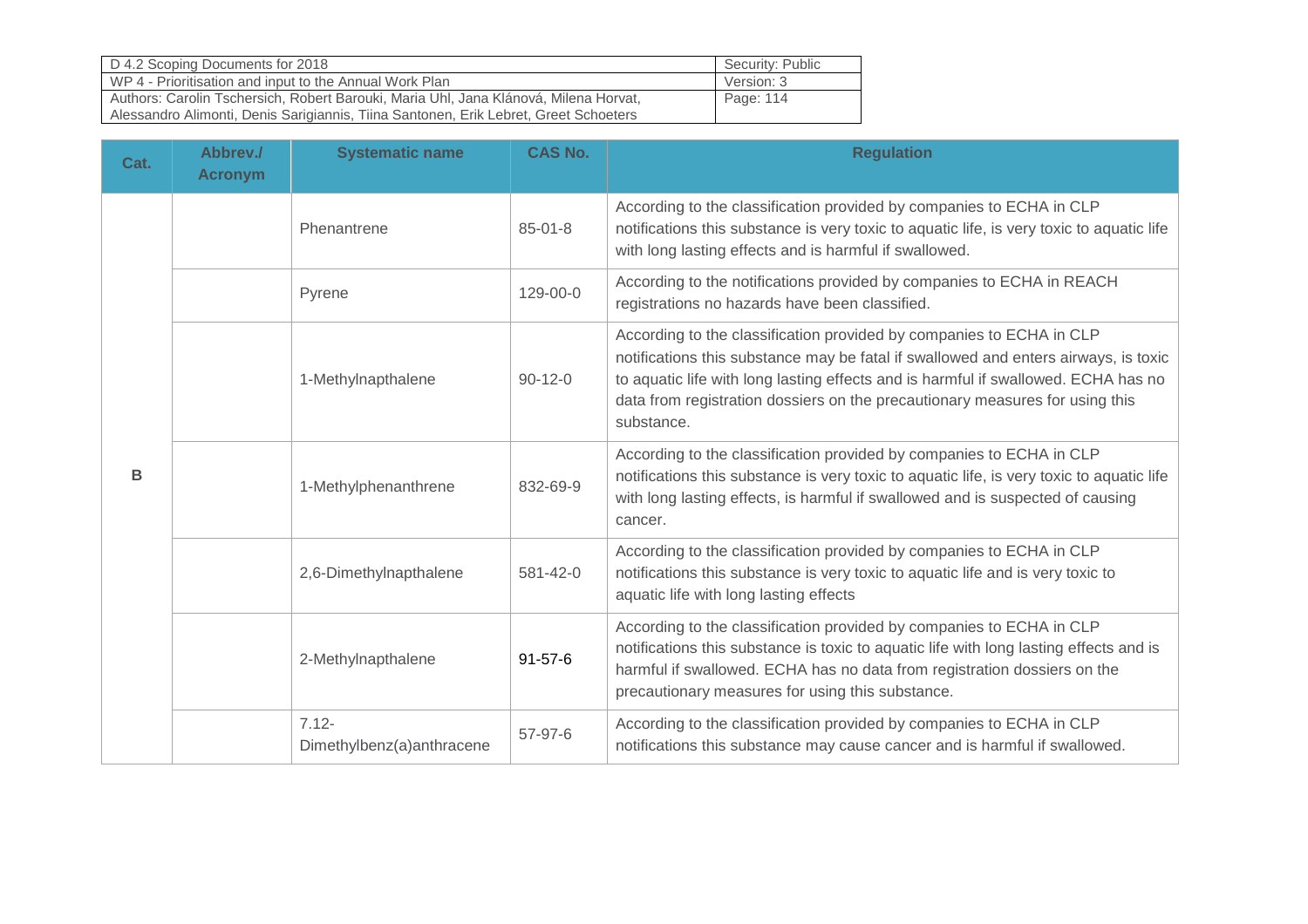| D 4.2 Scoping Documents for 2018                                                     | Security: Public |
|--------------------------------------------------------------------------------------|------------------|
| WP 4 - Prioritisation and input to the Annual Work Plan                              | Version: 3       |
| Authors: Carolin Tschersich, Robert Barouki, Maria Uhl, Jana Klánová, Milena Horvat, | Page: 115        |
| Alessandro Alimonti, Denis Sarigiannis, Tiina Santonen, Erik Lebret, Greet Schoeters |                  |

| Cat. | Abbrev./<br><b>Acronym</b> | <b>Systematic name</b>     | <b>CAS No.</b> | <b>Regulation</b>                                                                                                                                                                                                                                                                                              |  |  |
|------|----------------------------|----------------------------|----------------|----------------------------------------------------------------------------------------------------------------------------------------------------------------------------------------------------------------------------------------------------------------------------------------------------------------|--|--|
|      | 235TMNPT                   | 2,3,5-trimethylnaphthalene | 2245-38-7      | According to the classification provided by companies to ECHA in CLP<br>notifications this substance is very toxic to aquatic life, is very toxic to aquatic life<br>with long lasting effects and is harmful if swallowed                                                                                     |  |  |
|      |                            | Benzene                    | $71 - 43 - 2$  | Entry 5 of Annex XVII to REACH                                                                                                                                                                                                                                                                                 |  |  |
|      |                            | Toluene                    | 108-88-3       | Entry 48 of Annex XVII to REACH                                                                                                                                                                                                                                                                                |  |  |
| B    |                            | Ethylbenzene               | $100 - 41 - 4$ | According to the harmonised classification and labelling (ATP06) approved by<br>the European Union, this substance may be fatal if swallowed and enters<br>airways, is a highly flammable liquid and vapour, is harmful if inhaled and may<br>cause damage to organs through prolonged or repeated exposure.   |  |  |
|      |                            | Xylene                     | 1330-20-7      | According to the harmonised classification and labelling (CLP00) approved by<br>the European Union, this substance is a flammable liquid and vapour, is harmful<br>in contact with skin, is harmful if inhaled and causes skin irritation. Substance<br>included in the Community Rolling Action Plan (CoRAP). |  |  |
|      |                            | o-Xylene                   | $95 - 47 - 6$  | According to the harmonised classification and labelling (CLP00) approved by<br>the European Union, this substance is a flammable liquid and vapour, is harmful<br>in contact with skin, is harmful if inhaled and causes skin irritation. Substance<br>included in the Community Rolling Action Plan (CoRAP). |  |  |
|      |                            | m-Xylene                   | 108-38-3       | According to the harmonised classification and labelling (CLP00) approved by<br>the European Union, this substance is a flammable liquid and vapour, is harmful<br>in contact with skin, is harmful if inhaled and causes skin irritation. Substance<br>included in the Community Rolling Action Plan (CoRAP). |  |  |
| в    |                            | p-Xylene                   | 106-42-3       | According to the harmonised classification and labelling (CLP00) approved by<br>the European Union, this substance is a flammable liquid and vapour, is harmful<br>in contact with skin, is harmful if inhaled and causes skin irritation. Substance<br>included in the Community Rolling Action Plan (CoRAP). |  |  |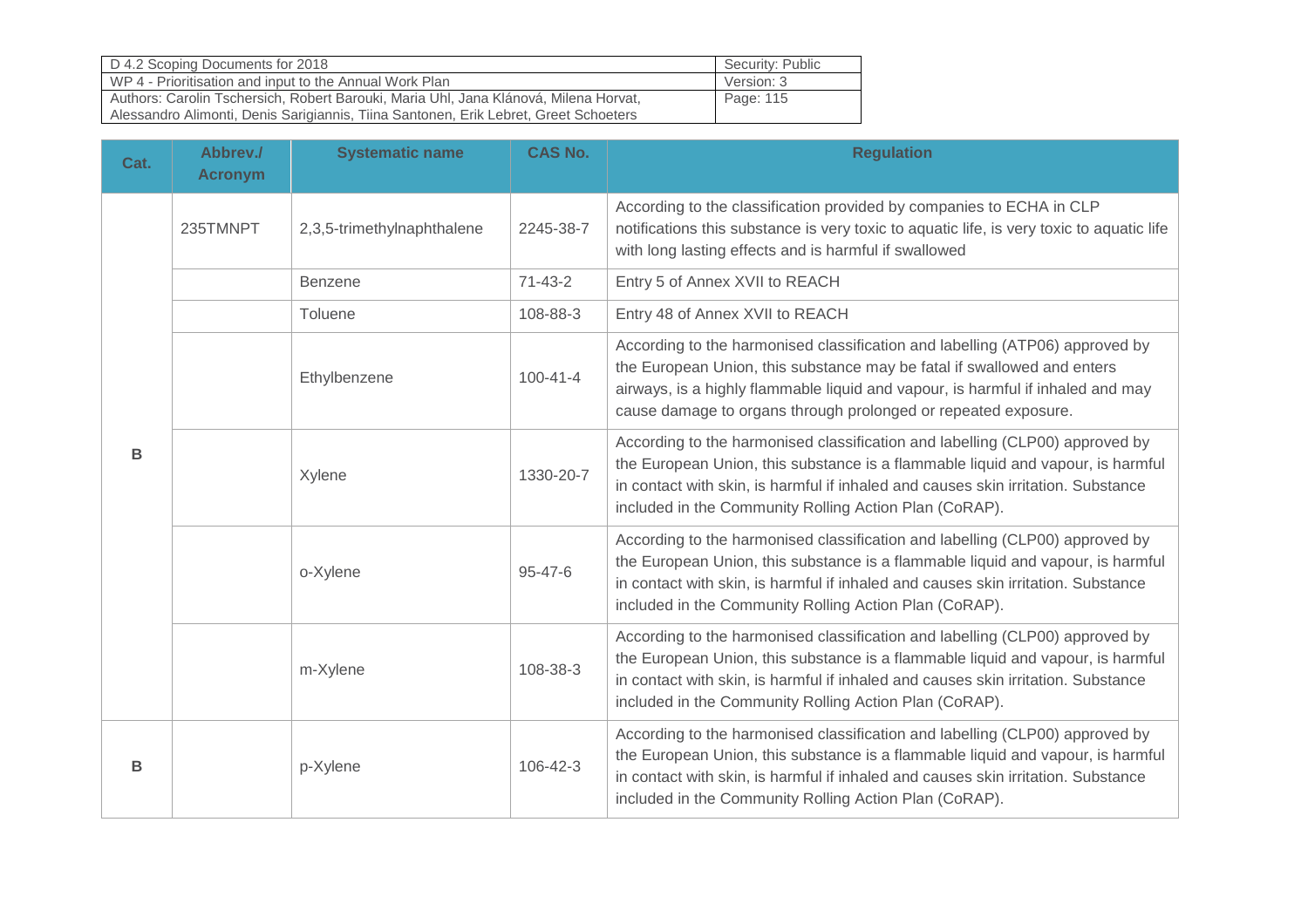| D 4.2 Scoping Documents for 2018                                                     | Security: Public |
|--------------------------------------------------------------------------------------|------------------|
| WP 4 - Prioritisation and input to the Annual Work Plan                              | Version: 3       |
| Authors: Carolin Tschersich, Robert Barouki, Maria Uhl, Jana Klánová, Milena Horvat, | Page: 116        |
| Alessandro Alimonti, Denis Sarigiannis, Tiina Santonen, Erik Lebret, Greet Schoeters |                  |

| Cat. | Abbrey./<br><b>Acronym</b> | <b>Systematic name</b>      | <b>CAS No.</b> | <b>Regulation</b>                                                                                                                                                                                                                                                                                                                                                                                                  |
|------|----------------------------|-----------------------------|----------------|--------------------------------------------------------------------------------------------------------------------------------------------------------------------------------------------------------------------------------------------------------------------------------------------------------------------------------------------------------------------------------------------------------------------|
|      |                            | Formaldehyde                | $50 - 00 - 0$  | ccording to the harmonised classification and labelling (ATP06) approved by the<br>European Union, this substance is toxic if swallowed, is toxic in contact with<br>skin, causes severe skin burns and eye damage, is toxic if inhaled, may cause<br>cancer, is suspected of causing genetic defects and may cause an allergic skin<br>reaction. Substance included in the Community Rolling Action Plan (CoRAP). |
|      |                            | Acetaldehyde                | 75-07-0        | According to the harmonised classification and labelling (CLP00) approved by<br>the European Union, this substance is an extremely flammable liquid and<br>vapour, causes serious eye irritation, is suspected of causing cancer and may<br>cause respiratory irritation.                                                                                                                                          |
|      |                            | Biologicals (mould, pollen) |                |                                                                                                                                                                                                                                                                                                                                                                                                                    |
| C    | <b>PM</b>                  | Particulate matter (PM1)    |                |                                                                                                                                                                                                                                                                                                                                                                                                                    |
|      | <b>UFP</b>                 | Ultra-fine particles (UFP)  |                |                                                                                                                                                                                                                                                                                                                                                                                                                    |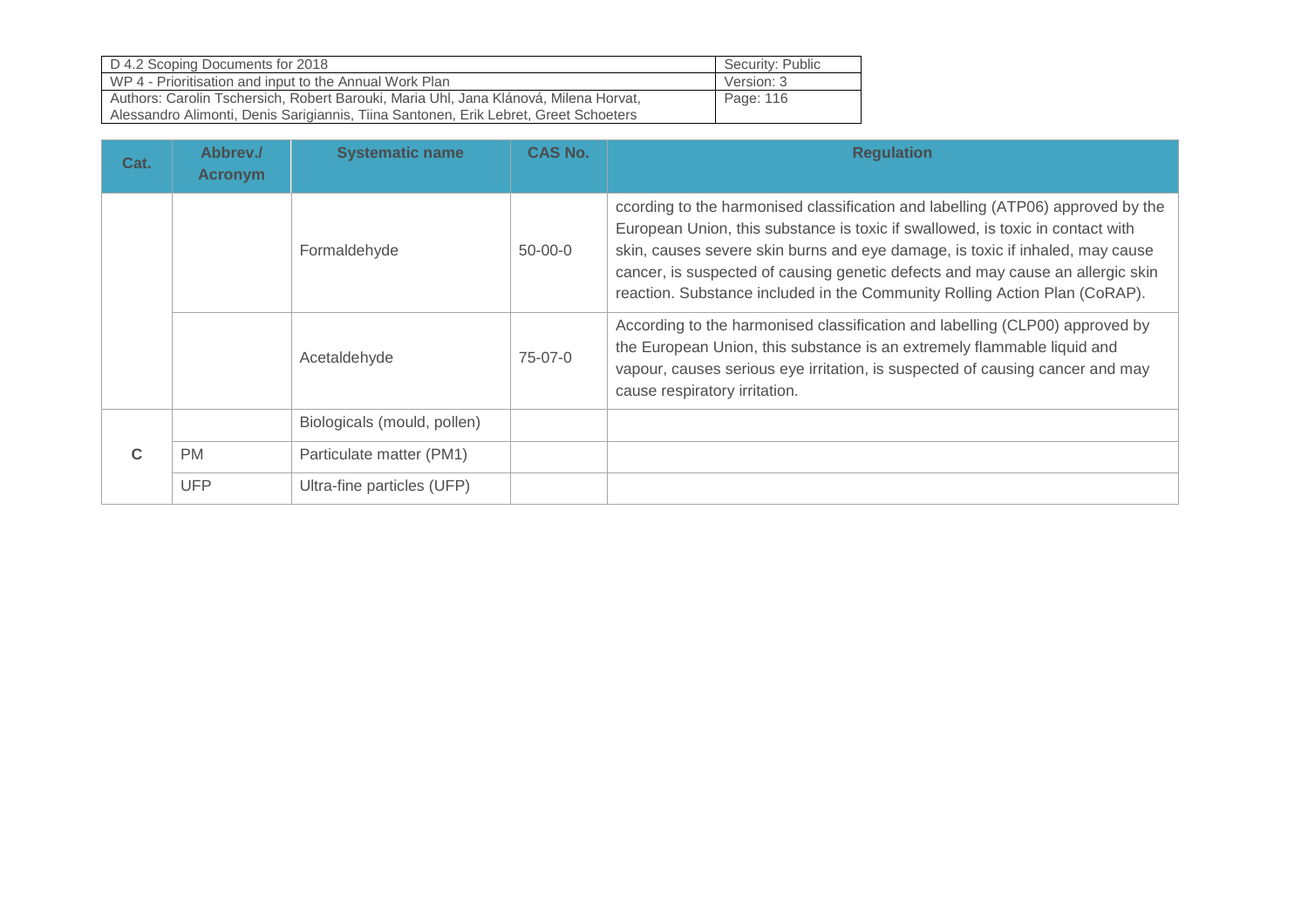| D 4.2 Scoping Documents for 2018                                                     | Security: Public |
|--------------------------------------------------------------------------------------|------------------|
| WP 4 - Prioritisation and input to the Annual Work Plan                              | Version: 3       |
| Authors: Carolin Tschersich, Robert Barouki, Maria Uhl, Jana Klánová, Milena Horvat, | Page: 117        |
| Alessandro Alimonti, Denis Sarigiannis, Tiina Santonen, Erik Lebret, Greet Schoeters |                  |

# **8.3. Objectives / Policy-related questions**

- 1. How high is the current (year 2012 or more recent) exposure (both external and internal) of the EU population to data-rich substances?
- 2. Do the exposure levels of data-rich substances differ significantly between countries? Do spatial and temporal analyses of available data reveal hot spots or time patterns of exposure? What are the main reasons for differences in exposure? What are the most important determinants of aggregate exposure (e.g. are PAH and benzene exposure primarily driven by lifestyle factors, by environmental factors or by workplace environments?)
- 3. Is there a significant change of the regulated data-rich substance levels (GM/median) in the population (both in terms of general population and in terms of susceptible population subgroups such as children) over the last ten years?
- 4. What are the high exposure groups? Do available HBM data reveal differences in sub-groups that depend on gender, age group, socio-economic status, etc.?
- 5. Are the overall exposure levels in the general population, children, and pregnant women above any health-relevant assessment levels (reference dose or HBM guidance values)?
- 6. What are the policy or socio-economic drivers that may have significant impacts on the exposure levels of the European population to these substances?
- 7. What are knowledge gaps and related research needs for data-rich substances to answer the questions above satisfactorily in the following years (Year 3)? Can the identified knowledge gaps be mended based on existing data or by extension of current good HBM practices?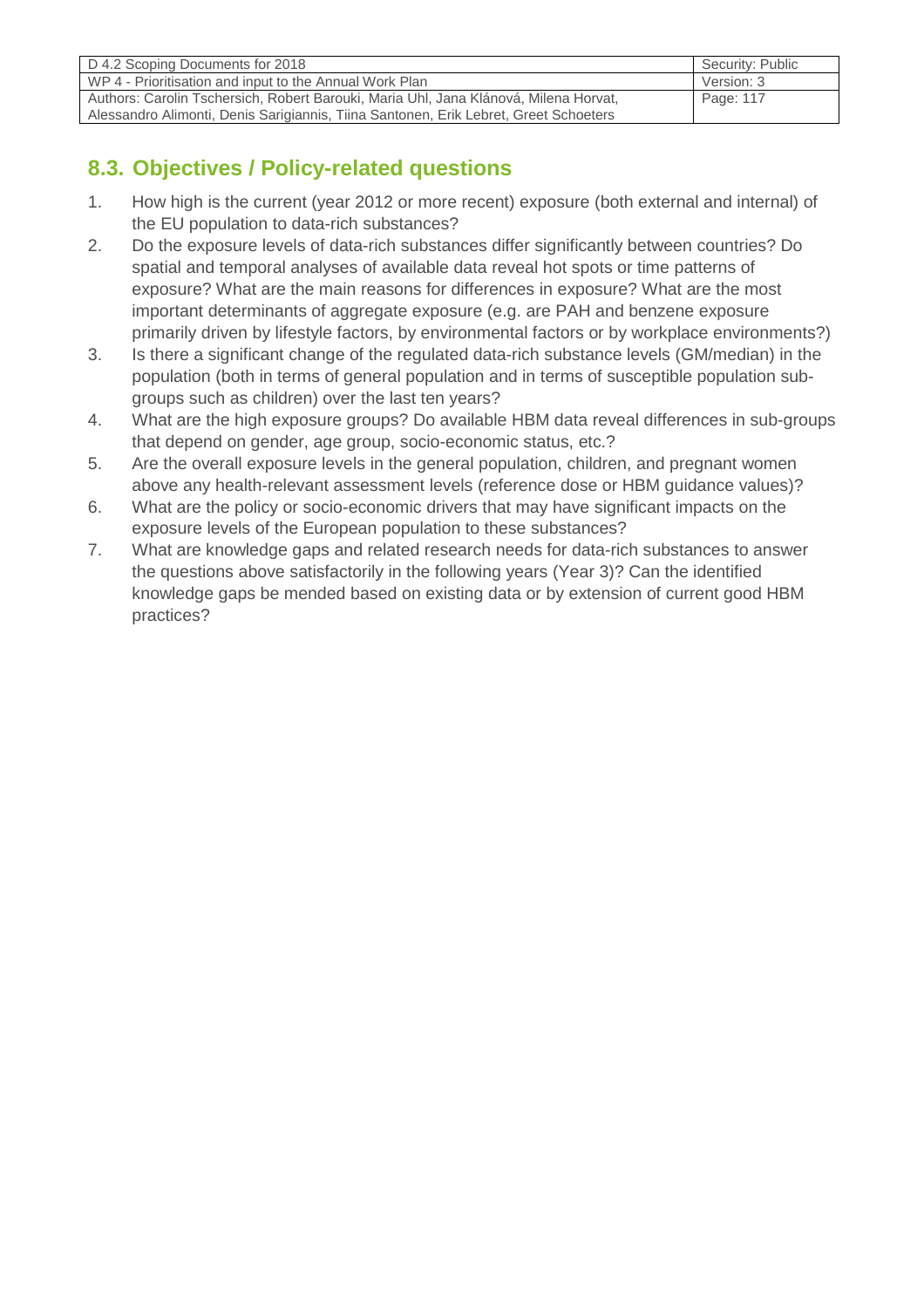| D 4.2 Scoping Documents for 2018                                                     | Security: Public |
|--------------------------------------------------------------------------------------|------------------|
| WP 4 - Prioritisation and input to the Annual Work Plan                              | Version: 3       |
| Authors: Carolin Tschersich, Robert Barouki, Maria Uhl, Jana Klánová, Milena Horvat, | Page: 118        |
| Alessandro Alimonti, Denis Sarigiannis, Tiina Santonen, Erik Lebret, Greet Schoeters |                  |

# **8.4. Research activities to be undertaken**

#### **Table 14: Listing of research activities to be carried out to answer the policy questions**

| <b>Substance</b> | Available knowledge related to policy<br>question                                                                                       | Knowledge gaps / Activities needed to answer policy question                                                                                                                                        |  |
|------------------|-----------------------------------------------------------------------------------------------------------------------------------------|-----------------------------------------------------------------------------------------------------------------------------------------------------------------------------------------------------|--|
| PAH (parent)     | Current exposure to PAHs of the European<br>population: data available for various                                                      | Collect, combine, harmonize and compare existing HBM and exposure data on PAHs<br>relevant to the European population,                                                                              |  |
|                  | European countries                                                                                                                      | Establish reference values for selected PAHs parent metabolites in urine for general<br>population (adults/children, smokers/non-smokers) and for worker's populations<br>(smokers/non-smokers)     |  |
| PAH (parent)     | Does the exposure level differ significantly<br>between population groups: data available<br>for various European countries             | Collect, combine, harmonize and compare existing HBM and exposure data on PAHs and<br>compare the data between different countries and population groups.                                           |  |
| PAH (parent)     | Is there a significant time trend of PAHs<br>levels: data available for various European<br>countries                                   | Collect, combine, harmonize and compare existing HBM and exposure data on PAHs and<br>compare the data on a time scale.                                                                             |  |
| PAH (parent)     | Which are the groups at risk?                                                                                                           | Identify the key groups at risk considering: gender, age, life-style, diet and genetic<br>background; regions with elevated levels in the environment; occupational settings.                       |  |
| PAH (derivate)   | <b>Current exposure to PAHs derivate</b><br>metabolites of the European population:<br>data available for various European<br>countries | Establish reference values for selected OH-PAH derivate metabolites in urine for general<br>population (adults/children, smokers/non-smokers) and for worker's populations<br>(smokers/non-smokers) |  |
| PAH (derivate)   | Does the exposure level differ significantly<br>between population groups: data available<br>for various European countries             | Collect, combine, harmonize and compare existing HBM and exposure data on PAHs<br>derivate metabolites and compare the data between different countries and population<br>groups.                   |  |
| PAH (derivate)   | Is there a significant time trend of PAHs<br>levels: data available for various European                                                | Collect, combine, harmonize and compare existing HBM and exposure data on PAHs                                                                                                                      |  |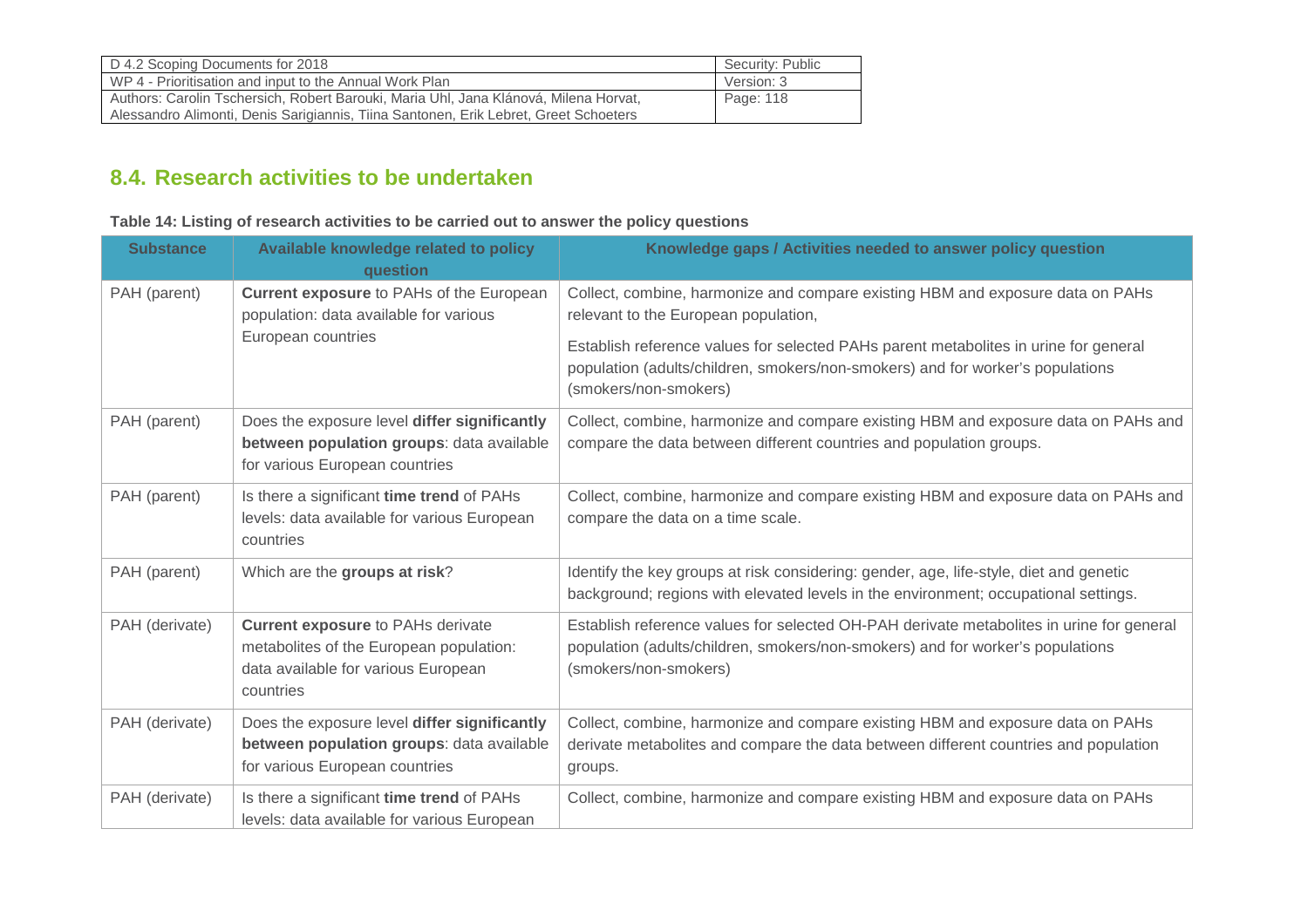| D 4.2 Scoping Documents for 2018                                                     | Security: Public |
|--------------------------------------------------------------------------------------|------------------|
| WP 4 - Prioritisation and input to the Annual Work Plan                              | Version: 3       |
| Authors: Carolin Tschersich, Robert Barouki, Maria Uhl, Jana Klánová, Milena Horvat, | Page: 119        |
| Alessandro Alimonti, Denis Sarigiannis, Tiina Santonen, Erik Lebret, Greet Schoeters |                  |

| <b>Substance</b> | Available knowledge related to policy<br>question | Knowledge gaps / Activities needed to answer policy question                                                                                                                      |  |
|------------------|---------------------------------------------------|-----------------------------------------------------------------------------------------------------------------------------------------------------------------------------------|--|
|                  | countries                                         | derivate metabolites and compare the data on a time scale.                                                                                                                        |  |
| PAH (derivate)   | Which are the groups at risk?                     | Identify the key groups at risk considering: gender, age, life-style, diet and genetic<br>background; regions with elevated levels in the environment; occupational settings.     |  |
| <b>Benzene</b>   |                                                   | Establish reference values for benzene biomarker of choice in general population<br>(adults/children, smokers/non-smokers) and for worker's populations (smokers/non-<br>smokers) |  |
| CO               |                                                   | Harmonize on choice of available sensor technology for noninvasive CO measurement                                                                                                 |  |
|                  |                                                   | Establish reference values for CO in exhaled air for general population (adults/children,<br>smokers/non-smokers) and for worker's populations (smokers/non-smokers)              |  |
| <b>VOC</b>       |                                                   | Define method of sample collection, decide on available VOC mixture standards for<br>calibration and nontargeted screening approaches for screening purposes;                     |  |
|                  |                                                   | Establish EU reference values for smokers and non-smokers (cf results from<br><b>BIOMONECS</b> project)                                                                           |  |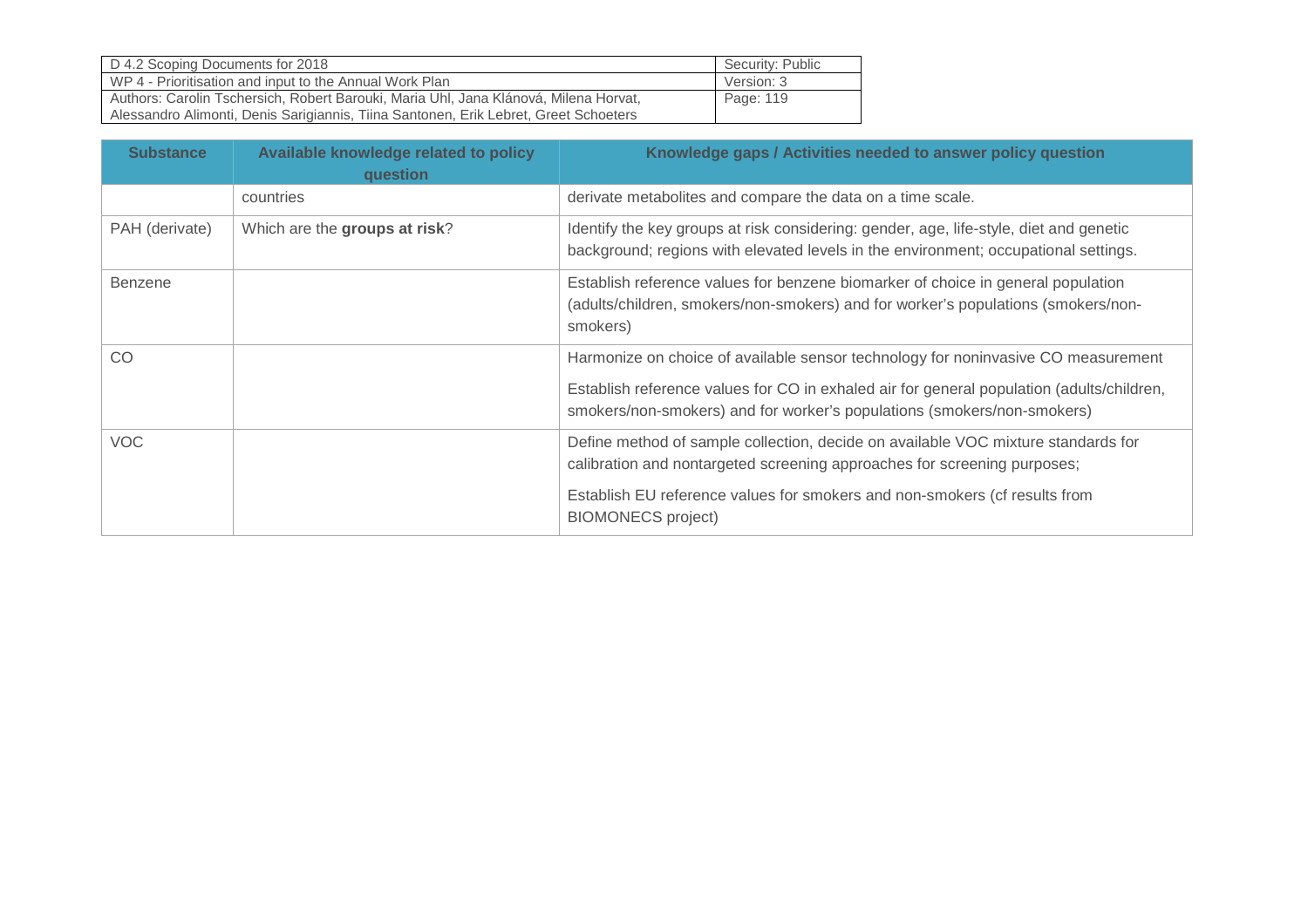| D 4.2 Scoping Documents for 2018                                                     | Security: Public |
|--------------------------------------------------------------------------------------|------------------|
| WP 4 - Prioritisation and input to the Annual Work Plan                              | Version: 3       |
| Authors: Carolin Tschersich, Robert Barouki, Maria Uhl, Jana Klánová, Milena Horvat, | Page: 120        |
| Alessandro Alimonti, Denis Sarigiannis, Tiina Santonen, Erik Lebret, Greet Schoeters |                  |

## **8.5. References**

- 1. B.G. Armstrong, E. Hutchinson, J. Unwin, T. Fletcher Environ Health Perspect, 112 (9) (2004), pp. 970-978
- 2. CCME (Canadian Council of Ministers of the Environment). Canadian soil quality guidelines for potentially carcinogenic and other PAHs: scientific criteria document. CCME: Winnipeg: 2010.
- 3. Baklanov, O. Hänninen, L.H. Slørdal, J. Kukkonen, N. Bjergene, B. FayAtmos Chem Phys, 7 (2007), pp. 855-874
- 4. J. Latimer, J. Zheng The sources, transport, and fate of PAH in the marine environmentP.E.T. Douben (Ed.), PAHs: an ecotoxicological perspective, John Wiley and Sons Ltd, New York (2003)
- 5. Y. Zhang, S. Tao Atmos Environ, 43 (2009), pp. 812-819
- 6. K. Ravindra, R. Sokhi, R.V. Grieken Atmos Environ, 42 (2008), pp. 2895-2921
- 7. Z. Wang, P. Ren, Y. Sun, X. Ma, X. Liu, G. Na Environ Sci Pollut Res: China, 20 (2013), pp. 5753- 5763
- 8. T. Kameda J Health Sci, 57 (6) (2011), pp. 504-511
- 9. C.Y. Kuo, P.S. Chien, W.C. Kuo, C.T. Wei, R.J.Y. Jui-Yeh Environ Monit Assess, 185 (7) (2012), pp. 5749-5761
- 10. Kawamura Y, Kamata E, Ogawa Y, et al. 1988. The effect of various foods on the intestinal absorption of benzo(a)pyrene in rats. J Food Hyg Soc Jpn 29(1):21–5
- 11. Cresia DA, Poggenburg JK, Nettesheim P. 1976. Elution of benzo[a]pyrene from carbon particles in the respiratory tract of mice. J Toxicol Environ Health 1:967–75.
- 12. Seto H. 1993. Determination of polycyclic aromatic hydrocarbons in the lung. Arch Environ Contam Toxicol 24:498–503.
- 13. Kapitulnick J, Levin W, Morecki R, Dansette PM, Jerina DM, Conney AH. 1977. Hydration of arene and alkene oxides by epoxide hydrase in human liver microsomes. Clin Pharmacol Ther 21(2):158–65.
- 14. Kiefer F, Cumpelik O, Wiebel FJ. 1988. Metabolism and cytotoxicity of benzo[a]pyrene in the human lung tumour cell line NCI-H322. Xenobiotica 18:747–55.
- 15. Monteith DK, Novotny A, Michalopoulos G, Strom SC. 1987. Metabolism of benzo[a]pyrene in primary cultures of human hepatocytes: dose-response over a four-log range. Carcinogenesis 8(7):983–8.
- 16. [ATSDR] Agency for Toxic Substances and Disease Registry. 1995. Toxicological profile for polycyclic aromatic hydrocarbons (PAHs) (update). Atlanta, GA: US Department of Health and Human Services.
- 17. [CDC] Centers for Disease Control and Prevention. Third National Report on Human Exposure to Environmental Chemicals. Atlanta GA].
- 18. Becher G, Bjorseth A. 1983. Determination of exposure to polycyclic aromatic hydrocarbons by analysis of human urine. Cancer Lett 17:301–11.
- 19. Granella M, Clonfero E. 1993. Urinary excretion of 1-pyrenol in automotive repair workers. Int Arch Occup Environ Health 65:241–5.
- 20. Santella RM, Hemminki K, Tang D-L, Paik M, Ottman R, Young TL, et al. 1993. Polycyclic aromatic hydrocarbon-DNA adducts in white blood cells and urinary 1-hydroxypyrene in foundry workers. Cancer Epidemio Biomarkers Prev 2(1):59–62.
- 21. Srogi K. Monitoring of environmental exposure to polycyclic aromatic hydrocarbons: a review. Environmental Chemistry Letters. 2007;5:169–195
- 22. Legraverend C, Harrison DE, Ruscetti W, et al. 1983. Bone marrow toxicity induced by oral benzo( a)pyrene: Protection resides at the level of the intestine and liver. Toxicol Appl Pharmacol 70:390-401.
- 23. Old LJ, Benacerraf B, Carswell E. 1963. Contact reactivity to carcinogenic polycyclic hydrocarbons. Nature 198:1215-1216.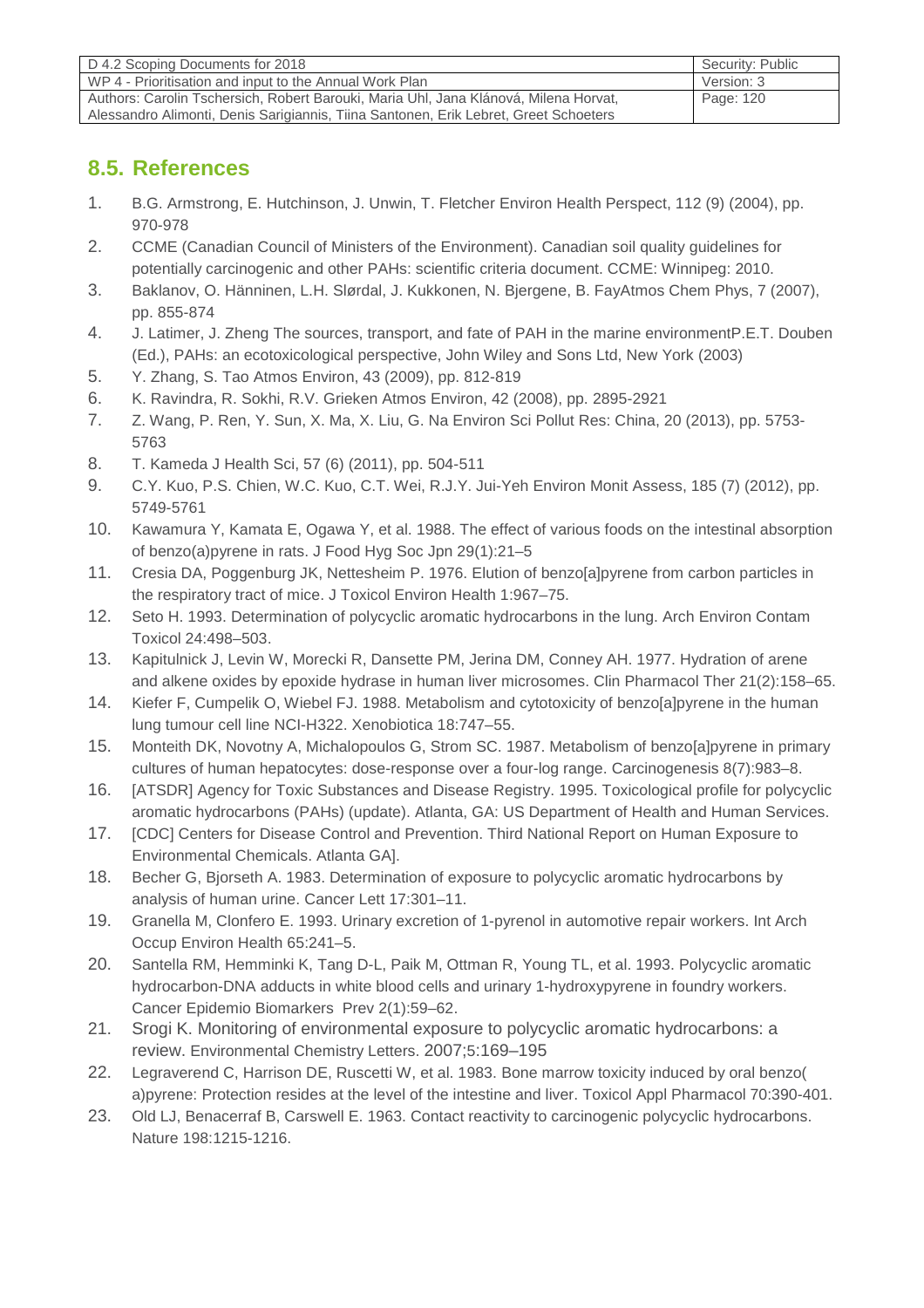| D 4.2 Scoping Documents for 2018                                                     | Security: Public |
|--------------------------------------------------------------------------------------|------------------|
| WP 4 - Prioritisation and input to the Annual Work Plan                              | Version: 3       |
| Authors: Carolin Tschersich, Robert Barouki, Maria Uhl, Jana Klánová, Milena Horvat, | Page: 121        |
| Alessandro Alimonti, Denis Sarigiannis, Tiina Santonen, Erik Lebret, Greet Schoeters |                  |

- 24. Robinson JR, Felton JS, Levitt RC, et al. 1975. Relationship between "aromatic hydrocarbon responsiveness" and the survival times in mice treated with various drugs and environmental compounds. Mol Pharmacol 11:850-865.
- 25. Santodonato, J., 1997. Review of the estrogenic and antiestrogenic activity of polycyclic aromatic hydrocarbons: relationship to carcinogenicity. Chemosphere 34, 835–848.
- 26. Borman, S.M., Christian, P.J., Sipes, I.G.,Hoyer, P.B., 2000.Ovotoxicity in female Fischer rats and B6 mice induced by low-dose exposure to three polycyclic aromatic hydrocarbons: comparison through calculation of an ovotoxic index. Toxicol. Appl. Pharmacol. 167, 191–198.
- 27. MacKenzie, K.M., Angevine, D.M., 1981. Infertility in mice exposed in utero to benzo(a)pyrene. Biol. Reprod. 24, 183–191.
- 28. Rigdon, R.H., Rennels, E.G., 1964. Effect of feeding benzpyrene on reproduction in the rat. Experientia 20, 224–226.
- 29. Samet JM. 1995. What can we expect from epidemiologic studies of chemical mixtures? Toxicology 105:307–14.
- 30. Menzie CA, Potocki BB, Santodonato J. Exposure to carcinogenic PAHs in the environment. Environmental Science and Technology. 1992;26:1278–1284
- 31. EC (2011a). Commission Regulation (EU) No 835/2011 of 19 August 2011 amending Regulation (EC) No 1881/2006 as regards maximum levels for polycyclic aromatic hydrocarbons in foodstuffs. Official Journal of the European Union, L215:4–8 (http:// eurlex.europa.eu/LexUriServ/LexUriServ.do?uri=OJ:L:2011:215:0004:0008:EN:PDF)
- 32. Schoeny R, Poirier K (1993). Provisional Guidance for Quantitative Risk Assessment of Polycyclic Aromatic Hydrocarbons. Washington, DC: United States Environmental Protection Agency (EPA/600/R-93/089 (NTIS PB94116571); https://cfpub.epa.gov/%20ncea/cfm/recordisplay.cfm?deid=49732)
- 33. Ranzi A, Fustinoni S, Erspamer L, Campo L, Gatti MG, Bechtold P et al. (2013). Biomonitoring of the general population living near a modern solid waste incinerator: a pilot study in Modena, Italy. Environ Int, 61:88–97.
- 34. Lafontaine M, Champmartin C, Simon P, Delsaut P, Funck-Brentano C (2006). 3- Hydroxybenzo[a]pyrene in the urine of smokers and non-smokers. Toxicol Lett, 162(2–3):181–5.
- 35. Leroyer A, Jeandel F, Maitre A, Howsam M, Deplanque D, Mazzuca M et al. (2010). 1-Hydroxypyrene and 3-hydroxybenzo[a]pyrene as biomarkers of exposure to PAH in various environmental exposure situations. Sci Total Environ, 408(5):1166–73.
- 36. Wilhelm M, Eberwein G, Hölzer J, Gladtke D, Angerer J, Marczynski B et al. (2007). Influence of industrial sources on children's health – Hot spot studies in North Rhine Westphalia, Germany. Int J Hyg Environ Health, 210(5):591–9.
- 37. Rossner P Jr, Rossnerova A, Spatova M, Beskid O, Uhlirova K, Libalova H et al. (2013). Analysis of biomarkers in a Czech population exposed to heavy air pollution. Part II: chromosomal aberrations and oxidative stress. Mutagenesis, 28(1):97–106.
- 38. Rossner P Jr, Uhlirova K, Beskid O, Rossnerova A, Svecova V, Sram RJ (2011). Expression of XRCC5 in peripheral blood lymphocytes is upregulated in subjects from a heavily polluted region in the Czech Republic. Mutat Res, 713(1–2):76–82.
- 39. Jacob J, Seidel A. Biomonitoring of polycyclic aromatic hydrocarbons in human urine. J Chrom B. 2002;778:31–47
- 40. Hansen ÅM, Mathiesen L, Pedersen M, Knudsen LE. Urinary 1-hydroxypyrene (1-HP) in environmental and occupational studies-A review. Int J Hyg Envir Heal. 2008;211:471–503.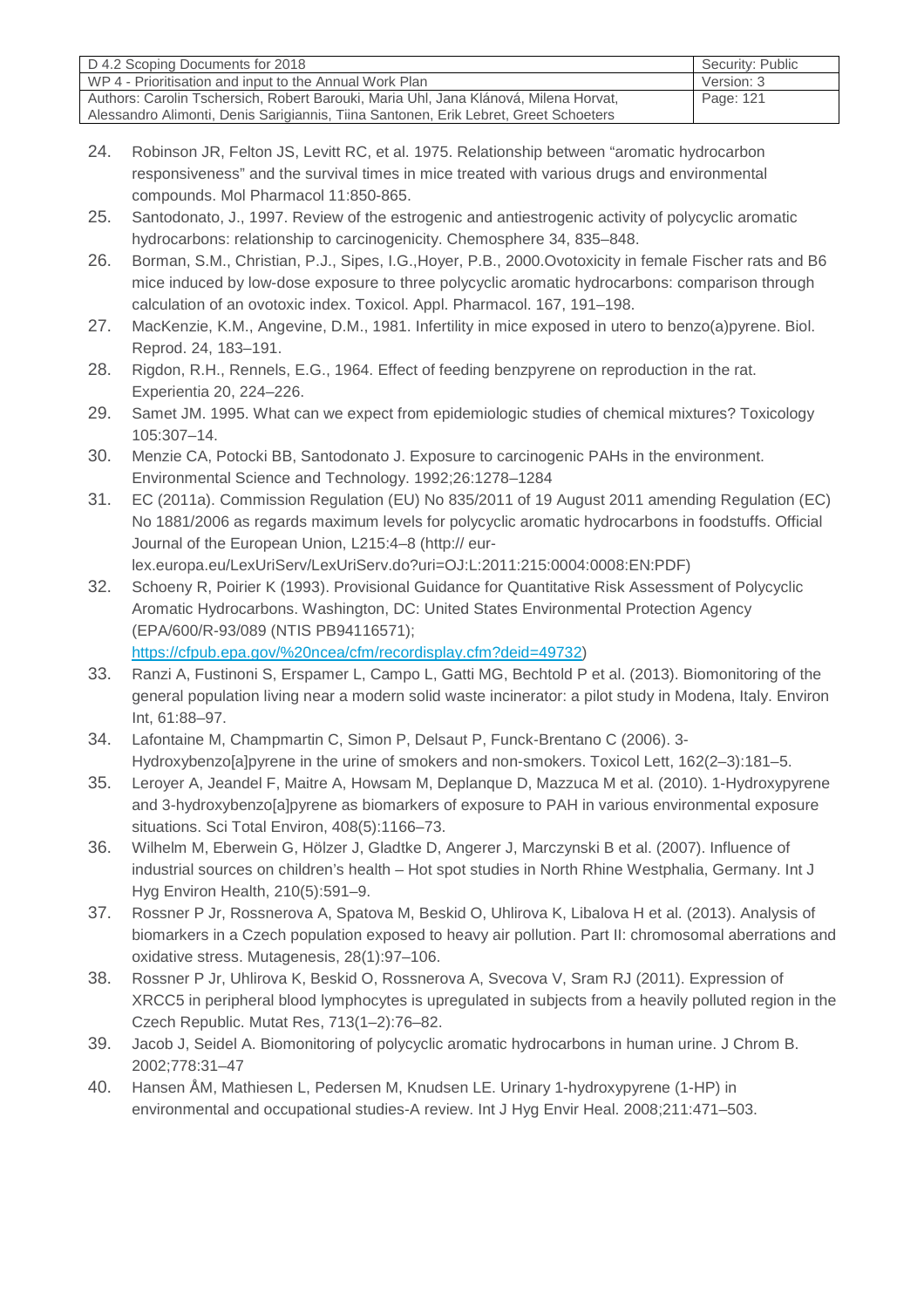| D 4.2 Scoping Documents for 2018                                                                                                                                             | Security: Public |
|------------------------------------------------------------------------------------------------------------------------------------------------------------------------------|------------------|
| WP 4 - Prioritisation and input to the Annual Work Plan                                                                                                                      | Version: 3       |
| Authors: Carolin Tschersich, Robert Barouki, Maria Uhl, Jana Klánová, Milena Horvat,<br>Alessandro Alimonti, Denis Sarigiannis, Tiina Santonen, Erik Lebret, Greet Schoeters | Page: 122        |

# **9. Prioritised substance group: Anilines**

| Responsible author Tiina Santonen |                              | E-mail tiina.santonen@ttl.fi |
|-----------------------------------|------------------------------|------------------------------|
| Short name of<br>institution      | <b>FIOH</b>                  | Phone +35 8405390343         |
| Co-authors                        | Lisbeth Knudsen, Xenia Trier |                              |

## **9.1. Background Information**

Aniline is the simplest member of the primary aromatic amines, in which one or more hydrogen atoms of the benzene ring are replaced by amino (-NH2) group. Derivatives of aniline include a wide variety of different substances. Some of these (like benzidine and MOCA) are composed of two combined aromatic rings.



#### **Picture 1: Structure of aniline, the simplest member of the aniline group.**

Many aromatic amines may cause methemoglobinemia in humans. Aniline and many of its derivatives are known or suspected human carcinogens. Several aniline derivatives can also cause skin sensitization. Classical members of this family are bladder carcinogens 2-naphtylamine and benzidine, which use has been restricted in EU and there is therefore no exposure to these compounds. Anilines are also formed as degradation products from e.g. azo-colourants, pharmaceuticals and from aromatic isocyanates used for polyurethane polymers, lacquers, foams and adhesives. Search from European Chemicals Agency (ECHA) website from SVHC (substances of very high concern) and registration lists with a search term "aniline" results in more than 2000 search results. Several aniline derivatives can be found also from the candidate list of substances of very high concern (SVHCs) and the list of substances restricted under REACH.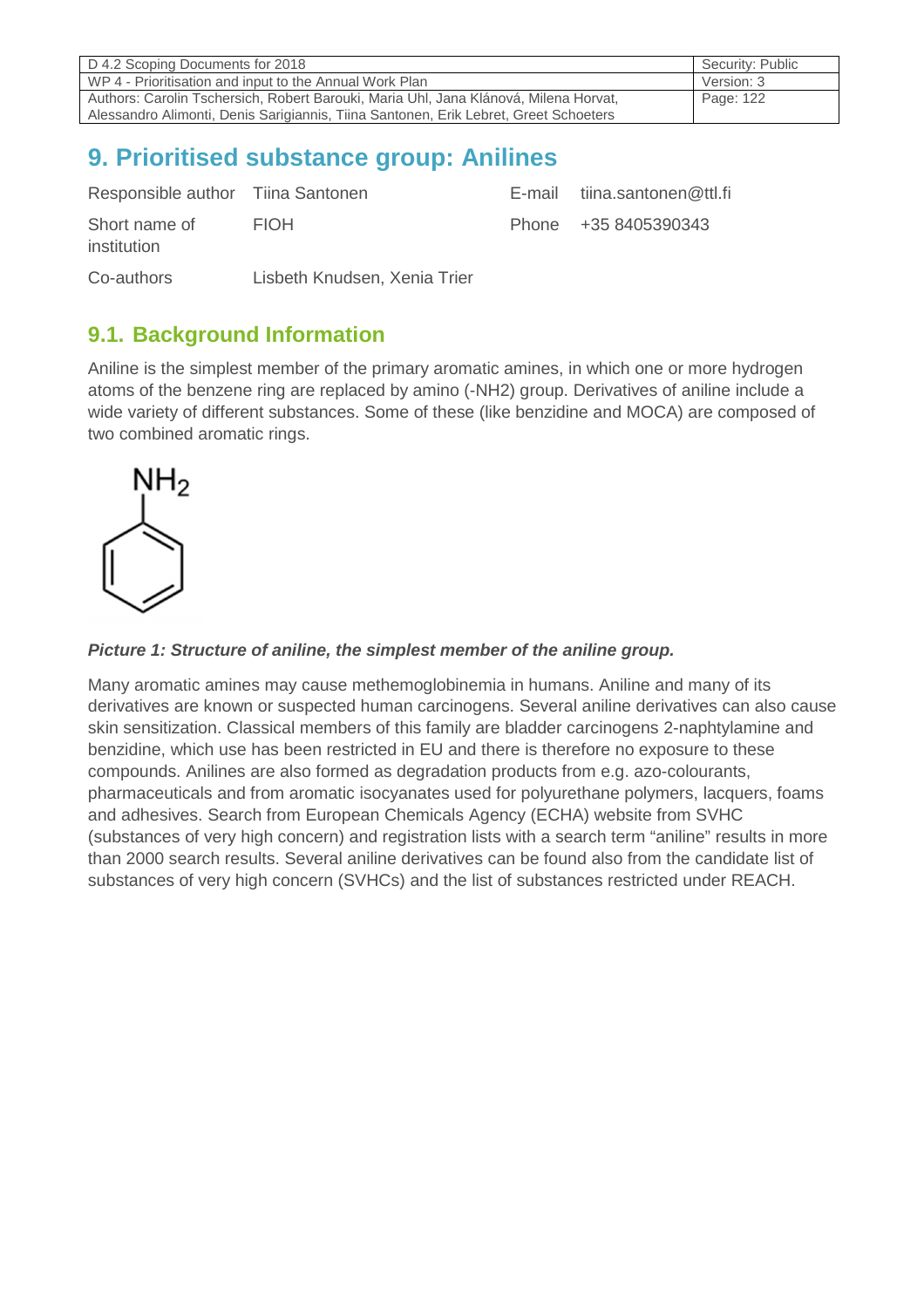| D 4.2 Scoping Documents for 2018                                                     | Security: Public |
|--------------------------------------------------------------------------------------|------------------|
| WP 4 - Prioritisation and input to the Annual Work Plan                              | Version: 3       |
| Authors: Carolin Tschersich, Robert Barouki, Maria Uhl, Jana Klánová, Milena Horvat, | Page: 123        |
| Alessandro Alimonti, Denis Sarigiannis, Tiina Santonen, Erik Lebret, Greet Schoeters |                  |

When looking at the aniline substances which are produced or imported in EU areas according to ECHA registration database at amounts above 1000 tonnes per year (tpa) and which have significant health hazards (other than only irritation/corrosion) the following substances can be retrieved:

- ▸ aniline, CAS: 62-53-3, harmonized classification in EU; H301, H311, H318, H317, H331, H341, H351, H372, H400
- ▸ o-toluidine, CAS: 95-53-4, harmonized classification in EU; H301, H319, H331, H350, H400
- ▸ 4,4'-methylenedianiline (4,4'-MDA), CAS: 101-77-9, harmonized classification in EU: H317, H341, H350, H370, H373, H411
- ▸ 4,4'-methylenebis[2-chloroaniline] (MOCA), CAS: 101-14-4, Harmonized classification in EU: H302, H350, H400, H410
- ▸ p-toluidine, CAS: 106-49-0, harmonized classification in EU: H301, H311, H319, H317, H331, H351, H400
- ▸ 1,3-diphenylguanidine, CAS: 102-06-7, harmonized classification in EU; H302, H315, H319, H335, H411, H361f
- ▸ p-phenylenediamine, CAS: 106-50-3, harmonized classification in EU; H301, H311, H319, H317, H331, H400, H410

Many anilines have been registered for intermediate use only. These include for example 4 aminoazobenzene, 4-methyl-m-phenylenediamine, 6-methoxy-m-toluidine, 5-nitro-o-toluidine, 4,4' methylenedi-o-toluidine. Although also these compounds have serious health hazards, they are not considered further because of the limited exposure due to intermediate use. Below, some anilines are discussed in some detail.

### **9.1.1. MOCA, MDA and diisocyanates**

4,4-methylenebis(2-chloroaniline) (MOCA) and 4,4-methylenedianiline (MDA) are currently authorized under REACH. Both of these chemicals are genotoxic carcinogen to which a threshold for carcinogenic effects cannot be assigned. Both MOCA and MDA are easily absorbed via the skin. Therefore, biomonitoring is the best method for assessing occupational exposure to them. MDA is also a degradation product and a metabolite of MDI, one of the diisocyanates.

## **MOCA**

MOCA is mainly used as a curing agent of the polyurethane products. It has a low vapour pressure and it is well absorbed through the skin. Therefore biomonitoring is the best method to assess occupational exposure to it. Exposure to MOCA can be biomonitored by measuring MOCA excreted into the urine (free and conjugated MOCA). These methods are well established and used in occupational surveillance of workers. ECHA has recently made a dose-response analysis for the carcinogenicity of MOCA and calculated cancer risk levels for different urinary MOCA levels measured as total urinary MOCA in the end of the work-shift in the end of the work week (ECHA, 2015a). Also the EU Scientific Committee on occupational exposure limits (SCOEL) has recommended a biological guidance value (BGV) for MOCA (SCOEL, 2013). There is one application for authorization for MOCA (ECHA, 2016a). It covers up to 89 sites in EU using MOCA as a curing agent in polyurethane production. Estimated number of exposed workers in EU is, however, only about 200. Authorization has been applied for 12 years. There is, however, no European Commission (EC) decision nor ECHA's Risk Assessment Committee (RAC) and Socio-Economic Analysis Committee (SEAC) recommendation on the authorization available yet.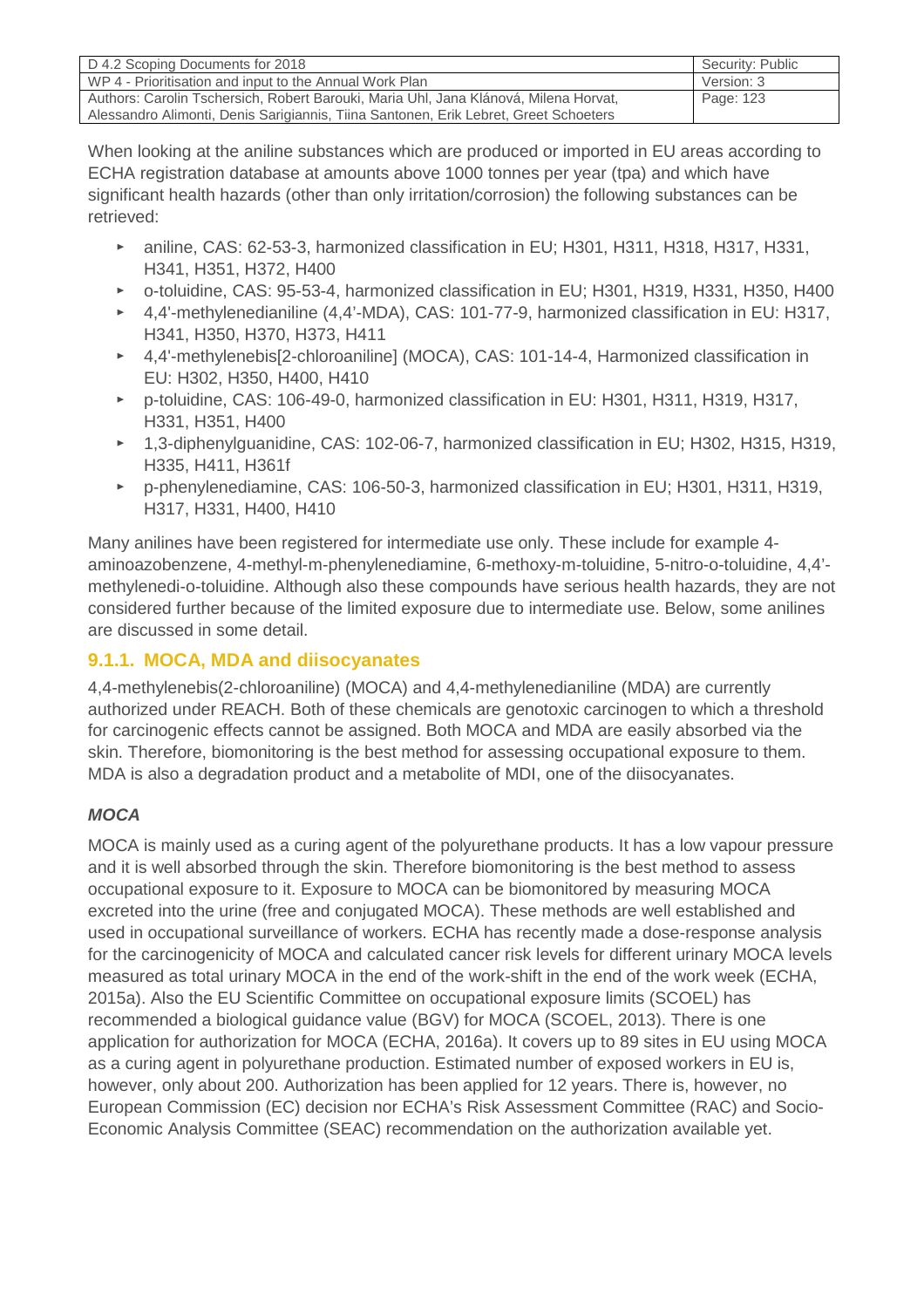| D 4.2 Scoping Documents for 2018                                                     | Security: Public |
|--------------------------------------------------------------------------------------|------------------|
| WP 4 - Prioritisation and input to the Annual Work Plan                              | Version: 3       |
| Authors: Carolin Tschersich, Robert Barouki, Maria Uhl, Jana Klánová, Milena Horvat, | Page: 124        |
| Alessandro Alimonti, Denis Sarigiannis, Tiina Santonen, Erik Lebret, Greet Schoeters |                  |

The applicant has used biomonitoring data to assess the workers' exposure to MOCA. In addition, there are established methods available and published studies, especially from UK, on the biomonitoring of MOCA. Since there are substitutes for MOCA available for the use in polyurethane production, the use of MOCA may cease within becoming years when companies are able to move to the substitutes.

Therefore, MOCA might not be a very relevant candidate for further studies under HBM4EU although biomonitoring of MOCA would still be needed in EU as long as there are authorized uses in the EU. Furthermore, biomonitoring in workers should reveal a decrease over time (monitoring policy effectiveness). The general population is not exposed to MOCA, and the levels of MOCA and its metabolites in the urine of the general population are below the detection limits.

### **4,4'-MDA**

Similarly to MOCA, the production and use of 4,4'-MDA is authorized under REACH. Like MOCA, also 4,4'-MDA is well absorbed through the skin and biomonitoring is the best method to assess occupational exposure to it. There are well established methods for the biomonitoring of MOCA which are based on the analysis of total urinary MDA excretion. The risk assessment committee (RAC) of ECHA has derived a dose-response for the carcinogenicity of MDA and calculated cancer risk levels for different urinary 4,4'-MDA levels measured as total urinary 4,4'-MDA in the end of the work-shift in the end of the work week (ECHA, 2015b). There are only two applications for authorization under REACH. They concern 1) the industrial use of an epoxy resin hardener containing technical MDA aimed at immobilizing spent ion exchange resins in a high containment matrix and 2) the formulation of MDA mixtures for this use. For these uses, there are RAC and SEAC opinions available and a 12 years review period has been proposed for these uses (ECHA, 2017ab). Total number of exposed workers in these uses is 56. The applicant of the authorization provided biomonitoring datasets on the exposure of workers in these uses, and these data were used by RAC in the assessment of excess cancer risk to workers. Due to the limited use (other than intermediate use) and limited number of workers exposed to MDA, exposure to 4,4'-MDA in its use is not a good candidate for further work under HBM4EU.

### **Diisocyanates**

MDA is one of the degradation products and main metabolites of methylene diphenyldiisocyanate (MDI, CAS 101-68-8) MDI is an important respiratory sensitizer. Measurement of urinary MDA can be also used to measure exposure to MDI). Similarly, toluene diamine (2,4-TDA or 2,6-TDA) can be used as a marker for exposure to toluene diisocyanate (TDI, CAS 584-84-9 for 2,4-TDI and 91- 08-7 for 2,6-TDI). These diisocyanates are widely used in different applications (e.g. foams, sealants, coatings) throughout the EU, total volume in commerce is 2.5 million tpa (ECHA, 2016b). These diisocyanates (together with non-aromatic hexamethylene diisocyanate, HDI) are causing several thousand new cases of respiratory allergies (mainly asthma) annually in Europe. 4,4'-MDA (and isomers) is also the major cause of non-compliant black nylon kitchen utensils imported from China, and the continuous EC testing requirement under the food contact materials legislation EC 10/2011. The source is likely from recycled polyamide (nylon), and from polyamide containing isocyanate lacquers used to coat the glass fibre reinforcement in the utensils. Aromatic isocyanates are also used in adhesives for laminated flexible plastic food packaging. (Mortensen et al. 2005, Trier et al. 2011). Aromatic Polyurethane polymers are also used in medicinal utensils, e.g. for stomi-bags, as nets operated into patients, in blood bags and tubings, as breast implants from where metabolites have been measured in the patients' blood and sensitisation has occurred.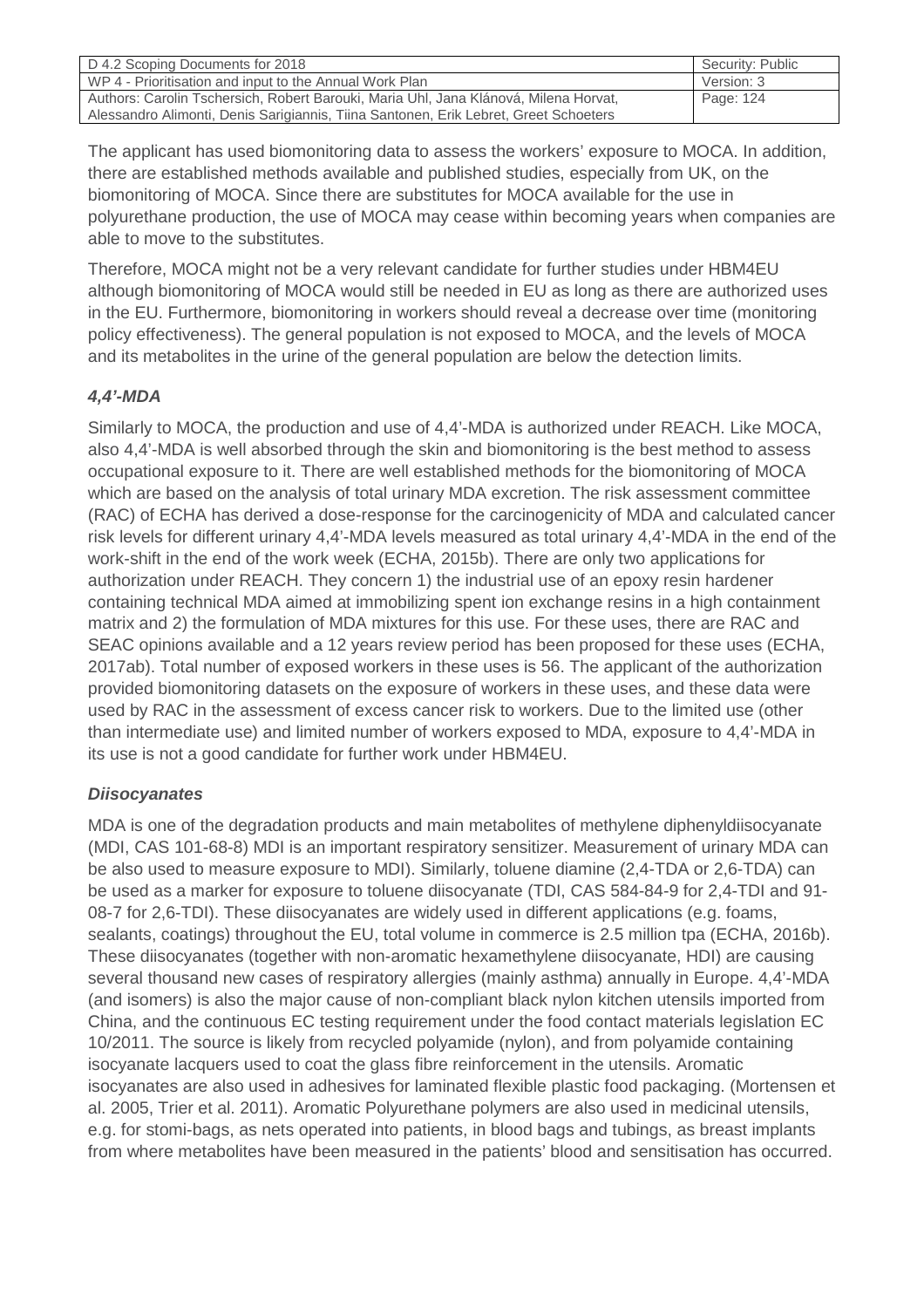| D 4.2 Scoping Documents for 2018                                                     | Security: Public |
|--------------------------------------------------------------------------------------|------------------|
| WP 4 - Prioritisation and input to the Annual Work Plan                              | Version: 3       |
| Authors: Carolin Tschersich, Robert Barouki, Maria Uhl, Jana Klánová, Milena Horvat, | Page: 125        |
| Alessandro Alimonti, Denis Sarigiannis, Tiina Santonen, Erik Lebret, Greet Schoeters |                  |

The use of the diisocyanates MDI, TDI and HDI has been recently proposed to be restricted in EU unless specific conditions for workers training and risk management measures apply. The aim of the restriction is not, however, to ban the use of diisocyanates but rather to improve the control of diisocyanate use by obligatory training for good working practices and risk management. Diisocyanate sensitization can occur at very low exposure levels, and sensitive methods to assess exposure e.g. by measurement of diamine levels in urine are still needed in the future. There may be a need to study the possibility to improve the sensitivity of the current diisocyanate monitoring methods, and the effectiveness of the possible restriction on the occupational exposure to diisocyanates. Especially exposure to diisocyanates at small and medium sized enterprises is a concern.

There is also a need to better understand the exposure routes of isocyanates, e.g. via air, direct skin contact, or via ingestion of aerosols in order to target risk management measures correctly. In addition, sensitive biomonitoring methods, together with air and skin monitoring methods, are needed for the assessment of the effectiveness of the personal protective equipment.

#### **9.1.2. Aniline and paracetamol**

Aniline has been assessed under the existing chemicals regulation in EU (ESR, the pre-REACH EU-wide chemicals legislation). It is currently classified as a suspected carcinogen (carc cat 2) under the Classification, Labelling and Packaging Regulation (CLP) in the EU. In addition to the concerns related to the genotoxicity and carcinogenicity of aniline, it can cause methemoglobinemia and in long term exposure haemolytic anaemia. Major use of aniline is as an intermediate in the production of different chemicals, including rubber chemicals, dyes, some pesticides, drugs and polyurethane based polymers. It is also used in pH regulators and water treatment products and may also be formed in the degradation of MDI-based polyurethane and reactions in rubber industry. Smoking is also a source of exposure to aniline. The EU risk assessment report from 2008 (based on the ESR) concludes that there is a need to limit to risk especially for workers but also to general population near the point sources and consumers due to residues in different products. The main cause of concern is its carcinogenicity and genotoxicity (http://echa.europa.eu/documents/10162/d537626b-e5b6-43e9-a7d2-582468edcc24). Toxicity of aniline has been recently assessed also by SCOEL. There are validated biomonitoring methods available for aniline, and e.g. SCOEL has recommended a biological limit value based on the measurement of p-aminophenol in urine (SCOEL, 2016). It is also possible to measure aniline itself from the urine or haemoglobin adducts from blood samples. There are some biomonitoring data available both on the general population and workers exposure to aniline. Aniline has not been currently listed as SVHC substance, nor is it subject of any restrictions under REACH. However, it has been listed in the PACT-RMOA list under REACH, which includes substances for which a risk management option analysis (RMOA) or an informal hazard assessment for PBT/vPvB (persistent, bioaccumulative and toxic/very persistent and very bioaccumulative) properties or endocrine disruptor properties is either under development or has been completed since the implementation of the SVHC Roadmap commenced in February 2013. Further regulatory actions on the aniline could benefit on the additional data on the both occupational and general population exposure to aniline. A metabolite of aniline, N-acetyl-4-aminophenol, is a commonly used drug, paracetamol, which can cause severe liver toxicity if used at high amounts. Ubiquitous exposure to paracetamol among populations have been demonstrated by Holger Koch's group (Modick et al 2014) who also measured paracetamol the Danish Democophes samples from 2011 (Nielsen et al 2015).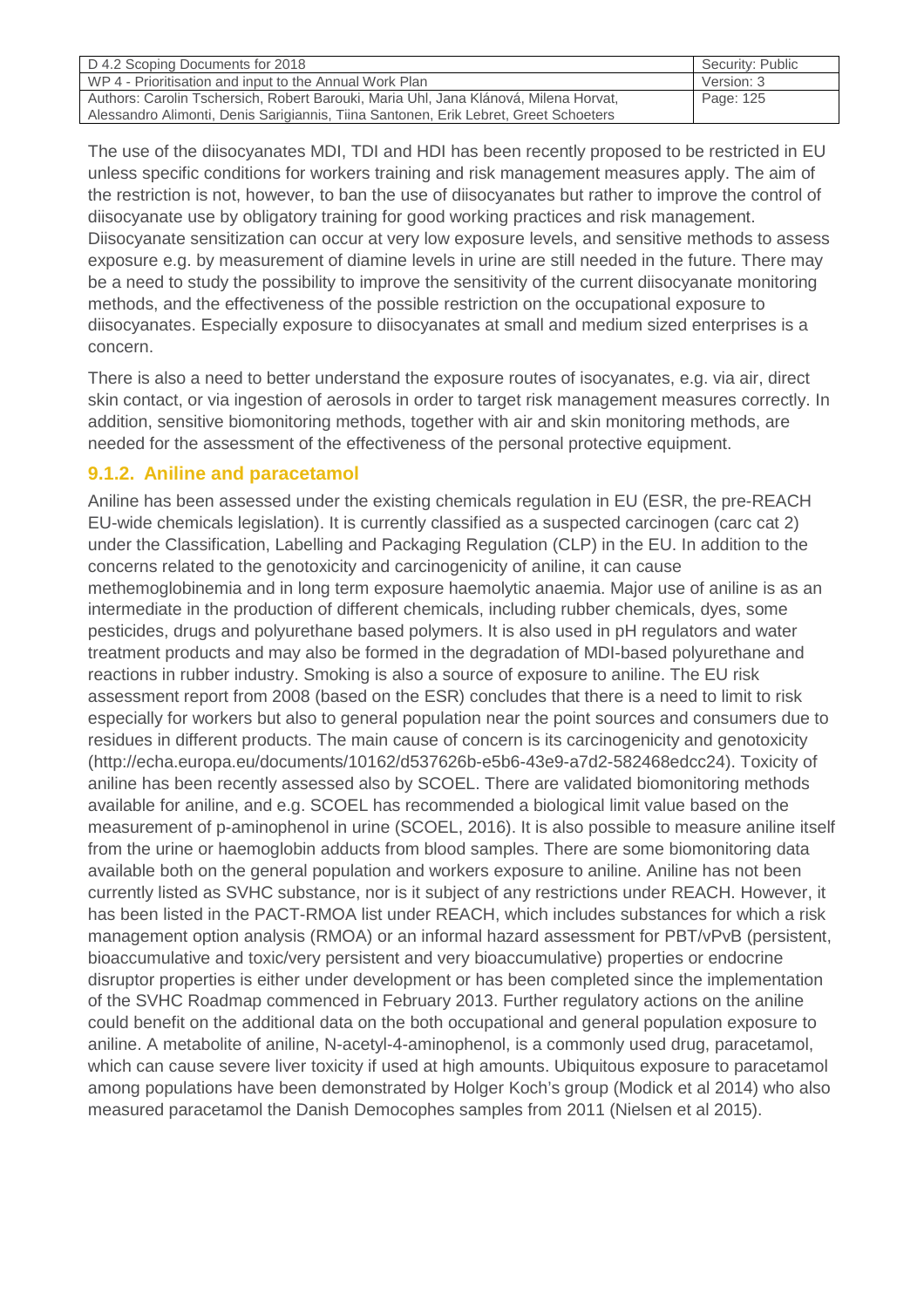| D 4.2 Scoping Documents for 2018                                                     | Security: Public |
|--------------------------------------------------------------------------------------|------------------|
| WP 4 - Prioritisation and input to the Annual Work Plan                              | Version: 3       |
| Authors: Carolin Tschersich, Robert Barouki, Maria Uhl, Jana Klánová, Milena Horvat, | Page: 126        |
| Alessandro Alimonti, Denis Sarigiannis, Tiina Santonen, Erik Lebret, Greet Schoeters |                  |

The studies from Denmark related self-reported paracetamol intake of the mothers and her reporting of child intake to the biomonitoring of paracetamol among general population, including children and found no clear associations indicating an unknown source (Jensen et al.2014, Nielsen et al 2015, Graungård et al 2016).

o-Toluidine is classified as carcinogenic, cat 1B (May cause cancer; H350). It is manufactured and/or imported in the European Economic Area in 10 000 - 100 000 tpa. SCOEL has recently published a recommendation on o-toluidine, which includes also a recommendation for a biological guidance value (SCOEL, 2016). Although there are published methods for the biomonitoring of otoluidine, limited biomonitoring data is available on it. The main uses of o-toluidine include as a curing agent in epoxy resins and an intermediate in producing azo dyes and pigments, acid-fast dyestuffs, triarylmethane dyes, sulphur dyes, indigo compounds, photographic dyes and synthetic rubber and rubber vulcanising chemicals. The largest use is, however, as an intermediate in the manufacture of herbicides. Earlier it was used in dyes and pigments. o-Toluidine is banned from cosmetics by the EU Cosmetics Regulation, also the use of azo dyes that release o-toluidine during degradation is not permitted for textiles and other consumer articles in the EU. Still, there are recent reports describing hairdressers exposure to it via the hair waiving products (Johansson et al., 2015). Cherry et al (2011) has estimated that the number of o-toluidine exposed workers in EU is about 5500, mainly in the manufacture of other chemicals.

Taking into account that exposure may still occur via hair waiving products, the actual number may be higher. Also general population is exposed to background levels of o-toluidine.

p-Toluidine (4-aminotoluene) is manufactured and/or imported in the European Economic Area (1 000 - 10 000 tpa). It is classified as suspected carcinogen (H351). Its main use is in the manufacturing of other chemicals, including dyes, pigments, lubricants and polymer additives. Smoking causes exposure to p-toluidine and it is found in urine in the general population. In hairdressers, no increased exposure to p-toluidine compared to the exposure of general population was seen in a single study (Johansson et al., 2015).

### **p-PDA**

p-Phenylenediamine (CAS 106-50-3) is a common contact allergen present in cosmetics and e.g. in hair dyes and e.g. tattoo inks. It has caused many occupational allergies e.g. among hairdressers exposed due to the contact with hair dyes. It has also been found in black nylon kitchen utensils, like 4,4'-MDA. It has not been regularly biomonitored, although analytical methods for the analysis of it or its metabolites in urine or blood have been published. In these studies exposure of hairdressers to p-PPD has been described. The main hazardous property of p-PDA is its skin sensitizing ability. It has not been listed as SVHC substance, nor is it subject of any restrictions under REACH. However, it has been listed in the PACT-RMOA list under REACH, which includes substances for which a risk management option analysis (RMOA) or an informal hazard assessment for PBT/vPvB (persistent, bioaccumulative and toxic/very persistent and very bioaccumulative) properties or endocrine disruptor properties is either under development or has been completed since the implementation of the SVHC Roadmap commenced in February 2013.

In addition, some of the available studies describe potential exposure to other sensitizing aromatic diamines, like 2,5-TDA, m- and p-aminophenols due to the hair dyes. For example, EU Scientific Committee on Cosmetic Products (SCCP, 2007) has concluded that 2,5-TDA is very potent sensitizer and its use in hair dyes cannot be considered safe based on the available data.

#### **Other high production volume (HPV) aniline compounds**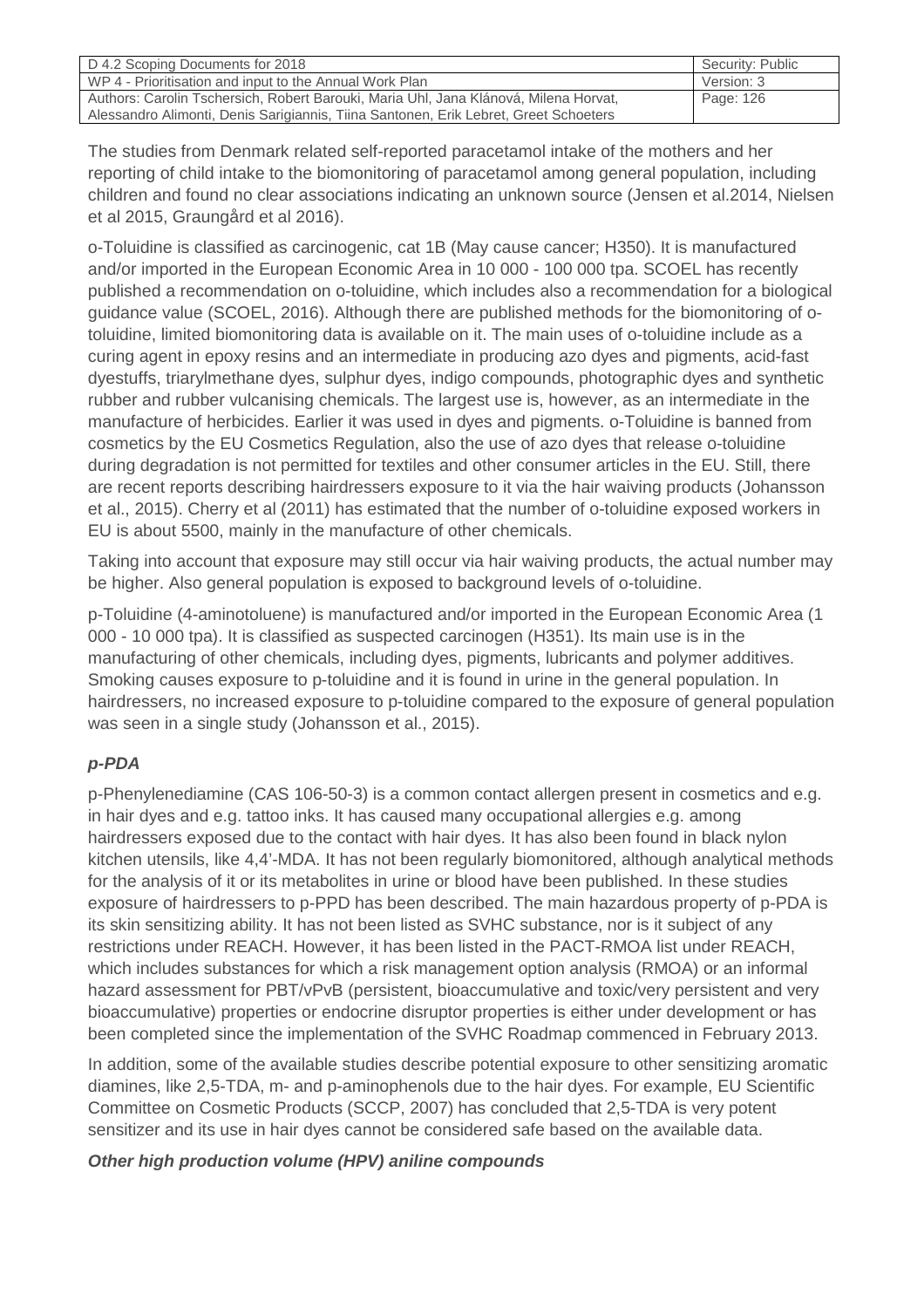| D 4.2 Scoping Documents for 2018                                                     | Security: Public |
|--------------------------------------------------------------------------------------|------------------|
| WP 4 - Prioritisation and input to the Annual Work Plan                              | Version: 3       |
| Authors: Carolin Tschersich, Robert Barouki, Maria Uhl, Jana Klánová, Milena Horvat, | Page: 127        |
| Alessandro Alimonti, Denis Sarigiannis, Tiina Santonen, Erik Lebret, Greet Schoeters |                  |

Other substances manufactured/imported in EU >1000 tpa include 1,3-diphenylguanidine (CAS 102-06-7). No biomonitoring studies were found. It is manufactured and/or imported in the European Economic Area in 1 000 - 10 000 tpa. 1,3-diphenylguanidine is used in polymers and manufacturing of rubber and can be released in the environment from many construction, textile, furniture and rubber materials. Few occupational contact allergies have been reported due to 1,3 diphenylguanidine. It is classified as suspected of damaging fertility (H361). It has been subject for substance evaluation under REACH and there are some concerns on its potential genotoxic activity. Another comment raised during the evaluation process relates to the degradation products which may be formed e.g. during rubber manufacturing. These may include e.g. aniline.

Anilines manufactured or imported (in commerce) in EU at amounts of 100-1000 tpa include following substances:

- ▸ N,N-diethylaniline (CAS 91-66-7), in commerce in the European Economic Area (EEA) in 100 - 1 000 tpa and finds its main uses in the manufacture of other chemicals and in textile treatment products and dyes, rubber and polymers. It is classified as toxic via all routes of exposure and causing organ damage in long term exposure.
- $\triangleright$  N-1-naphthylaniline (CAS 90-30-2); which is manufactured and/or imported in the EEA in 100 - 1 000 tpa and finds its main uses in lubricants and greases, polymers, metal working fluids and hydraulic fluids as well as in the manufacture of rubber products. It is harmful when swallowed and classified as causing damage to organs through prolonged or repeated exposure. It may also cause skin sensitization.
- ▸ N-ethyl-N-[2-[1-(2-methylpropoxy)ethoxy]ethyl]-4-(phenylazo)aniline (CAS 34432-92-3) which is manufactured and/or imported in the EEA in 100 - 1 000 tpa and finds its uses in polishes and waxes, lubricants and greases, adhesives and sealants, washing & cleaning products, fillers, putties, plasters, modelling clay, inks and toners, leather treatment products, paper chemicals and dyes, polymers and textile treatment products and dyes. It is classified as harmful if swallowed, may cause damage to organs through prolonged or repeated exposure, and may cause skin sensitization.
- ▸ p-(2,3-epoxypropoxy)-N,N-bis(2,3-epoxypropyl)aniline, (CAS 5026-74-4) and m-(2,3 epoxypropoxy)-N,N-bis(2,3-epoxypropyl)aniline, (CAS 71604-74-5) which are manufactured and/or imported in the EEA in 100 - 1 000 tpa per substance. The para-isomer is used in the manufacturing of other substances. There is limited information on the uses of the misomer. Both isomers are classified as suspected of causing genetic defects, it may also cause organ damage in long term exposure and skin sensitization.
- ▸ 1,1'-(p-tolylimino)dipropan-2-ol (CAS 38668-48-3) which is manufactured and/or imported in the EEA in 100 - 1 000 tpa and finds its main uses adhesives and sealants, coating products, fillers, putties, plasters, modelling clay, non-metal-surface treatment products and polymers. It is classified as fatal if swallowed.
- ▸ dapsone or diaminodiphenyl sulfone (CAS: 80-08-0) which is manufactured and/or imported in the EEA in 100 - 1 000 tpa and finds its main uses in polymers, adhesives and sealants as well as manufacturing of other chemicals, plastics, and rubber. It is also a widely used antibiotic for leprosis and some other diseases. It is classified as harmful.
- ▸ 4,4-oxodianiline (CAS 101-80-4) is an aromatic amine, which is on the candidate list of SVHCs due to its carcinogenic and mutagenic properties. It is manufactured or imported in the EEA in 10-100 tpa and used in the production of polymers.

For these, no systematic data search have been performed but according to the available information only limited/no biomonitoring data exists for these compounds.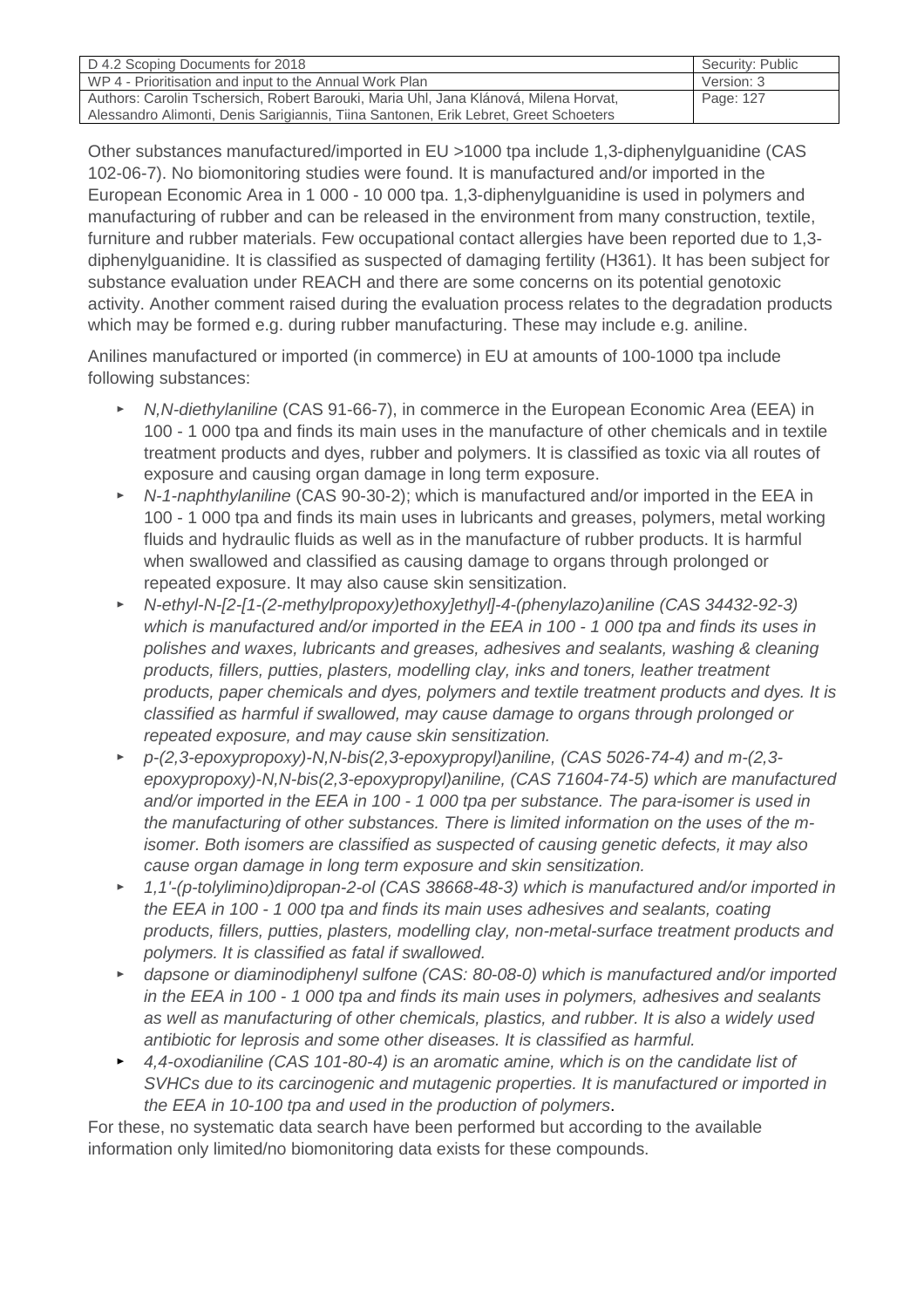| D 4.2 Scoping Documents for 2018                                                     | Security: Public |
|--------------------------------------------------------------------------------------|------------------|
| WP 4 - Prioritisation and input to the Annual Work Plan                              | Version: 3       |
| Authors: Carolin Tschersich, Robert Barouki, Maria Uhl, Jana Klánová, Milena Horvat, | Page: 128        |
| Alessandro Alimonti, Denis Sarigiannis, Tiina Santonen, Erik Lebret, Greet Schoeters |                  |

## **9.2. Categorisation of Substances**

C**category A** compounds: many studies were recently conducted. Data may be sufficient to provide an overall picture across Europe, interpretation of health risks is possible and we expect to answer important policy-related research questions within the first two years of the project. For **category B** substances: spatial gaps within Europe, have been identified. For **category C** substances: very little or no data or toxicological/health effect information is available.

#### **Table 15: Substances included in the substance group, listed according to availability of toxicology and human biomarker data, in category A, B, C substances (see above)**

| Cat.        | Abbrev./<br><b>Acronym</b> | <b>Systematic name</b>                                                                                               | <b>CAS No.</b>                        | <b>Regulation</b>                                                                          |
|-------------|----------------------------|----------------------------------------------------------------------------------------------------------------------|---------------------------------------|--------------------------------------------------------------------------------------------|
| A           | <b>MOCA</b>                | 2,2'-dichloro-4,4'-<br>methylenedianiline                                                                            | $101 - 14 - 4$                        | REACH: authorization                                                                       |
|             | <b>MDA</b>                 | 4,4'- Diaminodiphenylmethane                                                                                         | 101-77-9                              | REACH: authorization                                                                       |
|             | o-toluidine                | o-toluidine                                                                                                          | $95 - 53 - 4$                         | REACH: candidate for SVHC<br>substance                                                     |
|             | aniline                    | aniline                                                                                                              | 62-53-3                               | REACH: PACT-RMOA process<br>ongoing                                                        |
| В           | diisocyanates<br>(MDI/TDI) | methylene<br>diphenyldiisocyanate; toluene<br>diisocyanate                                                           | 101-68-8<br>584-84-9<br>$91 - 08 - 7$ | REACH, restriction proposal<br>under consideration                                         |
|             | paracetamol                | N-acetyl-4-aminophenol                                                                                               | 103-90-2                              | medicines regulations                                                                      |
|             | p-PDA                      | p-phenylenediamine                                                                                                   | 106-50-3                              | REACH: PACT-RMOA process<br>ongoing                                                        |
|             | p-toluidine                | p-toluidine                                                                                                          | 106-49-0                              | Registered under REACH, no<br>other current regulatory actions                             |
|             |                            | 1,3-diphenylguanidine                                                                                                | 102-06-7                              | Registered under REACH,<br>subject for substance evaluation<br>(CoRAP), decision available |
|             |                            | 4,4-oxodianiline                                                                                                     | 101-80-4                              | REACH, candidate for SVHC                                                                  |
|             |                            | N,N-diethylaniline                                                                                                   | $91 - 66 - 7$                         | registered under REACH                                                                     |
|             |                            | N-1-naphthylaniline                                                                                                  | $90 - 30 - 2$                         | registered under REACH                                                                     |
| $\mathbf C$ |                            | N-ethyl-N-[2-[1-(2-<br>methylpropoxy)ethoxy]ethyl]-4-<br>(phenylazo) aniline                                         | 34432-92-3                            | registered under REACH                                                                     |
|             |                            | p-(2,3-epoxypropoxy)-N,N-<br>bis(2,3-epoxypropyl)aniline<br>m-(2,3-epoxypropoxy)-N,N-<br>bis(2,3-epoxypropyl)aniline | 5026-74-4<br>71604-74-5               | registered under REACH                                                                     |
|             |                            | 1,1'-(p-tolylimino)dipropan-2-ol                                                                                     | 38668-48-3                            | registered under REACH                                                                     |
|             |                            | dapsone                                                                                                              | 80-08-0                               | registered under REACH                                                                     |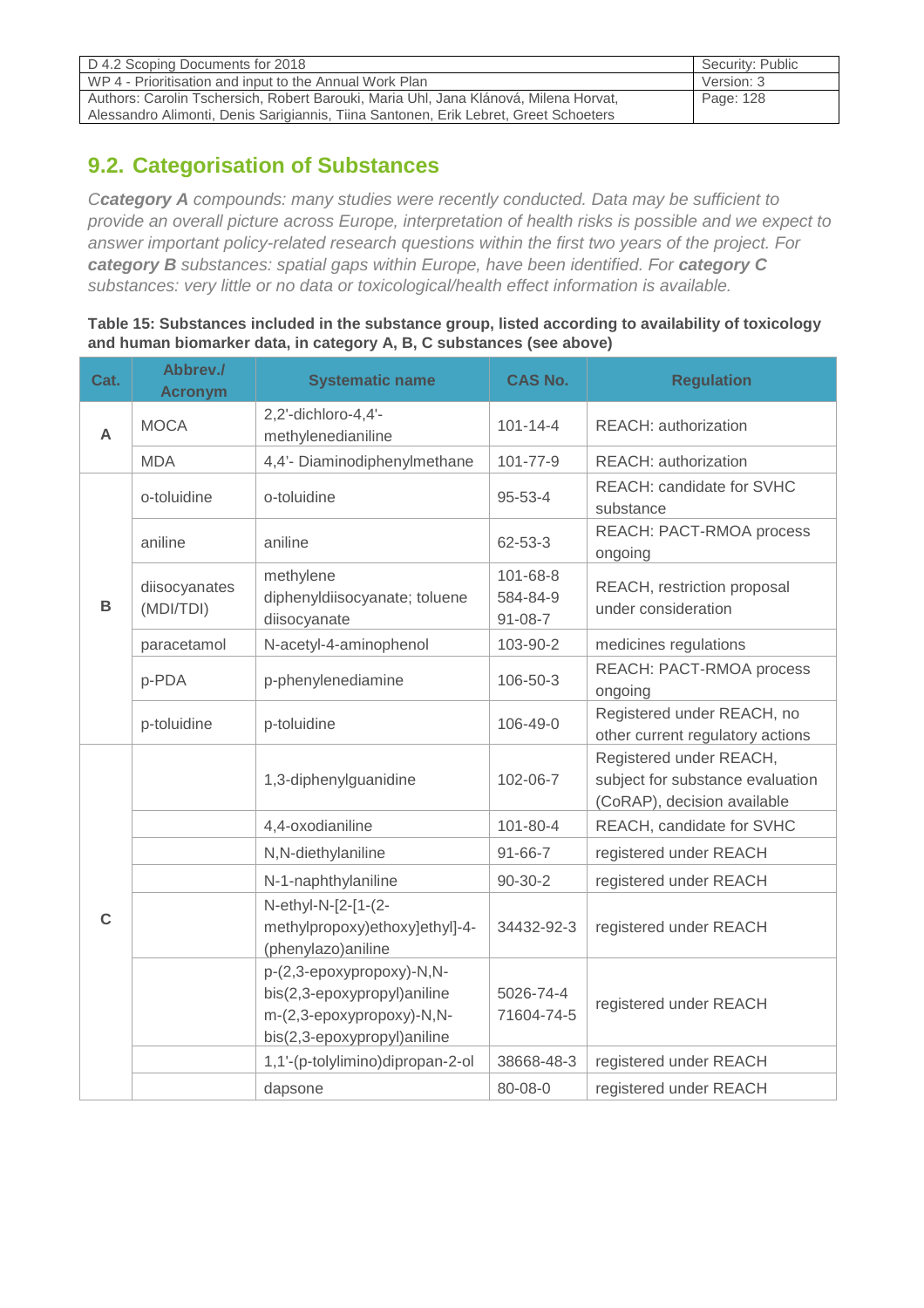| D 4.2 Scoping Documents for 2018                                                     | Security: Public |
|--------------------------------------------------------------------------------------|------------------|
| WP 4 - Prioritisation and input to the Annual Work Plan                              | Version: 3       |
| Authors: Carolin Tschersich, Robert Barouki, Maria Uhl, Jana Klánová, Milena Horvat, | Page: 129        |
| Alessandro Alimonti, Denis Sarigiannis, Tiina Santonen, Erik Lebret, Greet Schoeters |                  |

# **9.3. Objectives / Policy-related questions**

Policy-related questions defined for the priority group "Anilines" are as follows:

- 1. What is the current occupational exposure to aniline and MOCA in the EU?
- 2. What is the impact of REACH on levels of anilines? (Feed HBM data into risk assessments of anilines and MOCA)

## **9.4. Research activities to be undertaken**

As explained in this scoping document, "Anilines" is a large group of compounds. Therefore, it is suggested to focus on some priority compounds. These priorities are presented below. These have been selected largely on the basis of regulatory interests. Current information related to MOCA is considered sufficient and further research activities related to MOCA are not considered relevant.

| <b>Substance</b> | Available knowledge related to policy<br>question                                                                                                                                                                                                                                                                                                                                                                                                     | Knowledge gaps / Activities needed<br>to answer policy question                                                                                                                                                                                                                                                                                                  |
|------------------|-------------------------------------------------------------------------------------------------------------------------------------------------------------------------------------------------------------------------------------------------------------------------------------------------------------------------------------------------------------------------------------------------------------------------------------------------------|------------------------------------------------------------------------------------------------------------------------------------------------------------------------------------------------------------------------------------------------------------------------------------------------------------------------------------------------------------------|
| <b>MOCA</b>      | We have sufficient information on the<br>toxicity and occupational exposure to<br>MOCA. Validated biomonitoring methods<br>are available in EU and information for the<br>use of available biomarkers in occupational<br>risk assessment.                                                                                                                                                                                                             | No need for further research actions.                                                                                                                                                                                                                                                                                                                            |
| $4,4'$ -MDA      | We have sufficient information on the<br>toxicity and occupational exposure to 4,4'-<br>MDA in the industrial use of this substance.<br>Validated biomonitoring methods are<br>available in EU and information for the use<br>of available biomarkers in the risk<br>assessment of occupational MDA exposure.<br>However, exposure to MDA formed from<br>methylene diphenyl diisocyanate needs<br>further studies (see below, item<br>"diisocyanates" | No need for further research actions related<br>to the occupational exposure to 4,4'-MDA in<br>its industrial use. Exposure to MDA in the<br>use of methylene diphenyl diisocyanate<br>(MDI), see below, item "diisocyanates"                                                                                                                                    |
| aniline          | Methods for the biomonitoring of aniline<br>exist. Toxicity has been evaluated. Some<br>biomonitoring data available among general<br>population and workers, however, gaps<br>exists. EU risk assessment concludes<br>concern for workers, general population and<br>consumers.                                                                                                                                                                      | Risk assessment based on the available<br>biomonitoring data for both workers and<br>general population. Identification of the best<br>biomarker for occupational and general<br>population studies, paracetamol intake as<br>confounder in the biomonitoring of aniline.<br>Setting of reference and health based<br>values. Bridging gaps related to exposure. |

#### **Table 16: Listing of research activities to be carried out to answer the policy questions**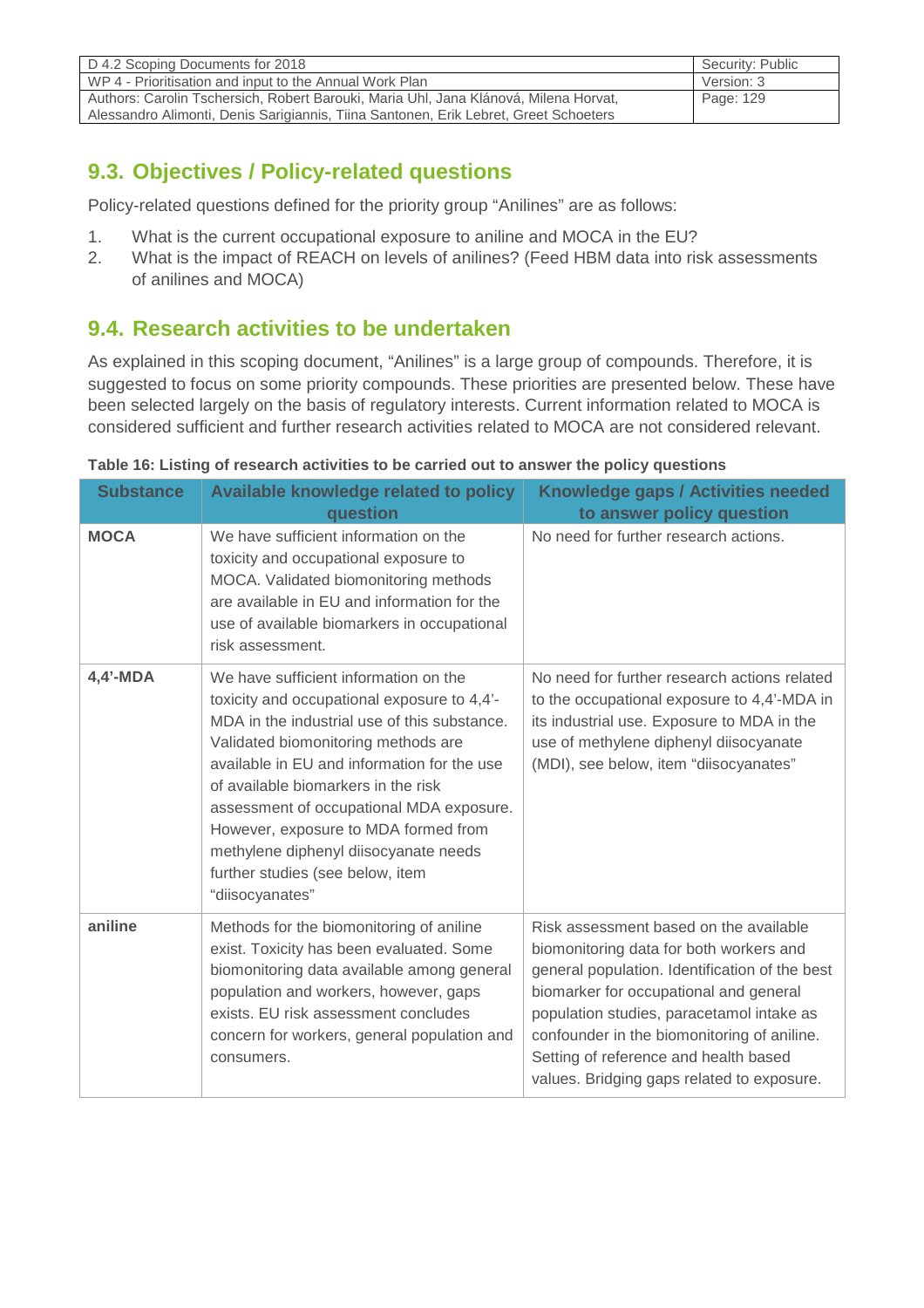| D 4.2 Scoping Documents for 2018                                                     | Security: Public |
|--------------------------------------------------------------------------------------|------------------|
| WP 4 - Prioritisation and input to the Annual Work Plan                              | Version: 3       |
| Authors: Carolin Tschersich, Robert Barouki, Maria Uhl, Jana Klánová, Milena Horvat, | Page: 130        |
| Alessandro Alimonti, Denis Sarigiannis, Tiina Santonen, Erik Lebret, Greet Schoeters |                  |

| <b>Substance</b>       | <b>Available knowledge related to policy</b><br>question                                                                                                                                                                                                           | Knowledge gaps / Activities needed<br>to answer policy question                                                                                                                                                                                                                                                                                                                                 |
|------------------------|--------------------------------------------------------------------------------------------------------------------------------------------------------------------------------------------------------------------------------------------------------------------|-------------------------------------------------------------------------------------------------------------------------------------------------------------------------------------------------------------------------------------------------------------------------------------------------------------------------------------------------------------------------------------------------|
| o-toluidine            | Methods for the biomonitoring exist. Toxicity<br>have been evaluated. Limited biomonitoring<br>data among general population and<br>workers.                                                                                                                       | Bridging gaps related to the exposure of<br>workers and general population. Risk<br>assessment based on biomonitoring data.<br>Setting of reference and health based<br>values.                                                                                                                                                                                                                 |
| p-toluidine            | Methods for the biomonitoring exists.<br>Toxicity have been evaluated. Only very<br>limited biomonitoring data among general<br>population and workers.                                                                                                            | Bridging gaps related to the exposure of<br>workers and general population. Risk<br>assessment based on biomonitoring data.<br>Setting of reference and health based<br>values                                                                                                                                                                                                                  |
| diisocyanates          | Important causes of occupational asthma.<br>Biomonitoring methods available but since<br>asthma may occur at very low exposures,<br>sensitivity of the methods should be high.<br>Some occupational biomonitoring studies<br>are available demonstrating exposure. | If/when restriction is going to become in<br>force, there is a need to follow its<br>effectiveness. Appropriateness/sensitivity of<br>methods to detect low level exposures, still<br>relevant for sensitization. This may need<br>further development. Characterization of the<br>all relevant exposure routes. Risk<br>assessment and setting of limit values<br>based on biomonitoring data. |
| paracetamol            | There are general population biomonitoring<br>data on paracetamol exposure available<br>mainly from Denmark.                                                                                                                                                       | What is the general population exposure to<br>paracetamol? Sources of the paracetamol<br>exposure of general population.<br>Paracetamol intake as a confounder in the<br>biomonitoring of aniline. Identification of<br>high exposures and risk assessment of<br>exposure.                                                                                                                      |
| p-PPD                  | There are publications on the development<br>of a method to measure exposure to p-PPD<br>and testing of this method in hairdressers.                                                                                                                               | What is the exposure of general population<br>and specific occupational groups, e.g.<br>hairdressers to p-PPD, which is a common<br>constituent of cosmetics and e.g. hair dyes.                                                                                                                                                                                                                |
| anilines in<br>general | Different aniline compounds can exist in<br>various products or be formed as<br>degradation of other products. Exposure<br>may occur e.g. due to the pigment used in<br>various products like hair dyes.                                                           | Screening of aniline exposure of general<br>public and workers (including professionals<br>like hairdressers), identification of<br>compounds and sources of exposure.<br>Identification of new biomarkers for anilines.                                                                                                                                                                        |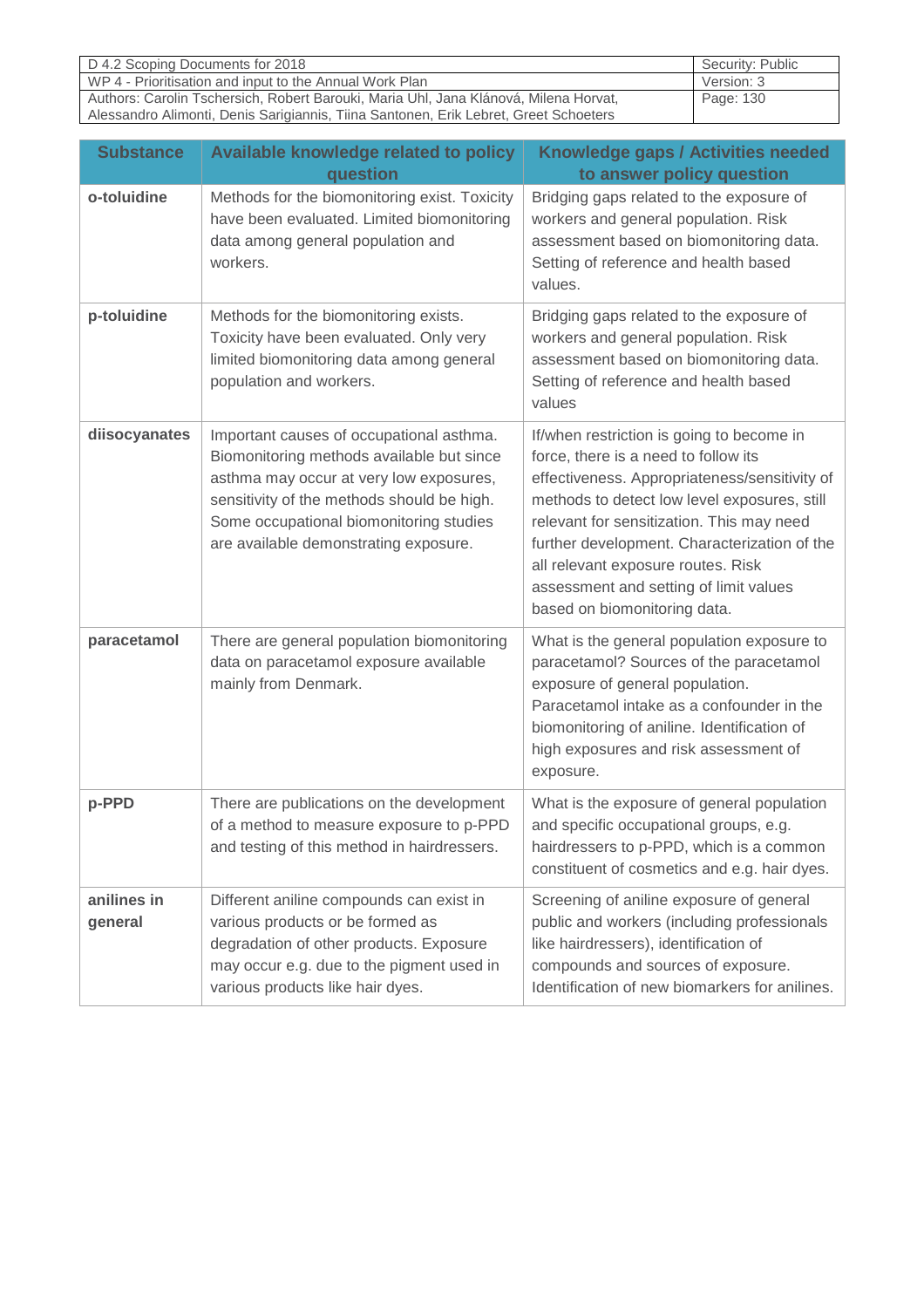| D 4.2 Scoping Documents for 2018                                                     | Security: Public |
|--------------------------------------------------------------------------------------|------------------|
| WP 4 - Prioritisation and input to the Annual Work Plan                              | Version: 3       |
| Authors: Carolin Tschersich, Robert Barouki, Maria Uhl, Jana Klánová, Milena Horvat, | Page: 131        |
| Alessandro Alimonti, Denis Sarigiannis, Tiina Santonen, Erik Lebret, Greet Schoeters |                  |

## **9.5. References**

- 1. Cherrie JW, Gorman Ng M, Shafrir A and Van Tongeren M, Mistry R, Sobey M, Corden C, Rushton L, Hutchings S (2011a) Health, socio-economic and environmental aspects of possible amendments to the EU Directive on the protection of workers from the risks related to exposure to carcinogens and mutagens at work. o-Toluidine. IOM research project: P937/19, May 2011.
- 2. ECHA (2015a) Application for authorisation: establishing a reference dose response relationship for carcinogenicity of MOCA. RAC/32/2015/11 rev 1 https://echa.europa.eu/documents/10162/13641/dose-response-carc-moca\_en.pdf
- 3. ECHA (2015b) Application for authorisation: establishing a reference dose response relationship for carcinogenicity of technical MDA. RAC/32/2015/10 rev 1
- 4. ECHA (2016a) Application for authorization by REACHLaw Ltd in its legal capacity as Only Representative of Suzhou Xiangyuan Special Fine Chemical Co., Ltd for Industrial use of MOCA as a curing agent/chain extender in cast polyurethane elastomer production. https://echa.europa.eu/addressing-chemicals-of-concern/authorisation/applications-for-authorisationprevious-consultations?diss=true&search\_criteria\_ecnumber=202-918- 9&search\_criteria\_casnumber=101-14-4&search\_criteria\_name=4%2C4%27-methylenebis%5B2 chloroaniline%5D
- 5. ECHA (2017a) Committee for Risk Assessment (RAC) Committee for Socio-economic Analysis (SEAC) Opinion on an Application for Authorisation for Formulation of an epoxy resin hardener containing technical MDA. 15.3.2017. https://echa.europa.eu/documents/10162/54b6068f-f34e-182edae5-47fb5fb05987
- 6. ECHA (2017b) Committee for Risk Assessment (RAC) Committee for Socio-economic Analysis (SEAC) Opinion on an Application for Authorisation for Industrial use of an epoxy resin hardener containing technical MDA aimed at immobilising spent ion exchange resins in a high containment matrix. 15.3.2017. https://echa.europa.eu/documents/10162/54b6068f-f34e-182e-dae5-47fb5fb05987
- 7. ECHA (2016b) Annex XV restriction report. proposal for restriction. Diisocyanates. v. 2.0. 6.10.2016. https://echa.europa.eu/documents/10162/f210a2bf-bc8f-4a1c-b532-8a8fe3682321
- 8. Graungaard AH, Siersma V, Lykke K, Ertmann RK, Knudsen LE, Mäkelä M (2016):Maternal pain influences her evaluation of recurrent pain in 6-11 years old healthy children. Acta Paediatr. 105:183- 90
- 9. Jensen JF, Gottschau M, Siersma VD, Graungaard AH, Holstein BE, Knudsen LE. Association of maternal self-medication and over-the-counter analgesics for children. Pediatrics. 2014;133(2):e291-8.
- 10. Johansson GM, Jönsson BA, Axmon A, Lindh CH, Lind ML, Gustavsson M, Broberg K, Boman A, Meding B, Lidén C, Albin M (2015) Exposure of hairdressers to ortho- and meta-toluidine in hair dyes. Occup Environ Med 72(1):57-63
- 11. Modick H, Weiss T, Dierkes G, Brüning T, Koch HM (2014) Ubiquitous presence of paracetamol in human urine: sources and implications. 4;147(4):R105-17. doi: 10.1530/REP-13-0527.
- 12. Mortensen, S. K., Trier, X. T., Foverskov, A., & Petersen, J. H. (2005). Specific determination of 20 primary aromatic amines in aqueous food simulants by liquid chromatography-electrospray ionizationtandem mass spectrometry. Journal of Chromatography A, 1091(1-2), 40–50. http://doi.org/10.1016/j.chroma.2005.07.026
- 13. Nielsen JKS, Modick H, Mørck TA, Jensen JF, Nielsen F, Koch HM, Knudsen LE. N-acetyl-4 aminophenol (paracetamol) in urine samples of 6-11-year-old Danish school children and their mothers Int J Hyg Environ Health. 2015;218(1):28-33.
- 14. SCCP (2007) Scientific Committee on Consumer Products opinion on Toluene-2,5-diamine. COLIPA no A5. Available at: https://ec.europa.eu/health/ph\_risk/committees/04\_sccp/docs/sccp\_o\_108.pdf .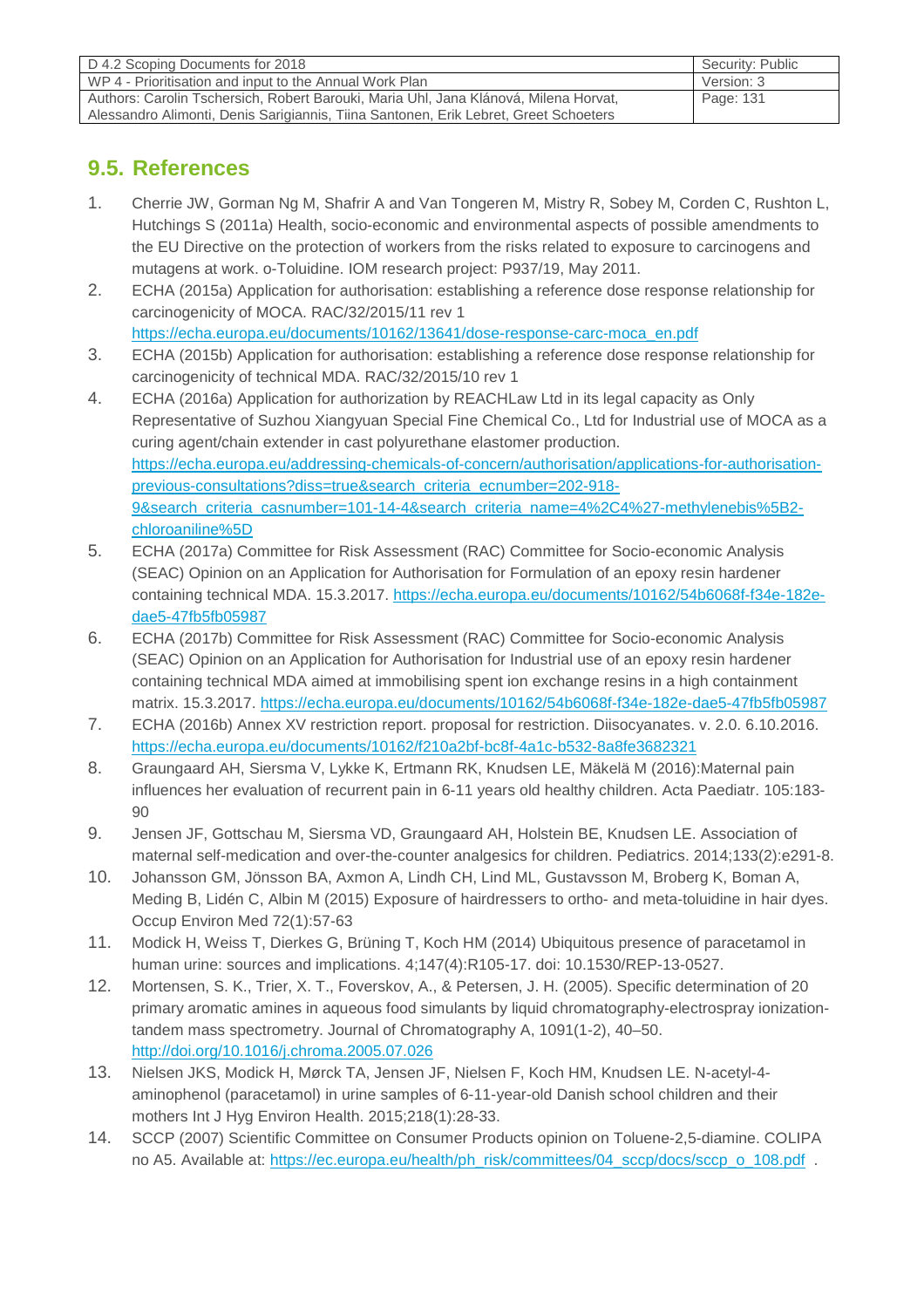| D 4.2 Scoping Documents for 2018                                                     | Security: Public |
|--------------------------------------------------------------------------------------|------------------|
| WP 4 - Prioritisation and input to the Annual Work Plan                              | Version: 3       |
| Authors: Carolin Tschersich, Robert Barouki, Maria Uhl, Jana Klánová, Milena Horvat, | Page: 132        |
| Alessandro Alimonti, Denis Sarigiannis, Tiina Santonen, Erik Lebret, Greet Schoeters |                  |

- 15. SCOEL (2013) SCOEL (2010/2013) Recommendation from the Scientific Committee on Occupational Exposure Limits for 4,4'-Methylene-bis-(2-chloroaniline) [MOCA]. SCOEL/SUM/174 June 2010/Annex March 2013. Available at: ec.europa.eu/social/BlobServlet?docId=6929&langId=en
- 16. SCOEL (2017) Recommendation 301 from the Scientific Committee on Occupational Exposure Limits for o-toluidine. Available at: https://circabc.europa.eu/sd/a/56b96bab-4963-4cd4-b975- 4773743427f0/REC-301%20o-Toluidine%252c%202-methylaniline.pdf
- 17. Trier, X., Okholm, B., Foverskov, a, Binderup, M.-L., & Petersen, J. H. (2010). Primary aromatic amines (PAAs) in black nylon and other food-contact materials, 2004-2009. Food Additives & Contaminants. Part A, Chemistry, Analysis, Control, Exposure & Risk Assessment, 27(9), 1325–1335. http://doi.org/10.1080/19440049.2010.487500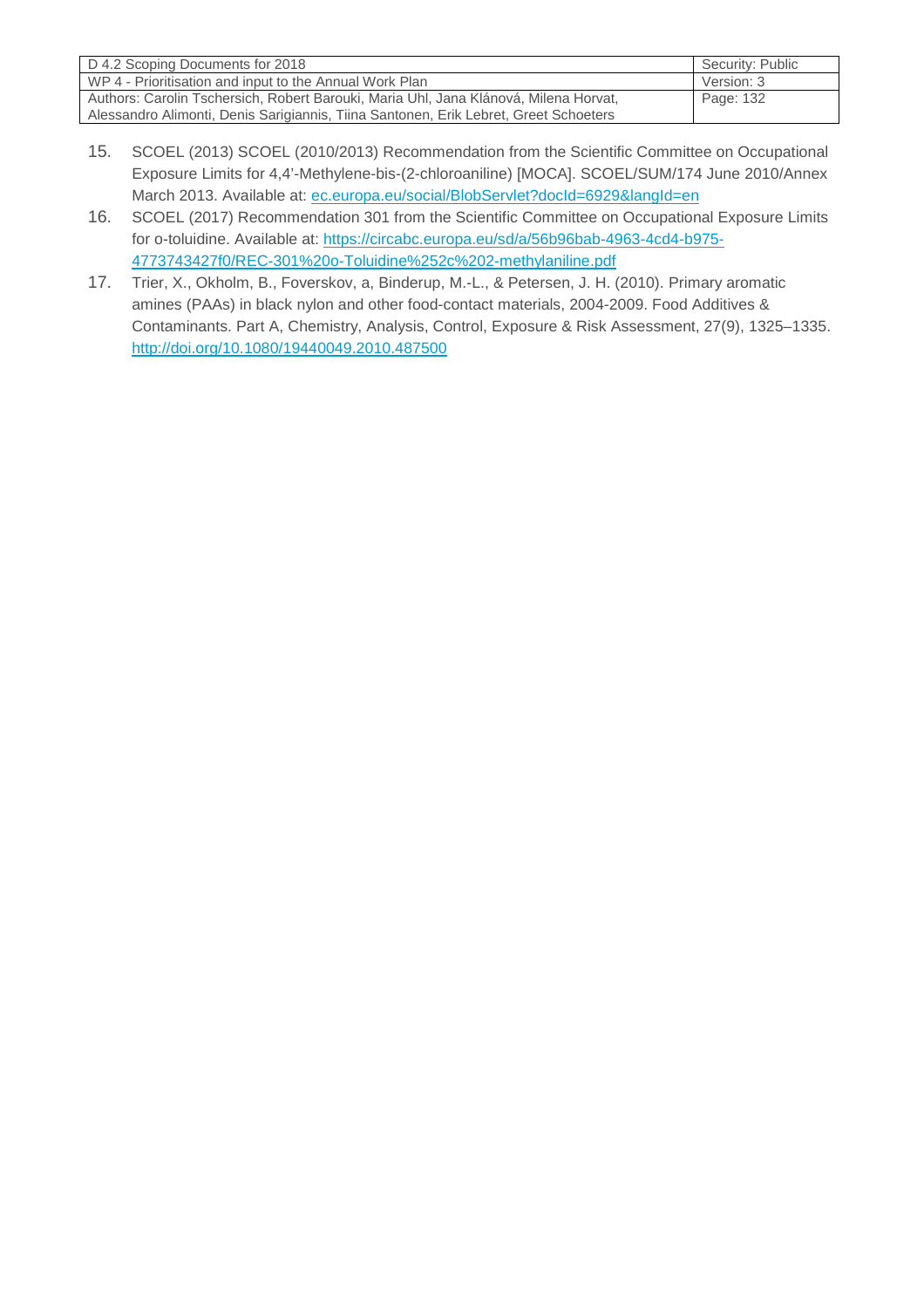| D 4.2 Scoping Documents for 2018                                                     | Security: Public |
|--------------------------------------------------------------------------------------|------------------|
| WP 4 - Prioritisation and input to the Annual Work Plan                              | Version: 3       |
| Authors: Carolin Tschersich, Robert Barouki, Maria Uhl, Jana Klánová, Milena Horvat, | Page: 133        |
| Alessandro Alimonti, Denis Sarigiannis, Tiina Santonen, Erik Lebret, Greet Schoeters |                  |

# **10. Prioritised substance group: Mixtures**

| Responsible author Erik Lebret |      |
|--------------------------------|------|
| Short name of<br>institution   | RIVM |

E-mail erik.lebret@rivm.nl Phone +31-30-2744194

Co-authors

# **10.1. Background Information**

The phenomenon of mixtures (in the context of HBM) refers to the common occurrence of chemical xenobiotic substances in the body. There is no broadly accepted operational definition of mixtures. In principle, every single substance, once it enters the body, will exhibit its health effects in interaction with a person's genetic makeup and acquired characteristics, and in concert with all other (xenobiotic) substances from previous and simultaneous exposures. These combined and/or simultaneous may come involuntarily or voluntary through different exposures routes from ambient environments, indoor and occupational environments, food, food additives, consumer products, medication, (medical or voluntary) implants, recreational drugs, performance enhancing drugs and food supplements, tattoo ink, etcetera. These mixtures thus form a challenge to (experimental and observational) science, to scientific assessment of risks and to regulation of substances and general risk management policies. The EHBMI project addresses how HBM can contribute to both the science and policy/regulation of dealing with the phenomenon of mixtures. Within the HBM4EU project, the focus for chemical mixtures will be on chemicals with exposure routes through the environment, food, occupation and/or consumer products.

The proposed activities on mixtures in HBM4EU were developed by a working group of experts from the Member States (c.f. Wiki). This comprised a first inventory in MS of available data, a preliminary inventory of policy needs in EC institutions combined with a preliminary inventory of specific policy needs in member states, a discussion at the Workshop HBM4EU Proposal Development (16-17<sup>th</sup> of November 2015, Utrecht), a EEA Workshop Activities on Mixtures under the European Human Biomonitoring Initiative  $(11<sup>th</sup>$  February 2016). In the latter, experts and policy makers jointly outlined the challenges that mixtures pose to science and policymaking. The proposed activities on mixtures in HBM4EU were further developed through e-mail exchanges, with periodic presentations to the HBM4EU Steering Group Meetings.

### **10.1.1. Hazardous properties**

Since a wide range of chemical substances comprise the mixture of chemical substances in the body, and metabolites thereof, all classes of hazardous properties are potentially involved. This poses the challenge to identify where antagonism, addition or synergies in effects come into play, based on modes of action.

Dealing with mixtures in research poses specific challenges e.g. (Kortenkamp 2007, Slama 2015). In toxicological research working mechanisms, mode of action and adverse outcome pathways can be studied in details, but typically only a few permutations of possible mixtures can be assessed. This does not do justice to the wide array of substance to what populations are exposed to.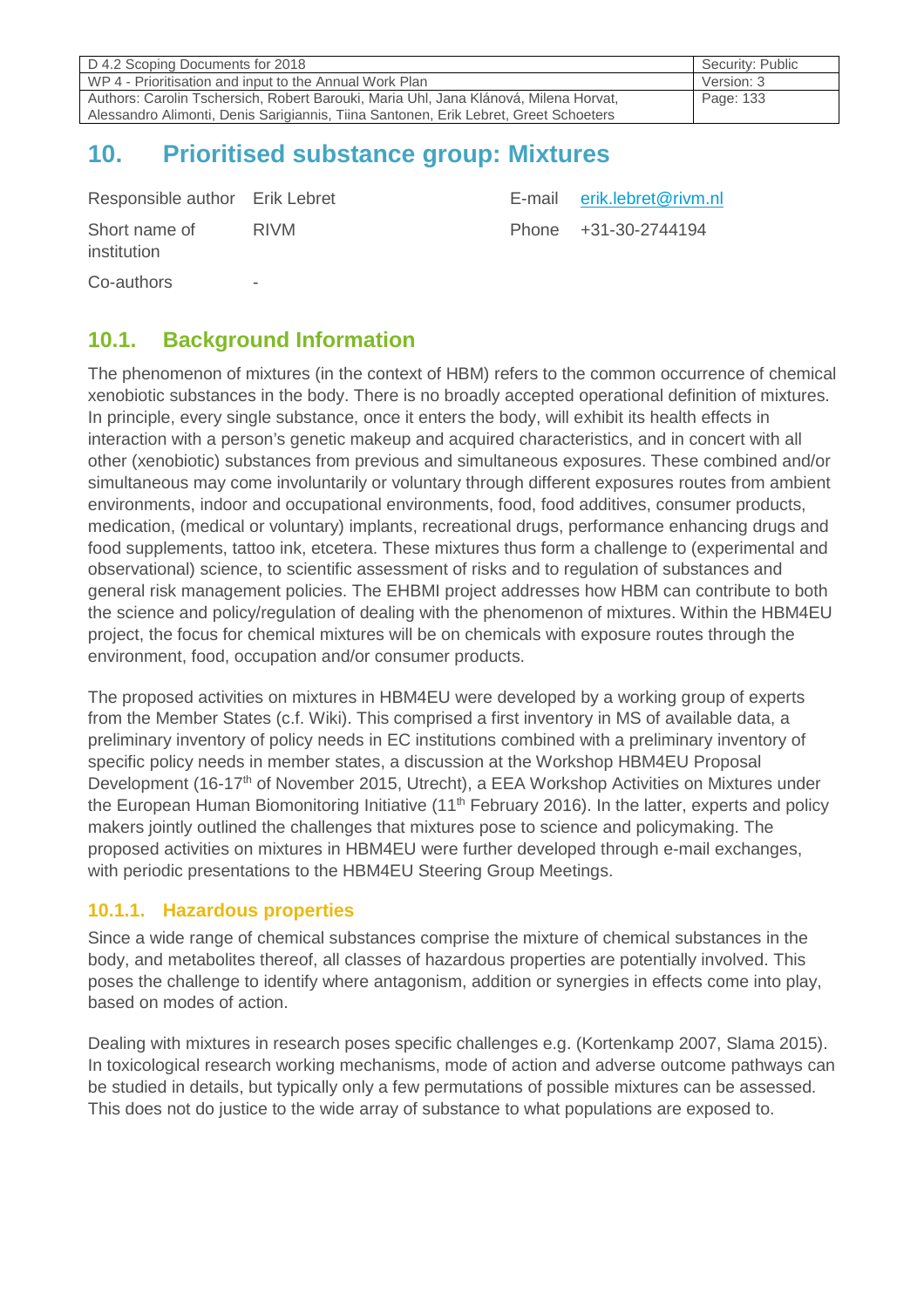| D 4.2 Scoping Documents for 2018                                                     | Security: Public |
|--------------------------------------------------------------------------------------|------------------|
| WP 4 - Prioritisation and input to the Annual Work Plan                              | Version: 3       |
| Authors: Carolin Tschersich, Robert Barouki, Maria Uhl, Jana Klánová, Milena Horvat, | Page: 134        |
| Alessandro Alimonti, Denis Sarigiannis, Tiina Santonen, Erik Lebret, Greet Schoeters |                  |

On the other hand, observational studies in humans may capture these multiple substance, but often fall short in characterizing the dynamics of exposure and ADME characteristics (absorption, distribution, metabolism, and excretion) and typically cannot document mechanisms and causality. Developments in modern techniques such as in sensor technologies, and in epigenomics, transcriptomics, metabolomics, as well as development in biostatistics now allow more in depth research of multiple exposures, body burdens and their effects in humans e.g. (Woodruff 2011, Lenters 2015, Agier 2016). To optimally benefit from these developments new forms of cooperation between traditionally separated research communities and projects need to be build. HBM4EU provides an excellent opportunity and platform to build such alliances.

### **10.1.2. Exposure characteristics**

A central problem in the discussion on mixtures is the virtual absence of adequate exposure data. In many HBM projects, as well as in cohort studies and biobank studies, multiple (groups) of pollutants have been studied; yet the reporting is typically restricted to distributions and central tendency measures of single compounds or groups of compounds. The groups are often clustered on:

- ▸ chemical families, e.g. phthalates, bisphenols, dioxins, PCB's, PAH's, VOC's
- ▸ exposure routes, e.g. food, household dust
- ▸ type application such as plasticisers, flame retardants, pesticides
- supposed working mechanisms e.g. endocrine disruptors, carcinogens, neurotoxins.

In few cases, the distribution of a measure/indicator of cumulative body burdens in individuals is reported. If so, this only summarizes body burdens within the clusters mentioned above and hardly ever overarching indicators are used and reported. Thus, it is largely unknown whether specific profiles of high exposures exist, i.e. individuals high in PCB's are also in pesticides, flame retardants or poly fluorinates compounds or mycotoxins. Meaningful indicators to capture such profiles need to be developed for mixtures in the wider meaning of the word. With such aggregated mixture indicators exposure profiles of concern and potential hotspots or risk groups can then be identified in existing data and in new studies. Therefore, also existing data merit re-evaluation from a mixture perspective.

### **10.1.3. Policy relevance**

Dealing with mixtures poses substantial regulatory challenges, with numerous pertinent EU and national regulations.

In the European Directive 396/2005 EFSA was appointed to be responsible for establishing the methodology for risk assessment of mixtures. It states among other things "... It is also important to carry out further work to develop a methodology to take into account cumulative and synergistic effects. In view of human exposure to combinations of active substances and their cumulative and possible aggregate and synergistic effects on human health, MRLs should be set after consultation of the European Food Safety Authority….". Since 2005 EFSA has published 4 Opinions and 1 Guidance on how to perform risk assessment for pesticide mixtures. The full methodology was discussed during an EFSA info session organized to discuss the methodology with the stakeholders<sup>15</sup>. Also JRC has published several reports on assessment of mixtures, that advocate a new test strategy to define the relevant mixtures<sup>16</sup>. EFSA takes pesticides as a concrete point of departure to develop strategies for dealing with mixtures.

 $\overline{a}$ <sup>15</sup> http://www.efsa.europa.eu/en/events/event/140211

<sup>16</sup> http://publications.jrc.ec.europa.eu/repository/handle/JRC97522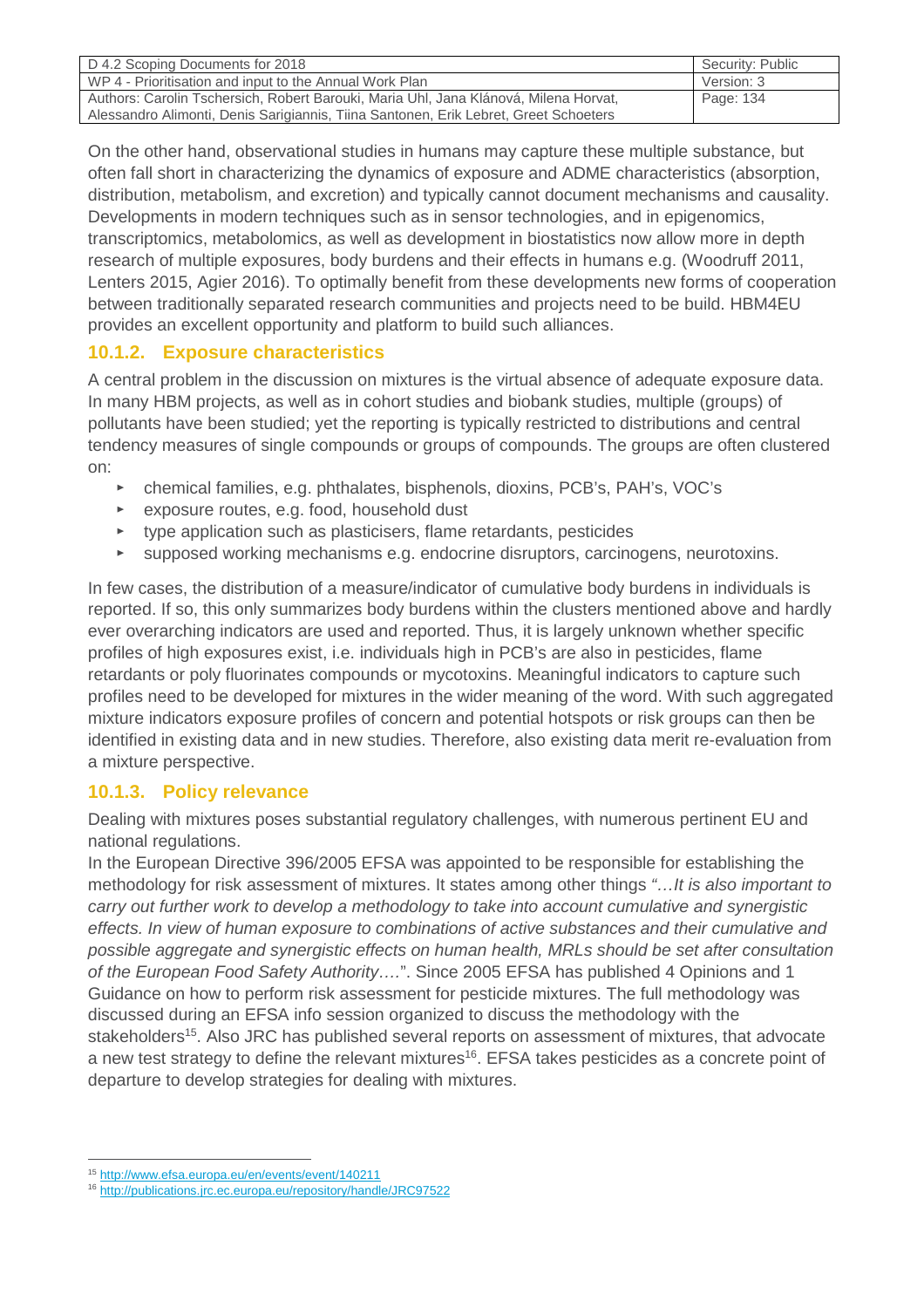| D 4.2 Scoping Documents for 2018                                                     | Security: Public |
|--------------------------------------------------------------------------------------|------------------|
| WP 4 - Prioritisation and input to the Annual Work Plan                              | Version: 3       |
| Authors: Carolin Tschersich, Robert Barouki, Maria Uhl, Jana Klánová, Milena Horvat, | Page: 135        |
| Alessandro Alimonti, Denis Sarigiannis, Tiina Santonen, Erik Lebret, Greet Schoeters |                  |

Such strategies, once developed, will then be generalized to other forms of mixtures. Central in this approach is the grouping of substances into CAG's, cumulative assessment groups of substance with a common mode of actions. Such CAG's are developed on the basis of adverse outcomes by organ system, e.g. liver.

Several Member States (MS) also have issues reports and opinions on dealing with mixtures. For instance in the Netherlands, avoidance of cumulative exposures (of all environmental agents, not just substances) is one of the corner stones of modern environmental policy<sup>17</sup>. In France, the new health law (currently under consideration) indicates that the identification of risks health should be done relying on the Exposome concept, integrating the effects of exposures to all non-genetic factors.

While there is a clear information need articulated from the side of policy makers, there is less insight in the possible action perspectives for policy makers and stakeholders in dealing with mixtures. Moreover, it is difficult to assess "value of information" for HBM data on mixtures: at what point would additional information on HBM and exposure to mixtures (based on HBM data, or the combined knowledge base) lead to other decisions and other/further policy actions? Should exposure to all substances in the mixtures be reduced, or the one with the highest impact on adverse health outcomes, the one with easy and safe alternatives/replacements, or the ones with the least costs to reduce, or should the cost-benefit ratio of each source/exposure route be taken into account. One can imagine that the cost-benefit ratio to reduce BPA exposure for babies, children, shop personnel, or in medical (emergency) equipment, may vary substantially. Moreover, when mode of action (MoA) and adverse outcome pathways (AOP) are taken as point of departure to assess acceptability of the combined health impacts of exposure to mixtures, there may well be a need to compare across substances emerging from different types of applications, e.g. flame retardants, pesticides, plasticizers, and food additives/contaminants. For HBM data on mixtures to be meaningful for policy development, it is necessary get further insight in and articulation of the expectations and primary policy needs already in the design phase of the research.

Based on, among other things, the above, the challenge from the Policy Board laid out for HBM4EU activities reads "We encourage the consortium to start addressing identification of chemical mixtures to which humans are exposed and develop concrete activities, across all three pillars, which would be carried out in the second half of the project. The pre-defined mixtures of substances having common mode of action could frame the initial perspective on this topic.".

## **10.2. Categorisation of Substances**

Mixtures as a group fall into category C (Very little or no human biomonitoring data and/or information on toxicological/health effects or external exposure is available). While single chemicals, or even chemical family groups such as PCB's may warrant a category A or B classification, the essence of the mixture issue is the many unknowns about joint and cumulative exposure, combined mode of actions and overall adverse outcomes and health risks and impacts. Data coming available under category D and E would ultimately also fall under the Mixture umbrella.

 $\overline{a}$ <sup>17</sup> Ministry of Infrastructure and the Environment (2014). Explicitly dealing with safety' (in Dutch) Bewust Omgaan met Veiligheid. Rode Draden; Een proeve van een IenM-breed afwegingskader veiligheid. 's Gravenhagen, Ministry of Infrastructure and the Environment.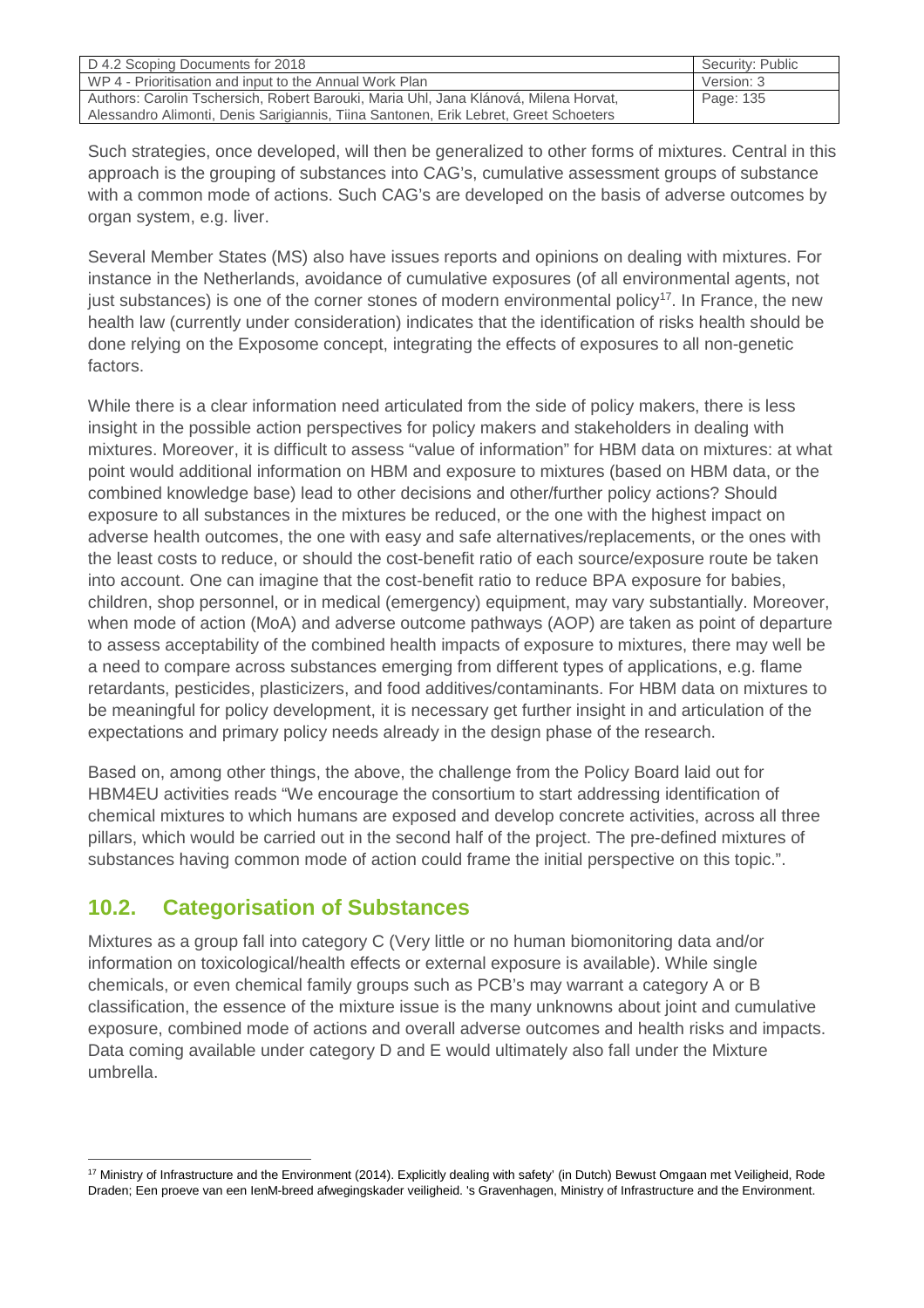| D 4.2 Scoping Documents for 2018                                                     | Security: Public |
|--------------------------------------------------------------------------------------|------------------|
| WP 4 - Prioritisation and input to the Annual Work Plan                              | Version: 3       |
| Authors: Carolin Tschersich, Robert Barouki, Maria Uhl, Jana Klánová, Milena Horvat, | Page: 136        |
| Alessandro Alimonti, Denis Sarigiannis, Tiina Santonen, Erik Lebret, Greet Schoeters |                  |

# **10.3. Objectives / Policy-related questions**

The overarching objective of the mixture activities in HBM4EU is to improve the efficacy of HBM to inform science, policy/regulatory actions and societal debate with respect to dealing with mixtures.

Some underlying questions include:

- ▸ What is the information need of regulatory bodies and stakeholders?
- ▸ What are common HBM mixture patterns in the European population?
- ▸ Can we identify hotspots or risk groups with high mixture exposures?
- ▸ Which sources & pathways contribute most to HBM mixture values?
- ▸ Which effect markers can we use to assess health risks of mixtures?
- ▸ What action perspectives are available to reduce mixture levels?

The more specific objectives are:

- ▸ Develop summary indicators to describe the exposure and body burdens of mixtures with an emphasis on defining priority mixtures and drivers of mixture toxicity
- ▸ Re-evaluate existing HBM mixture data to identify real-life exposure patterns to mixtures
- ▸ Collect new HBM mixture data in selected European countries
- ▸ Further develop and apply practical approaches to assess the potential health risks and impacts of mixtures
- ▸ Inform policy makers, stakeholders and the public at large about mixture exposures, possible health risks and action perspectives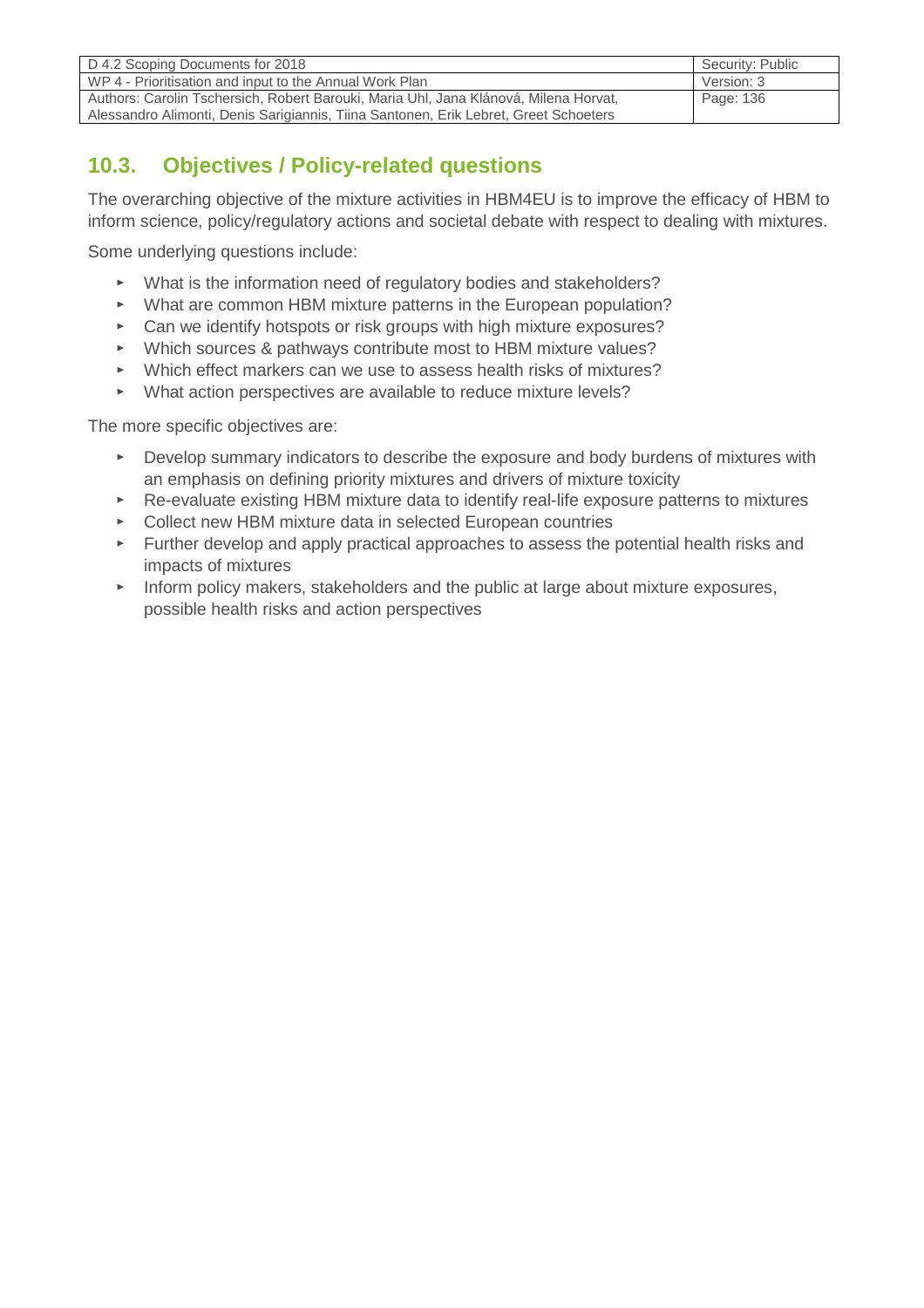| D 4.2 Scoping Documents for 2018                                                     | Security: Public |
|--------------------------------------------------------------------------------------|------------------|
| WP 4 - Prioritisation and input to the Annual Work Plan                              | Version: 3       |
| Authors: Carolin Tschersich, Robert Barouki, Maria Uhl, Jana Klánová, Milena Horvat, | Page: 137        |
| Alessandro Alimonti, Denis Sarigiannis, Tiina Santonen, Erik Lebret, Greet Schoeters |                  |

# **10.4. Research activities to be undertaken**

#### **Table 17: Listing of research activities to be carried out to answer the policy questions summed up in 8.3**

| <b>Substance</b> | <b>Available knowledge related to policy</b><br>question                | Knowledge gaps / Activities needed<br>to answer policy question                                                                                                                                                                                                                                                                                                                                                                                                                                                                                                               |
|------------------|-------------------------------------------------------------------------|-------------------------------------------------------------------------------------------------------------------------------------------------------------------------------------------------------------------------------------------------------------------------------------------------------------------------------------------------------------------------------------------------------------------------------------------------------------------------------------------------------------------------------------------------------------------------------|
| All              | What is the information need of regulatory<br>bodies and stakeholders?  | In 2017 preparations started for develop<br>exchange of information and establish<br>cooperation amongst Horizon2020 funded<br>projects on mixtures. To this end, a<br>workshop will be organised mid-2018.<br>HBM4EU will taken part in this effort                                                                                                                                                                                                                                                                                                                          |
| All              | What are common HBM mixture patterns in<br>the European population?     | In WP15, task 15.1 We will develop<br>summary indicators to describe the<br>exposure and body burdens of mixtures<br>with an emphasis on defining priority<br>mixtures and drivers of mixture toxicity. With<br>these indicators we will re-evaluate existing<br>HBM mixture data to identify real-life<br>exposure patterns to mixtures. In addition to<br>data-driven approaches, we will aggregate<br>HBM mixture data based on MoA/AOP into<br>cumulative assessment groups as an<br>approach tested by EFSA on pesticides.<br>In WP15, task 15.1 we will collect new HBM |
| All              | Can we identify hotspots or risk groups with<br>high mixture exposures? | mixture data in selected European countries<br>In WP15, task 15.1 and 15.2 will analyse<br>existing and newly generated HBM mixture<br>data to identify possible hotspots and risk<br>groups                                                                                                                                                                                                                                                                                                                                                                                  |
| All              | Which sources & pathways contribute most<br>to HBM mixture values?      | In WP15, in concert with WP12 we will<br>address source attribution to observed HBM<br>mixture data                                                                                                                                                                                                                                                                                                                                                                                                                                                                           |
| All              | Which effect markers can we use to assess<br>health risks of mixtures?  | In WP15, task 15.3, we will in concert with<br>WP14 address possible effect markers for<br>mixtures                                                                                                                                                                                                                                                                                                                                                                                                                                                                           |
| All              | What action perspectives are available to<br>reduce mixture levels?     | In WP15, together with WP5, we will<br>evaluate possible action perspectives                                                                                                                                                                                                                                                                                                                                                                                                                                                                                                  |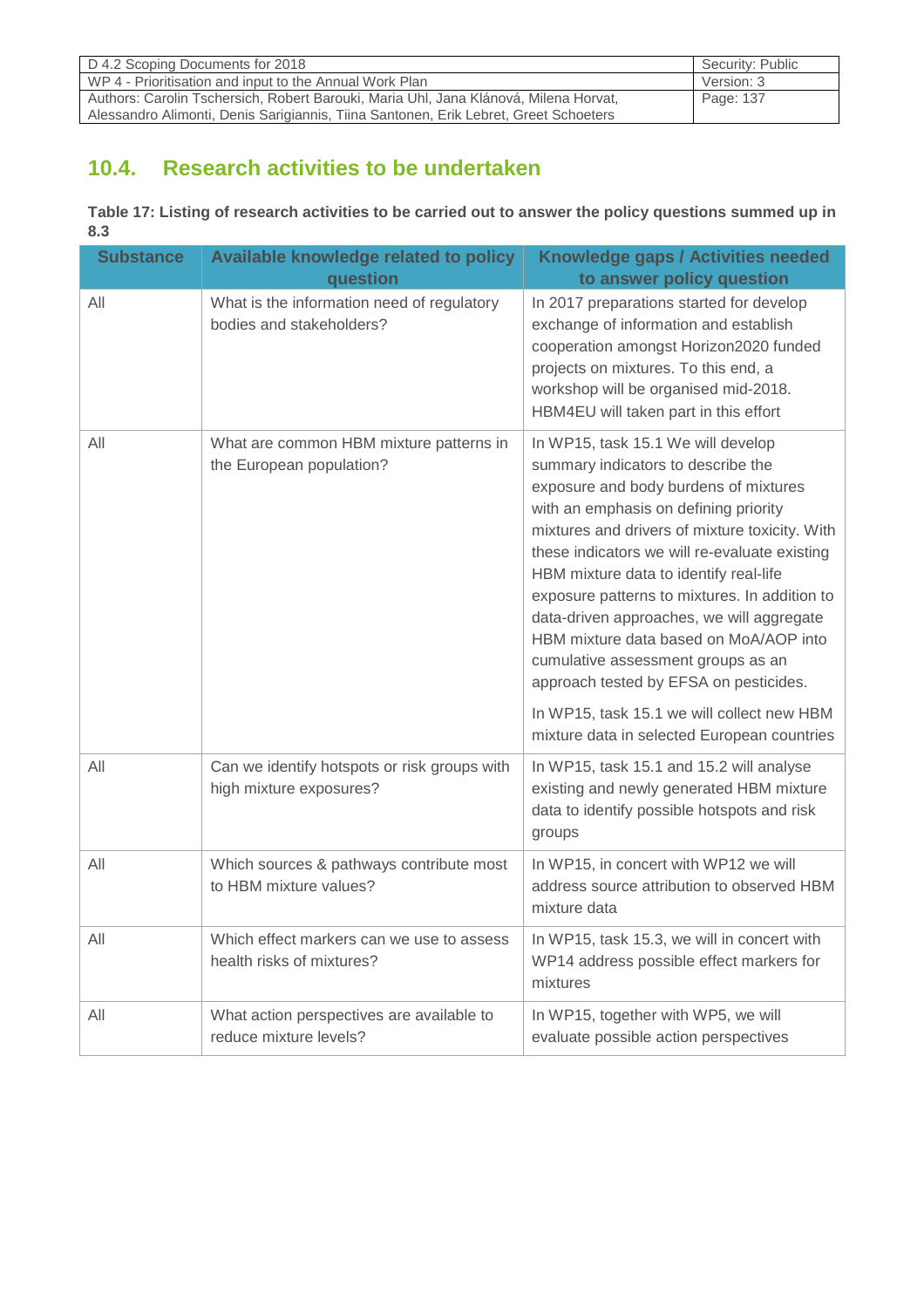| D 4.2 Scoping Documents for 2018                                                     | Security: Public |
|--------------------------------------------------------------------------------------|------------------|
| WP 4 - Prioritisation and input to the Annual Work Plan                              | Version: 3       |
| Authors: Carolin Tschersich, Robert Barouki, Maria Uhl, Jana Klánová, Milena Horvat, | Page: 138        |
| Alessandro Alimonti, Denis Sarigiannis, Tiina Santonen, Erik Lebret, Greet Schoeters |                  |

## **10.5. References**

- 1. Agier, L. P., L.; Chadeau-Hyam, M.; Basagaña, X.; Giorgis-Allemand, L.; Siroux, V.; Robinson, O.;Vlaanderen, J.; González, J.R.; Nieuwenhuijsen, M.J.; Vineis, P.; Vrijheid, M.; Slama, R.; Vermeulen, R. (2016). " A systematic comparison of linear regression-based statistical methods to assess exposome-health associations." Env Health Perspect 124(12): 1848–1856.
- 2. Kortenkamp, A. (2007). "Ten years of mixing cocktails: A review of combination effects of endocrinedisrupting chemicals." Environmental Health Perspectives 115 Suppl 1:98-105.
- 3. Lenters, V. P., L.; Smit, L.A.; Jönsson, B.A.2; Giwercman, A.; Rylander, L.; Lindh, C.H.; Spanò, M.; Pedersen, H.S.; Ludwicki, J.K.; Chumak, Ll; Piersma, A.H.; Toft, G.; Bonde, J.P.; Heederik, D.; Vermeulen, R. (2015). "Phthalates, perfluoroalkyl acids, metals and organochlorines and reproductive function: A multi-pollutant assessment in greenlandic, polish and ukrainian men." Occup Environ Med 72: 385-393.
- 4. Woodruff, T. J. Z., A.R.; Schwartz, J.M. (2011). " Environmental chemicals in pregnant women in the united states: Nhanes 2003-2004." Environmental Health Perspectives 119: 878-885.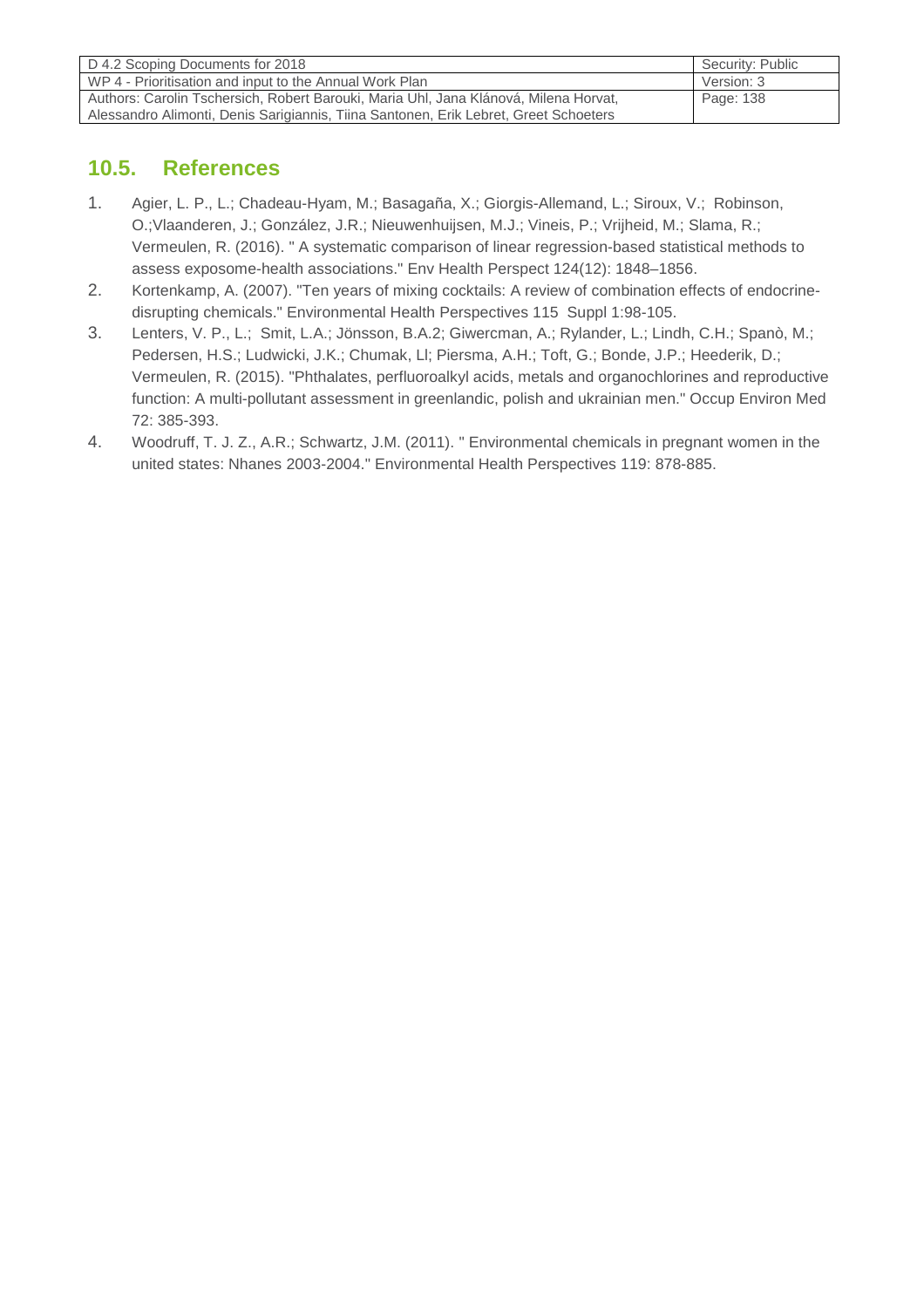| D 4.2 Scoping Documents for 2018                                                     | Security: Public |
|--------------------------------------------------------------------------------------|------------------|
| WP 4 - Prioritisation and input to the Annual Work Plan                              | Version: 3       |
| Authors: Carolin Tschersich, Robert Barouki, Maria Uhl, Jana Klánová, Milena Horvat, | Page: 139        |
| Alessandro Alimonti, Denis Sarigiannis, Tiina Santonen, Erik Lebret, Greet Schoeters |                  |

# **11. Prioritised substance group: Emerging Chemicals**

| Responsible author Greet Schoeters |                                                              | E-mail Greet.schoeters@vito.be |
|------------------------------------|--------------------------------------------------------------|--------------------------------|
| Short name of<br>institution       | VITO.                                                        | Phone +32 14335167             |
| Co-authors                         | J-P Antignac, G. Koppen, J. Bessems, L. Debrauwer, A. Covaci |                                |

# **11.1. Background Information**

Emerging Chemicals (ECs) should be understood as chemicals of emerging concern, which can reach human tissues via direct usage of consumer products or uptake via the environment and food. Most of them are manufactured or manmade and their toxicity or persistence are likely to significantly alter the metabolism of a living being (Sauvé and Desrosiers, 2014). Those substances are not yet included in existing HBM programs, partially due to the absence of analytical method available to determine the considered chemical or its metabolites in human specimen. In any case there is a lack of knowledge about the burden of the general population with these so-called emerging substances.

Chemicals can be considered as emerging substances when: (i) they are really '**new substances'** (e.g. recently developed substitutes for substances currently under regulation or which have been banned) or (ii) substances possibly already present for a while in the environment-food-human continuum, but '**causing a new concern'**. Such new concerns can arise due to sensitivity improvements of analytical methods, allowing the detection at low concentrations of formerly not detected substances in the environment or human. In addition, new application fields developed by the chemical industry for a known chemical can open up a new route of exposure. Alongside, recent toxicological facts including increasing presence in the environment and effects on environmental species can be an alert and can also change the perspective for human risk assessment on a given chemical.

In interaction with the prioritization process established within WP4, a complementary list of emerging chemicals candidates is being generated in the first year by WP16. This inventory is based on existing lists of emerging chemicals, e.g. generated by ECHA, EFSA, NORMAN network, and/or from occupational data, but also on bottom-up suggestions originated from WP16 partners daily involved in the characterization of the Human chemical exposome in various contexts. This inventory will be shared and crossed with the WP4 related activity, and further prioritization will occur by considering available exposure, toxicological, and metabolism data as well as analytical considerations. Besides this a priori inventory based approach, the development and application of untargeted approaches will be operated within WP16 in the scope of revealing, then identifying, new (i.e. not yet known) markers of exposure related to chemicals of concern for HBM (parent compound or metabolite).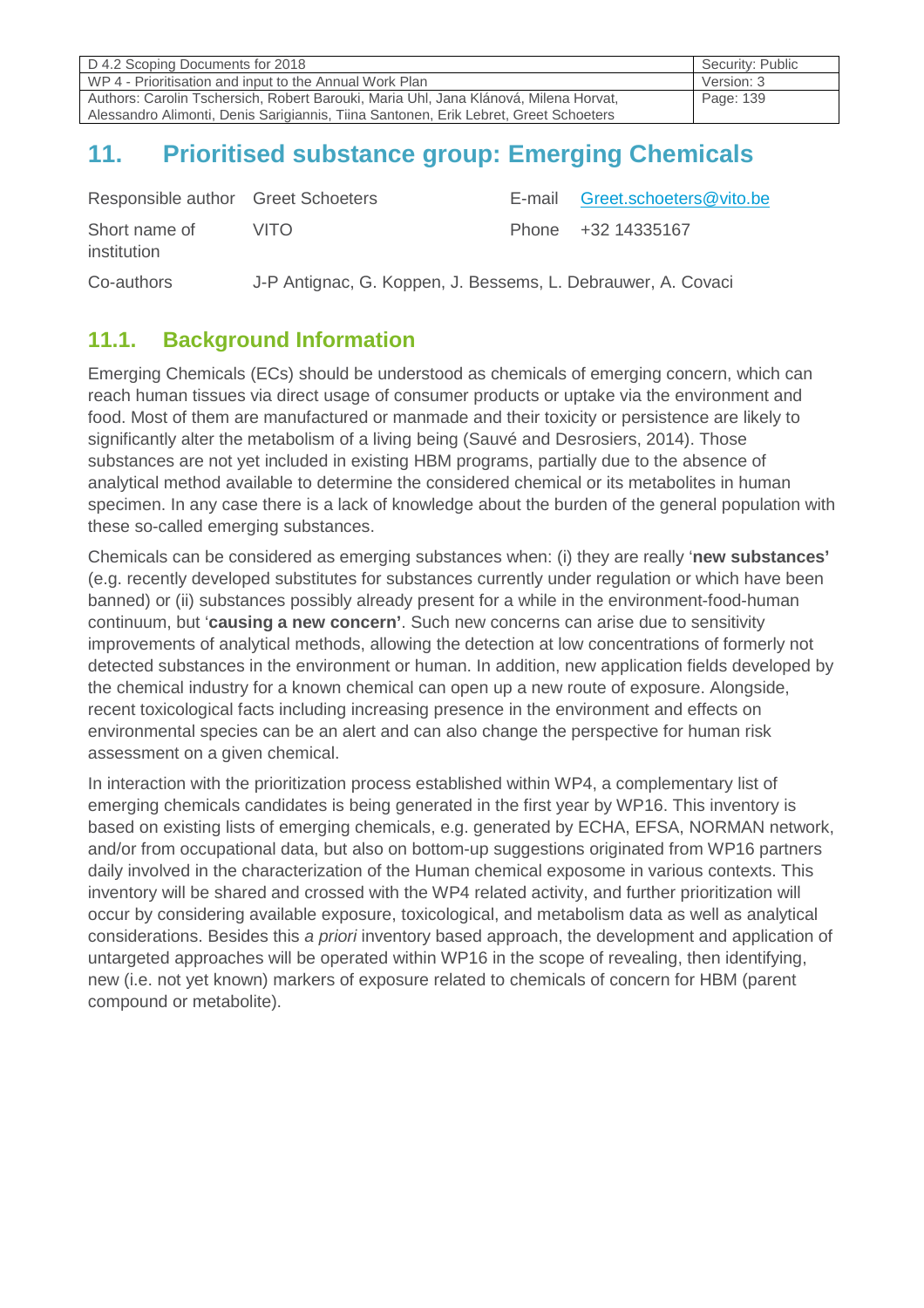| D 4.2 Scoping Documents for 2018                                                     | Security: Public |
|--------------------------------------------------------------------------------------|------------------|
| WP 4 - Prioritisation and input to the Annual Work Plan                              | Version: 3       |
| Authors: Carolin Tschersich, Robert Barouki, Maria Uhl, Jana Klánová, Milena Horvat, | Page: 140        |
| Alessandro Alimonti, Denis Sarigiannis, Tiina Santonen, Erik Lebret, Greet Schoeters |                  |

Globally, work on emerging chemicals within the HBM4EU project aims at providing anticipation and early warning, and generating exploratory human data for guiding next orientations of HBM in terms of relevant targets. So that this component has something to do with the sustainability of the program, even after its end. Concretely the outputs of this dedicated chemical group and associated WP16 are expected to contribute mainly to the third and last round of prioritization. This is also referring to a reactivity process and ambition to minimize the delay before warning and real measurement at HBM scale. It is globally based on a principle of reality-driven approach, and a bottom-up characterization of current human exposome as observed to help prioritization of further investments and methodological effort targeted toward certain biomarkers of exposure rather than others. Now all this proposed work in relation with emerging substances still remains a front-ofscience associated to a significant level of necessary innovation and methodological research besides these clearly finalized objectives.

### **11.2. Categorization of Substances**

Emerging chemicals may fall in two categories.

The first one is related to a priori already identified substances. The second one is related to not yet known/identified substances. For the first category, the prioritization process and related criteria established within WP4 will be used as a basis for dispatching the different compound candidates between Cat. C and Cat. D. In particular, main criteria considered for this categorization will rely on (i) the investment needed in term of method development and (ii) the knowledge gap in term of exposure data. Indeed, the total number of substances finally classified into Cat. C after application of the systematic process developed within WP4 is expected to be very high. One part of these substances will be handled in WP9 with regard to the development and/or adaptation of appropriate quantitative methods. But realistically this will not be the case for the whole set of compound candidates. For some of these substances (constituting the Cat. D group), the development and application of a semi-quantitative suspect screening approach is then proposed in WP16, with the objective to generate a first level of data enabling to document the reality of human exposure and better justify further investment in a full quantitative and validated method development.

For the second category (constituting the Cat. E group), non-targeted screening approaches coupled to identification of unknowns capabilities and competences will be developed and applied in order to reveal, and further identify, new (i.e. not yet known) markers of exposure related to chemicals of concern for HBM (parent compound or metabolite). From a methodological point of view, this main component of the WP16 work plan will be based on the last generation of mass spectrometric technologies, that offer a unique and never achieved perspective for such global and untargeted sample characterization. High resolution mass spectrometry, already in place in several labs in EU, will be the main support of these investigations, coupled to hyphenated competences in terms of data processing and analysis for extracting the relevant information from the generated global chemical profiles.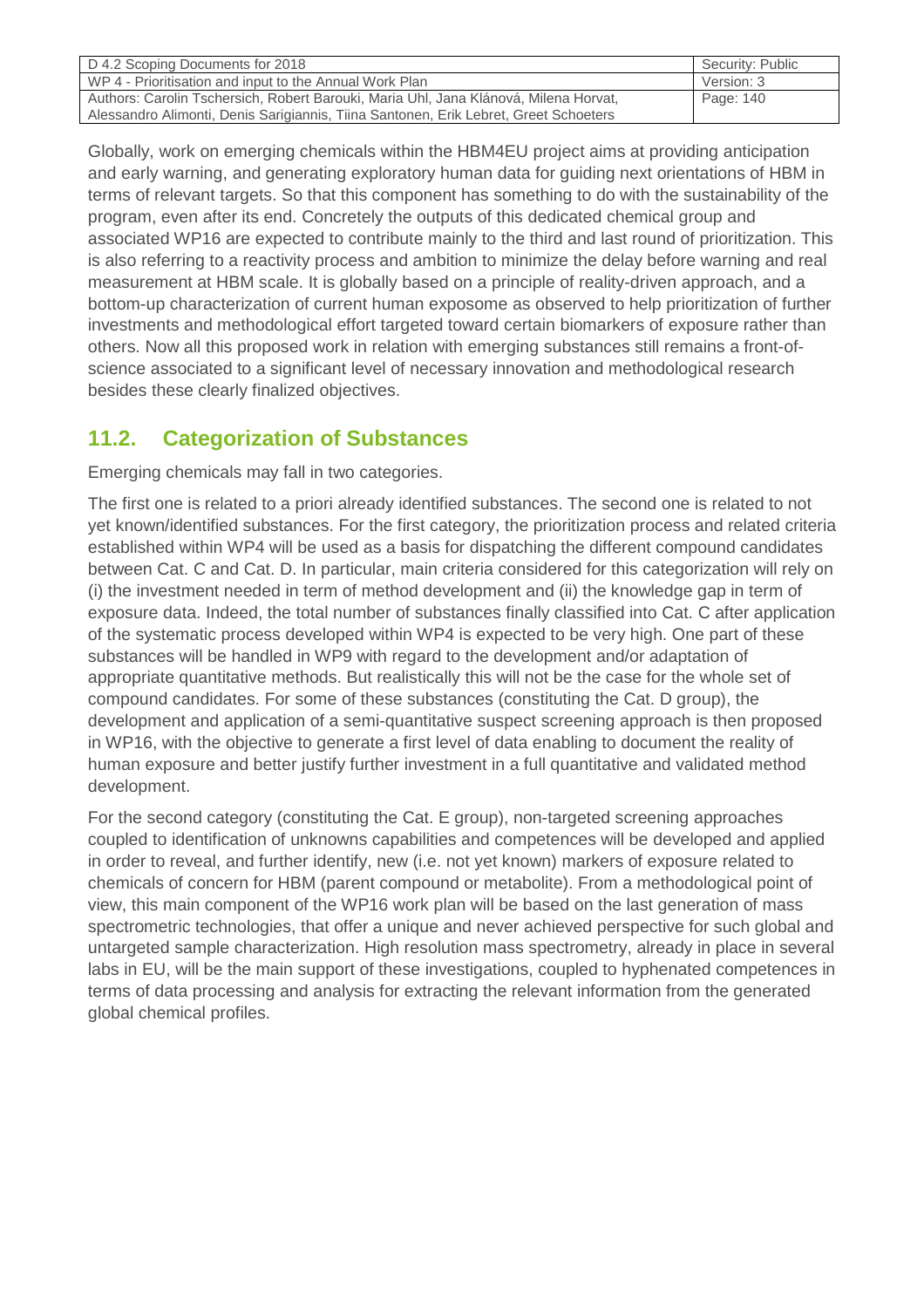| D 4.2 Scoping Documents for 2018                                                     | Security: Public |
|--------------------------------------------------------------------------------------|------------------|
| WP 4 - Prioritisation and input to the Annual Work Plan                              | Version: 3       |
| Authors: Carolin Tschersich, Robert Barouki, Maria Uhl, Jana Klánová, Milena Horvat, | Page: 141        |
| Alessandro Alimonti, Denis Sarigiannis, Tiina Santonen, Erik Lebret, Greet Schoeters |                  |

#### **Table 18: Substances included in the substance group, listed according to availability of toxicology and human biomarker data.**

| Cat. | <b>Abbrev./ Acronym</b>                                                                                                          | <b>Systematic name</b>                                                   | <b>Regulation</b> |
|------|----------------------------------------------------------------------------------------------------------------------------------|--------------------------------------------------------------------------|-------------------|
| A    |                                                                                                                                  |                                                                          |                   |
| в    |                                                                                                                                  |                                                                          |                   |
| C    |                                                                                                                                  |                                                                          |                   |
|      | a priori already identified compounds but<br>not yet measured in humans to be<br>measured by suspect target screening            | To be defined as a result of<br>the first year prioritization<br>process |                   |
|      | substances measured by non-target<br>screening and (1) described in chemical<br>databases<br>or (2) not yet described (unknowns) |                                                                          |                   |

# **11.3. Objectives / Policy-related questions**

- 1. Providing early warning of presence of unknown and emerging concern chemicals in EU population
- 2. Inform REACH process to identify substances of very high concern
- 3. Inform development of strategy for a non-toxic environment (7th Environment Action Programme)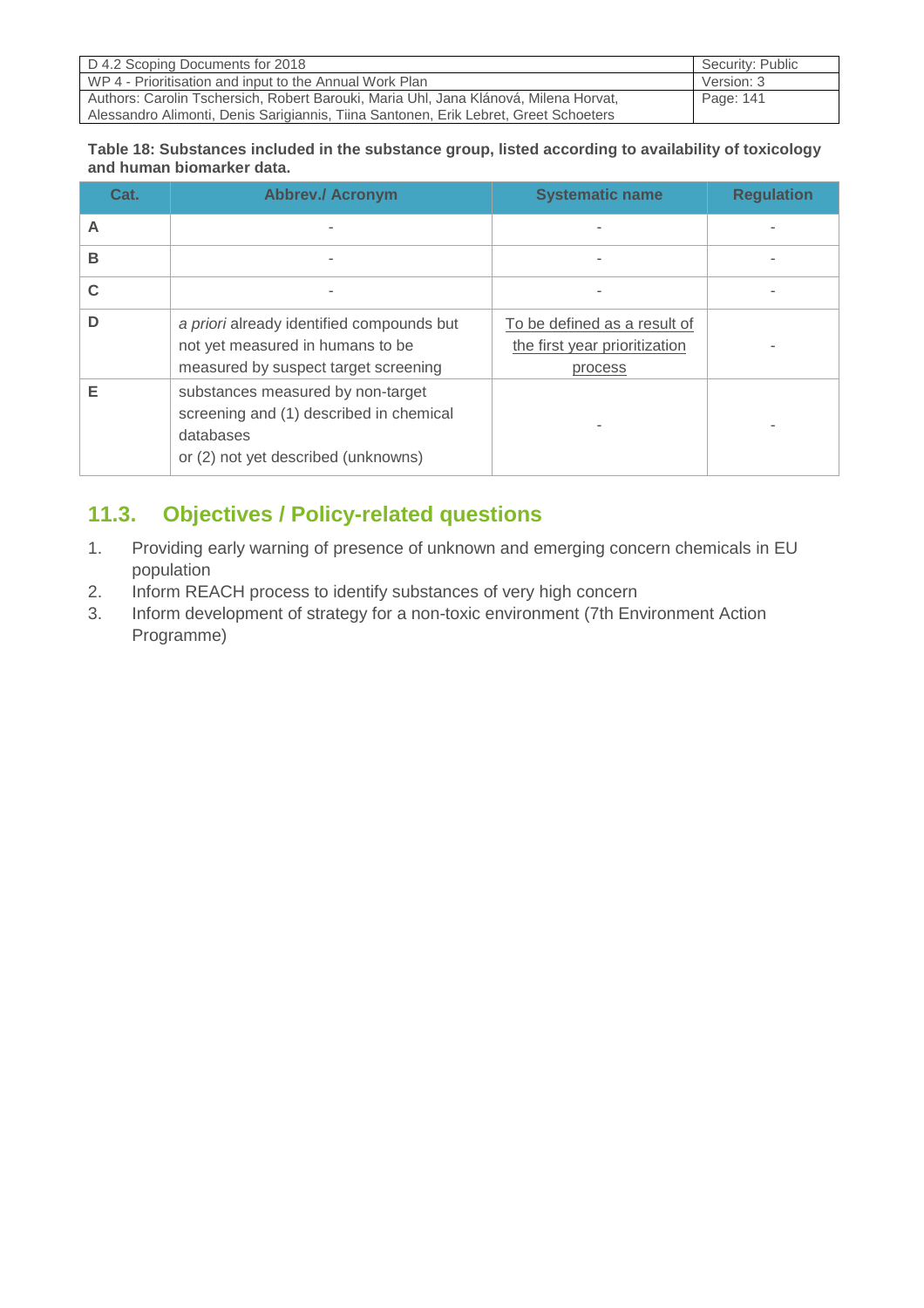| D 4.2 Scoping Documents for 2018                                                     | Security: Public |
|--------------------------------------------------------------------------------------|------------------|
| WP 4 - Prioritisation and input to the Annual Work Plan                              | Version: 3       |
| Authors: Carolin Tschersich, Robert Barouki, Maria Uhl, Jana Klánová, Milena Horvat, | Page: 142        |
| Alessandro Alimonti, Denis Sarigiannis, Tiina Santonen, Erik Lebret, Greet Schoeters |                  |

## **11.4. Research activities to be undertaken**

### **Table 19: Listing of research activities to be carried out to answer the policy questions**

| <b>Substance</b> | <b>Policy question</b>                                                  | Knowledge gaps / Activities needed to answer policy<br>question                                                                                                                                                                                                                                                                                                                                                                                                                                                                                                                                                      |
|------------------|-------------------------------------------------------------------------|----------------------------------------------------------------------------------------------------------------------------------------------------------------------------------------------------------------------------------------------------------------------------------------------------------------------------------------------------------------------------------------------------------------------------------------------------------------------------------------------------------------------------------------------------------------------------------------------------------------------|
| D                | Early warning of presence<br>in EU population                           | Not all listed emerging concern chemicals, e.g. generated by<br>ECHA, EFSA, NORMAN network, and/or occupational data, but<br>also on bottom-up suggestions originated from WP16 partners<br>daily involved in the characterization of the human chemical<br>exposome, can be monitored in human samples for various<br>reasons (budgetary/analytical).<br>Develop prioritisation tool for these chemicals based on<br>$\blacktriangleright$                                                                                                                                                                          |
|                  |                                                                         | kinetics and toxicological properties, production volume<br>and policy/societal concerns (WP4).<br>Improve screening methods to allow detection of<br>emerging chemicals, among which some listed by the<br>NORMAN network, in human matrices (urine, blood,<br>placenta, maternal milk, adipose tissue, meconium,<br>hair) including sample preparation, information<br>extraction, data processing and provide guidelines for<br>method validation.<br>Select biobanked samples for screening.<br>▶<br>Screen human matrices for the presence of emerging<br>▶<br>chemicals, among which some listed by the NORMAN |
|                  |                                                                         | network.<br>Collate existing data on mammalian<br>▶<br>metabolism/distribution/excretion of the selected Cat. D<br>emerging chemicals. If not available: predict potential<br>metabolites using computer models/software and<br>existing data as input for the screening above.                                                                                                                                                                                                                                                                                                                                      |
|                  | Inform REACH process to<br>identify substances of<br>very high concern  | For NORMAN chemicals detected in human matrices provide<br>information on biological half-life in human matrices and if<br>possible also linkage to effect and health outcomes.                                                                                                                                                                                                                                                                                                                                                                                                                                      |
|                  | Development of strategy<br>for a non-toxic<br>environment -> first step | Develop an indicator to monitor in humans the<br>Þ.<br>bioaccumulation of the above identified NORMAN<br>chemicals.<br>Develop an indicator to monitor in humans the decrease<br>of total chemical load of environmental chemicals.                                                                                                                                                                                                                                                                                                                                                                                  |